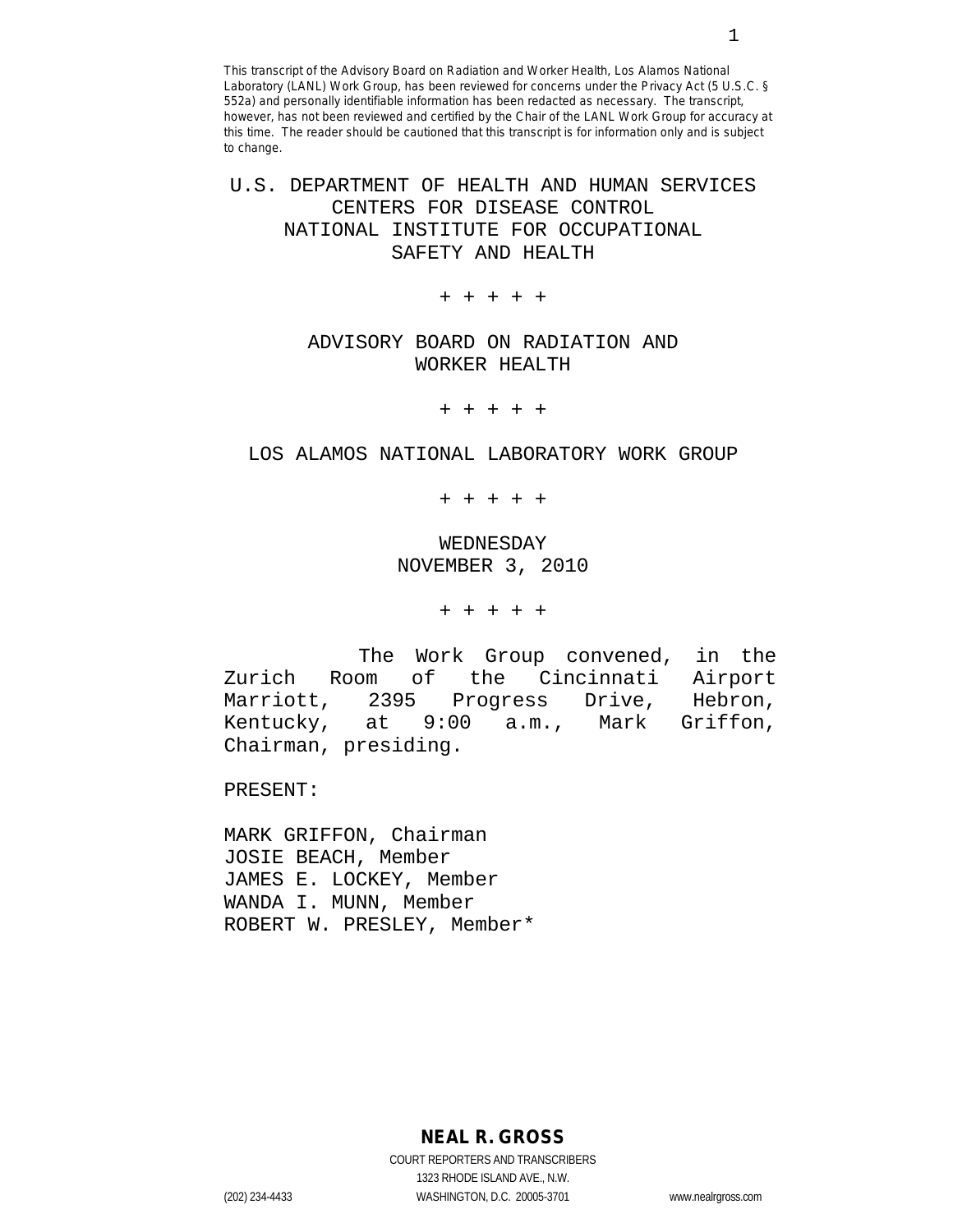## ALSO PRESENT:

TED KATZ, Designated Federal Official ISAF AL-NABULSI, DOE\* ELIZABETH BRACKETT, ORAU Team\* ROBERT BURNS, ORAU Team\* ANDREW EVASKOVICH, Petitioner JOSEPH FITZGERALD, SC&A EMILY HOWELL, HHS\* JENNY LIN, HHS GREGORY MACIEVIC, DCAS CHRIS MILES, ORAU Team JIM NETON, DCAS KATHY ROBERTSON-DEMERS, SC&A\* DAN STEMPFLEY, ORAU Team\* DON STEWART, ORAU Team\*

\*Participating via telephone

## **NEAL R. GROSS**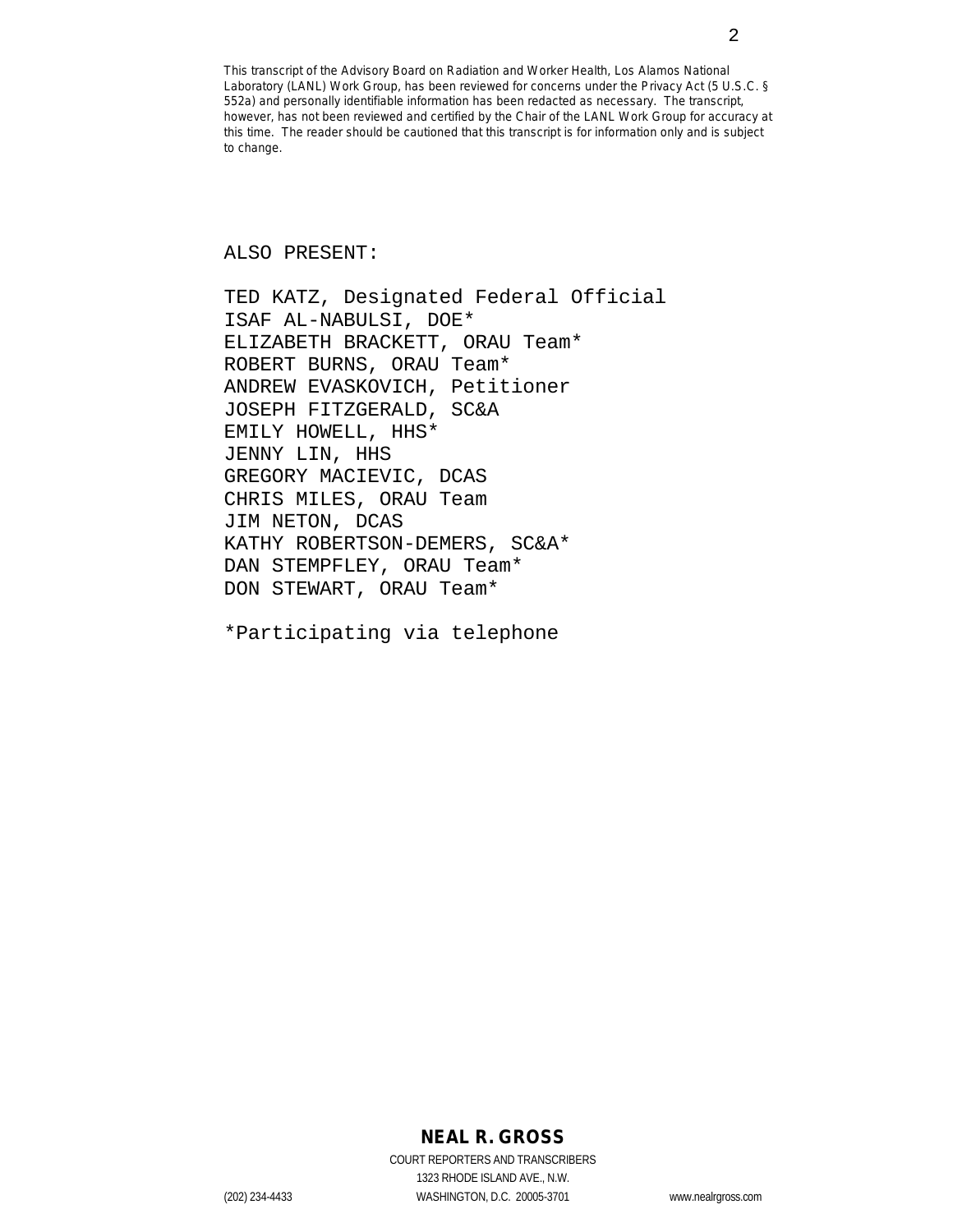$$
C-O-N-T-E-N-T-S
$$

| Call to Order           | 5   |
|-------------------------|-----|
| Roll Call               | 5   |
| Item 1                  | 10  |
| Action Item             | 61  |
| Action Item             | 65  |
| Action Item             | 68  |
| Action Item             | 80  |
| Action Item             | 82  |
| Action Item             | 87  |
| Summary of Action Items | 90  |
| Item 2                  | 102 |
| Action Item             | 139 |
| Summary of Action Items | 155 |
| Item 3                  | 160 |
| Action Item             | 175 |
| Summary of Action Items | 181 |
| Item 4                  | 195 |
| Action Item             | 219 |
| Action Item             | 224 |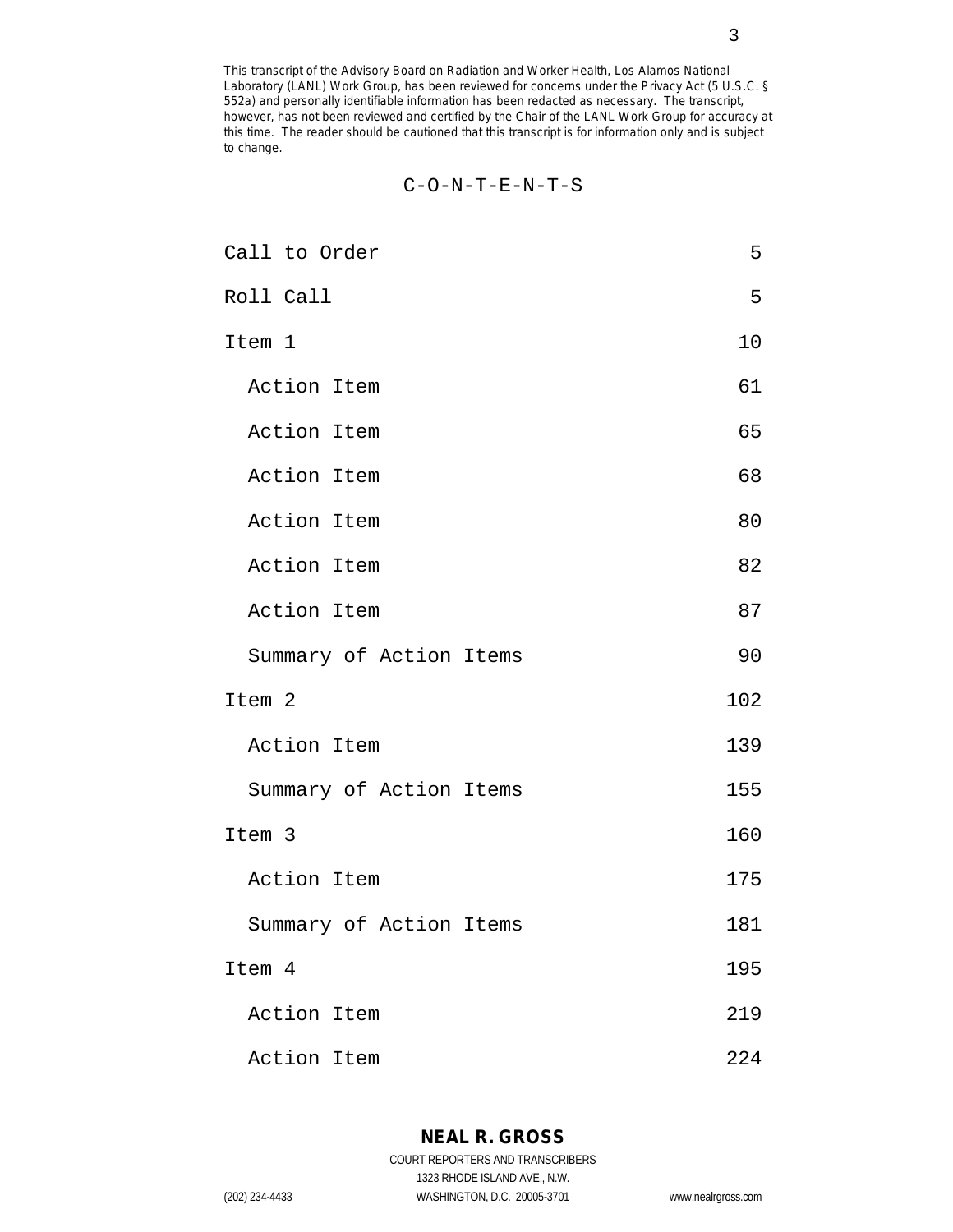C-O-N-T-E-N-T-S (CONTINUED)

| Item 5                        | 227 |
|-------------------------------|-----|
| Action Item                   | 242 |
| Action Item                   | 244 |
| Item 6                        | 248 |
| Action Item                   | 256 |
| Action Item                   | 257 |
| Item 7                        | 257 |
|                               |     |
| Item 8 (Unnumbered in matrix) | 261 |
| Action Item                   | 270 |
| Action Item                   | 284 |
| Action Item                   | 292 |
| Action Item                   | 296 |
| Next Meeting Date             | 317 |
| Action Item                   | 326 |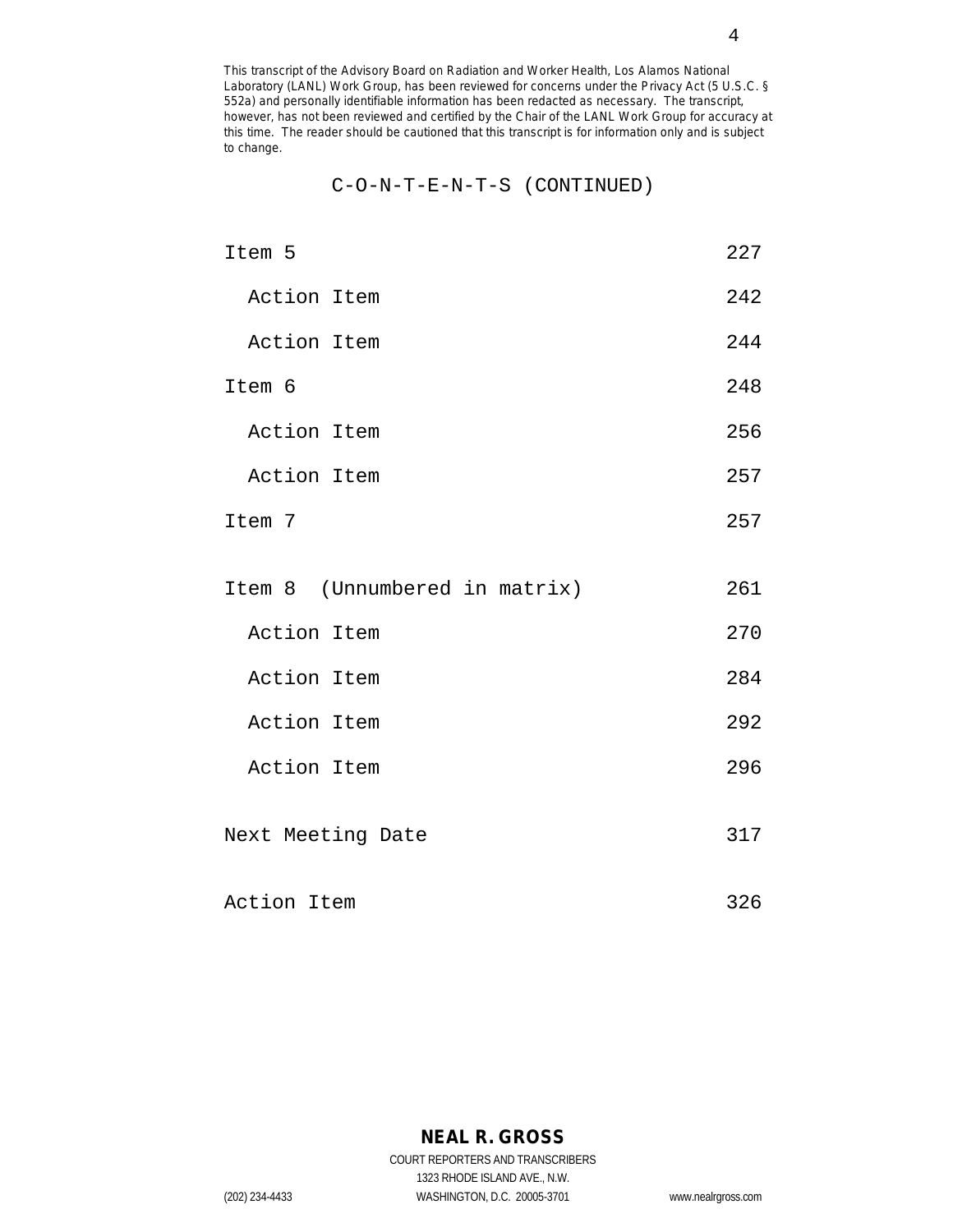1 P-R-O-C-E-E-D-I-N-G-S 2 9:01 a.m. 3 MR. KATZ: Let's begin, actually, 4 with roll call. 5 This is the Advisory Board on 6 Radiation and Worker Health, the Los Alamos 7 Working Group. My name is Ted Katz. I'm the 8 Designated Federal Official for the Advisory 9 Board. 10 Roll call, we will begin with 11 Board Members in the room. 12 CHAIRMAN GRIFFON: Mark Griffon, 13 Los Alamos Work Group Chair. No conflicts. 14 MR. KATZ: Right, please note 15 conflicts, right. 16 MEMBER BEACH: Josie Beach, Board 17 Member. No conflicts with LANL. 18 MEMBER MUNN: Wanda Munn, Board 19 Member. No conflicts. 20 MEMBER LOCKEY: Jim Lockey, Board

> **NEAL R. GROSS** COURT REPORTERS AND TRANSCRIBERS 1323 RHODE ISLAND AVE., N.W. (202) 234-4433 WASHINGTON, D.C. 20005-3701 www.nealrgross.com

 $\sim$  5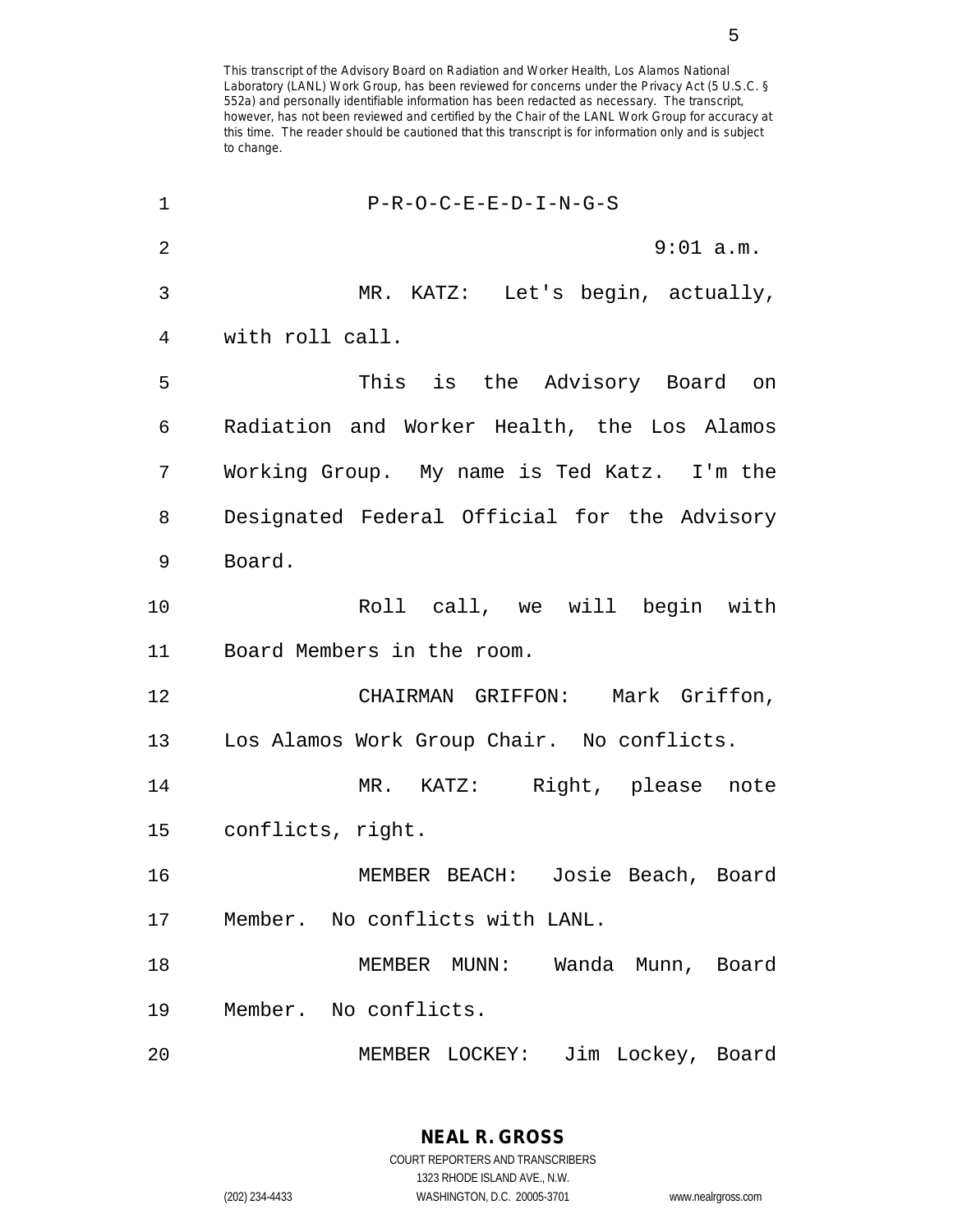| 1              | Member. No conflict.               |
|----------------|------------------------------------|
| $\overline{2}$ | MEMBER PRESLEY: Bob Presley,       |
| 3              | Board Member. No conflict.         |
| 4              | MR. KATZ: Okay, thank you.         |
| 5              | And NIOSH/ORAU team in the room?   |
| 6              | MR. MILES: Chris Miles. I'm an     |
| 7              | ORAU contractor. No conflict.      |
| 8              | MR. MACIEVIC: Greg Macievic,       |
| 9              | NIOSH. No conflict.                |
| 10             | DR. NETON: Jim Neton, NIOSH.<br>No |
| 11             | conflict.                          |
| 12             | MR. KATZ: NIOSH/ORAU team on the   |
| 13             | line?                              |
| 14             | MR. BURNS: Bob Burns.<br>No        |
| 15             | conflicts.                         |
| 16             | MR. KATZ: Welcome, Bob.            |
| 17             | MR. BURNS: Good morning.           |
| 18             | MR. STEWART:<br>Don Stewart, Dade  |
| 19             | Moeller. No conflict.              |
| 20             | MR. KATZ: All right, SC&A, in the  |

**NEAL R. GROSS** COURT REPORTERS AND TRANSCRIBERS 1323 RHODE ISLAND AVE., N.W.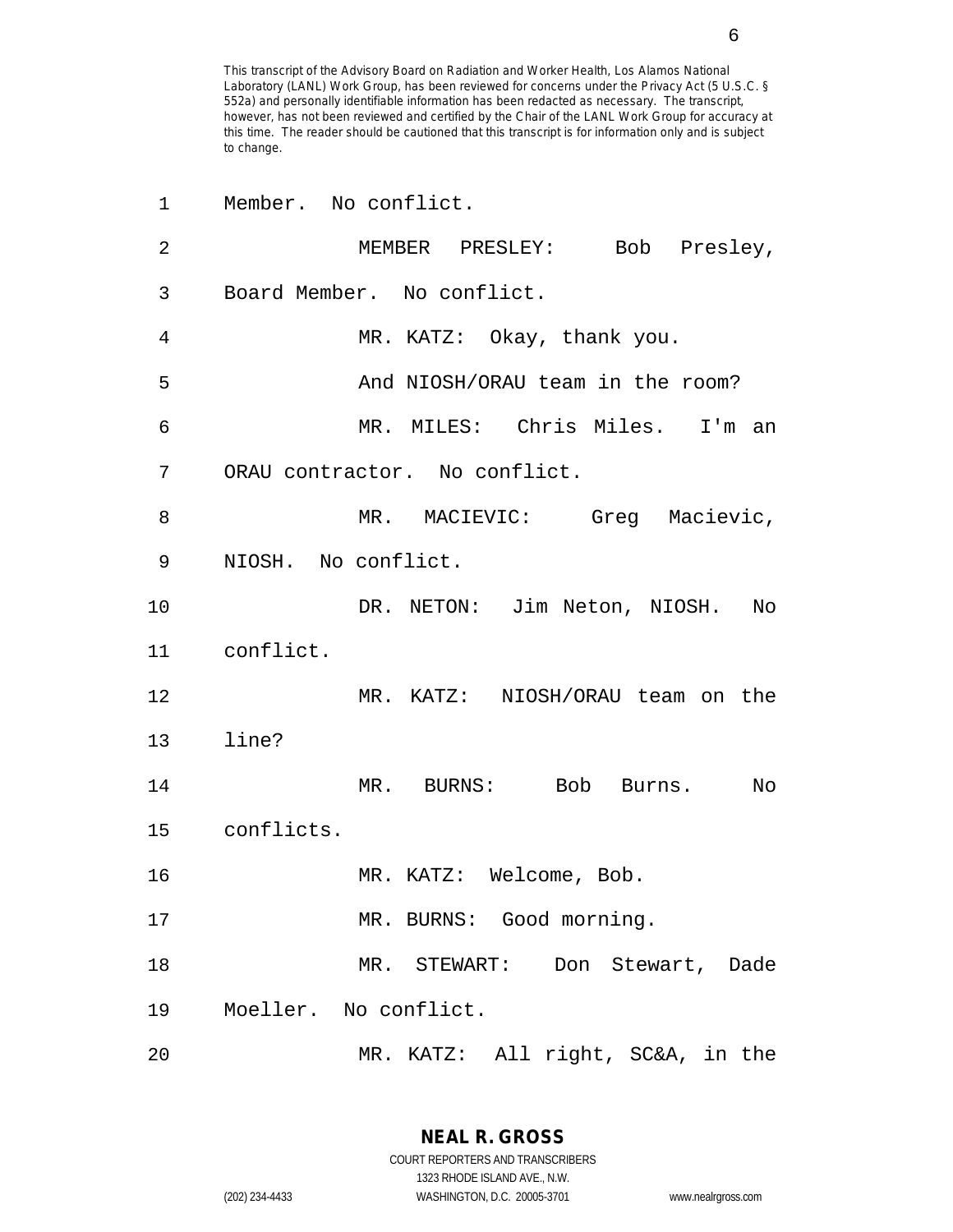| 1  | room?                                       |
|----|---------------------------------------------|
| 2  | MR. FITZGERALD: Joe Fitzgerald,             |
| 3  | SC&A. No conflict.                          |
| 4  | MR. KATZ: SC&A, on the line?                |
| 5  | MS. ROBERTSON-DEMERS: Kathy                 |
| 6  | Robertson-DeMers. No conflicts.             |
| 7  | MR. KATZ: Welcome, Kathy.                   |
| 8  | Is that all, Joe, you are                   |
| 9  | expecting?                                  |
| 10 | MR. FITZGERALD: That should be              |
| 11 | $i$ it.                                     |
| 12 | MR. KATZ: Okay. And HHS or other            |
| 13 | federal officials or contractors to feds in |
| 14 | the room?                                   |
| 15 | MS. LIN: Jenny Lin, HHS.                    |
| 16 | MR. KATZ: And on the line?                  |
| 17 | MS. HOWELL: Emily Howell, HHS.              |
| 18 | MR. KATZ: Welcome, Emily.                   |
| 19 | MS. AL-NABULSI: Isaf Al-Nabulsi,            |
| 20 | DOE.                                        |

**NEAL R. GROSS**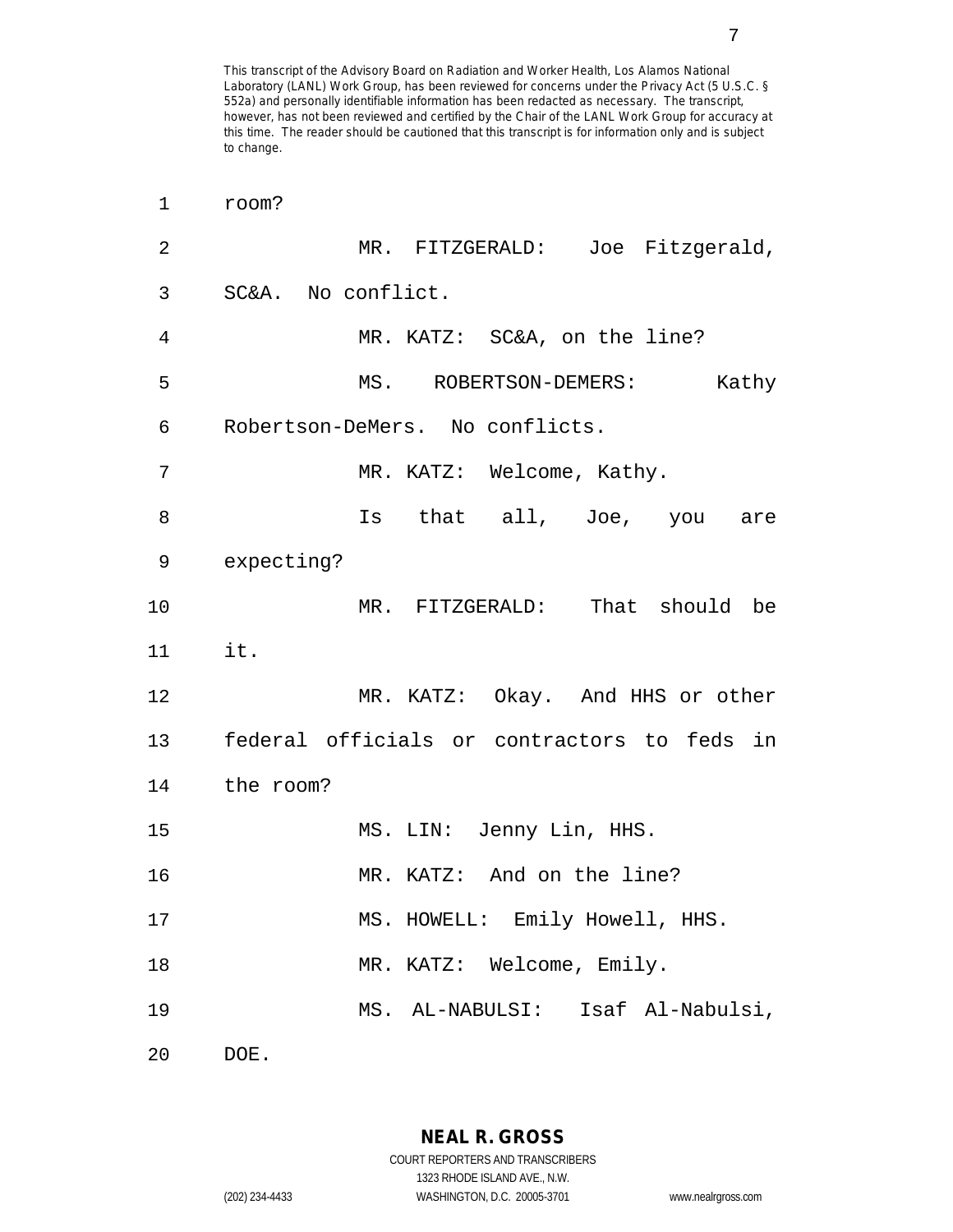| 1              | MR. KATZ: Welcome, Isaf.                       |
|----------------|------------------------------------------------|
| $\overline{2}$ | MS. AL-NABULSI: Thanks.                        |
| 3              | MR. KATZ: Okay, members of the                 |
| 4              | public in the room?                            |
| 5              | MR. EVASKOVICH:<br>Andrew                      |
| 6              | Evaskovich, LANL petitioner.                   |
| 7              | MR. KATZ: And on the line, any                 |
| 8              | members of the public?                         |
| 9              | (No response.)                                 |
| 10             | Very good. Then, let me<br>just                |
| 11             | remind everyone on the line, please mute your  |
| 12             | phones except when you're addressing the       |
| 13             | group. Use *6 if you don't have a mute button  |
| 14             | and *6 again to unmute your phone.             |
| 15             | And I have sent out a<br>very                  |
| 16             | barebones agenda which is posted on the web.   |
| 17             | Most of it, though, is really a matrix that we |
| 18             | are following that has been PA-cleared, given  |
| 19             | to the petitioner, and is available to anyone  |
| 20             | else that requests it as well.                 |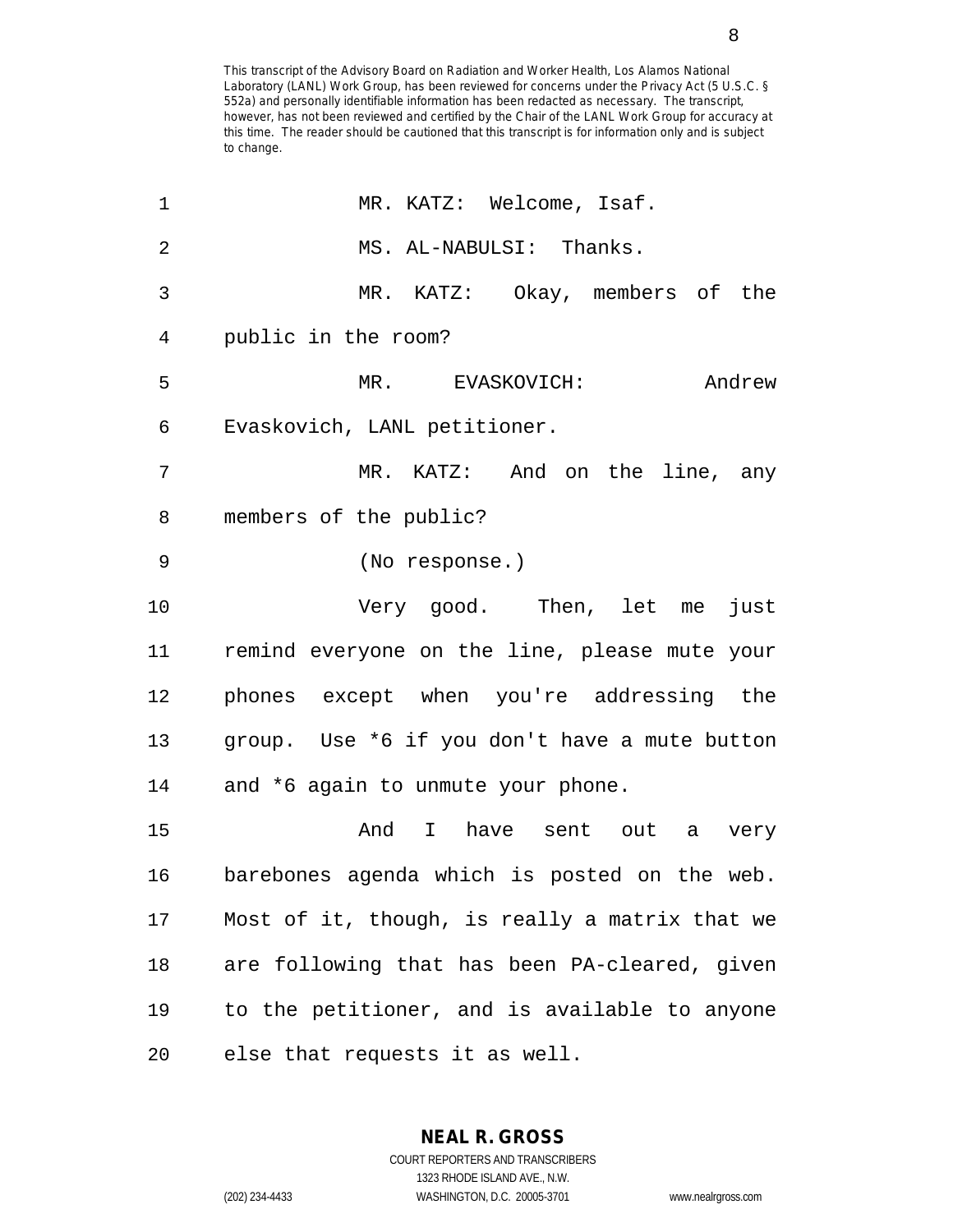| $\mathbf 1$    | It's all yours, Mark.                          |
|----------------|------------------------------------------------|
| $\overline{2}$ | CHAIRMAN GRIFFON: Okay, I did                  |
| 3              | update this matrix. I apologize; I think at    |
| 4              | the last meeting I said I would update in a    |
| 5              | couple of weeks. It was more than a couple, a  |
| 6              | couple of months, several months. And my       |
| 7              | notes got a little harder to interpret after   |
| 8              | several months.                                |
| 9              | (Laughter.)                                    |
| 10             | But, anyway, it is updated now,                |
| 11             | and I thought we could at least start working  |
| 12             | from the matrix. I know that NIOSH sent out a  |
| 13             | response document also that we should get to   |
| 14             | during this meeting.                           |
| 15             | And then Andrew put together some              |
| 16             | comments, which feel free; I think there's     |
| 17             | several that intertwine with the matrix. So,   |
| 18             | as they come up, if you want to bring up       |
| 19             | issues that are in your document, I think they |
| 20             | should be brought up during it.                |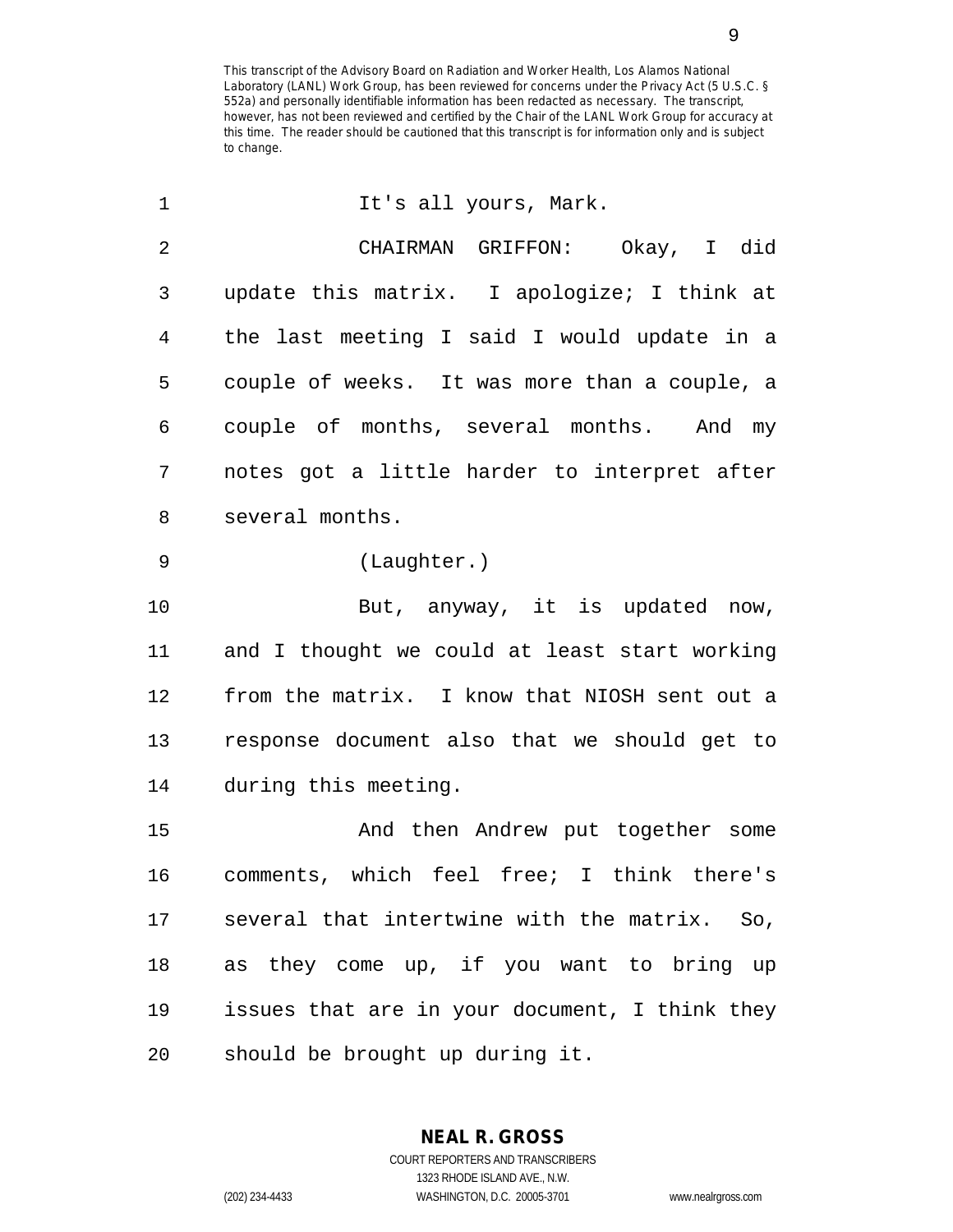| 1              | instance, I<br>know<br>For<br>you                        |
|----------------|----------------------------------------------------------|
| $\overline{2}$ | referenced a checklist, use of a checklist, in           |
| 3              | your document. I know that is in our matrix              |
| $\overline{4}$ | as well. So, as issues come up, I think that             |
| 5              | just makes sense to bring them up, from what             |
| 6              | Andrew commented on as well.                             |
| 7              | So, with that in mind, I guess we                        |
| 8              | can just start on the matrix. There's only               |
| 9              | seven or eight items, but they are all very              |
| 10             | large, all-encompassing kind of items.<br>$\overline{I}$ |
| 11             | think last meeting we made it through the                |
| 12             | first one up to the lunch break. But let's               |
| 13             | start at No. 1, which is the capability to               |
| 14             | monitor and measure mixed-fission and                    |
| 15             | activation products.                                     |
| 16             | I think there are several things                         |
|                |                                                          |

17 that I tried to capture with the actions that 18 were mostly for NIOSH, I believe. I think the 19 one critical one, and I'm not sure the extent 20 to which it was addressed in the NIOSH

> **NEAL R. GROSS** COURT REPORTERS AND TRANSCRIBERS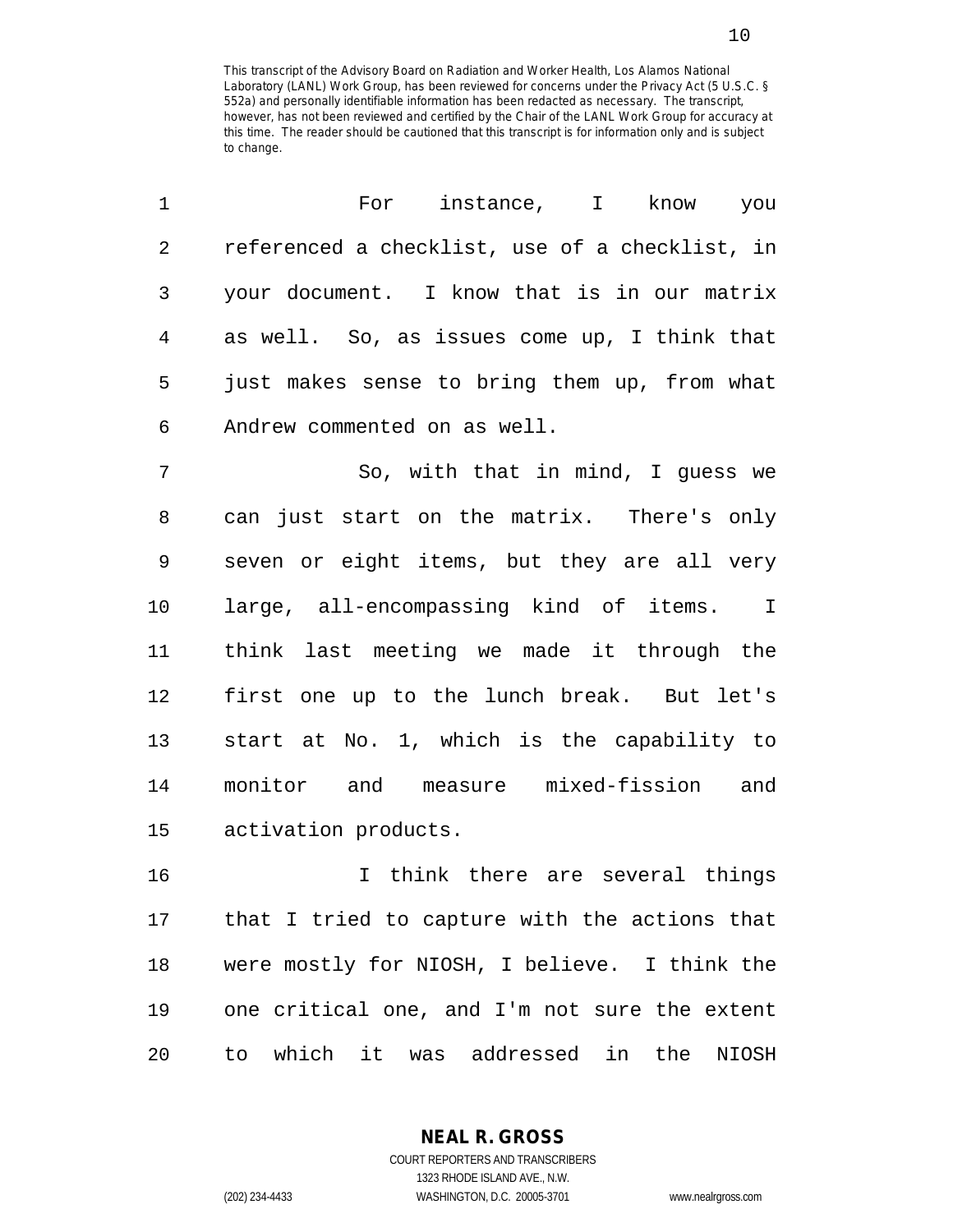| 1              | response document, was the use of the          |
|----------------|------------------------------------------------|
| $\overline{2}$ | substitute data, particularly the cesium data, |
| 3              | for your coworker model for mixed-activation   |
| $\overline{4}$ | products and mixed-fission products.           |
| 5              | Maybe we can start with whether                |
| 6              | NIOSH had a chance to look at that. I know,    |
| 7              | Jim, you had commented that that was something |
| 8              | you wanted to go back and look at closer, Jim  |
| 9              | Neton. I know this is kind of a refresher,     |
| 10             | too.                                           |
| 11             | MR. MACIEVIC: Let's see, I'm                   |
| 12             | going through. What I am going to try to do    |
| 13             | is go through, as you said, for Andrew --      |
| 14             | CHAIRMAN GRIFFON: Right.                       |
| 15             | MR. MACIEVIC: I'm going to go to               |
| 16             | our responses and try to go through there.     |
| 17             | And I felt I would go with what we have, and   |
| 18             | if it doesn't address the issue of the matrix, |
| 19             | we will end up having to use that as an action |
| 20             | item.                                          |

**NEAL R. GROSS** COURT REPORTERS AND TRANSCRIBERS 1323 RHODE ISLAND AVE., N.W.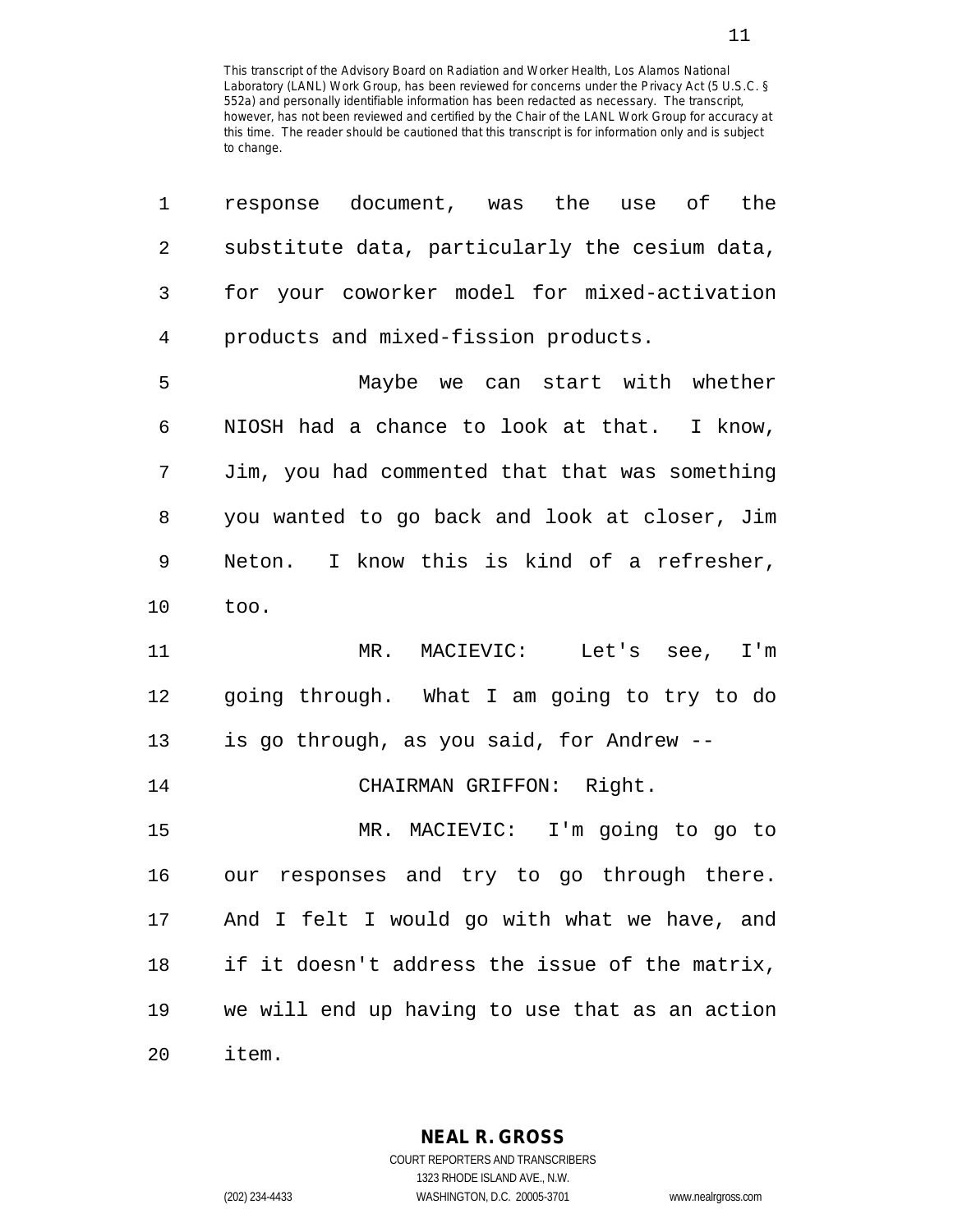| 1          | That's fine.<br>CHAIRMAN GRIFFON:             |
|------------|-----------------------------------------------|
| $\sqrt{2}$ | What I'm going to do, I'm going to keep notes |
| 3          | live today, so that I will have this matrix   |
| 4          | when I leave, and I can just email it.        |
| 5          | Because if I don't do it that way, it's not   |
| 6          | likely to get done for several months. So, I  |
| 7          | am going to do it live.                       |
| 8          | COURT REPORTER: This is the court             |
| 9          | reporter. Was that Jim Neton speaking just    |
| 10         | before the Chair?                             |
| 11         | CHAIRMAN GRIFFON: No, it was Greg             |
| 12         | Macievic.                                     |
| 13         | MR. KATZ: It was Greg Macievic.               |
| 14         | Oh, yes, I'm sorry. I had forgotten, Charles, |
| 15         | that you're not in the room. So, folks, he    |
| 16         | won't able to recognize all of our voices,    |
| 17         | some of ours maybe, but not all of ours. So,  |
| 18         | please try to note who you are when you speak |
| 19         | for his sake and for the court reporting.     |
| 20         | We will also have action items                |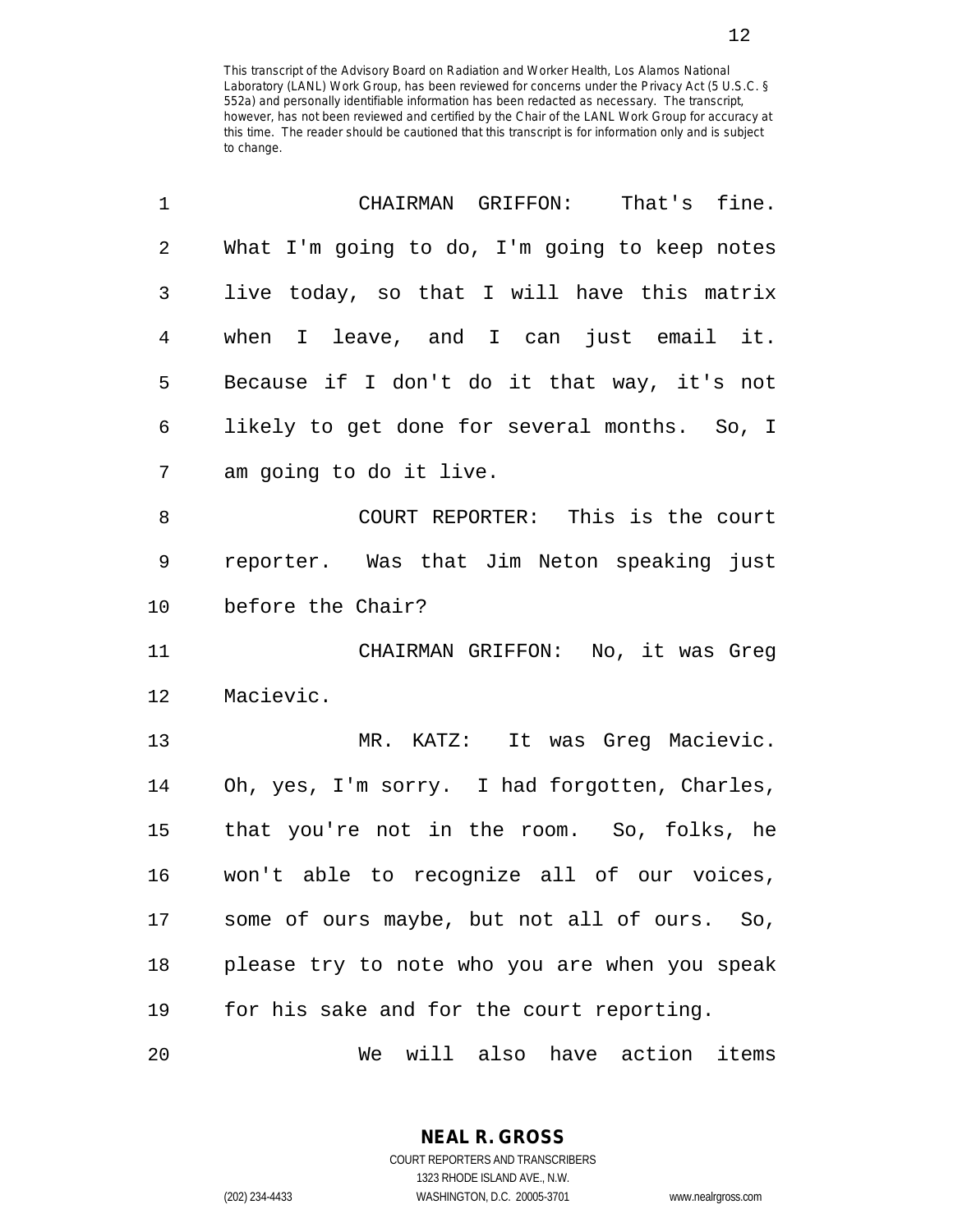| $\mathbf 1$ | from SC&A and from NIOSH after this meeting,  |
|-------------|-----------------------------------------------|
| 2           | in addition to whatever you do in the matrix, |
| 3           | so that it is very clear what's going to be   |
| 4           | done next.                                    |
| 5           | CHAIRMAN GRIFFON: Oh, you just                |
| 6           | want an action listing at the end? Is that    |
| 7           | what you're saying?                           |
| 8           | MR. KATZ: That's what we do with              |
| 9           | all the Work Groups. We get an action listing |
| 10          | from SC&A, an action listing from NIOSH,      |
| 11          | usually within a week or so.                  |
| 12          | CHAIRMAN GRIFFON: Okay.                       |
| 13          | MR. KATZ: Then, it's very clear               |
| 14          | what next steps are.                          |
| 15          | CHAIRMAN GRIFFON: Right.                      |
| 16          | MR. MACIEVIC: And then, that will             |
| 17          | be linked to a matrix like this one, so that  |
| 18          | we know what the comment is.                  |
| 19          | MR. KATZ: Mark will keep a                    |
| 20          | matrix. That's what he does, and it's done    |

**NEAL R. GROSS**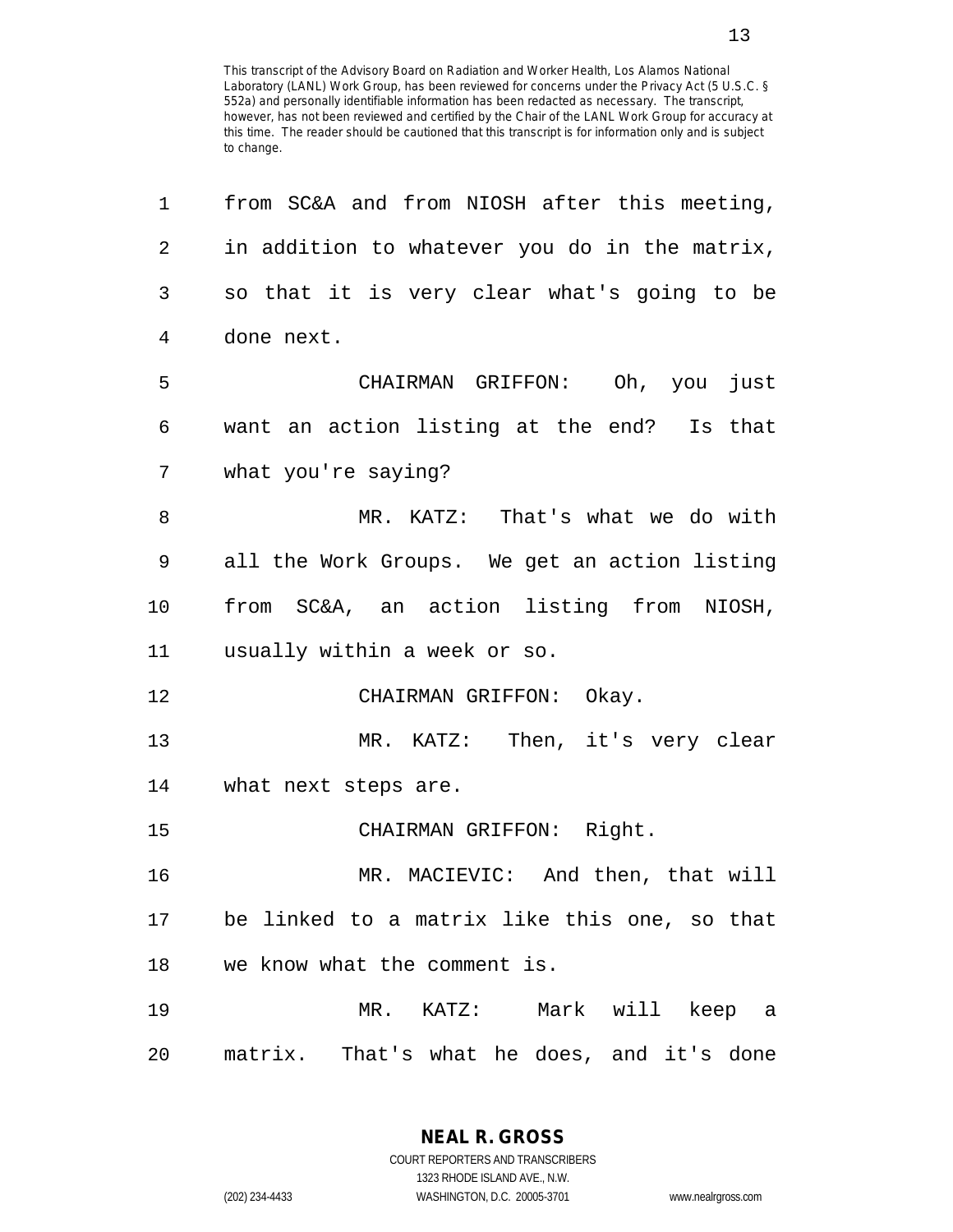1 well. But, yes, if you would just make the 2 listing descriptive enough so that it is clear 3 to everyone who is here what the item is, that 4 would be great. 5 MR. MACIEVIC: Okay, in terms of 6 the cesium and how it applies to using cesium 7 for mixed-activation products, we have no 8 page -- does everybody have my document that I 9 sent out? 10 On page 14, we talk about the 11 cesium that is not necessarily associated with 12 mass for non-reactor facilities, that you can 13 use it for the reactors, but not for the LAMPF

15 discussion that we had last time. A lot of 16 these items were for LAMPF.

14 facility, which was the main concern of the

17 What we have done is we have 18 looked at the monthly activity reports. I 19 should probably say as a preface to this that 20 our whole philosophy -- what we are doing is

**NEAL R. GROSS**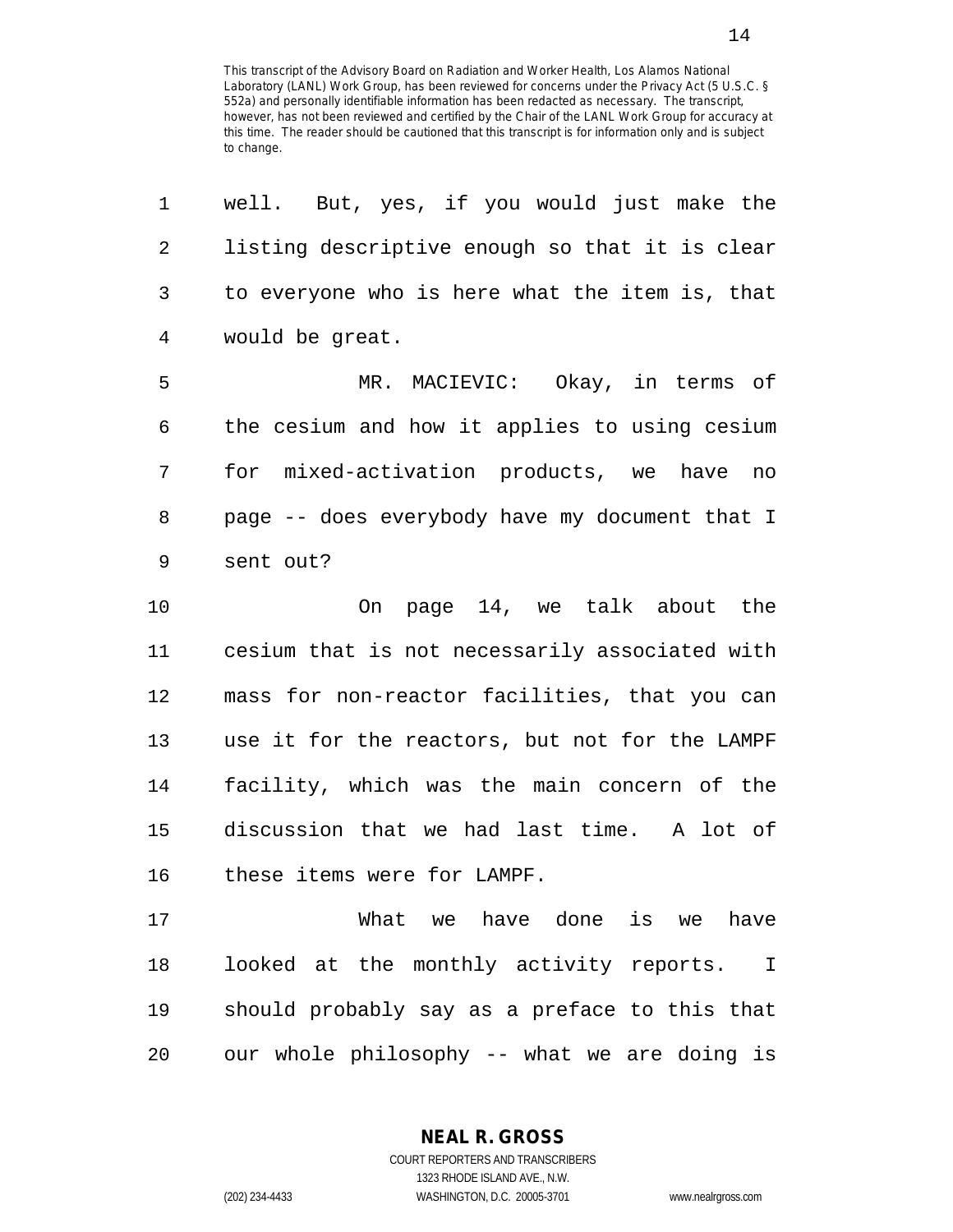| $\mathbf{1}$    | that we are saying that, in general, the       |
|-----------------|------------------------------------------------|
| $2^{\circ}$     | program, there is enough data in order to do   |
| $\mathbf{3}$    | dose reconstructions and not be an SEC, that   |
| $4\overline{ }$ | we have the checklist and the health physics   |
| 5               | quarterly reports that show there is a         |
| 6               | significant amount of data that is included    |
| 7               | for all the different activities that we are   |
| 8               | talking about at the different facilities, for |
| 9               | example, at LAMPF.                             |

10 And I'll show that later when we 11 get to looking at the example that I have for 12 checklists and the HP reports. You will see 13 referenced in here, too, the health physics 14 accelerator section of the quarterly reports, 15 and we also have the checklists which talk 16 about, have bioassay involved.

17 What you have, in using the 18 cesium, it is not apparently going to be able 19 to be used as a coverage for this item, but 20 what we have is that the episodic nature of

> **NEAL R. GROSS** COURT REPORTERS AND TRANSCRIBERS

1323 RHODE ISLAND AVE., N.W. (202) 234-4433 WASHINGTON, D.C. 20005-3701 www.nealrgross.com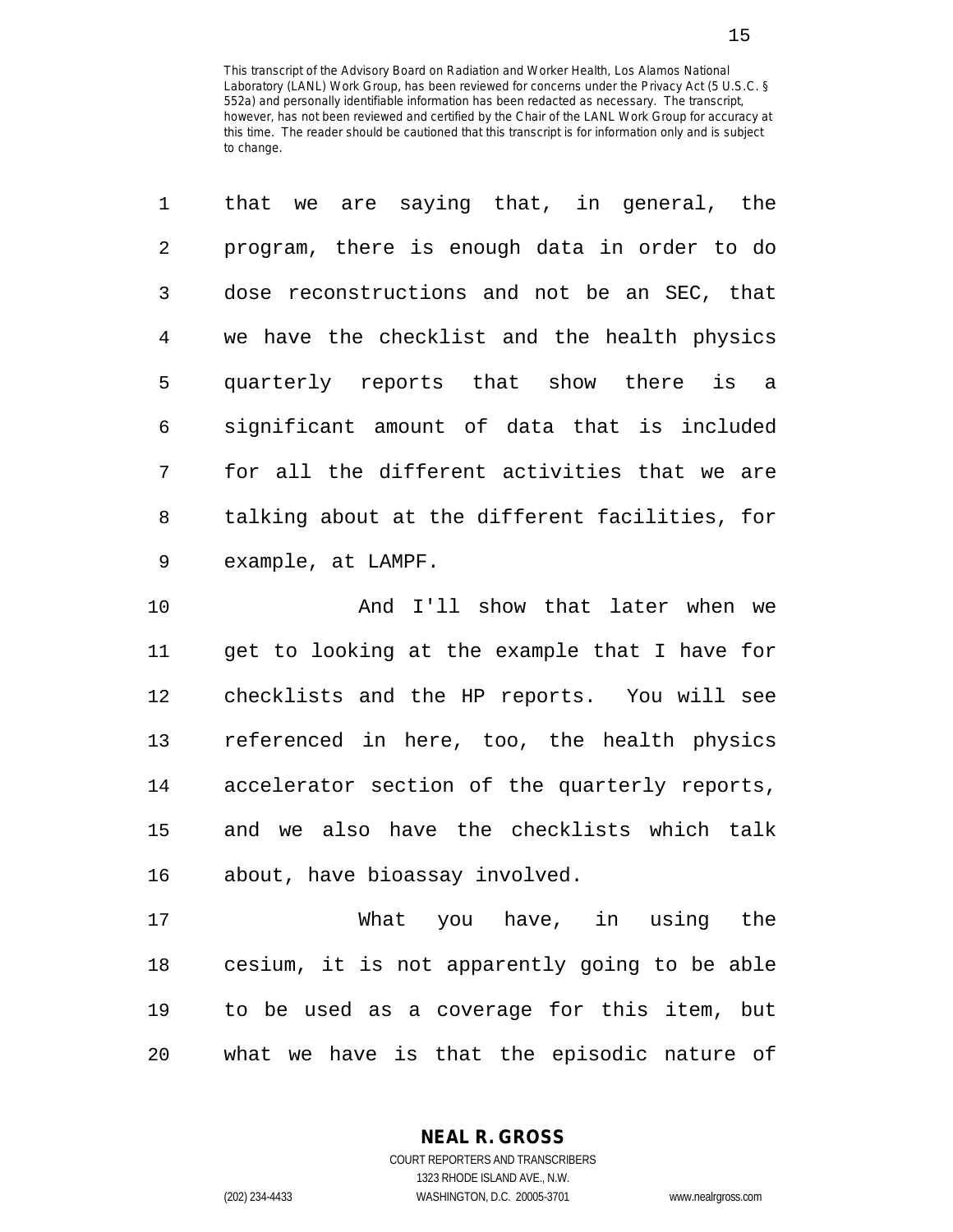16

|                | the exposures that have the potential to       |
|----------------|------------------------------------------------|
| $\overline{2}$ | create the mixed-activation products, there is |
| 3              | coverage in the routine activities of the site |
| 4              | for airborne, for gamma spectroscopy, for      |
| 5              | bioassay and in vivo, that would allow for the |
| 6              | individual and the exposure to be described    |
| 7              | when it does occur.                            |

8 And we have, for example, in here 9 that the HP reports include a number of whole-10 body counts requested for LAMPF personnel, 11 that they do collect urine samples, and they 12 have health physics interviews when there are 13 incidents that occur, if they do occur. And 14 there's very few, and not really many 15 incidents have occurred.

16 Our program of applying -- well, 17 I'll save that for another question that comes 18 up in here. So, you have the LANL whole-body 19 count database also contains fields that 20 describe the radionuclides, MDA for the

> **NEAL R. GROSS** COURT REPORTERS AND TRANSCRIBERS

> > 1323 RHODE ISLAND AVE., N.W.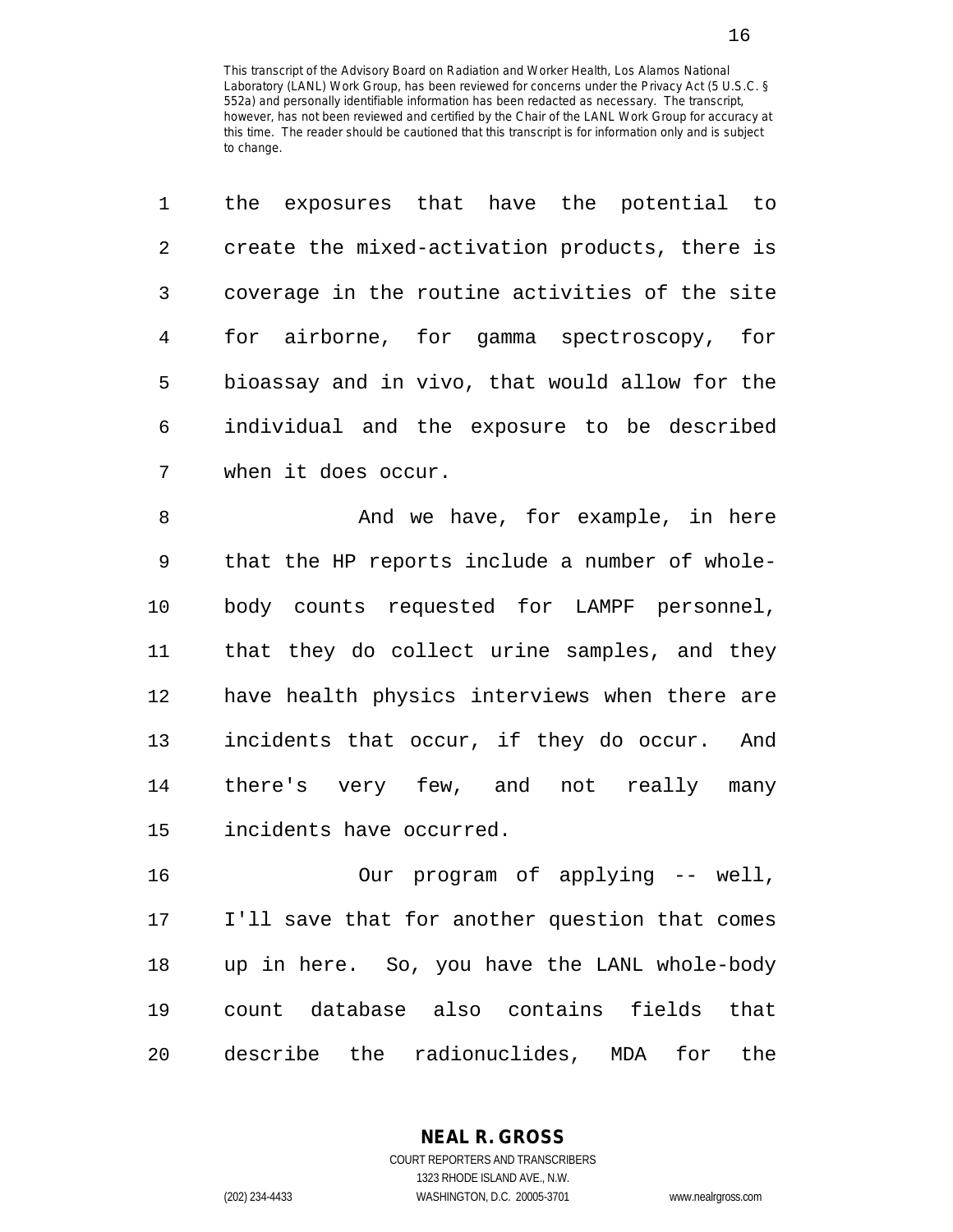| 1              | different activities, materials that were      |
|----------------|------------------------------------------------|
| 2              | involved, the geometry of the detectors.       |
| 3              | They also say that the whole-body              |
| $\overline{4}$ | counts are specifically for LAMPF personnel.   |
| 5              | So, that is saying that there were counts for  |
| 6              | specific things. Even when they do come up     |
| 7              | with non-detectable, there was a whole-body    |
| 8              | program to count people that were at the       |
| 9              | facilities when these were in operation and    |
| 10             | when they had any kind of problems or routine  |
| 11             | surveys.                                       |
| 12             | They had nuclides that are found               |
| 13             | are very short-lived. Most of the material or  |
| 14             | the dose values that are given that you see in |
| 15             | several reports are external doses because     |
| 16             | many of these are gamma emitters and producing |
| 17             | dose through gamma emission, and you have      |
| 18             | counts given off of swipes and also air-       |
| 19             | counting filters.                              |

20 One of the things that we found is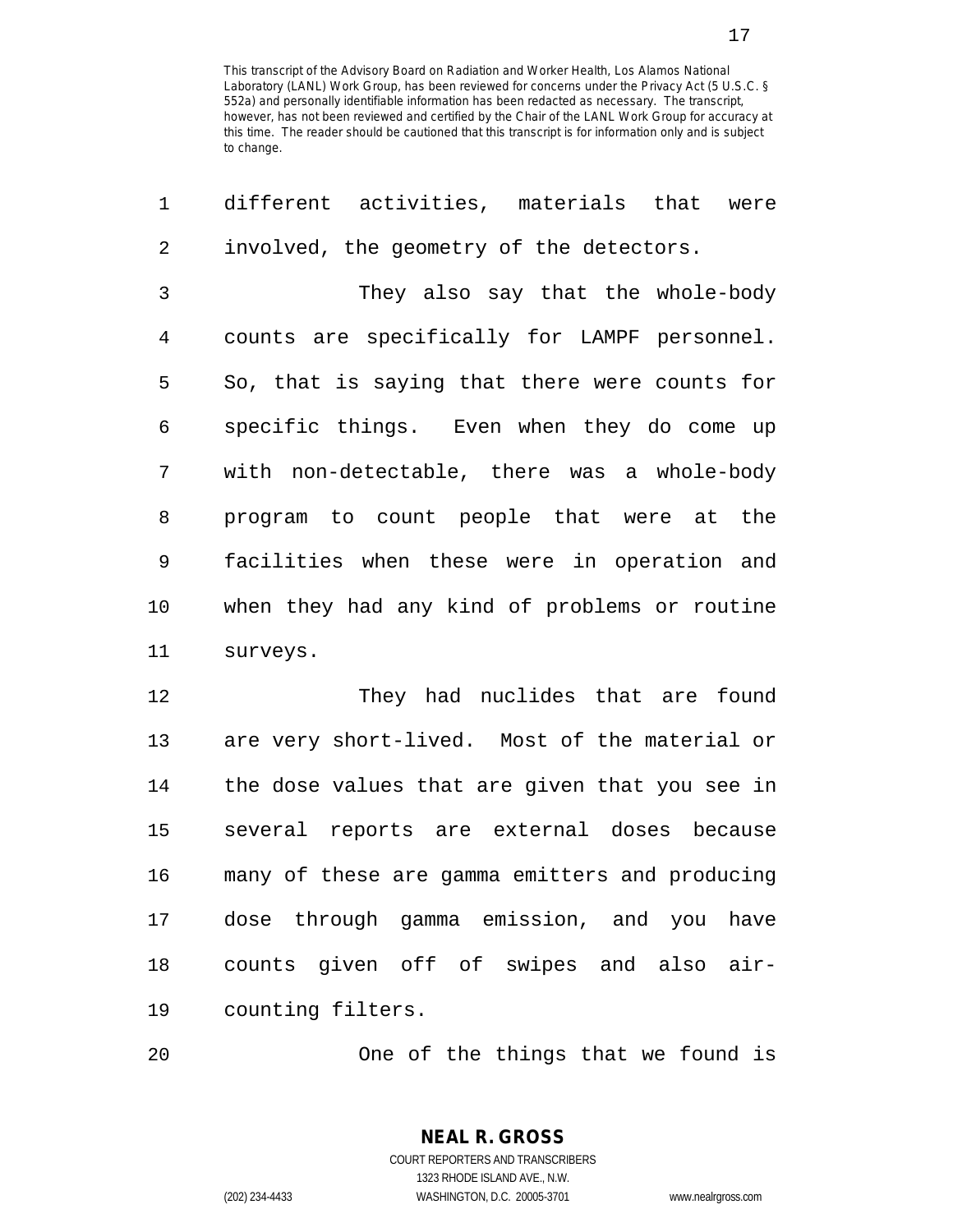|                | that, well, it should be noted that with all   |
|----------------|------------------------------------------------|
| $\overline{2}$ | this data, and when we look at the HP          |
| 3 <sup>7</sup> | checklists and the quarterly reports, there    |
| 4              | are numbers of samples that have been taken of |
| 5              | different types of health physics activities.  |
| 6              | So, there's a number of them.                  |

7 We have only taken a small sample 8 of those when we have done our data captures. 9 And from those data captures, we do find a 10 number of charcoal and paper filters that in 11 the LAMPF database, and water samples, where 12 we do have activity measurements where you can 13 perform, develop a ratio application for these 14 different radionuclides, if necessary, and 15 apply them to the whole-body count. Those are 16 available for this facility to cover those 17 types of activities.

18 So, again, it's an arm-waving 19 thing that we have here because we haven't 20 done the examples, but there is material

**NEAL R. GROSS**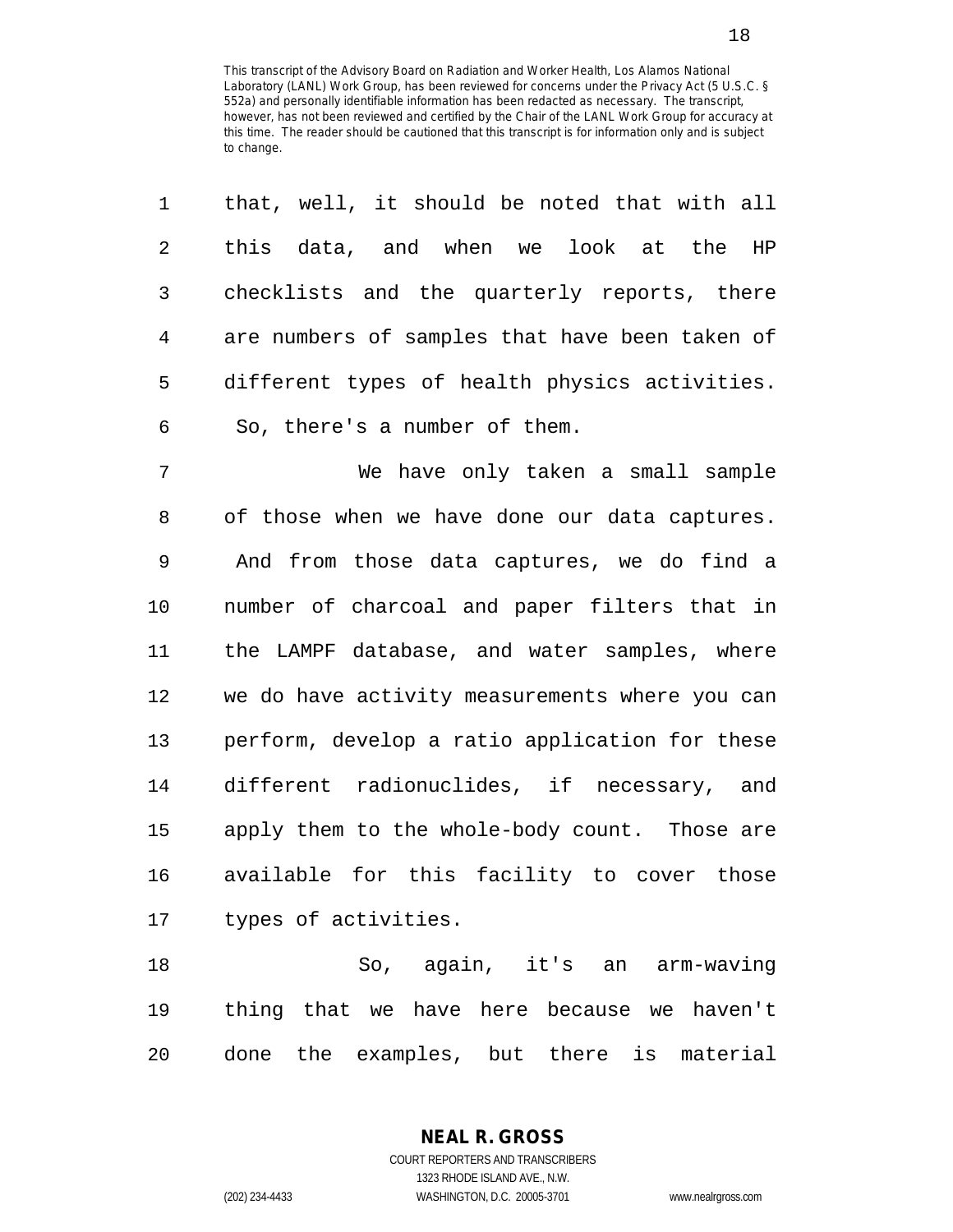1 available for us to be able to do that kind of 2 activity. 3 MS. ROBERTSON-DEMERS: This is 4 Kathy Robertson-DeMers. 5 Can you provide us with the SRDB 6 numbers for those checklists? 7 MR. MACIEVIC: As a matter of 8 fact, I have a 140-page report where we went 9 just through all the LAHDRA data. Yes, you 10 can get a listing of the SRDB and also the 11 LANL documents and LAHDRA that pertain to 12 checklists and the health physics reports. 13 Again, these are all samples. So, 14 you are not going to get every report that was 15 ever generated there. You will only be able 16 to get the ones that we captured. 17 But there are several documents 18 with numbers that we can get that report to 19 you.

> COURT REPORTERS AND TRANSCRIBERS 1323 RHODE ISLAND AVE., N.W. (202) 234-4433 WASHINGTON, D.C. 20005-3701 www.nealrgross.com

**NEAL R. GROSS**

20 MS. ROBERTSON-DEMERS: Thank you.

19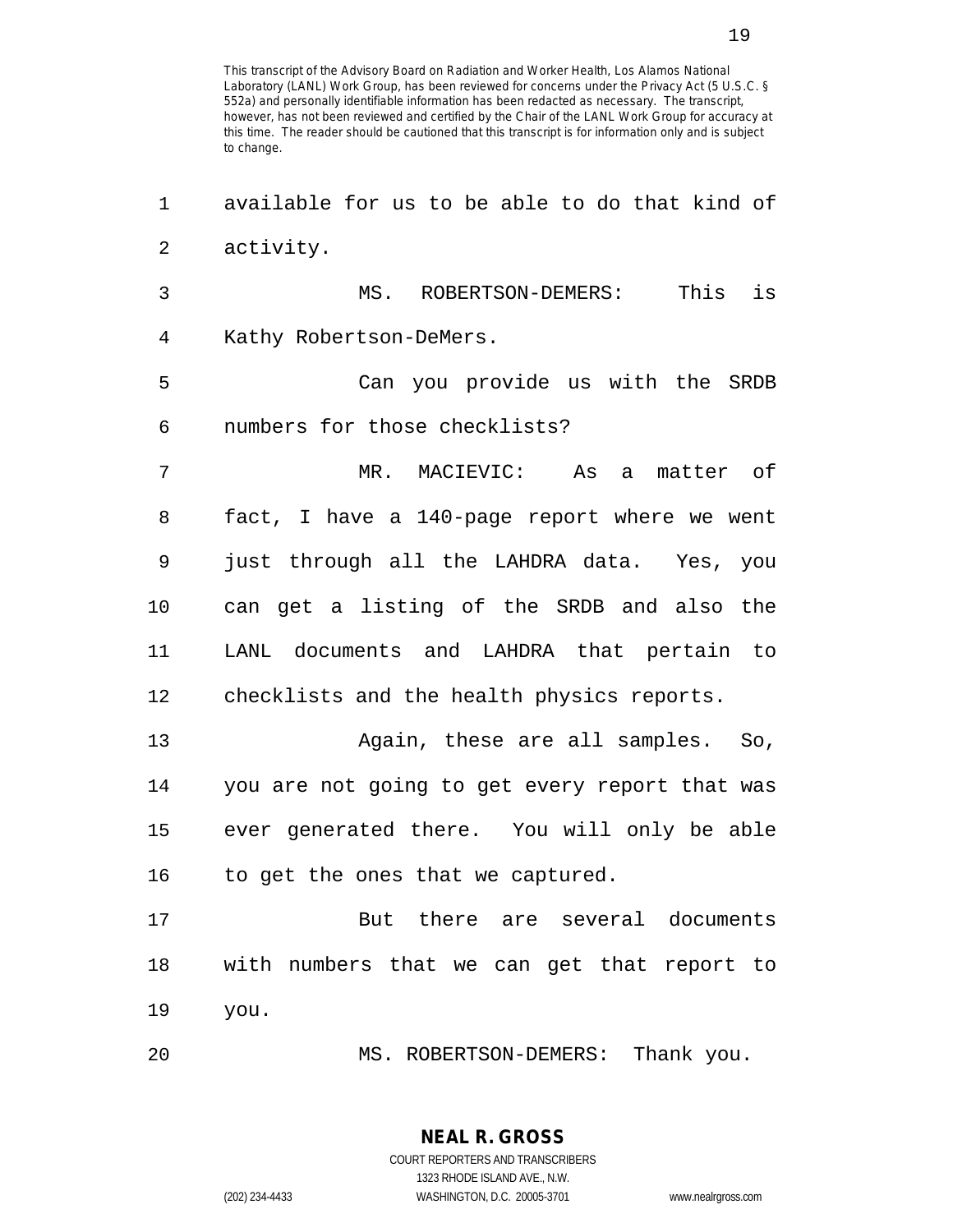| 1  | MR. MACIEVIC: And a little later,              |
|----|------------------------------------------------|
| 2  | I'm going to just give some examples of things |
| 3  | in the documentation that we found to further  |
| 4  | expand on the fact that there were<br>many     |
| 5  | activities going on in the early years, in the |
| 6  | mid-70s and later, that covered these          |
| 7  | radionuclides, and there's also discussions in |
| 8  | the early years that talk about, actually talk |
| 9  | about the actinides and some of these exotic   |
| 10 | radionuclides, that there is documentation.    |
| 11 | Of course, these are the titles in             |
| 12 | the documentation, and every one of these      |
| 13 | documents hasn't been gone through, but the    |
| 14 | point being you will have a large mass to go   |
| 15 | through to get the details of each one of      |
| 16 | these things.                                  |
| 17 | MEMBER BEACH: And you said that                |
| 18 | you are going to make that available, Greg?    |
| 19 | MR. MACIEVIC: Yes, we can get the              |

20 SRDB document numbers, and I will also have

**NEAL R. GROSS**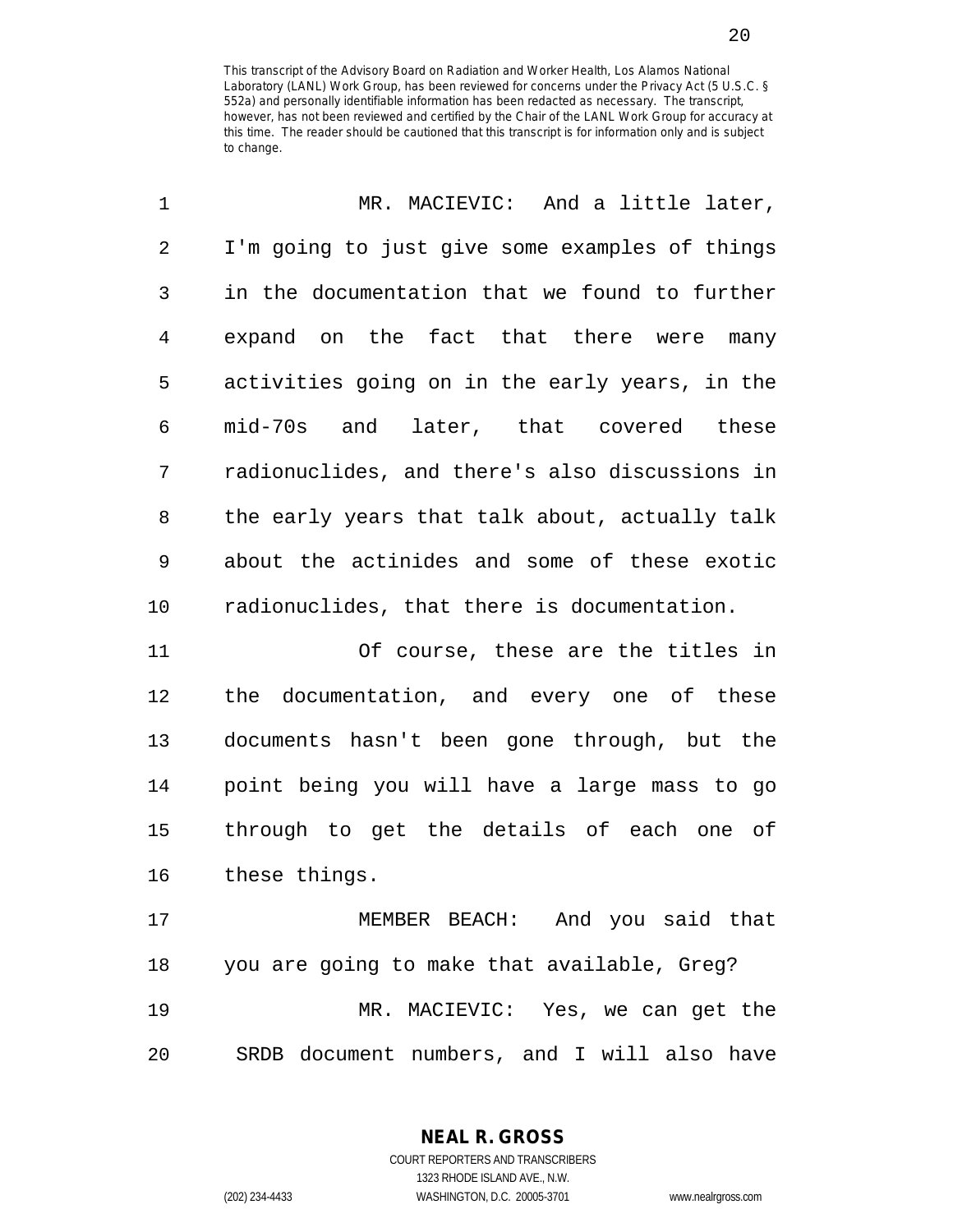| 1  | I won't send the whole 140-page<br>this.       |
|----|------------------------------------------------|
| 2  | document. What I will do is give the LANL      |
| 3  | document number in the LAHDRA database for     |
| 4  | several of these that cover procedures,        |
| 5  | checklists, and other things that were         |
| 6  | involved in the data-capturing and<br>from     |
| 7  | LAHDRA. So, we will have that. There's quite   |
| 8  | a few.                                         |
| 9  | MEMBER BEACH: And before you move              |
| 10 | on, do you have another copy of your report    |
| 11 | that you sent out for the meeting? Andrew      |
| 12 | doesn't have one and I see that it is cleared, |
| 13 | so he should probably have one, shouldn't he?  |
| 14 | It should have<br>MR. KATZ:<br>been            |
| 15 | emailed to him.                                |
| 16 | MEMBER BEACH:<br>I thought if Greg             |
| 17 | had $--$                                       |
| 18 | MR. MACIEVIC: I don't have                     |
| 19 | another one.                                   |
| 20 | MEMBER BEACH: You don't have                   |

**NEAL R. GROSS** COURT REPORTERS AND TRANSCRIBERS 1323 RHODE ISLAND AVE., N.W.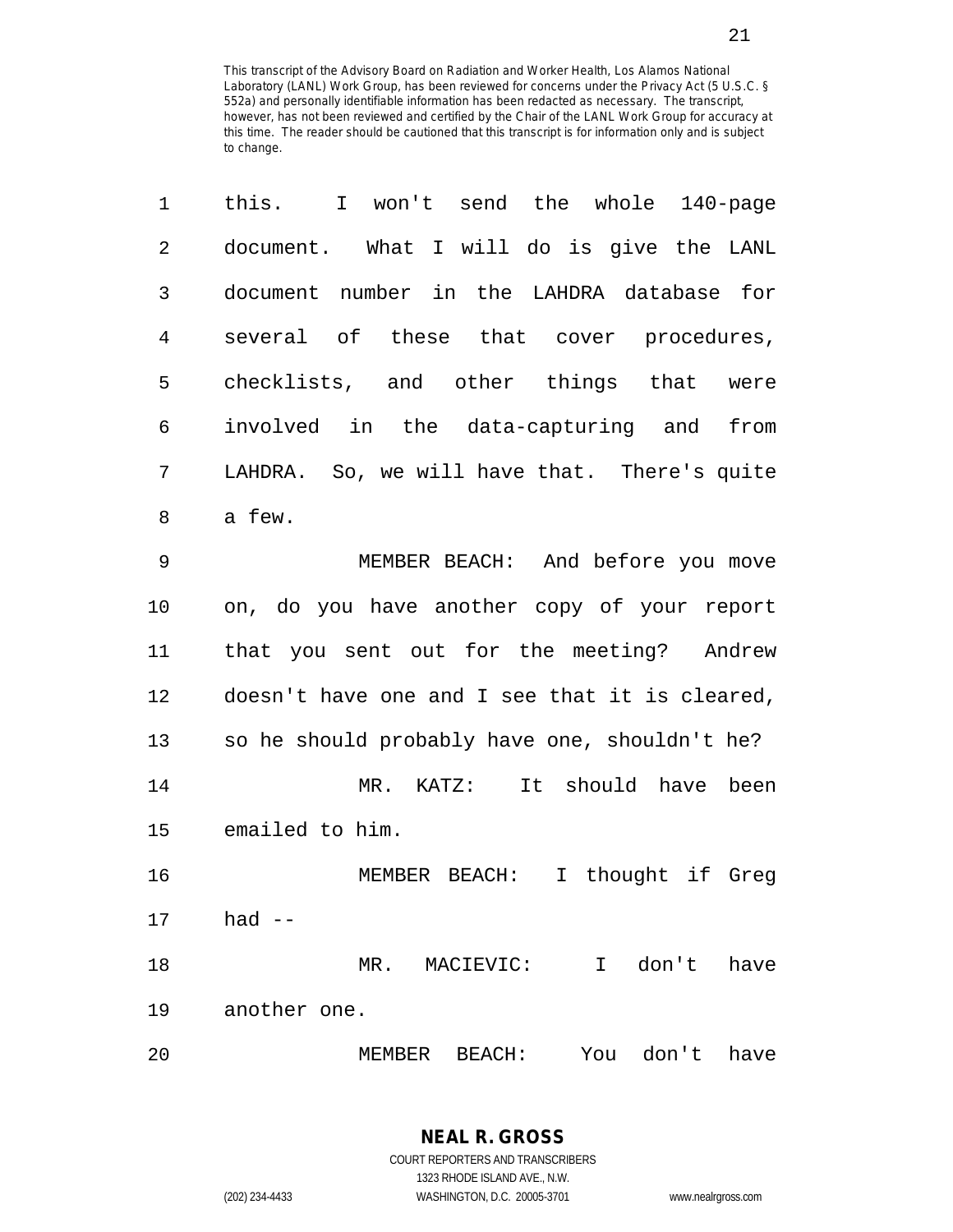| 1              | another one? Okay.                            |
|----------------|-----------------------------------------------|
| $\overline{2}$ | MR. MACIEVIC: Sorry.                          |
| 3              | MEMBER BEACH: Thank you.                      |
| 4              | MS. ROBERTSON-DEMERS: This is                 |
| 5              | Kathy Demers again.                           |
| 6              | Do you have the actual in vivo                |
| 7              | counts that are referenced in the checklist?  |
| 8              | MR. MACIEVIC: Yes, some of these              |
| 9              | counts, yes, we do have. That I don't have    |
| 10             | available here. That is another thing we      |
| 11             | would have to provide for the actual in vivo  |
| 12             | counts that are discussed in the checklist or |
| 13             | in the HP reports.                            |
| 14             | MS. ROBERTSON-DEMERS: Okay.                   |
| 15             | MR. MACIEVIC: I'm not sure the                |
| 16             | number of them, though.                       |
| 17             | MS. ROBERTSON-DEMERS: Okay.                   |
| 18             | CHAIRMAN GRIFFON: This is Mark                |
| 19             | Griffon.                                      |
| 20             | Right now, you're only talking to             |

**NEAL R. GROSS** COURT REPORTERS AND TRANSCRIBERS

1323 RHODE ISLAND AVE., N.W.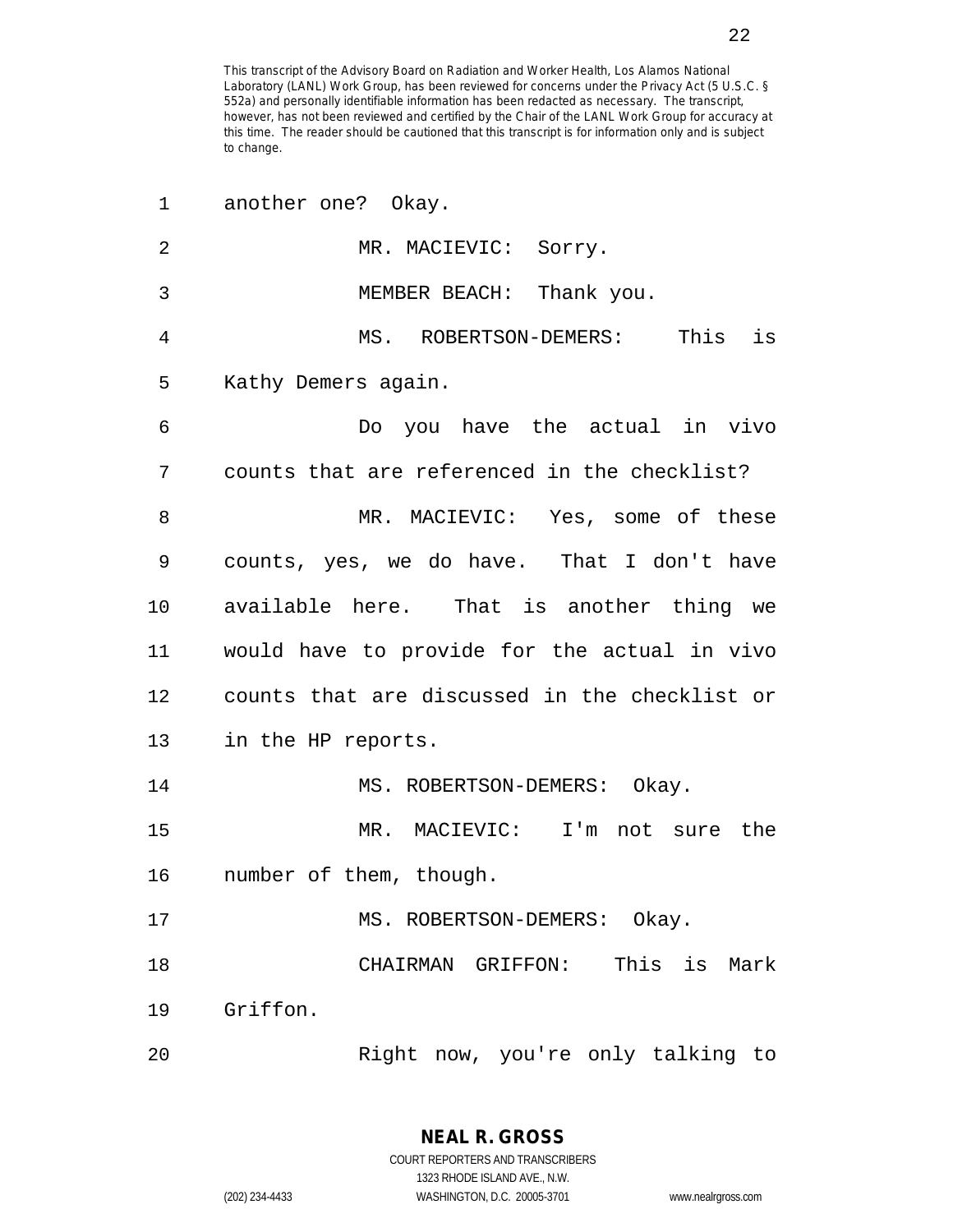1 the LAMPF workers? Is that what you're 2 focused on? 3 MR. MACIEVIC: Well, yes. That 4 was the majority of our meeting last time, was 5 the LAMPF. 6 As far as using the cesium for the 7 reactors, yes, we would say that does cover it 8 because that is one of the activation or the 9 fission products involved in there, and we 10 would use that material, cesium, to cover. 11 CHAIRMAN GRIFFON: But you're 12 still saying that that is going to be your 13 model for the reactor? 14 MR. MACIEVIC: Yes, that will be, 15 for the reactors, yes. Only looking at LAMPF, 16 we think that, yes, for these mixed-activation 17 products which are being produced at LAMPF, 18 you would not, or in a case where you have 19 mixed-activation products, you would not be 20 able to -- you would use the air-sample data

> **NEAL R. GROSS** COURT REPORTERS AND TRANSCRIBERS

> > 1323 RHODE ISLAND AVE., N.W.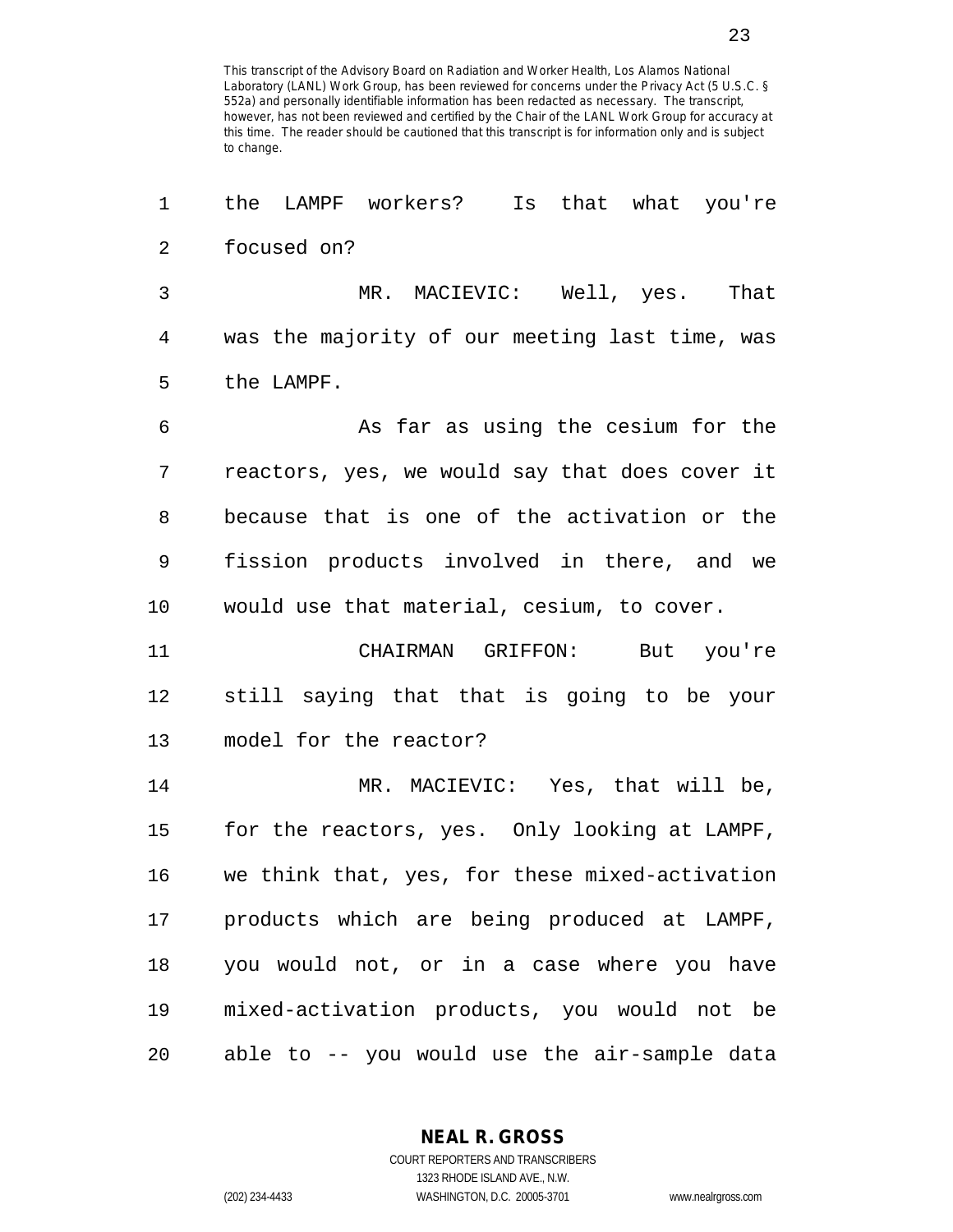24

1 to find, to develop a model for it. 2 DR. NETON: That was sort of the 3 last thing. We had proposed to use the cesium 4 in vivo measurements to cover mixed-activation 5 products. It wasn't obvious to folks that you 6 could cover the accelerator facilities. From 7 what Greg is saying, that's true, you can't, 8 but there are a number of other pieces of 9 monitoring information that are available to 10 cover places like the LAMPF. 11 CHAIRMAN GRIFFON: So, in between 12 the hand-waving, I might have missed the 13 actual methodology for those workers. What 14 are you proposing? You don't have anything 15 concrete yet? 16 MR. MACIEVIC: Not concrete, and 17 that is on page 15 that we are talking about, 18 the small coworker study that would take these 19 filter papers and the charcoal and work up a

20 ratio of the radionuclides that would be

**NEAL R. GROSS**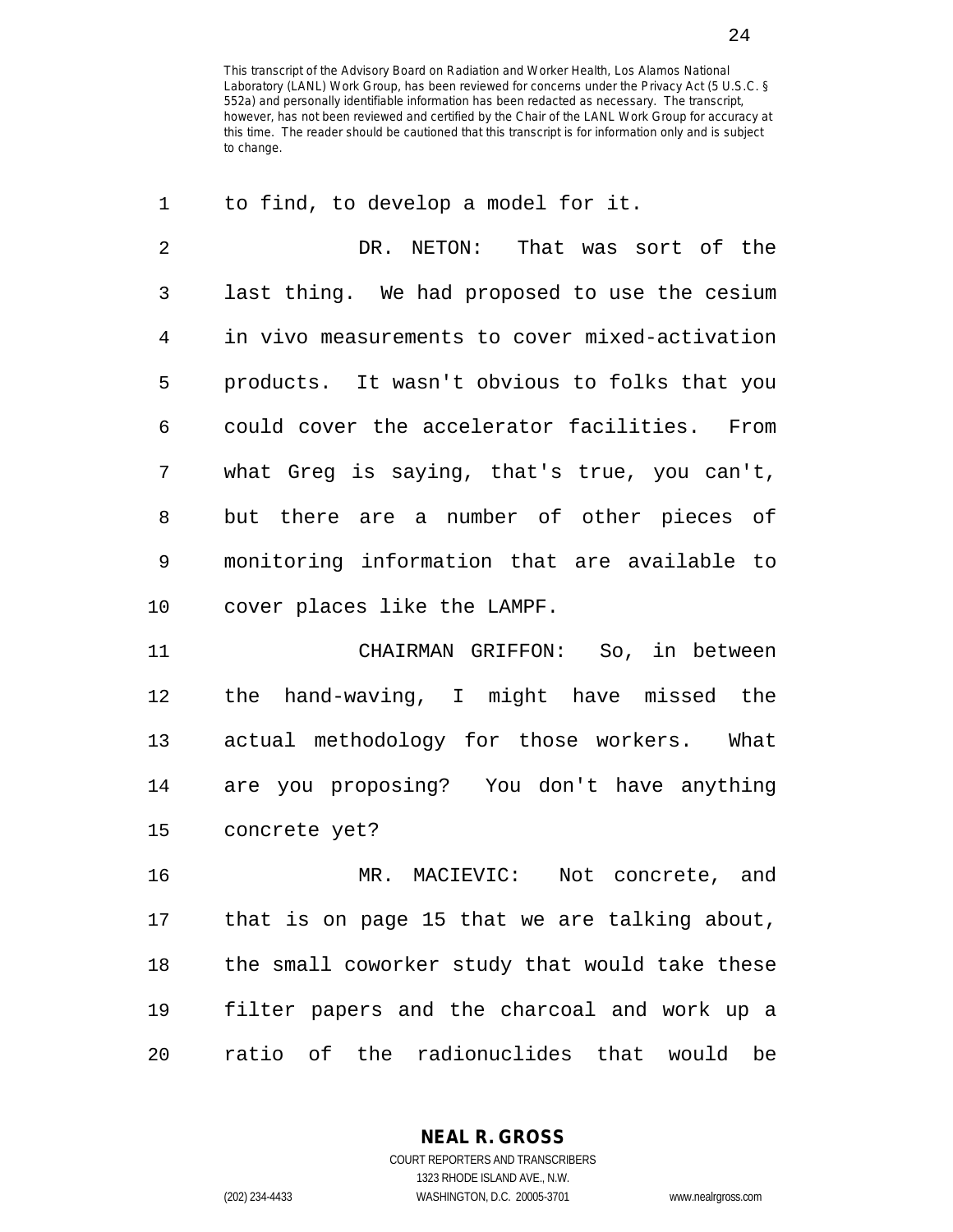| 1              | applied to the whole-body counts from that and |
|----------------|------------------------------------------------|
| 2              | see how feasible that is as a possibility.     |
| $\mathfrak{Z}$ | MR. FITZGERALD: I guess a couple               |
| $\overline{4}$ | of questions. On the accelerator side, I       |
| 5              | think it was concluded, at least in the ER,    |
| 6              | that there wasn't much in the way of $-$ and I |
| 7              | think it was the word "sparse" or "lacking" in |
| 8              | terms of actual bioassay results.              |
| 9              | But when you are trying to marry               |
| 10             | up the air sampling just to come up with some  |
| 11             | actual ratios, is there enough to work with?   |
| 12             | MR. MACIEVIC: Well, that's the                 |
| 13             | thing to see because what we have are samples, |
| 14             | and then see if there's going to be any more   |
| 15             | or whether we have the capability -- and that  |
| 16             | would be a way to go forward on it.            |
| 17             | MR. FITZGERALD: I think that                   |
| 18             | might be a central question because, again,    |
| 19             | the fact is there just wasn't much in the way  |
| 20             | of data --                                     |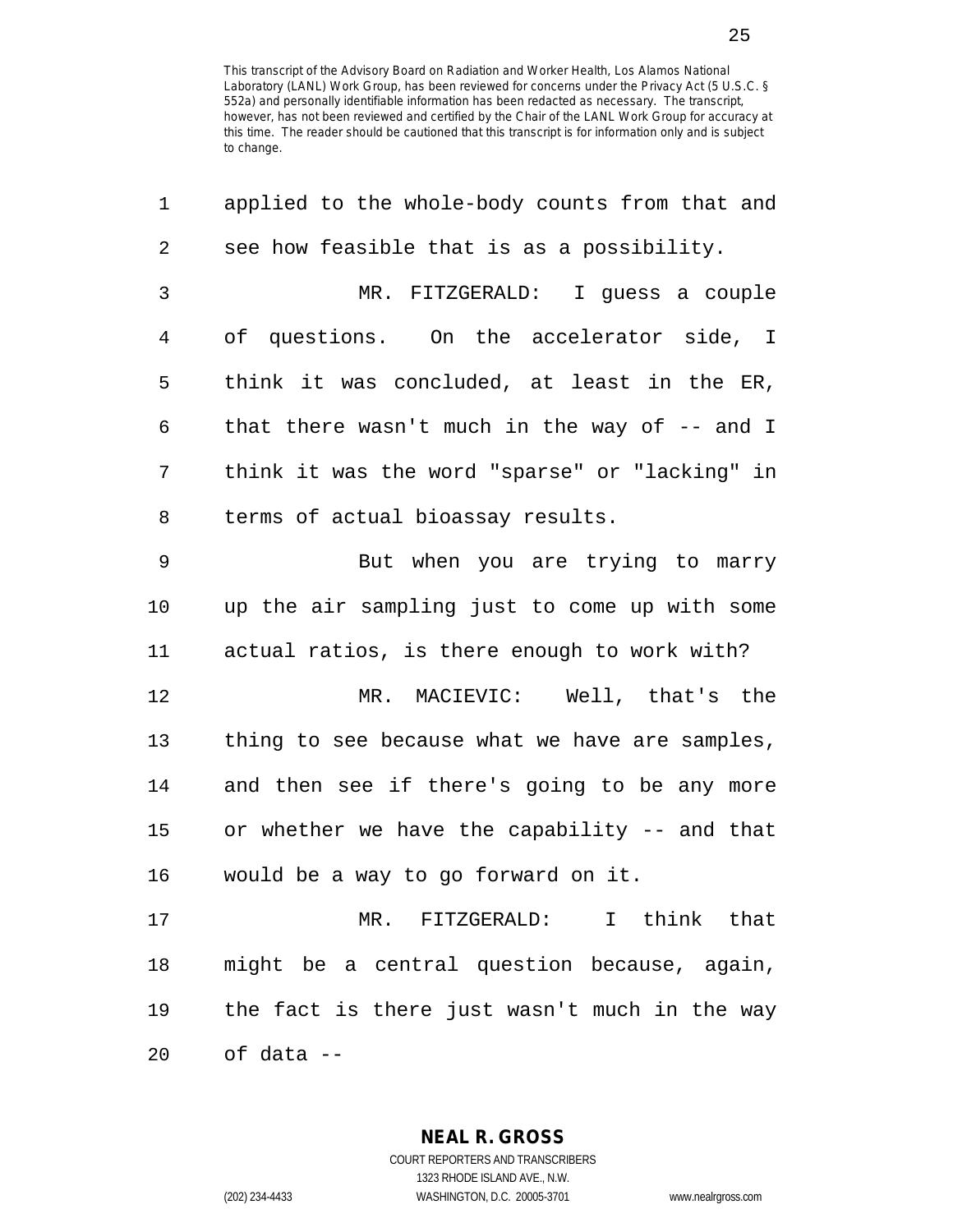| 1              | MR. MACIEVIC: Right.                           |
|----------------|------------------------------------------------|
| $\overline{2}$ | MR. FITZGERALD: That could be                  |
| 3              | used on the bioassay side. So, even in a       |
| 4              | comparison, you're going to get into some, I   |
| 5              | guess, how much is enough to give you some     |
| 6              | confidence?                                    |
| 7              | MR. MACIEVIC: Exactly.                         |
| 8              | MR. FITZGERALD: On the reactor                 |
| 9              | side, I don't have any problem certainly with  |
| 10             | the -- and I think we said this last time --   |
| 11             | with the cesium for a reactor environment,     |
| 12             | using the OTIB.                                |
| 13             | But, as I recall operations at                 |
| 14             | LANL, as far as mixed-fission products, that's |
| 15             | not the only place you're going to find them.  |
| 16             | CMR, which, of course, handled residues and    |
| 17             | materials from the reactors, chem processing   |
| 18             | facilities -- actually, most of the DOE sites  |
| 19             | had something like that. LANL with CMR.        |
| 20             | are going to<br>You<br>have mixed-             |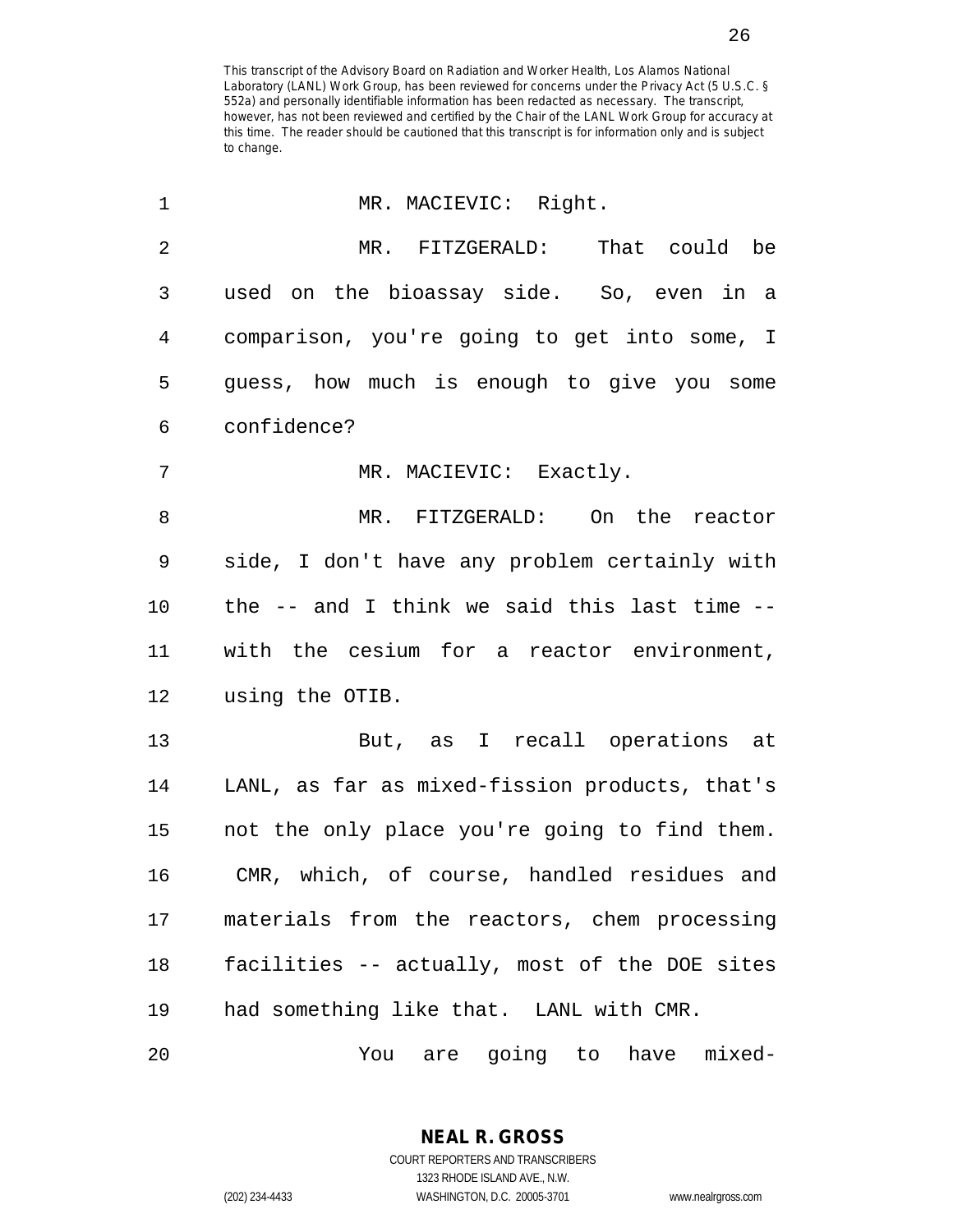| 1  | fission products, some of those processes     |
|----|-----------------------------------------------|
| 2  | being handled. I guess my question would be,  |
| 3  | you wouldn't have the same ratio as you would |
| 4  | in a reactor environment. How would you apply |
| 5  | cesium-137 using the OTIB basis for that?     |
| 6  | You're going to have a reactor                |
| 7  | environment which would enable you to use     |
| 8  | those ratios and apply cesium that way, but   |
| 9  | I'm not sure that would follow through if you |
| 10 | are talking about a different --              |
| 11 | MR. MACIEVIC: Let me ask<br>Don               |
| 12 | Stewart --                                    |
| 13 | MR. STEWART: Yes, Greg?                       |
| 14 | MR. MACIEVIC:<br>In doing the DRs,            |
| 15 | on that question, the cesium question for the |
| 16 | non-accelerator cesium, non-accelerator       |
| 17 | products, but how are you using cesium        |
| 18 | involved with the reactor materials that get  |
| 19 | sent to other parts of the facility but are   |
| 20 | not straight from the reactor, but have been  |

**NEAL R. GROSS** COURT REPORTERS AND TRANSCRIBERS

1323 RHODE ISLAND AVE., N.W.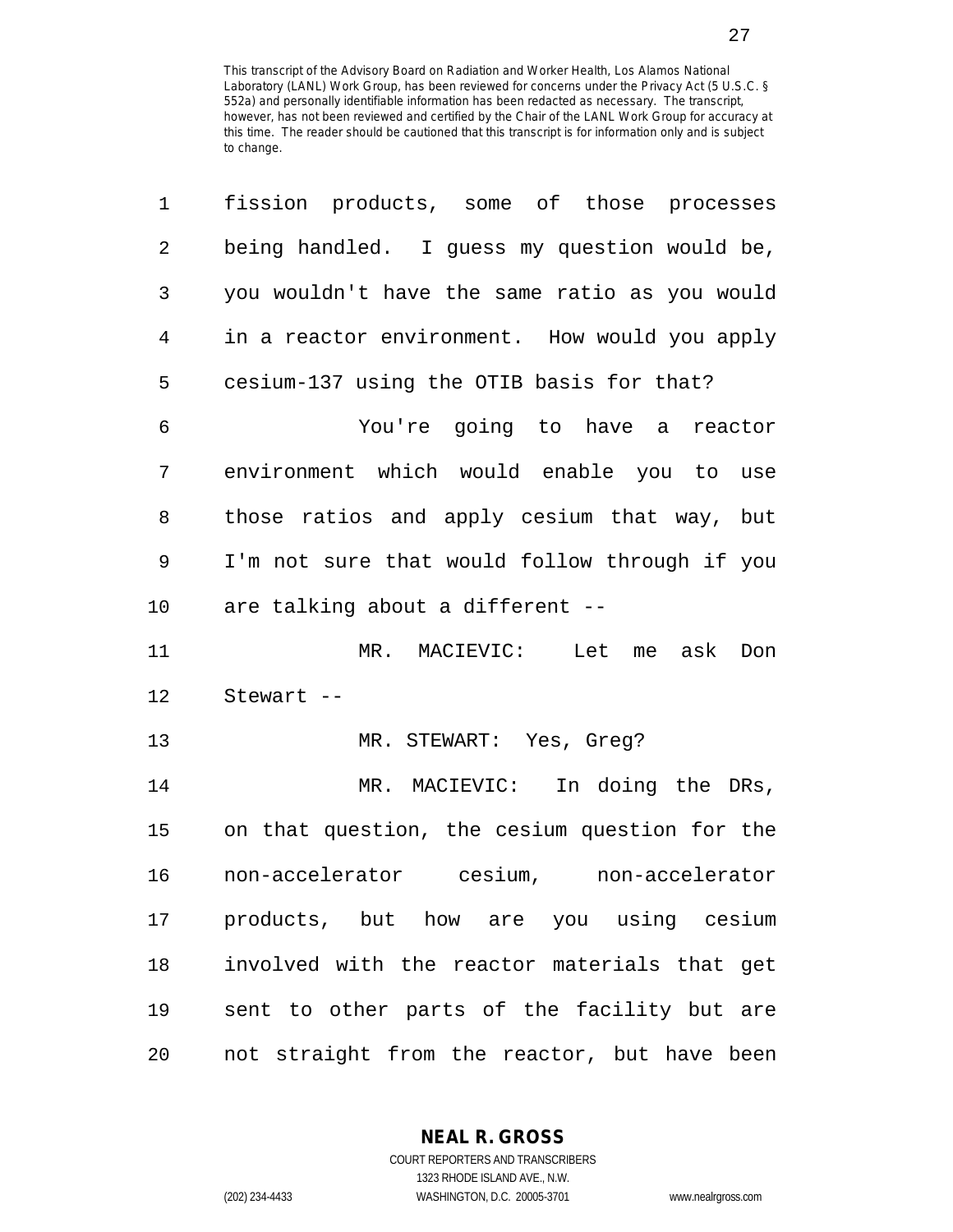| 1  | mixed with other things? Do you have a feel   |
|----|-----------------------------------------------|
| 2  | for that?                                     |
| 3  | MR. STEWART: What we go on,                   |
| 4  | typically, is the material we see in the      |
| 5  | bioassay records. If we see a radionuclide    |
| 6  | there, we assume a presumptive exposure.      |
| 7  | So, if there's cesium in the                  |
| 8  | records, we look at it. You know, if there's  |
| 9  | something in the history that says they were  |
| 10 | exposed to a certain radionuclide, we will go |
| 11 | and look at it.                               |
| 12 | MR. FITZGERALD: I guess my                    |
| 13 | question is, when you have mixed --           |
| 14 | CHAIRMAN GRIFFON: Joe Fitzgerald.             |
| 15 | MR. FITZGERALD: I'm sorry, I keep             |
| 16 | forgetting. Joe Fitzgerald.                   |
| 17 | If you're talking about mixed-                |
| 18 | fission products, maybe not with a clear      |
| 19 | identification, I mean I think that's how we  |
| 20 | backed into a lot of this, and it's not easy  |

**NEAL R. GROSS**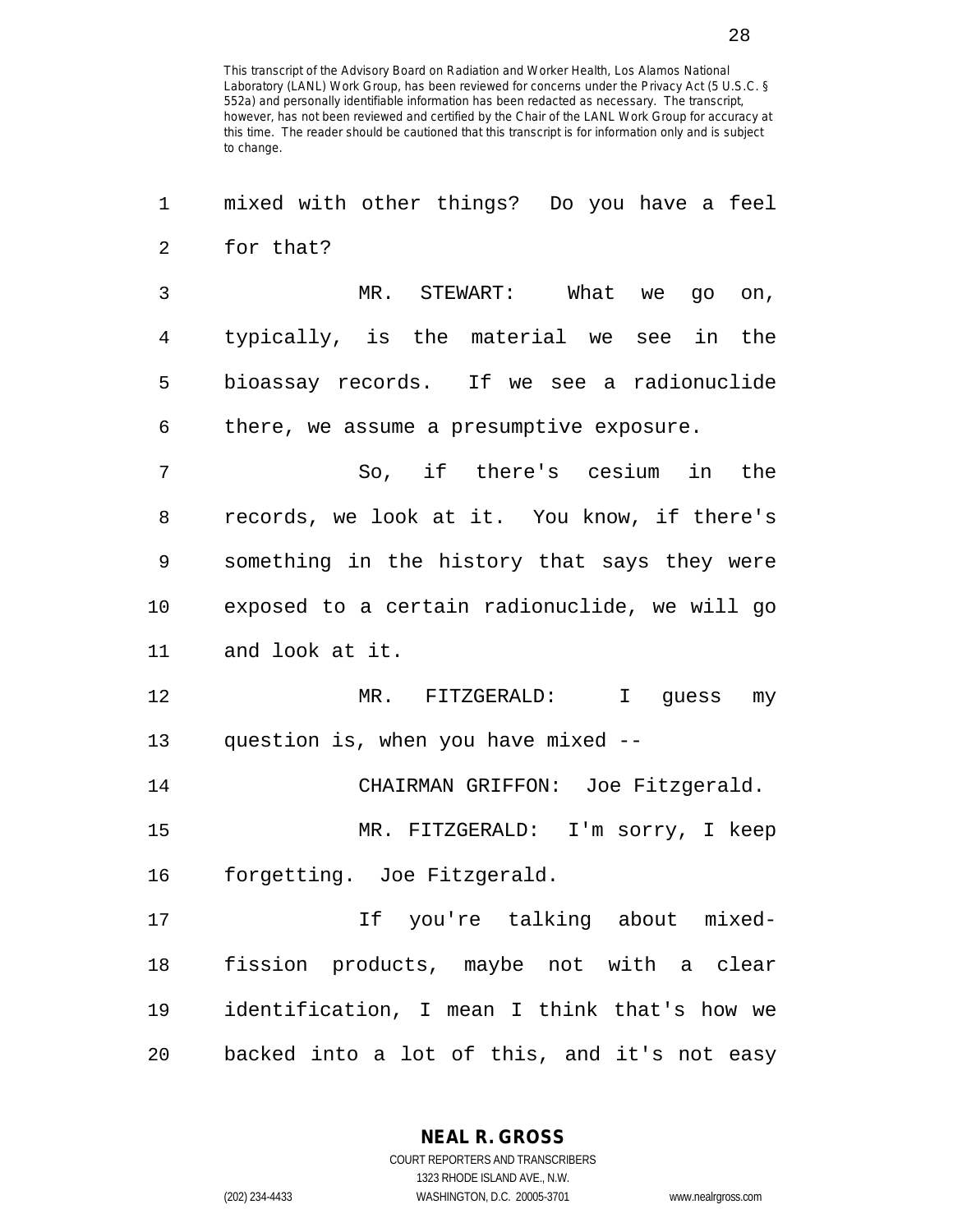1 to distinguish.

2 The approach to using cesium-137 3 as essentially a substitute, how would you 4 apply that substitute in a non-reactor 5 environment which you're going to have? And 6 CMR is going to come to mind, but there may be 7 some other facilities at LANL that processed. 8 How are you going to handle that, because 9 there might not be a clear marker? It may 10 just be listed as mixed-fission.

11 MR. STEWART: Well, typically, 12 what we will do when we are presented a set of 13 possibilities is put together some sort of a 14 chooser. What that will do is go through and 15 look at all the possible radionuclides and 16 assign the one with the highest dose.

17 My example is the one that we have 18 for Savannah River Site. When we had a whole-19 body count on record, we would go and we had a 20 spreadsheet that would put together, you know,

**NEAL R. GROSS**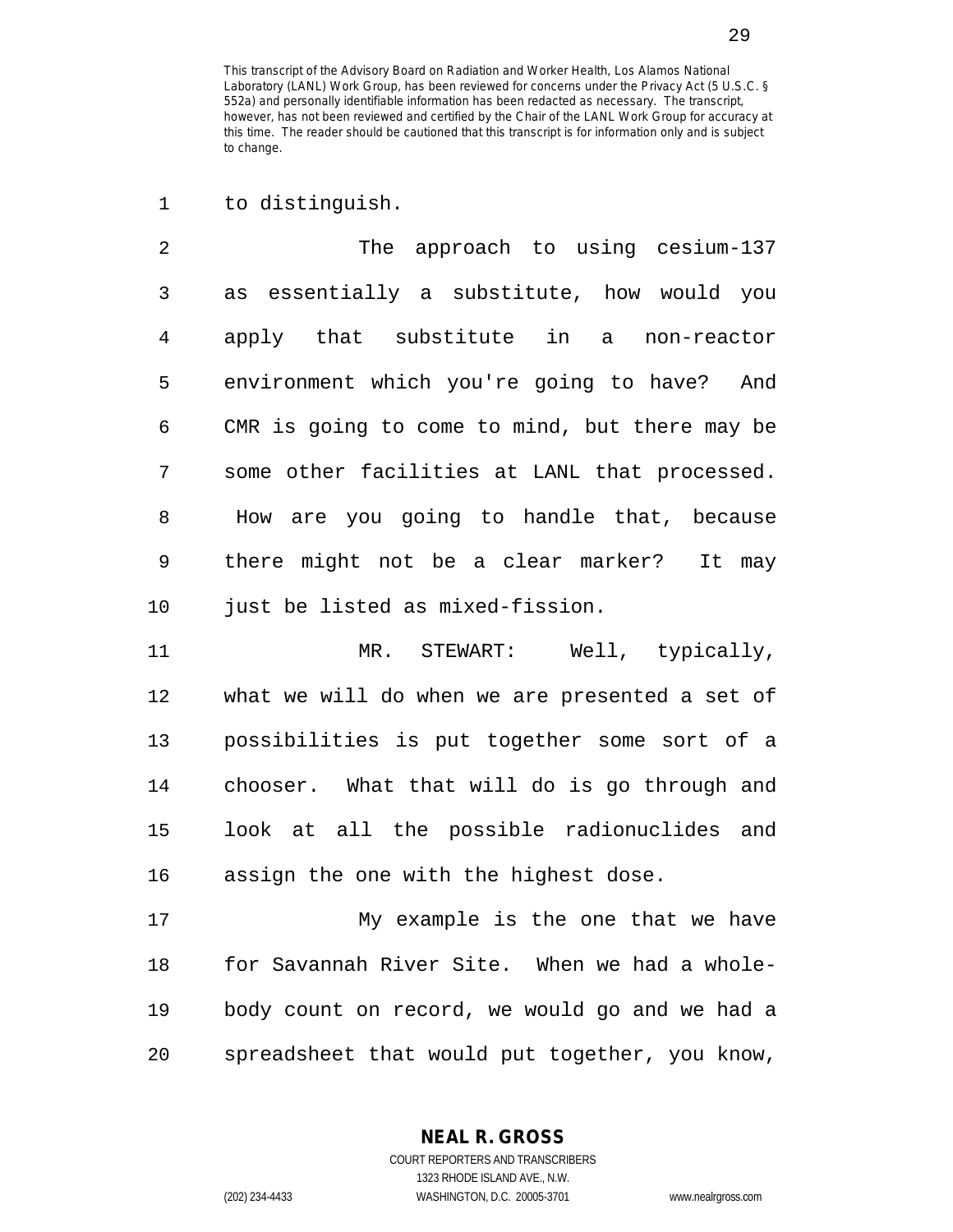| 1              | sort of it would tell us for each organ and    |
|----------------|------------------------------------------------|
| $\overline{2}$ | each potential period of exposure which        |
| 3              | radionuclide would result in the highest dose. |
| $\overline{4}$ | Again, I've been away from Los                 |
| 5              | Alamos for some time. So, I'm not really sure  |
| 6              | what's going on in the DR right now. But if    |
| 7              | we had a suite of radionuclides, they would    |
| 8              | expect us to typically select that             |
| $\mathsf 9$    | radionuclide resulting in the highest dose for |
| 10             | that cancer organ and for that potential       |
| 11             | period of exposure. We look at those two       |
| 12             | parameters when we assign the<br>actual        |
| 13             | radionuclide.                                  |
| 14             | MR. FITZGERALD: Yes, I guess I'm               |
| 15             | familiar with that approach. But what I'm      |
| 16             | looking for is, when we go from 1975 or 1970,  |
| 17             | if you accept the thesis that the advent of -- |
| 18             | CHAIRMAN GRIFFON: This is<br>Mark              |
| 19             | Griffon.                                       |
| 20             | just wanted to step in<br>I.<br>one            |

**NEAL R. GROSS** COURT REPORTERS AND TRANSCRIBERS

1323 RHODE ISLAND AVE., N.W.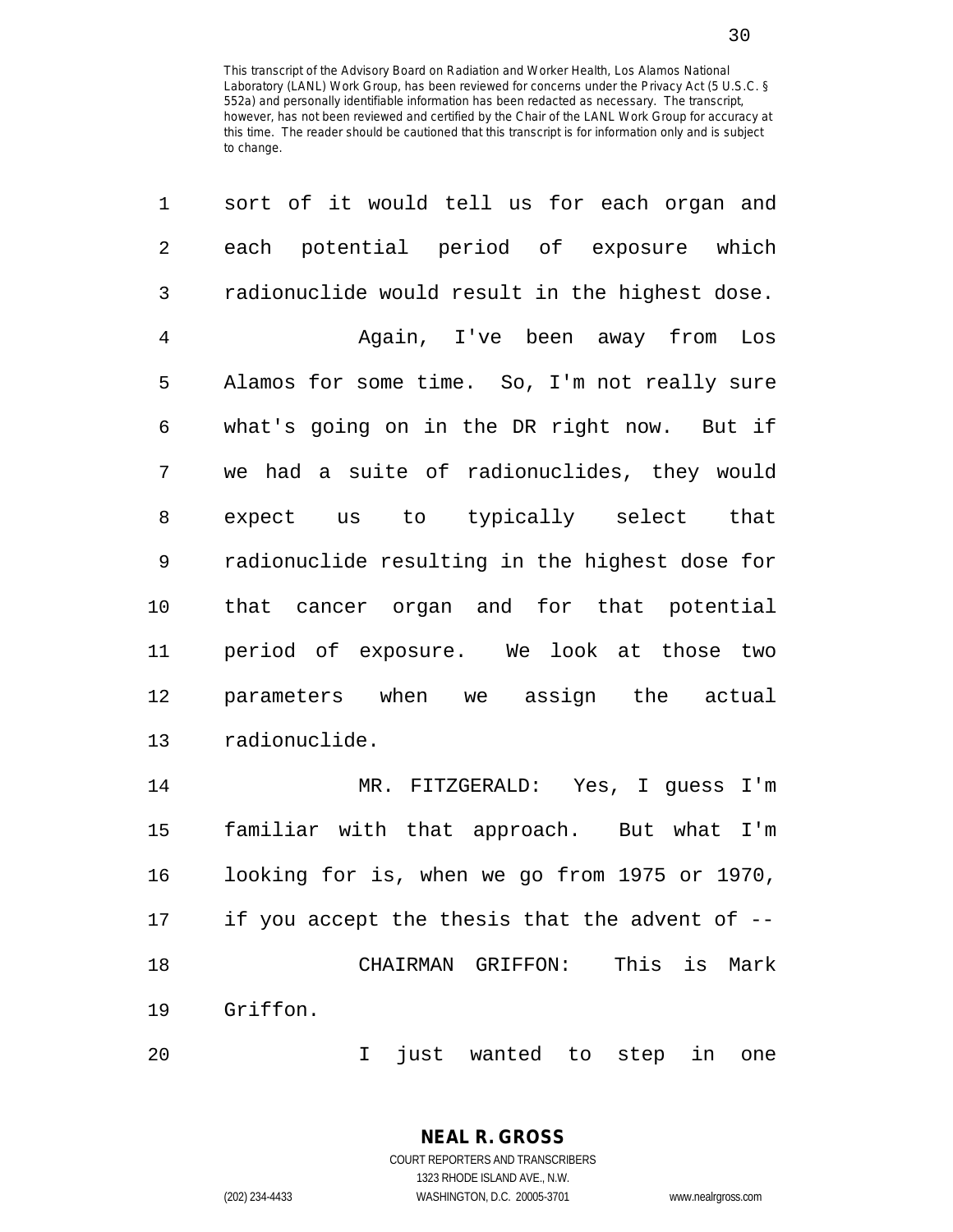| 1  | second because the approach you described, is |
|----|-----------------------------------------------|
| 2  | that the approach being described in the      |
| 3  | response here? It seems to be saying cesium.  |
| 4  | I think that approach I've seen<br>in the     |
| 5  | procedures review and the DR reviews, where   |
| 6  | you have a selector, but this one is not      |
| 7  | saying that, is it?                           |
| 8  | I mean in the ER I see cesium, not            |
| 9  | selecting the nuclide that gives the highest  |
| 10 | dose. It's not saying that.                   |
| 11 | MR. STEWART: I'm going to have to             |
| 12 | defer to Chris on that one. I have been away  |
| 13 | Los Alamos dose reconstruction<br>from<br>for |
| 14 | several months.                               |
| 15 | CHAIRMAN GRIFFON:<br>$\mathbf I$<br>mean that |
| 16 | would be a particular OTIB that does that,    |
| 17 | that fission products, right?                 |
| 18 | DR. NETON: It is some scaling of              |
| 19 | the other radionuclides in the possible mix.  |
| 20 | I mean that's standard.                       |

**NEAL R. GROSS** COURT REPORTERS AND TRANSCRIBERS 1323 RHODE ISLAND AVE., N.W.

(202) 234-4433 WASHINGTON, D.C. 20005-3701 www.nealrgross.com

31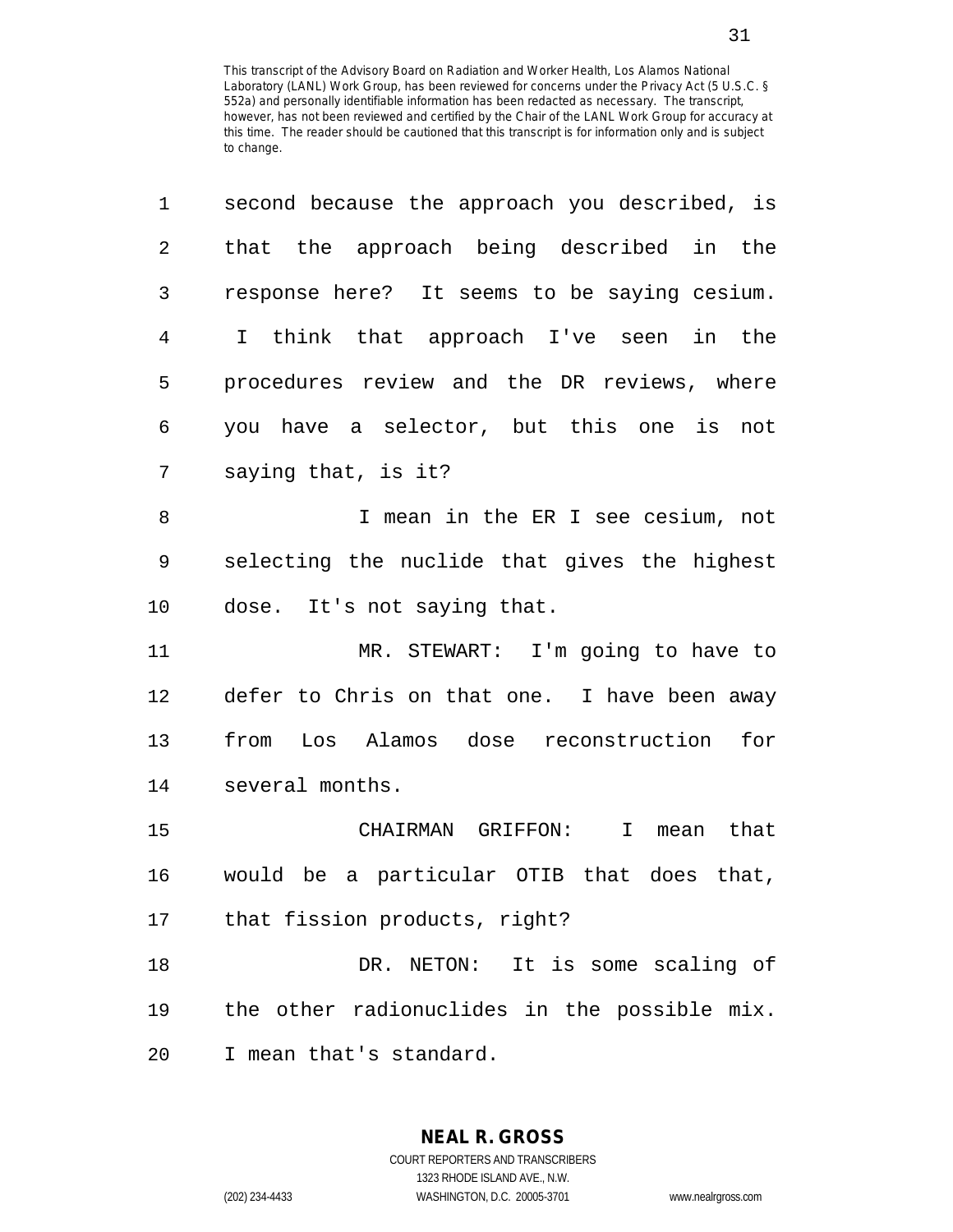| 1  | CHAIRMAN GRIFFON: Okay. So, it's              |
|----|-----------------------------------------------|
| 2  | that same -- all right. All right.            |
| 3  | DR. NETON: It would be unusual                |
| 4  | that someone would just be exposed to cesium. |
| 5  | CHAIRMAN GRIFFON: Right, right.               |
| 6  | Well, I agree. But the way it was written in  |
| 7  | the $--$                                      |
| 8  | DR. NETON: Yes, maybe that needs              |
| 9  | to be clarified.                              |
| 10 | CHAIRMAN GRIFFON: Yes.                        |
| 11 | DR. NETON: This is Jim Neton, by              |
| 12 | the way.                                      |
| 13 | That is the issue that Joe was                |
| 14 | bringing out --                               |
| 15 | CHAIRMAN GRIFFON: Right.                      |
| 16 | DR. NETON: Is that it may be easy             |
| 17 | or sort of straightforward to establish the   |
| 18 | ratio of the isotopic mix in a reactor        |
| 19 | facility. Once you remove those components    |
| 20 | and start playing with them, then what are we |

**NEAL R. GROSS**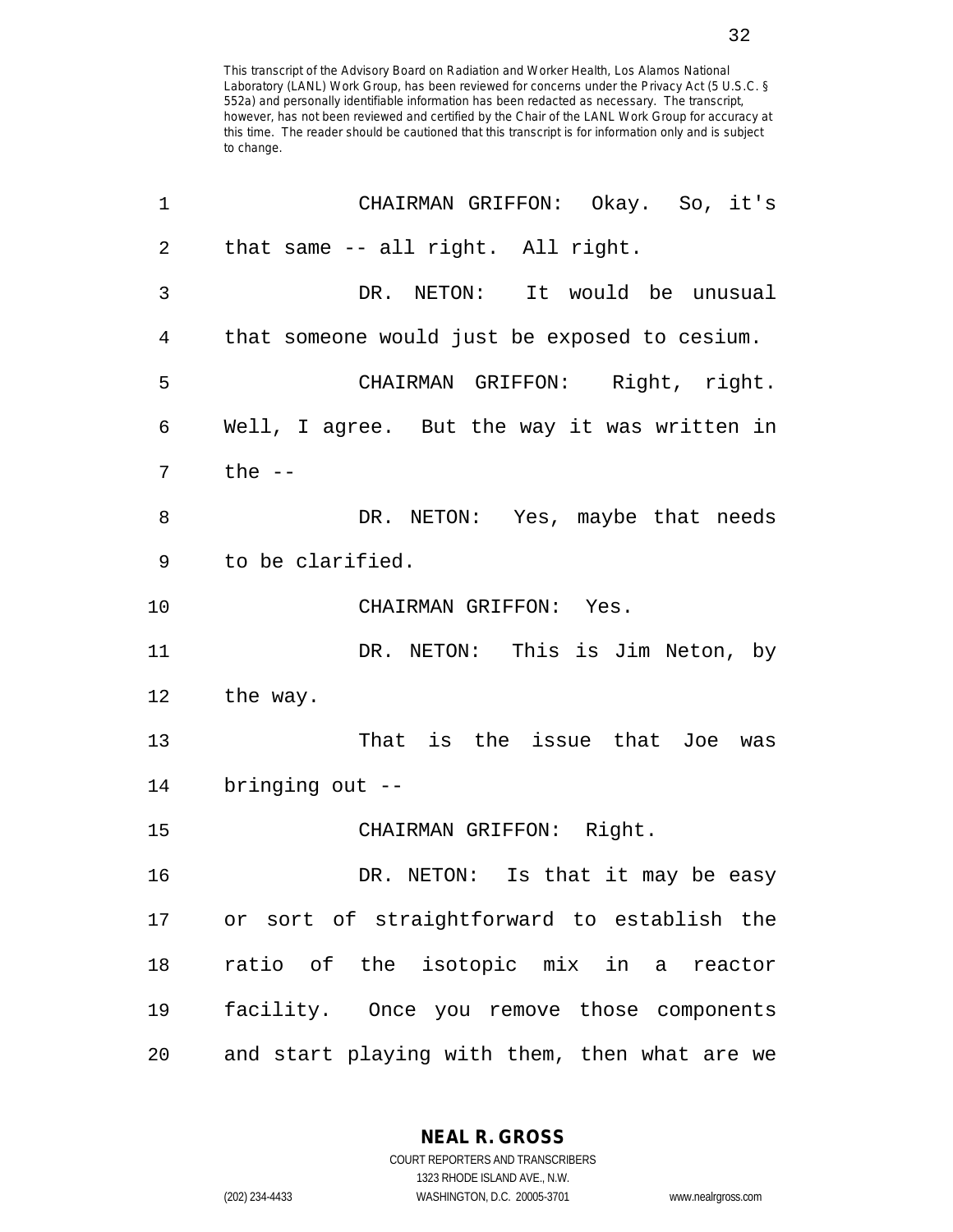| 1  | going to use, I think there is a question --   |
|----|------------------------------------------------|
| 2  | CHAIRMAN GRIFFON: Yes.                         |
| 3  | DR. NETON: For the mix in<br>a a               |
| 4  | separate facility.                             |
| 5  | CHAIRMAN GRIFFON: Right.                       |
| 6  | DR. NETON: From what I'm hearing               |
| 7  | so far, I haven't heard a good answer from our |
| 8  | side. We need to establish that. We sort of    |
| 9  | need to establish what that would be for these |
| 10 | other facilities. It doesn't sound to me,      |
| 11 | from what I have heard here, that we have that |
| 12 | approach completely thought out. That would    |
| 13 | be something that we need to flesh out.        |
| 14 | MR. MACIEVIC: And part of the                  |
| 15 | reason you're saying what you are is that most |
| 16 | of our discussion, or pretty much all of our   |
| 17 | discussion last time -- this<br>is<br>Greg     |
| 18 | Macievic -- was based on LAMPF and<br>the      |
| 19 | activities going on there.                     |
| 20 | So, in our discussion here, none               |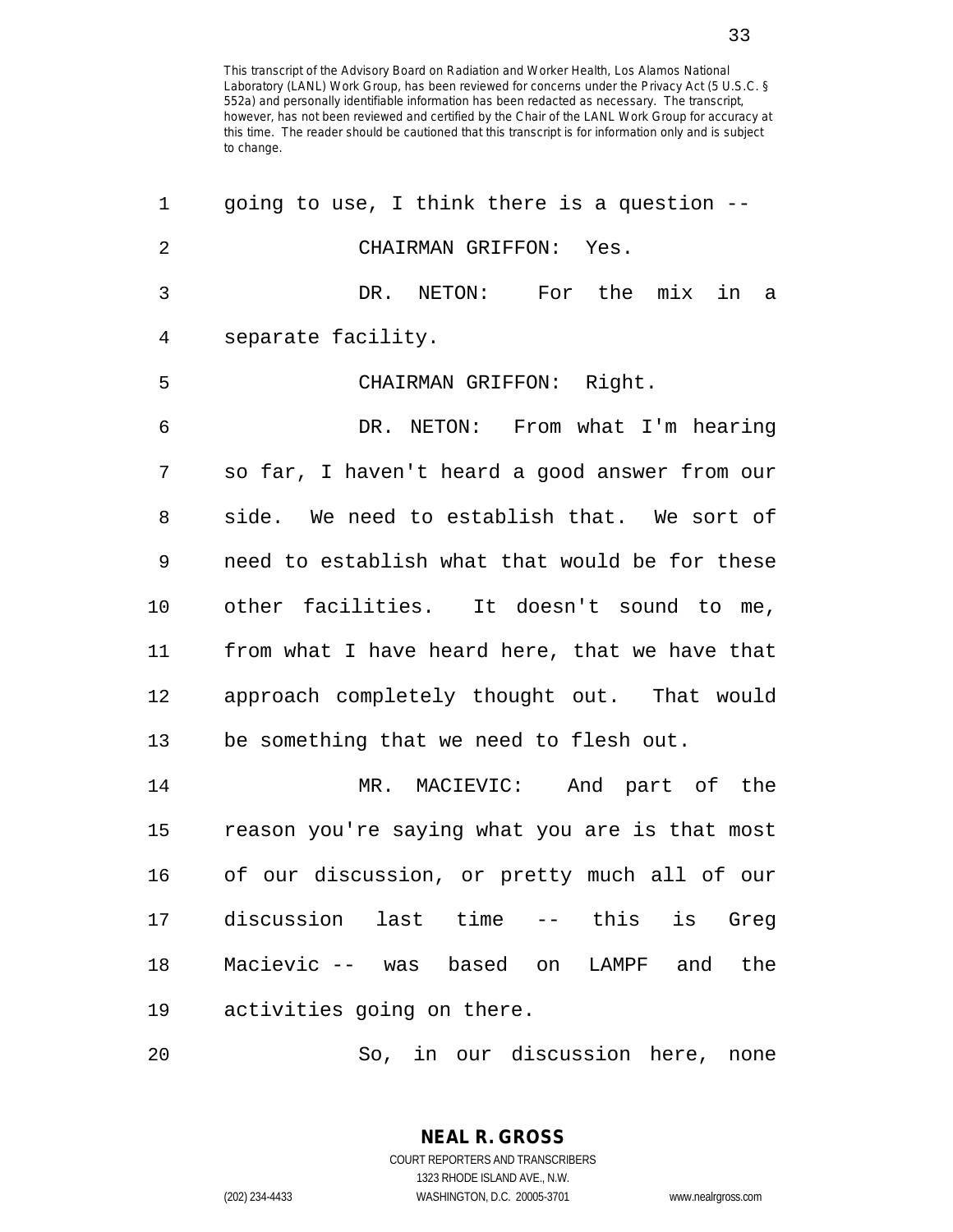| 1  | of that is in this document that we responded  |
|----|------------------------------------------------|
| 2  | to, but that is a point. We will have to       |
| 3  | flesh that out to make that more obvious as to |
| 4  | how we are working with the cesium as an       |
| 5  | action item involved with the reactor --       |
| 6  | DR. NETON: I was going to say,                 |
| 7  | also, that saying the whole-body count, there  |
| 8  | are other radionuclides in the spectrum. So,   |
| 9  | we typically cover these mixed-fission         |
| 10 | activation products with an in vivo count. We  |
| 11 | expect that they're in a library, which        |
| 12 | assuming they are --                           |
| 13 | CHAIRMAN GRIFFON: Well, this goes              |
| 14 | back to the question of the data, too. I       |
| 15 | don't know what's there or what's available    |
| 16 | for this time period.                          |
| 17 | MR. MILES: This is Chris Miles.                |
| 18 | This conversation kind of seems to             |
| 19 | assume that we've only got cesium, the         |
| 20 | capability to see cesium, but, actually, like  |

**NEAL R. GROSS**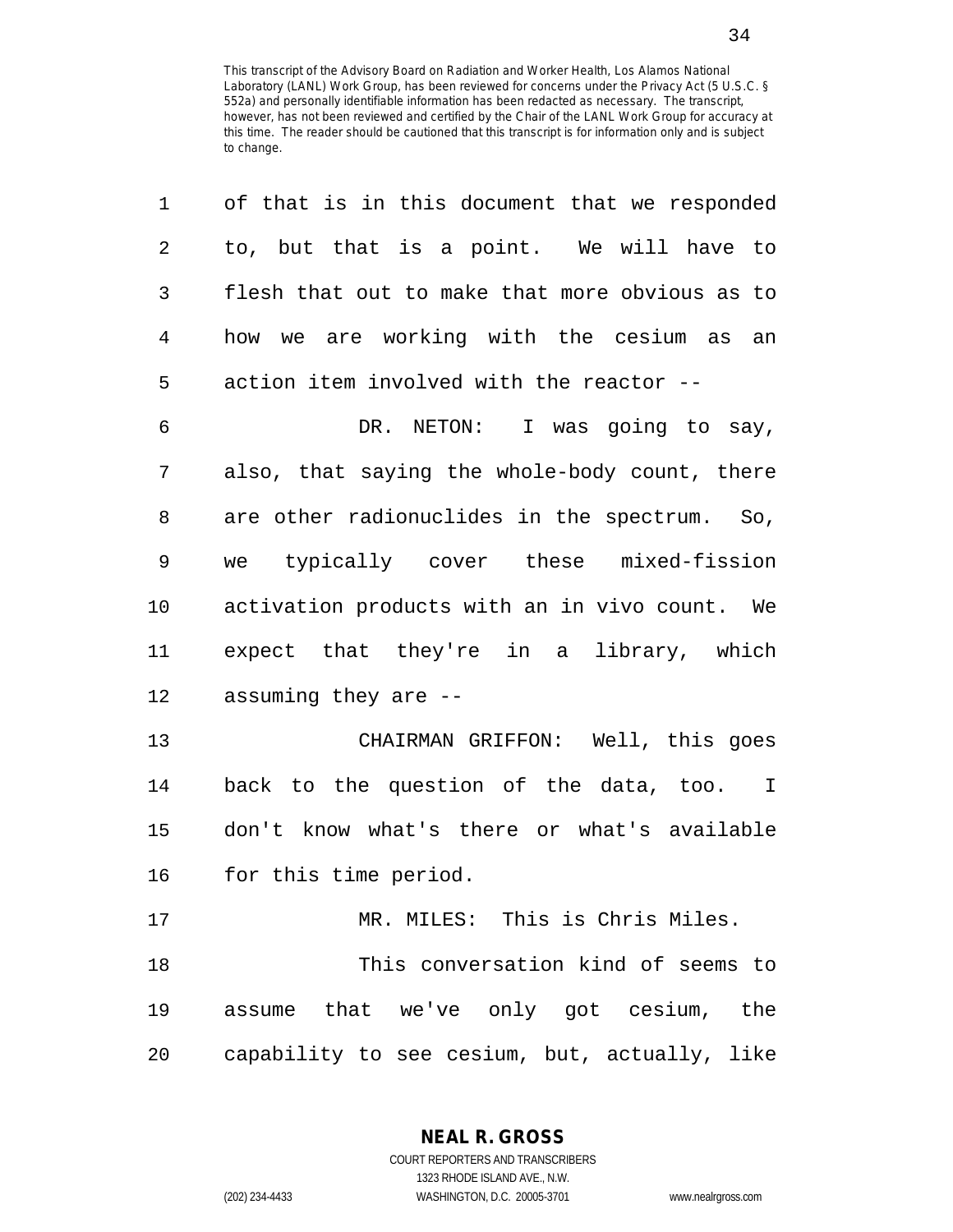| 1  | Jim was mentioning there, the whole-body count |
|----|------------------------------------------------|
| 2  | or if there are other gamma emitters, they are |
| 3  | going to show up there.                        |
| 4  | I think if you've got cesium shown             |
| 5  | in the bioassay and you have some indication   |
| 6  | that there may have been mixed-fission         |
| 7  | products, you know, you can use that OTIB      |
| 8  | using those ratios.                            |
| 9  | But like in CMR, for example, they             |
| 10 | maybe worked with a mix that is maybe a lot of |
| 11 | strontium-90, for example. We have data that   |
| 12 | they did do bioassay for those kinds of        |
| 13 | things. They did monitor for that.             |
| 14 | Just while I'm talking here, to                |
| 15 | jump over LAMPF real quick, it appears that, I |
| 16 | mean from all the documents that I've looked   |
| 17 | at, the external dose is primarily the issue   |
| 18 | in that area. Even with the air emissions, it  |
| 19 | is primarily short-lived positron-emitters     |
| 20 | that are causing a lot of external dose.       |

**NEAL R. GROSS** COURT REPORTERS AND TRANSCRIBERS

1323 RHODE ISLAND AVE., N.W. (202) 234-4433 WASHINGTON, D.C. 20005-3701 www.nealrgross.com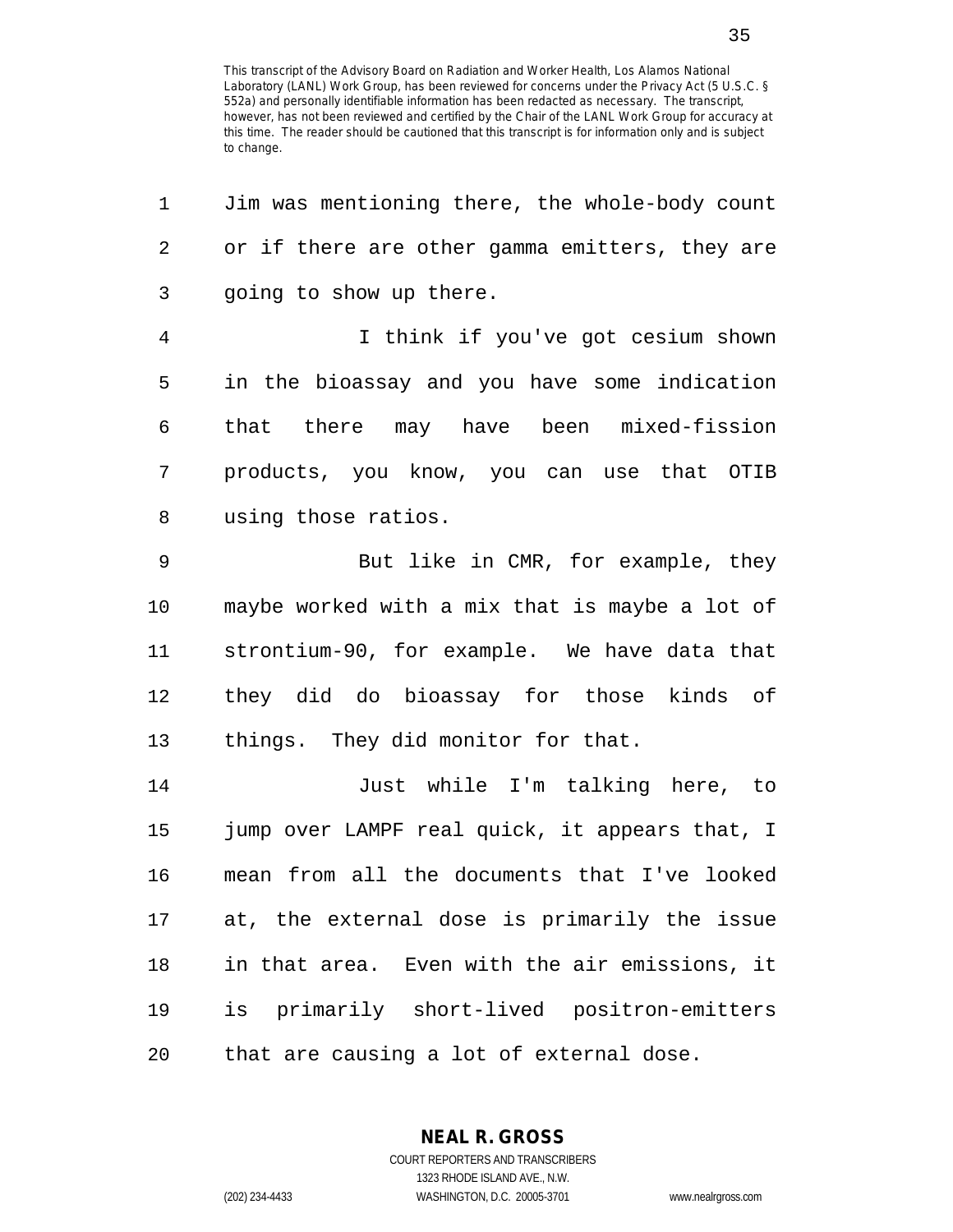| 1              | However, in a bioassay record                  |
|----------------|------------------------------------------------|
| $\overline{2}$ | there are other radionuclides identified.      |
| 3              | There are these checklists to identify people  |
| 4              | that would be required to be on that bioassay. |
| 5              | There's evidence that they did air monitoring  |
| 6              | to help identify areas where bioassay may be   |
| 7              | necessary.                                     |
| 8              | there are counts, whole-body<br>And            |
| 9              | counts of individuals that worked in LAMPF     |
| 10             | have various radionuclides identified<br>that  |
| 11             | that aren't cesium. You know, they are the     |
| 12             | activation products that were produced at      |
| 13             | LAMPF.                                         |
| 14             | So, I just want to try to stress               |
| 15             | that we don't only have cesium data.           |
| 16             | MR. FITZGERALD: Yes, this is Joe               |
| 17             | Fitzgerald.                                    |
| 18             | No, I think we were trying to make             |
| 19             | that point last time, that our misgivings was  |
| 20             | the application of cesium-137.<br>It<br>wasn't |

**NEAL R. GROSS**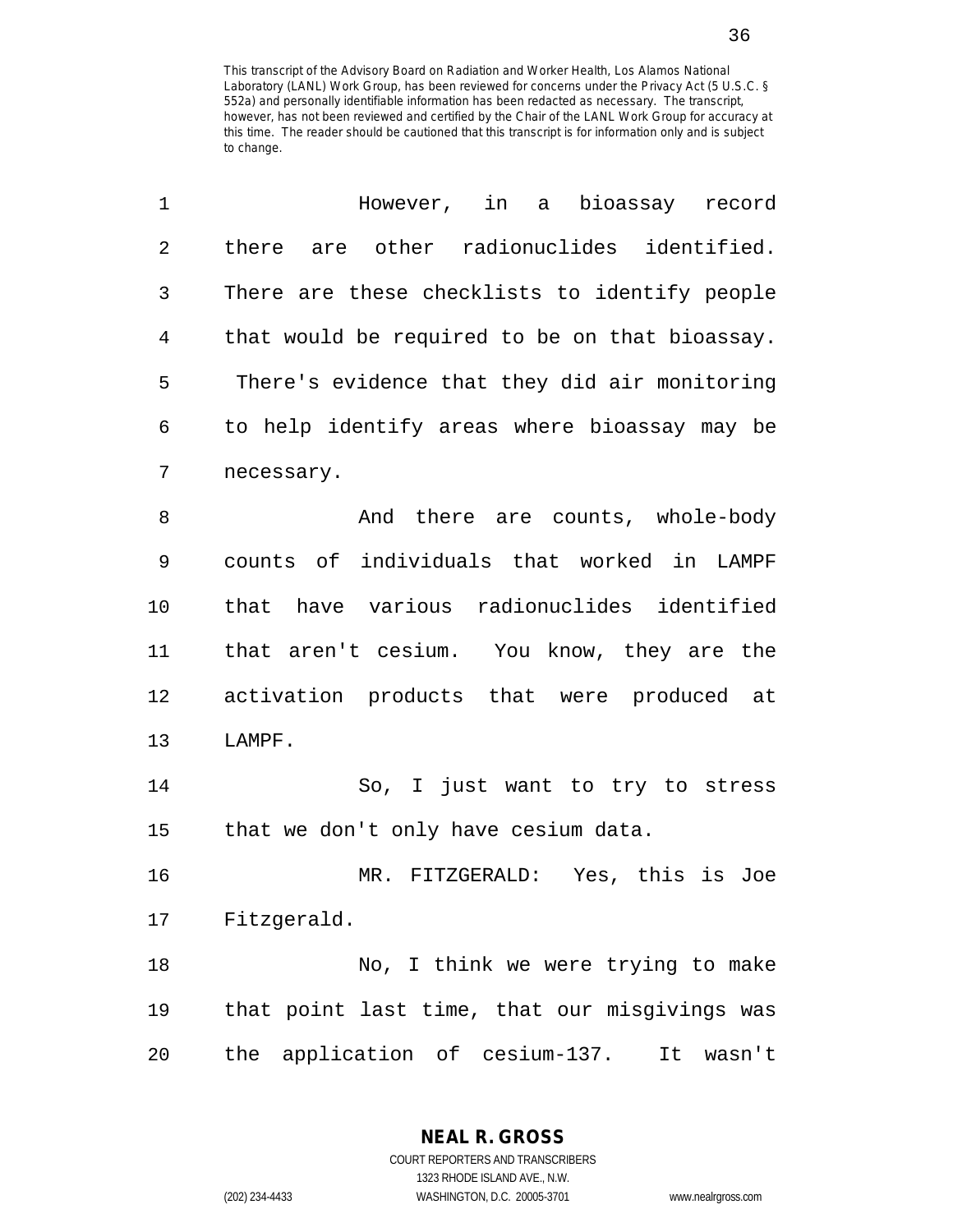| $1 \quad \blacksquare$ | clear to us what the state of the actual data, |
|------------------------|------------------------------------------------|
| $2 \rightarrow$        | whether it's a bioassay or air sampling. I     |
| $\mathbf{3}$           | mean I think that's where you start. How much  |
| $4\degree$             | data do you have? How good is it? Can you      |
|                        | 5 use it?                                      |

6 The ER sort of preemptorily 7 concludes sparse and lacking. So, you jump a 8 subsequent nuclide. And we're saying, okay, 9 that sort of presumes that the data is not 10 adequate and you're proposing, in essence, a 11 bit of a workaround in terms of using cesium 12 as a substitute.

13 We had some problems with the 14 cesium, but we are still trying to go back and 15 say, wait a minute, that seems to imply that 16 there's no air-sampling data that is useful to 17 use, no comparison that could be done with 18 what data is available.

19 We found ourselves debating the 20 strategy without having as the first order to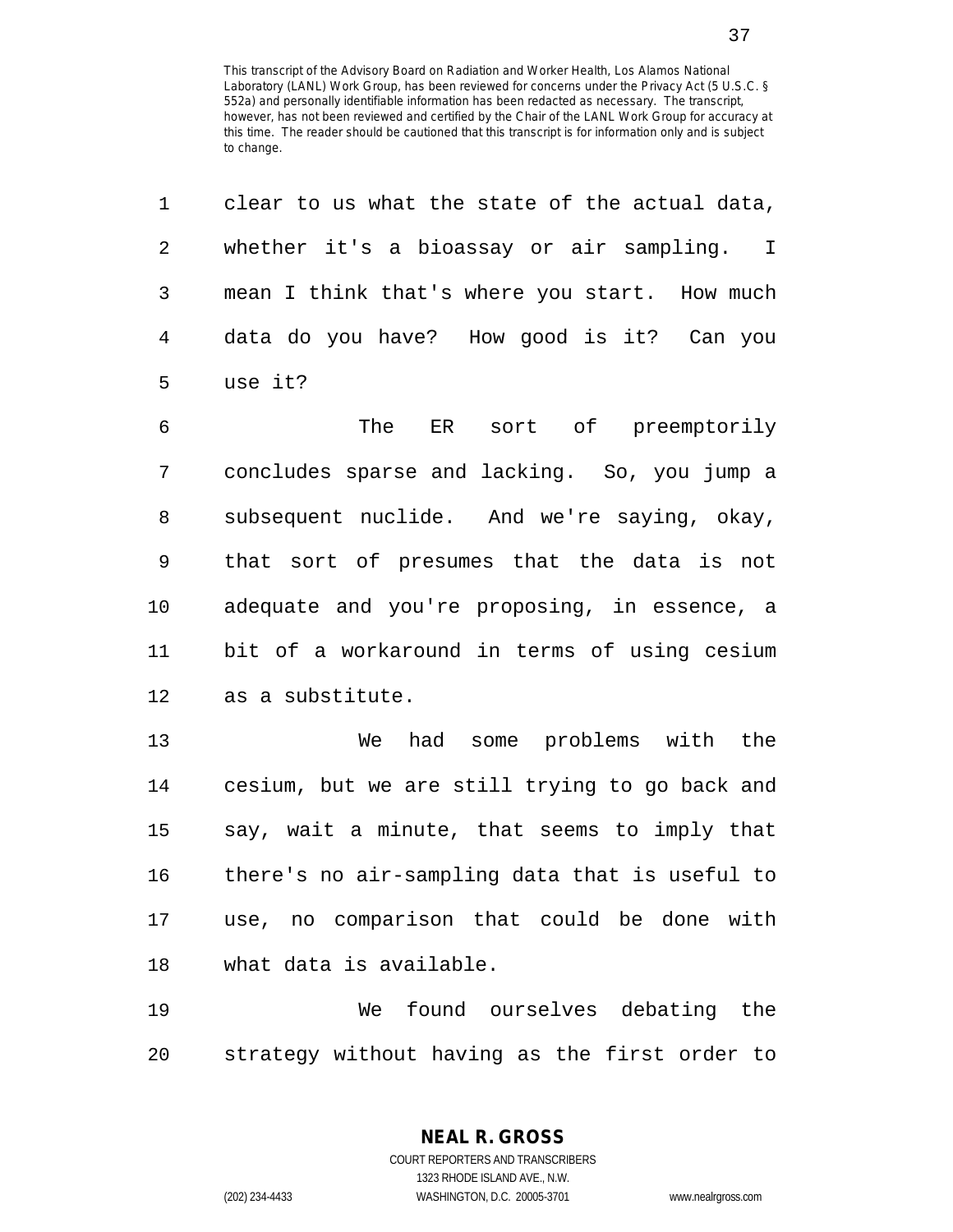1 understand what the availability of the data 2 is.

3 Now the ER points out that the in 4 vivo counting capability came online and 5 afforded the opportunity to see these things. 6 However, in the records, it is not manifest 7 necessarily in the records in terms of the 8 results that would have come out of the 9 detection.

10 So, that is certainly a conundrum 11 in the sense that that's how the line was 12 drawn, but it doesn't necessarily show up in 13 terms of the records that one would use for 14 dose reconstruction. So, it sort of begs the 15 question, is 1975, or we could argue 1970, the 16 break-point by virtue of the technology giving 17 you the capability? But if that capability 18 doesn't manifest itself in better records that 19 would be useful in dose reconstruction, then 20 is that the proper break-point or not?

> COURT REPORTERS AND TRANSCRIBERS 1323 RHODE ISLAND AVE., N.W. (202) 234-4433 WASHINGTON, D.C. 20005-3701 www.nealrgross.com

**NEAL R. GROSS**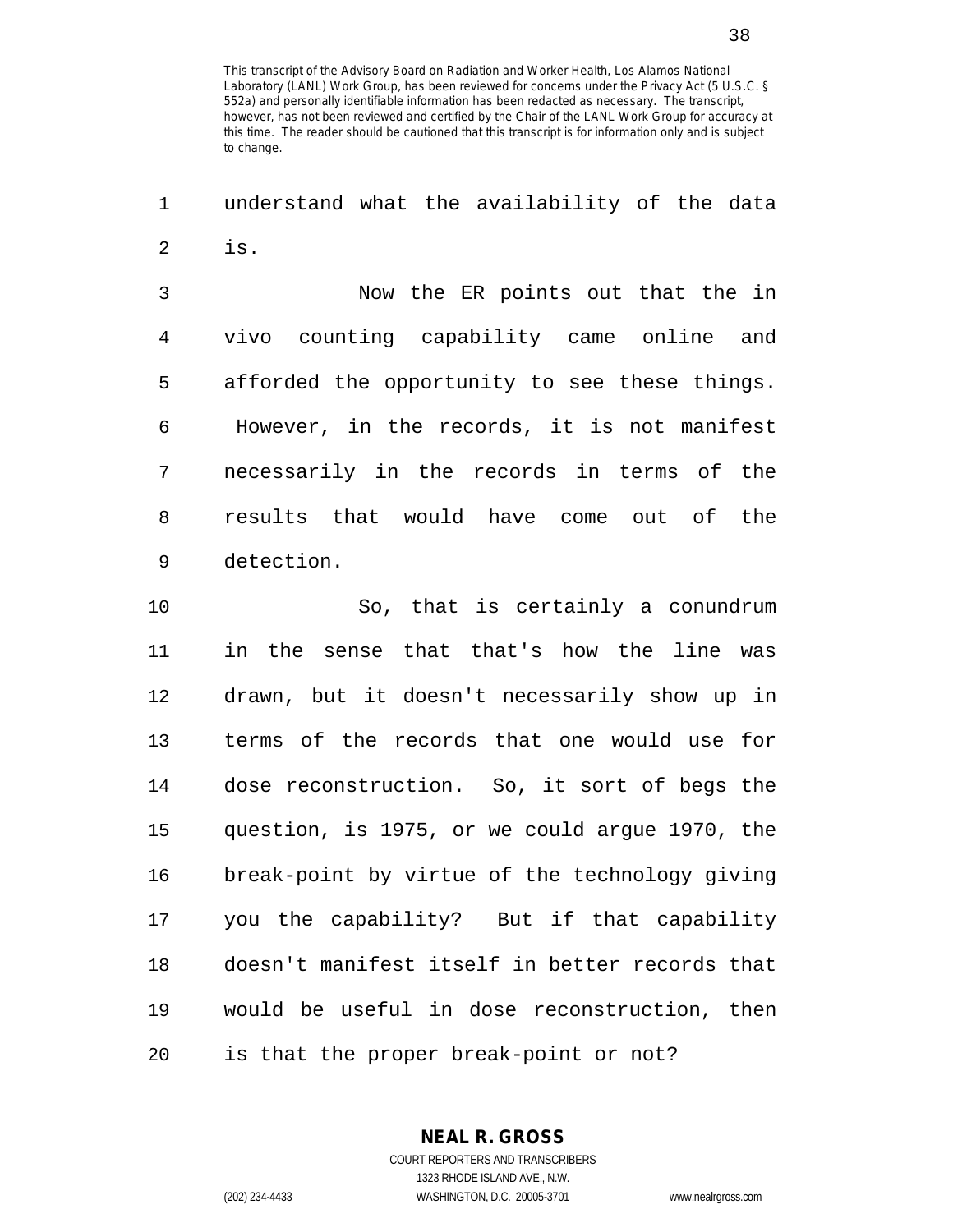| $\mathbf 1$    | When does the data, whether it's               |
|----------------|------------------------------------------------|
| $\overline{c}$ | bioassay data or air-sampling data or some     |
| 3              | comparison of that, become sufficient that you |
| $\overline{4}$ | don't have to necessarily do a, I call it,     |
| 5              | workaround? But finding a technique that       |
| 6              | enables you to get around the lack of data, so |
| 7              | that kind of begs the question. If the data    |
| 8              | is that lacking, what changed in 1970 or 1975? |
| 9              | I think we're beginning to hone-in             |
| 10             | on the fact that, well, people were being      |
| 11             | whole-body counted; there were checklists.     |
| 12             | But I'm still, I guess, bothered by the fact   |
| 13             | that, even though upstream you had indications |
| 14             | for whole-body counting, downstream the actual |
| 15             | results don't quite marry up.                  |
| 16             | I would be really interested if                |
| 17             | one could marry them up better and find out if |
| 18             | a comparison can be done. Really, that would   |
| 19             | be a far better place to be than using a       |
| 20             | substitute as a means to get there.            |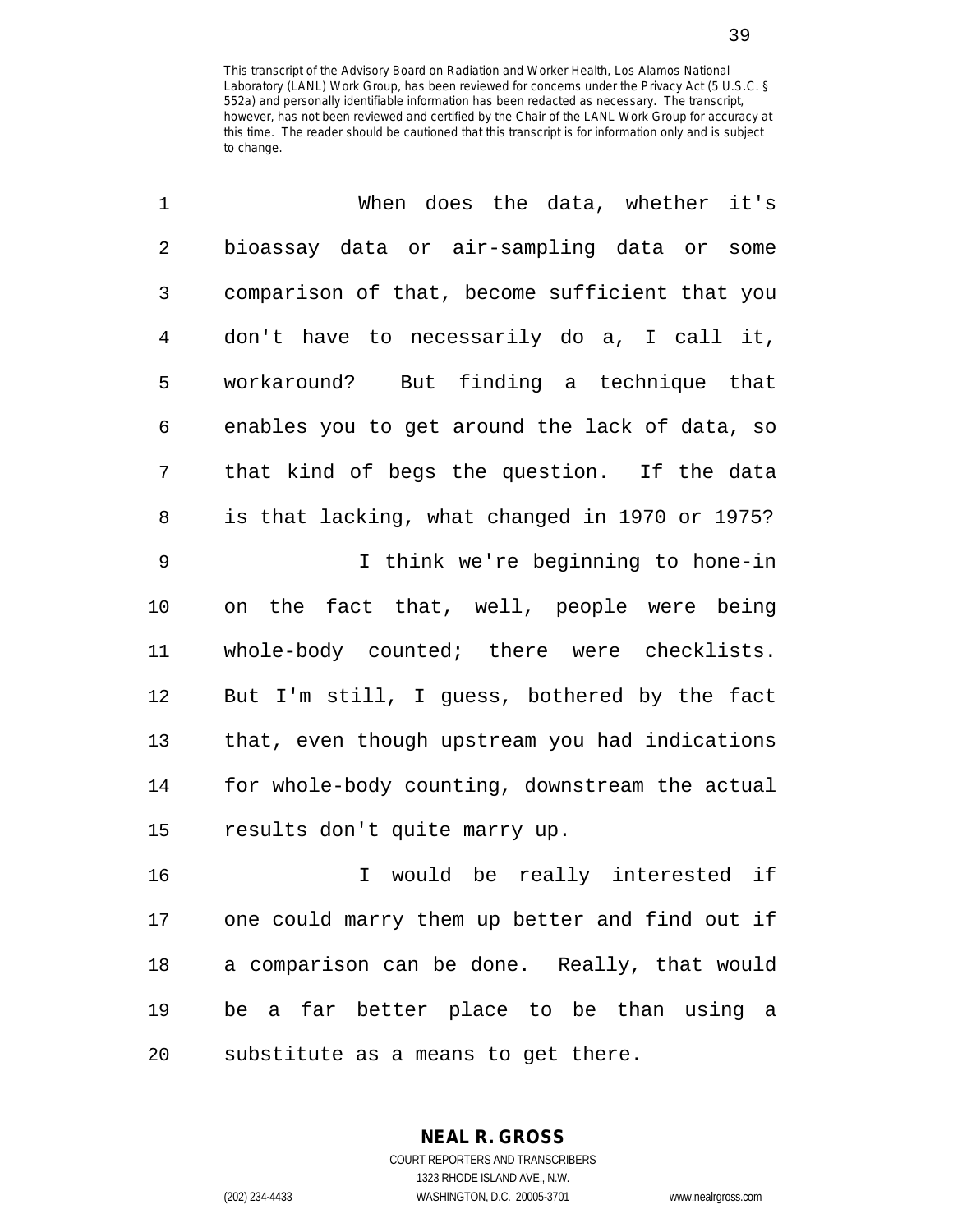| 1              | MR. MACIEVIC: Well, as far as                |
|----------------|----------------------------------------------|
| 2              | Appendix A on the health physics report, if  |
| 3              | you look on page 2, start looking down in -- |
| $\overline{4}$ | this is 1975 -- this is Greg Macievic -- and |
| 5              | see for the LAMPF laboratory air samples in  |
| 6              | quarter 2 they had 909, laboratory swipes,   |
| 7              | 204, water, 11, other 13, alpha swipes, 639, |
| 8              | beta swipes, 893.                            |
| 9              | On the next page, page 3, you have           |
| 10             | LAMPF laboratory, gamma, 1,352. LAMPF        |
| 11             | laboratory, tritium, 13, and the LAMPF       |
| 12             | laboratory, gamma spec, 133.                 |
| 13             | Then, you go down with the LAMPF             |
| 14             | monitoring for radiation after shutdown and  |
| 15             | decay, 16, run operation, 53. All these, and |
| 16             | so on down the line.                         |
| 17             | DR. NETON: Let's be clear what               |
| 18             | these are, Greg. These are surveys?          |
| 19             | MR. MACIEVIC: These are surveys.             |
| 20             | This is surveys that were taken by health    |

**NEAL R. GROSS**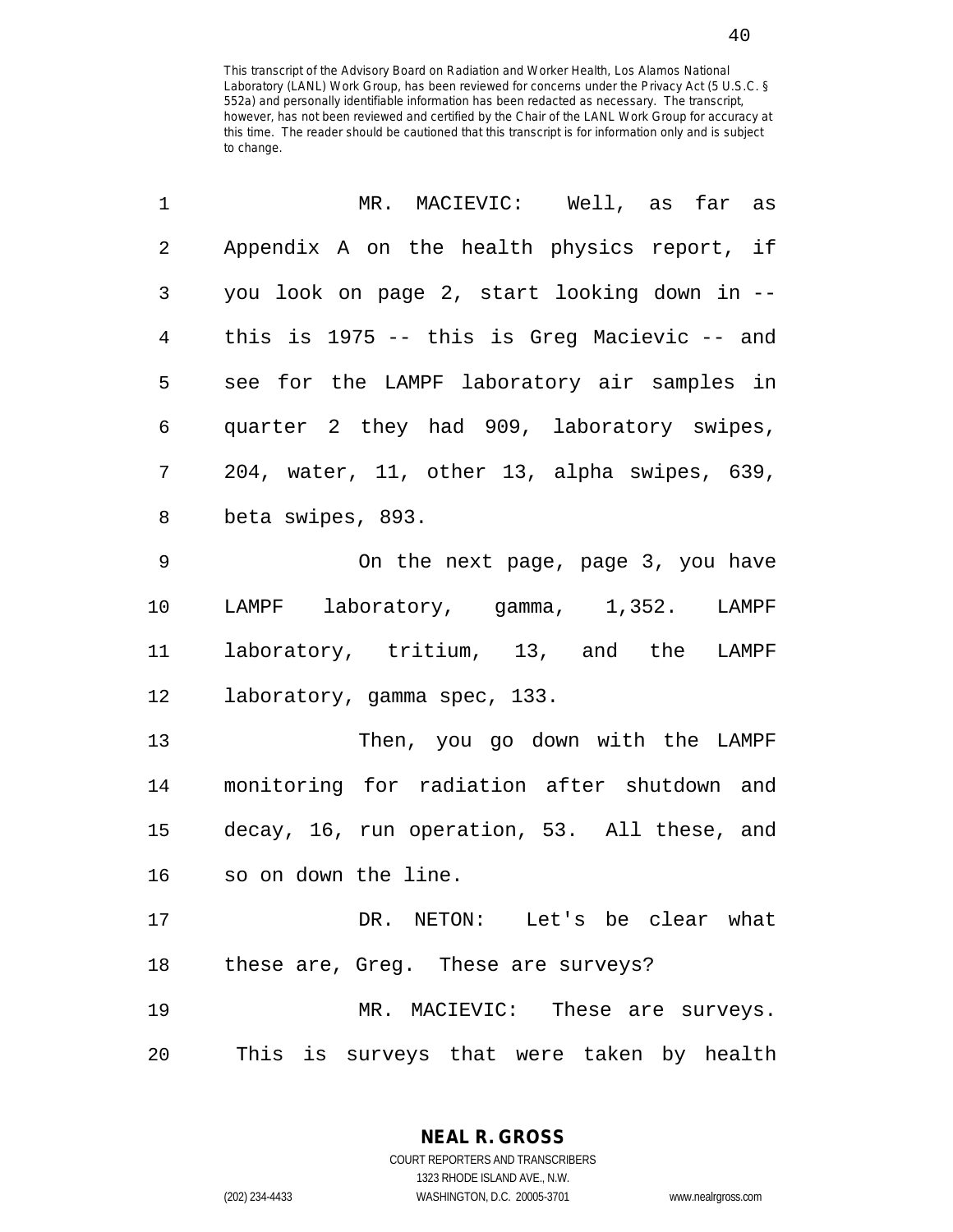| 1              | physics in the second quarter of 1975. There   |
|----------------|------------------------------------------------|
| $\overline{2}$ | are a number of samples that are taken.        |
| 3              | Now the thing is to go to these                |
| $\overline{4}$ | actual samples and have to produce them to go  |
| 5              | and see what kind of data you have on them and |
| 6              | generate the information you need.             |
| 7              | MR. FITZGERALD: Yes. I have to                 |
| 8              | tell you, that's kind of where I would have    |
| 9              | been<br>LAMPF because there was<br>on<br>a a   |
| 10             | consciousness of what was being produced, and  |
| 11             | the fact of a short life sort of led to a few  |
| 12             | more on-the-scene surveys, and what have you.  |
| 13             | You know, sending someone to be                |
| 14             | whole-body-counted, given the detectability    |
| 15             | and the short half-life, would have been       |
| 16             | probably not something that was very effective |
| 17             | as far as a control.                           |
| 18             | But I guess that was probably the              |
| 19             | last time the ER took the position that using  |
| 20             | the cesium-137 as opposed to maybe going to    |

**NEAL R. GROSS**

COURT REPORTERS AND TRANSCRIBERS 1323 RHODE ISLAND AVE., N.W. (202) 234-4433 WASHINGTON, D.C. 20005-3701 www.nealrgross.com

41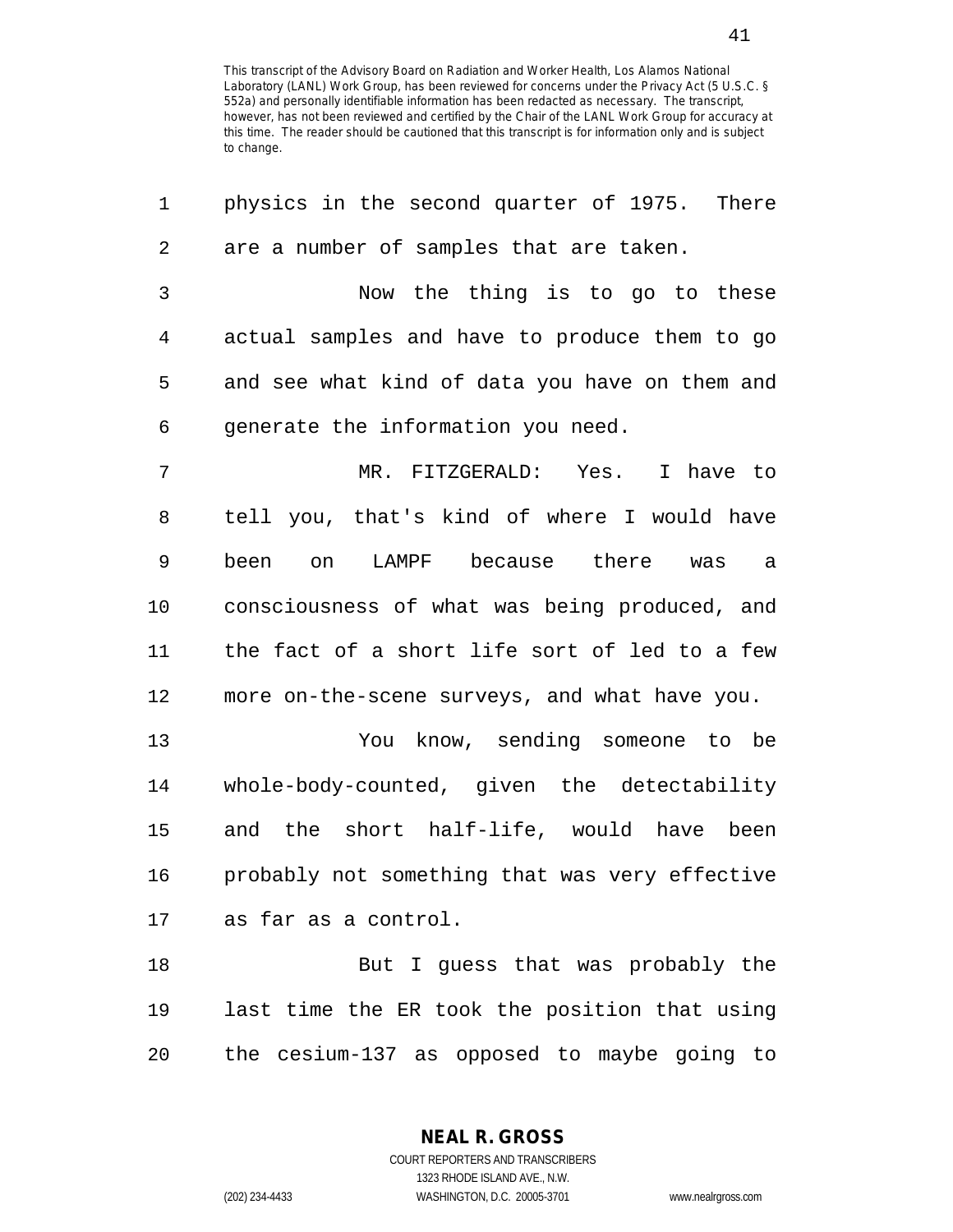| 1           | air-sample data, using it in some fashion --   |
|-------------|------------------------------------------------|
| 2           | MR. MACIEVIC: Yes, other than                  |
| 3           | that, we haven't had that many --              |
| 4           | DR. NETON:<br>This brings up a                 |
| 5           | really good question, I think, even though     |
| 6           | philosophical in nature. But if you've got     |
| 7           | all these workplace surveys out there, the     |
| 8           | first question is, we can't go through these   |
| $\mathsf 9$ | things further to demonstrate that things were |
| 10          | all negative or such. But the question is,     |
| 11          | how representative, what percentage of the     |
| 12          | survey do you need to look at to say, yes,     |
| 13          | they were surveyed then and that they did      |
| 14          | detect contamination and followed it up?       |
| 15          | The next question is, then, if                 |
| 16          | they are documented surveys -- let's just      |
| 17          | assume for a second they all showed negative   |
| 18          | results and there was no contamination. Then,  |
| 19          | does it follow, then, that people really       |
| 20          | didn't need to be monitored?                   |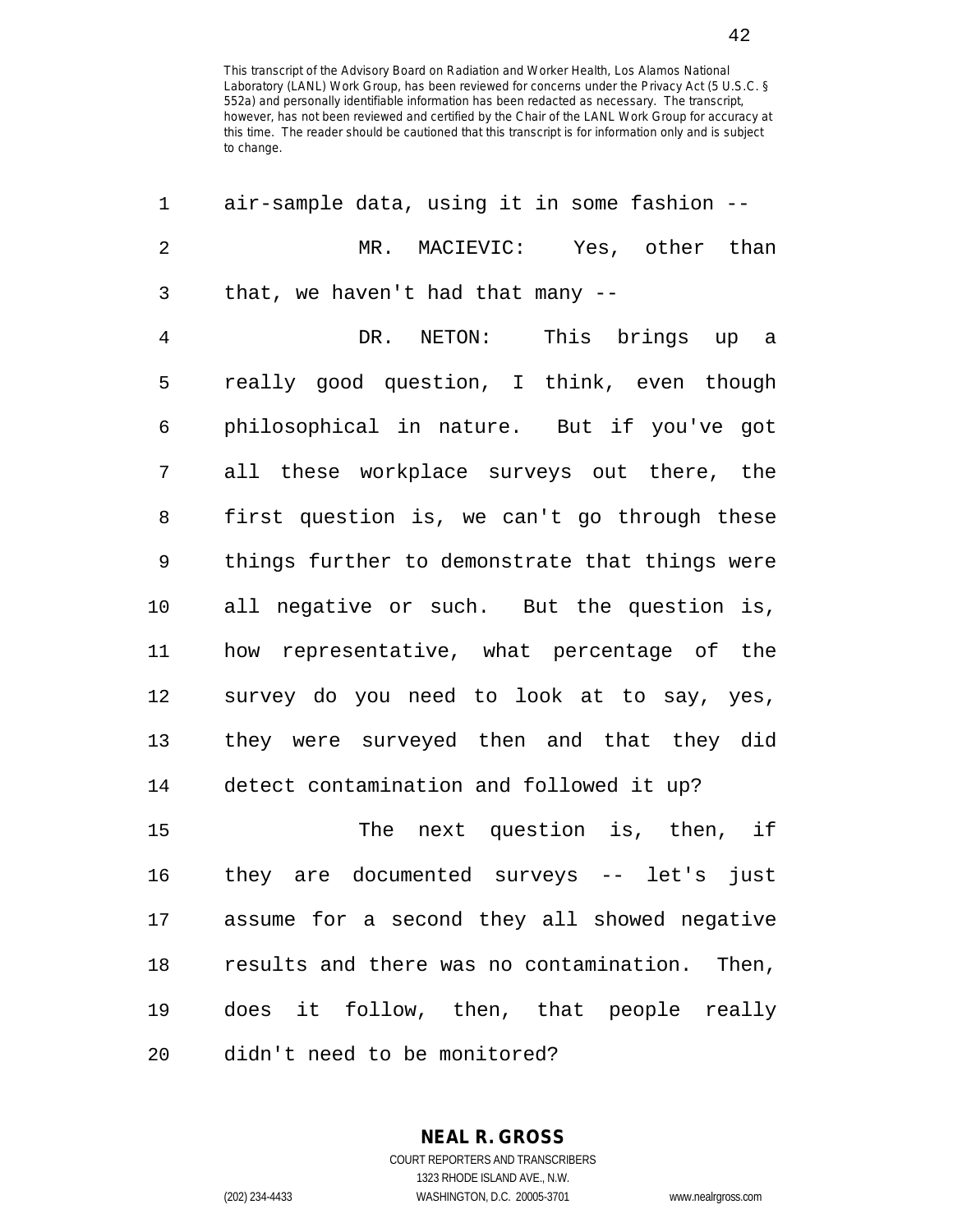| 1              | We're getting into a situation now             |
|----------------|------------------------------------------------|
| $\sqrt{2}$     | of modern-era types. We are going to be        |
| 3              | talking about it at the Board meeting and      |
| $\overline{4}$ | there will be a discussion.                    |
| 5              | But in an era where there's a lot              |
| 6              | of documented negative contamination surveys,  |
| 7              | if people aren't monitored, is it acceptable,  |
| 8              | then, just to say that people probably were    |
| 9              | not exposed, with the occasional episodic      |
| 10             | thing that occurs or an incident and they say, |
| 11             | oh, they found contamination and they did      |
| 12             | follow it up, and there is a whole-body count? |
| 13             | Then, we could track that through              |
| 14             | the ground and show that sort of the rigor of  |
| 15             | the program was there to ensure that people    |
| 16             | were not being overly exposed.                 |
| 17             | This is sort of a new era, area                |
| 18             | that we're getting into because these are not  |
| 19             | routine operations like we have had in the     |
| 20             | past where you have a uranium facility where   |

**NEAL R. GROSS**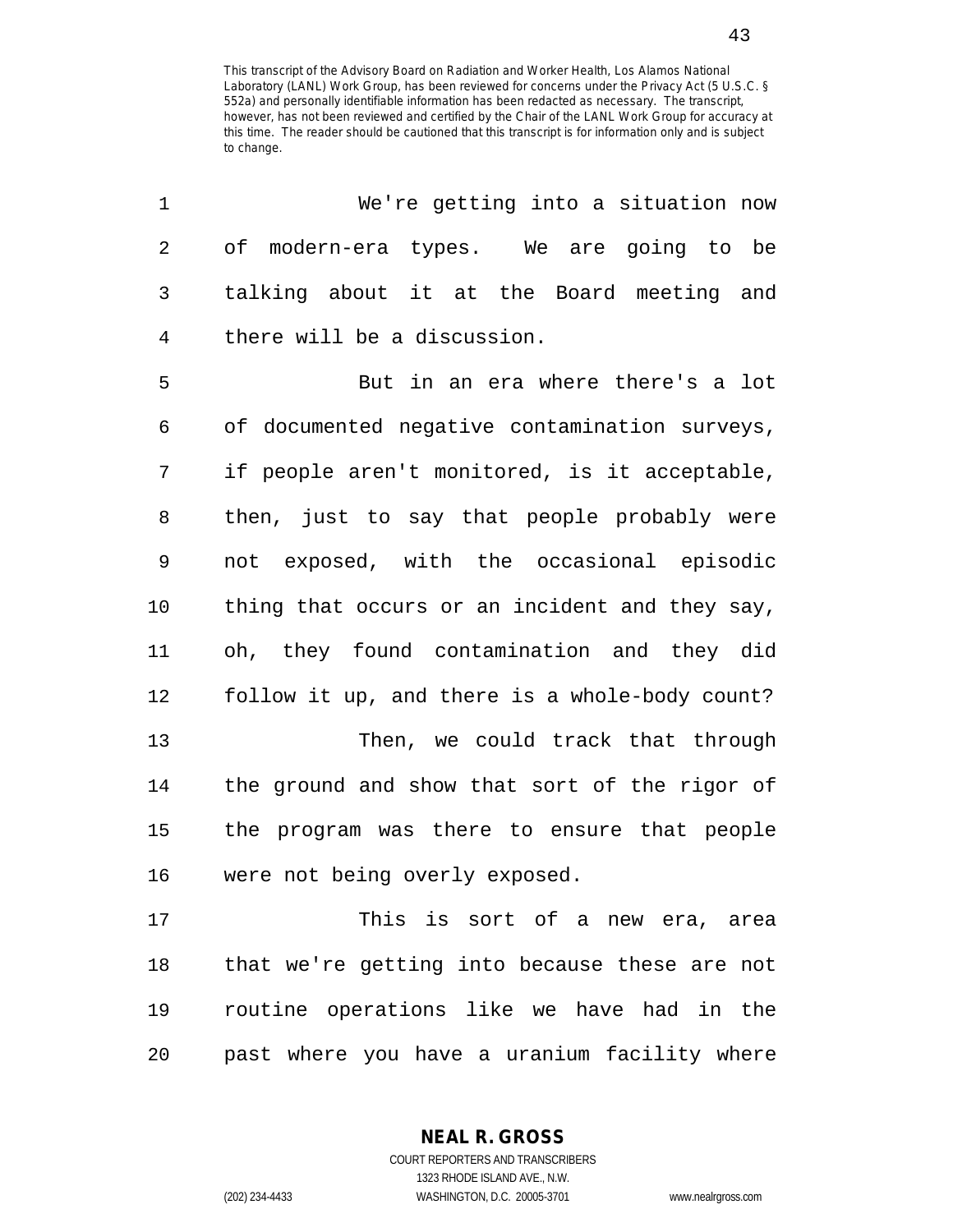| 1  | they are constantly generating airborne       |
|----|-----------------------------------------------|
| 2  | radioactivity, and they needed to<br>have a   |
| 3  | routine bioassay program. We are talking      |
| 4  | about a Pantex and even Mound, I expect.      |
| 5  | CHAIRMAN GRIFFON: Yes, I don't                |
| 6  | know if I can answer the question on the      |
| 7  | percentage, but I think the argument needs to |
| 8  | make sense. Yes, that if you can demonstrate, |
| 9  | not like -- in the past we've had arguments   |
| 10 | where you say you see some writeup that says  |
| 11 | it had a strong or a robust radiation         |
| 12 | protection program. I think we need a little  |
| 13 | further than that as to what they did and --  |
| 14 | DR. NETON: Yes, to demonstrate                |
| 15 | that they actually did have a program.        |
| 16 | CHAIRMAN GRIFFON: Right. I don't              |
| 17 | know the percentages. You know, I mean we're  |
| 18 | going to debate that. But, I mean, I think I  |
| 19 | would agree with that, that if you can        |
| 20 | demonstrate that, then that shows that the    |

**NEAL R. GROSS**

COURT REPORTERS AND TRANSCRIBERS 1323 RHODE ISLAND AVE., N.W. (202) 234-4433 WASHINGTON, D.C. 20005-3701 www.nealrgross.com

44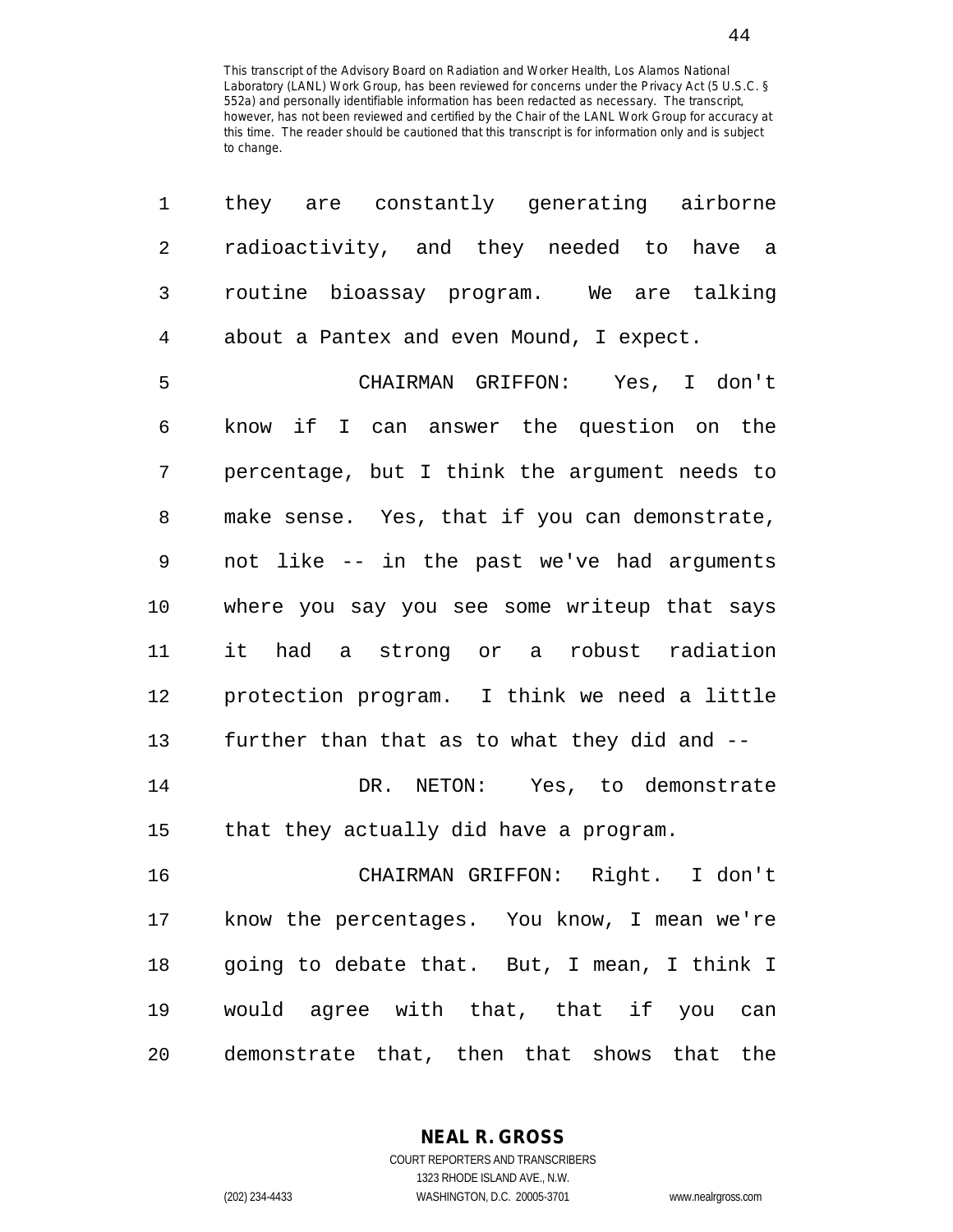1 program did make sense, that they didn't need 2 to monitor. 3 MR. FITZGERALD: This is Joe 4 again. 5 That is why upstream I just have 6 more confidence in the sampling of the air-7 sampling data and survey data. The checklists 8 themselves I am a little more skeptical about 9 because it's a checklist. I mean it's 10 something that you're alerting the worker or 11 you're alerting line management that these 12 things might be there, but I'm not sure how 13 that translates into what would follow up in 14 terms of monitoring and bioassay. 15 I know Andrew is raising some 16 questions. But, you know, that part of it, 17 and the Tiger Team, I'm not sure that

18 connection is as good. I think I would be 19 more confident if the air-sampling and 20 monitoring survey information was sampled and

> **NEAL R. GROSS** COURT REPORTERS AND TRANSCRIBERS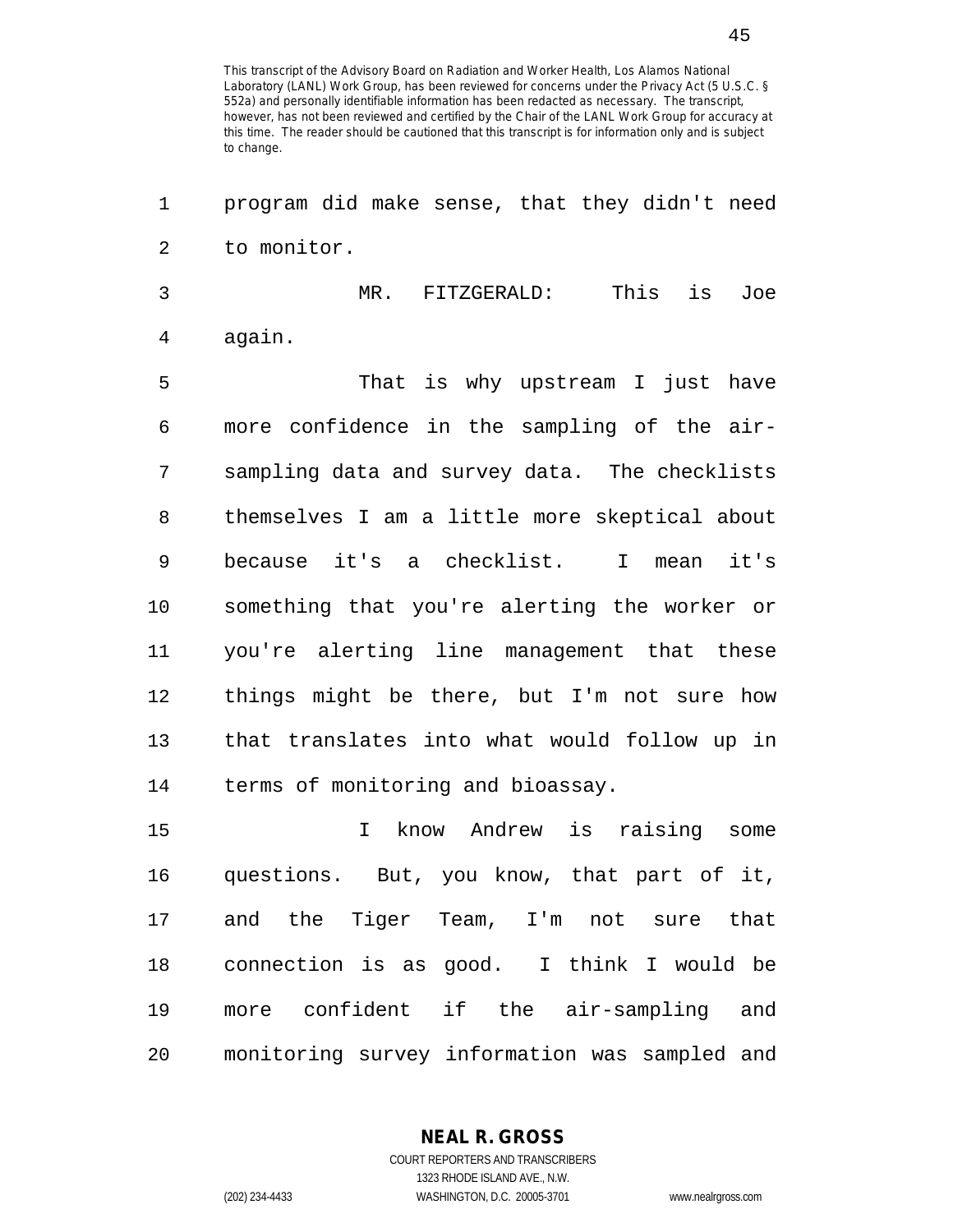| 1              | was uniformly negative or you could at least   |
|----------------|------------------------------------------------|
| $\overline{2}$ | follow ones that, if you had a sampling of     |
| 3              | maybe 10 or 20, whatever the number is, that   |
| $\overline{4}$ | if you could find a bioassay, that would be    |
| 5              | good.                                          |
| 6              | MR. MACIEVIC: This is Greg.                    |
| 7              | For the Appendix B on<br>the                   |
| 8              | checklist, since we are taking about that now, |
| 9              | I will bring that up. You've got Appendix B    |
| 10             | is for -- where is that? -- 1977, I think. It  |
| 11             | is for just the letters A and B, and you have  |
| 12             | the columns for all the radionuclides that     |
| 13             | were $--$                                      |
| 14             | CHAIRMAN GRIFFON:<br>This<br>is                |
| 15             | Appendix B, Greg?                              |
| 16             | MR. MACIEVIC: Appendix B. Yes.                 |
| 17             | And the job descriptions and the samples that  |
| 18             | were supposed to be left by each person, the   |
| 19             | type of material they were going to work with. |
| 20             | Of course, this is just for 1977.              |

**NEAL R. GROSS** COURT REPORTERS AND TRANSCRIBERS

1323 RHODE ISLAND AVE., N.W.

(202) 234-4433 WASHINGTON, D.C. 20005-3701 www.nealrgross.com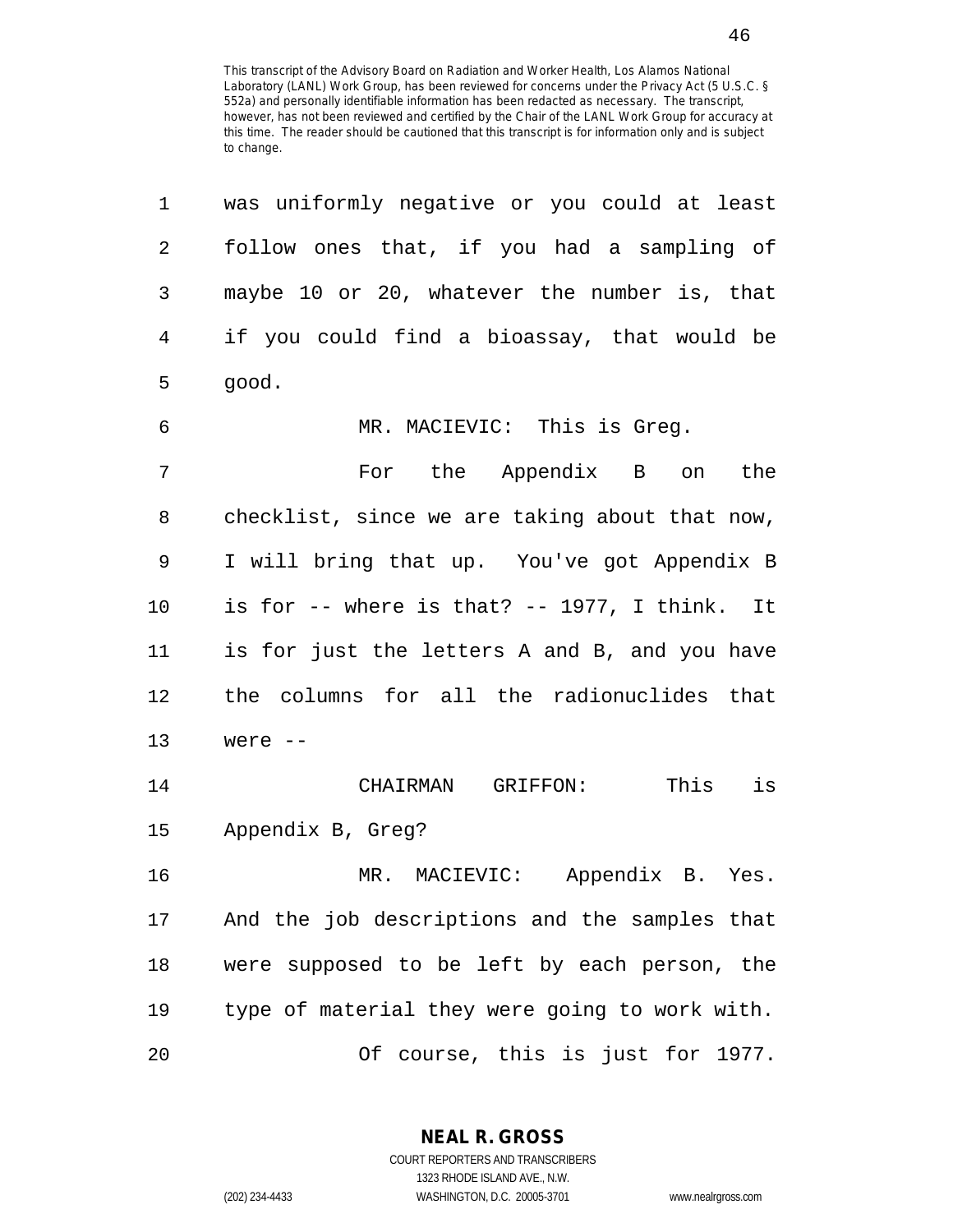1 You would get another checklist for a future 2 date, and if the job title changes and all 3 that. I say that because we went to NOCTS, 4 and on this group that's here found six 5 claimants.

6 What we found is the bioassay that 7 they had -- and you to have the bioassay and 8 then some -- if it says there's no bioassay 9 required, there was no bioassay for that 10 person. But on five other people, you have in 11 there plutonium, tritium, and uranium that 12 were bioassays that were required. And you 13 find them and extras in the person's NOCTS 14 file, which shows that they had it required, 15 the samples are there, plus extra samples 16 because the person, obviously, worked for 17 several years.

18 So, you may find in NOCTS more 19 samples than were required in here because the 20 person went to a different job, and we have a

> COURT REPORTERS AND TRANSCRIBERS 1323 RHODE ISLAND AVE., N.W. (202) 234-4433 WASHINGTON, D.C. 20005-3701 www.nealrgross.com

**NEAL R. GROSS**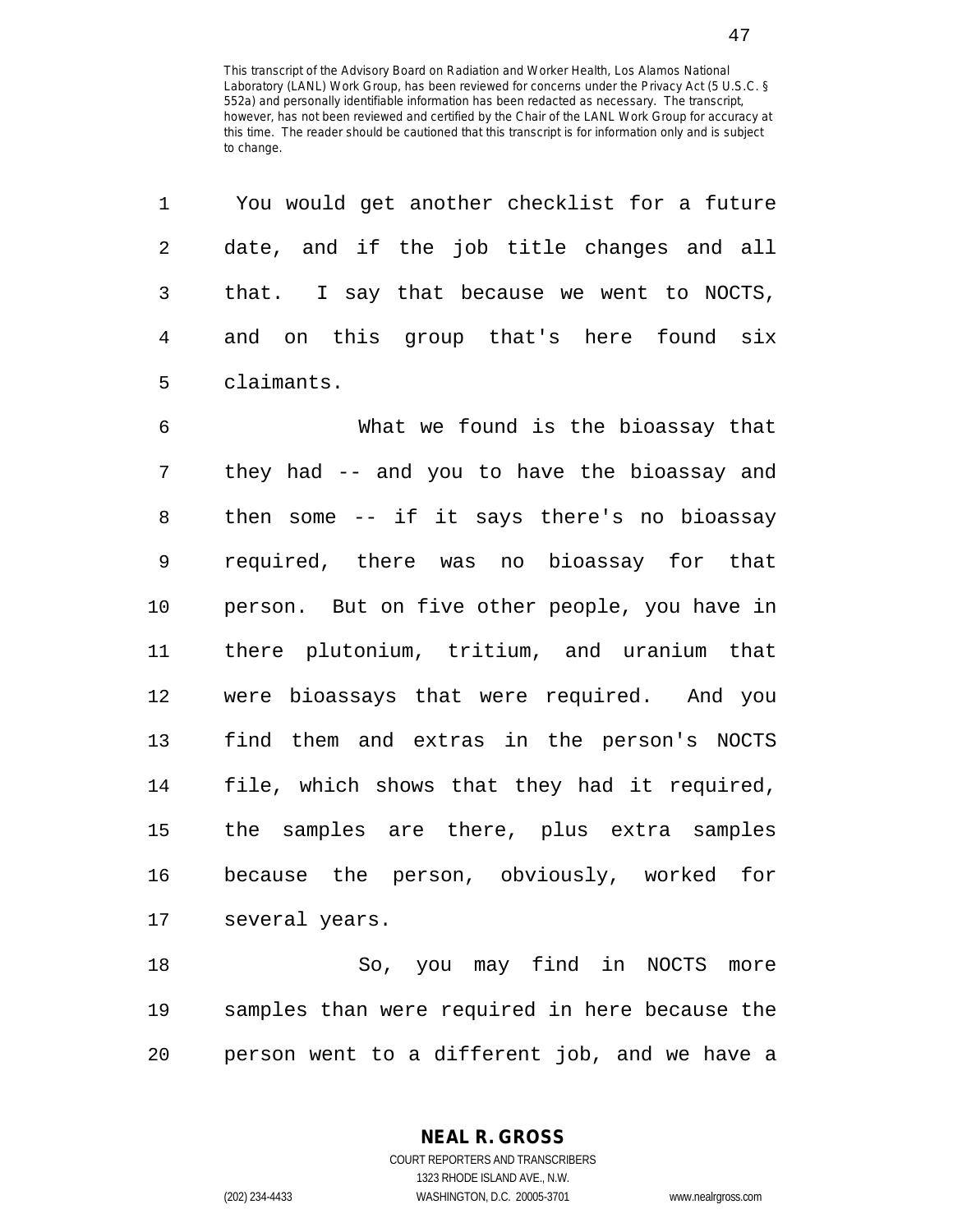| 1       | particular person who was a security guard and |
|---------|------------------------------------------------|
| 2       | then became a machinist. When he became the    |
| 3       | machinist, they have specific samples required |
| 4       | that are now in -- well, I should say, in here |
| 5       | it says no samples are required, but you find  |
| 6       | samples in their NOCTS file. That is because   |
| 7       | they went from being a security guard to a     |
| 8       | machinist. So, now the machinist just          |
| 9       | produced samples; whereas, the initial, no     |
| $10 \,$ | samples were required, and from the fact that  |
| 11      | the person was at that time just a security    |
| 12      | guard, at that moment they did not require a   |
| 13      | bioassay sample.                               |
|         |                                                |

14 But the fact is we wanted to 15 follow up and find that, when they required 16 sampling, that there's actual samples in the 17 person's record. We have found that to match 18 that back up, we have to go dig further if you 19 are going to find out exactly what year for 20 each one of these samples and things like

> **NEAL R. GROSS** COURT REPORTERS AND TRANSCRIBERS

> > 1323 RHODE ISLAND AVE., N.W.

(202) 234-4433 WASHINGTON, D.C. 20005-3701 www.nealrgross.com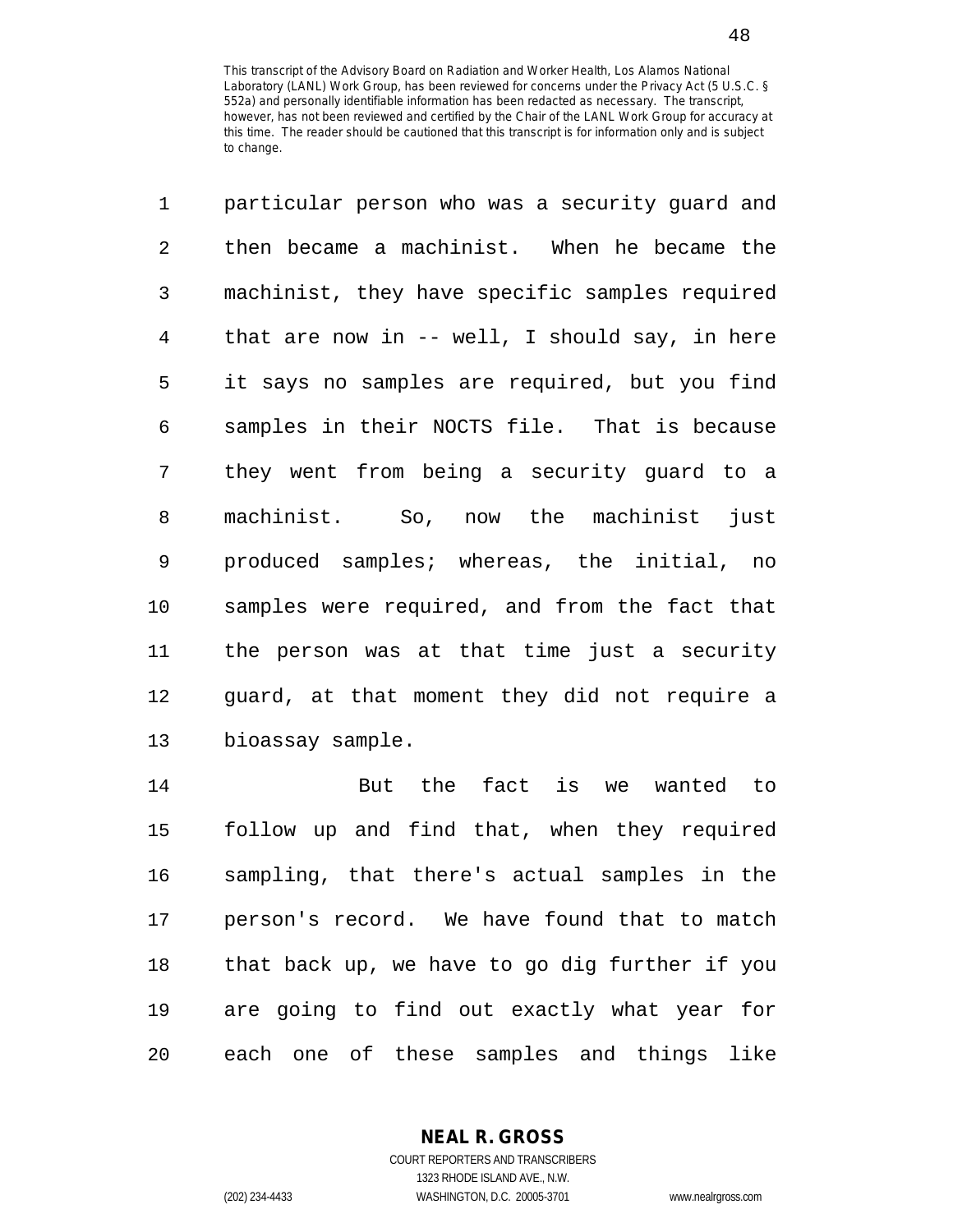1 that. But the point is that you can do it, 2 and the checklist was adhered to as far as 3 that six people that fit the category in this 4 appendix. 5 MR. FITZGERALD: Now this is Joe. 6 So, you're basically saying that 7 you sampled six claimants who -- you worked 8 backwards? 9 MR. MACIEVIC: Well, what we did 10 was we went and got this, developed the -- we 11 didn't develop it for the people with the 12 bioassay. I went and for the amount of time 13 we said, okay, A and B, to get you a sample, 14 here's 1977, A and B. Then, I said, okay, now 15 go into the NOCTS file for all the LANL 16 employees and, then, find me somebody with the 17 -- you know, we have the IDs for people. This 18 file, which I don't have in here, actually has 19 the names of the people that these checklists 20 belong to. So, I did not put that into this

**NEAL R. GROSS**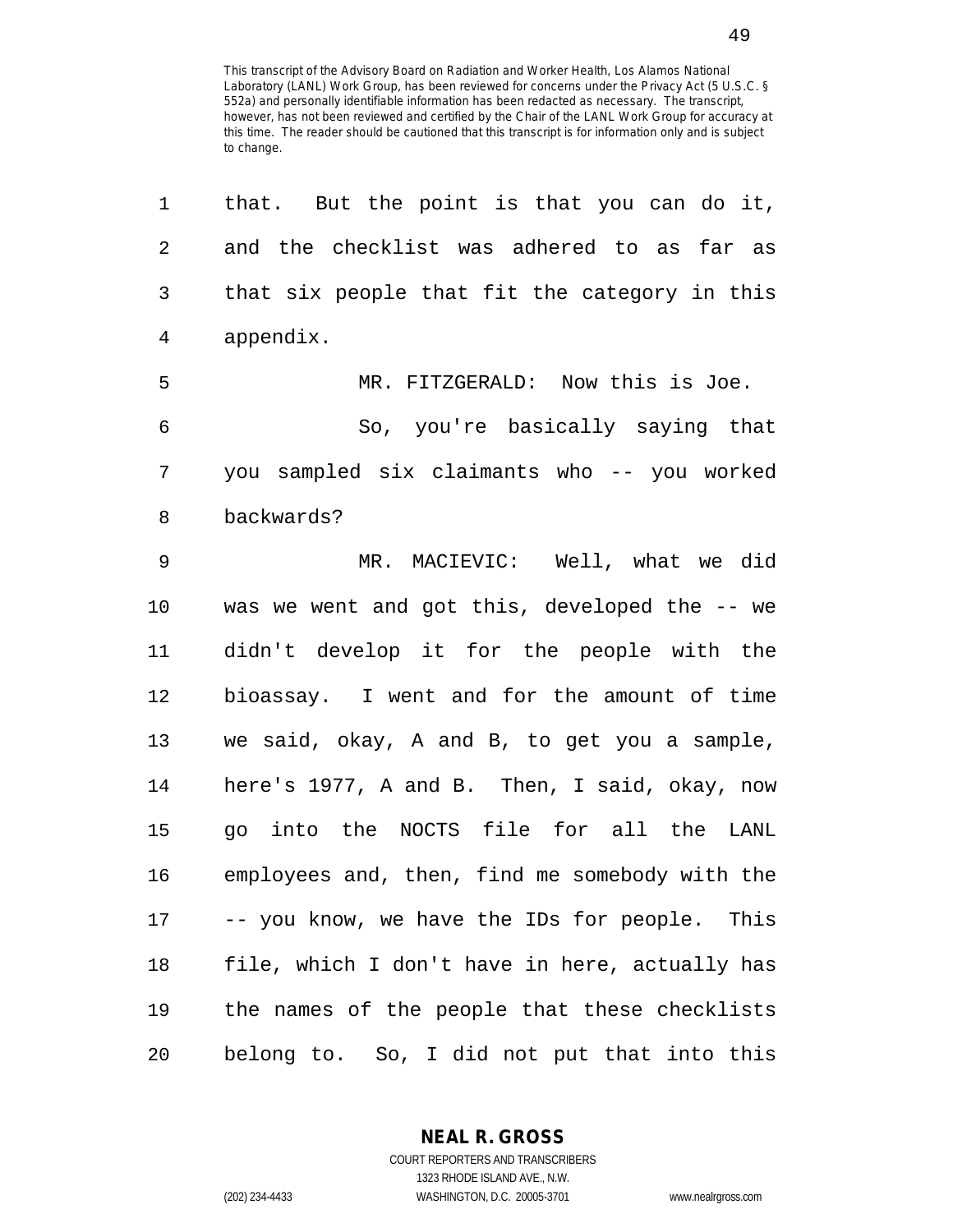| 1              | file for the privacy information, but there is |
|----------------|------------------------------------------------|
| 2              | a file which I do have that has the names      |
| 3              | associated. I went through all those names to  |
| $\overline{4}$ | find out how many are actual claimants --      |
| 5              | MR. FITZGERALD: So, there were                 |
| 6              | six claimants, 1977, A and B?                  |
| 7              | MR. MACIEVIC: From 1977. Their                 |
| 8              | names were in this list in 1977, and they have |
| 9              | the bioassay as according to this statement    |
| 10             | here.                                          |
| 11             | Oh, I should say there's one guy               |
| 12             | who worked I think every freaking site there   |
| 13             | was in the country. So, I mean he was at       |
| 14             | Brookhaven, Oak Ridge, LANL, NTS. I mean he    |
| 15             | was all over the place. So, he would be sort   |
| 16             | of an outlier one as far as the samples go.    |
| 17             | DR. NETON: But we should have                  |
| 18             | known where the samples came from.             |
| 19             | MR. MACIEVIC: Yes, you can find                |
| 20             | $\sim$ 011t.                                   |

**NEAL R. GROSS** COURT REPORTERS AND TRANSCRIBERS

1323 RHODE ISLAND AVE., N.W. (202) 234-4433 WASHINGTON, D.C. 20005-3701 www.nealrgross.com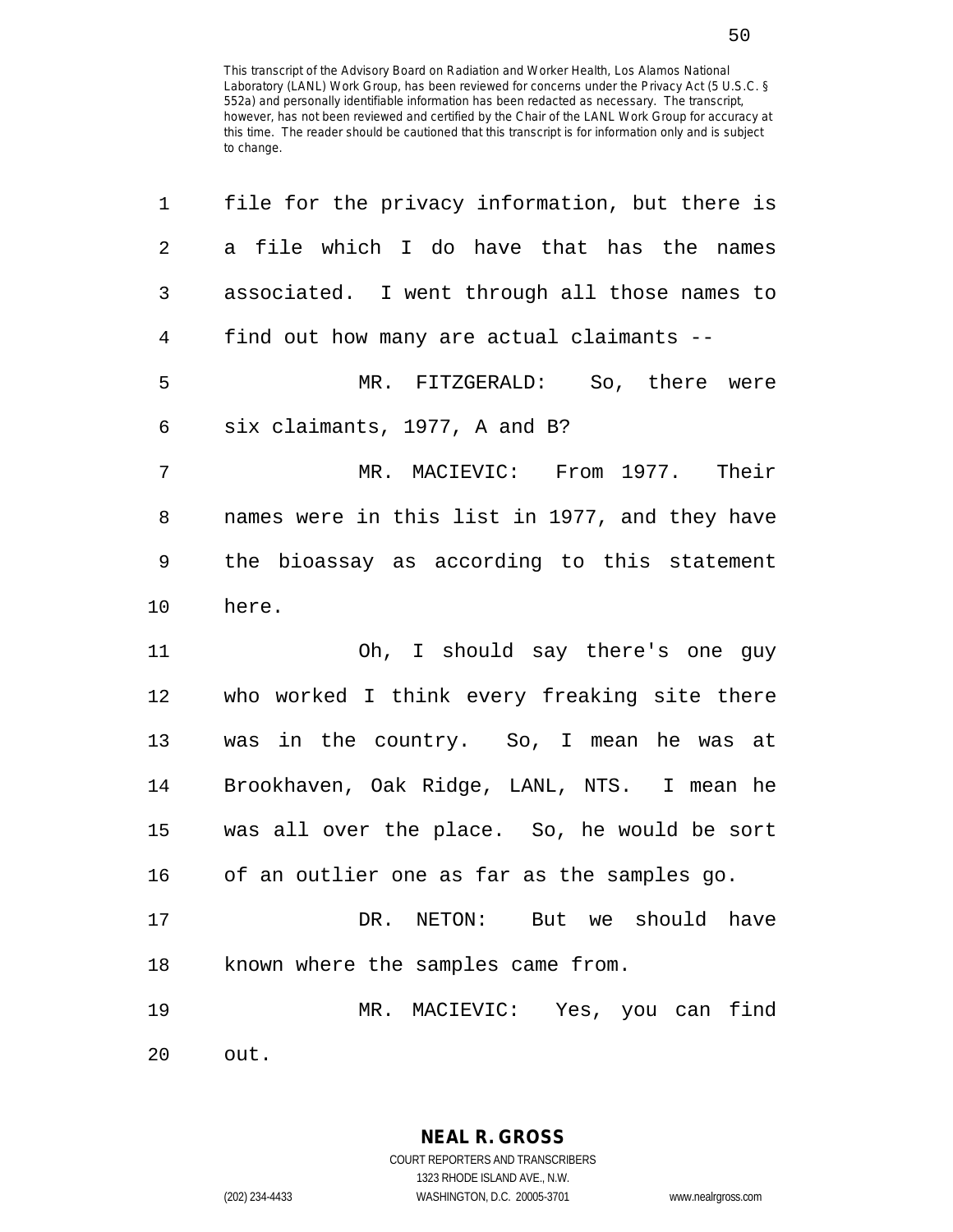| 1  | DR. NETON: The bioassays --                         |
|----|-----------------------------------------------------|
| 2  | MR. MACIEVIC: Exactly. And we                       |
| 3  | didn't go into that depth, to say, okay, which      |
| 4  | sample comes from which site and who gets           |
| 5  | that $-$                                            |
| 6  | MR. FITZGERALD: And the checklist                   |
| 7  | does stipulate bioassay.                            |
| 8  | Yes, it<br>does<br>MR. MACIEVIC:                    |
| 9  | stipulate bioassay.                                 |
| 10 | MR. FITZGERALD:<br>Now the only                     |
| 11 | question I guess I would have on that is, is        |
| 12 | there an inherent bias just because these are       |
| 13 | claimants, meaning that clearly they have a         |
| 14 | health effect they are going in and claiming?       |
| 15 | How many had bioassay requirements?                 |
| 16 | DR.<br>NETON:<br>$\mathbf{I}$<br>not sure why<br>am |
| 17 | there is a connection between health status         |
| 18 | and $--$                                            |
| 19 | MR. FITZGERALD: Well, I mean I am                   |
| 20 | just trying to figure out if you're working         |

**NEAL R. GROSS**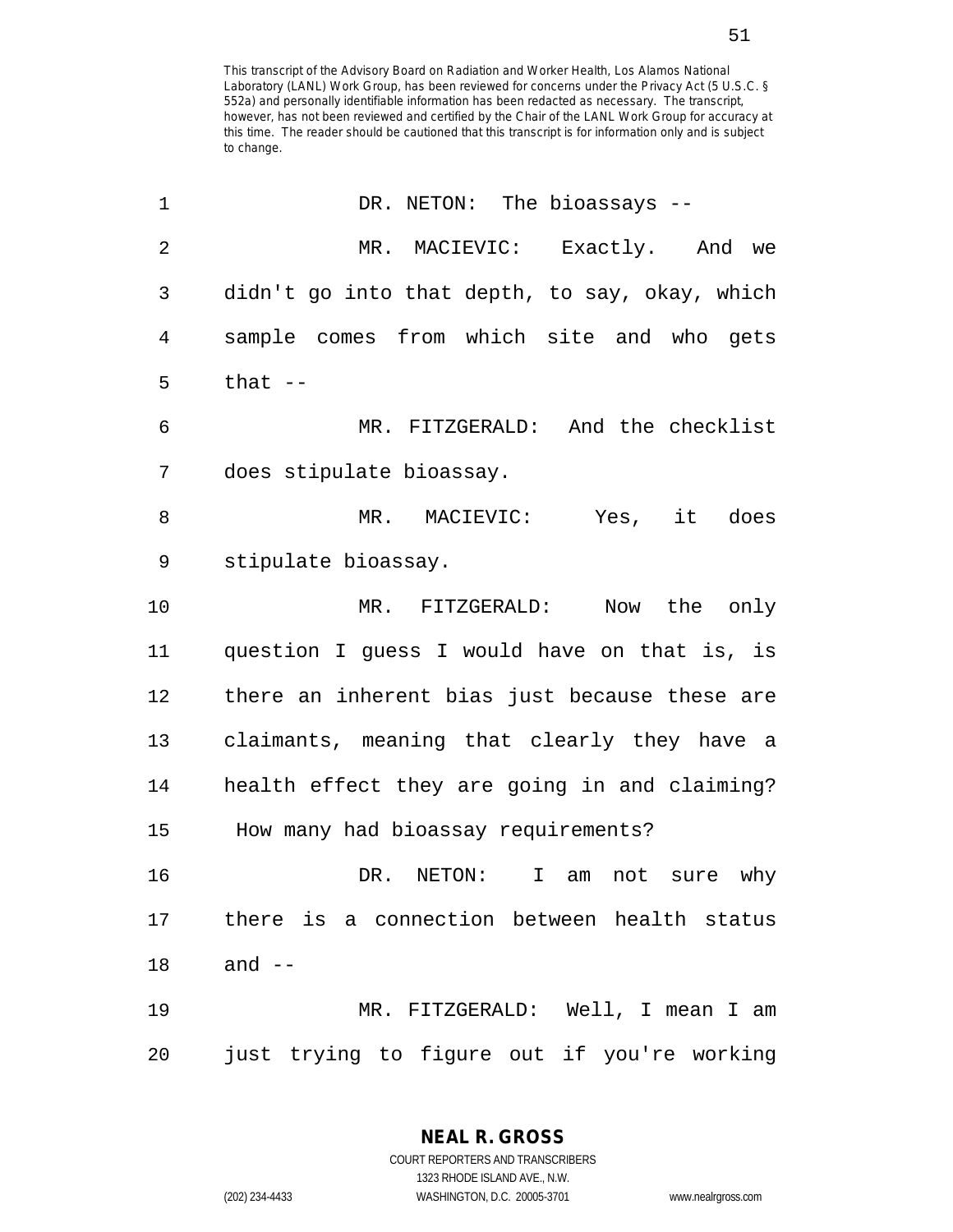1 backwards --

| $\overline{2}$ | MR. MACIEVIC: No, that's the                                    |
|----------------|-----------------------------------------------------------------|
| 3              | thing; we did not pick. Out of all these                        |
| 4              | people, there is whatever, 100, I don't know                    |
| 5              | how many, 100 in here, or something like that,                  |
| 6              | 150 names that were on those sheets in 1977.                    |
| 7              | We picked the 1977. We didn't pick it for                       |
| 8              | claimants. We picked it for that.                               |
| 9              | MR. FITZGERALD: All right.                                      |
| 10             | MR. MACIEVIC: And then went and                                 |
| 11             | said, how many of these --                                      |
| 12             | DR. NETON: But it seems to me we                                |
| 13             | do have the Los Alamos bioassay database.                       |
| 14             | MR. MACIEVIC: Oh, yes, exactly.                                 |
| 15             | DR. NETON: So, one could go --                                  |
| 16             | MR. MACIEVIC: Right, exactly.                                   |
| 17             | DR. NETON: And randomly sample                                  |
| 18             | the database.                                                   |
| 19             | MR. MACIEVIC: You could do that.                                |
| 20             | Which is what<br>MR.<br>FITZGERALD:<br>$\mathbf{\mathbf{\bot}}$ |

**NEAL R. GROSS**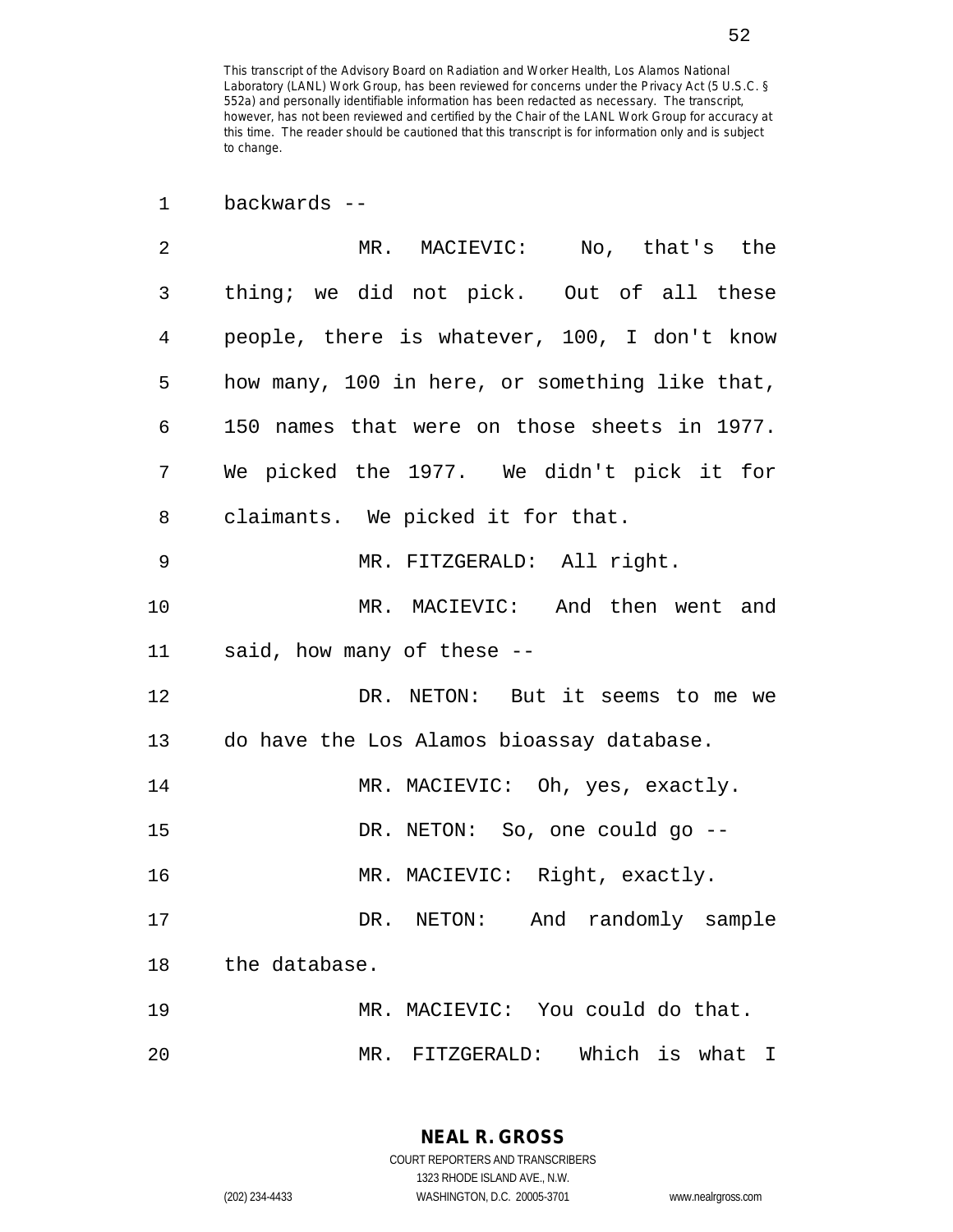| 1              | think you were alluding to earlier, that you  |
|----------------|-----------------------------------------------|
| $\overline{2}$ | could sort of compare and see what was there? |
| 3              | MR. MACIEVIC: Sure. I think that              |
| 4              | would be worthwhile.                          |
| 5              | MR. FITZGERALD: Well, we could                |
| 6              | expand that, but $-$                          |
| 7              | CHAIRMAN GRIFFON: I am not sure               |
| 8              | as to whether, if you were on the checklist,  |
| 9              | if you were monitored. So that would be a     |
| 10             | better check.                                 |
| 11             | MR. FITZGERALD: If you came in                |
| 12             | with mixed-fission products and exotics and   |
| 13             | said, can you marry up where there is a       |
| 14             | bioassay requirement for those to what was    |
| 15             | actually in the database.                     |
| 16             | CHAIRMAN GRIFFON: Right. Because              |
| 17             | this one, I guess the only question I would   |
| 18             | have, the six people that you looked at, the  |
| 19             | six claimants, you mentioned plutonium,       |
| 20             | uranium, and tritium.                         |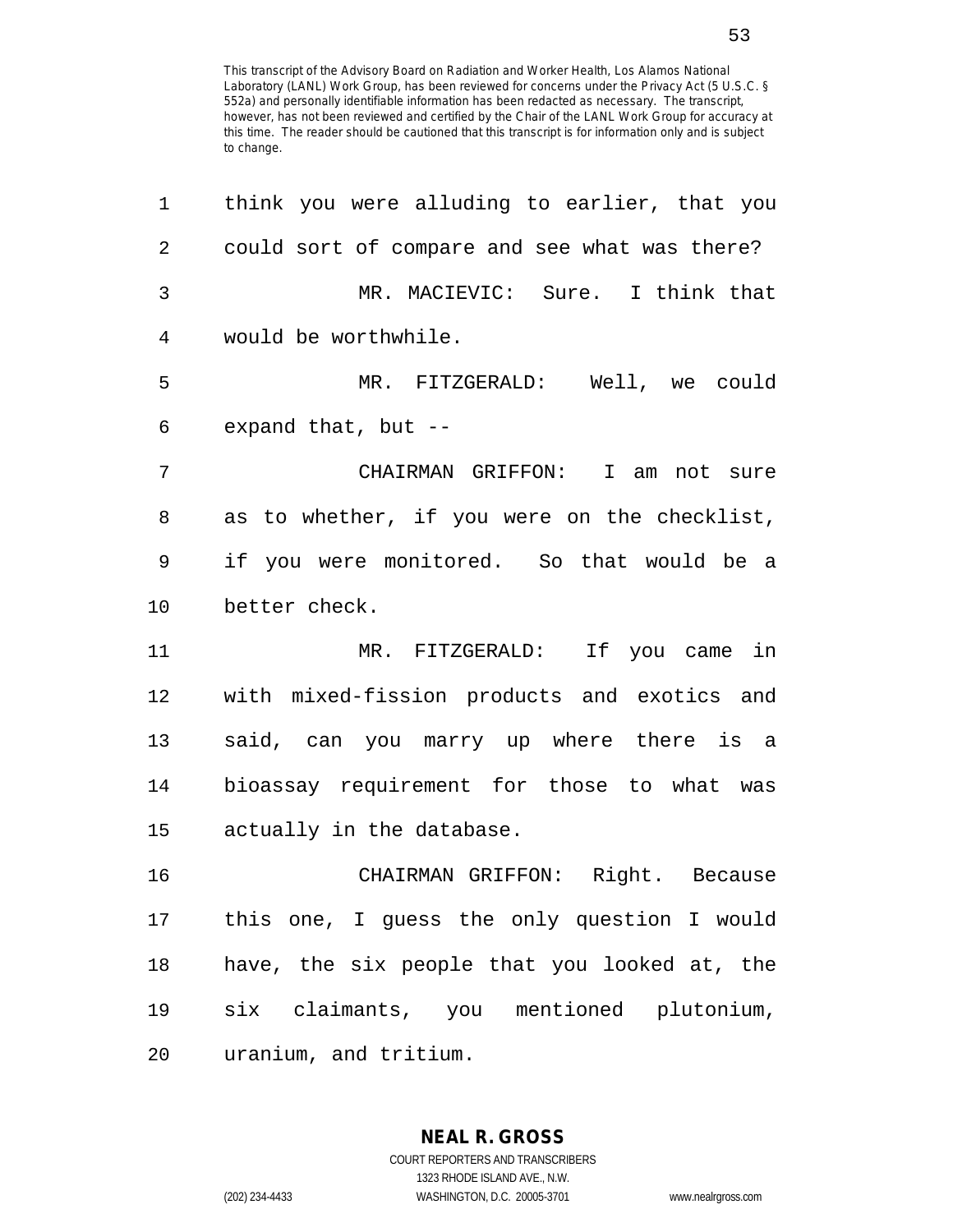| 1              | MR. MACIEVIC: Right.                          |
|----------------|-----------------------------------------------|
| $\overline{2}$ | CHAIRMAN GRIFFON: There were<br>no            |
| 3              | $exotics --$                                  |
| 4              | MR. MACIEVIC: That is the thing.              |
| 5              | CHAIRMAN GRIFFON: Everybody was               |
| 6              | monitored for those things. Or a lot of the   |
| 7              | population was.                               |
| 8              | DR. NETON: There were<br>some                 |
| 9              | requirements on here for gamma.               |
| 10             | CHAIRMAN GRIFFON: Yes.                        |
| 11             | MR. FITZGERALD: I tend to agree.              |
| 12             | I don't think we are arguing on the plutonium |
| 13             | in the modern era, and tritium, I think       |
| 14             | that --                                       |
| 15             | DR. NETON: We should match up --              |
| 16             | The checklist<br>CHAIRMAN GRIFFON:            |
| 17             | and the database.                             |
| 18             | NETON: It took time and<br>DR.                |
| 19             | effort to get the Los Alamos database         |
| 20             | computerized, as I recall.                    |

**NEAL R. GROSS** COURT REPORTERS AND TRANSCRIBERS

1323 RHODE ISLAND AVE., N.W.

(202) 234-4433 WASHINGTON, D.C. 20005-3701 www.nealrgross.com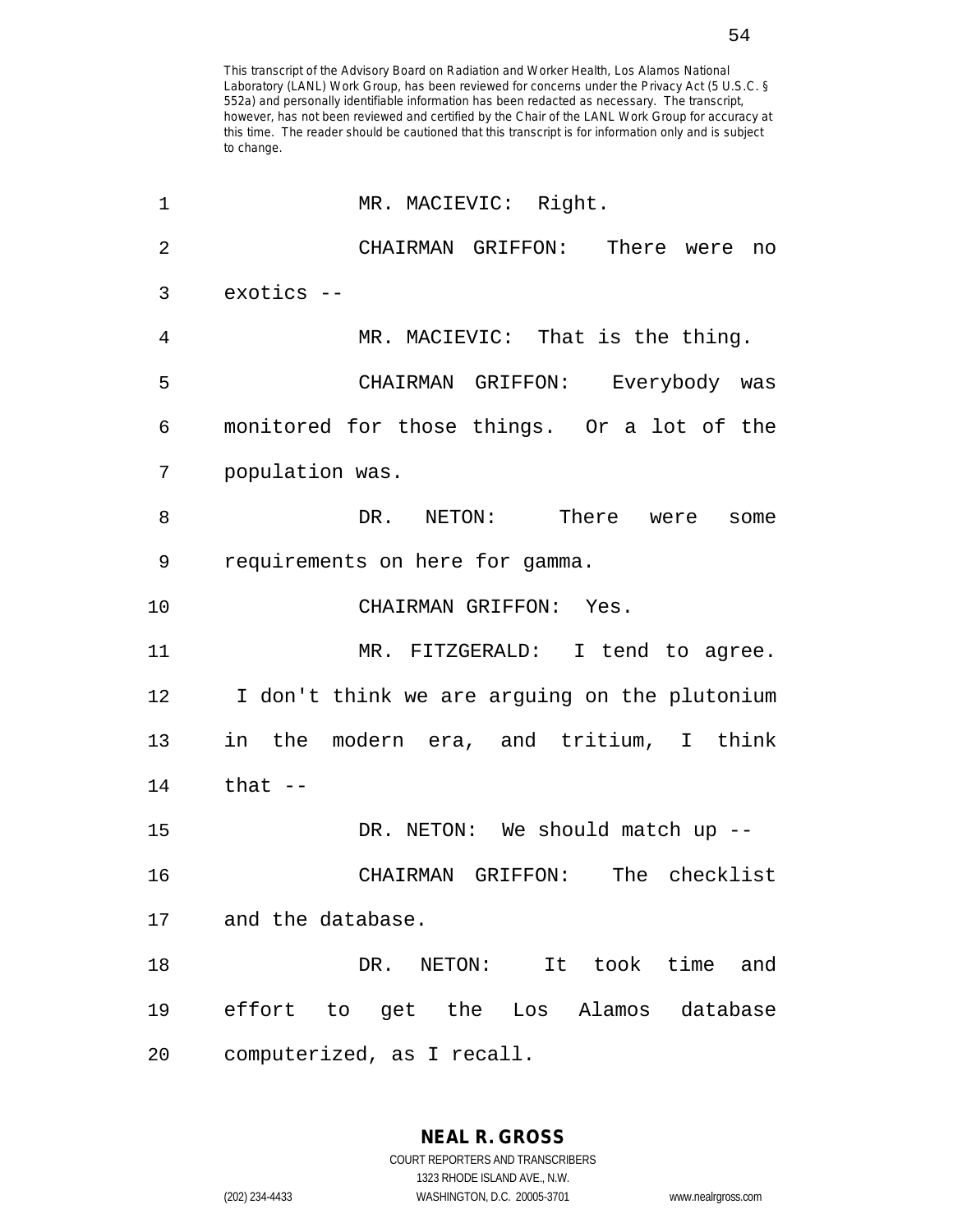| 1  | MR. MACIEVIC: Yes, it is. You                  |
|----|------------------------------------------------|
| 2  | could go to the database and check that out.   |
| 3  | DR. NETON: I think that is                     |
| 4  | something that would be worthwhile doing, for  |
| 5  | the fission products.                          |
| 6  | MR. MACIEVIC: Since we are on                  |
| 7  | that, this is not quite the same thing. But    |
| 8  | what we did do is went to all the NOCTS for    |
| 9  | the DRs or went through all the DRs for LANL,  |
| 10 | and we searched on the exotics and came up     |
| 11 | with -- and you don't have this. This is a     |
| 12 | listing with the NIOSH ID and the              |
| 13 | radionuclides sum.                             |
| 14 | For the exotics, we found two                  |
| 15 | cases of actinium, one case of -- well, I'll   |
| 16 | give you the years, too. For the actinium,     |
| 17 | the person worked from 1997 to 1999 and was a  |
| 18 | cement finisher. That was one of them.         |
| 19 | The other actinium was pre-'76,                |
| 20 | and I believe it's a fireman that was involved |

**NEAL R. GROSS**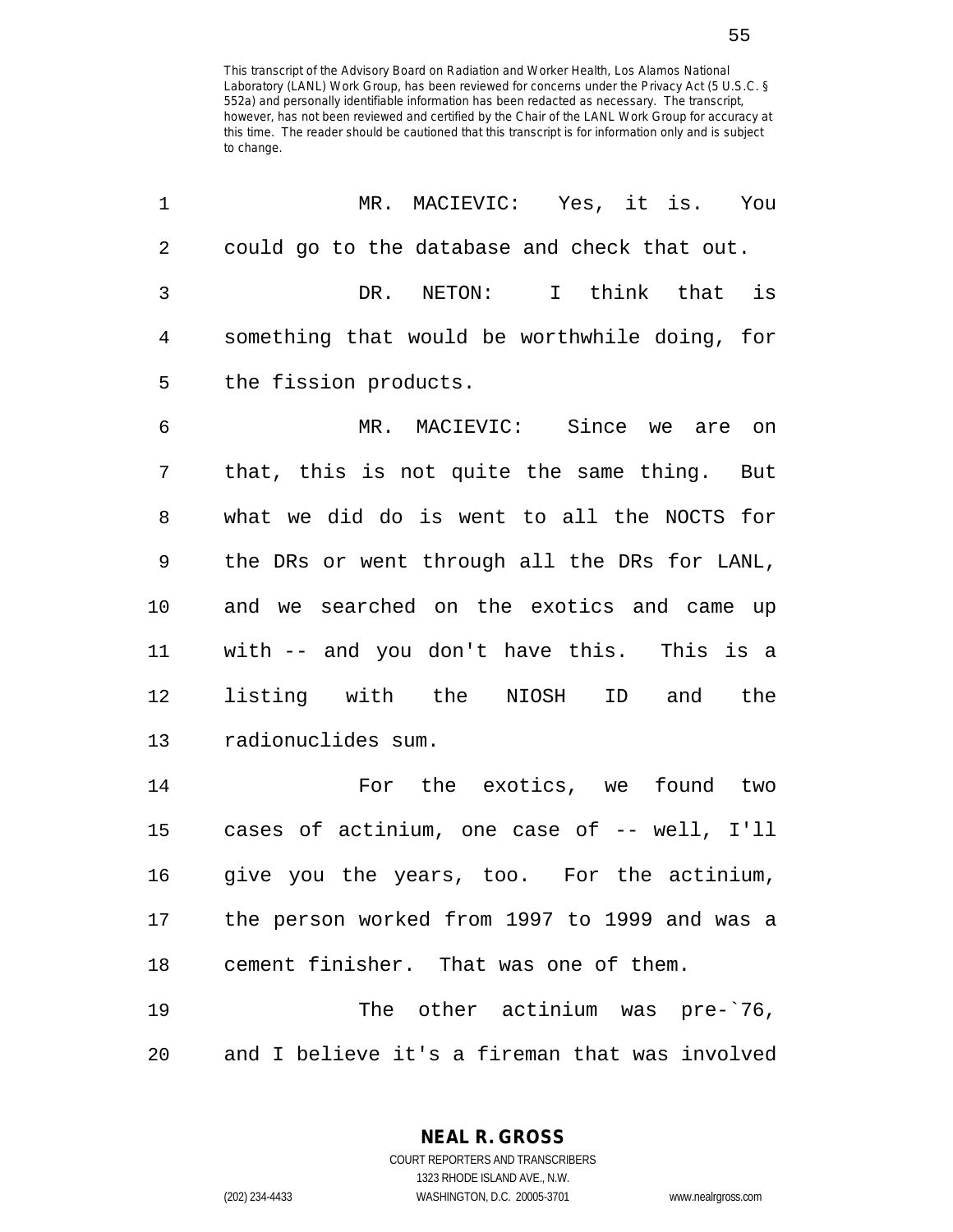1 with that for actinium. 2 And then, we have one curium, and 3 the person worked from `60 to `93, and it was 4 a mechanical technician. 5 Then, we have a number of 6 strontium and it goes on, and we have thorium 7 are the other ones that are there that were 8 picked out. 9 And I just picked out one for 10 strontium. He worked from `76 to `89, and he 11 was a custodian. 12 So, these were not workers that 13 you would just consider a person who was 14 working on, like an operations-type person or 15 a person working with the material. You have 16 a custodian. You have a mechanical 17 technician. You have a fireman. And there 18 are exotics in their DRs. 19 Now this was a last-minute thing 20 that I decided to search on. So, we had to go

> COURT REPORTERS AND TRANSCRIBERS 1323 RHODE ISLAND AVE., N.W. (202) 234-4433 WASHINGTON, D.C. 20005-3701 www.nealrgross.com

**NEAL R. GROSS**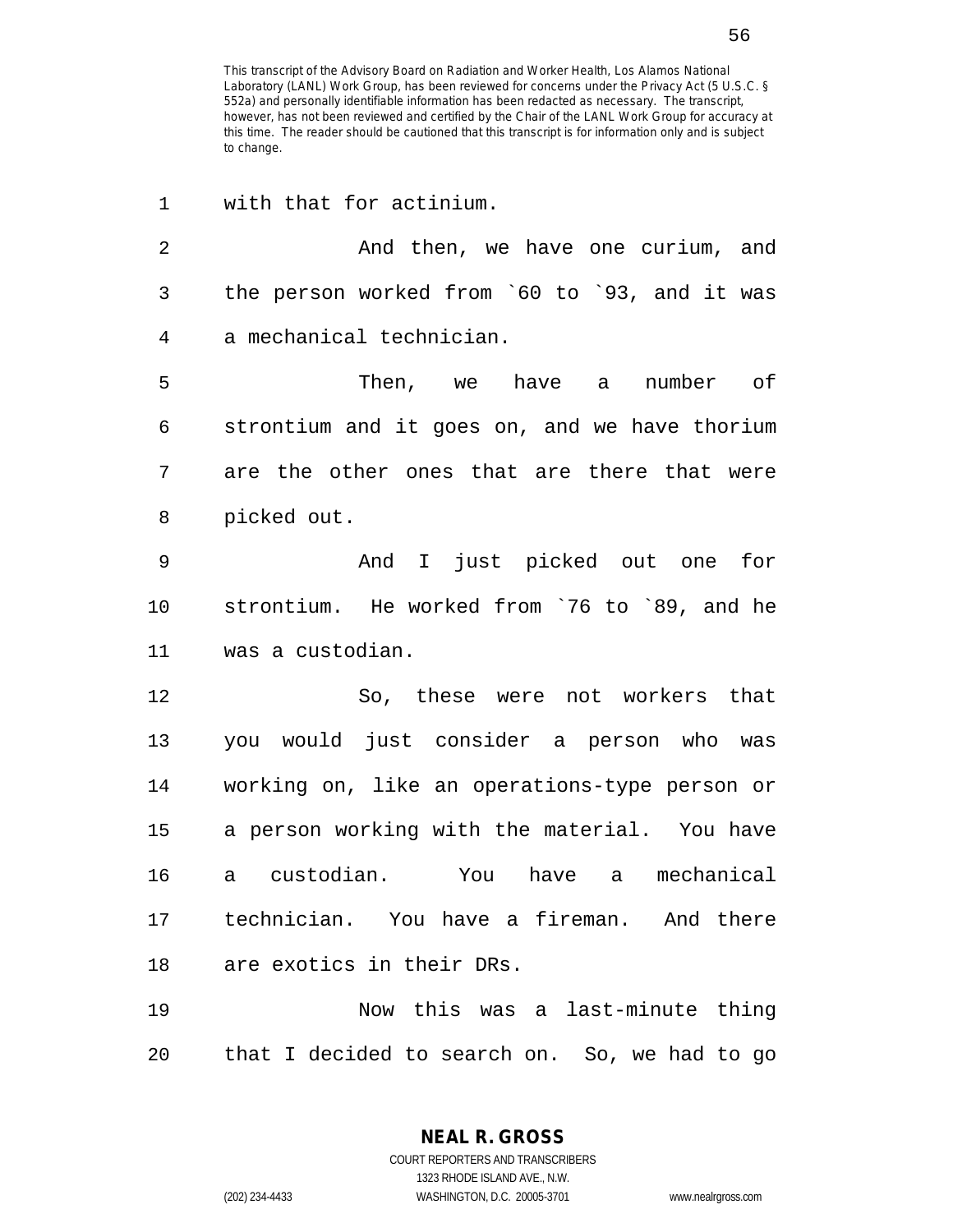| 1              | back through the DR and find out exactly how   |
|----------------|------------------------------------------------|
| 2              | the exotic is referred to in the DR and how it |
| 3              | was handled, because that is not brought out.  |
| $\overline{4}$ | But what I wanted to see, I mean,              |
| 5              | do we even have the DRs where we are talking   |
| 6              | about any of these exotics and you can come up |
| 7              | with the DR for LANL, the ones that have been  |
| 8              | finished?                                      |
| 9              | So, that is something I guess we               |
| 10             | can go and follow that up, if we want to have  |
| 11             | that as an action item, to take a look at,     |
| 12             | pursue that further on the DR reports, to find |
| 13             | out exactly where these exotics come from, how |
| 14             | they're referred to in the DR, and what was    |
| 15             | done with them in that document. So, you have  |
| 16             | a better feel for --                           |
| 17             | MR. FITZGERALD: Current handling.              |
| 18             | MR. MACIEVIC: Right, right.                    |
| 19             | MR. FITZGERALD: I guess I would                |
| 20             | also -- this is Joe again -- I would also want |

**NEAL R. GROSS**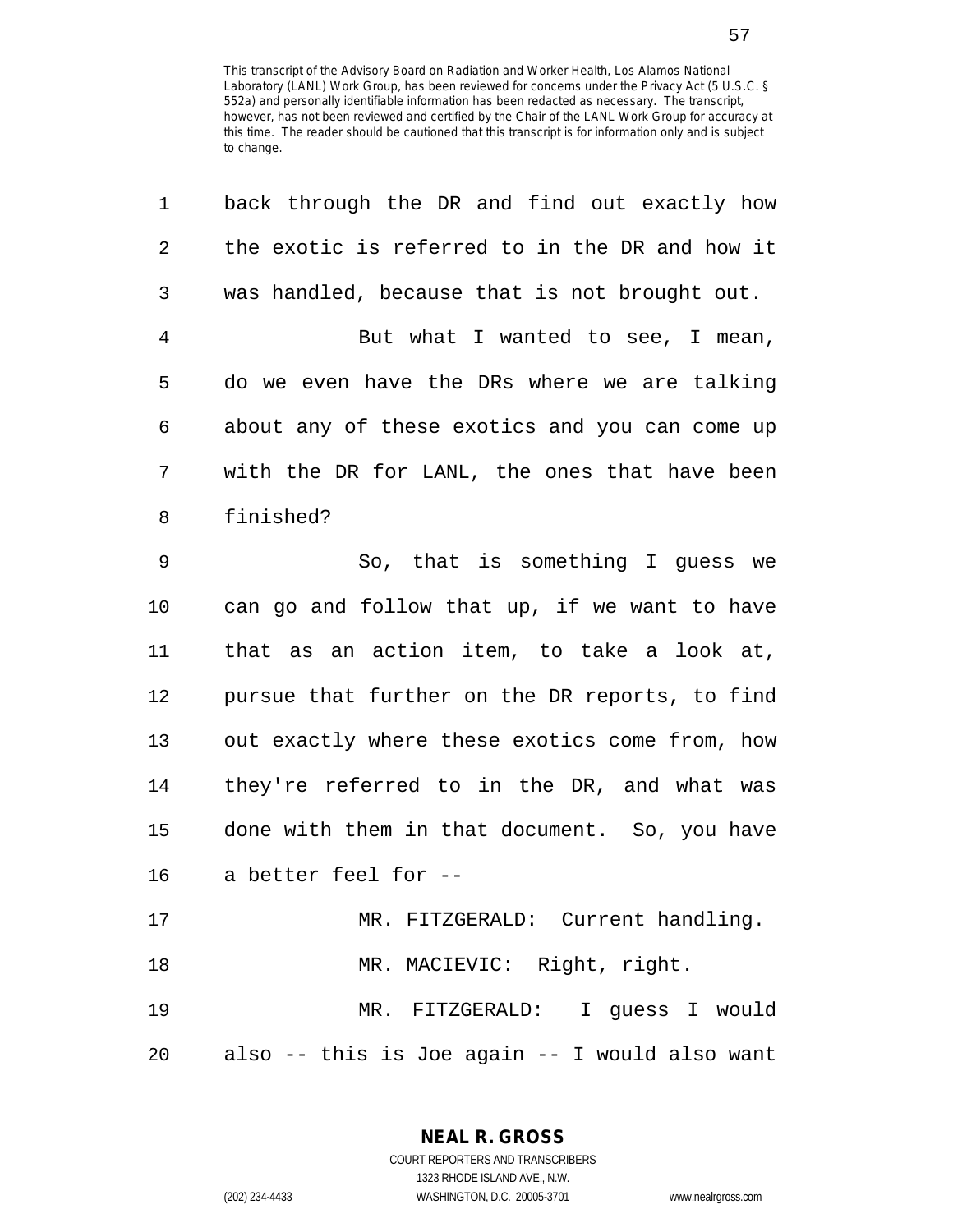| 1              | to highlight thorium-232, which didn't figure  |
|----------------|------------------------------------------------|
| 2              | over a long time now, but does show up as a    |
| 3              | secondary and was also cited in that memo I    |
| $\overline{4}$ | passed around as part of their library. I      |
| 5              | don't know if that was really addressed        |
| 6              | specifically in mixed-fission activation as    |
| 7              | part of the exotics.                           |
| 8              | MEMBER MUNN: This is Wanda.                    |
| 9              | Greg mentioned it as having shown              |
| 10             | up in at least one of the assays that they     |
| 11             | had.                                           |
| 12             | What seems to be said here is that             |
| 13             | the language in the ER and in the responses    |
| 14             | that we have from NIOSH so far aren't as clear |
| 15             | as they need to be in order to address the     |
| 16             | specifics that have been asked. At least that  |
| 17             | is what I think I'm hearing.                   |
| 18             | Is that correct? I think I'm                   |
| 19             | hearing from Greg that the data is there; the  |
| 20             | information is there; the process is there.    |

**NEAL R. GROSS**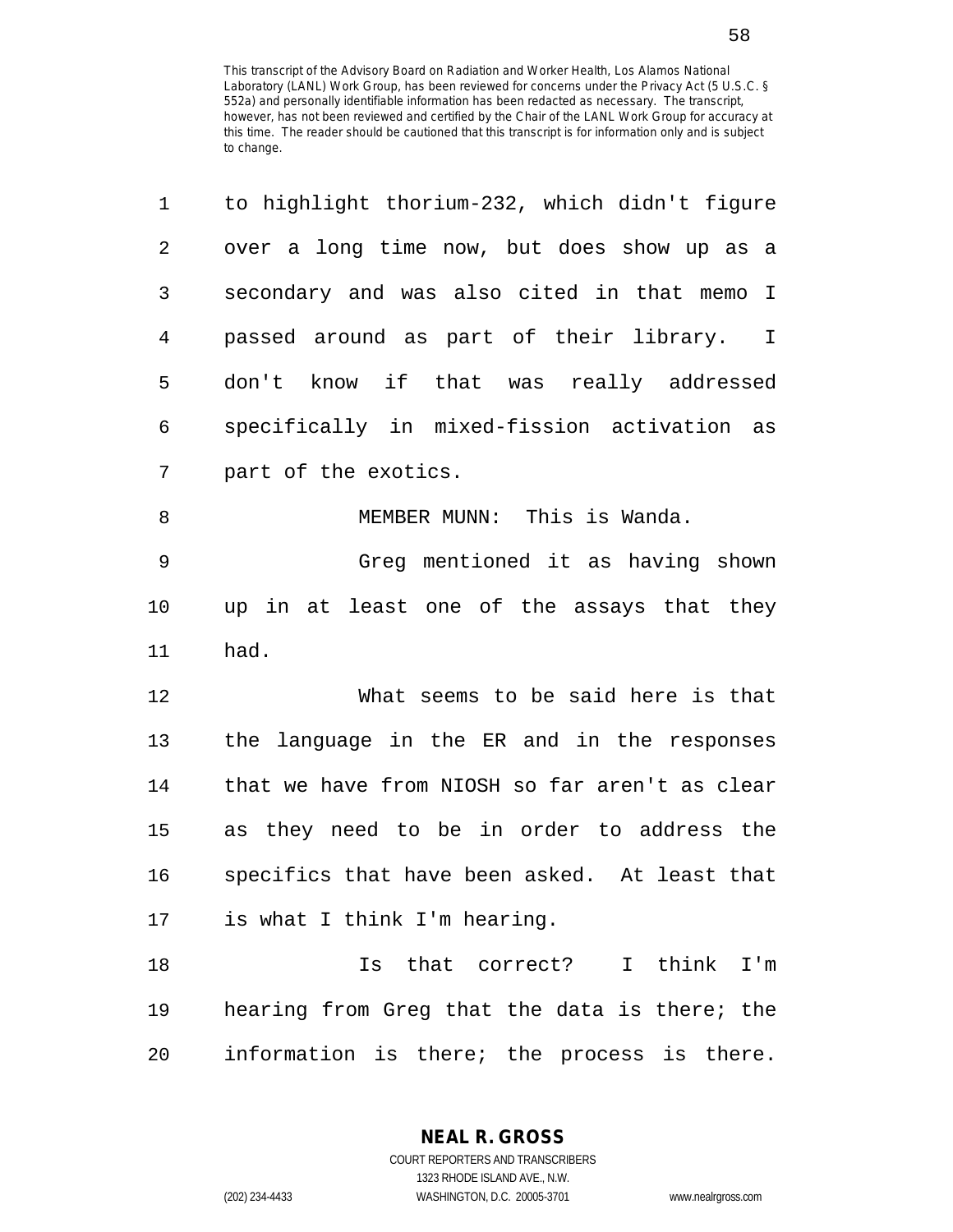| 1           | But we don't see it in language or in the       |
|-------------|-------------------------------------------------|
| 2           | right places for us to be able to pick that     |
| 3           | up. Am I hearing that correctly?                |
| 4           | MR. MACIEVIC: We've got all of                  |
| 5           | this information, but we have not gone to all   |
| 6           | these individual sheets to pull all of that     |
| 7           | out and discuss it. I guess, essentially, we    |
| 8           | have been at an upper level of talking about    |
| $\mathsf 9$ | we're saying you don't see the material, and    |
| 10          | we are saying that is because it was not a      |
| 11          | chronic and an all-encompassing problem         |
| 12          | throughout the facility.                        |
| 13          | When you see it in the small                    |
| 14          | amounts and the small localized areas, it is    |
| 15          | because it really was not the problem that      |
| 16          | we're addressing. The main players were the     |
| 17          | plutonium, uranium, tritium, and all that.<br>I |
| 18          | don't know if --                                |
| 19          | MEMBER MUNN: No, what I'm saying                |
| 20          | is I believe that what you are saying<br>now    |

**NEAL R. GROSS**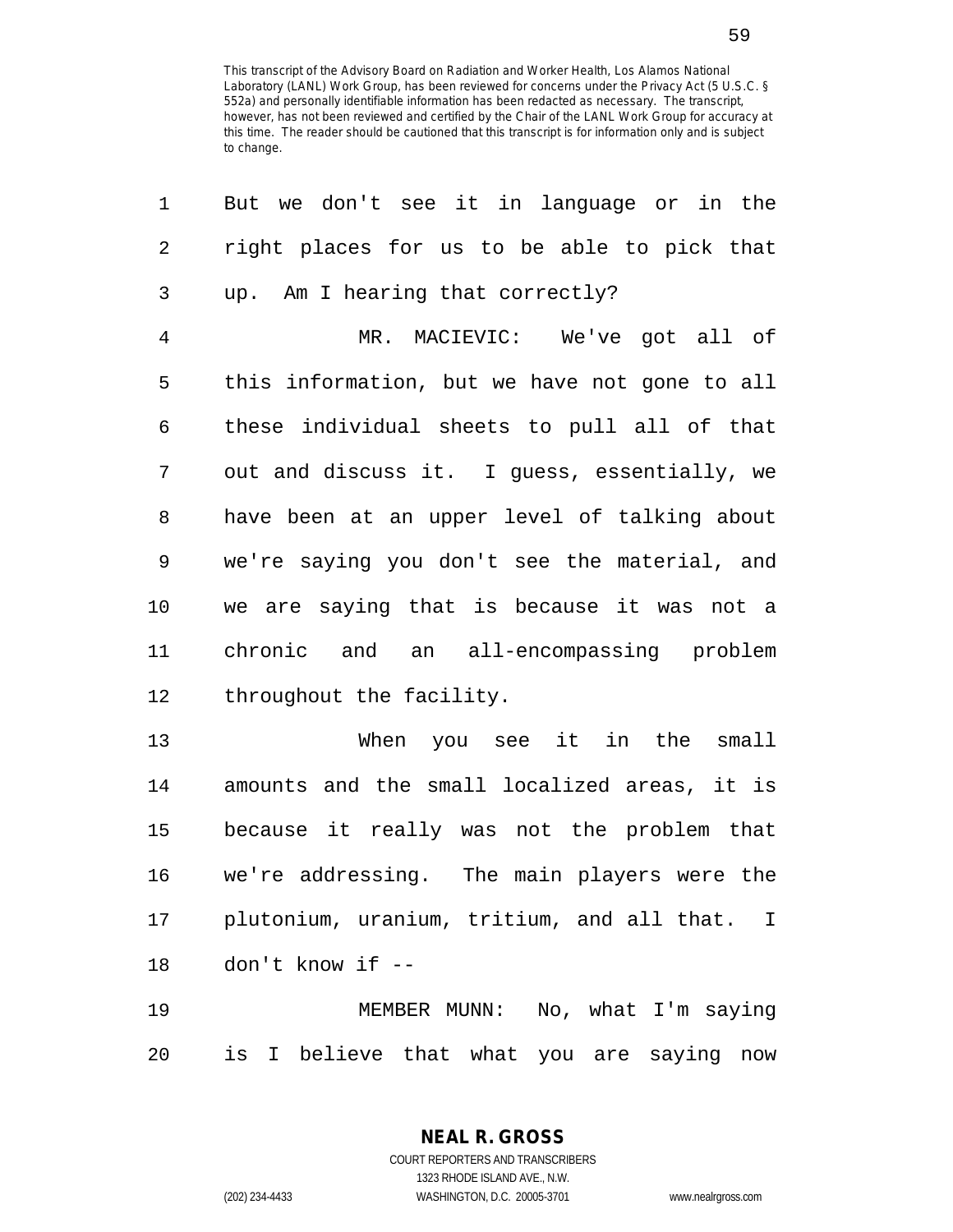| 1  | addresses many of the concerns that people     |
|----|------------------------------------------------|
| 2  | have. But what I'm hearing Joe say is, "Show   |
| 3  | it to me. Where is it?" You have not said      |
| 4  | SO.                                            |
| 5  | Is that a fair --                              |
| 6  | MR. FITZGERALD: Yes, I think                   |
| 7  | that's fair. I think the ER, recognize we're   |
| 8  | looking at the second part of this SEC.        |
| 9  | MEMBER MUNN: Yes.                              |
| 10 | MR. FITZGERALD: The first part                 |
| 11 | was recommended and awarded as an SEC based on |
| 12 | the inability to dose reconstruct based on     |
| 13 | mixed-activation, mixed-fission products prior |
| 14 | to the advent of this whole-body counting.     |
| 15 | Okay. So, the whole-body counter               |
| 16 | comes online, and the presumption is that the  |
| 17 | data that would be available for<br>dose       |
| 18 | reconstruction is going to be there now; it's  |
| 19 | going to be available for mixed-activation,    |
| 20 | mixed-fission products; you're going to be     |

**NEAL R. GROSS**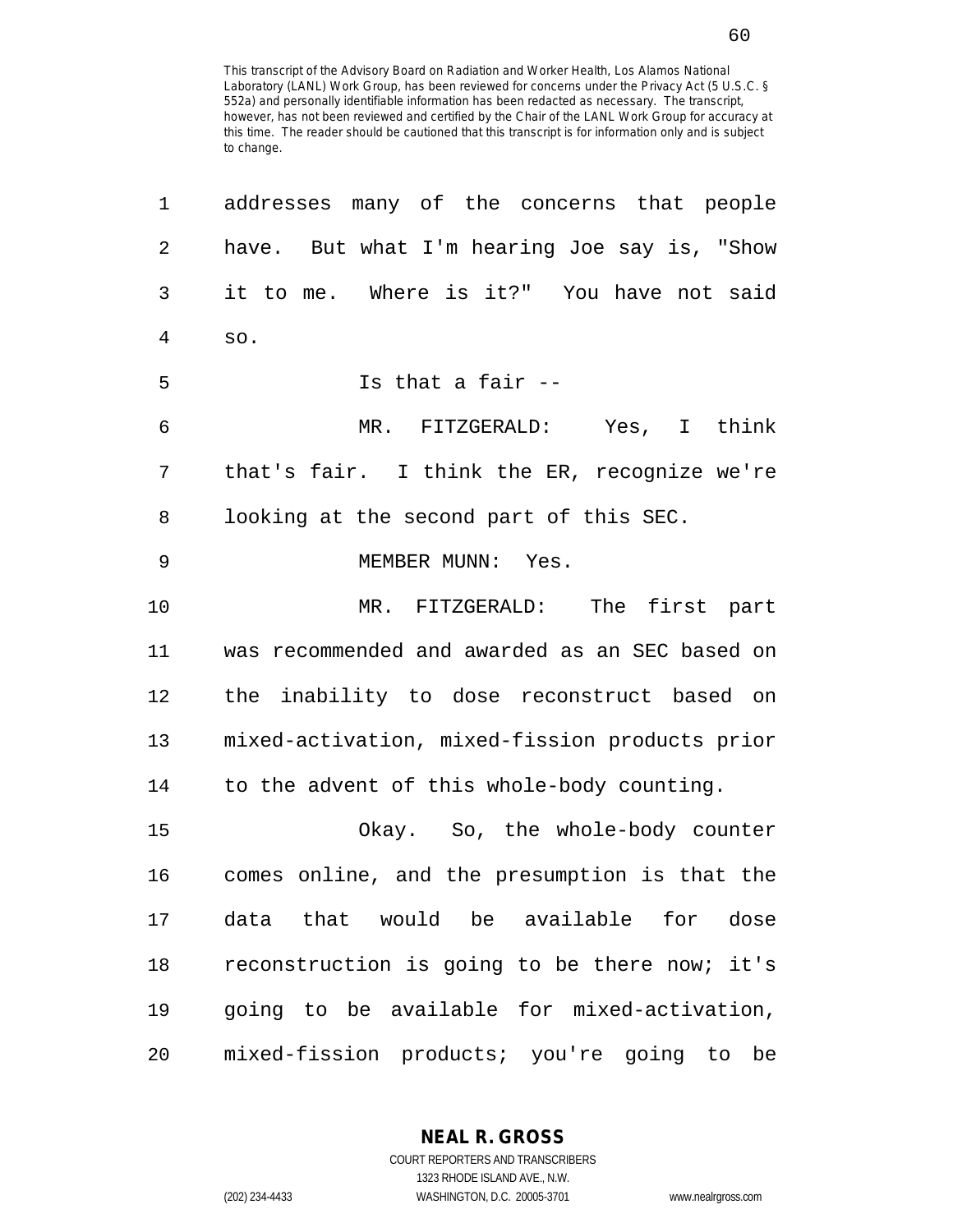1 able to do it.

2 And we read the ER, and again, 3 that's all we have to go by. The strategy is 4 to use substantive nuclides to enable one to 5 do dose reconstruction, which begs the 6 question which we're talking about, which is 7 it doesn't sound like the technology afforded 8 a better database to work with, which raises 9 some questions about that break-point in 1970 10 or `75.

11 And all we're saying is querying 12 this thing and saying, okay, we can argue 13 about cesium-137, but let's go back to the 14 basics, which is, if data is so poor, you 15 know, it's not available -- and there may be 16 reasons for that -- we should look at that 17 first before we look at the strategy of how 18 you solve that problem and decide if it's 19 sufficiently inadequate, then perhaps `70/`75 20 isn't the break-point because the technology

> **NEAL R. GROSS** COURT REPORTERS AND TRANSCRIBERS

> > 1323 RHODE ISLAND AVE., N.W.

(202) 234-4433 WASHINGTON, D.C. 20005-3701 www.nealrgross.com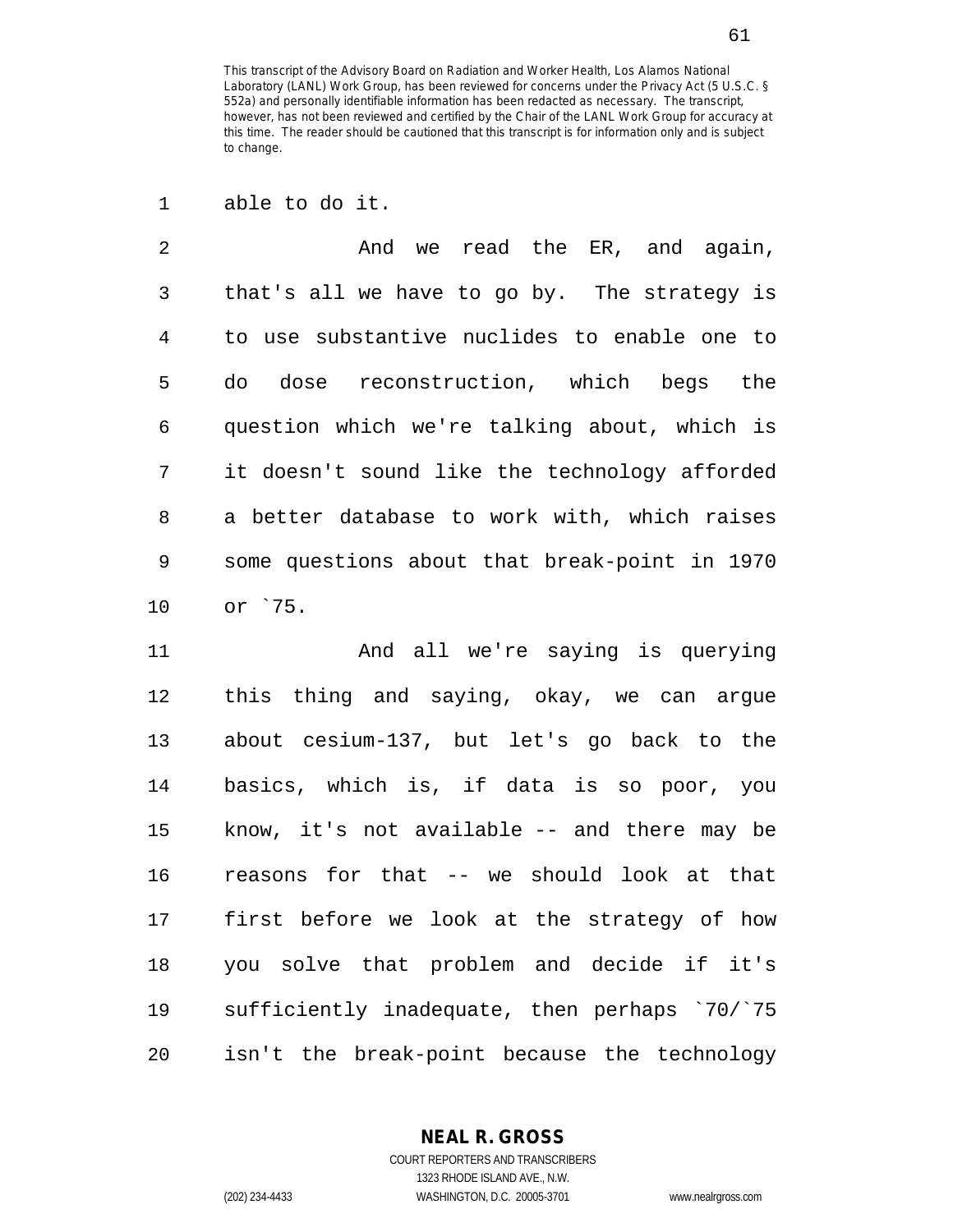|   | 1 did not result in sufficiently better data. |
|---|-----------------------------------------------|
| 2 | That's kind of where I think we               |
| 3 | are in a sense, that we ought to make that    |
| 4 | that we understand that fully. That's the     |
| 5 | central question. I think there's a premise   |
| 6 | in the ER that this technology enables the    |
| 7 | data to be generated, solves the problem of   |
| 8 | mixed-activation, mixed-fission products.     |
| 9 | However, the actual results that              |
|   | 10 we're looking at don't necessarily conform |

11 with that. So, what do we do with that 12 difference? We're not seeing the results now, 13 but there's reasons for that perhaps, but we 14 haven't seen them presented yet.

15 I think what we're hearing is that 16 there is data. It may not be the bioassay 17 data, but there is data, perhaps air-sampling 18 data, that at least for LAMPF might provide a 19 means to get there, you know, the hierarchy 20 bioassay air sampling. So, that might give us

**NEAL R. GROSS**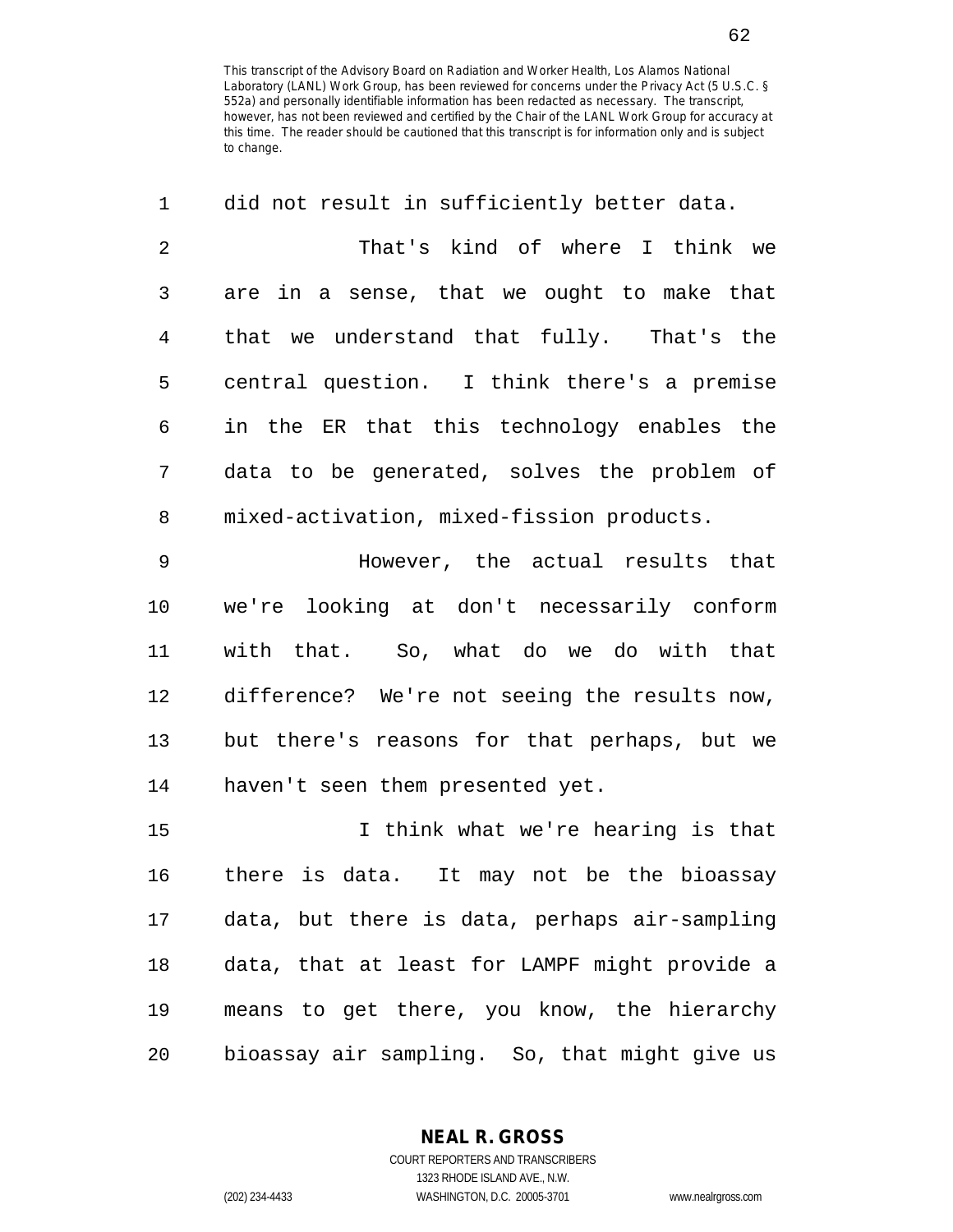| 1              | a way to get to a characterization of what the |
|----------------|------------------------------------------------|
| 2              | upper-bound exposures may have been at LAMPF.  |
| $\mathfrak{Z}$ | Now I still have a problem because             |
| 4              | that is LAMPF.                                 |
| 5              | MR. MACIEVIC: There is bioassay                |
| 6              | data at LAMPF. I mean that's clear. I know     |
| 7              | Liz, she looked into this and came up with a   |
| 8              | number of bioassay data, you know,             |
| 9              | mercury-203, beryllium-7, osmium-185, that she |
| 10             | identified. And they were workers that were,   |
| 11             | indeed, at LAMPF in their job descriptions.    |
| 12             | So, they were clearly identified               |
| 13             | as requiring bioassay. They clearly did the    |
| 14             | counts on them, and there are data available.  |
| 15             | MR. FITZGERALD: You are making my              |
| 16             | point, though. I'm saying that there is sort   |
| 17             | of a contradictory message in the ER that one  |
| $18\,$         | needs to apply this other approach because the |
| 19             | data is not -- the ER says it's lack or        |
| 20             | scarce.                                        |

**NEAL R. GROSS** COURT REPORTERS AND TRANSCRIBERS

1323 RHODE ISLAND AVE., N.W.

(202) 234-4433 WASHINGTON, D.C. 20005-3701 www.nealrgross.com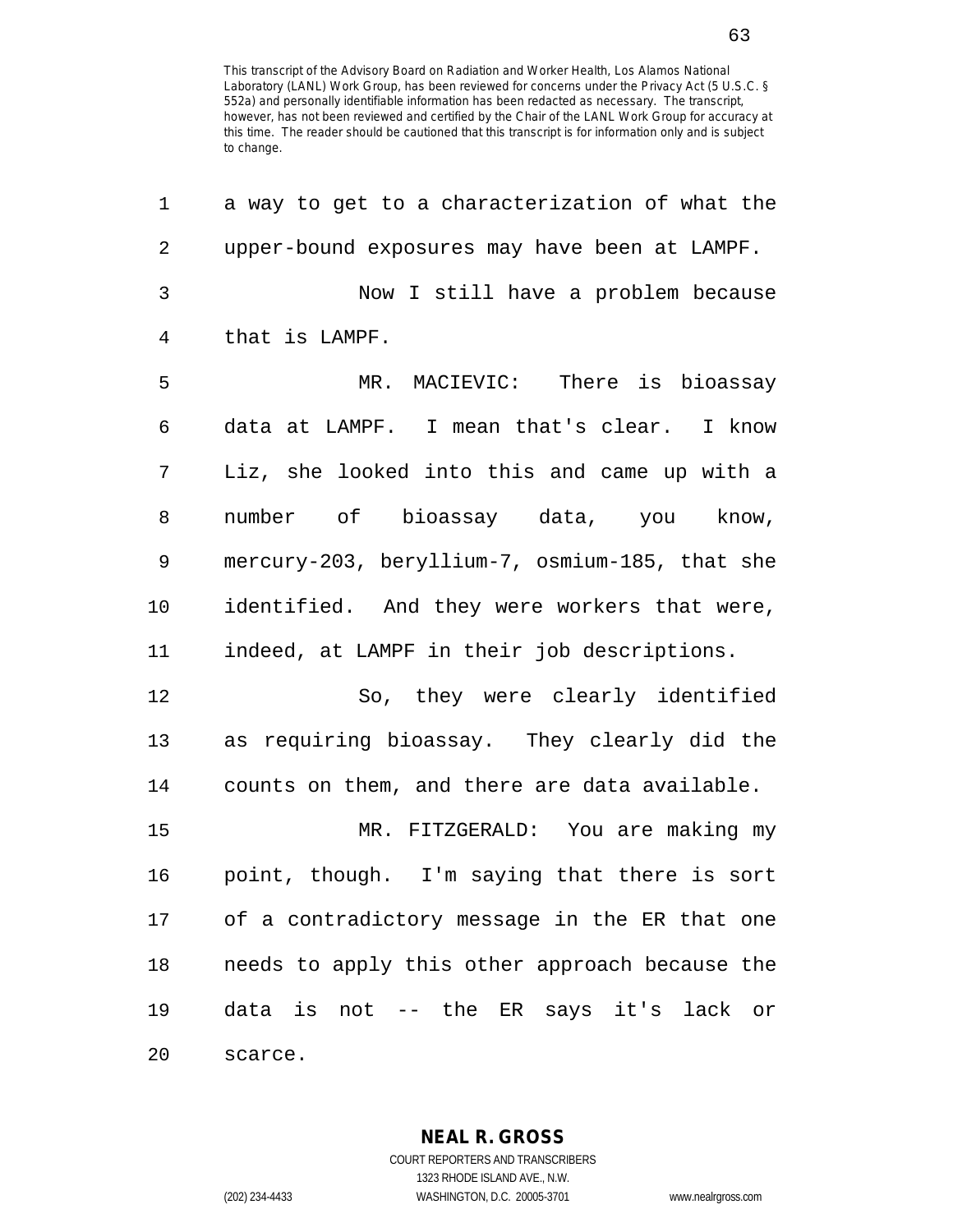| $\mathbf{1}$ | I guess my feeling is, what is it?             |
|--------------|------------------------------------------------|
| 2            | Is there enough data to work with, in which    |
| 3            | case how would you work with that data? Or,    |
| 4            | if there's not enough data to work with, I     |
| 5            | have two issues, one of which is, okay, is     |
| 6            | 1975 a valid break-point, then, to begin with? |
| 7            | And secondarily, is the workaround of what     |
| 8            | it's proposing, whether it is a cesium-137     |
| 9            | surrogate or something, is that technically-   |
| 10           | feasible?                                      |

11 MR. MACIEVIC: I think a part of 12 the problem is that, in doing this, the split 13 of what we're calling the exotics really goes 14 more towards the actinides and resultant 15 material. The mixed-activation products and 16 things like that, I think we can dig up a lot 17 of the information from these surveys and all 18 that. You will get a lot of the picture 19 painted in that we can work with the survey 20 data.

**NEAL R. GROSS**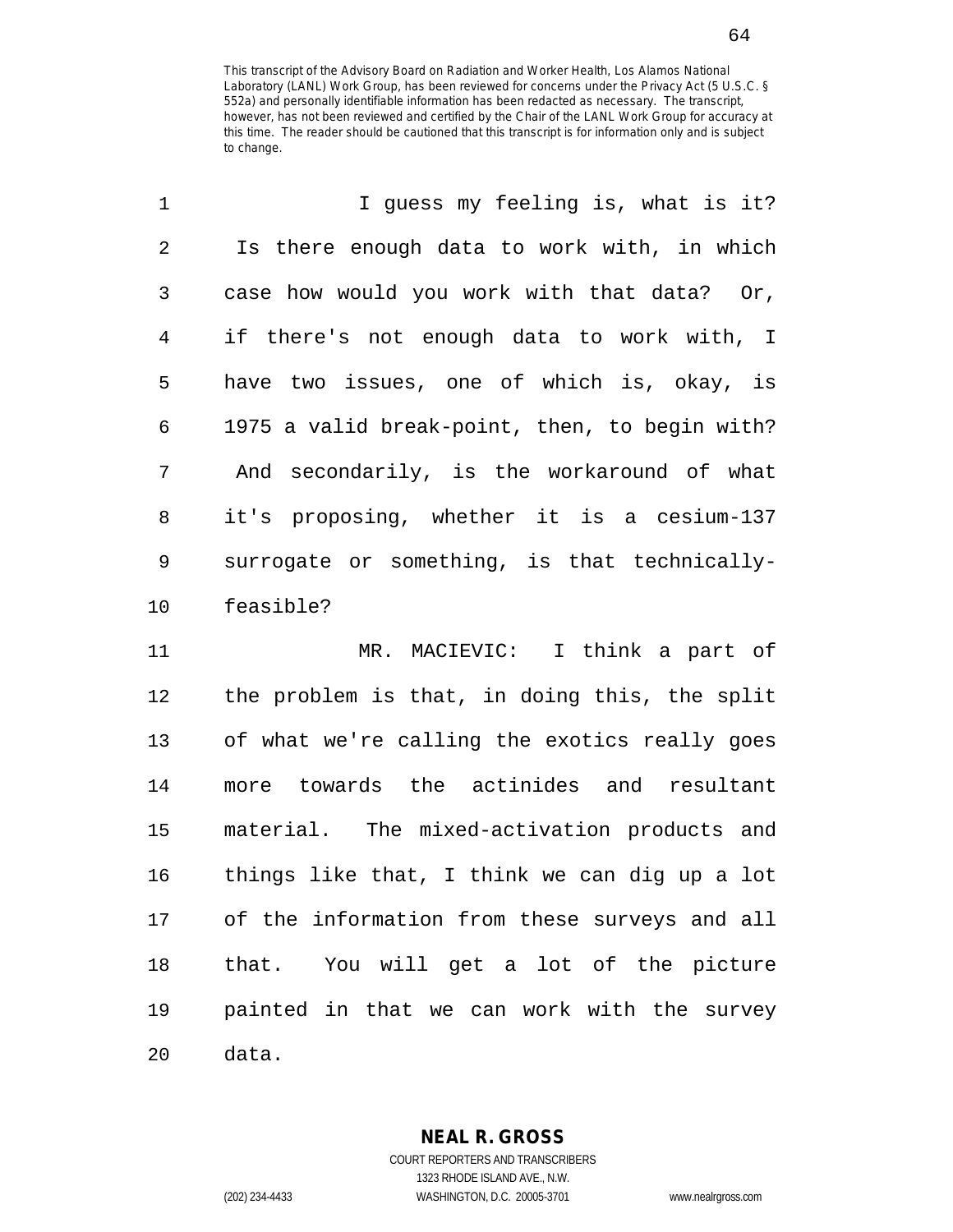| curium, neptunium, and stuff like that, you<br>are not going to find, you won't find a lot of<br>bioassay and you won't find a lot of, well, |
|----------------------------------------------------------------------------------------------------------------------------------------------|
|                                                                                                                                              |
|                                                                                                                                              |
|                                                                                                                                              |
|                                                                                                                                              |
| So, I suppose the way we have the                                                                                                            |
| ER, including the mixed-fission and activation                                                                                               |
| products in exotics is not quite the place it                                                                                                |
| should have been put. It should be put                                                                                                       |
| separate from that with its own set of data                                                                                                  |
| that we can provide. It is doable, as opposed                                                                                                |
| to using the substitute data for these other                                                                                                 |
| radionuclides based on the intakes of the                                                                                                    |
|                                                                                                                                              |
|                                                                                                                                              |
|                                                                                                                                              |
| CHAIRMAN GRIFFON: We are talking                                                                                                             |
| around the subject a lot, I think. I mean in                                                                                                 |
| our matrix we did separate those two items.                                                                                                  |
|                                                                                                                                              |

20 fission product, activation products for now.

**NEAL R. GROSS** COURT REPORTERS AND TRANSCRIBERS

1323 RHODE ISLAND AVE., N.W. (202) 234-4433 WASHINGTON, D.C. 20005-3701 www.nealrgross.com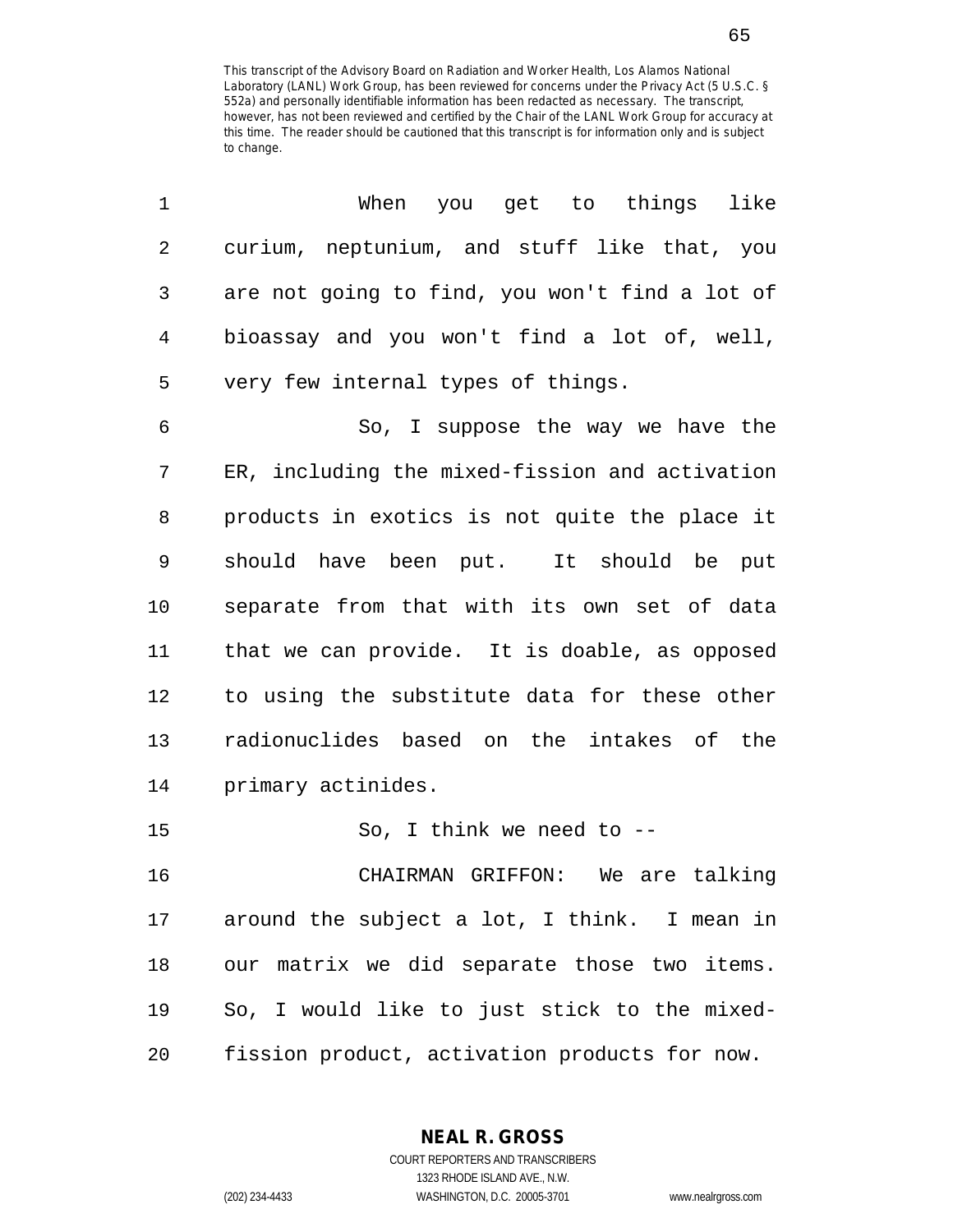| 1              | And I think I got a handle on the                  |
|----------------|----------------------------------------------------|
| 2              | accelerator followup, the action items<br>on       |
| 3              | that. On the reactor side of it $-$ -              |
| $\overline{4}$ | MR. KATZ: Before you go<br>on,                     |
| 5              | though, can we just state what that action         |
| 6              | item was, because it never really got on the       |
| 7              | record clearly.                                    |
| 8              | (Laughter.)                                        |
| 9              | CHAIRMAN GRIFFON:<br>I have that                   |
| 10             | NIOSH will follow up to determine if               |
| 11             | sufficient in vivo or other data exists, and       |
| 12             | "other" being air sampling, swipe data, or         |
| 13             | that followup from your appendix that was          |
| 14             | described as survey data, to reconstruct           |
| 15             | mixed-activation product exposures. No longer      |
| 16             | proposing use of cesium-137 for these workers.     |
| 17             | That is for the accelerator group, right?          |
| 18             | think<br>the<br>FITZGERALD:<br>$\mathbf{I}$<br>MR. |
| 19             | comparison and trying to figure out<br>that        |
| 20             | comparison would be valid because you<br>have      |

**NEAL R. GROSS**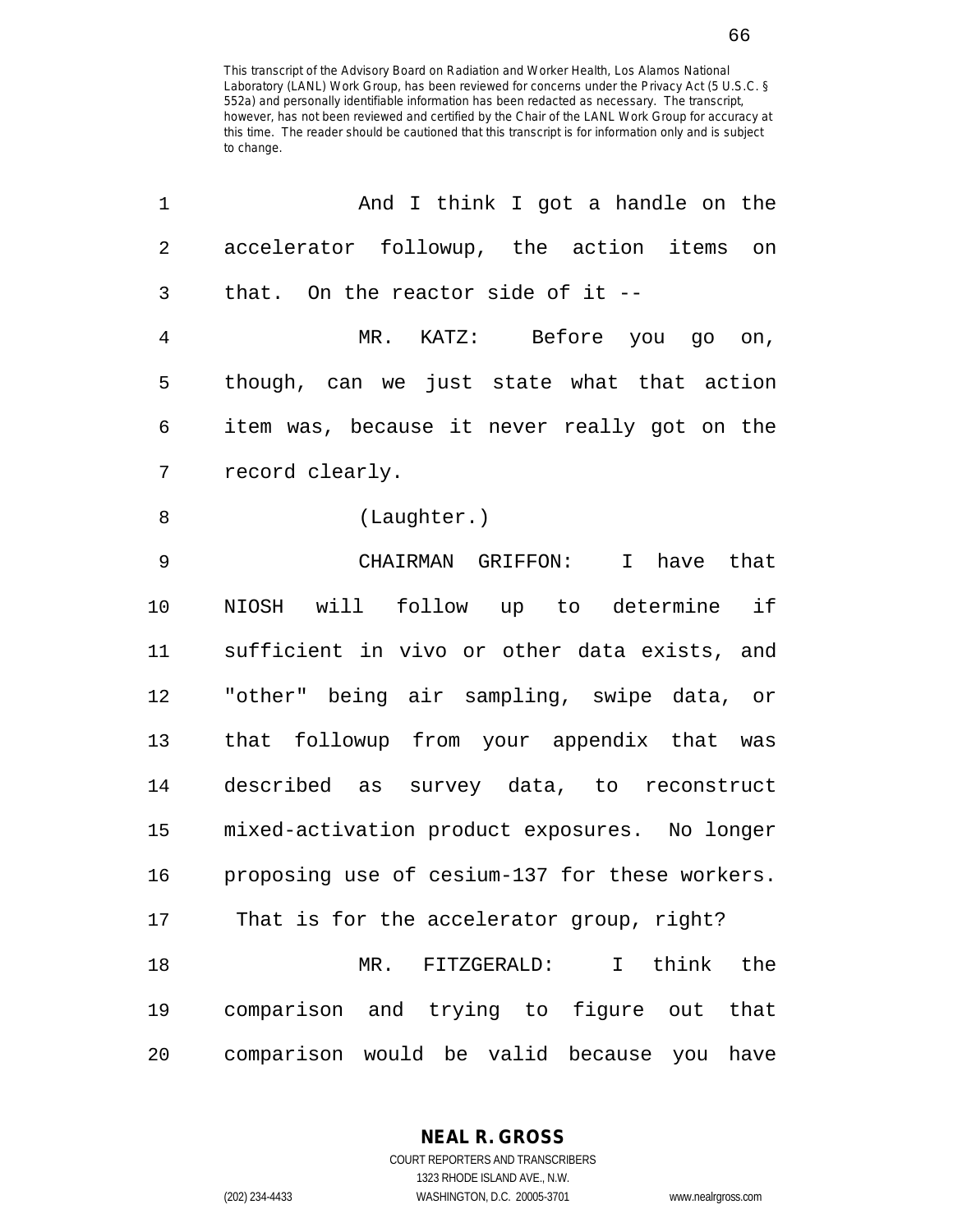2 And what Chris is saying, there

3 seems to be data, but I guess we have had a

6 MR. FITZGERALD: And it's a

7 central question because, again, we're moving

8 from an SEC that was recommended and awarded

9 based on inability to do that with mixed-

10 activation, mixed-fission products. And now

11 we're saying you can do it, but we're

12 struggling to actually pinpoint what data is

14 So, I think that is where you

15 start. You have got to at least figure out

16 whether the premise of the technology arriving

17 actually resulted in better data. If you

18 can't do that, then I think we are in a bad

4 difficult time nailing that down.

5 CHAIRMAN GRIFFON: Right.

19 place.

13 available.

1 enough data.

20 Which is, to answer your question,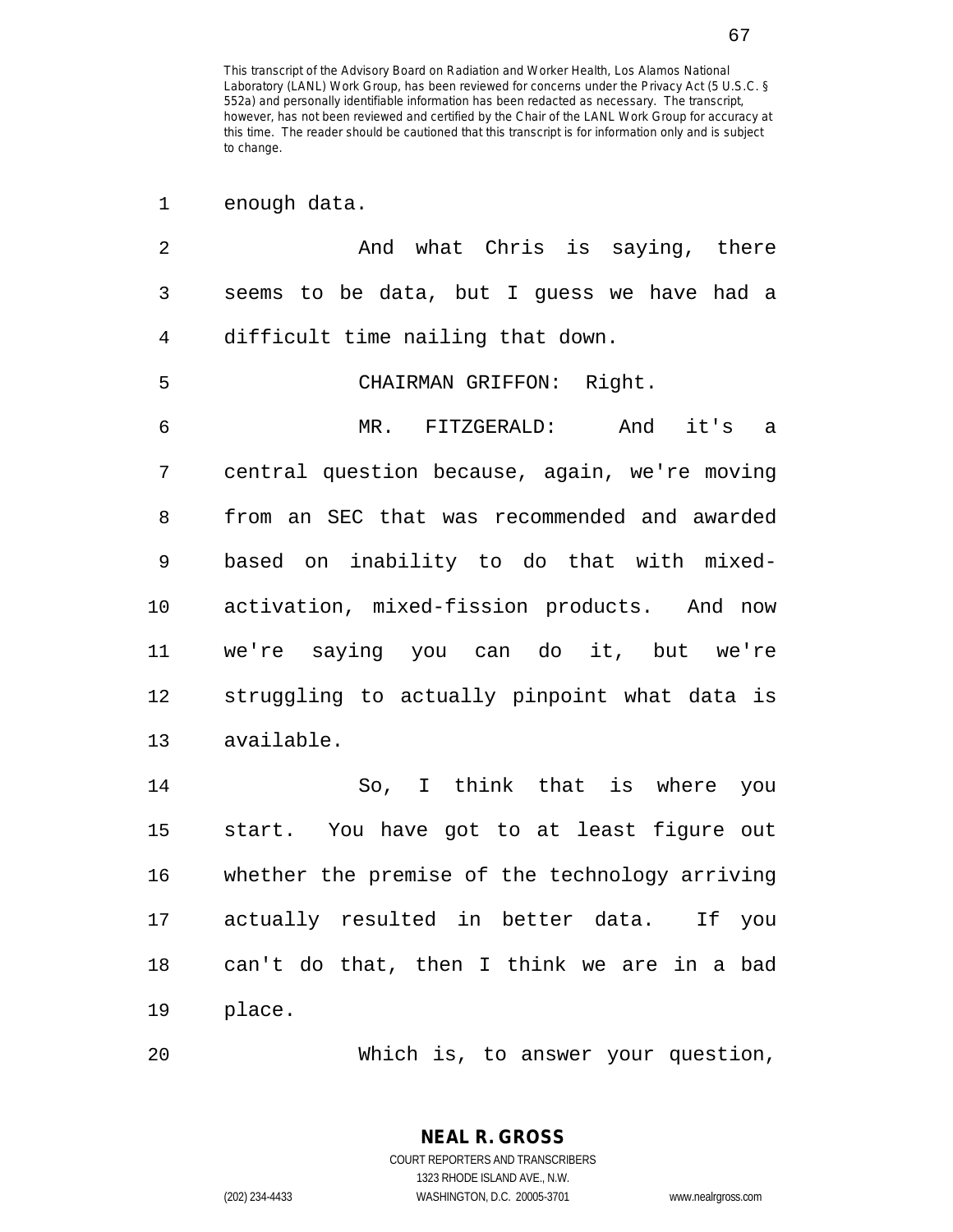| 1  | Wanda, I can't understand how the data is     |
|----|-----------------------------------------------|
| 2  | better if we can't even put our finger on the |
| 3  | data yet.                                     |
| 4  | CHAIRMAN GRIFFON: Well, this is               |
| 5  | just for LAMPF. I mean I'm talking about --   |
| 6  | MR. FITZGERALD: Well, we are                  |
| 7  | talking about LAMPF right now, but --         |
| 8  | CHAIRMAN GRIFFON: Right, right.               |
| 9  | MR. FITZGERALD: But that was                  |
| 10 | part. This is the mixed-activation portion of |
| 11 | this.                                         |
| 12 | CHAIRMAN GRIFFON: Right. That's               |
| 13 | the one action that Ted asked me about. I     |
| 14 | thought I had it clear, was that the followup |
| 15 | for LAMPF, whether there's sufficient -- I    |
| 16 | mean the first question I would have is, if   |
| 17 | there is in vivo data, can you do individual  |
| 18 | dose reconstruction? Do you even need to go   |
| 19 | to any kind of other model?                   |
| 20 | And then, if that seems to be                 |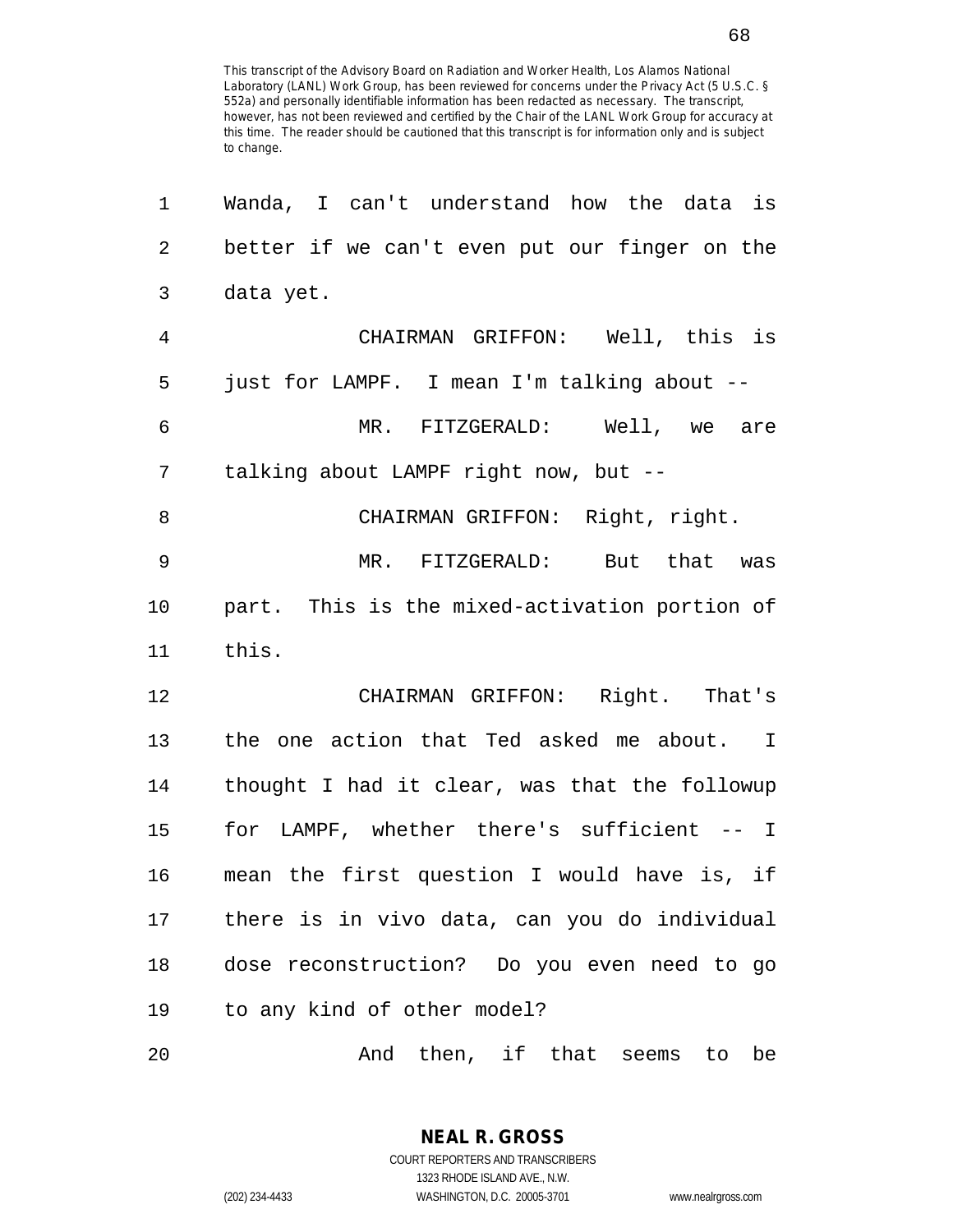| 1              | sparse, as is indicated in the ER, then the   |
|----------------|-----------------------------------------------|
| $\overline{a}$ | second tier maybe should be to look at that   |
| 3              | air-sampling and other survey data. And maybe |
| $\overline{4}$ | it turns out, as Jim was discussing, maybe it |
| 5              | turns out that all that data suggests that    |
| 6              | none of these people needed to be monitored.  |
| 7              | Therefore, you can make that argument.        |
| 8              | So, there's a number of ways to go            |
| 9              | there. Or you can define something about the  |
| 10             | source-term and bound exposures that way. But |
| 11             | I think those are the two steps I had in      |
| 12             | there, to look and determine if there is      |
| 13             | enough in vivo first, and then to look at the |
| 14             | air-sampling and other survey data, and then  |
| 15             | report back on how you are going to           |
| 16             | reconstruct. That's for LAMPF.                |
| 17             | Then, for the other group, I'm                |
| 18             | still up in the air on what, I'm still a      |
| 19             | little confused.                              |

20 DR. NETON: You are talking about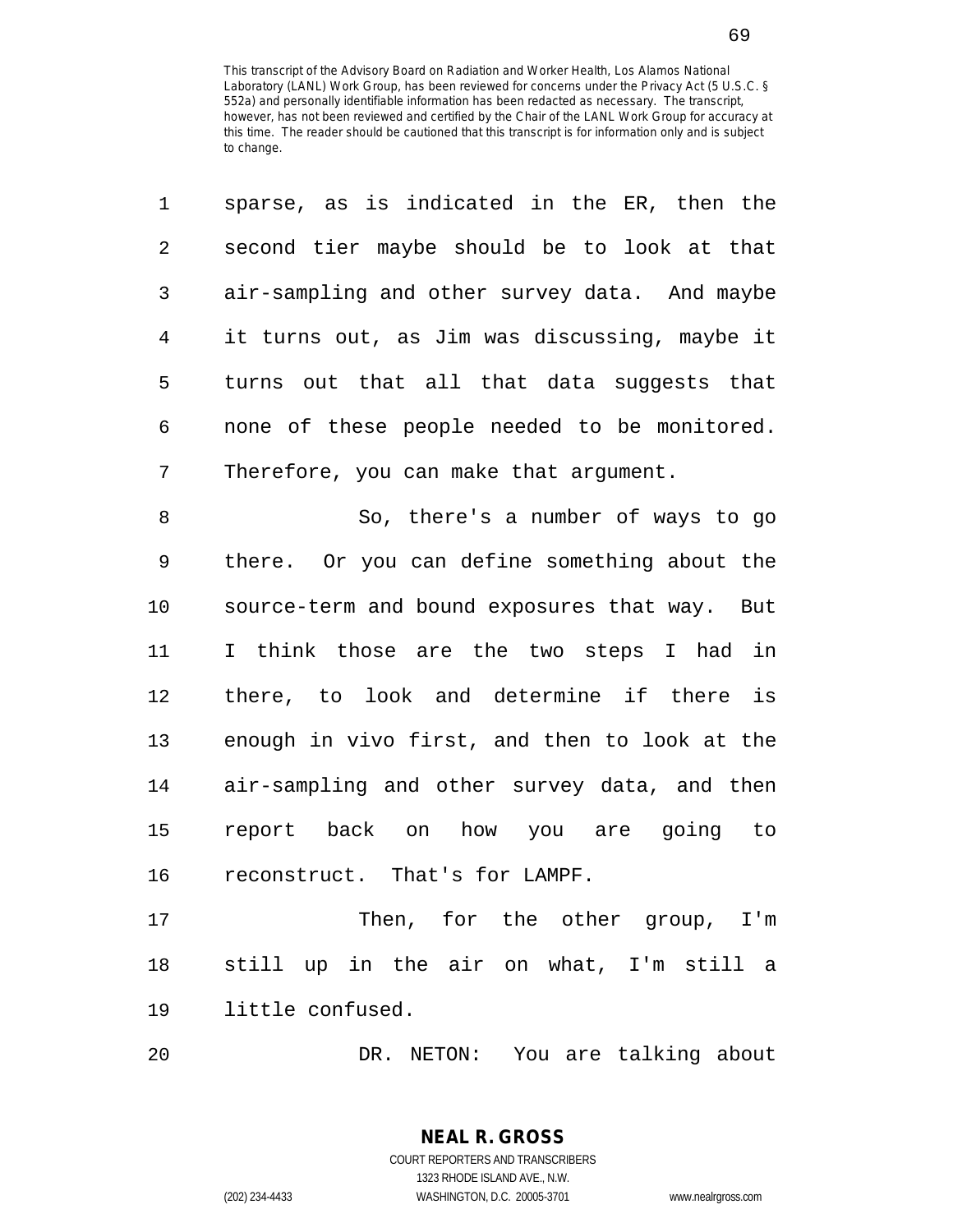| 1              | the alpha-emitting exotics?                   |
|----------------|-----------------------------------------------|
| $\overline{2}$ | CHAIRMAN GRIFFON: No.                         |
| 3              | NETON: There is a clear<br>DR.                |
| 4              | distinction in the Evaluation Report between  |
| 5              | those.                                        |
| 6              | CHAIRMAN GRIFFON: No, I am                    |
| 7              | talking about for the other, for the reactor  |
| 8              | facilities for mixed-fission products.        |
| 9              | MR. MACIEVIC: This is just LAMPF.             |
| 10             | In the alpha you've got it all.               |
| 11             | DR. NETON: The alpha is entirely              |
| $12 \,$        | different --                                  |
| 13             | CHAIRMAN GRIFFON: Right, right.               |
| 14             | MR. KATZ: This is Ted.                        |
| 15             | So, you also talked about random              |
| 16             | sampling of the bioassay database, to do that |
| 17             | more formally than the few cases that Greg    |
| 18             | discussed. That was another action.           |
| 19             | That<br>CHAIRMAN GRIFFON:<br>was              |
| 20             | another action, right.                        |

**NEAL R. GROSS** COURT REPORTERS AND TRANSCRIBERS

1323 RHODE ISLAND AVE., N.W.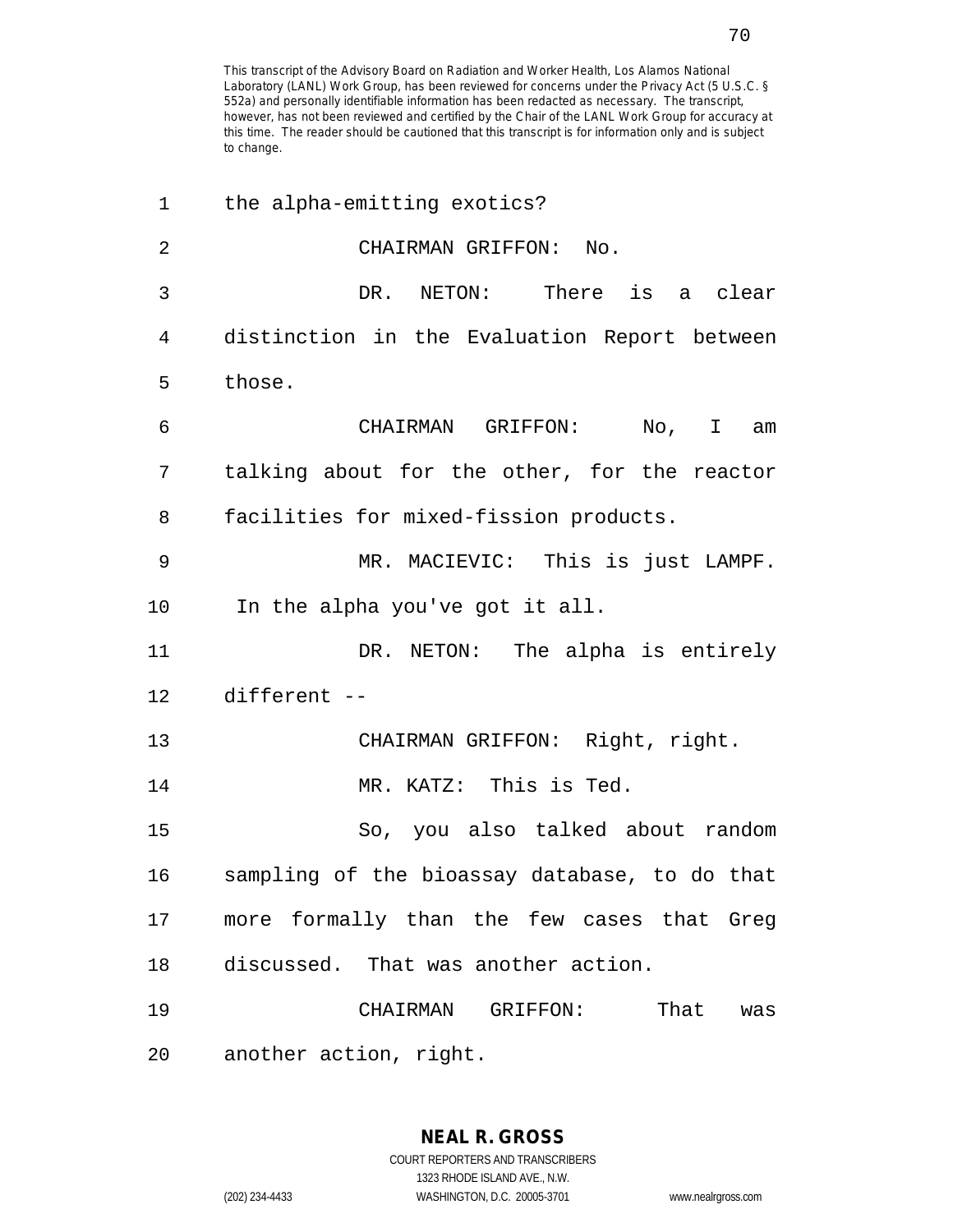71

| 1    | MR.<br>$\mathtt{KATZ}$ :<br>That<br>was a separate |
|------|----------------------------------------------------|
| 2    | action. That's what I wanted to get clear as       |
| 3    | well.                                              |
| 4    | CHAIRMAN GRIFFON: And I have that                  |
| 5    | NIOSH to do analysis linked to checklist           |
| 6    | information as in Appendix B -- because that       |
| 7    | just a sample of one year, right, I<br>was         |
| 8    | $think? --$                                        |
| 9    | MEMBER MUNN: Yes.                                  |
| 10   | CHAIRMAN GRIFFON:<br>the<br>To<br>LANL             |
| 11   | dosimetry data to determine to what extent the     |
| 12   | data is available.                                 |
| 13   | That might not be worded                           |
| 14   | perfectly, but linking the LANL dosimetry data     |
| 15   | to the checklist, that idea.                       |
| 16   | MR. FITZGERALD: The third one, if                  |
| 17   | I remember what Greg just said earlier, was to     |
| $18$ | actually look at the maybe dose                    |
| 19   | reconstructions, was it? Yes, to see how           |
| 20   | exotics are, in fact, addressed in those dose      |

**NEAL R. GROSS**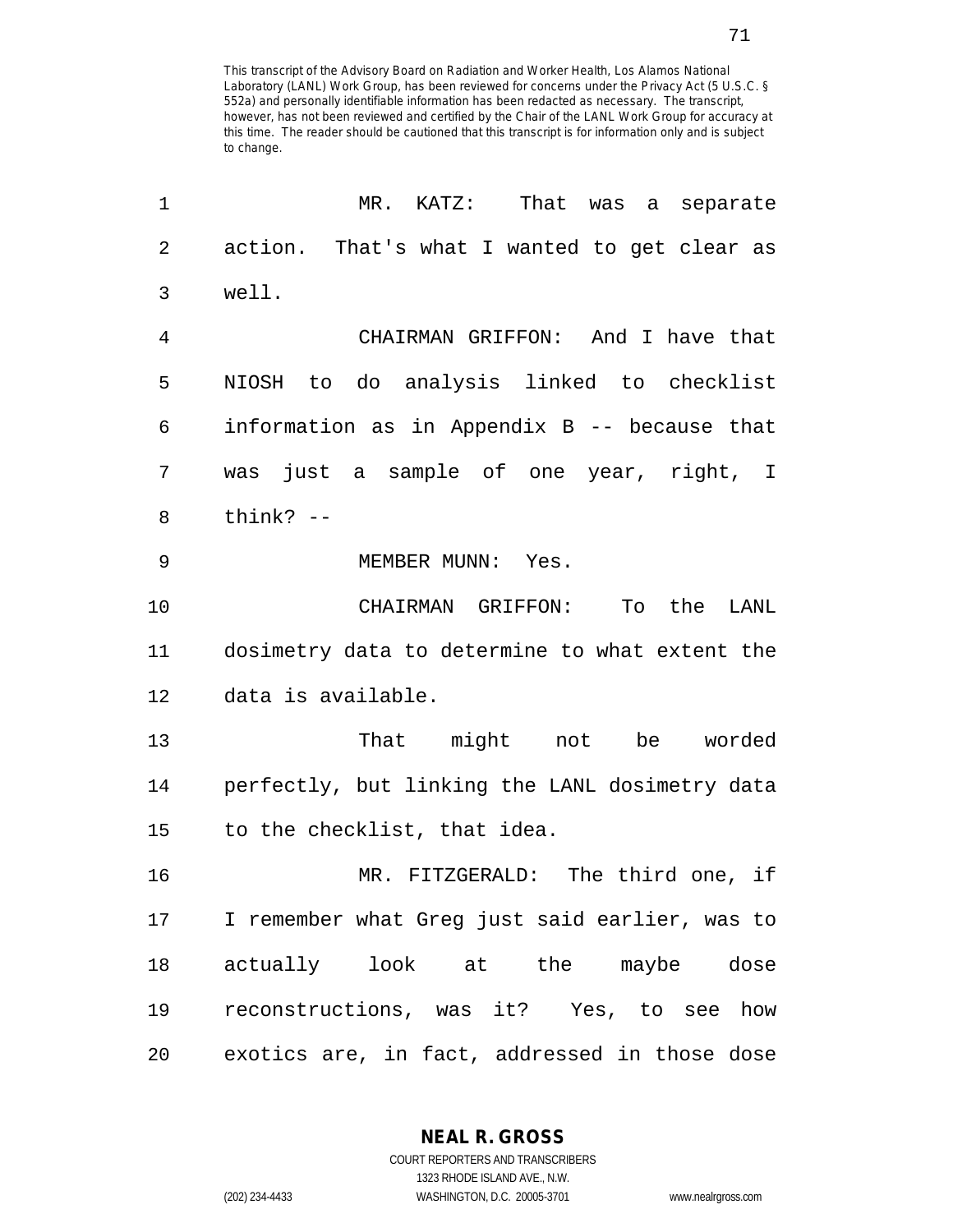1 reconstructions.

| $\overline{2}$ | CHAIRMAN GRIFFON: Well, I was                 |
|----------------|-----------------------------------------------|
| 3              | going to save that for the exotics.           |
| $\overline{4}$ | MR. FITZGERALD: Oh, okay.                     |
| 5              | CHAIRMAN GRIFFON: Let's write                 |
| 6              | that down beside, though, yes.                |
| 7              | MR. FITZGERALD: Okay.                         |
| 8              | MR. MACIEVIC: That was, how are               |
| $\mathsf 9$    | the exotics addressed in those dose           |
| 10             | reconstruction reports.                       |
| 11             | CHAIRMAN GRIFFON: So, I will save             |
| 12             | it for item 2, I think it is, in our matrix.  |
| 13             | But I still wanted to get through. Hey, we're |
| 14             | moving fast, I thought.                       |
| 15             | Let me go back to I think that is             |
| 16             | everything for the LAMPF facility, but, then, |
| 17             | there is the question of the other, right,    |
| 18             | Joe, the other --                             |
| 19             | The<br>MR. FITZGERALD:<br>non-reactor         |
| 20             | facilities.                                   |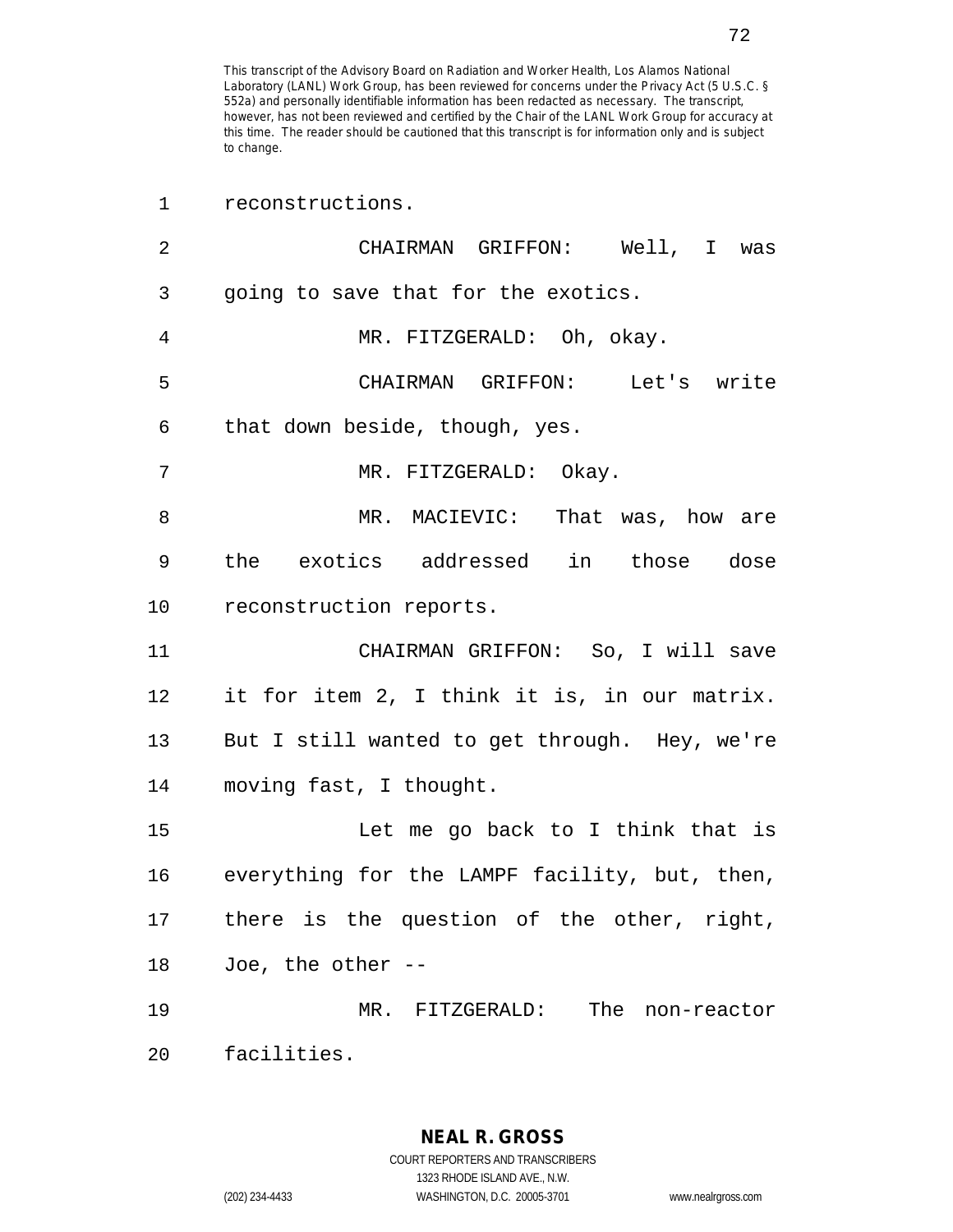| 1  | CHAIRMAN GRIFFON: Yes.                        |
|----|-----------------------------------------------|
| 2  | MR. FITZGERALD: I didn't hear any             |
| 3  | disagreement that --                          |
| 4  | CHAIRMAN GRIFFON: For the reactor             |
| 5  | facilities, for the reactors, right?          |
| 6  | MR. FITZGERALD: Well, no, it is               |
| 7  | the OTIB would apply to cesium in terms of    |
| 8  | ratios for the reactors. So, I think there is |
| 9  | a reasonable basis for doing that.            |
| 10 | CHAIRMAN GRIFFON: Okay.                       |
| 11 | MR. FITZGERALD: It's a reactor-               |
| 12 | based reactor. But I think there are some     |
| 13 | unknowns, obviously, when you start applying  |
| 14 | those same ratios to non-reactor facilities.  |
| 15 | CHAIRMAN GRIFFON: Now I've got                |
| 16 | you.                                          |
| 17 | Different<br>MR. FITZGERALD:                  |
| 18 | information completely, probably a different  |
| 19 | ratio completely, and exactly what the        |
| 20 | strategy would be for those facilities.       |

**NEAL R. GROSS**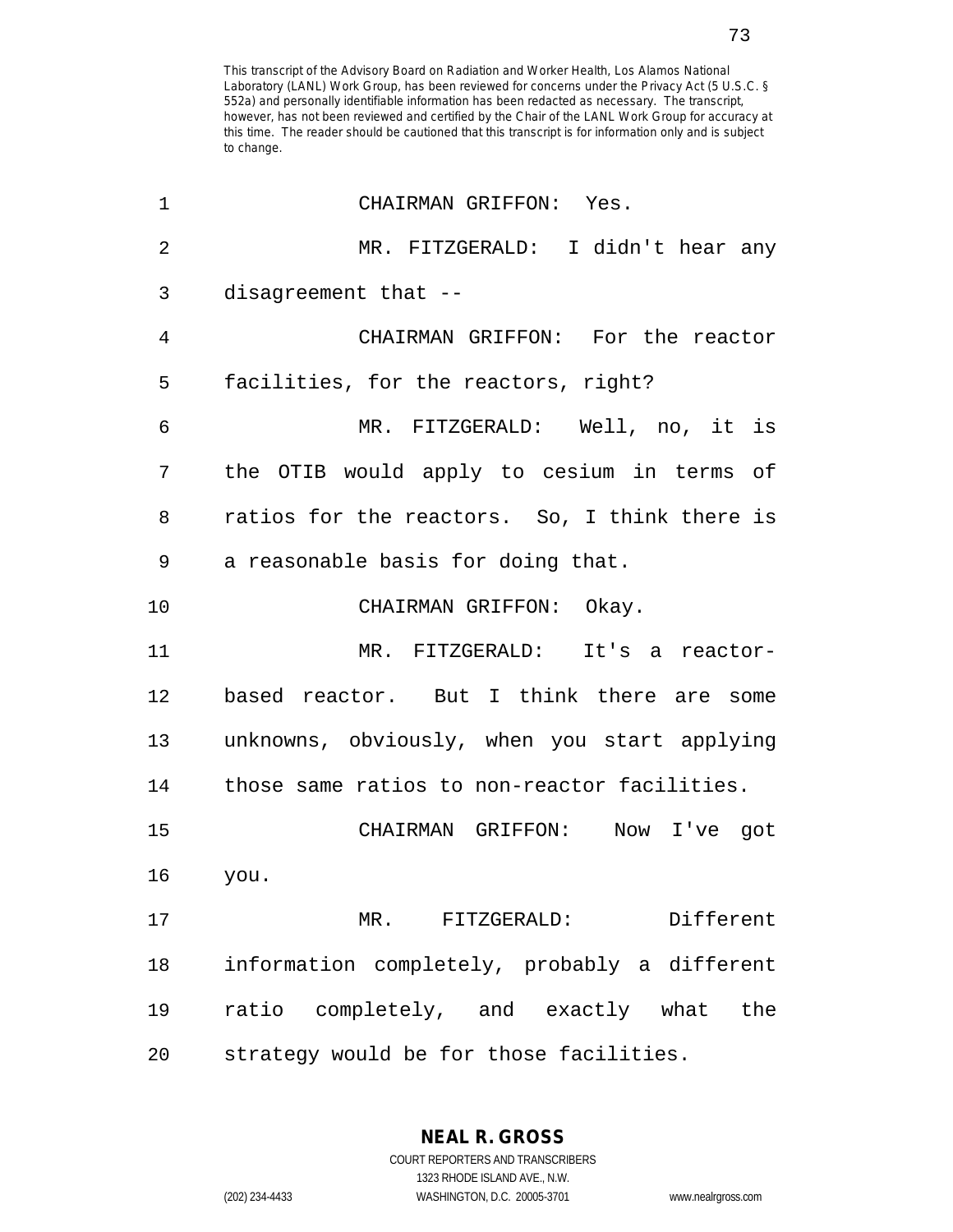| 1  | Again, CMR is the one that comes               |
|----|------------------------------------------------|
| 2  | to my mind, but there may be some other        |
| 3  | facilities at Los Alamos that would<br>have    |
| 4  | handled mixed-fission products.                |
| 5  | CHAIRMAN GRIFFON: And then, I had              |
| 6  | an action item, NIOSH for further<br>for       |
| 7  | description of the approach for reconstructing |
| 8  | mixed-fission product doses from non-reactor-  |
| 9  | type -- maybe it should be mixed-fission       |
| 10 | products of any type, activation products; it  |
| 11 | could be either, right? From non-reactor-type  |
| 12 | facilities.<br>I was going to<br>put           |
| 13 | parenthetically non-accelerators here, right,  |
| 14 | because we're addressing the LAMPF in the --   |
| 15 | I'm trying to keep this straight.<br>Non-      |
| 16 | reactor, non-accelerator-type facilities.      |
| 17 | I mean, do we have examples of                 |
| 18 | these, just for my sake?                       |
| 19 | MR. FITZGERALD: Beyond CMR.                    |
| 20 | CHAIRMAN GRIFFON: Okay, CMR.                   |

**NEAL R. GROSS** COURT REPORTERS AND TRANSCRIBERS

1323 RHODE ISLAND AVE., N.W.

(202) 234-4433 WASHINGTON, D.C. 20005-3701 www.nealrgross.com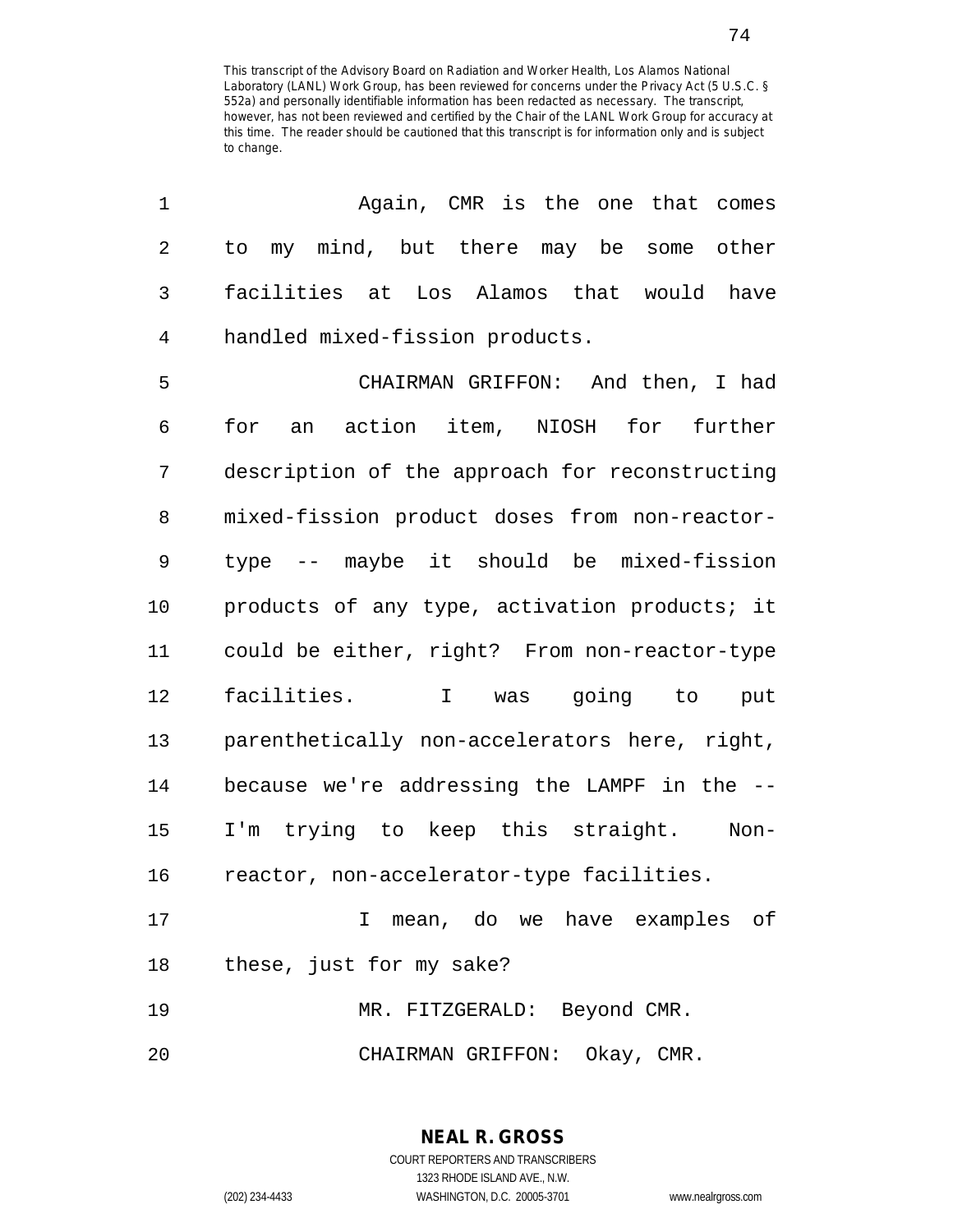| $\mathbf 1$    | MR. FITZGERALD: I mean that's the              |
|----------------|------------------------------------------------|
| $\overline{2}$ | central chemical processing.                   |
| 3              | CHAIRMAN GRIFFON: Right. Okay.                 |
| 4              | MEMBER MUNN: Yes, that is the                  |
| 5              | laboratory.                                    |
| 6              | MR. FITZGERALD: Yes, that is the               |
| 7              | lab, but, again, we certainly could finger     |
| 8              | some other facilities. I just think that is    |
| 9              | what you want to do, is just see where the     |
| 10             | streams would go from the reactor and just     |
| 11             | establish where they are.                      |
| 12             | CMR is a pretty big operation. I               |
| 13             | mean that one alone would be a fairly          |
| 14             | substantial addition.                          |
| 15             | MR. KATZ: Kathy, go ahead.                     |
| 16             | MS. ROBERTSON-DEMERS:<br>The<br>one            |
| 17             | example that comes to my mind is when they     |
| 18             | processed the cores from the Nevada Test Site. |
| 19             | I'm not quite sure which facility that was.    |
| 20             | Probably the<br>MACIEVIC:<br>lab,<br>MR.       |

**NEAL R. GROSS** COURT REPORTERS AND TRANSCRIBERS 1323 RHODE ISLAND AVE., N.W.

(202) 234-4433 WASHINGTON, D.C. 20005-3701 www.nealrgross.com

75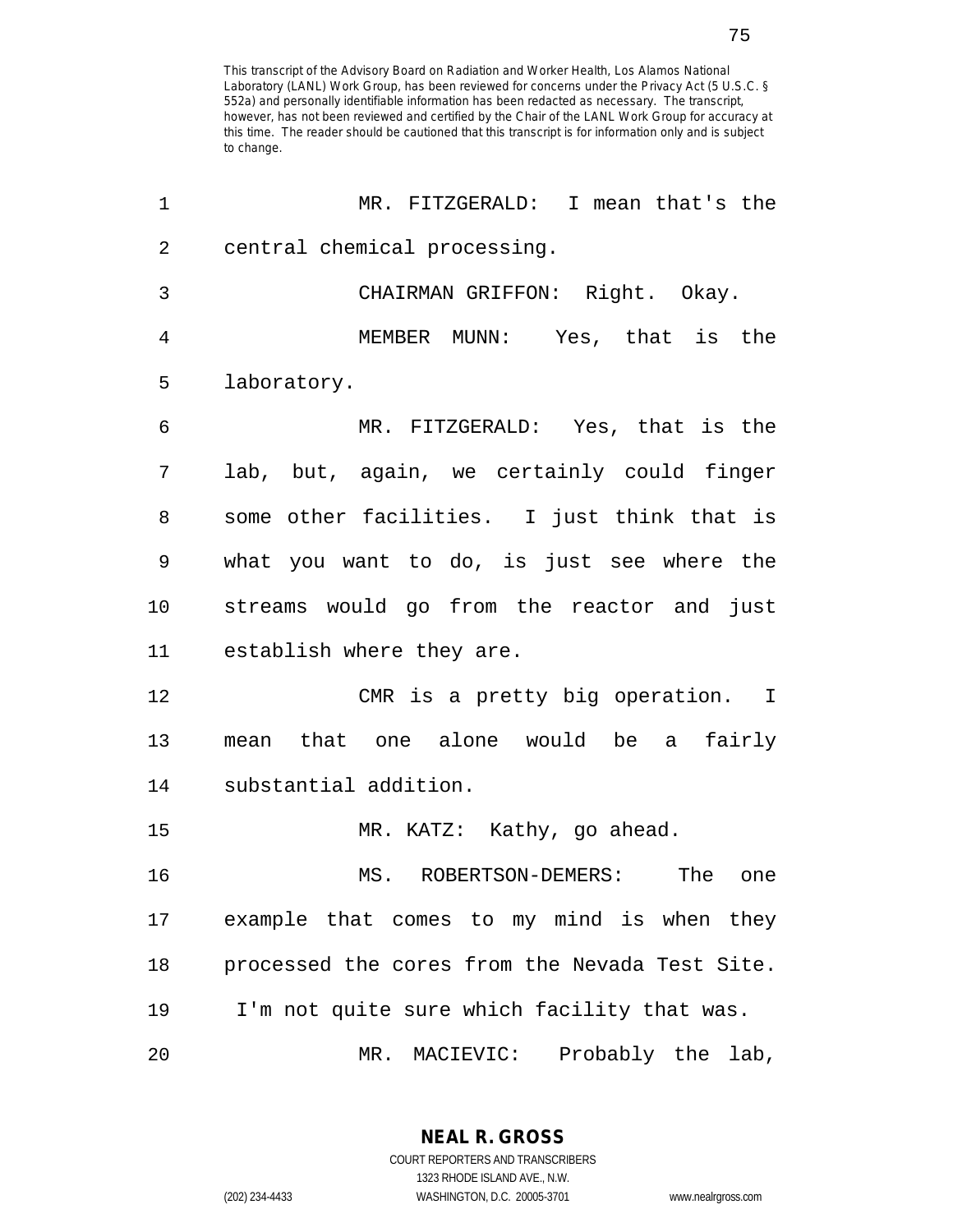76

1 right?

2 CHAIRMAN GRIFFON: Okay, thanks, 3 Kathy. 4 So, for the description for 5 reconstructing those doses from the non-6 reactor test facilities, and the justification 7 for the ratios selected is the last part I 8 have. Is that clear enough? 9 MR. FITZGERALD: Now, just sort of

10 a postscript, we had pointed to this 2002 11 memo, not so much to make it a central feature 12 of the discussion. As we just discussed, it 13 is a central feature. However, just to bring 14 up some questions raised as late as the early 15 2000s --

16 CHAIRMAN GRIFFON: The audit memo 17 that --

18 MR. FITZGERALD: Yes. Again, it 19 sort of raised some questions as to what 20 extent the in vivo program was linked to

**NEAL R. GROSS**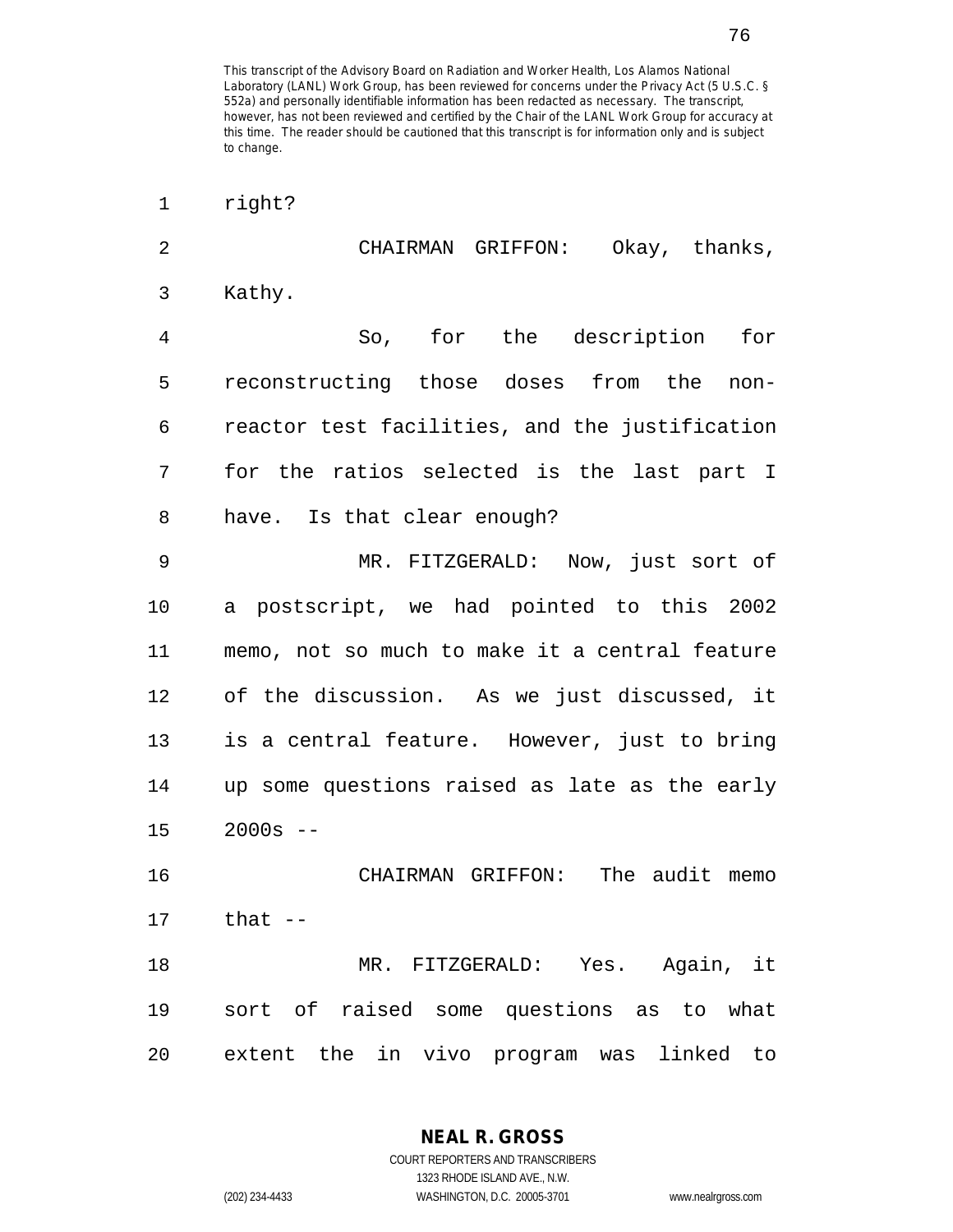77

| 1  | operation in the sense that they were, in      |
|----|------------------------------------------------|
| 2  | fact, looking for and were equipped to         |
| 3  | identify mixed-activation products.            |
| 4  | And we honed-in on this particular             |
| 5  | audit just because it sort of identified the   |
| 6  | fact that there wasn't this connection for a   |
| 7  | while with LAMPF, and that, in fact, their     |
| 8  | library did not include the LAMPF mixed-       |
| 9  | fission products, nor thorium-232.             |
| 10 | Now the implications of their                  |
| 11 | library being apparently incomplete weren't    |
| 12 | clear to me. So, I just wanted to highlight    |
| 13 | for your followup as far as implications.      |
| 14 | I think what you said in your                  |
| 15 | response was, well, as far as the order of     |
| 16 | importance, it was listed as an observation    |
| 17 | and not a finding. That may have been, but I   |
| 18 | think the actual issue identified -- which let |
| 19 | me see if I can go back and read this.         |
| 20 | Yes, "Discussions with the in vivo             |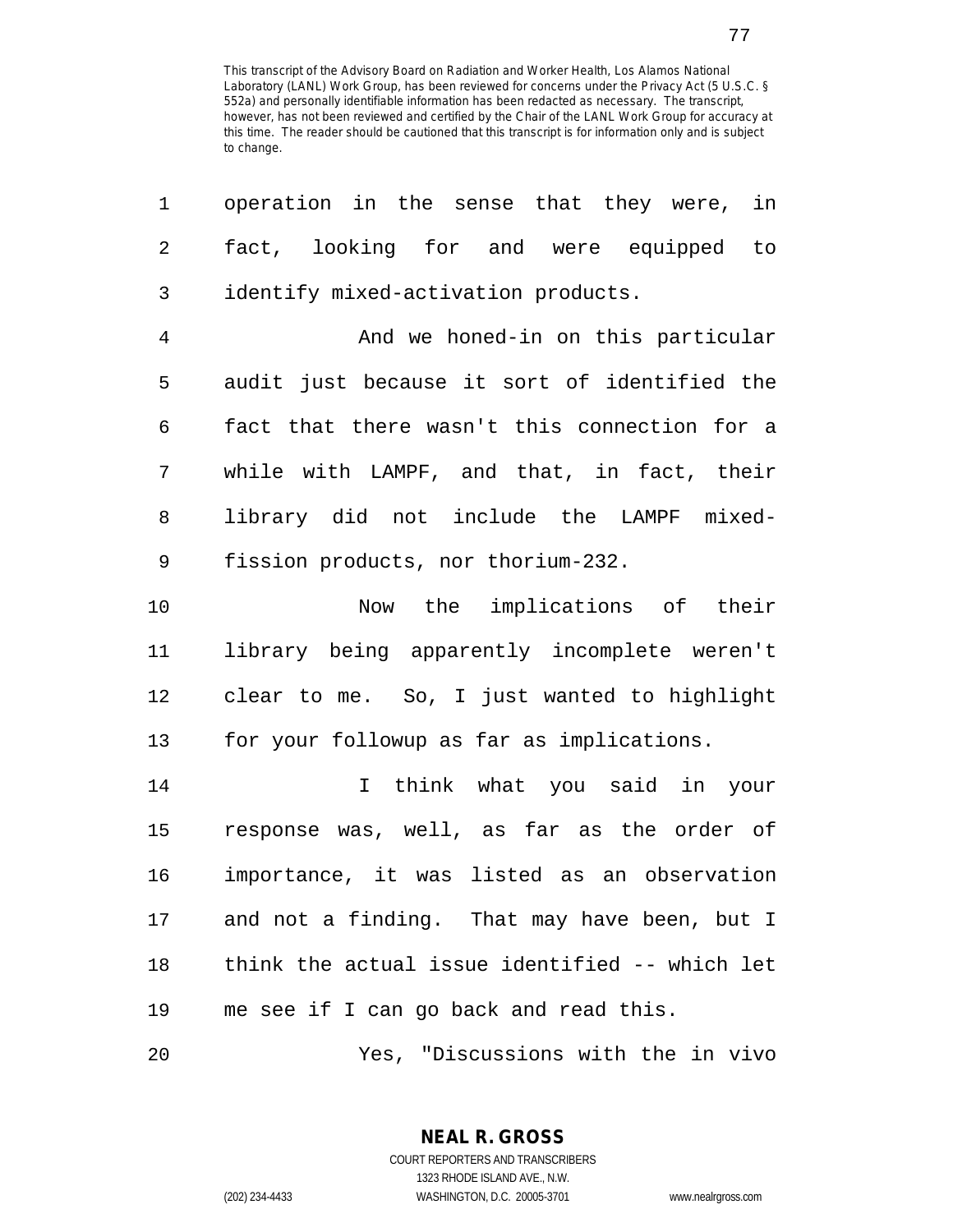| $\mathbf{1}$ | personnel -- this is page 2 of your response   |
|--------------|------------------------------------------------|
| 2            | -- "Discussions with the in vivo personnel     |
| 3            | indicate they have not received the library of |
| 4            | radionuclides of concern from LAMPF", which    |
| 5            | was the assessor organization, the LAMPF.      |
| 6            | "Without this information, the in vivo         |
| 7            | identify monitoring<br>laboratory cannot       |
| 8            | strategies or ensure<br>adequate energy        |
| 9            | calibrations."                                 |

10 That's unsettling. Now it may 11 have been categorized as an observation, but 12 looking at it from outside, I would say, boy, 13 as an observation, that is a pretty heavy 14 observation.

15 In terms of implications, I think 16 it would be useful to understand what the 17 implications of not having that information. 18 We interviewed the in vivo counter people, the 19 dosimetry staff. And there's this question 20 of, were they looking for exotics or mixed-

**NEAL R. GROSS**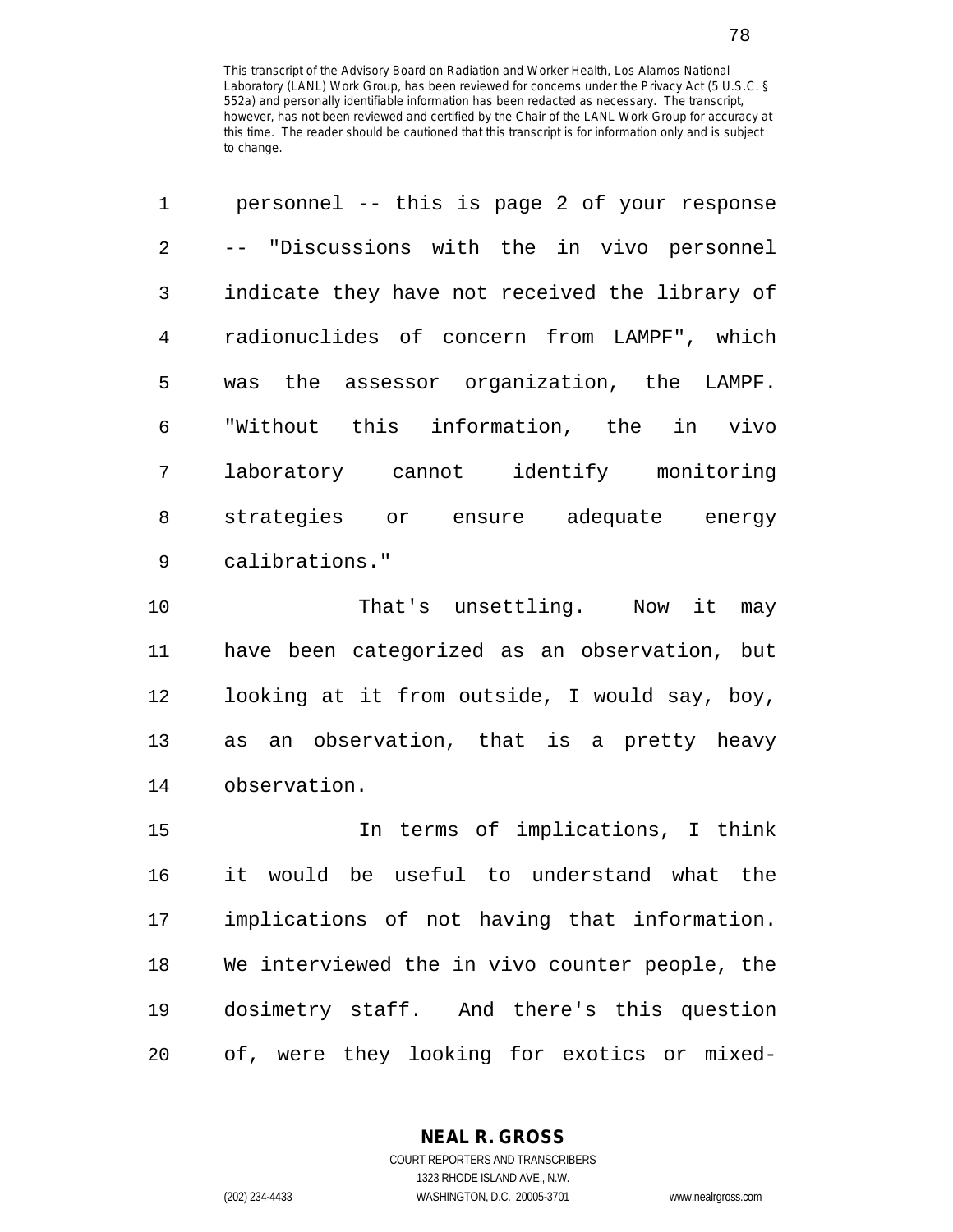| 1              | activation, mixed-fission products? And they   |
|----------------|------------------------------------------------|
| $\overline{2}$ | weren't targeting the secondary. They were     |
| 3              | targeting the primaries.                       |
| $\overline{4}$ | But the notion was that they                   |
| 5              | probably would have seen a spike if it were an |
| 6              | unusual spike. That is pretty much the         |
| 7              | general reaction.                              |
| 8              | But this sort of suggests that it              |
| 9              | would have been less likely. Maybe I am        |
| 10             | misinterpreting this, but just this memo       |
| 11             | suggested that it would have been less likely  |
| 12             | they would have, just because they didn't      |
| 13             | apparently have this in their library.         |
| 14             | So, I introduce that just to raise             |
| 15             | some questions about to what extent the in     |
| 16             | vivo program was, in fact, tied into, linked   |
| 17             | into, and was, in fact, looking for these      |
| 18             | possible spikes that may have occurred.        |
| 19             | Because that was one premise that we went into |
| 20             | this thing saying. You have the technology,    |

**NEAL R. GROSS** COURT REPORTERS AND TRANSCRIBERS

1323 RHODE ISLAND AVE., N.W. (202) 234-4433 WASHINGTON, D.C. 20005-3701 www.nealrgross.com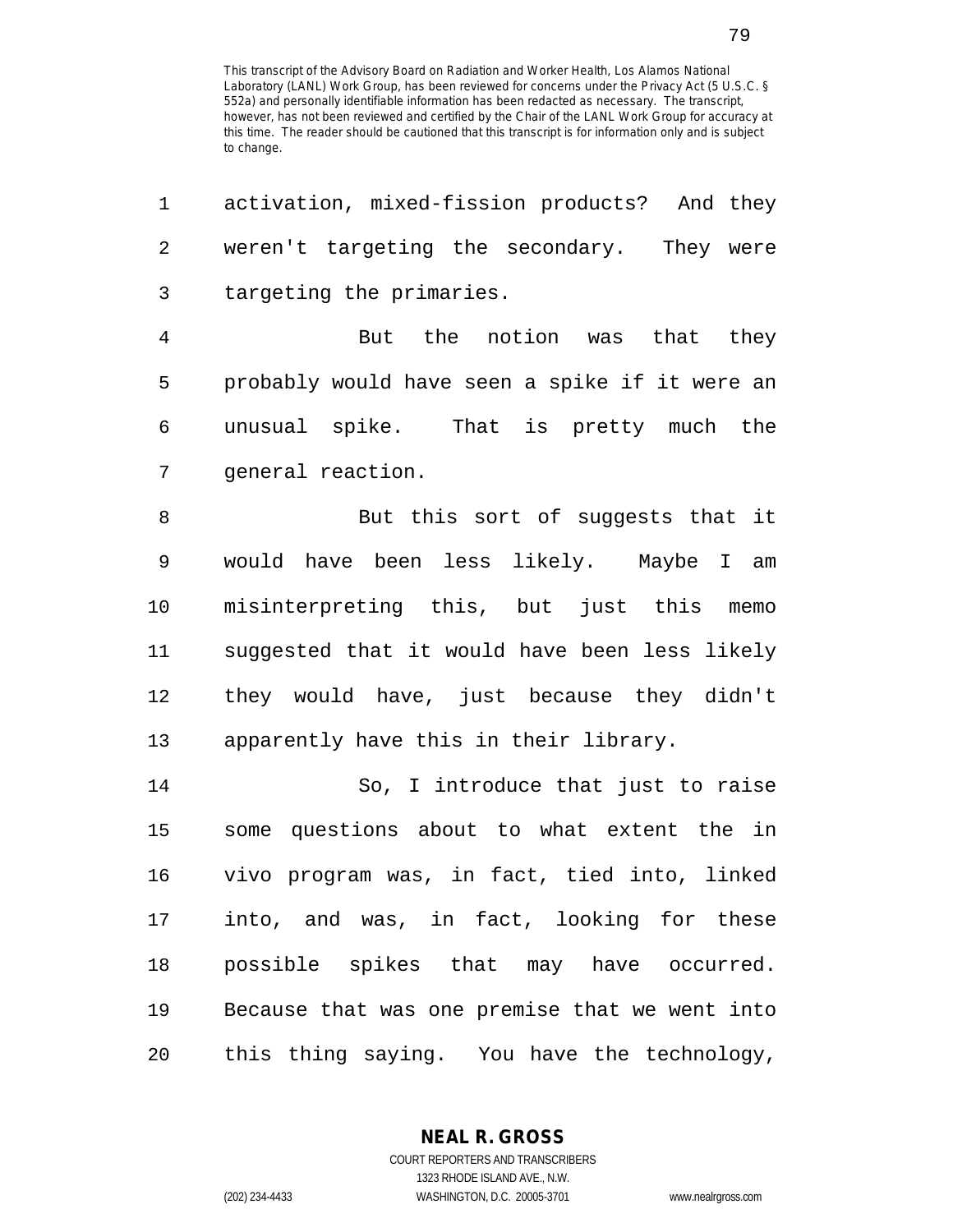| 1<br>you have the capability, but are you, in fact,             |
|-----------------------------------------------------------------|
| even mindful and looking for anything other<br>2                |
| than the primary nuclides? And the answer<br>3                  |
| was, well, we're not looking for them, but we<br>$\overline{4}$ |
| 5<br>will see them if they arise.                               |
| I am not actually sure, by virtue<br>6                          |
| of some of this stuff, whether it would have<br>7               |
| 8<br>been as apparent.                                          |
| 9<br>MR. MILES: That is probably an                             |
| accurate thing to say about the cesium<br>10                    |
| because, typically, I mean having done a lot<br>11              |
| of gamma spec myself, if you don't have them<br>12              |
| in your library, they show up on your report<br>13              |
| as an unidentified peak.<br>14                                  |
| 15<br>So, I mean, at least the process                          |
| I would use, if you find unidentified<br>16<br>that             |
| peaks, you have got to list it and you go and<br>17             |
| identify them. You don't just leave them<br>18                  |
| unidentified if they are showing up in your<br>19               |
| spectrum and go on and ignore them. I don't<br>20               |

**NEAL R. GROSS** COURT REPORTERS AND TRANSCRIBERS

1323 RHODE ISLAND AVE., N.W.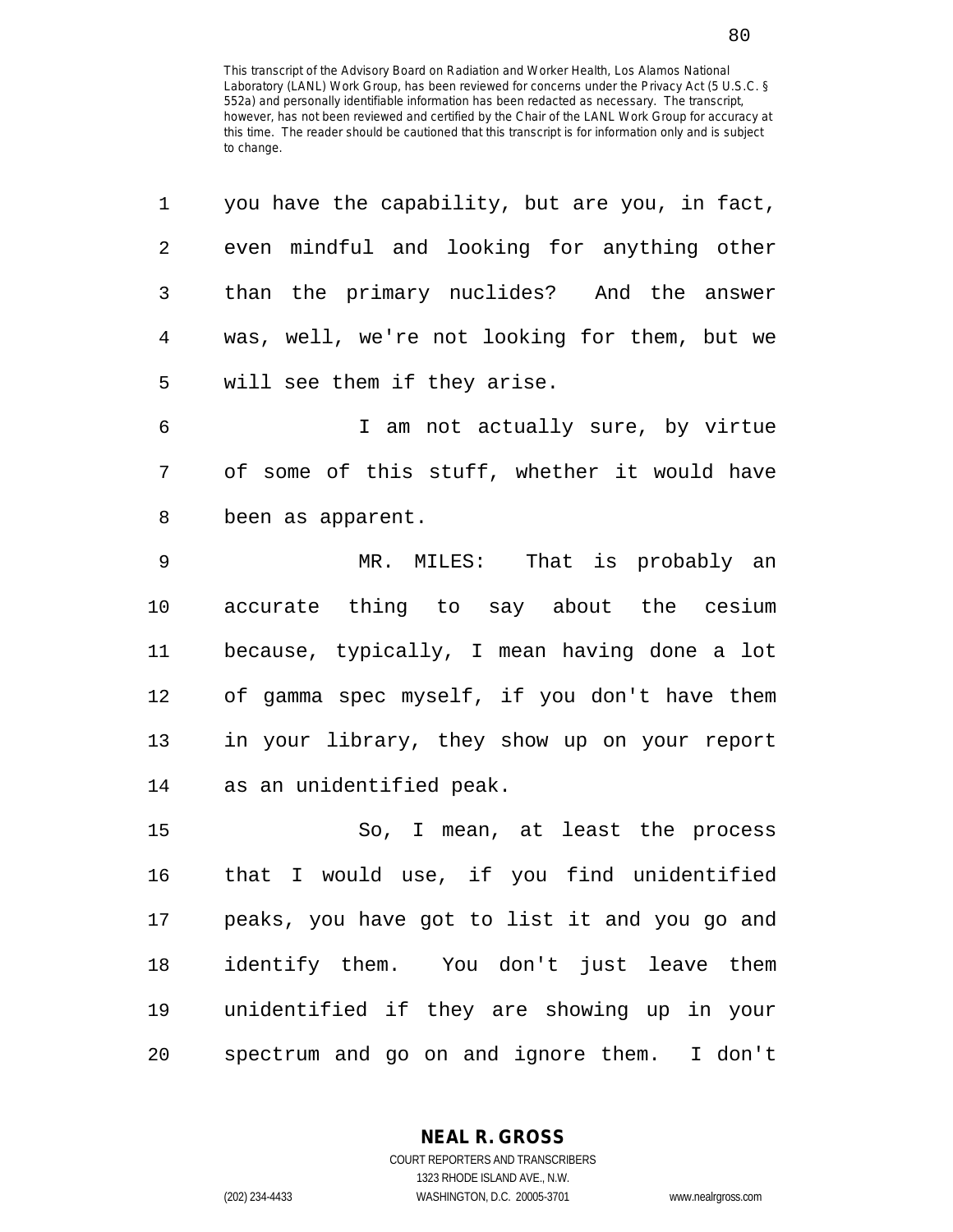| 1              | think that's a fair assumption to make.        |
|----------------|------------------------------------------------|
| $\overline{2}$ | MR. MACIEVIC: Exactly. This is                 |
| 3              | Greg.                                          |
| 4              | Mound, is a gamma spec<br>At                   |
| 5              | operation that I was involved in for a couple  |
| 6              | of years in doing soil samples, you have your  |
| 7              | library of the main players that you believe   |
| 8              | are going to be in the soil, but you don't     |
| 9              | develop your library to say I'm going to have  |
| 10             | every possible nuclide that's in there.        |
| 11             | Like Chris said, when you do come              |
| 12             | up with an unidentified peak, you will then go |
| 13             | to the documentation and look and see at what  |
| 14             | particular energies, and you set your energy   |
| 15             | scale so that you are covering a large energy  |
| 16             | region. So, if you get unidentified peaks,     |
| 17             | you can find out what it is you are looking    |
| 18             | at.                                            |
| 19             | So, I think that is why it became              |
| 20             | an observation as opposed to a finding in      |

**NEAL R. GROSS**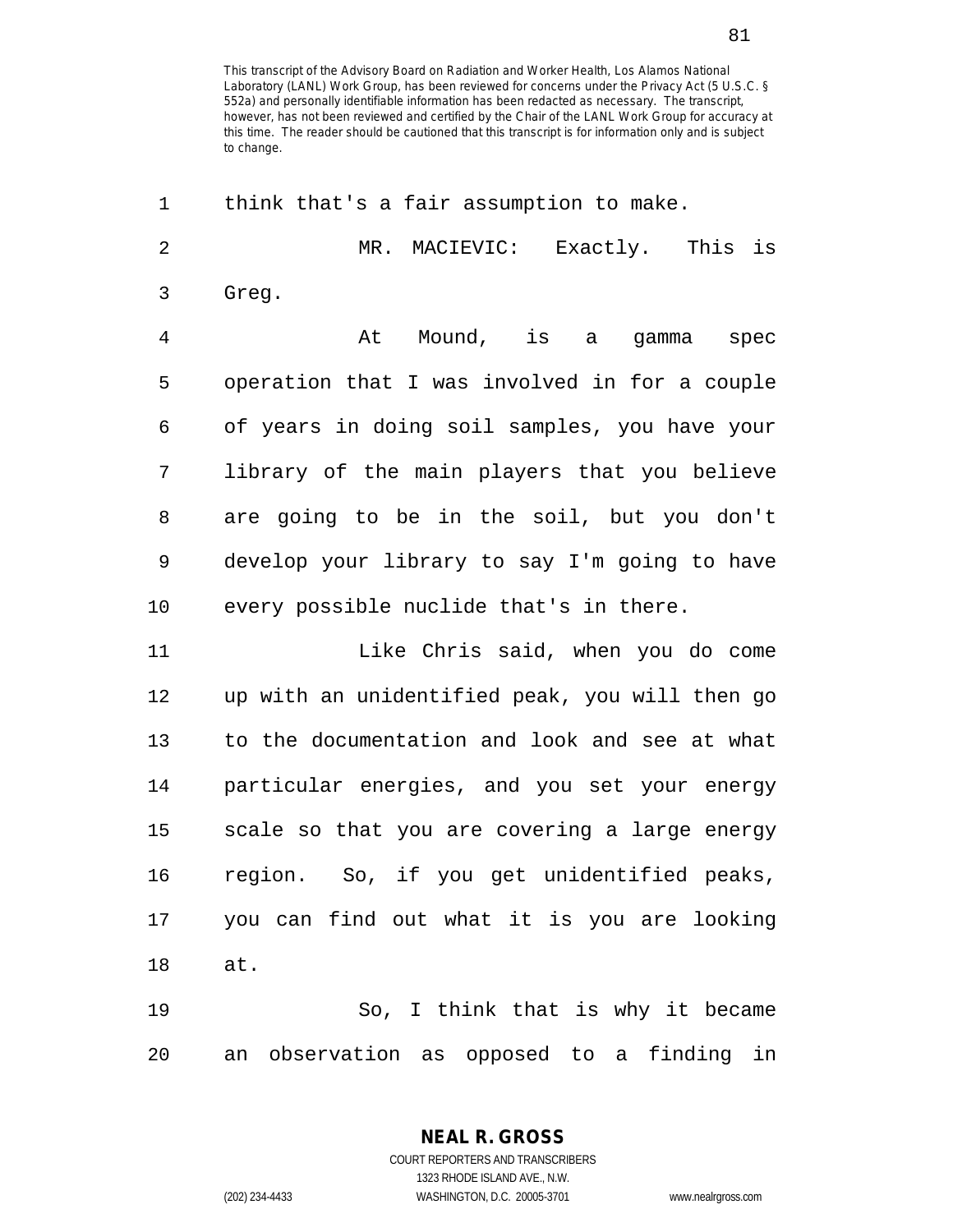| 1              | here, because they said, yes, you can do it   |
|----------------|-----------------------------------------------|
| $\overline{a}$ | that way. It would be nice if you guys would  |
| 3              | have sent over something to let them know to  |
| 4              | put it into their primary search to say we're |
| 5              | looking for this, but you didn't, but it is   |
| 6              | not something that is going to suddenly leave |
| 7              | you blind. I mean you are going to see        |
| 8              | something there.                              |
| $\mathsf 9$    | That is why it shows more of a                |
| 10             | procedural thing rather than a problem with   |
| 11             | the system that you would start looking in    |
| 12             | terms of an SEC and say they have missed      |
| 13             | things based on that.                         |
| 14             | Go ahead, whoever.                            |
| 15             | MR. KATZ: Kathy, go ahead.                    |
| 16             | MS. BRACKETT: This is<br>Liz                  |
| 17             | Brackett, actually.                           |
| 18             | MR. KATZ: Oh, Liz, sorry.                     |
| 19             | MS. BRACKETT: I have got the                  |
| 20             | database open in front of me, the whole-body  |

**NEAL R. GROSS**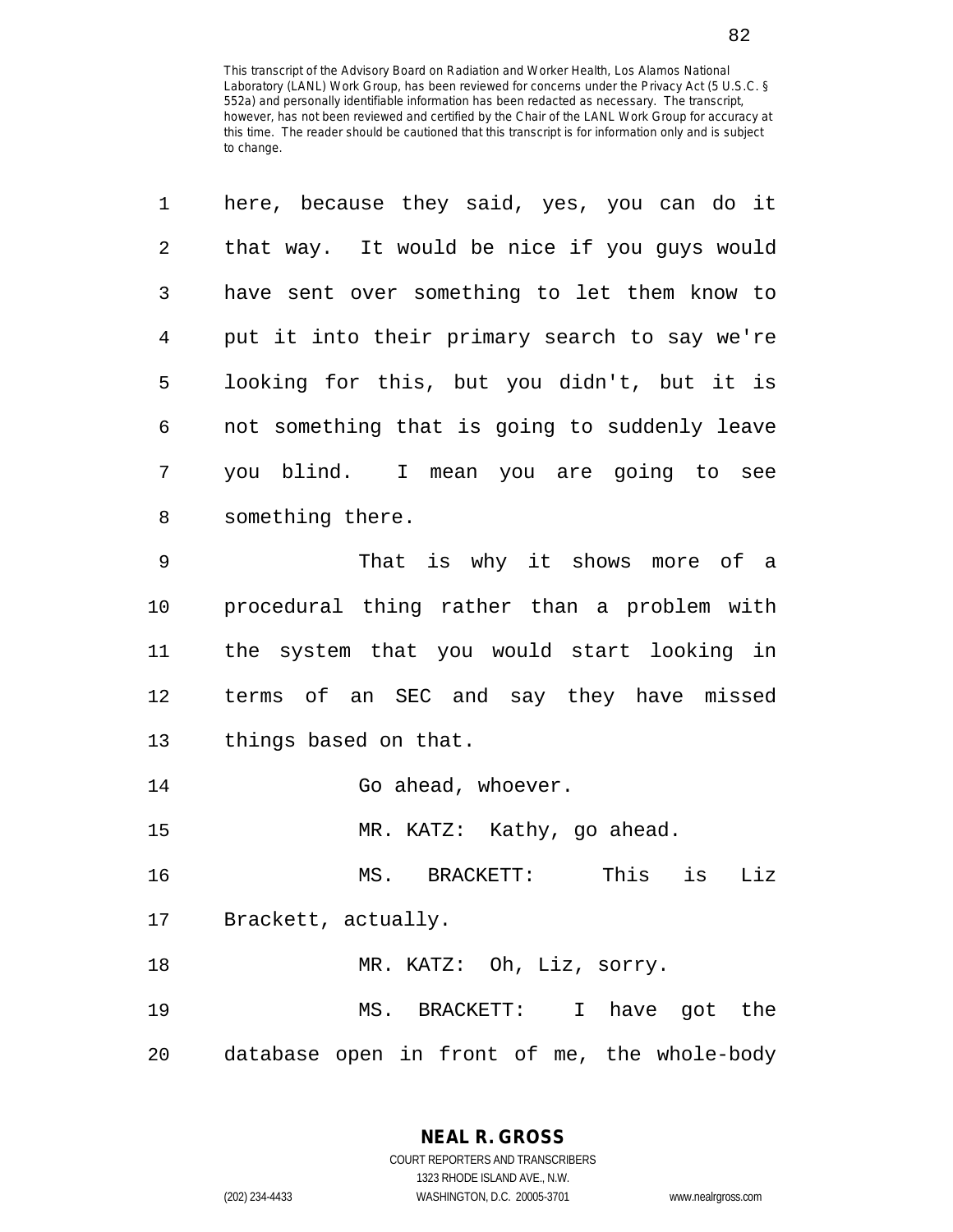| 1              | count results. I am not certain why they      |
|----------------|-----------------------------------------------|
| $\overline{2}$ | would make this statement. Perhaps the people |
| $\mathsf 3$    | at the in vivo counter themselves determined  |
| $\overline{4}$ | what they needed to look for.                 |
| 5              | But there are thousands of results            |
| 6              | listed for LAMPF people, and included in the  |
| 7              | lists of reported results are carbon-11,      |
| 8              | nitrogen-13, mercury-195m, mercury-197, -203, |
| $\mathsf 9$    | osmium-185. All of these things I think are   |
| 10             | specific to the LAMPF facility.               |
| 11             | So, regardless of whether they                |
| 12             | were officially notified as to what would     |
| 13             | possibly be there, these are the things that, |
| 14             | when you look at the monitoring in the area,  |
| 15             | these are the things that are the primary     |
| 16             | contributors to contamination at the LAMPF    |
| 17             | facility. So, they were reporting back as far |
| 18             | as 1979. These nuclides are in the vivo       |
| 19             | library.                                      |
| 20             | CHAIRMAN GRIFFON: Is that                     |

**NEAL R. GROSS** COURT REPORTERS AND TRANSCRIBERS

1323 RHODE ISLAND AVE., N.W.

(202) 234-4433 WASHINGTON, D.C. 20005-3701 www.nealrgross.com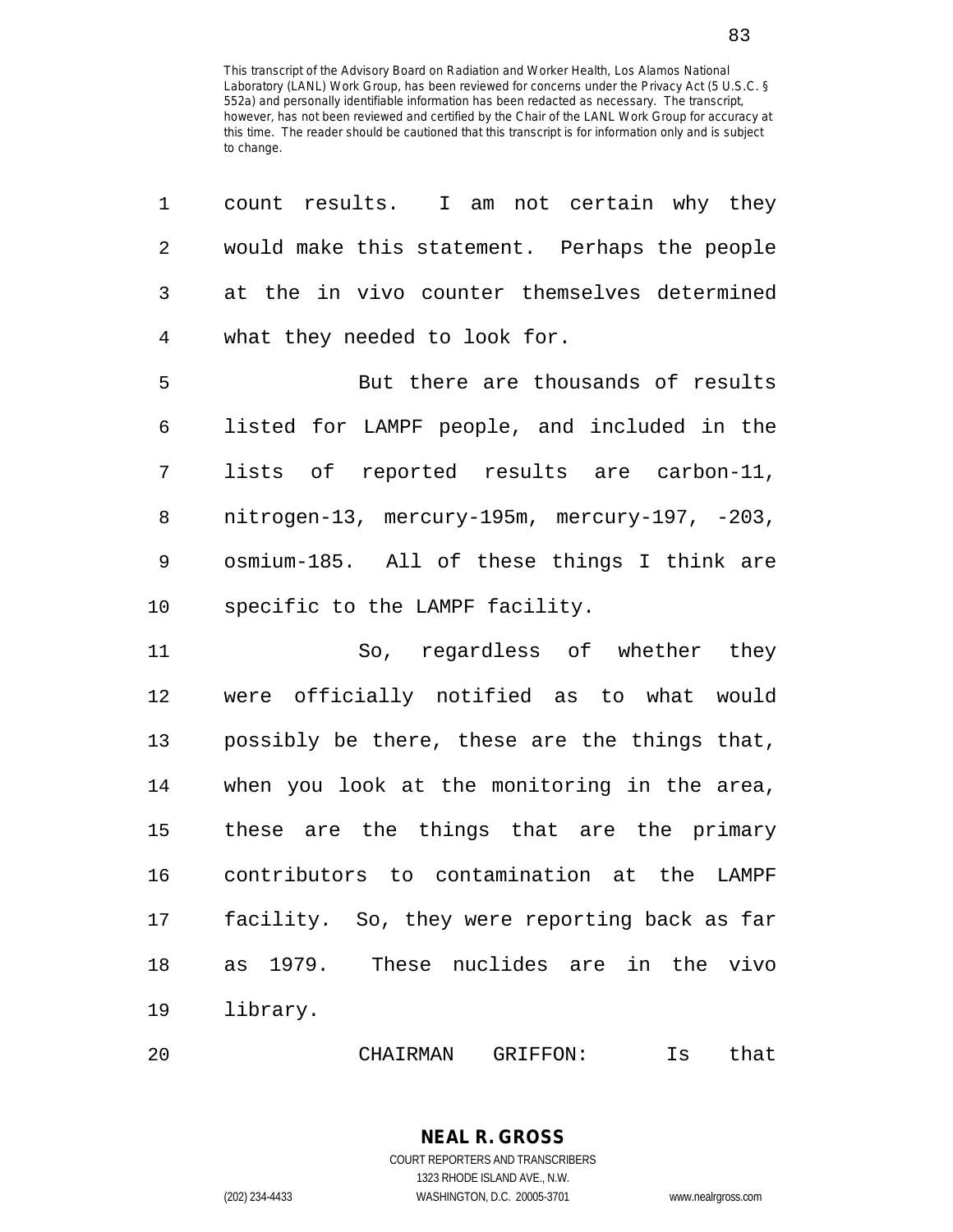| 1              | database on the O: drive, Liz?                 |
|----------------|------------------------------------------------|
| $\overline{2}$ | MS. BRACKETT: It is in the                     |
| $\mathbf{3}$   | coworker folder.                               |
| 4              | CHAIRMAN GRIFFON: We don't have                |
| 5              | access to that, I'm pretty sure.               |
| 6              | MS. BRACKETT: Okay. There's                    |
| 7              | different versions of it. This, actually,      |
| 8              | that I am looking at, I misspoke because I had |
| 9              | actually extracted this. I pulled out, I did   |
| 10             | a query on anybody with LAMPF in their work    |
| 11             | area description. So, this is specific to      |
| 12             | LAMPF.                                         |
| 13             | MR. FITZGERALD: Liz, this is Joe.              |
| 14             | So, really, you are saying that                |
| 15             | the results that you are seeing sort of, in a  |
| 16             | sense, contradict this finding that they could |
| 17             | not identify the monitoring approach or I'm    |
| 18             | sure adequate energy.                          |
| 19             | am just trying to understand<br>$\mathbf{I}$   |
| 20             | this, because it is kind of a very terse       |

**NEAL R. GROSS**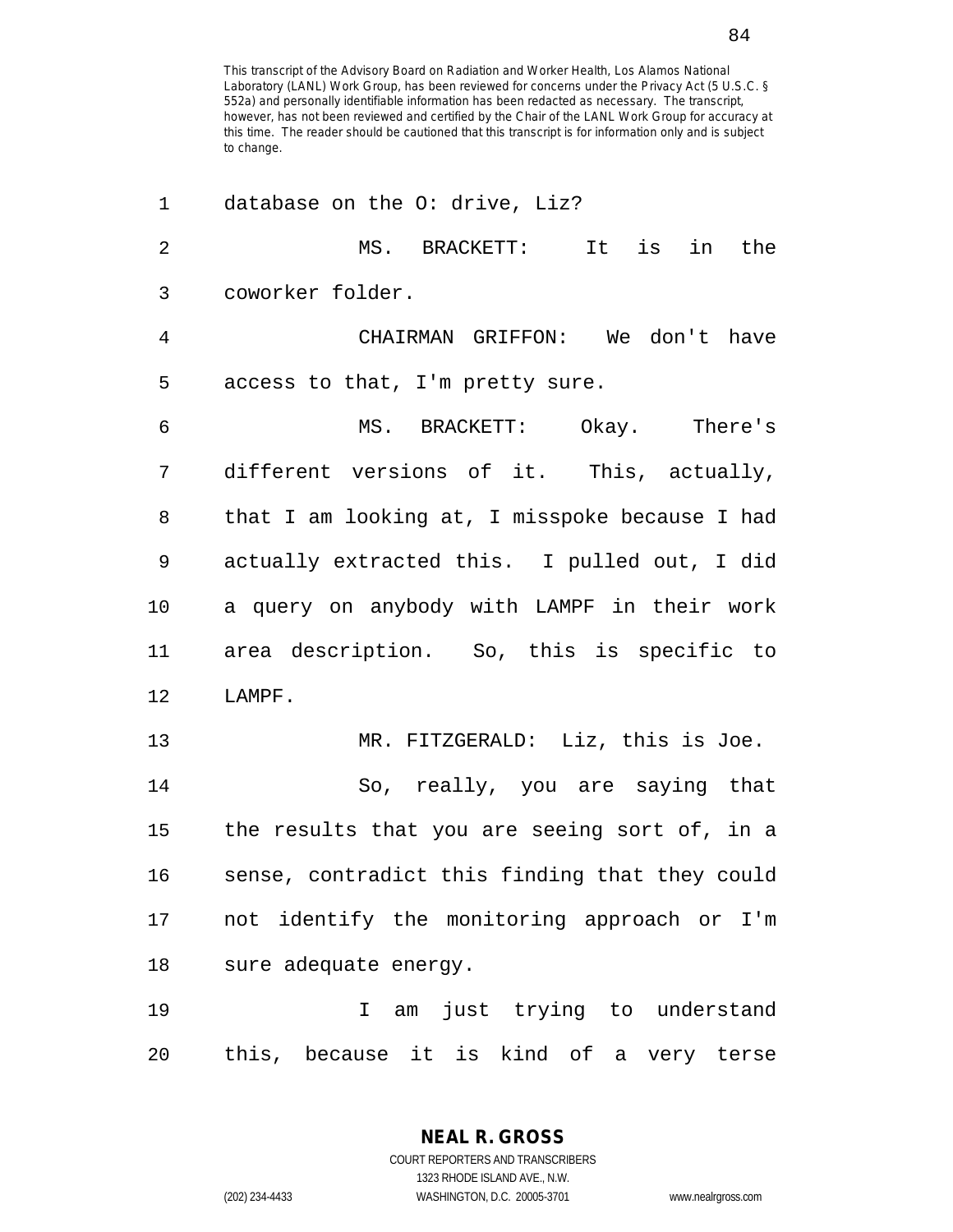| 1              | finding. I think we are surmising that it      |
|----------------|------------------------------------------------|
| $\overline{2}$ | doesn't seem to have influenced what they are  |
| 3              | seeing as results. But, certainly, I probably  |
| $\overline{4}$ | would want to talk to the health physics staff |
| 5              | that was evaluating the program to understand  |
| 6              | the implications and importance of that        |
| 7              | particular finding.                            |
| 8              | It sounds like it didn't have any              |
| $\mathsf 9$    | impact on what you're seeing.                  |
| 10             | MS. BRACKETT: Right. Like I                    |
| 11             | said, my guess is maybe -- it is worded such   |
| 12             | that what they are saying is that they hadn't  |
| 13             | been told what they were, but it sounds like,  |
| 14             | even though they hadn't been given official    |
| 15             | notice of what the nuclides were, that they    |
| 16             | must have determined them themselves what it   |
| 17             | was that they should be looking for.           |
| 18             | This continues to<br>MEMBER MUNN:              |
| 19             | sound like a communications breakdown rather   |
| 20             | than a technical problem to me.                |

**NEAL R. GROSS**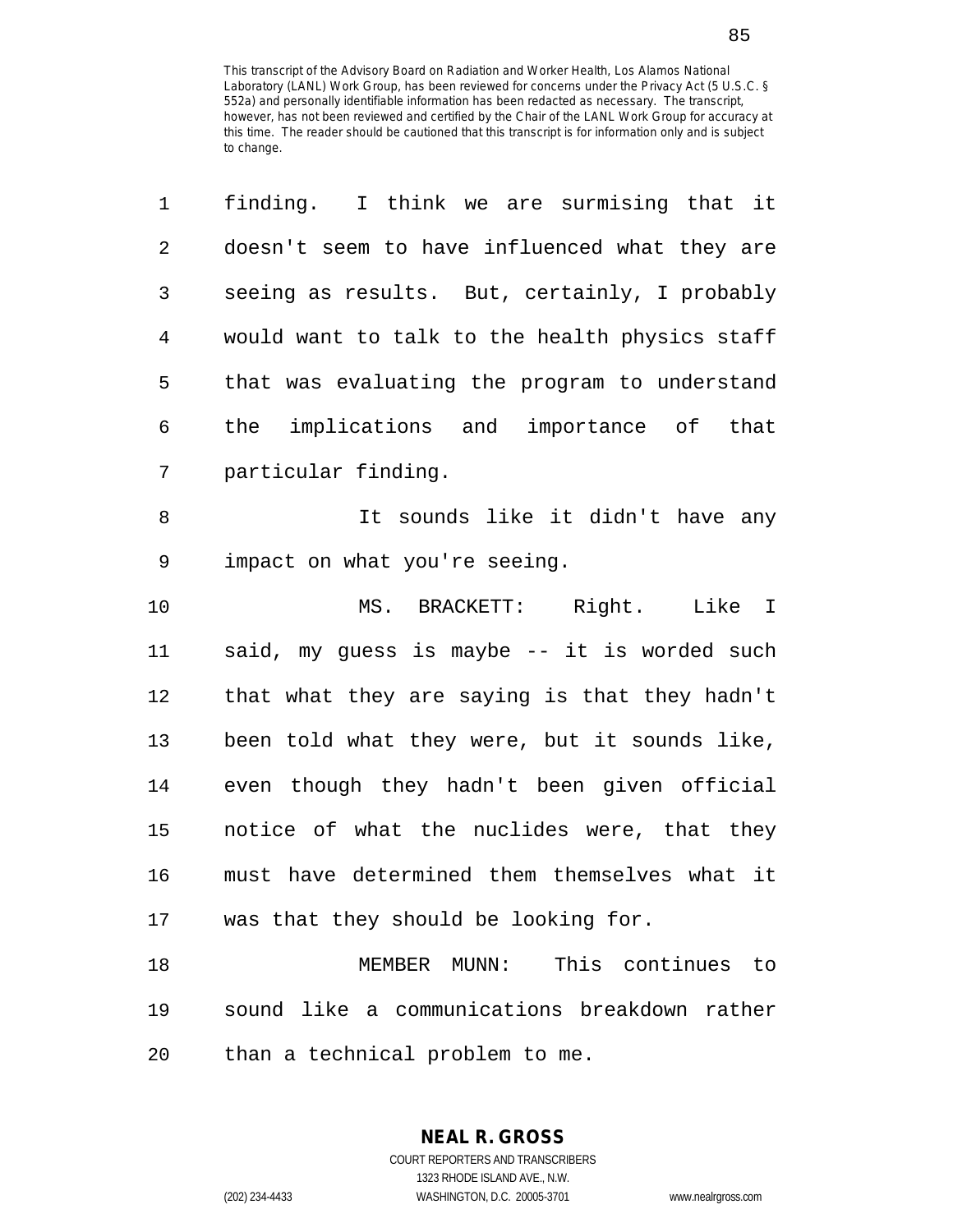| 1              | MR. FITZGERALD: Yes, and I think              |
|----------------|-----------------------------------------------|
| $\overline{2}$ | that may be the case. But, again, I think it  |
| 3              | is something that we wanted to understand     |
| $\overline{4}$ | better because it certainly raises<br>some    |
| 5              | questions as late as 2002.                    |
| 6              | It sounds like they had had years             |
| 7              | of experience with LAMPF and pretty much know |
| 8              | what the short-lived nuclide source-terms     |
| $\mathsf 9$    | were, and what hadn't happened is probably    |
| 10             | update. Now that may have implications if you |
| 11             | are doing a new experiment, but I suppose it  |
| 12             | is more than likely you are still going to be |
| 13             | dealing with a short-lived gaseous, you know, |
| 14             | offgassing from the experiments more than     |
| 15             | anything else.                                |
| 16             | This is<br>MS. ROBERTSON-DEMERS:              |
| 17             | Kathy Robertson-DeMers.                       |
| 18             | I just want to put my two cents in            |
| 19             | on the unidentified peak issue. I have also   |

20 done gamma spectroscopy as well at Mound and

**NEAL R. GROSS**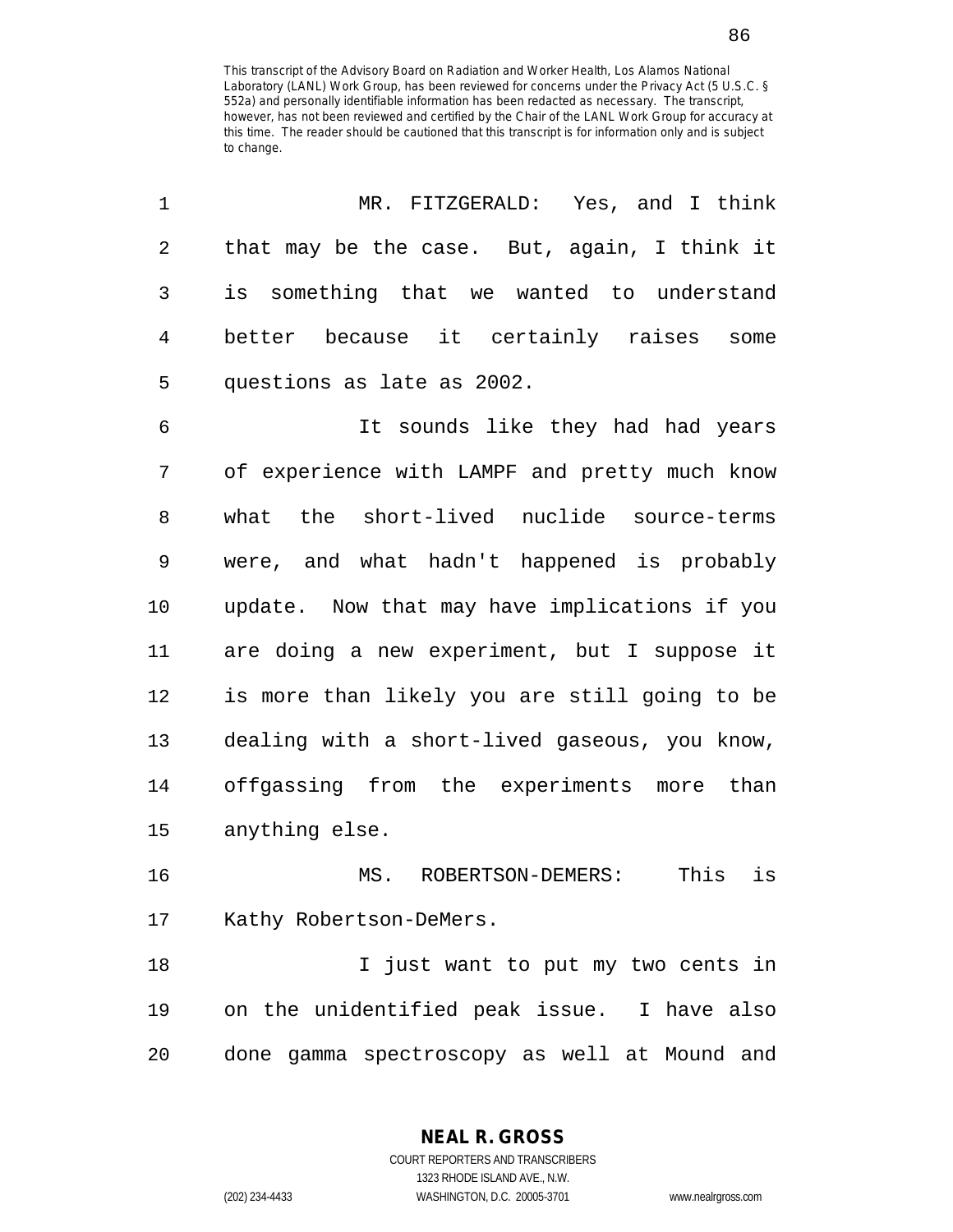| 1           | Hanford. Really, unless you have a step in    |
|-------------|-----------------------------------------------|
| 2           | your procedure that says you are going to go  |
| 3           | and you are going to identify those           |
| 4           | unidentified peaks, it does not necessarily   |
| 5           | mean that a health physicist will go back and |
| 6           | do it.                                        |
| 7           | And I also had a question for Liz             |
| 8           | and the rest of the team. That was, how       |
| $\mathsf 9$ | frequently were these in vivo counts          |
| 10          | occurring? Because they are fairly short-     |
| 11          | lived products, and if they are spaced far    |
| 12          | apart, you may miss some.                     |
| 13          | MS. BRACKETT: Right. I haven't                |
| 14          | looked at that level of detail. The dates     |
| 15          | here are pretty continuous, but I am looking  |
| 16          | at the whole listing. So, I haven't looked at |
| 17          | individual people to see how frequently they  |
| 18          | are monitored.                                |
| 19          | MS. ROBERTSON-DEMERS: Okay.                   |

20 CHAIRMAN GRIFFON: Well, as far as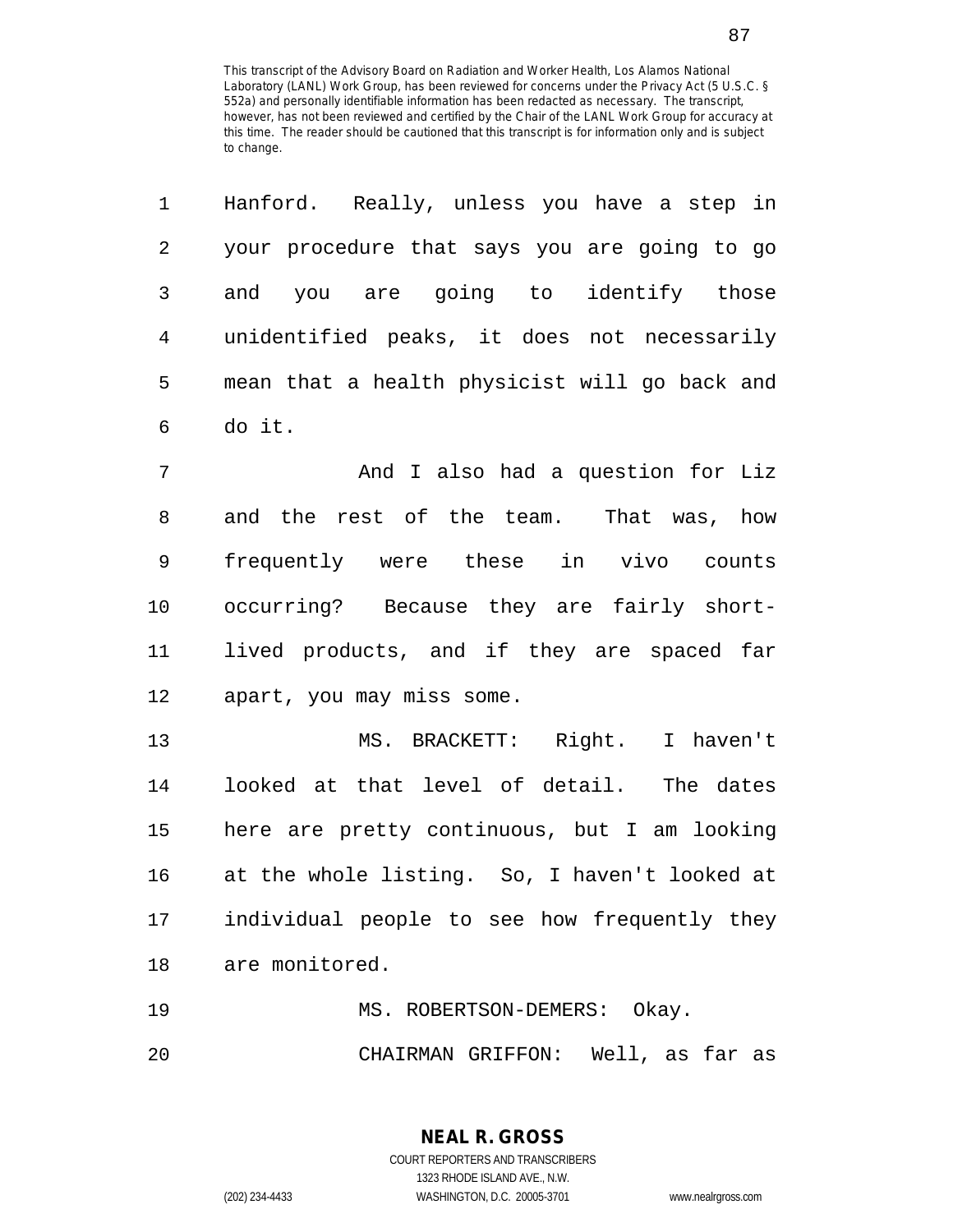88

| 1  | an action item, Joe, do you think if we got   |
|----|-----------------------------------------------|
| 2  | the database posted to the 0: drive, could    |
| 3  | SC&A follow up with a memo versus what Liz is |
| 4  | reporting out of this database, and whether   |
| 5  | there's any further thread to pull here?      |
| 6  | MR. FITZGERALD: The coworker                  |
| 7  | database?                                     |
| 8  | CHAIRMAN GRIFFON: I<br>mean I<br>am           |
| 9  | just not clear what --                        |
| 10 | MR. FITZGERALD:<br>This<br>the<br>is          |
| 11 | bioassay database.                            |
| 12 | The<br>CHAIRMAN GRIFFON:<br>bioassay          |
| 13 | database, yes.                                |
| 14 | MS. BRACKETT: I think this is a               |
| 15 | specific in vivo database. I think there's    |
| 16 | multiple. So, I think in vivo would put --    |
| 17 | MR. FITZGERALD: I<br>am just a                |
| 18 | little confused. I am not sure which one she  |
| 19 | is referring to.                              |
| 20 | CHAIRMAN GRIFFON: Is it the LANL              |

**NEAL R. GROSS** COURT REPORTERS AND TRANSCRIBERS

1323 RHODE ISLAND AVE., N.W. (202) 234-4433 WASHINGTON, D.C. 20005-3701 www.nealrgross.com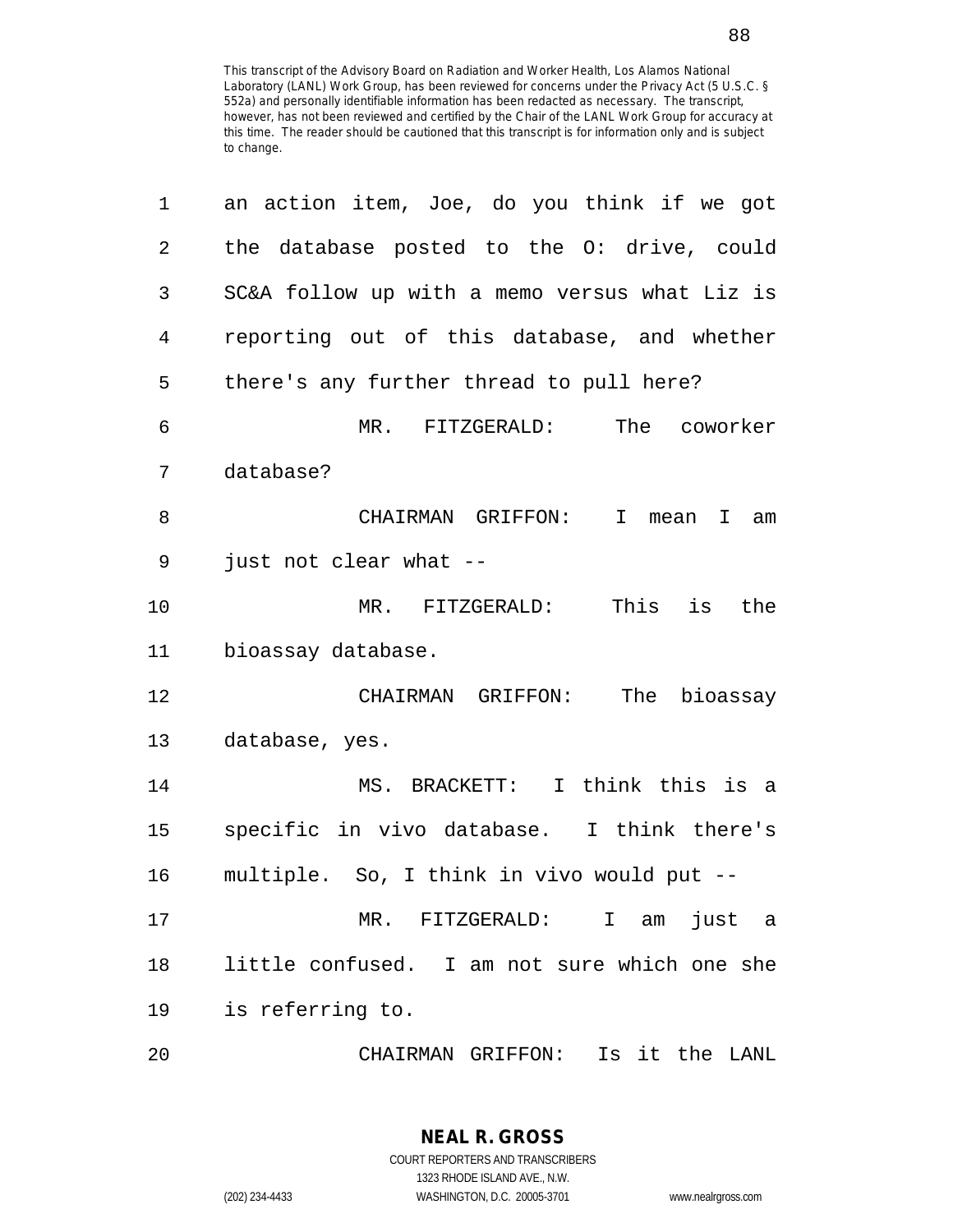89

| 1              | in vivo database? Is that what this is?        |
|----------------|------------------------------------------------|
| $\overline{2}$ | MS. BRACKETT: Yes.                             |
| 3              | CHAIRMAN GRIFFON: Okay.                        |
| 4              | MS. BRACKETT: Yes.                             |
| 5              | CHAIRMAN GRIFFON: This is not                  |
| 6              | just from claimants? This is the entire --     |
| 7              | MS. BRACKETT: Right, this is the               |
| 8              | entire database.                               |
| 9              | MR. FITZGERALD: This is the one                |
| 10             | that was developed in conjunction with Los     |
| 11             | Alamos. I guess my question is, that is going  |
| 12             | to be relied on, I think, in terms of LAMPF to |
| 13             | do the comparison we're talking about?         |
| 14             | CHAIRMAN GRIFFON: Yes.                         |
| 15             | MR. FITZGERALD: And we would do                |
| 16             | specifically what, in addition to --           |
| 17             | CHAIRMAN GRIFFON: Well, I am                   |
| 18             | guessing if there is any followup from this    |
| 19             | memo or this audit report at this point.       |
| 20             | MR. FITZGERALD: Oh, the audit                  |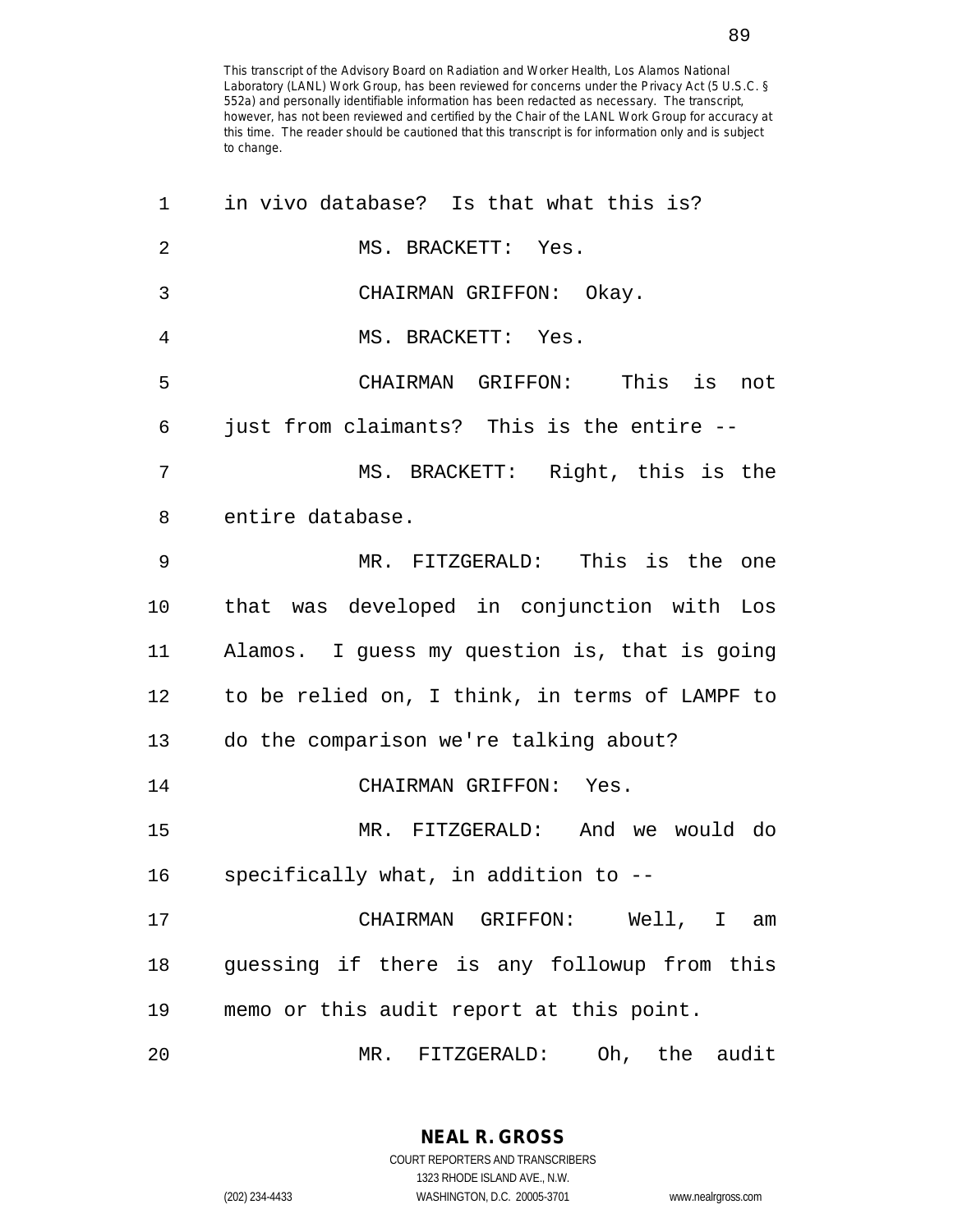1 report?

2 CHAIRMAN GRIFFON: Yes. 3 MR. FITZGERALD: I think there's 4 as much argument that it might have been one 5 of these procedural things. I think the 6 followup that we can offer perhaps, either we 7 or NIOSH could just simply walk that back to 8 the health physics staff that did the review 9 and see if there is any way to shed some light 10 on the implications.

11 It may very well be that the in 12 vivo staff just kept doing what they have 13 always done, and that would be adequate or 14 not. I think this just draws up a question of 15 it wasn't updated necessarily to the library 16 of nuclides that maybe were in the late 17 nineties/early 2000s, which may turn out to 18 the be same. There may not have been any 19 difference.

20 But it does beg the question that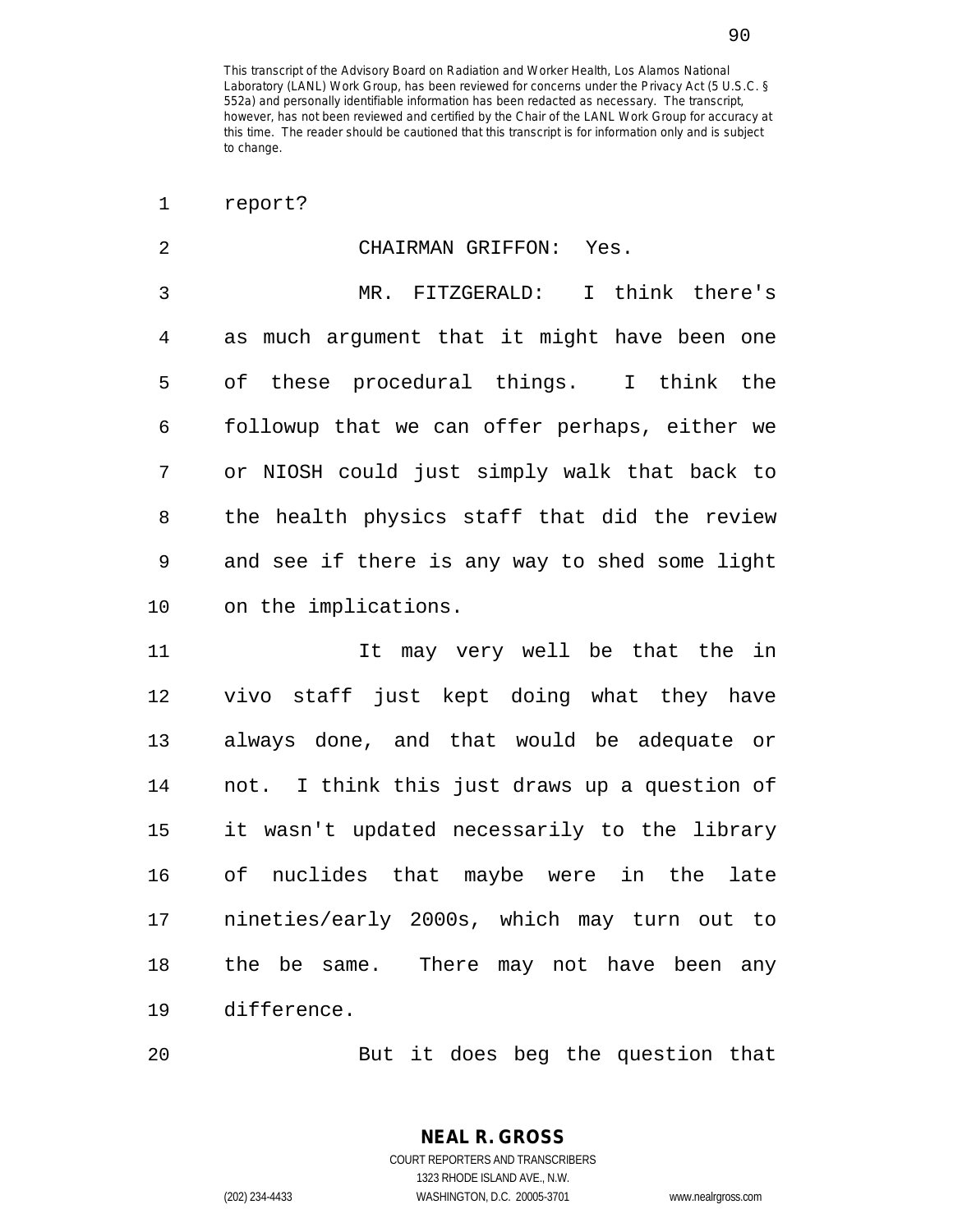| 1  | if there was a difference, it may not have     |
|----|------------------------------------------------|
| 2  | been picked up by the in vivo folks. If the    |
| 3  | brand-new experiment was perhaps a new source- |
| 4  | term, that may not have been added to the      |
| 5  | library, just because there wasn't that        |
| 6  | communication.                                 |
| 7  | And I agree it may have been very              |
| 8  | well a communications issue, but it might have |
| 9  | implications for what they were looking for.   |
| 10 | CHAIRMAN GRIFFON: Right.                       |
| 11 | MR. FITZGERALD: So, I guess                    |
| 12 | certainly as an action, we can sleuth that     |
| 13 | down and try to --                             |
| 14 | CHAIRMAN GRIFFON: Who did this                 |
| 15 | audit? I'm trying to remember.                 |
| 16 | MR. FITZGERALD: It was done by                 |
| 17 | the area office, DOE area office.              |
| 18 | CHAIRMAN GRIFFON: DOE area?                    |
| 19 | MR. FITZGERALD: Yes.                           |
| 20 | that<br>CHAIRMAN GRIFFON:<br>Is                |

**NEAL R. GROSS**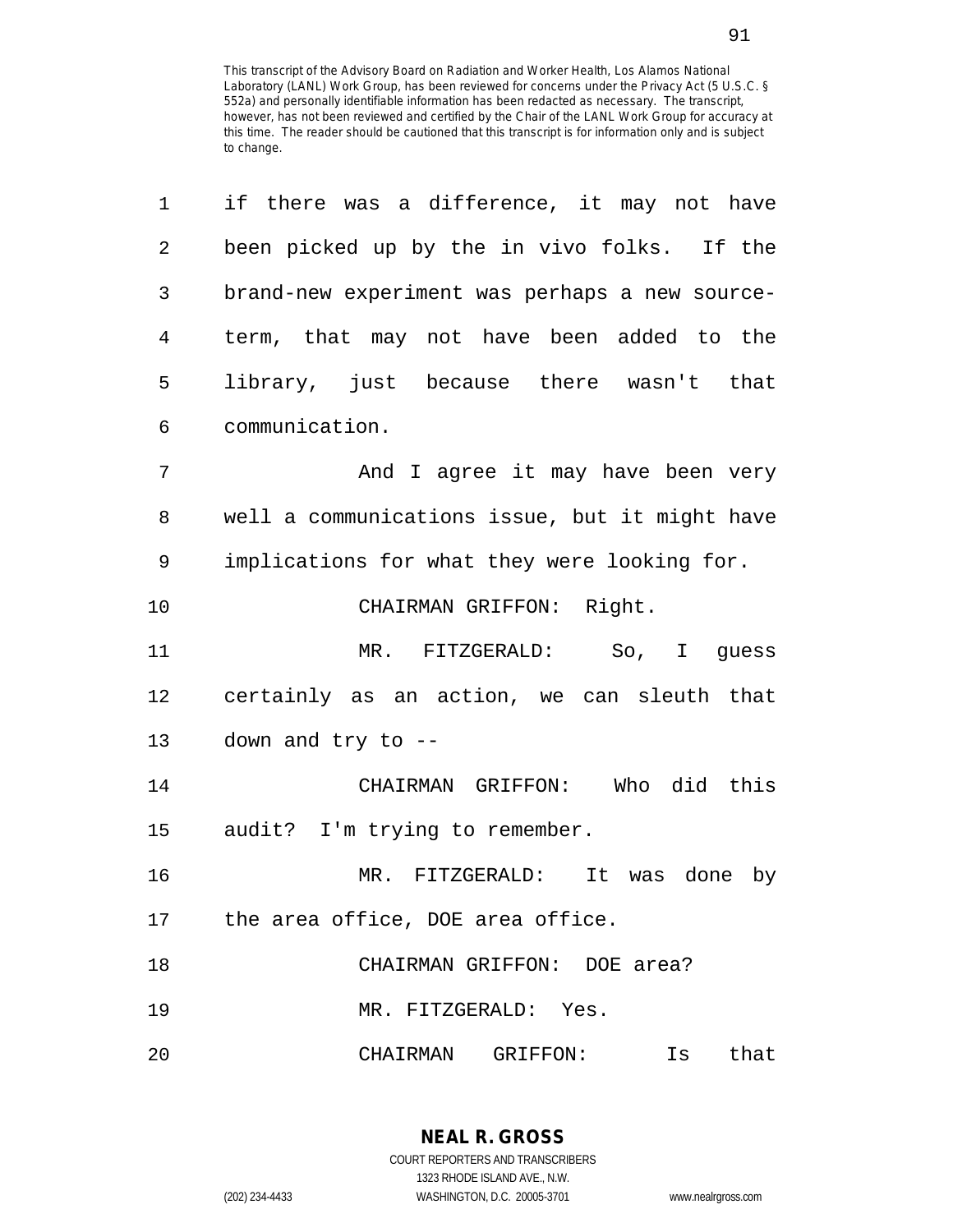| 1              | something you can find --                      |
|----------------|------------------------------------------------|
| $\overline{2}$ | MR. FITZGERALD: I<br>mean<br>we<br>can         |
| 3              | try.                                           |
| 4              | CHAIRMAN GRIFFON: Right.                       |
| 5              | MR. KATZ: Let me just ask, Mark,               |
| 6              | does it make more sense for Liz or DCAS to     |
| 7              | sort of flesh out this sort of quick-and-dirty |
| 8              | look that she has taken at the data itself? I  |
| 9              | mean because it is sort of a moot question.    |
| 10             | MR. FITZGERALD: It may or may not              |
| 11             | be.                                            |
| 12             | MR. KATZ: It may or may not be.                |
| 13             | Maybe not. But it seems like you want to know  |
| 14             | what you have there in terms of data.          |
| 15             | CHAIRMAN GRIFFON: Yes, I think                 |
| 16             | the database is important, but I think we      |
| 17             | already captured that.                         |
| 18             | This is the most<br>MR. FITZGERALD:            |
| 19             | important thing. The only question, and I      |
| 20             | think Wanda characterized it correctly; it is  |

**NEAL R. GROSS**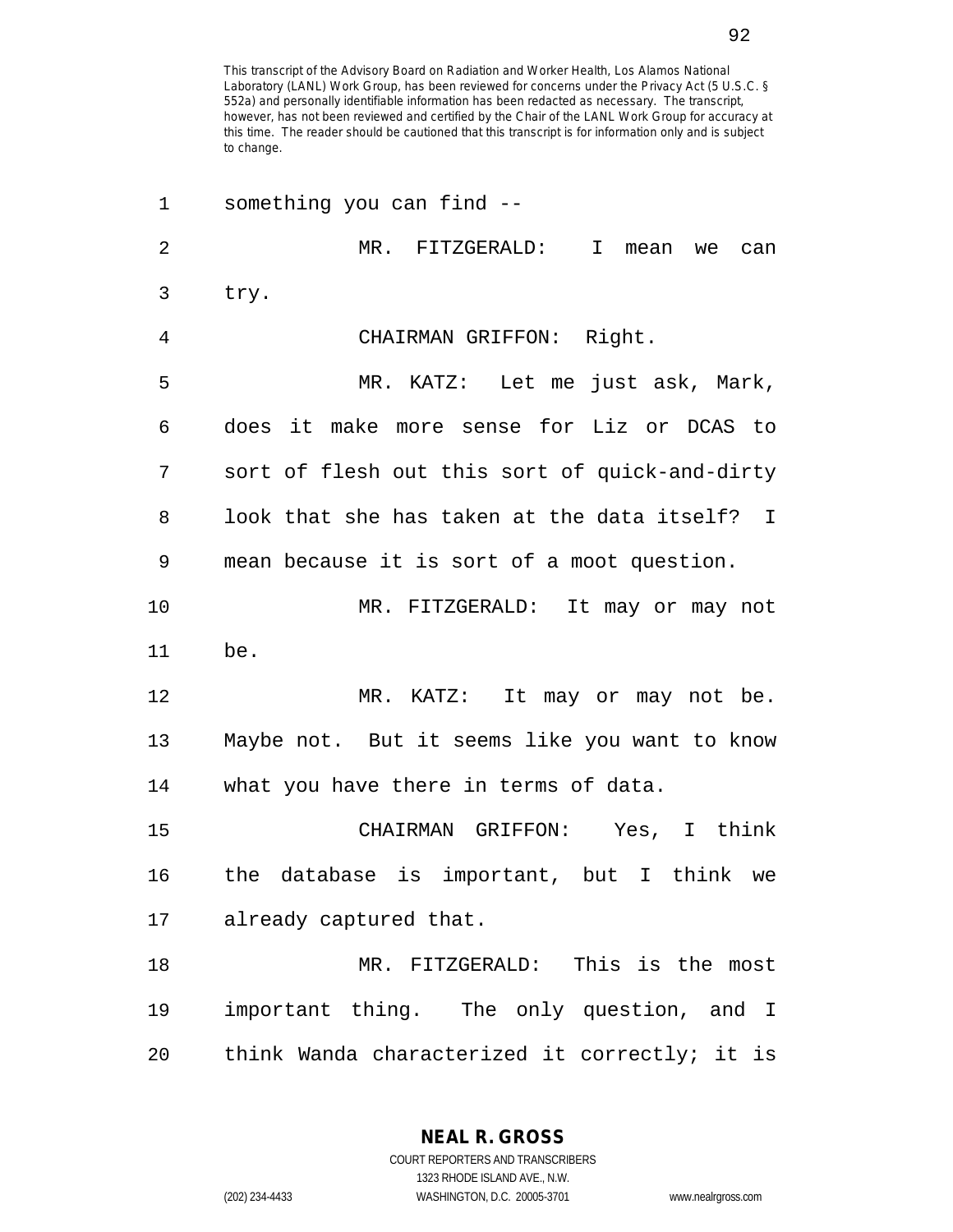1 a communications issue. And the

| 2       | communications is, what are we doing now at    |
|---------|------------------------------------------------|
| 3       | LAMPF and does that necessarily add to the     |
| 4       | universe of things that you should look for in |
| 5       | terms of your bioassay for LAMPF?              |
| 6       | And experiments change; things                 |
| 7       | change. That is why you maintain your          |
| 8       | library.                                       |
| 9       | My guess is the library probably               |
| $10 \,$ | didn't shift that much, but that's a guess. I  |
| 11      | mean I think we are surmising there were no    |
| 12      | real-world implications. But if they ran       |
| 13      | something a lot different in the<br>late       |
| 14      | nineties/early 2000s, that would have been     |
| 15      | missed because they didn't update --           |
| 16      | And the other<br>CHAIRMAN GRIFFON:             |
| 17      | question, procedurally, if they had seen a     |
| 18      | peak, unknown peak, like you said, would they  |
| 19      | have just procedurally let it go or would they |

20 have followed up on that? I think we have

**NEAL R. GROSS**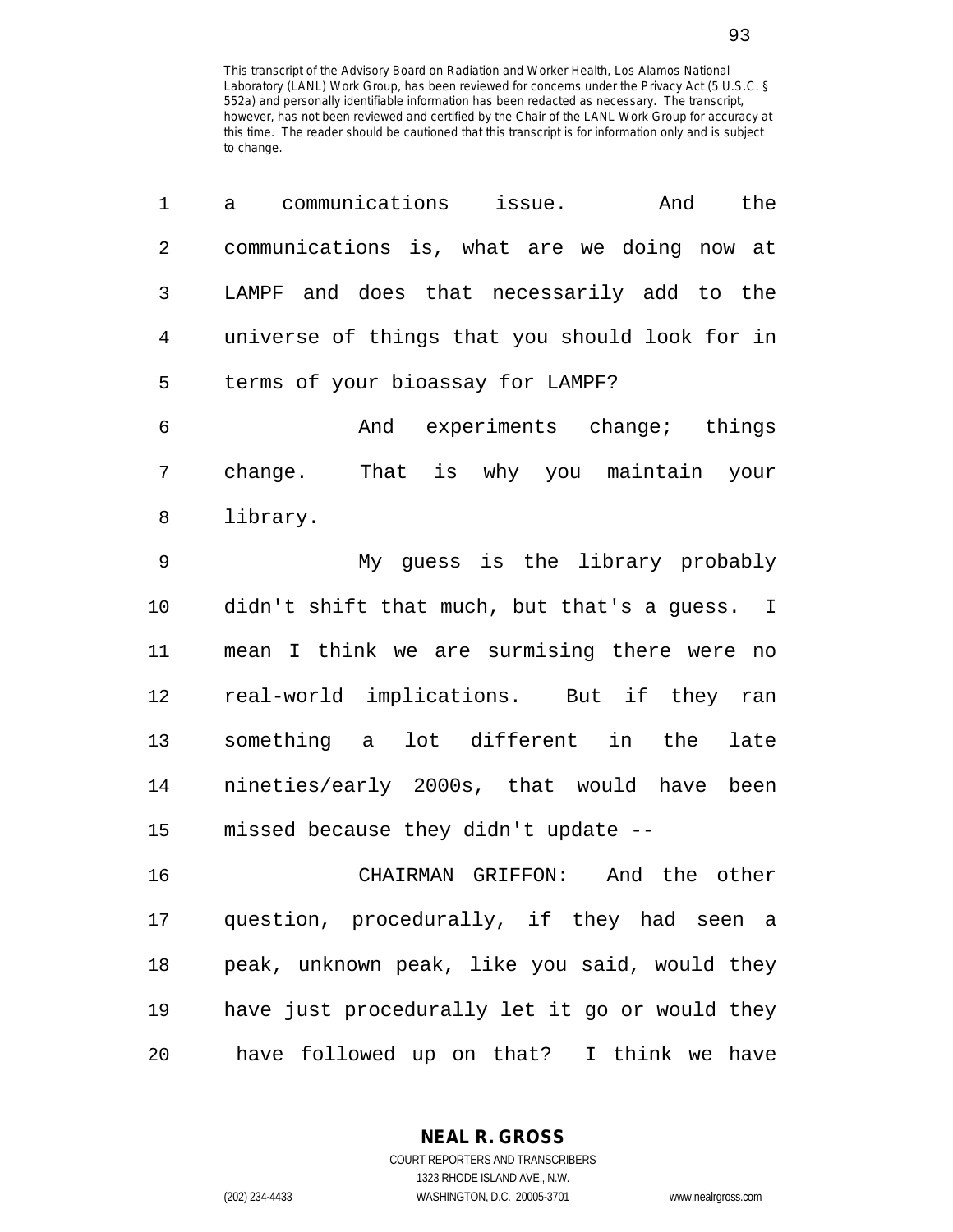| 1              | heard both sides of that. So, yes.             |
|----------------|------------------------------------------------|
| $\overline{2}$ | MR. MACIEVIC: The one concern I                |
| 3              | have on this discussion, it is almost like we  |
| $\overline{4}$ | are now going back in time and going to have   |
| 5              | to recreate the entire health physics program  |
| 6              | at LANL, which is going to be a major task and |
| 7              | probably not be able to do all of that.        |
| 8              | When you are talking in terms of               |
| 9              | bounding doses, we are talking short-lived     |
| $10 \,$        | radionuclides that have very small             |
| 11             | contribution to dose. Can we say, well, if     |
| 12             | they didn't do it, that would drive an SEC and |
| 13             | say, "Oh, you can't compute dose anymore,"     |
| 14             | that we are so far off, their library was so   |
| 15             | screwed up, that they are missing all these    |
| 16             | radionuclides?                                 |
| 17             | I mean, to come up with a model                |
| 18             | that we are using from the air filters to look |
| 19             | at the dose type of thing is one thing, but    |

20 how you would link missing certain peaks from

**NEAL R. GROSS**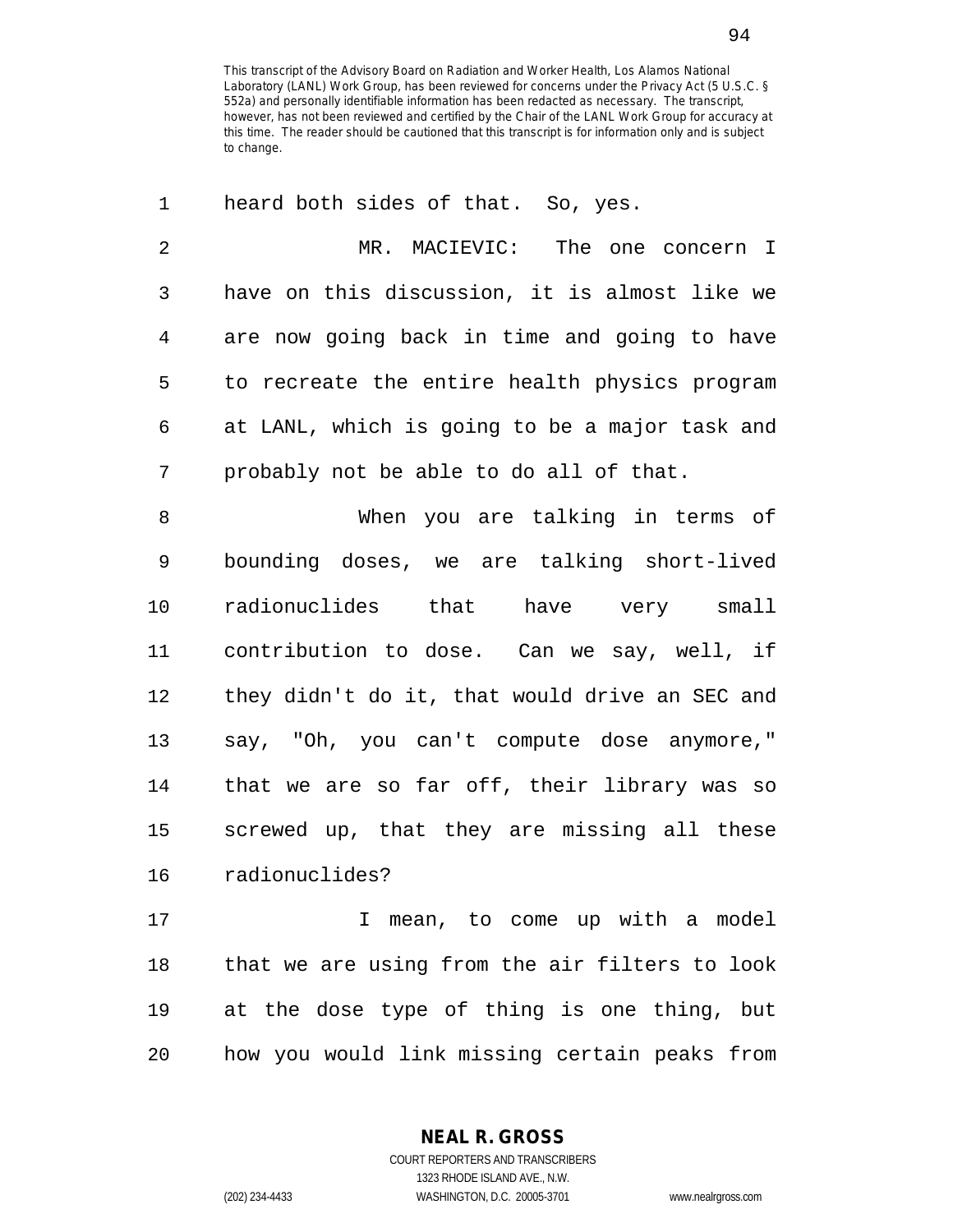| 1  | LAMPF and say, "Well, you didn't hit -- you    |
|----|------------------------------------------------|
| 2  | got peak 13 and 14, but you missed 16;         |
| 3  | therefore this should be an SEC," I find that  |
| 4  | would be difficult to do and to link that to   |
| 5  | that.                                          |
| 6  | Because there is going to be                   |
| 7  | uncertainty in this whole program. I mean no   |
| 8  | one is claiming that LANL is an ideal --       |
| 9  | CHAIRMAN GRIFFON: So, I think we               |
| 10 | will take a break.                             |
| 11 | Greg, you raise, it's a valid                  |
| 12 | point. I do think it involves at least a       |
| 13 | little followup just because it was a finding  |
| 14 | in an audit report.                            |
| 15 | MR. FITZGERALD: And<br>I don't                 |
| 16 | disagree.                                      |
| 17 | CHAIRMAN GRIFFON: We should keep               |
| 18 | in mind the dose construct, I agree with you.  |
| 19 | The reason<br>MR. FITZGERALD:<br>$\mathbb{I}$  |
| 20 | mentioned it, to make sure it was<br>in<br>put |

**NEAL R. GROSS**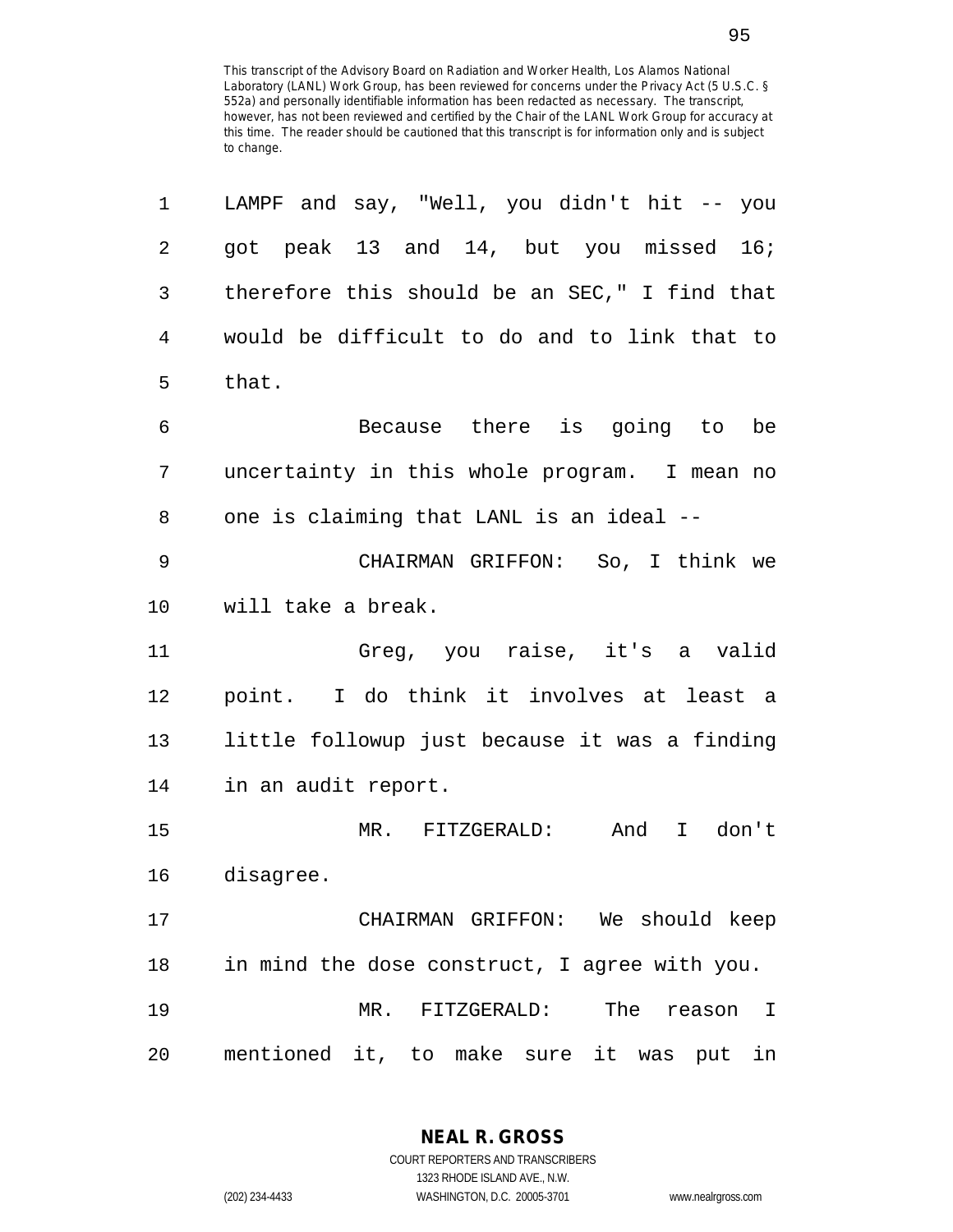| $\mathbf 1$    | context, I noticed there was a lot of focus on  |
|----------------|-------------------------------------------------|
| $\overline{2}$ | it in your response. I just threw that out,     |
| 3              | not so much as the central brick in the         |
| 4              | discussion, but --                              |
| 5              | CHAIRMAN GRIFFON: Sure, sure.                   |
| 6              | MR. FITZGERALD: Sort of a                       |
| 7              | question about how things were done.            |
| 8              | CHAIRMAN GRIFFON: This a good                   |
| 9              | point to take a break, because our court        |
| 10             | reporter is going to set up in the room now.    |
| 11             | And we're at the end of item 1, as it turns     |
| 12             | out.                                            |
| 13             | When we come back, I will recap                 |
| 14             | sort of item 1 on the actions, and then we can  |
| 15             | move on.                                        |
| 16             | MR. KATZ: Okay.                                 |
| 17             | CHAIRMAN GRIFFON: All right? All                |
| 18             | right. Take 15 minutes then.                    |
| 19             | (Whereupon, the above-entitled                  |
| 20             | matter went off the record at 10:24 a.m.<br>and |

**NEAL R. GROSS**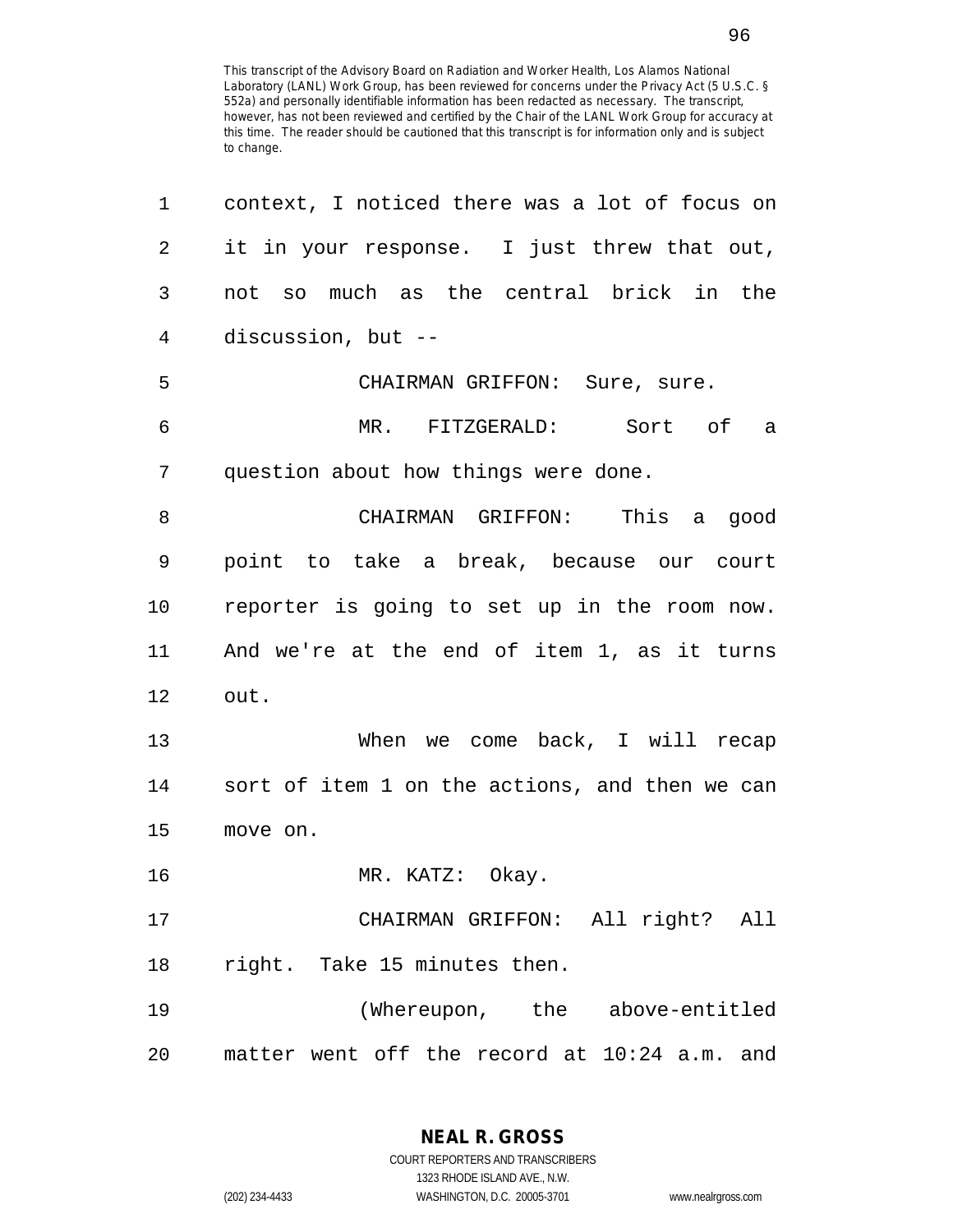| 1              | resumed at $10:40$ a.m.)                       |
|----------------|------------------------------------------------|
| $\overline{2}$ | MR. KATZ: All right, we are going              |
| 3              | to get started again.                          |
| 4              | Let me just check, Charles, we                 |
| 5              | have Symon and he is all ready to go. So,      |
| 6              | Charles, I think you are free. Are you on the  |
| 7              | line with us still?                            |
| 8              | (No response.)                                 |
| $\mathsf 9$    | Maybe he left anyway. Charles?                 |
| 10             | MEMBER MUNN: He may have already               |
| 11             | gotten the word.                               |
| 12             | MR. KATZ: Okay. Well, maybe                    |
| 13             | Charles left on his own.                       |
| 14             | The other thing just to note $-$               |
| 15             | well, let me just check first to see, do we    |
| 16             | have Bob Presley? Are you back on the line?    |
| 17             | MEMBER PRESLEY: Yes, I'm here.                 |
| 18             | MR. KATZ: Okay, great.                         |
| 19             | And then, let me ask everyone who              |
| 20             | is on the line, please mute your phones.<br>We |

**NEAL R. GROSS**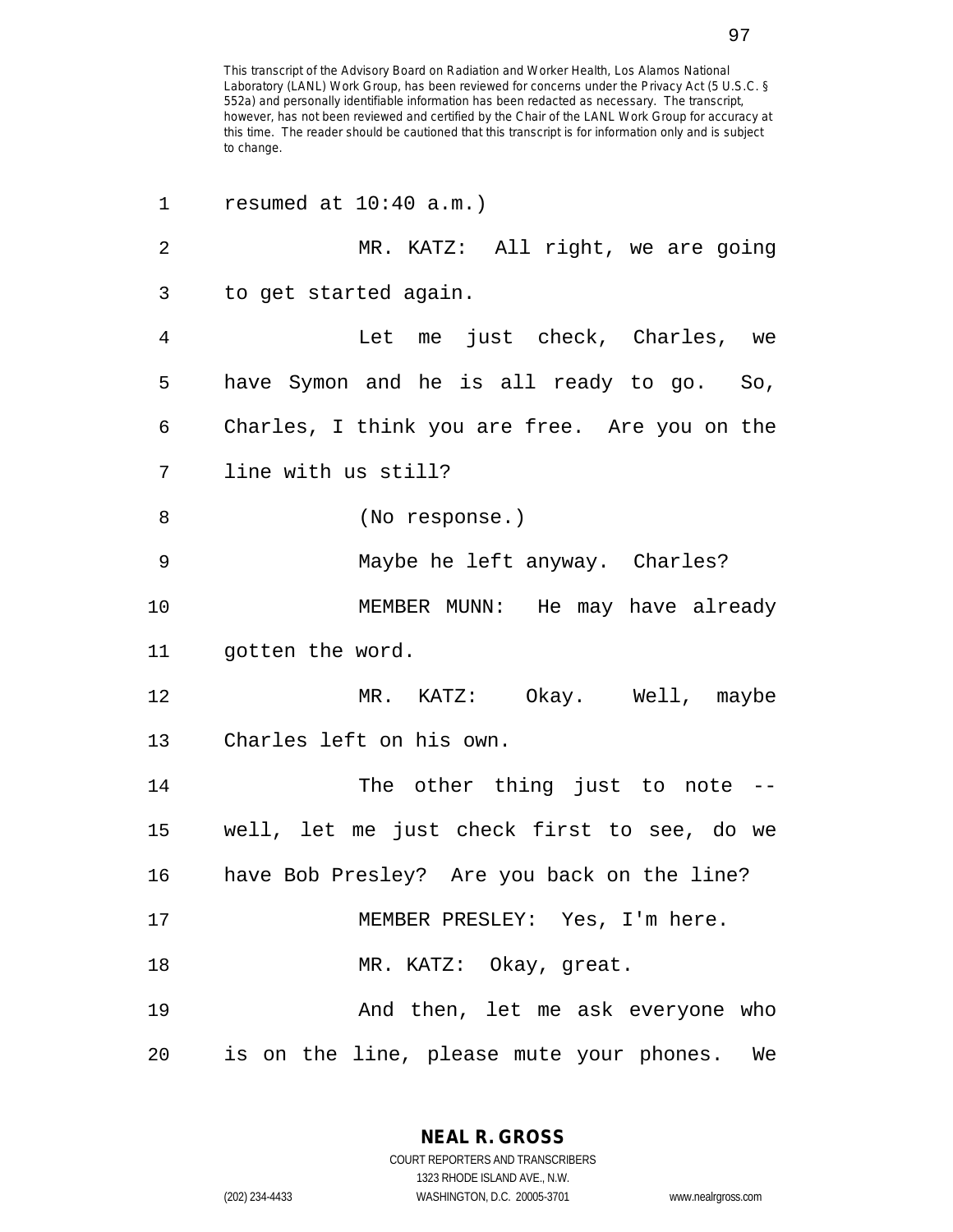| 1              | hear some background sound from<br>some<br>can           |
|----------------|----------------------------------------------------------|
| $\overline{2}$ | people's phones. If you don't have a mute                |
| 3              | button, use *6. That will mute your phone.               |
| 4              | Use *6 again to unmute your phone when you               |
| 5              | want to speak to the group.                              |
| 6              | And we will pick up where we left                        |
| 7              | off. Mark?                                               |
| 8              | CHAIRMAN GRIFFON: Okay. Yes, I                           |
| 9              | think we got through No. 1 in the matrix.<br>$\mathbf I$ |
| 10             | do want to summarize the action items.                   |
| 11             | And from the previous matrix, I                          |
| 12             | labeled the actions from 4/29 A through F. I             |
| 13             | believe I will just go through these. Some of            |
| 14             | these we addressed in this discussion. Some              |
| 15             | of these I still wasn't sure on, whether they            |
| 16             | are carryovers or whether they disappear,                |
| 17             | given our new approach.                                  |
| 18             | So, A, I had NIOSH will follow up                        |
| 19             | to determine if sufficient in vivo or other              |
| 20             | data exists, air sampling, swipe data,                   |

**NEAL R. GROSS**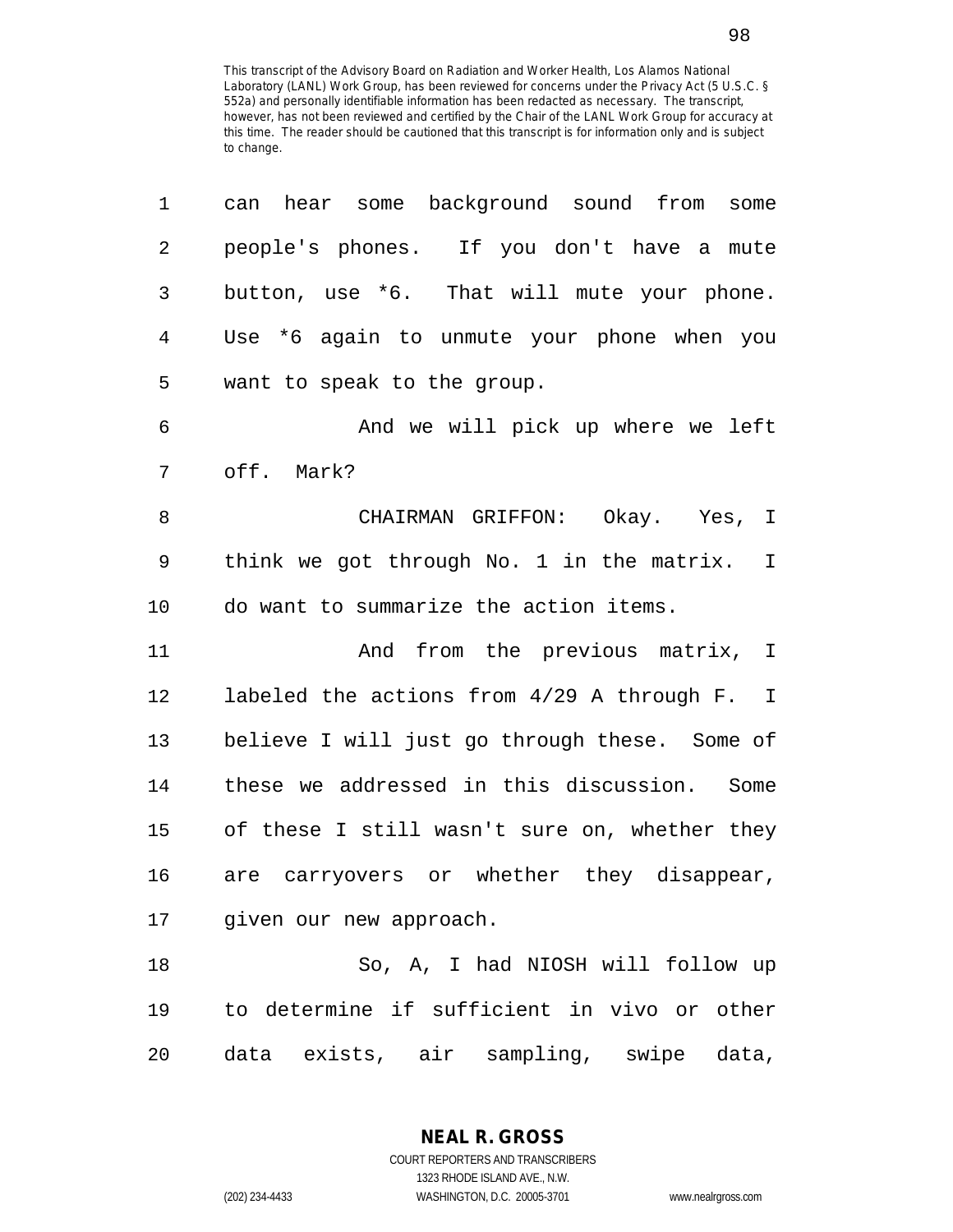| 1              | bioassay, et cetera, to reconstruct mixed-     |
|----------------|------------------------------------------------|
| $\overline{2}$ | activation product exposures. I should say     |
| 3              | for the LAMPF facility this is. No longer      |
| $\overline{4}$ | proposing use of cesium-137 for these workers. |
| 5              | For the second bullet item -- I                |
| 6              | know I didn't have them A through F before.    |
| 7              | For B, I have NIOSH will provide further       |
| 8              | description of the approach for reconstructing |
| 9              | mixed-fission product, mixed-activation        |
| 10             | product doses from<br>non-reactor-type         |
| 11             | facilities, non-accelerator also, and the      |
| 12             | justification for the ratios selected.         |
| 13             | And the justification is getting               |
| 14             | back to that benchmarking question. What did   |
| 15             | you base this on? Do you have field data that  |
| 16             | can support the use of these ratios?           |
| 17             | That was in our original action,               |
| 18             | if you recall, if you look back at the first   |
| 19             | bullet from 4/29.                              |
| 20             | C and D, I left these the same. I              |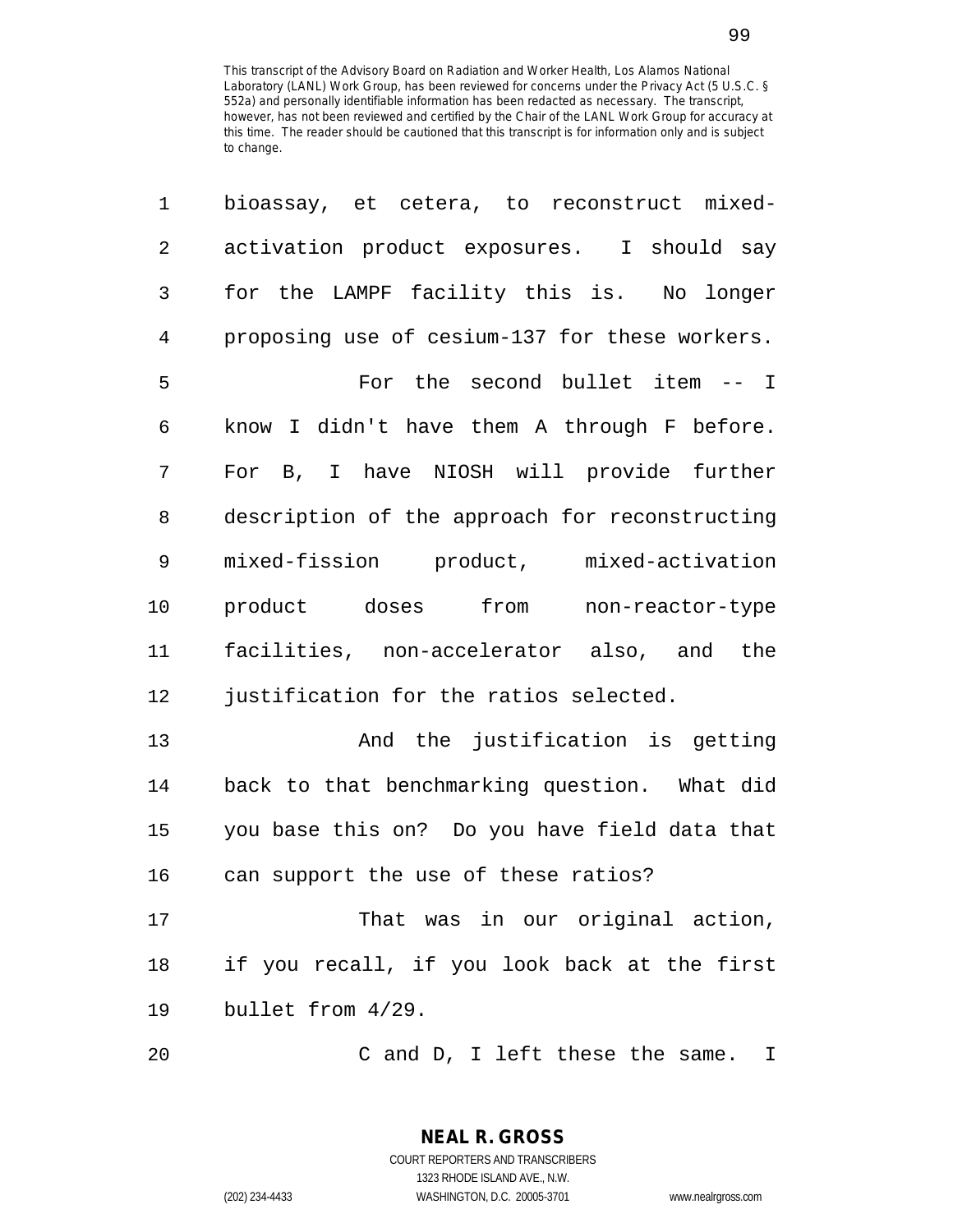| 1  | am going to need help from the group if these  |
|----|------------------------------------------------|
| 2  | go away or if these are still actions.         |
| 3  | NIOSH to provide further                       |
| 4  | information to support the claim that,         |
| 5  | starting in the 70s, the requirements and      |
| 6  | procedures along with the available            |
| 7  | technology, in vivo counting, vastly improved, |
| 8  | making it possible to use the in vivo data for |
| 9  | the coworker model.                            |
| 10 | This sort of goes along with that              |
| 11 | memo question, but not exactly, Joe. I don't   |
| 12 | know.                                          |
| 13 | MEMBER MUNN: It does seem to. Is               |
| 14 | it repetitive?                                 |
| 15 | CHAIRMAN GRIFFON: Yes, I think I               |
| 16 | am comfortable with I left a followup for SC&A |
| 17 | on the audit memo to go back and see, if       |
| 18 | possible, find the investigators from this     |
| 19 | report and see exactly what they meant by this |
| 20 | observation and the significance of it.<br>I   |

**NEAL R. GROSS**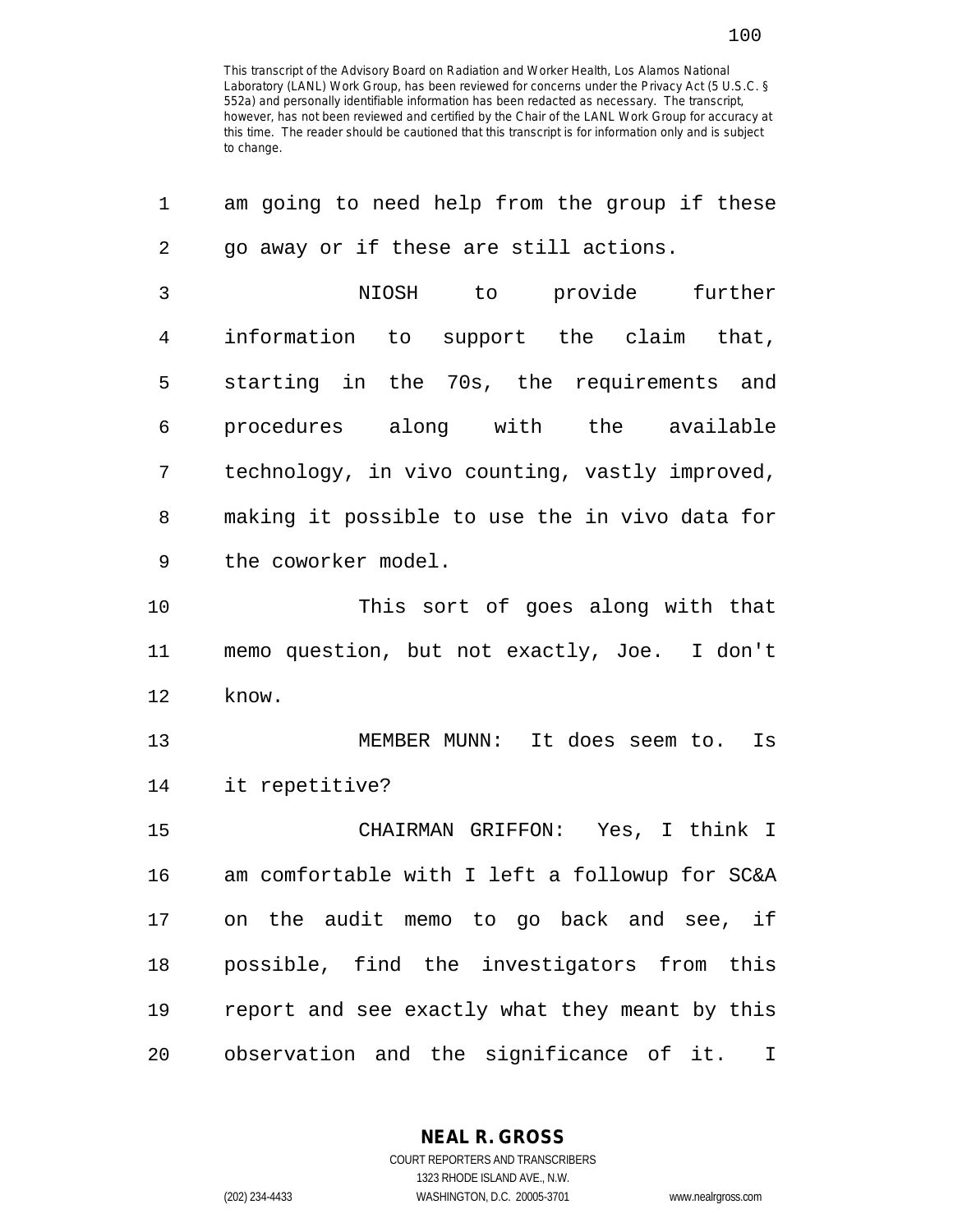| 1              | mean I think that is important. So, I think    |
|----------------|------------------------------------------------|
| $\overline{2}$ | we can say that C goes away or is rolled into  |
| 3              | item F.                                        |
| 4              | MEMBER MUNN: Yes.                              |
| 5              | CHAIRMAN GRIFFON:<br>That's okay               |
| 6              | with me.                                       |
| 7              | Just bear with me for a second                 |
| 8              | because I am editing live.                     |
| 9              | Okay. Then, D, NIOSH to provide a              |
| 10             | better description of the episodic nature of   |
| 11             | the exposures to MAP/MFP and exotic            |
| 12             | radionuclides. I think more falls into the     |
| 13             | exotic item now, but you can tell me.          |
| 14             | I am not sure if it was episodic               |
| 15             | nature or if it was sort of this whole notion  |
| 16             | that we've talked about in other meetings of   |
| 17             | campaigns, like some of these special          |
| 18             | radionuclides end up being campaigns where you |
| 19             | only do it for a short period of time in one   |
| 20             | facility, and it is not used very --           |

**NEAL R. GROSS** COURT REPORTERS AND TRANSCRIBERS

1323 RHODE ISLAND AVE., N.W.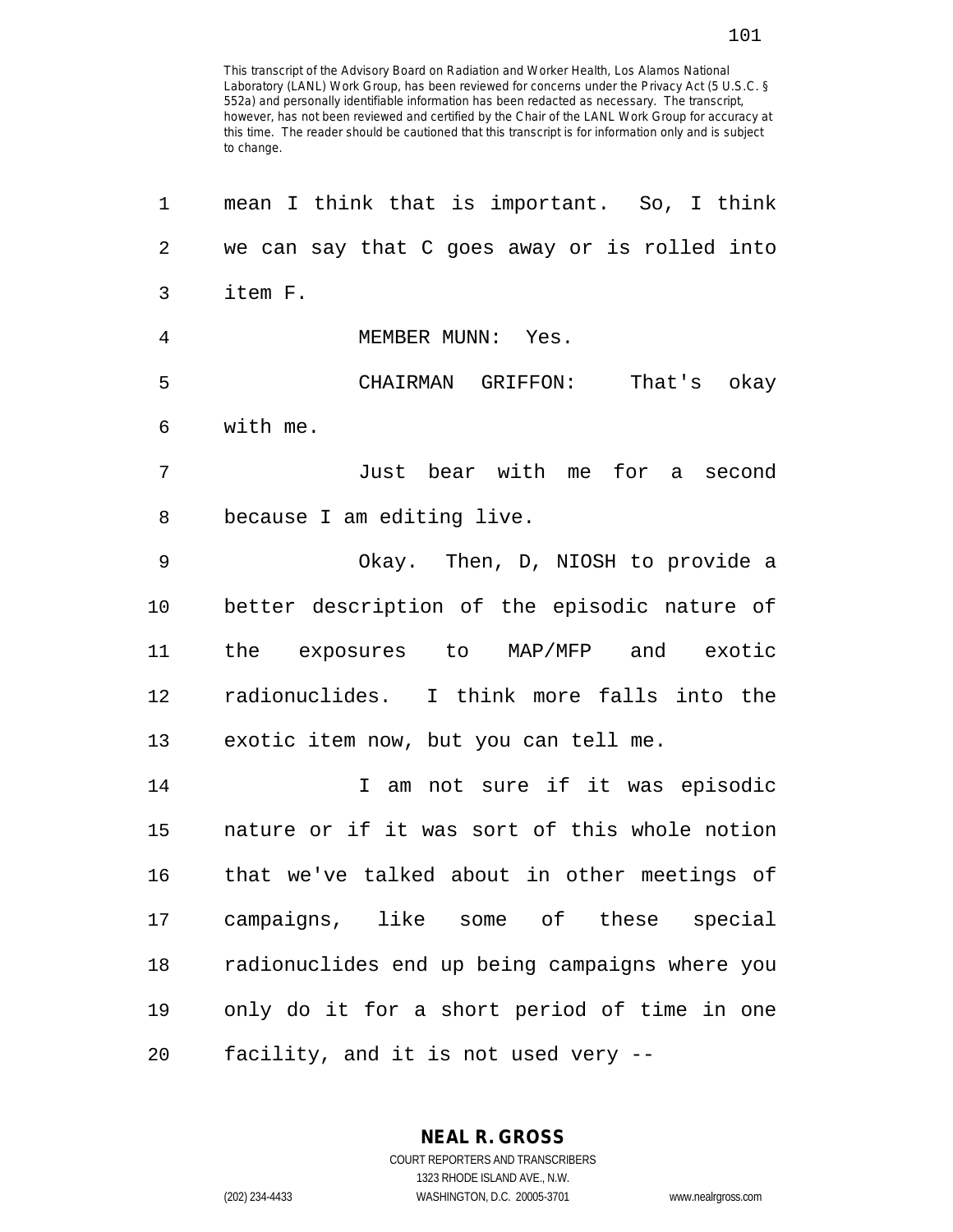| 1              | FITZGERALD: I<br>think it<br>$MR$ .            |
|----------------|------------------------------------------------|
| $\overline{2}$ | applies more for the exotics.                  |
| 3              | CHAIRMAN GRIFFON: Exotics? Yes.                |
| 4              | I am going to move that to the exotic.         |
| 5              | MEMBER MUNN: That is almost                    |
| 6              | verbatim an action item that is already on     |
| 7              | there.                                         |
| 8              | CHAIRMAN GRIFFON: I think I did                |
| 9              | copy it because it had exotics in two. So, I   |
| 10             | will leave that one just in the exotics, and   |
| 11             | no further action here.                        |
| 12             | Okay. Then, E, and this one we                 |
| 13             | already discussed. NIOSH to do analysis        |
| 14             | linking the checklist information, as in       |
| 15             | Appendix B, your example in Appendix B, to the |
| 16             | LANL dosimetry data, and I guess in vivo       |
| 17             | dosimetry, do I need to say? To determine to   |
| 18             | what extent the data is available. So, we are  |
| 19             | just asking for you to do that linkage         |
| 20             | analysis of it.                                |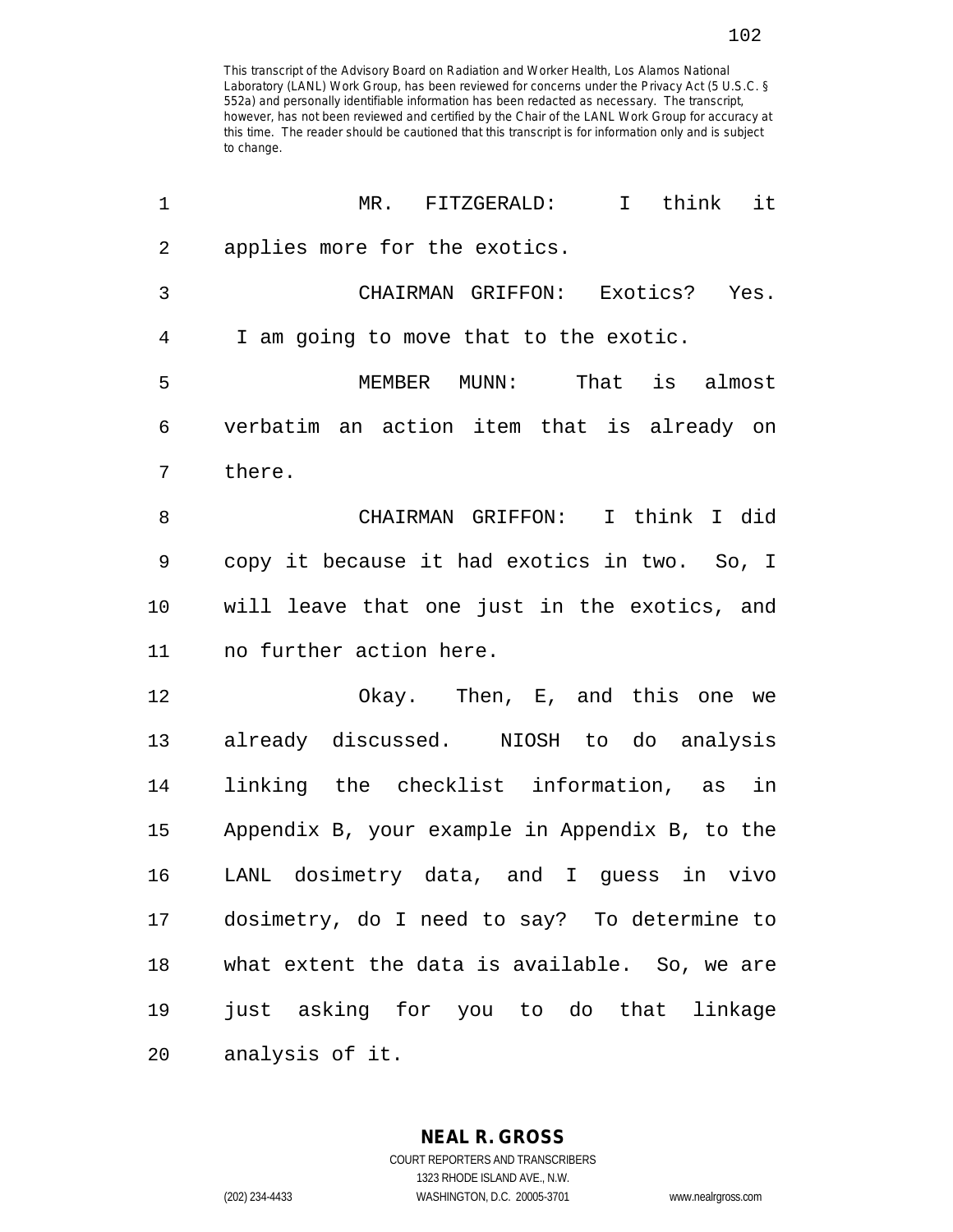| 1  | I think we are leaving it up to                |
|----|------------------------------------------------|
| 2  | NIOSH to determine how to present, the format  |
| 3  | to present that in. Obviously, we are not      |
| 4  | looking for you to do every sample every year, |
| 5  | but look at that and see.                      |
| 6  | Then, the last one, F, is the                  |
| 7  | audit memo. NIOSH will provide a listing of    |
| 8  | the radionuclides monitored at LAMPF -- I      |
| 9  | think I should say at LAMPF/LANSCE, right?     |
| 10 | MR. MACIEVIC: Yes.                             |
| 11 | CHAIRMAN GRIFFON: Yes, based on                |
| 12 | database results. And this is what Liz was     |
| 13 | mentioning.                                    |
| 14 | So, I just wanted to get a sense.              |
| 15 | She gave a listing --                          |
| 16 | MR. MILES: She mentioned she had               |
| 17 | like a thousand results that basically         |
| 18 | identified the nuclides that are<br>in<br>that |
| 19 | result.                                        |
| 20 | CHAIRMAN GRIFFON: The nuclides                 |

1323 RHODE ISLAND AVE., N.W.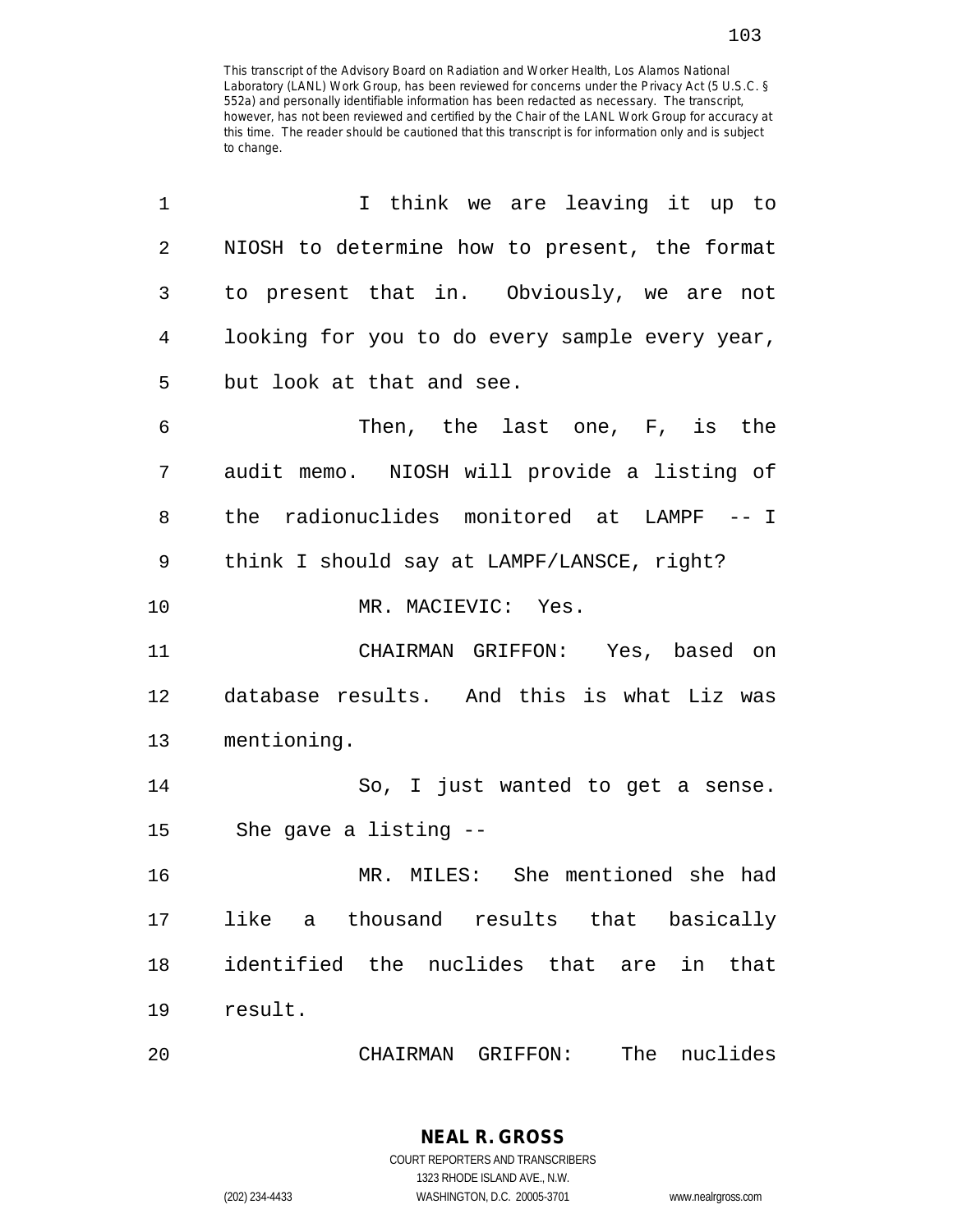| 1<br>and how many samples of each, yes, yes. That   |
|-----------------------------------------------------|
| would be great, just a listing of that.<br>2        |
| $\mathsf{3}$<br>And then, SC&A will follow up on    |
| the meaning of the audit memo, and I said, "to<br>4 |
| the extent possible". I don't want this to be<br>5  |
| an endless chase. But if you can find the<br>6      |
| authors --<br>7                                     |
| 8<br>MR. FITZGERALD: If they're                     |
| 9<br>willing to talk and I can find them.           |
| (Laughter.)<br>10                                   |
| CHAIRMAN GRIFFON: Right, right.<br>11               |
| 12<br>Exactly. Exactly.                             |
| MEMBER BEACH: Mark, this is<br>13                   |
| Josie.<br>14                                        |
| Does that include the list that<br>15               |
| NIOSH says that they would provide, the<br>16       |
| checklist data, so that SC&A can go back into<br>17 |
| the database and look at them, the SRDB<br>18       |
| numbers that you talked about early on?<br>19       |
| 20<br>That really is<br>CHAIRMAN GRIFFON:           |

**NEAL R. GROSS**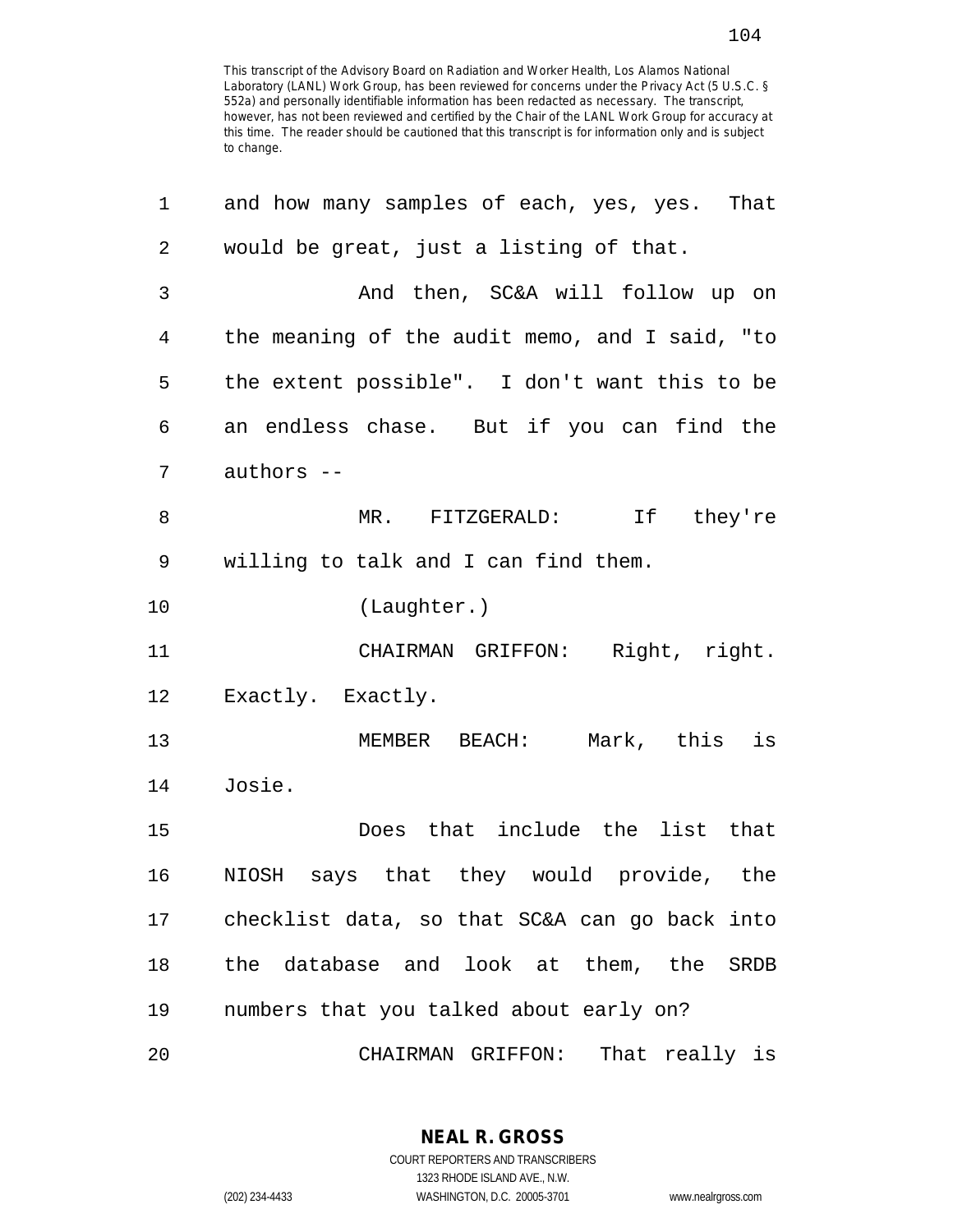1 another action, Josie. 2 MEMBER BEACH: Yes. 3 CHAIRMAN GRIFFON: Yes. Which is 4 sort of an administrative action, but it was 5 an action item. 6 So, it was NIOSH will provide -- 7 and what were you going to provide, the 8 research database numbers for what documents? 9 MR. MACIEVIC: The checklist, I 10 think, the checklist that we have. Yes, and 11 also -- 12 CHAIRMAN GRIFFON: And the LANL 13 documents, right? 14 MR. MACIEVIC: For the documents 15 we used for LANL, or for LAHDRA and also the 16 documents we used in the checklist, not the 17 checklist, but the health physics quarterly 18 reports. 19 CHAIRMAN GRIFFON: Wait. 20 Checklist, HP quarterly --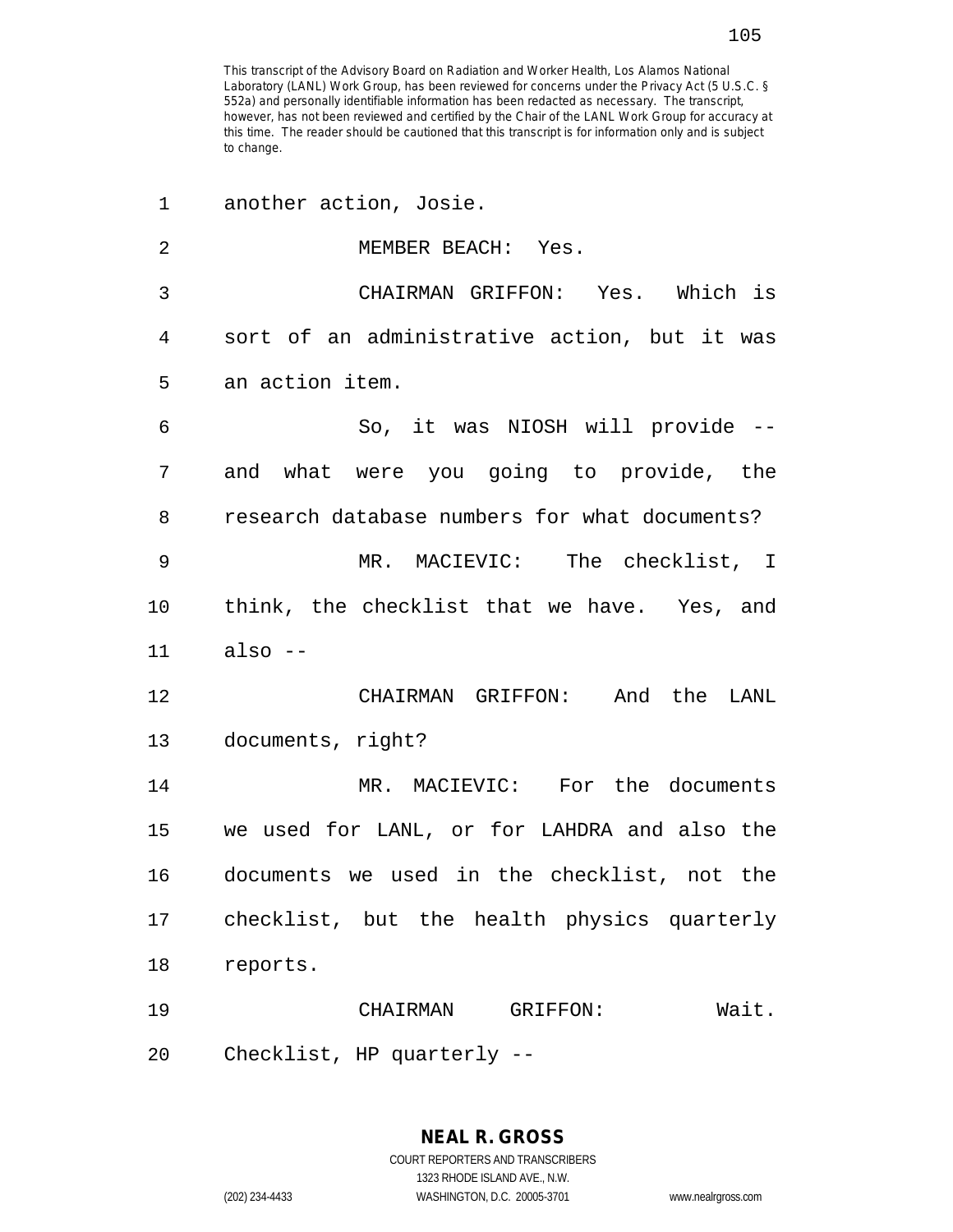| 1          | MR. MACIEVIC: Well, yes, the                   |
|------------|------------------------------------------------|
| $\sqrt{2}$ | checklist and the quarterly reports. I can     |
| 3          | give a listing of all the stuff in Appendix A  |
| 4          | and B, what documents those are based on.      |
| 5          | CHAIRMAN GRIFFON: Okay.                        |
| 6          | MR. MACIEVIC: Because you                      |
| 7          | actually have document numbers in there, but I |
| 8          | can go get that all related to the SRDB or to  |
| 9          | LAHDRA and say it is either a LAHDRA document  |
| 10         | or an SRDB document, and then have the         |
| 11         | numbers.                                       |
| 12         | CHAIRMAN GRIFFON: So, they're not              |
| 13         | all in the SRDB? They're not all --            |
| 14         | MR. MACIEVIC: Well, there's an                 |
| 15         | overlap. I mean we have searched. We used      |
| 16         | all the SRDB, and we also went to LAHDRA to    |
| 17         | pull up extra documentation that might be      |
| 18         | there.                                         |
| 19         | Because in going through, doing                |
| 20         | the ER, we used both of those databases to     |

**NEAL R. GROSS**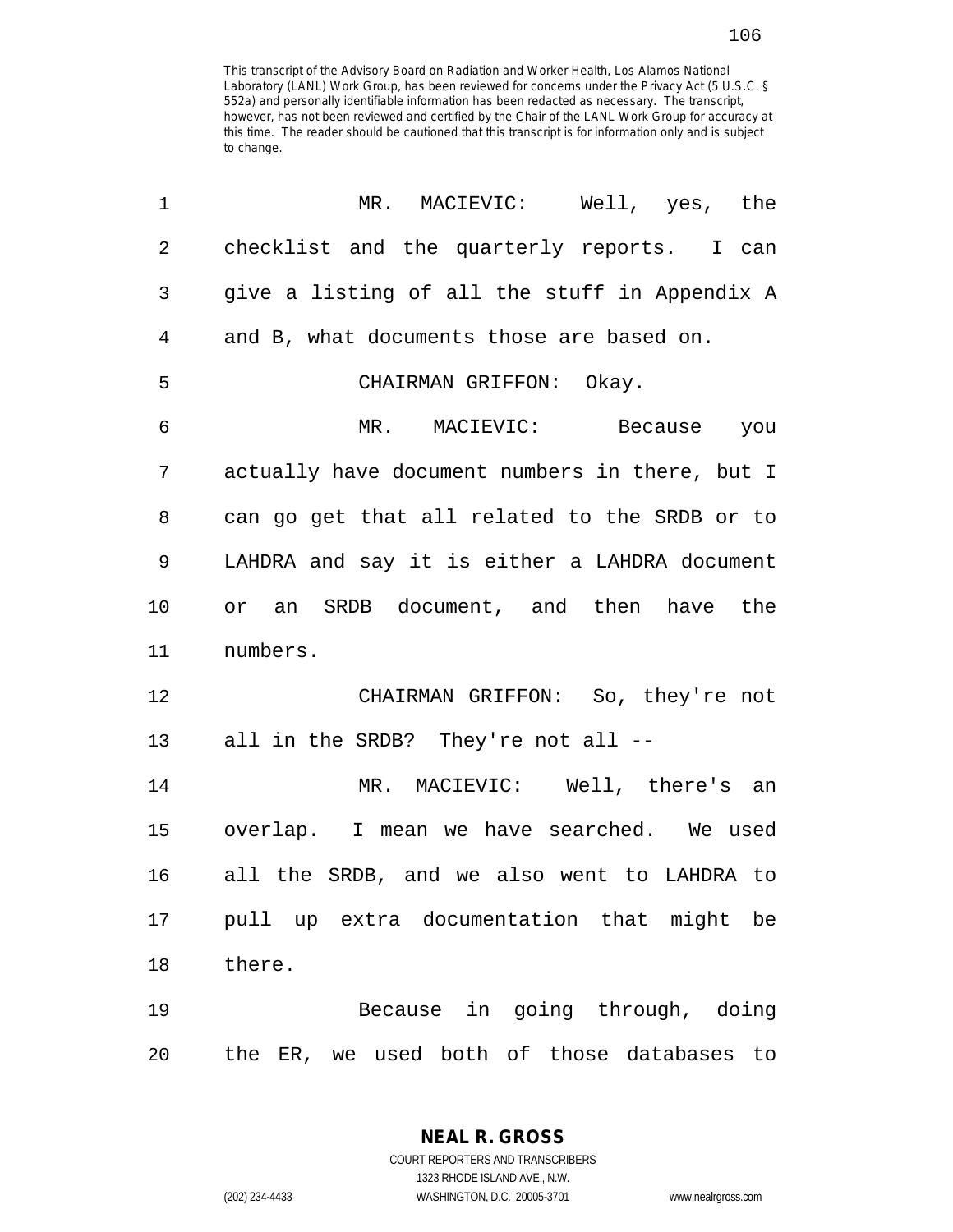| 1  | pull as much as we can.<br>So, you've got     |
|----|-----------------------------------------------|
| 2  | documents from both places.                   |
| 3  | CHAIRMAN GRIFFON: Okay.                       |
| 4  | MEMBER BEACH:<br>Then, the other              |
| 5  | question I have is the six individuals that   |
| 6  | you pulled, is there any interest in SC&A     |
| 7  | looking at those or is there any value to it? |
| 8  | MR. MACIEVIC: Yes, I mean --                  |
| 9  | CHAIRMAN GRIFFON:<br>I think the              |
| 10 | better approach is going to be the database   |
| 11 | comparison.                                   |
| 12 | The database?<br>MEMBER BEACH:                |
| 13 | Okay.                                         |
| 14 | They're going to do a<br>MR. KATZ:            |
| 15 | sampling.                                     |
| 16 | MR. FITZGERALD: Just a preview or             |
| 17 | a smaller sample.                             |
| 18 | MEMBER BEACH: Okay.                           |
| 19 | MR. FITZGERALD: You're going to               |
| 20 | do a bit more comprehensive comparison --     |

**NEAL R. GROSS**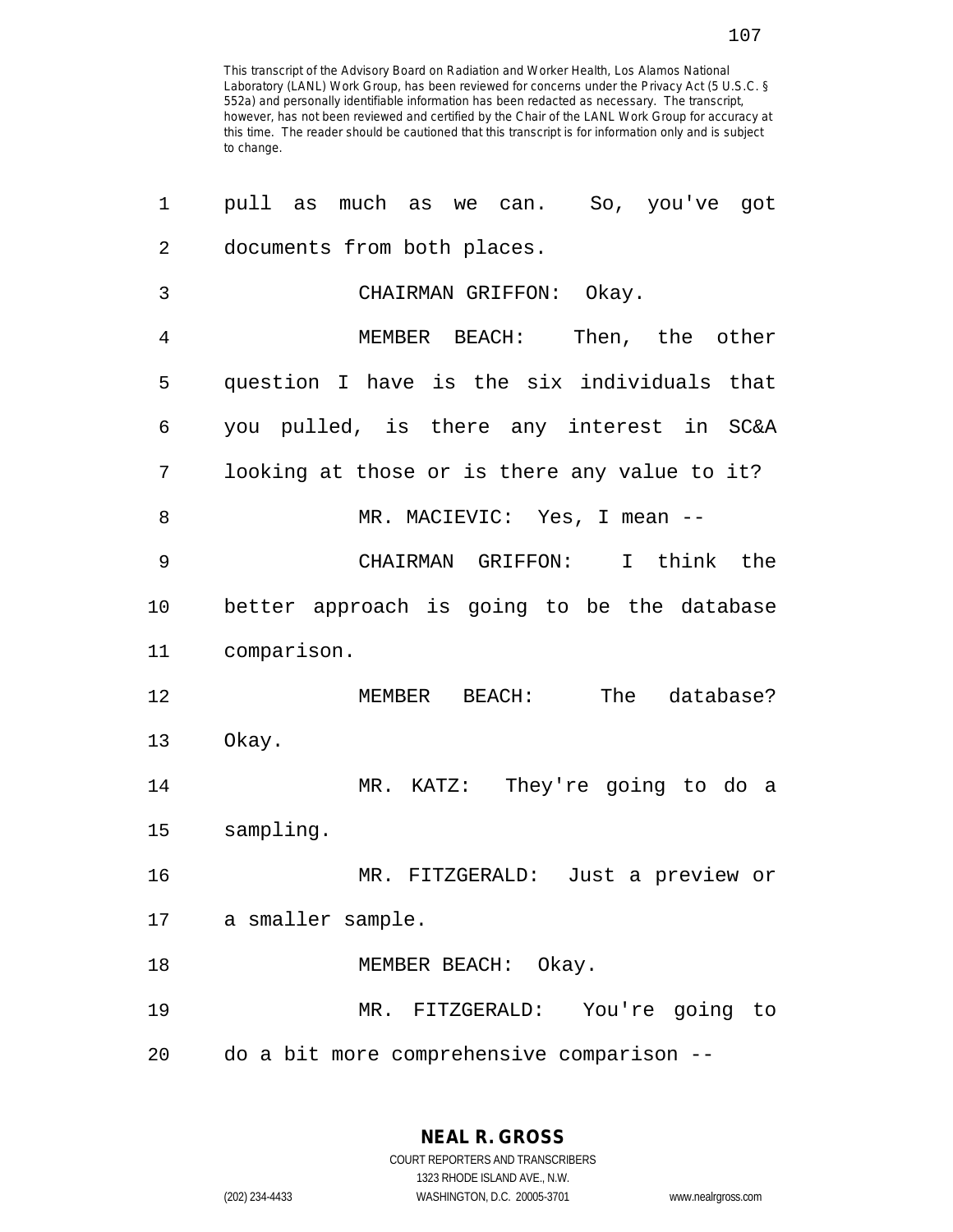| $\mathbf 1$    | MR. MACIEVIC: By looking at the               |
|----------------|-----------------------------------------------|
| $\overline{2}$ | actual bioassay database, and then taking     |
| 3              | people -- okay, yes, I have actually a better |
| $\overline{4}$ | way of saying that. You're taking the         |
| 5              | bioassay database and comparing it to the     |
| 6              | checklist --                                  |
| 7              | CHAIRMAN GRIFFON: Right.                      |
| 8              | MR. MACIEVIC: People on there for             |
| 9              | the non-claimants, essentially, and see --    |
| 10             | CHAIRMAN GRIFFON: Right.                      |
| 11             | MR. MACIEVIC: How was that laid               |
| 12             | out?                                          |
| 13             | MEMBER BEACH: The only other                  |
| 14             | question I have, this list, your Appendix A   |
| 15             | was A and B. Do you have the full scale from  |
| 16             | A to Z in that?                               |
| 17             | MR. MACIEVIC: Oh, yes.                        |
| 18             | MEMBER BEACH: So, that's all                  |
| 19             | there? Okay.                                  |
| 20             | MR. MACIEVIC: Oh, yes.<br>One of              |

**NEAL R. GROSS** COURT REPORTERS AND TRANSCRIBERS 1323 RHODE ISLAND AVE., N.W.

(202) 234-4433 WASHINGTON, D.C. 20005-3701 www.nealrgross.com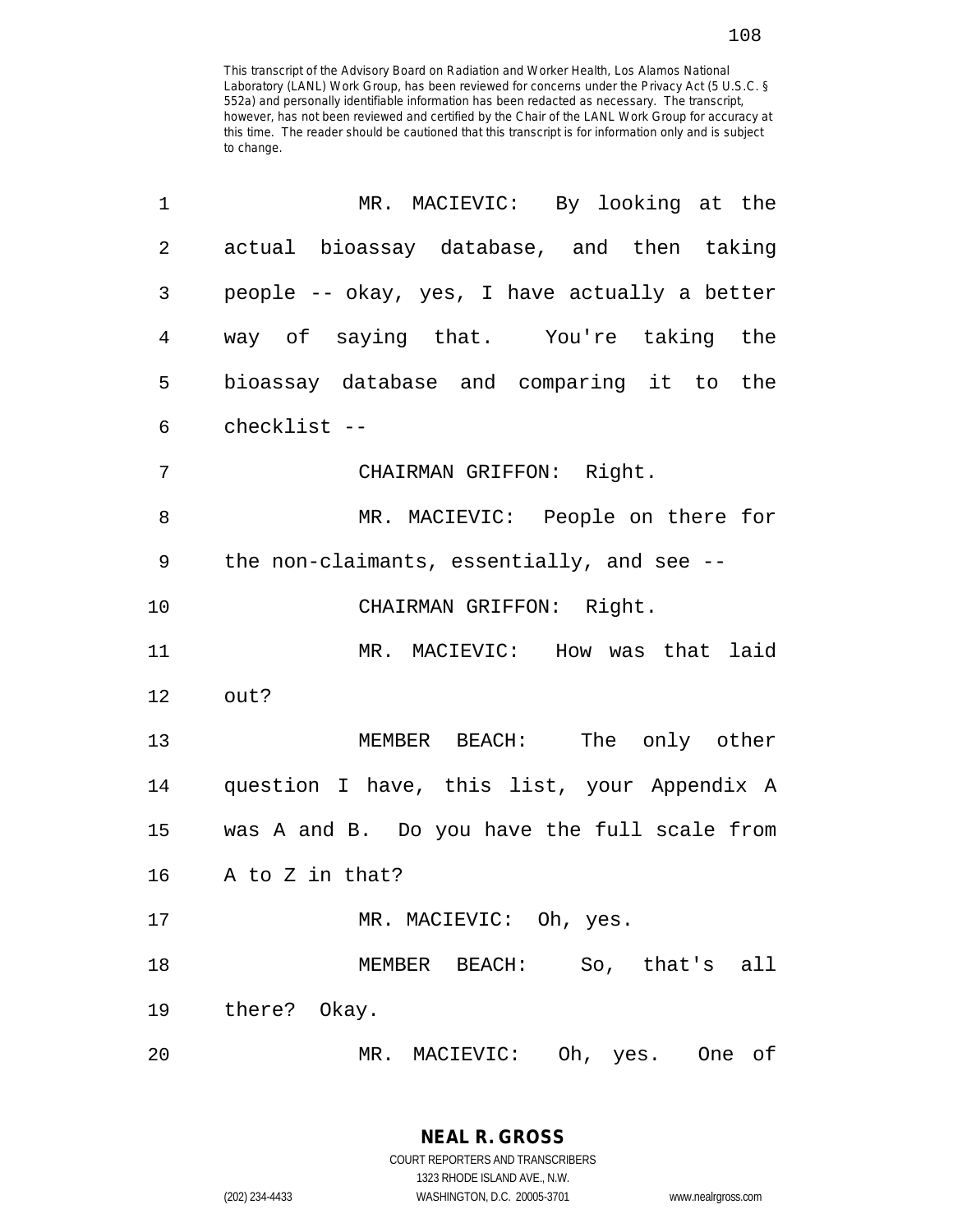| 1              | the things I've got to say is that all of that |
|----------------|------------------------------------------------|
| $\overline{2}$ | not been -- I've got a person still<br>has     |
| 3              | working, transferring all of this data to a    |
| $\overline{4}$ | database in Excel to get all the checklists    |
| 5              | in.                                            |
| 6              | Because in this document from                  |
| 7              | LAHDRA and also the SRDB, we've got where the  |
| 8              | documents all are. But, then, I've got the     |
| 9              | person going into each one, each individual    |
| 10             | document -                                     |
| 11             | CHAIRMAN GRIFFON: And coding all               |
| 12             | that?                                          |
| 13             | MR. MACIEVIC: And coding all the               |
| 14             | data that is in these documents, so that now   |
| 15             | you can see the people, the times, what kind   |
| 16             | of sample, and all of that.                    |
| 17             | And once that's<br>MEMBER BEACH:               |
| 18             | done, you will make that information available |
| 19             | to us?                                         |
| 20             | MR. MACIEVIC: Well, that will                  |

**NEAL R. GROSS** COURT REPORTERS AND TRANSCRIBERS 1323 RHODE ISLAND AVE., N.W.

(202) 234-4433 WASHINGTON, D.C. 20005-3701 www.nealrgross.com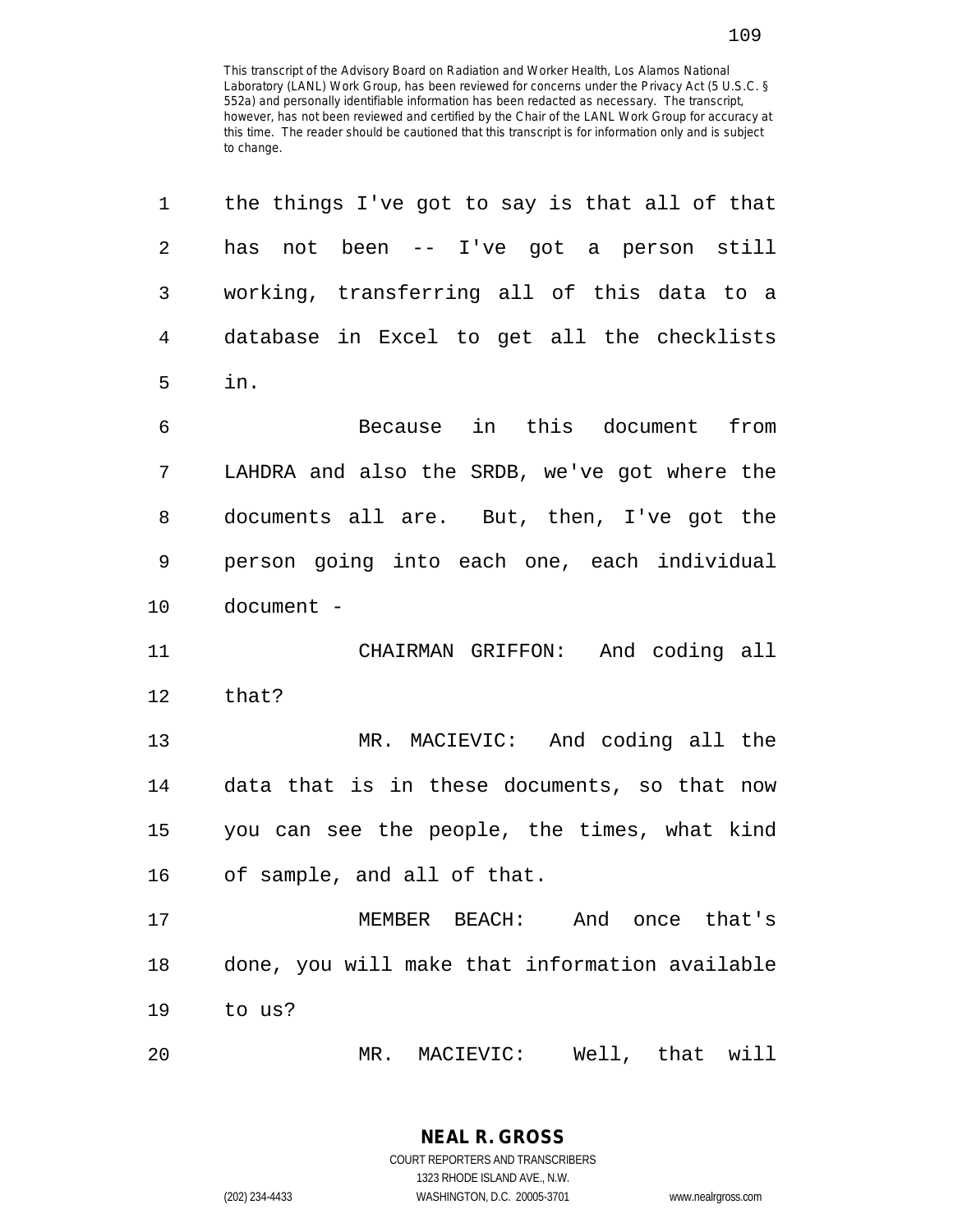$\overline{a}$ 

| 1              | probably be Christmas of 2074.                  |
|----------------|-------------------------------------------------|
| $\overline{2}$ | MEMBER BEACH: Okay.                             |
| 3              | (Laughter.)                                     |
| $\overline{4}$ | MR. MACIEVIC: So, what we're                    |
| 5              | going to do is we will expand greatly on        |
| 6              | what's in here and, hopefully, get through      |
| 7              | maybe half the alphabet, go through A to $L$ -- |
| 8              | MEMBER BEACH: Okay.                             |
| $\mathsf 9$    | MR. MACIEVIC: And then have                     |
| 10             | enough in there to pull over several of the --  |
| 11             | or the years that we have, because our          |
| 12             | database, our data search was primarily         |
| 13             | concerned in the early 70s, mid-70s and early   |
| 14             | 80s, because we didn't pick up every checklist  |
| 15             | for all the years. So, you are not going to     |
| 16             | see a complete set of checklists from `76 all   |
| 17             | the way out. We would have to go back to the    |
| 18             | site and actually collect those or to get that  |
| 19             | out of the system.                              |
|                |                                                 |

20 Because our main concern was to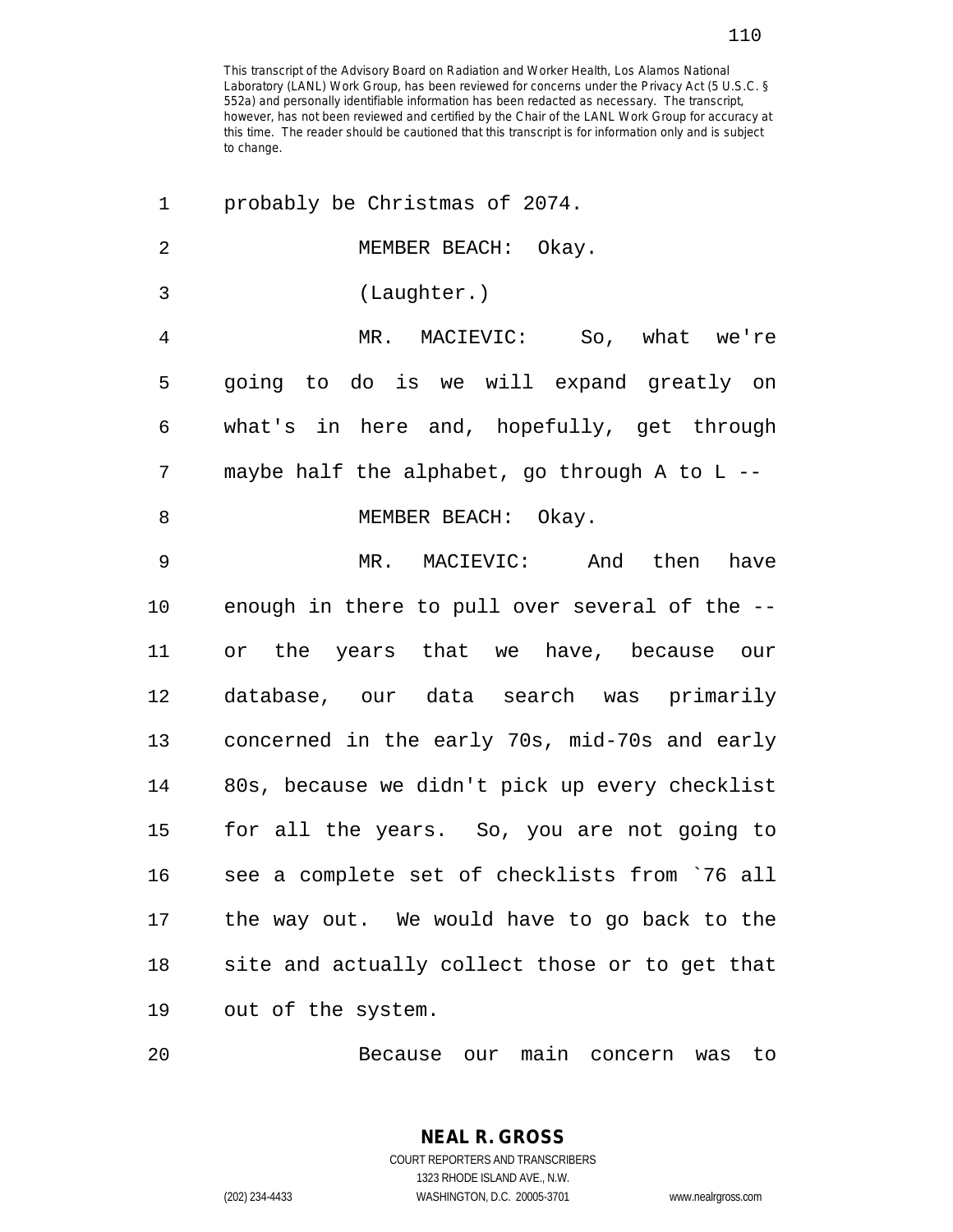| 1              | have transition, a transition period from 175  |
|----------------|------------------------------------------------|
| 2              | to `76 and the early 70s. So, what these are   |
| 3              | going to cover is the early 70s.               |
| $\overline{4}$ | But that's what we will get. We                |
| 5              | will get you as it is, and probably, I don't   |
| 6              | know, we could even send an email out at some  |
| 7              | point to say, "This is the extent covering.    |
| 8              | Does everybody agree this is a good size or    |
| 9              | would you like to see" -- you know, just       |
| 10             | without all the detail.                        |
| 11             | CHAIRMAN GRIFFON: Right. That's                |
| 12             | fine. Okay.                                    |
| 13             | So, that brings us to No. 2. This              |
| 14             | is the exotics. I know they are overlapped in  |
| 15             | the ER, but I think it is cleaner to discuss   |
| 16             | them separately here.                          |
| 17             | So, I will just let whoever wants              |
| 18             | to kick it off, either Joe or Greg. You know,  |
| 19             | there are some actions that were listed here,  |
| 20             | but it is mainly back to the justification for |

**NEAL R. GROSS**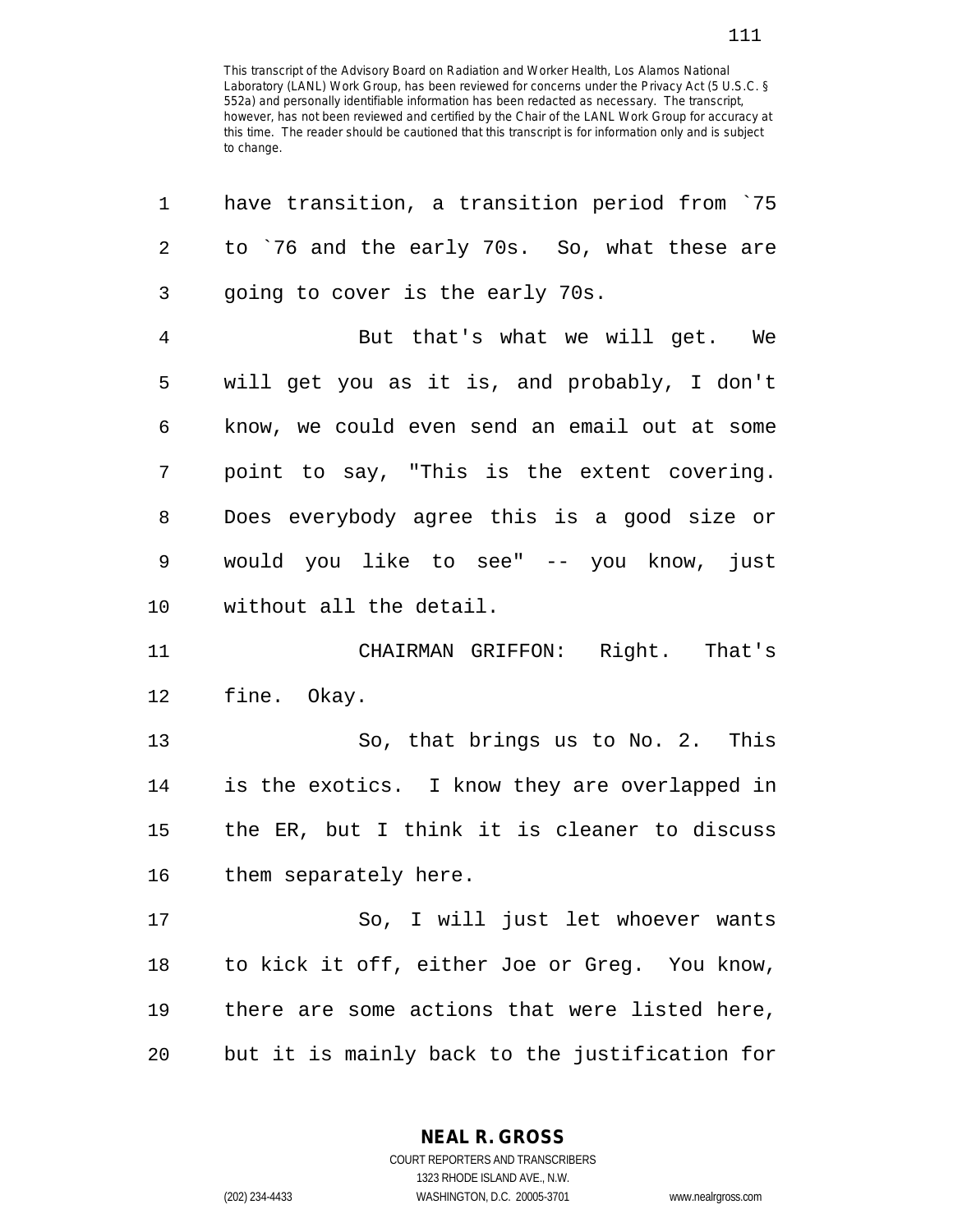1 your approach.

2 MR. FITZGERALD: Well, the NIOSH 3 response sort of alludes to the search for 4 bioassay results. It is much of what we have 5 just talked about. So, I don't know if you 6 have anything to add to that.

7 MR. MACIEVIC: Well, I would like 8 to add on benchmarking. So far, we have come 9 up with there aren't a lot. There were some 10 later years.

11 One of the ones was a 12 contamination incident which was not usable in 13 the sense that it turned out there was a 14 problem with the dosimeter, and the person had 15 a contamination incident with the dosimeter 16 and they didn't do the full analysis to get a 17 dose reconstruction because it turned there 18 was some other problem. So, we couldn't use 19 that.

20 We also had one that involved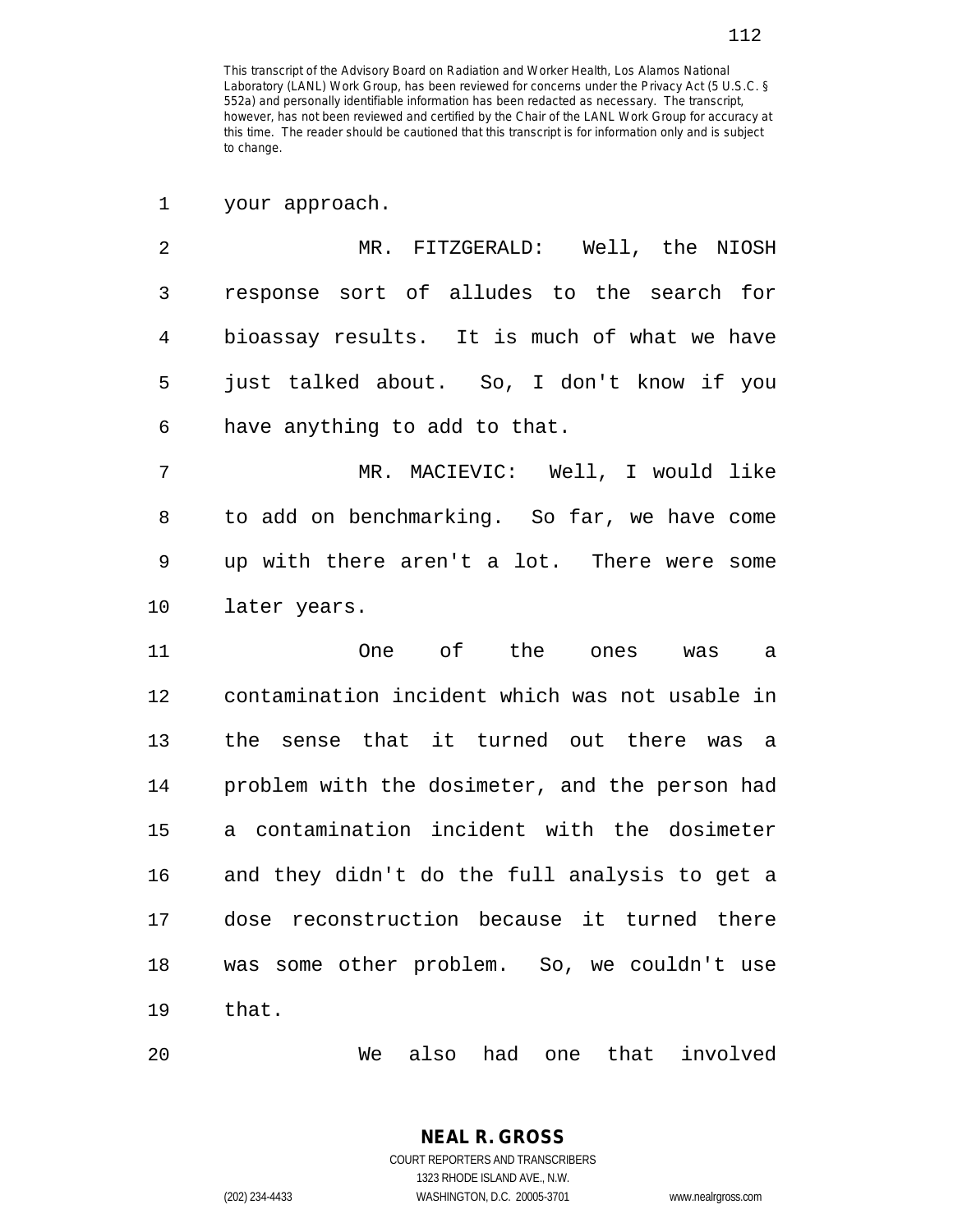| $\mathbf{1}$   | thorium-232 and curium-244 that's in the LANL |
|----------------|-----------------------------------------------|
| $\overline{2}$ | database for the exotics, but why it's not in |
| 3              | here -- we did do a benchmark comparison, but |
| 4              | we didn't include it because they did the     |
| 5              | analysis at LANL, but the actual exposure     |
| 6              | -- where was that? -- somewhere in Russia.    |
| 7              | So, it was a person working from              |
| 8              | LANL out in Russia who got exposed to these   |

9 materials. They came back and did their own 10 dose reconstruction or lung count of this 11 person. But since he wasn't really at LANL, I 12 mean you could say, well, the systems were not 13 the same; this was a different scenario for 14 the exposures.

15 But, as far as proof of the 16 method, it worked out well in that you had, 17 using our substitution method of using curium 18 and the thorium substituted into the intakes 19 for the primary radionuclides that we had, you 20 come up with a conservative number. I think

**NEAL R. GROSS**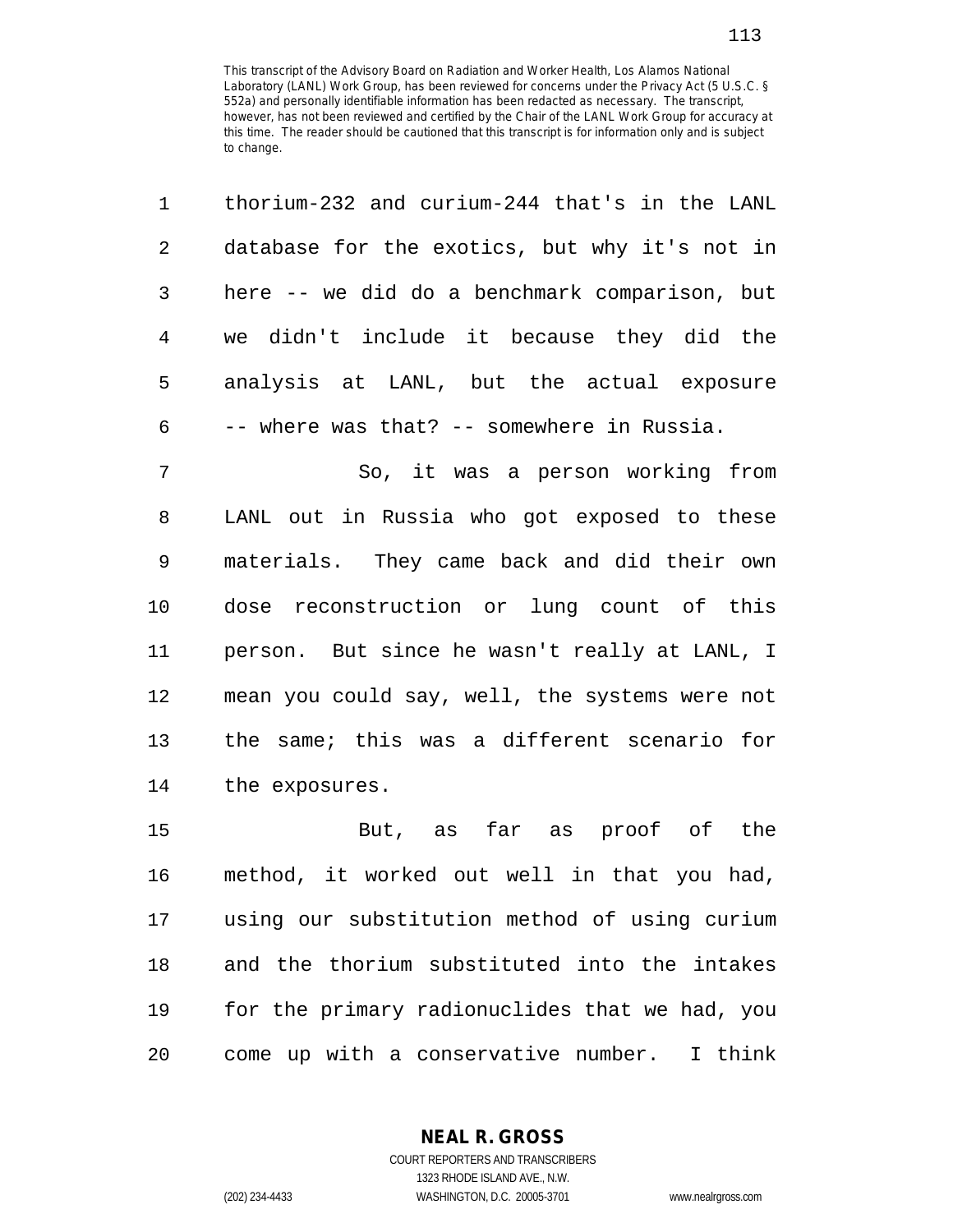| 1              | it was probably a factor or two or three       |
|----------------|------------------------------------------------|
| 2              | higher than what they came up, based on the    |
| 3              | actual lung count model for an internal dose.  |
| $\overline{4}$ | And you are also talking about an              |
| 5              | acute exposure versus this chronic exposure.   |
| 6              | But the chronic exposure is more conservative  |
| 7              | than that acute exposure was.                  |
| 8              | So, it did put numbers that were               |
| 9              | reasonable with that exposure, and it did,     |
| $10 \,$        | basically, well, in my mind it justifies that, |
| 11             | for that particular one, the method works. It  |
| 12             | didn't give outlandish numbers, and it was for |
| 13             | a particular organ dose for the lung for the   |
| 14             | exposure that it was considered.               |
| 15             | And if anybody wants to see that,              |
| 16             | they can be shown. But, again, we didn't       |
| 17             | include it because it was an exposure offsite, |
| 18             | not at LANL itself.                            |
| 19             | MR. MILES: Yes, but the approach               |
| 20             | was bounding for those, but I am not sure how  |

**NEAL R. GROSS**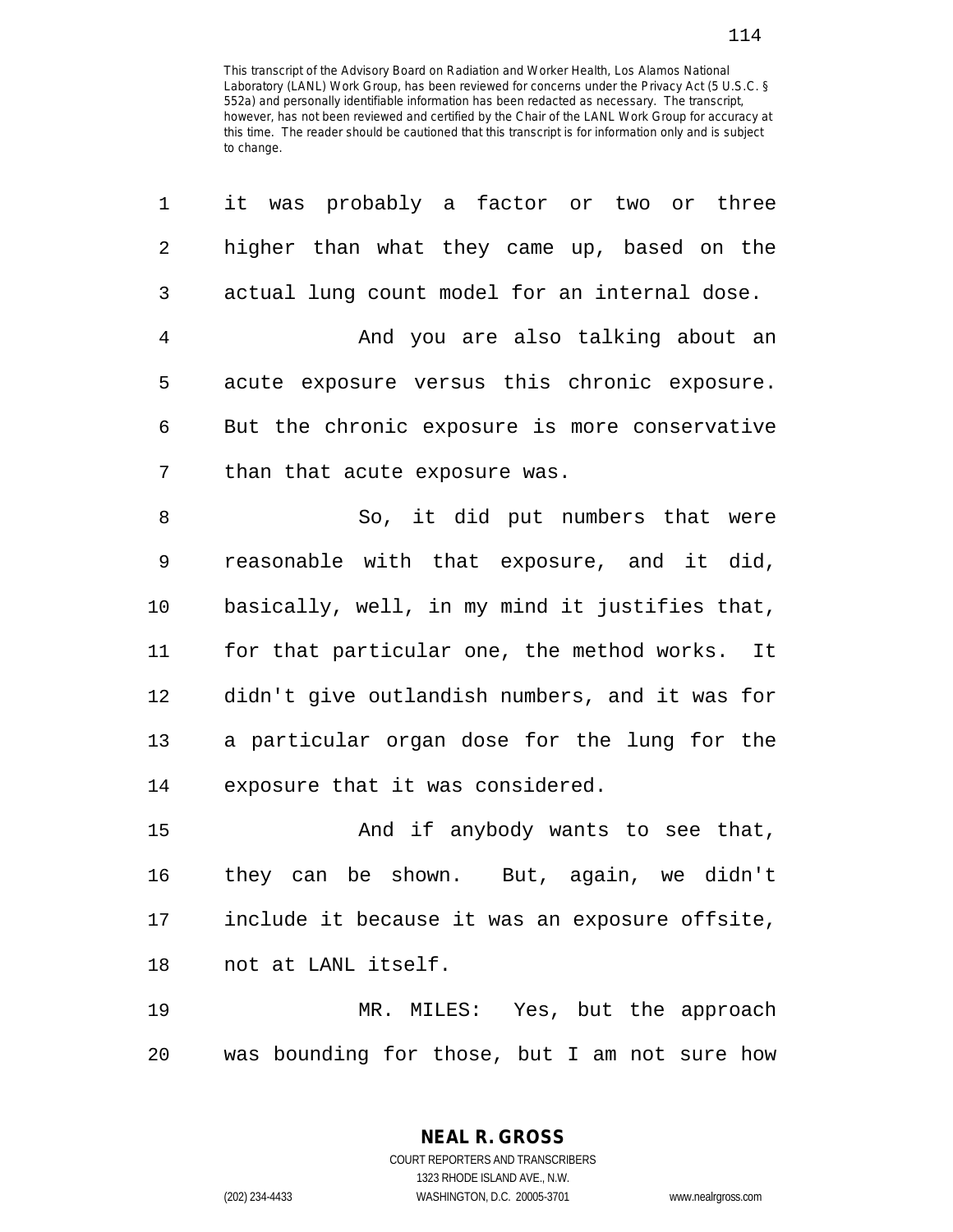| valid really to compare an activity outside or |
|------------------------------------------------|
| something. But we've gotten more. We chose a   |
| few examples that LANL had provided us that    |
| are actually listed in the ER. Since then, we  |
| have gone and tried to identify more in the    |
| database. We've got a list to go through, and  |
| we can probably find other examples there.     |
| MR. MACIEVIC: Right. And that is               |
| part of what we were looking for, yes, in that |
| DR list where you pulled up the --             |
| CHAIRMAN GRIFFON: So, you are                  |
| going to look at a listing of these,           |
| quote/unquote, "exotic exposures"?             |
| MR. MACIEVIC: Right.                           |
| CHAIRMAN GRIFFON: And look at                  |
| your use of primary nuclide and see if it's -- |
| MR. MACIEVIC: Right, and when we               |
| talked about the DR list, looking at all the   |
| DRs and querying on exotics, the exotic        |
| radionuclides, that list that I had mentioned, |
|                                                |

**NEAL R. GROSS**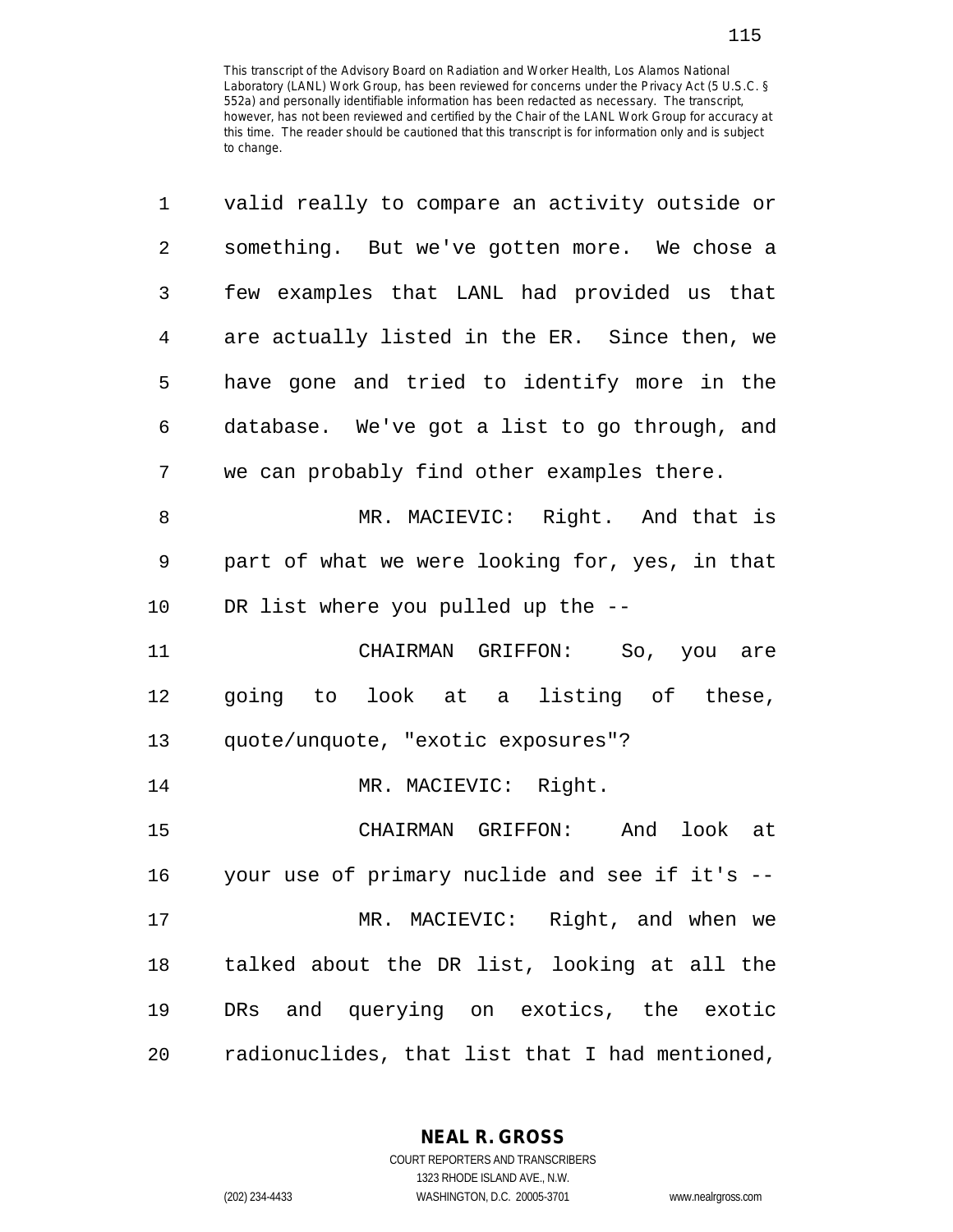| 1  | that is the one you have to go back to the     |
|----|------------------------------------------------|
| 2  | actual DR now and take a look at the --        |
| 3  | CHAIRMAN GRIFFON: Once you have                |
| 4  | this, I mean assuming that you look at this    |
| 5  | and it seems reasonable to use the primary     |
| 6  | radionuclides to substitute for these          |
| 7  | exposures, how do you determine who gets this  |
| 8  | assigned to them?                              |
| 9  | I think Jim -- we were talking                 |
| 10 | about this on the break, actually. How do you  |
| 11 | assume which workers might have been exposed   |
| 12 | to these exotics?                              |
| 13 | MR. MACIEVIC: What we have been                |
| 14 | doing -- and I will ask Don Stewart to chime   |
| 15 | in after I am done -- what we have been doing  |
| 16 | is doing it on a case-by-case basis to look at |
| 17 | the actual situation and if it is applicable.  |
| 18 | Because we are not viewing it as a             |
| 19 | chronic problem, but a problem for the entire  |
| 20 | site, and that anybody in particular areas,    |

**NEAL R. GROSS**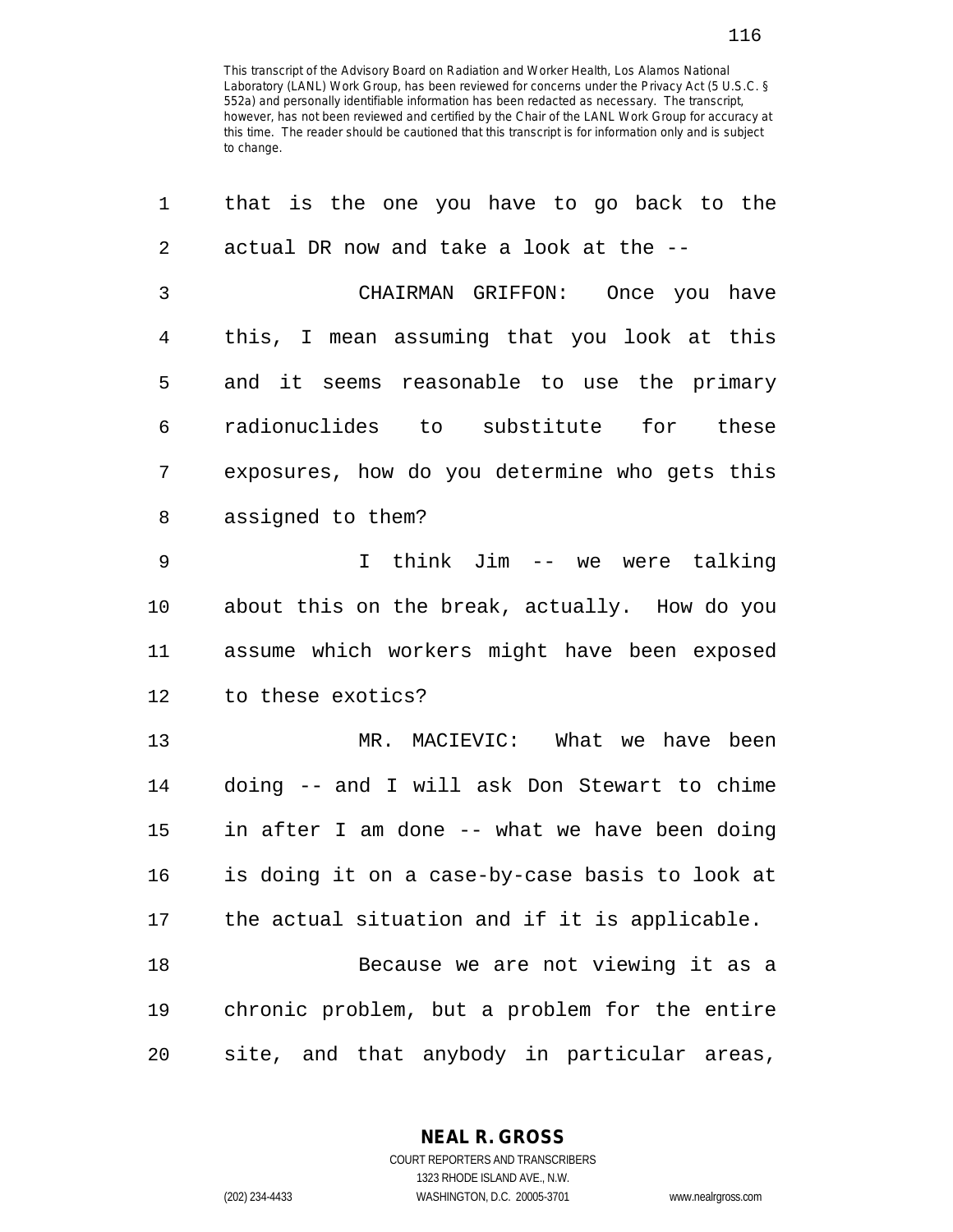| $\mathbf{1}$ | you are going to end up with everybody getting |
|--------------|------------------------------------------------|
| 2            | exotic dose if you don't try to specifically   |
| 3            | look at what kind of activity is doing and     |
| 4            | whether it is justified, either through some   |
| 5            | kind of incident or specifically in an area    |
| 6            | that is having these radionuclides.            |

7 Because it goes counter to what we 8 are saying, in that the reason you don't see 9 much of these exotics is because they are just 10 not present. If we start giving everybody the 11 dose from exotics, you have just countered 12 yourself and said, well, you're giving them 13 all this dose, but they really don't need it. 14 So, that is a question that we are looking at, 15 but it is on a case-by-case basis.

16 **Is that pretty much it, Don, or** --17 MR. STEWART: Yes. Yes, we 18 wouldn't make a presumptive exposure to these 19 very exotic materials. You know, if the 20 prevalence at the site was low, in fact,

**NEAL R. GROSS**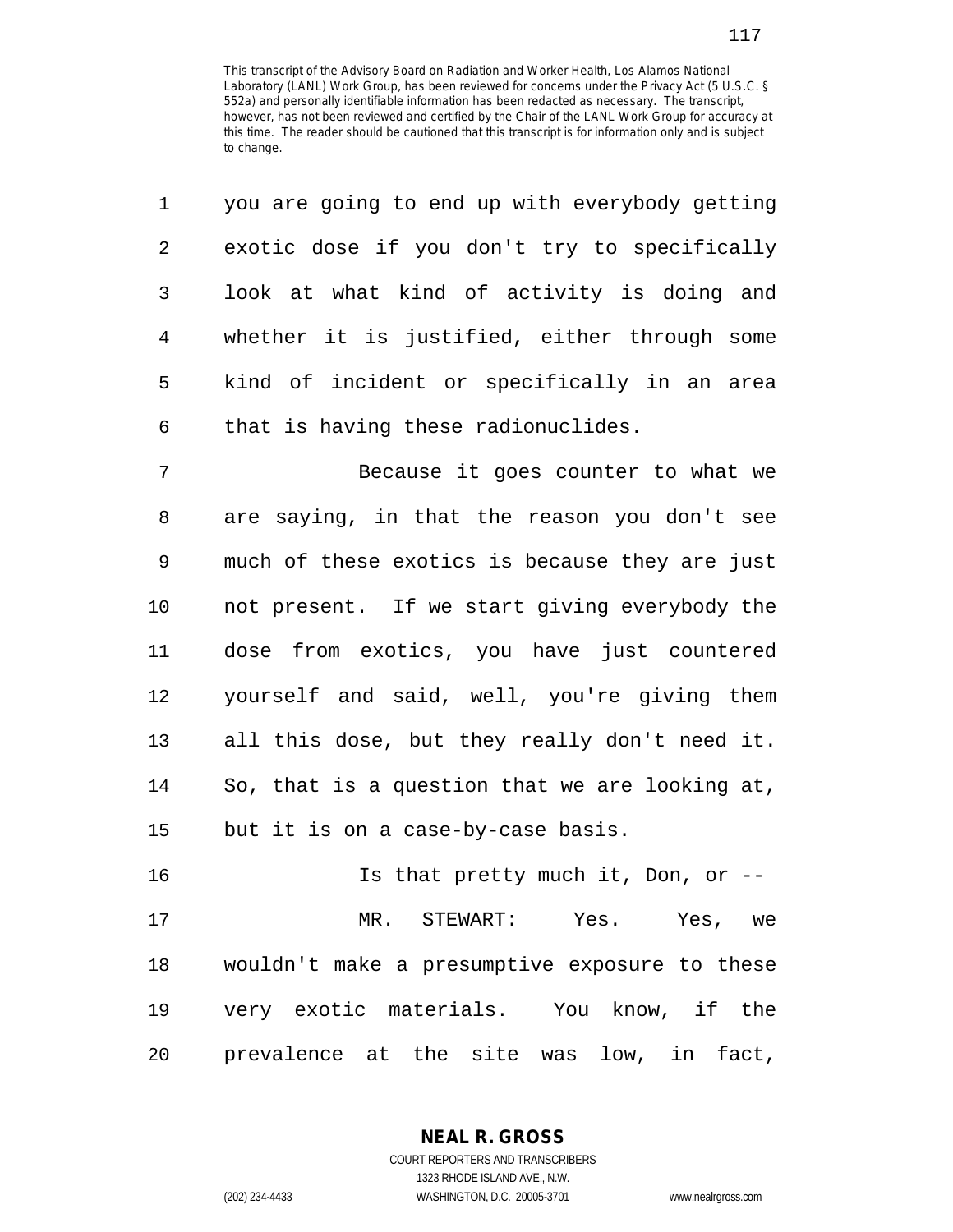1 existence, period, is low. 2 So, I think we had some things we 3 were talking about, job classifications, you 4 know, actinide chemists and things like that. 5 But, for most people, the overwhelming 6 population of cement workers and ditch diggers 7 at LANL, really not a lot of them are 8 presumptive exposures to the exotics. 9 MEMBER MUNN: And if they were, it 10 would be clearly episodic? It would be likely 11 to be known as episodic, would it not be? 12 MR. MACIEVIC: Right. Right, it 13 would have to be some -- 14 MEMBER MUNN: I would think so. 15 MR. MACIEVIC: Right. 16 MEMBER MUNN: Certainly, you 17 wouldn't expect chronic exposure to -- 18 MR. MACIEVIC: Exactly. The 19 quantities and where the materials are, it 20 wouldn't lead itself to be something you could

**NEAL R. GROSS**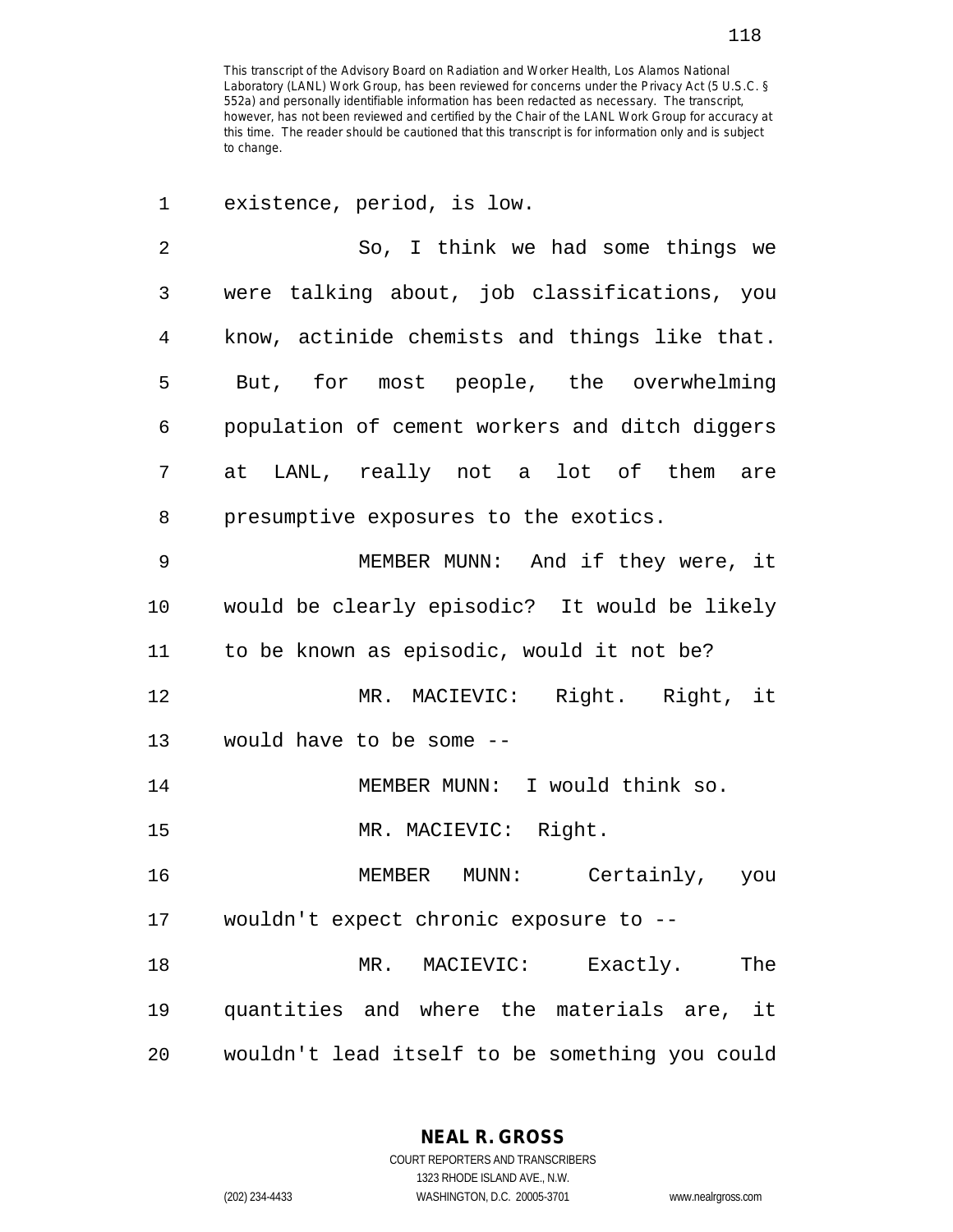1 stumble into --

2 MEMBER MUNN: No. 3 MR. MACIEVIC: In any particular 4 part of the plant. Or, even if you were in an 5 area where the material was, it would not have 6 been airborne. Because the areas where they 7 do work with the actinides, they have their 8 own air-sampling program beyond the health 9 physics to determine if there was any kind of 10 releases in the room.

11 So, if there wasn't an episodic or 12 an incident type of activity, you wouldn't 13 want to say, well, let's just give it to them 14 because they were in a particular building.

15 MEMBER MUNN: The question of 16 whether or not the exposure would be adequate 17 to be called significant would be called into 18 issue in cases where people were simply 19 passing through or minimally exposed.

20 MR. FITZGERALD: That is precisely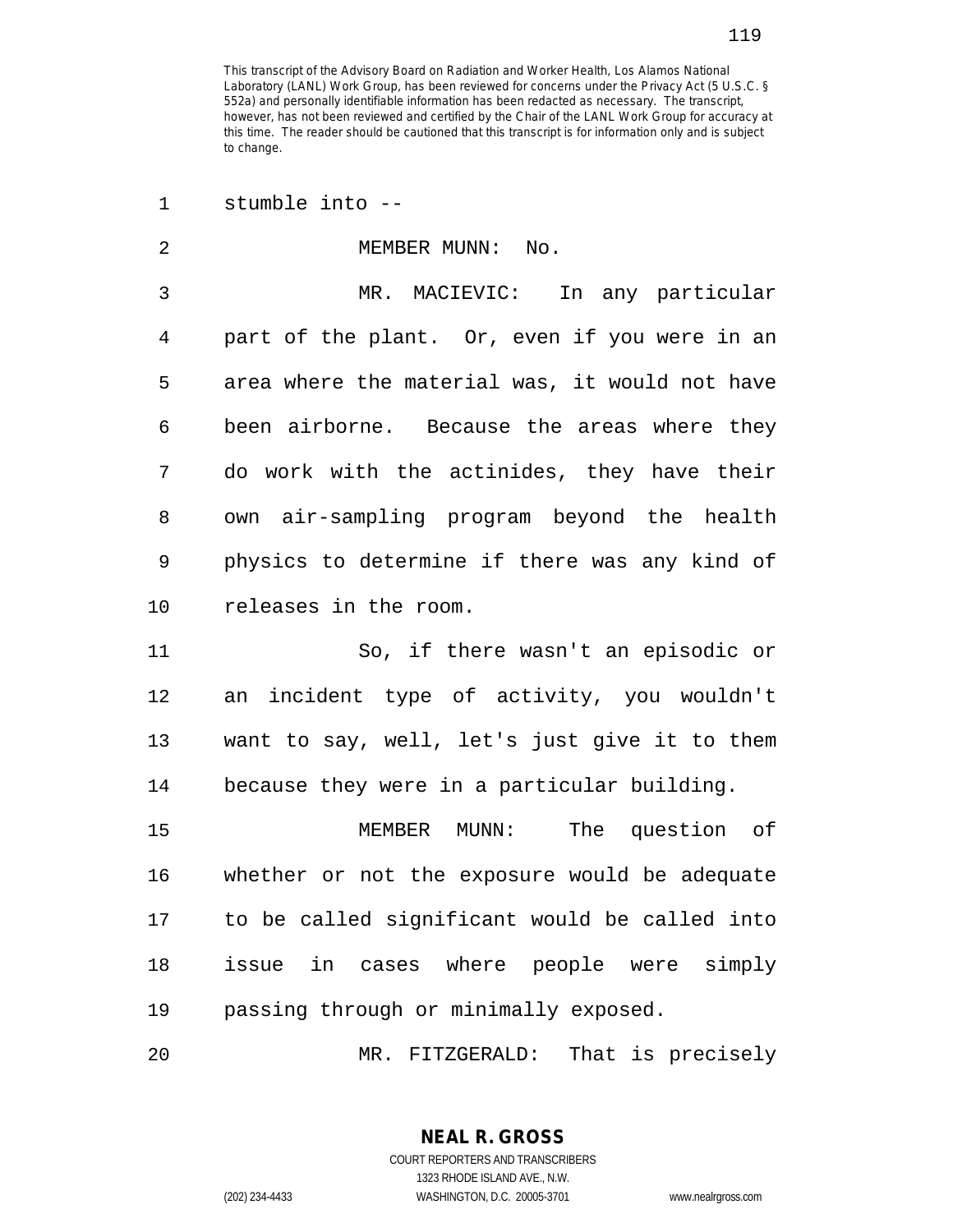| $\mathbf{1}$  | the sort of the dilemma we were talking        |
|---------------|------------------------------------------------|
| $\mathcal{L}$ | earlier, which is if you don't have any        |
| 3             | measurement data, how are you going to tag     |
| 4             | which workers? I mean I guess, if you have     |
| 5             | air sampling or something, that would give you |
| 6             | some indication of whether you have any        |
| 7             | exposure pathway, and if you do, some means to |
| 8             | characterize that.                             |

9 Otherwise, it just seems like you 10 are in the dilemma you are talking about, 11 which is, who's in that room and is it 12 reasonable to assign some kind of dose? And 13 what would that dose be?

14 It sounded like before the 15 approach was to, again, benchmark against the 16 primaries and use those intake values. That 17 would be seen as bounding for those nuclides. 18 Then, the question would be, well, 19 who would get that dose? Now you are going to 20 identify categories of worker. I would assume

**NEAL R. GROSS**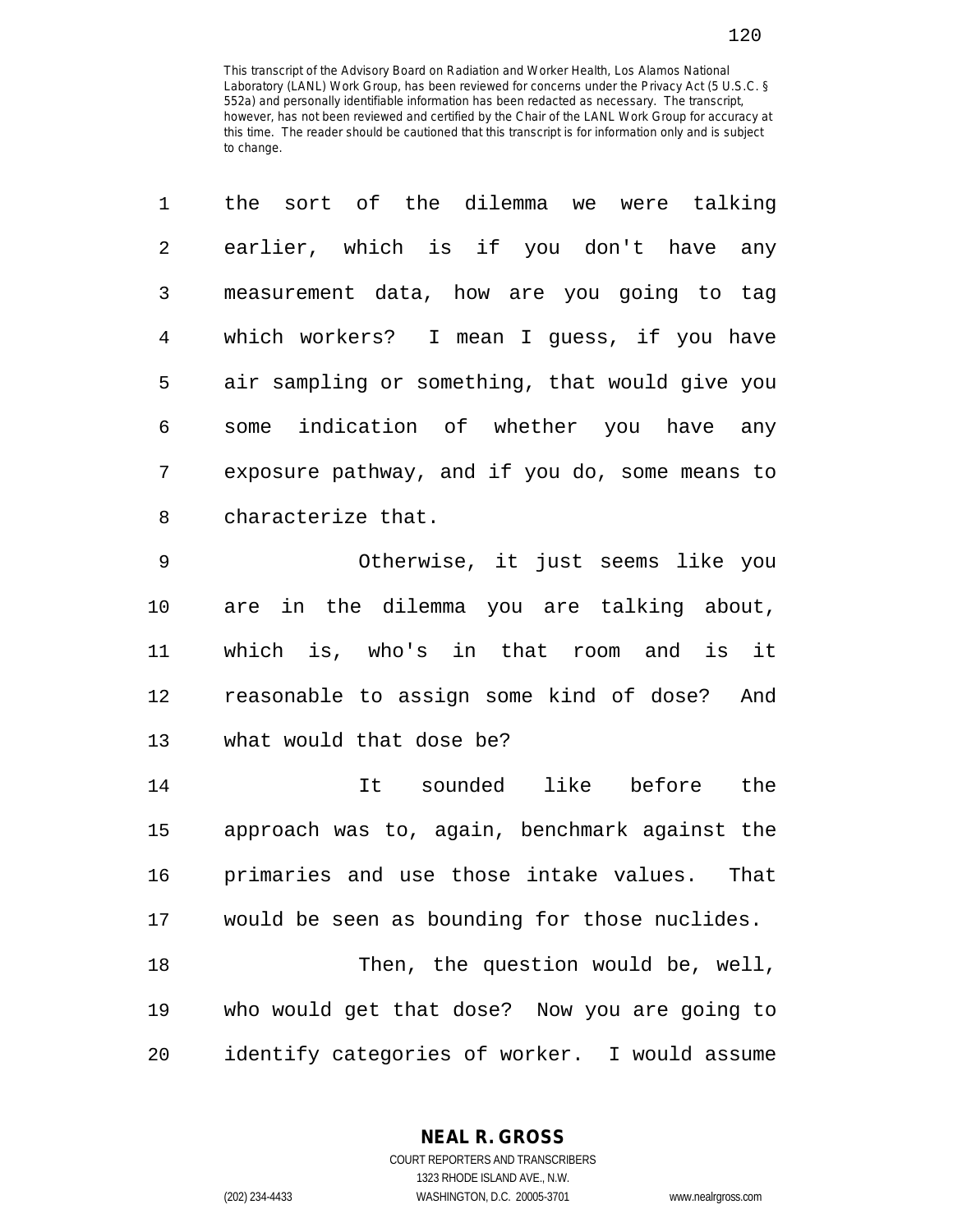| 1              | you are going to include your maintenance     |
|----------------|-----------------------------------------------|
| $\overline{2}$ | staff and people that would maybe come in and |
| 3              | out. But it does sort of raise the question   |
| $\overline{4}$ | of what that cohort would be.                 |
| 5              | MR. MACIEVIC: Well, the thing is,             |
| 6              | when you do that, the problem that comes up   |
| 7              | is, if you've got a person who is coming in,  |
| 8              | say custodial services, cleaning a room with  |
| $\mathsf 9$    | the material in it, you are going to have to  |
| 10             | make the assumption that this material is     |
| 11             | somehow in the air all the time or            |
| 12             | contamination that is giving it to that       |
| 13             | worker.                                       |
| 14             | What I need to find, which I                  |
| 15             | haven't found yet, is surveys information     |
| 16             | because things like CNC-11 was definitely the |
| 17             | actinide type of research area. Like I said,  |
| 18             | they did have their own, as they state in     |
| 19             | their own procedures, which I have. I've got  |

20 the procedure information that is in those

**NEAL R. GROSS**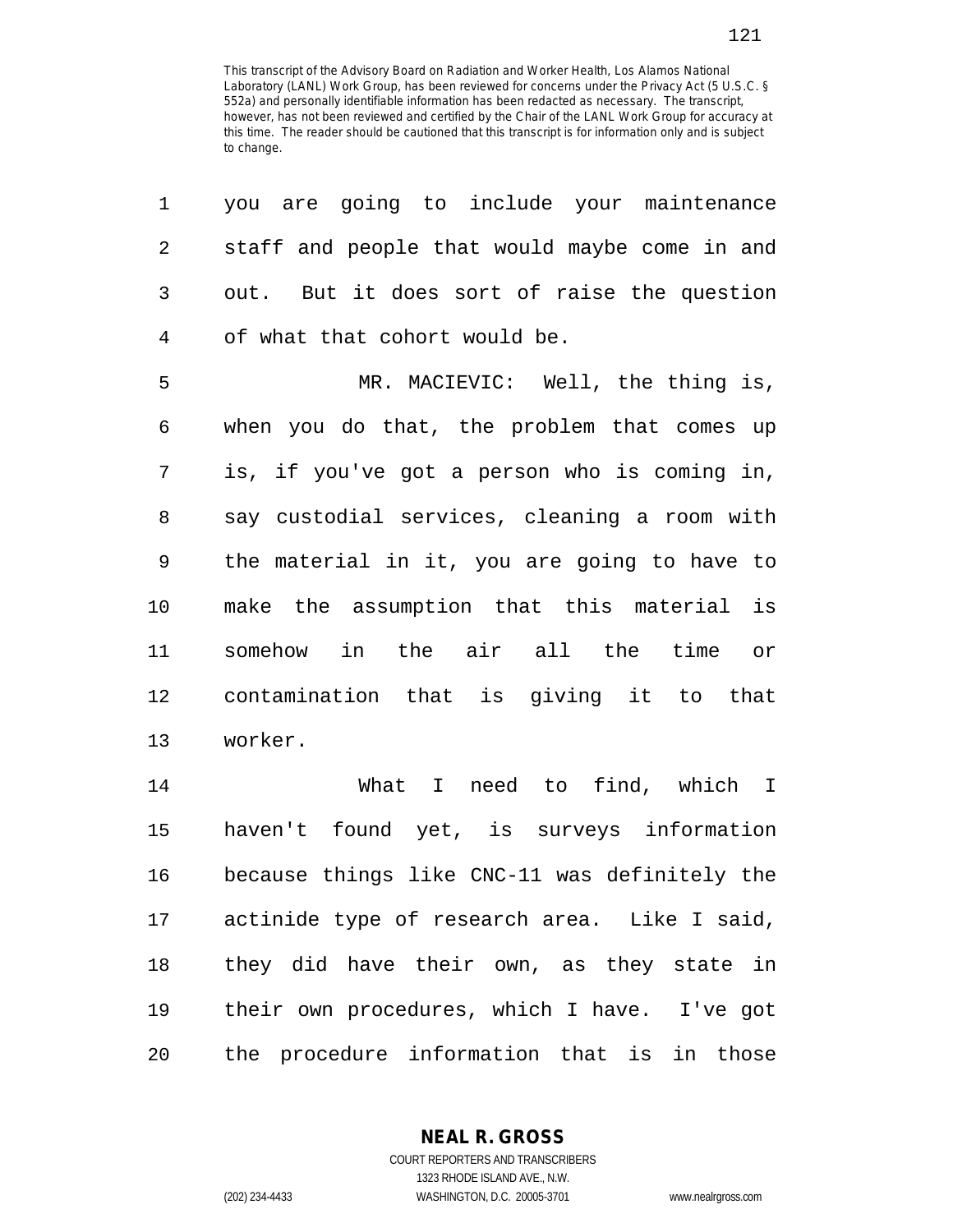1 document.

| 2            |                                              | But they did their own air |  |  |
|--------------|----------------------------------------------|----------------------------|--|--|
| $\mathbf{3}$ | sampling beyond what health physics had for  |                            |  |  |
| 4            | air sampling to determine if there were any  |                            |  |  |
| 5            | kind of releases or if there was any kind of |                            |  |  |
| 6            | contamination problems that they had in the  |                            |  |  |
| 7            | room.                                        |                            |  |  |
|              |                                              |                            |  |  |

8 So, that would be one way of going 9 back, if you can find those surveys, and say, 10 have they ever had any results on that kind of 11 thing?

12 MR. FITZGERALD: Yes. I think 13 that is superior to what was presented in the 14 ER because the ER basically says you can do a 15 sitewide average based on the intake value for 16 the primary.

17 The Mand that gets you into issues, 18 well, is that reflective of what the exposure 19 potential was in that particular operation or 20 not? And you're bringing it back to maybe the

**NEAL R. GROSS**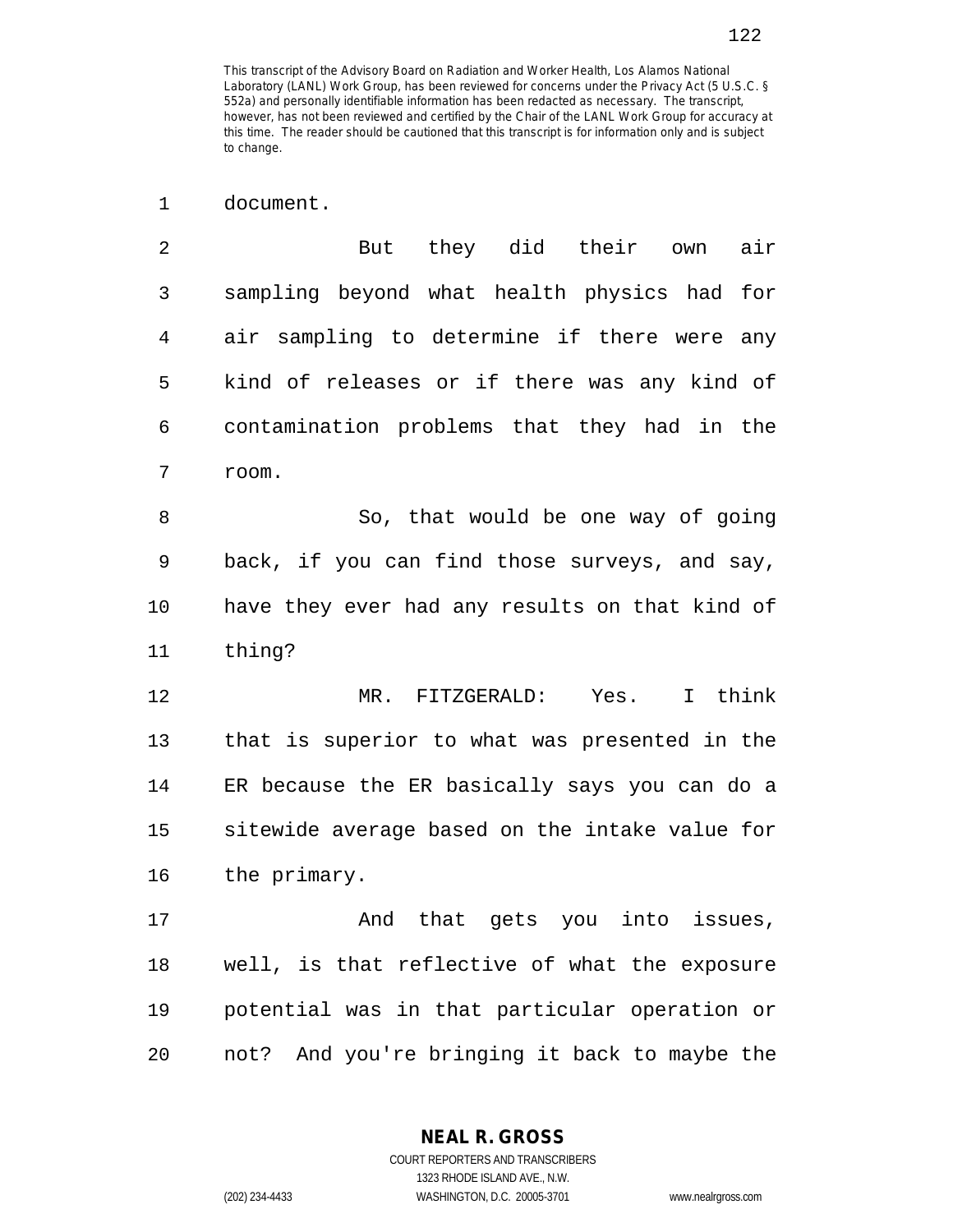1 operation itself, which may be more

| $\overline{2}$ | representative than that sitewide average,    |
|----------------|-----------------------------------------------|
| 3              | because the sitewide average I think presents |
| $\overline{4}$ | its own issues, which is, how representative  |
| 5              | is it? Because if it is an exotic operation,  |
| 6              | it probably doesn't reflect the average       |
| 7              | anyway.                                       |
| 8              | MR. MACIEVIC: And there<br>are                |
| $\mathsf 9$    | several documents that talk about it, but the |
| 10             | thing is to go from this list here, which I   |
| 11             | think I even have -- let's see.               |
| 12             | MEMBER MUNN:<br>Well, the                     |
| 13             | knowledgeable people who would have<br>been   |
| 14             | involved in operation of what we call exotics |
| 15             | would certainly be protective enough of their |
| 16             | own health and welfare to want to know what   |
| 17             | their exposure was over and above anything    |
| 18             | that might be recorded on a regular standard  |
| 19             | basis for other Members of the Work Groups.   |

20 MR. MACIEVIC: Well, see, you have

**NEAL R. GROSS** COURT REPORTERS AND TRANSCRIBERS 1323 RHODE ISLAND AVE., N.W.

(202) 234-4433 WASHINGTON, D.C. 20005-3701 www.nealrgross.com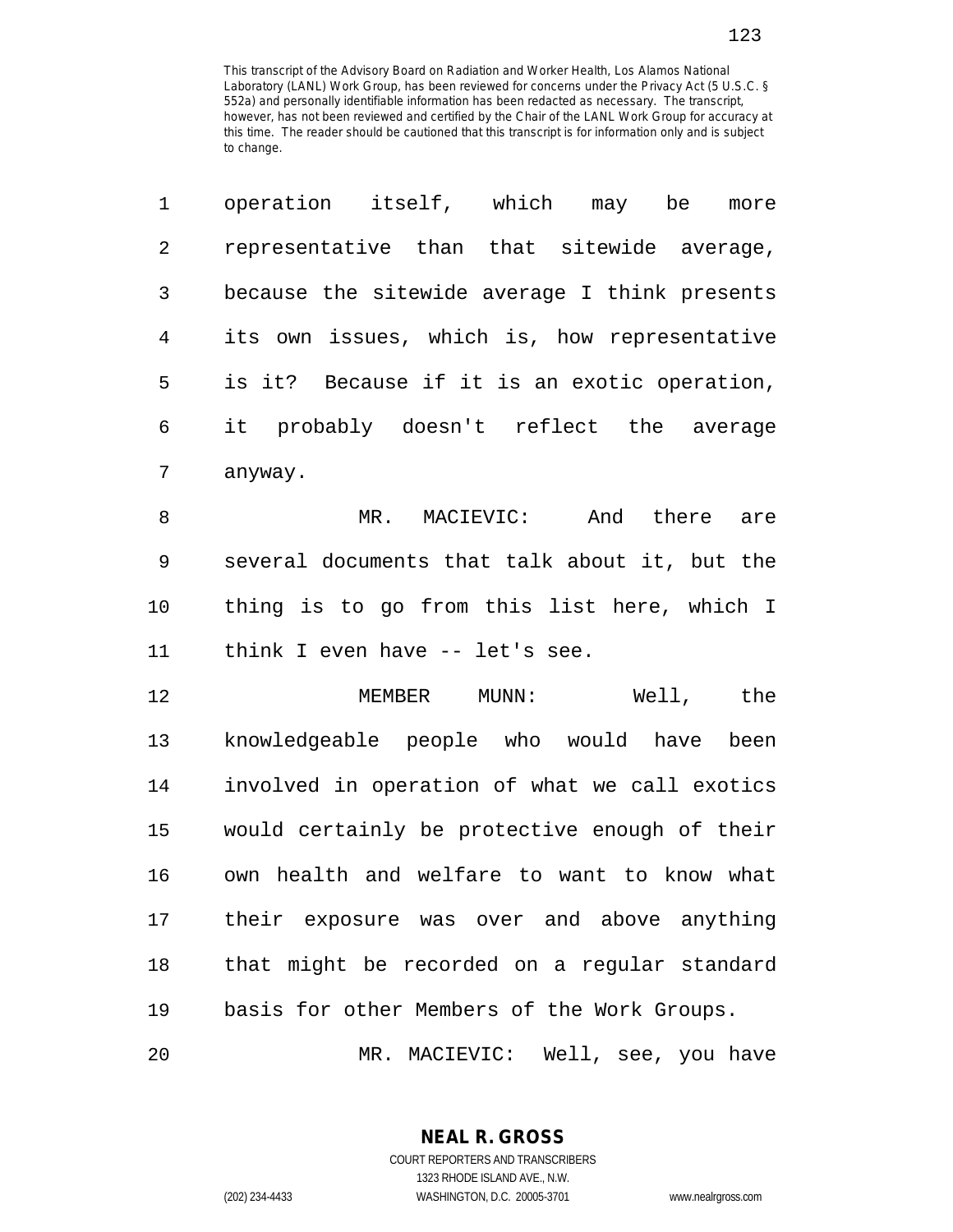| $1 \quad$     | here, this is like for 1975, a standard       |
|---------------|-----------------------------------------------|
| $\mathcal{L}$ | operating procedure for handling actinide     |
| 3             | elements, americium, curium, californium, and |
| 4             | berkelium, and a standard operation procedure |
| 5             | for safe-handling of radioactive sources      |
| 6             | offsite for CNC-11 trailers. Those CNCs are   |
| 7             | the ones that handled the actinides.          |

8 So, you have in just this one I 9 pulled out here two sets of procedures on how 10 to work with this material, and then there's 11 the procedure within these procedures as to 12 how to do the air sampling. But, like I said, 13 the trick is now finding those particular 14 samples.

15 MEMBER MUNN: Right. Yes.

16 MR. FITZGERALD: You're moving -- 17 what was a qualitative approach which says 18 that we have looked at the literature and it 19 looks like it was handled the same way. It 20 appears that we would be restricting these

> **NEAL R. GROSS** COURT REPORTERS AND TRANSCRIBERS

> > 1323 RHODE ISLAND AVE., N.W.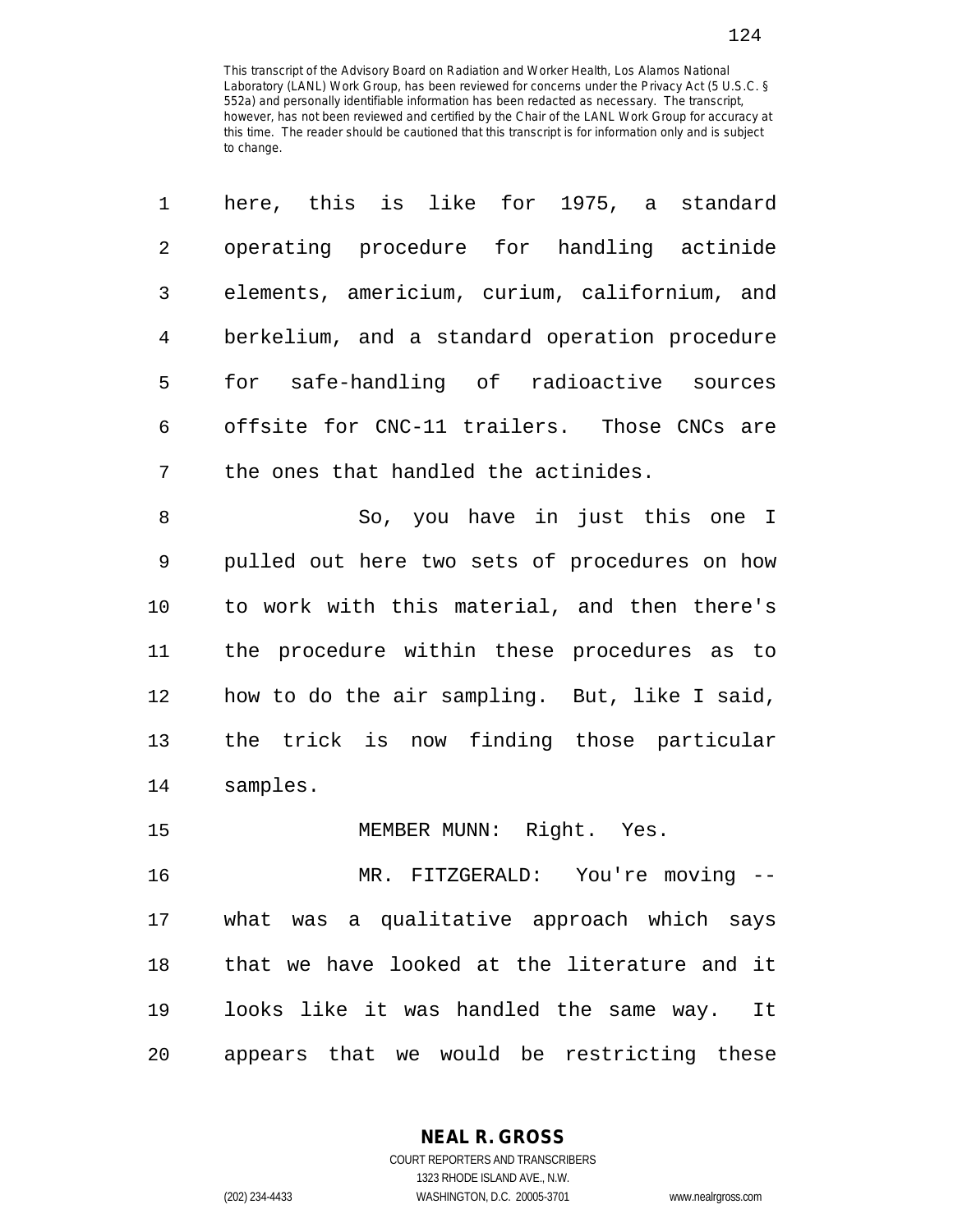2 Is there any data? Now, 3 presumably, there's not the bioassay data, 4 although there might be some for neptunium, 5 but I'm not sure. But certainly you don't 6 have the bioassay. What you are now saying, 7 there may be some area sampling that might be 8 applicable when you look at it.

9 MR. MACIEVIC: That's right. And 10 it would be, again, small, but the tool is 11 there. But the key is to find that data.

12 That's why in the time limits in 13 doing the ER you are able to find the 14 documentation that talks about specific things 15 they are doing, but, then, to go and dig up 16 those samples or to go to the site, which this 17 may be still, well, probably still at the 18 site, where you would have to go and do 19 another data capture specifically looking for 20 this type of survey data that we have set up.

> **NEAL R. GROSS** COURT REPORTERS AND TRANSCRIBERS

> > 1323 RHODE ISLAND AVE., N.W.

(202) 234-4433 WASHINGTON, D.C. 20005-3701 www.nealrgross.com

<sup>1</sup> primaries.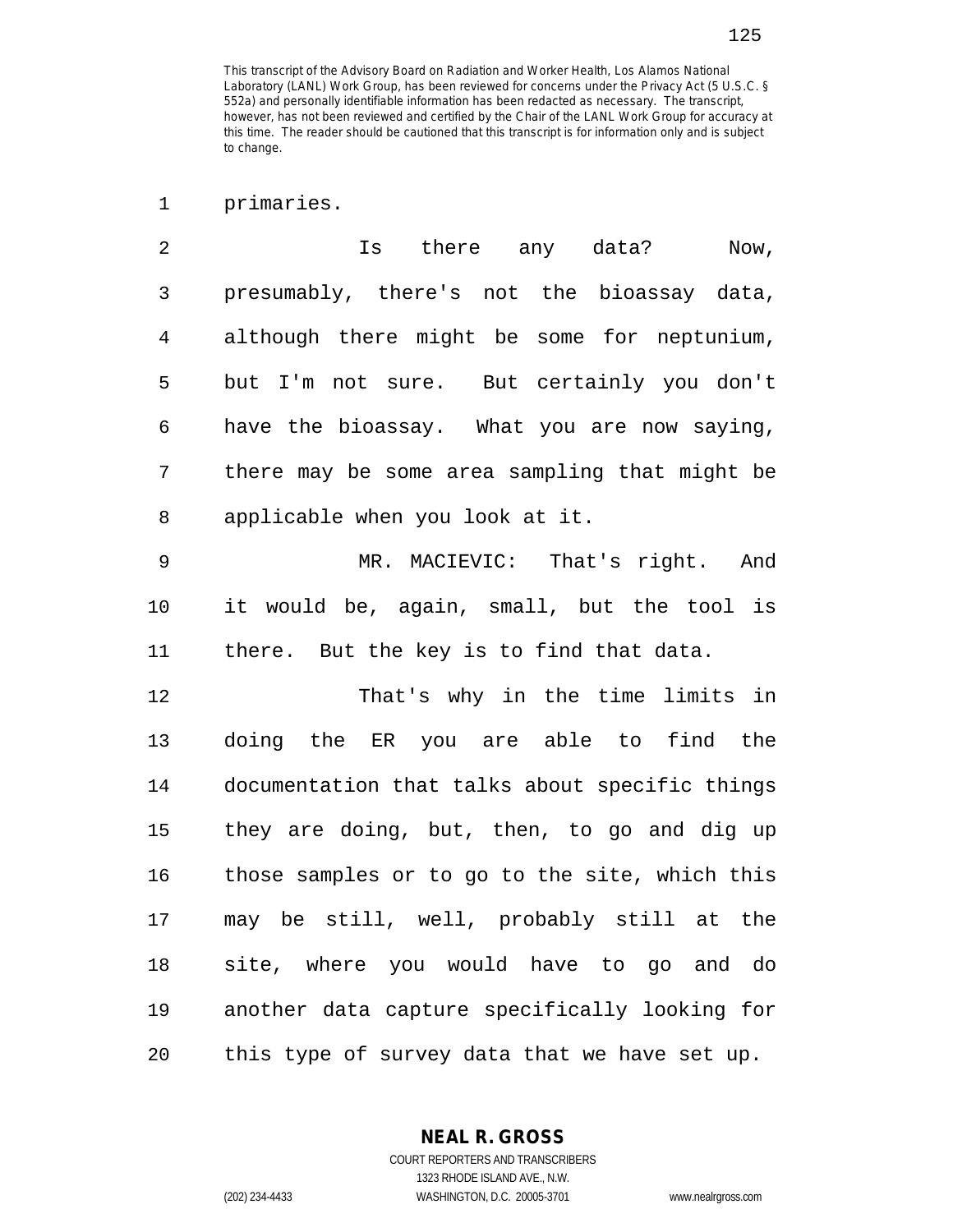| $\mathbf 1$ | Because you do have survey data,              |
|-------------|-----------------------------------------------|
| 2           | which, again, that's not a complete document, |
| 3           | but there are discussions of surveys where    |
| 4           | periodically you do see the exotic            |
| 5           | radionuclides are mentioned in there. So, it  |
| 6           | is there in small amounts, and we maybe have  |
| 7           | -- well, even though I've got the document, I |
| 8           | don't necessarily have the survey to cover    |
| 9           | that.                                         |
| 10          | CHAIRMAN GRIFFON: Well, yes, I                |
| 11          | guess my confusion is that I'm looking at all |
| 12          | the previous actions, and it was all related  |

13 to sort of verifying the proposed approach of 14 using the primary nuclides is satisfactory. 15 Now we're saying that might not even be on the 16 table. Is that on the table or everything is 17 sort of pending?

18 MR. MACIEVIC: For the example 19 that we have from the offsite, it does do it. 20 For sample calculations, using the substitute

**NEAL R. GROSS**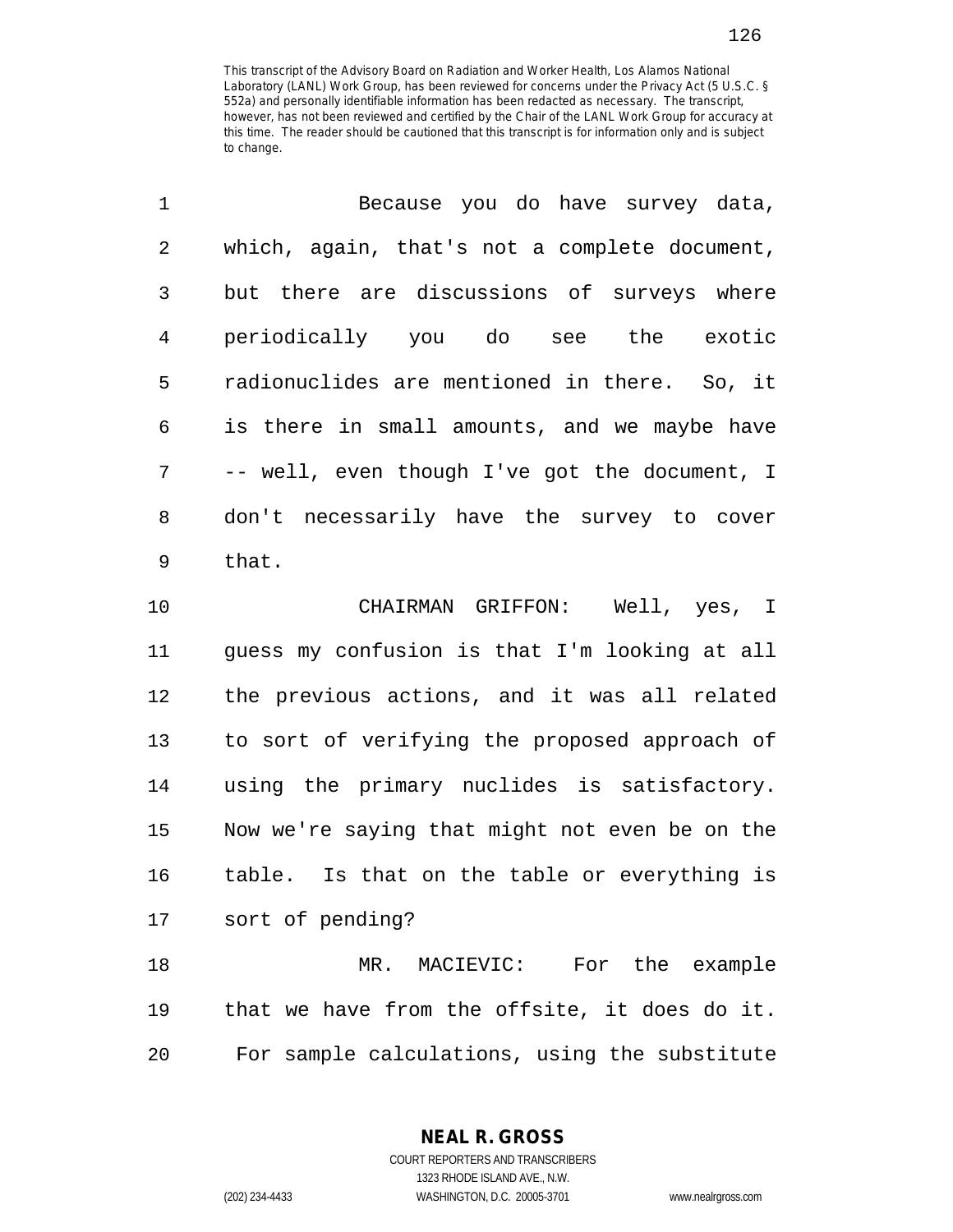|                | for the exotics for the primaries, those    |
|----------------|---------------------------------------------|
| 2              | provide, in example dose reconstructions,   |
| $\overline{3}$ | provide reasonable results. But when we are |
| 4              | going back, there's data that has to be dug |
| 5              | through further to pull out that info.      |
| 6              | The method itself is not, when you          |

7 do it with the examples and with the one, they 8 provide reasonable numbers. So, I'm not 9 worried about this providing some off-the-wall 10 values when you do the substitution. But the 11 trick is, it seems from here, we have to be 12 able to go, and if we are starting to talk to 13 go back to the source and pulling up from 14 different areas actual sampling data, that 15 gets to be trickier.

16 **And our approach is that there** 17 isn't a lot of data when we wrote the ER, and 18 that is covered by this. If you run into a 19 situation where you have in a DR someone 20 talking about or an area we know to be with

> **NEAL R. GROSS** COURT REPORTERS AND TRANSCRIBERS

1323 RHODE ISLAND AVE., N.W. (202) 234-4433 WASHINGTON, D.C. 20005-3701 www.nealrgross.com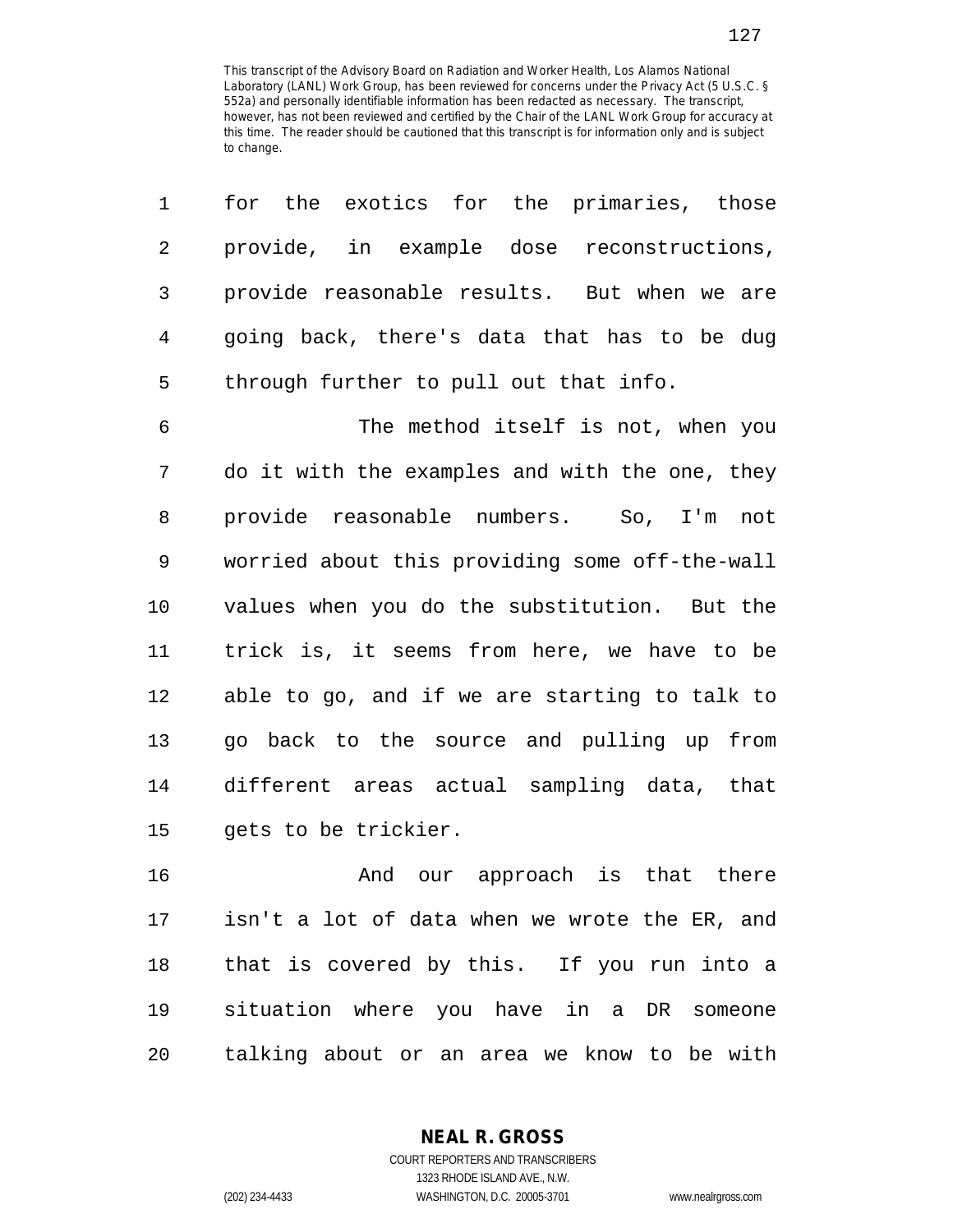| 1              | the actinides, we can apply this as an extra   |
|----------------|------------------------------------------------|
| $\overline{2}$ | factor to make sure we've got that dose        |
| $\mathfrak{Z}$ | included. But those are not based on readings  |
| $\overline{4}$ | from samples.                                  |
| 5              | CHAIRMAN GRIFFON: See, I feel                  |
| 6              | like I'm aiming at a moving target. My focus   |
| 7              | was to sort of validate and in my mind be      |
| 8              | comfortable with this model of using the       |
| $\mathsf 9$    | primaries for all the exotics.                 |
| 10             | I know you said and Don on the                 |
| 11             | phone said, well, it's sort of a case-by-case  |
| 12             | basis, but from the Board's standpoint, we     |
| 13             | have to look at it as, you know, is the method |
| 14             | adequate for all members, potential members,   |
| 15             | of the Class for all? You know, a case-by-     |
| 16             | case basis sort of doesn't answer the question |
| 17             | for me.                                        |
| 18             | How are you going to determine                 |
| 19             | who? I think there's the who and then there's  |
|                |                                                |

20 what the dose, you know --

**NEAL R. GROSS**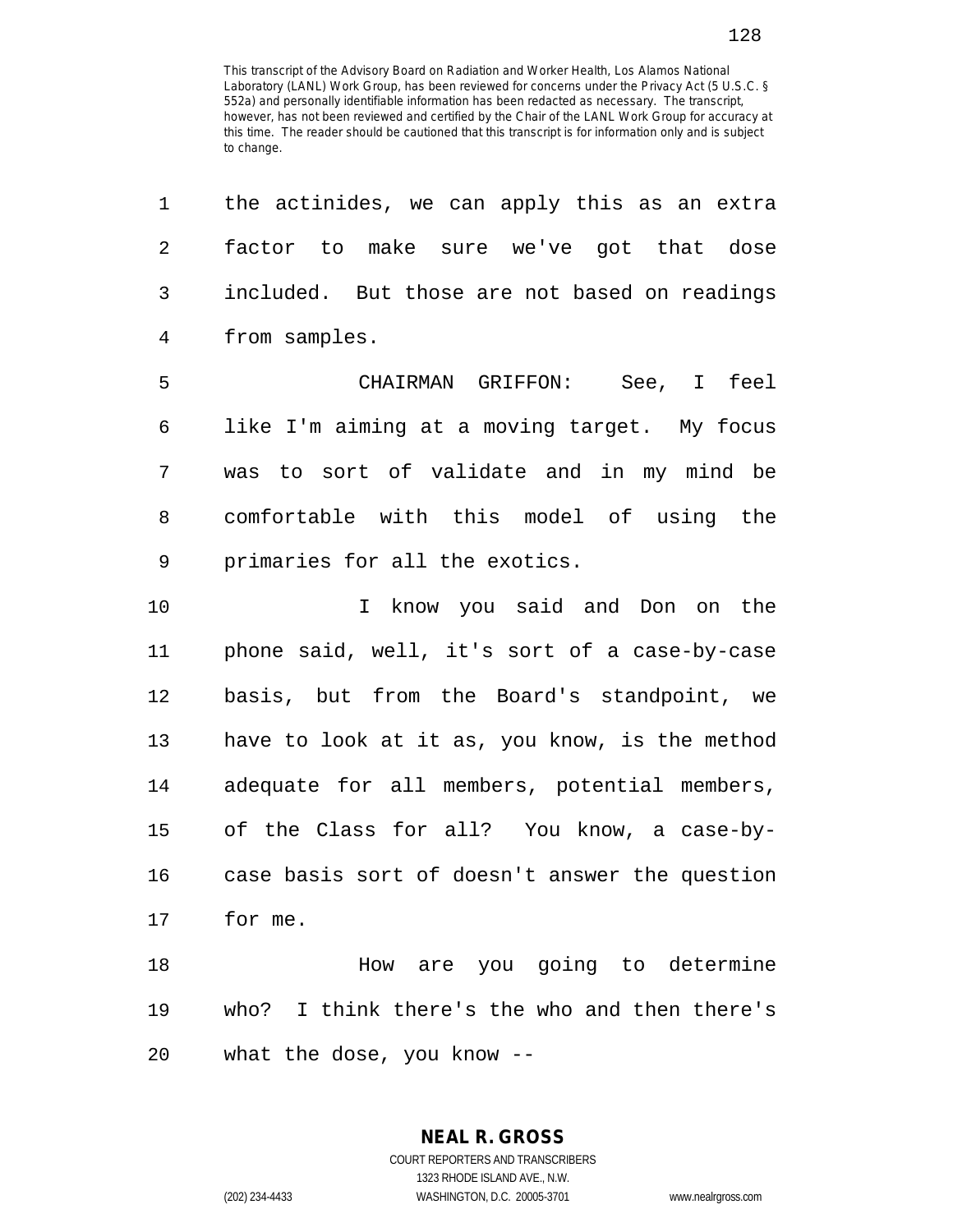| $\mathbf 1$    | MR. MILES: It seems like there's,              |
|----------------|------------------------------------------------|
| 2              | at least from my understanding of the ER, the  |
| 3              | is to present a<br>objective of the ER         |
| $\overline{4}$ | methodology that could be used to bound        |
| 5              | intakes. Now the implementation of the nuts    |
| 6              | and bolts on how the dose reconstructor might  |
| 7              | take all data available to<br>them<br>and      |
| 8              | reconstruct a dose, those kind of details are  |
| 9              | presented in a TBD or that kind of a document. |
| 10             | CHAIRMAN GRIFFON: Yes,<br>but,                 |
| 11             | procedurally, the Board has always said that   |
| 12             | we want to know; it's the show us how, you     |
| 13             | know.                                          |
| 14             | DR. NETON: I think we need to                  |
| 15             | maybe more clearly define which work           |
| 16             | populations these exotics would be applied to. |
| 17             | CHAIRMAN GRIFFON: Yes.                         |
| 18             | DR. NETON: Clearly, it's not the               |
| 19             | whole site. Greg talked about it. It's not     |
|                | 20 the whole site.                             |

**NEAL R. GROSS**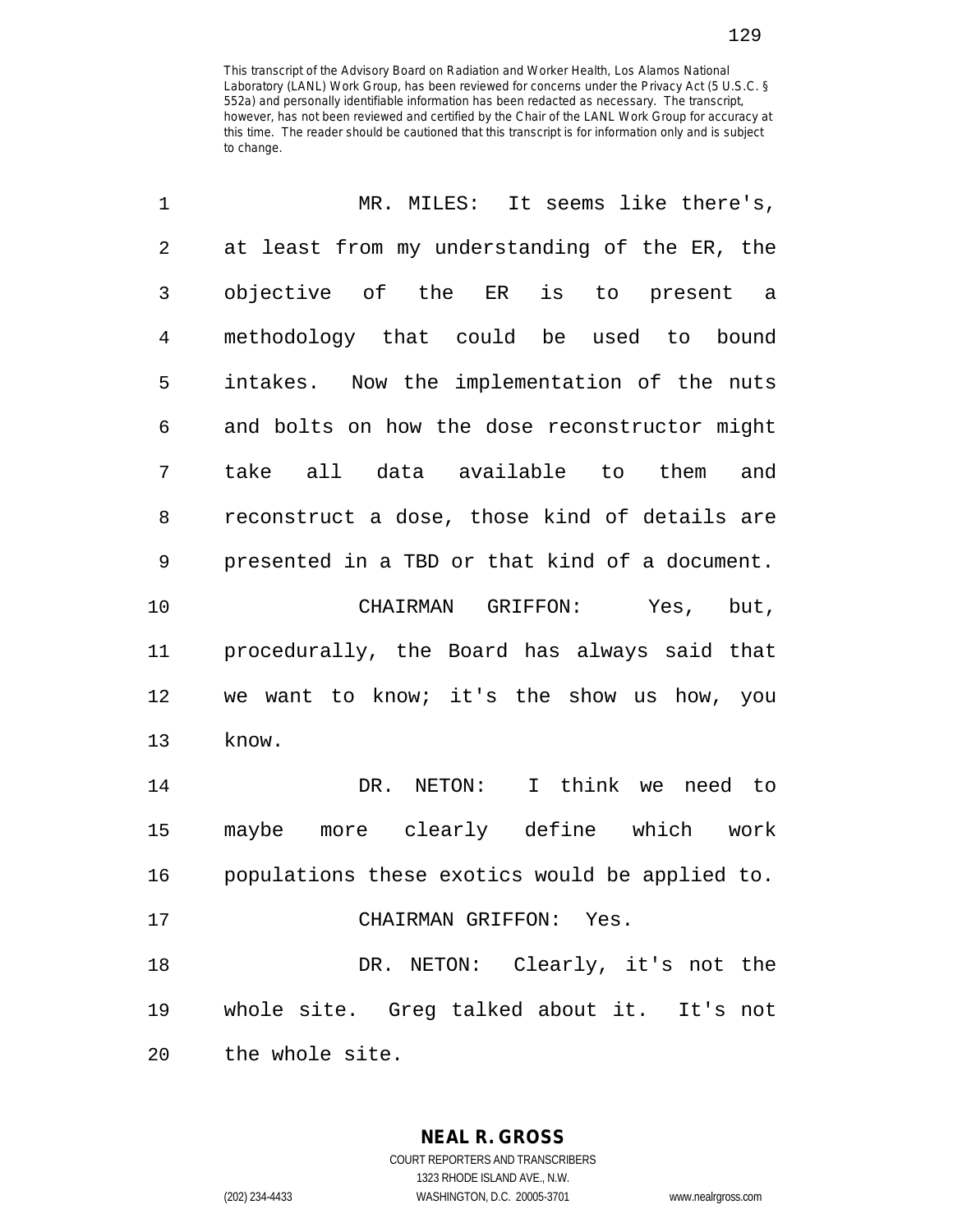| 1              | CHAIRMAN GRIFFON: Right, right.                |
|----------------|------------------------------------------------|
| $\overline{2}$ | DR. NETON: There's certain areas               |
| 3              | where these existed. These were minor          |
| 4              | players.                                       |
| 5              | Just by their<br>CHAIRMAN GRIFFON:             |
| 6              | nature, right.                                 |
| 7              | DR. NETON: Yes. And whether we                 |
| 8              | can constrict the use to certain areas,        |
| 9              | certain job titles, that sort of thing, we     |
| $10 \,$        | should be able to do that.                     |
| 11             | CHAIRMAN GRIFFON: Well, then from              |
| 12             | an action standpoint, I mean I am just trying  |
| 13             | to understand how to direct this thing.        |
| 14             | Yes, go ahead.                                 |
| 15             | MEMBER BEACH: Well, I want to,                 |
| 16             | too, because the service workers, you say it's |
| 17             | a minor or a small group, but the service      |
| 18             | workers were all over. Those need to be        |
| 19             | addressed.                                     |
|                |                                                |

20 MR. MACIEVIC: Well, yes, I agree,

**NEAL R. GROSS** COURT REPORTERS AND TRANSCRIBERS

1323 RHODE ISLAND AVE., N.W.

(202) 234-4433 WASHINGTON, D.C. 20005-3701 www.nealrgross.com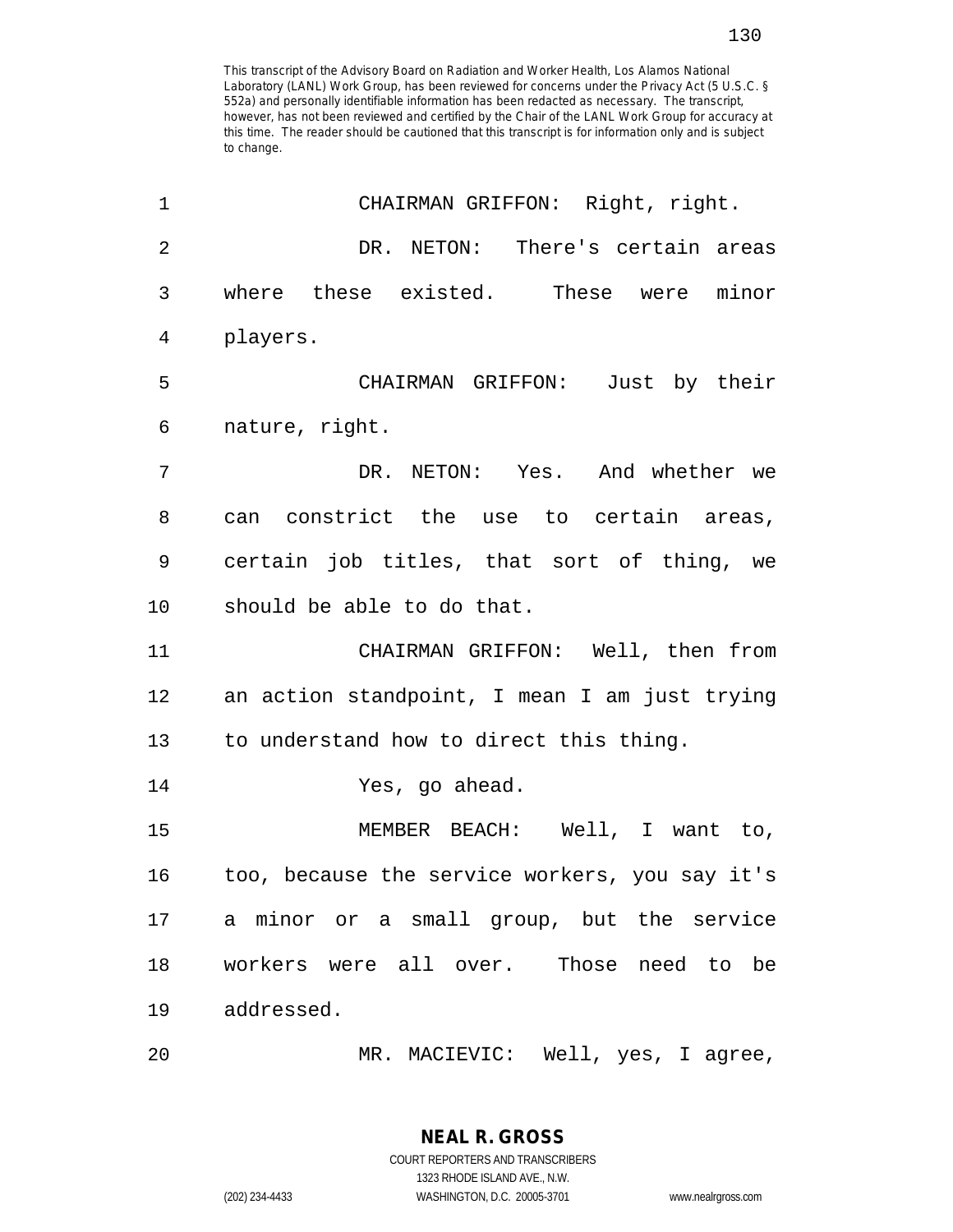| 1              | and I was going to say, as far as for Andrew,  |
|----------------|------------------------------------------------|
| $\mathbf{2}$   | for the firefighters and the --                |
| 3              | Janitors,<br>MEMBER BEACH:                     |
| $\overline{4}$ | maintenance workers.                           |
| 5              | MR. MACIEVIC: All that group, the              |
| 6              | only way I can see -- well, we can go back     |
| 7              | and take a look at the associations that would |
| 8              | have these potential for the actinides, but    |
| 9              | you would have to, in doing any kind of dose   |
| 10             | reconstruction and having a maintenance person |
| 11             | or someone coming into that area, they would,  |
| 12             | then, have to get -- because you would have to |
| 13             | rank on some amounts of time. You couldn't     |
| 14             | say the person was there 2,000 hours a year    |
| 15             | and working in that facility. You would have   |
| 16             | to say, what would be the percentage of time?  |
| 17             | You would have to give some fraction of that   |
| 18             | dose to that worker.                           |
| 19             | CHAIRMAN GRIFFON: I'm not sure --              |
| 20             | we always get into problems when we start to   |

**NEAL R. GROSS** COURT REPORTERS AND TRANSCRIBERS

1323 RHODE ISLAND AVE., N.W.

(202) 234-4433 WASHINGTON, D.C. 20005-3701 www.nealrgross.com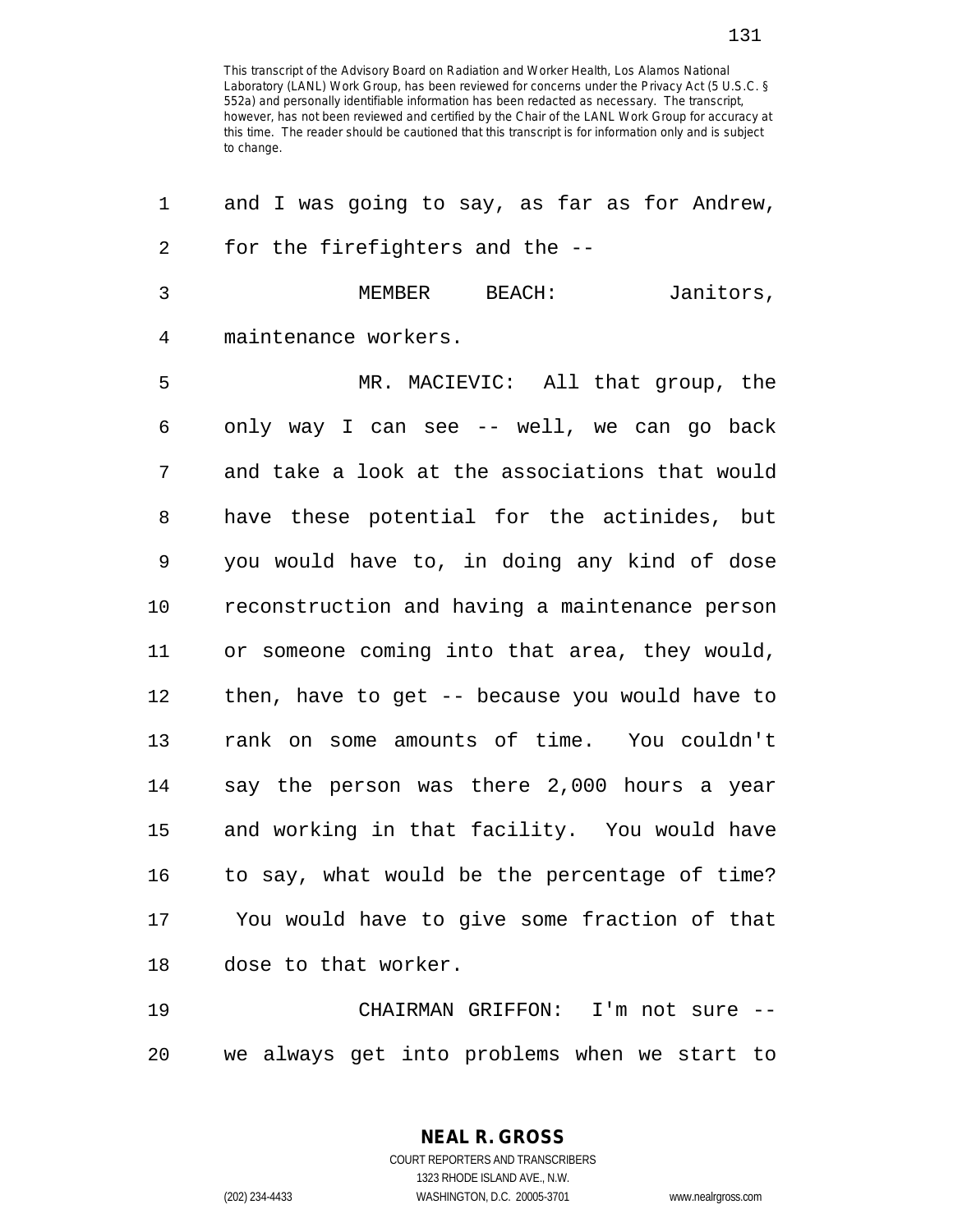| 1              | try to do that, you know.                      |
|----------------|------------------------------------------------|
| $\overline{2}$ | MR. MACIEVIC: That gets tricky.                |
| 3              | CHAIRMAN GRIFFON: Yes. Worker                  |
| 4              | tracking is, you know --                       |
| 5              | MR. MACIEVIC: Well, let me ask                 |
| 6              | Don. Don, didn't we talk about a clear set of  |
| 7              | job titles and activities that are specific to |
| 8              | LANL?                                          |
| $\mathsf 9$    | MR. STEWART: Yes, when we were                 |
| 10             | talking about the substitution approach.       |
| 11             | MR. MACIEVIC: Right.                           |
| 12             | MR. STEWART: Yes, we had a list                |
| 13             | of job titles and areas, and I actually have   |
| 14             | been looking for that. I haven't been          |
|                | 15 successful in finding it as yet.            |
| 16             | CHAIRMAN GRIFFON: Well, let me go              |
| 17             | to Andrew who had a comment, and then Joe.     |
| 18             | MR. EVASKOVICH: Well, my question              |
| 19             | is -- it's more of a question. Because I       |
| 20             | addressed the stack air monitoring and the     |

**NEAL R. GROSS**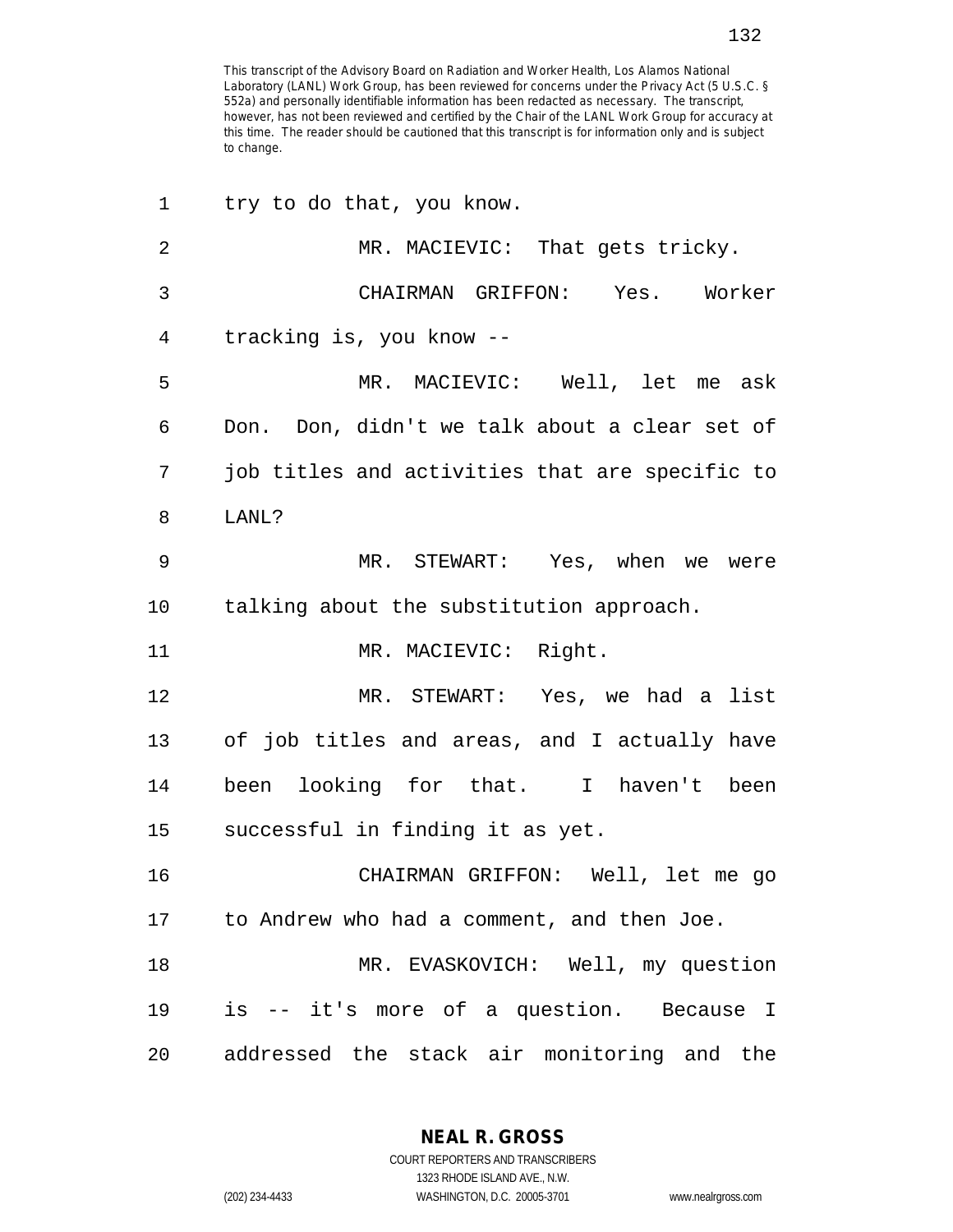1 problems associated with that which were 2 revealed in the Clean Air Act lawsuit. There 3 were several buildings that had stacks that 4 were not monitored.

5 My question is, were the exotics 6 in these buildings that weren't monitored? In 7 which case, then, you do have an environmental 8 problem or environmental exposure for the 9 workers at LANL. I haven't heard that 10 addressed yet. Where are these located at? 11 What were the systems? Were they in 12 gloveboxes and were they vented out through 13 stacks? And if the stacks were monitored, 14 then you have a potential for exposure there. 15 That doesn't seem to be addressed.

16 MR. MACIEVIC: Well, see, with the 17 actinides and that, you would have to look at 18 incidents that are occurring. Now when you 19 have a routine process where there is 20 materials being used all the time and there

> **NEAL R. GROSS** COURT REPORTERS AND TRANSCRIBERS

1323 RHODE ISLAND AVE., N.W. (202) 234-4433 WASHINGTON, D.C. 20005-3701 www.nealrgross.com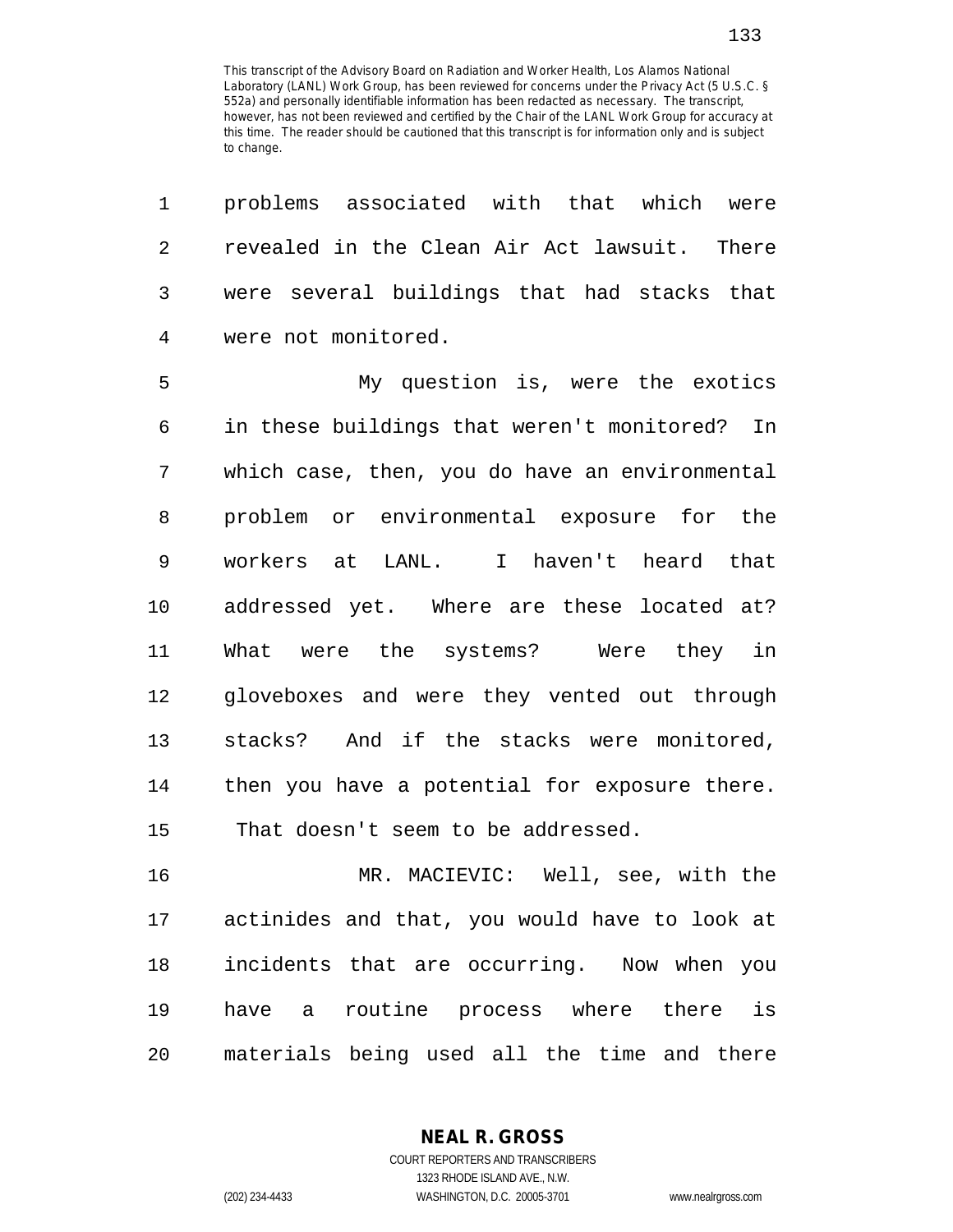| $1 \quad \blacksquare$ | are some releases going on over a period of    |
|------------------------|------------------------------------------------|
| $2^{\circ}$            | time, that's one thing. But when you're        |
| 3                      | dealing with the actinides in these            |
| $\overline{4}$         | laboratories, the problem is different in that |
| 5                      | you're not having -- a release from these      |
| 6                      | facilities would have, you would have to look  |
| 7                      | at the incident lists to see whether or not    |
| 8                      | there would be this type of activity going on, |
| 9                      | that you would account for this.               |

10 Because it's not a routine process 11 that is going through that you will have lots 12 and lots of these exotics continuously being 13 pumped out or not being monitored or working 14 on a process where this material, even if it's 15 not a monitored stack, would have been over 16 years pumping this material out of the stack. 17 So, it is a different type of problem that 18 would be addressed.

19 CHAIRMAN GRIFFON: Yes, go ahead. 20 MR. FITZGERALD: Yes, my question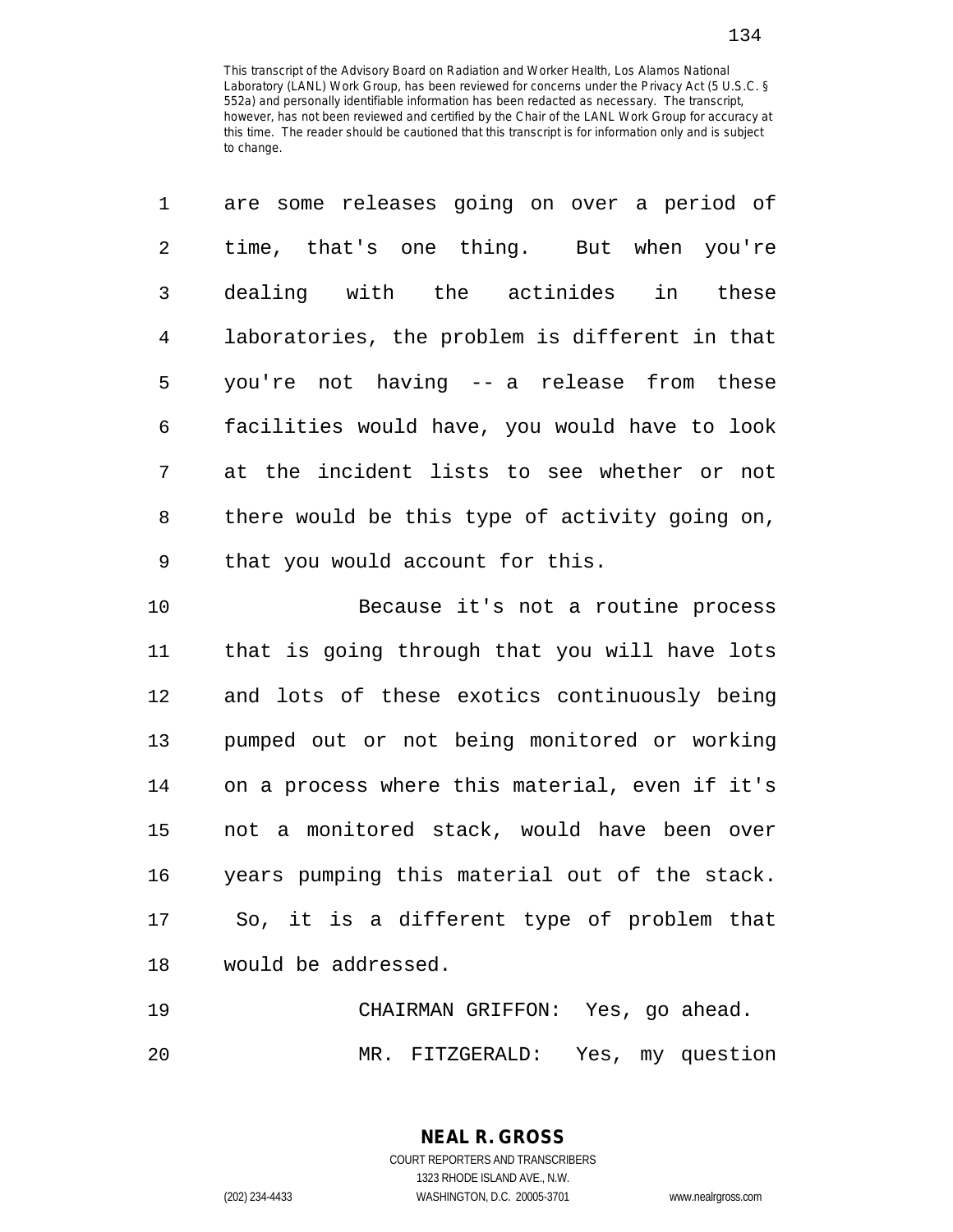| 1              | was actually relevant to you were trying to    |
|----------------|------------------------------------------------|
| 2              | shape an action. As we were talking, I was     |
| 3              | thinking about, you know, in the ER they       |
| $\overline{4}$ | basically married up the exotics to the        |
| 5              | primaries that would be used to bound them. I  |
| 6              | am thinking of a matrix where that might end   |
| 7              | up being the fallback at some point, but if    |
| 8              | you had a matrix where you had the exotics and |
| 9              | you had any available bioassay information,    |
| 10             | and I think perhaps neptunium -- there's a     |
| 11             | couple of campaigns where I think they         |
| 12             | actually do have some data.                    |
| 13             | Then, you have situations -- and I             |
| 14             | think you referred to them -- where there      |
| 15             | might actually be some air sample information  |
| 16             | or whatever, contamination surveys, or         |
| 17             | whatever. You haven't found that yet, but      |
| 18             | there may be.                                  |
| 19             | CHAIRMAN GRIFFON: Yes.                         |
|                |                                                |

20 MR. FITZGERALD: It is sort of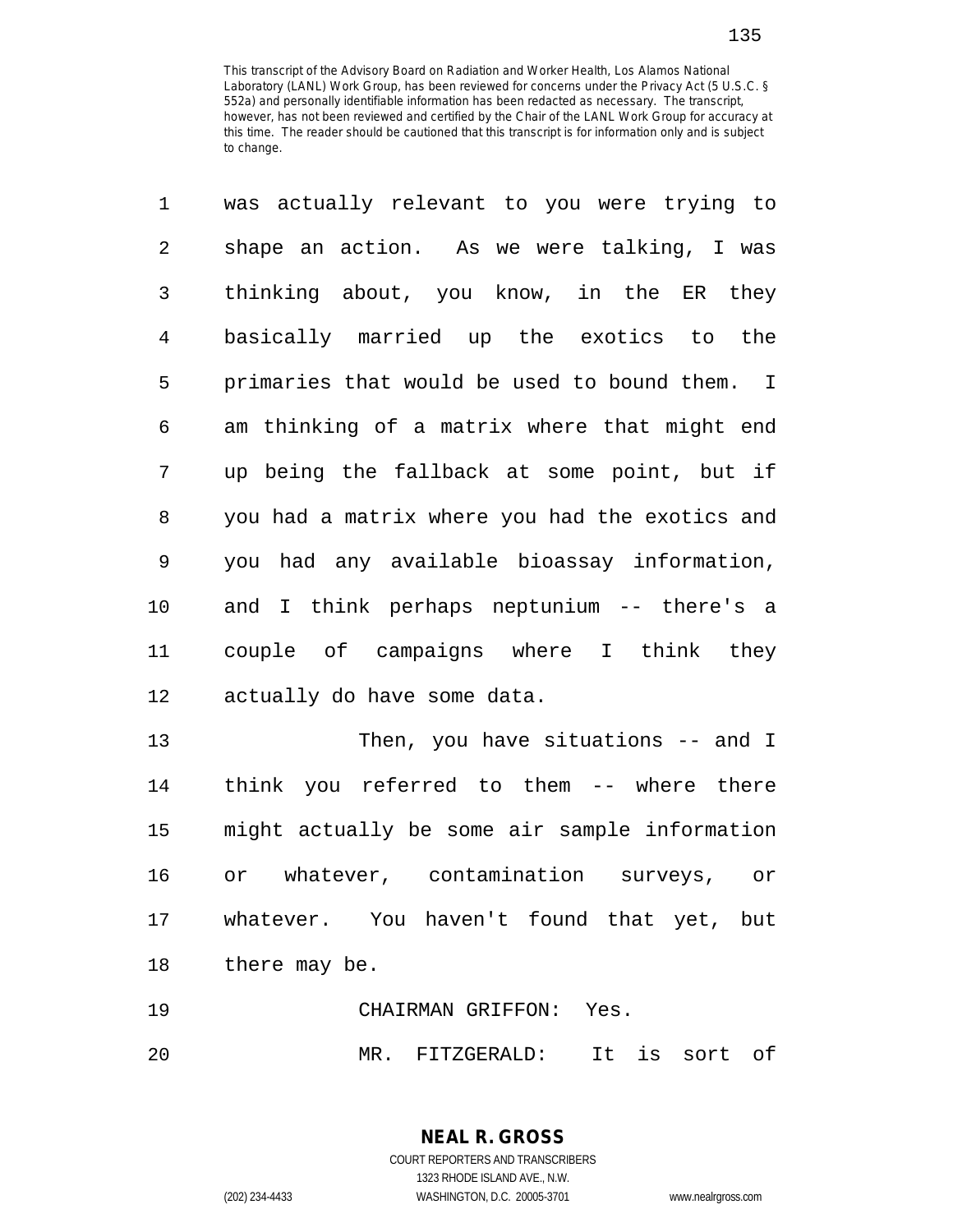| 1              | like going down the hierarchy of establishing  |
|----------------|------------------------------------------------|
| 2              | data there is that could be applied.<br>what   |
| 3              | Then, of course, the question is, can you      |
| $\overline{4}$ | apply it? But you would march that down.       |
| 5              | Then there might be situations,                |
| 6              | which goes back to Jim's earlier comment,      |
| 7              | where you can establish there was an exposure  |
| 8              | potential and why. That might be something --  |
| 9              | I can't predict what that might be. It might   |
| 10             | be a situation where you can establish there's |
| 11             | no exposure potential.                         |
| 12             | That kind of establishes for that              |
| 13             | family of exotics kind of where things stand   |
| 14             | and what your strategy would be in each case.  |
| 15             | Because in some cases you might be able to     |
| 16             | use the available monitoring information to    |
| 17             | bound the exposures and you might be able to   |
| 18             | tag it to a certain cohort of workers.         |
| 19             | In other situations, there really              |
| 20             | isn't any data, and if somebody has some       |

**NEAL R. GROSS**

COURT REPORTERS AND TRANSCRIBERS 1323 RHODE ISLAND AVE., N.W. (202) 234-4433 WASHINGTON, D.C. 20005-3701 www.nealrgross.com

136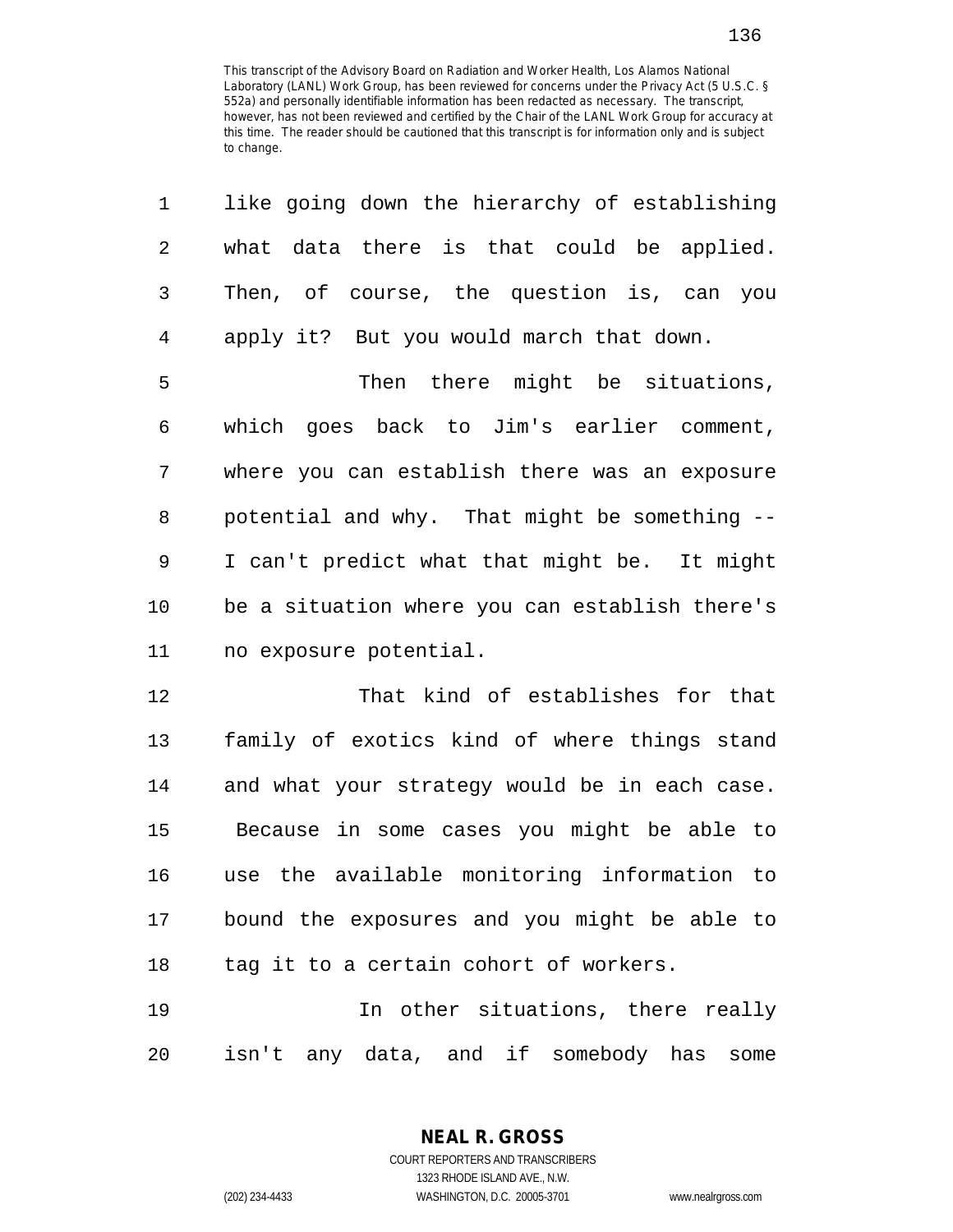| 1              | established exposure perhaps to that exotic,   |
|----------------|------------------------------------------------|
| $\overline{2}$ | then you will have to perhaps propose the sort |
| 3              | of fallback position, if you may, which is to  |
| 4              | use the primary.                               |
| 5              | I get nervous when you get to that             |
| 6              | fallback position because it sort of begs the  |
| 7              | question. If we don't have any data, no        |
| 8              | source-term evaluation information, and you    |
| 9              | are using a substitute primary, I would want   |
| 10             | that benchmarked in some fashion to at least   |
| 11             | establish the relevance, that it actually will |
| 12             | bound, as you gave that one example.           |
| 13             | CHAIRMAN GRIFFON: Yes.                         |
| 14             | MR. FITZGERALD: Otherwise, it is               |
| 15             | kind of speculative. Intuitively, it sounds    |
| 16             | right, but there's nothing hard to go on.      |
| 17             | CHAIRMAN GRIFFON: And the air                  |
| 18             | sampling to some extent might be useful in     |
| 19             | that regard.                                   |
| 20             | MR. FITZGERALD: Yes, and I'm just              |

**NEAL R. GROSS** COURT REPORTERS AND TRANSCRIBERS 1323 RHODE ISLAND AVE., N.W.

(202) 234-4433 WASHINGTON, D.C. 20005-3701 www.nealrgross.com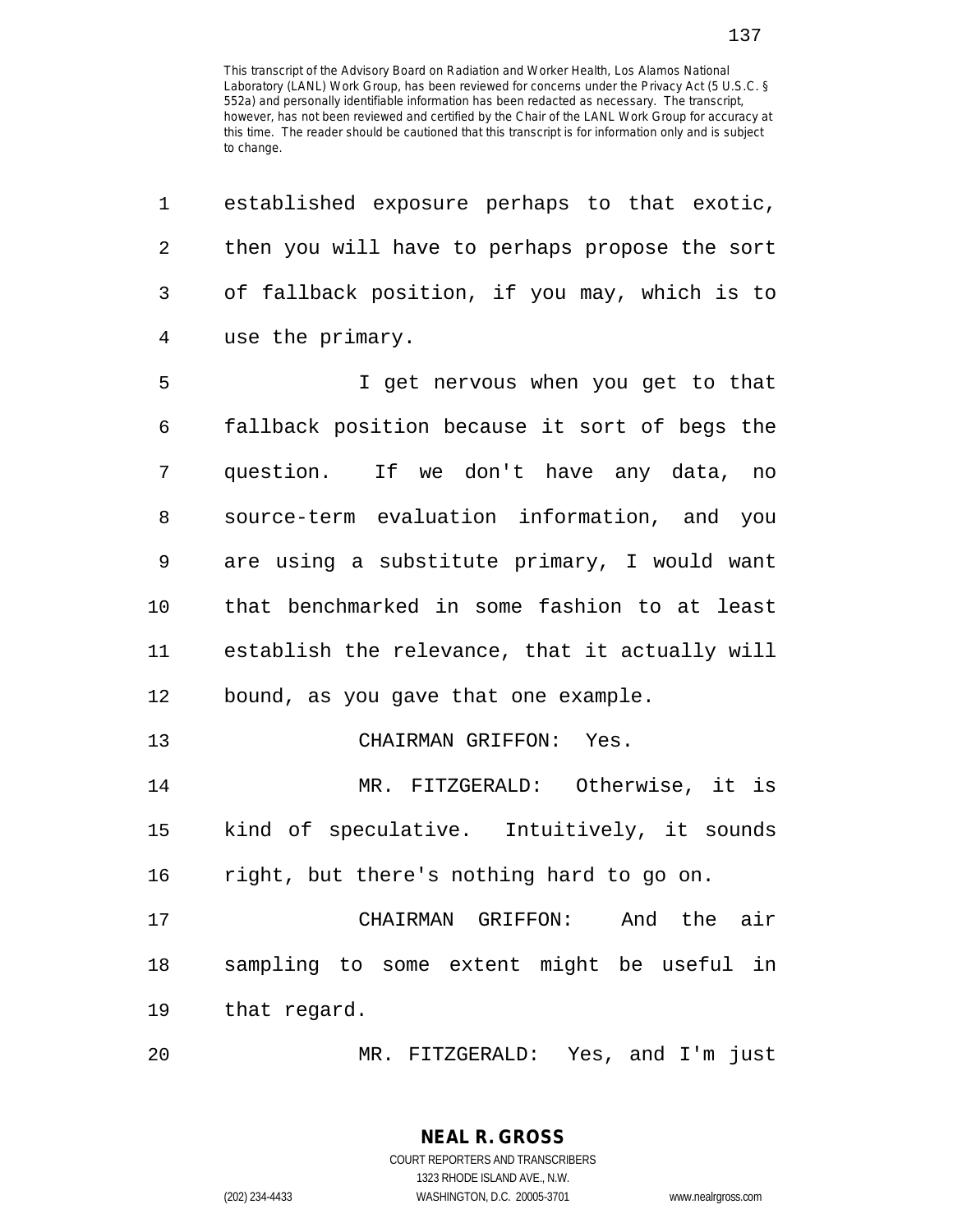| 1              | saying, if you march down that --              |
|----------------|------------------------------------------------|
| $\overline{2}$ | CHAIRMAN GRIFFON: It's<br>in the               |
| 3              | same ballpark area.                            |
| $\overline{4}$ | DR.<br>NETON:<br>But you run<br>into           |
| 5              | problems where these things were used so       |
| 6              | infrequently --                                |
| 7              | CHAIRMAN GRIFFON: Right.                       |
| 8              | DR. NETON: That you don't have a               |
| 9              | lot of data. So, we find little bits here and  |
| 10             | there, and then the question is, well, how     |
| 11             | representative is that? And you say, well,     |
| 12             | maybe that's it. I mean you don't know how     |
| 13             | often this was used.                           |
| 14             | CHAIRMAN GRIFFON: Yes, yes.                    |
| 15             | DR. NETON: I've been looking                   |
| 16             | through these RWPs, special work permits and   |
| 17             | procedures that we cited in the ER. It is      |
| 18             | pretty definitive as to how you handle this    |
| 19             | stuff and what you do when you're working with |
| 20             | it.                                            |

**NEAL R. GROSS**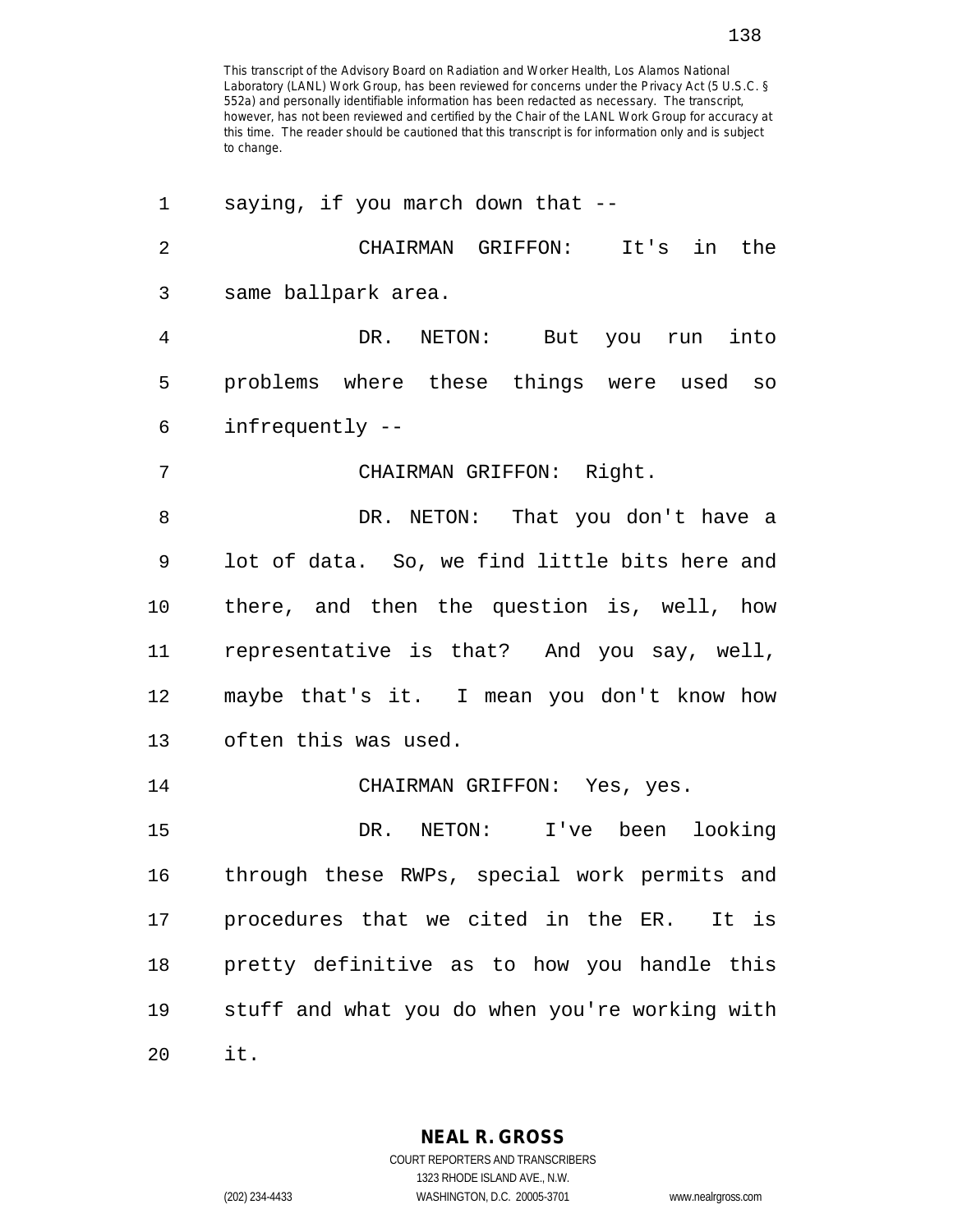| $\mathbf 1$ | So, it's clear that there was<br>an            |
|-------------|------------------------------------------------|
| $\sqrt{2}$  | understanding and a recognition of the hazard  |
| 3           | and containment of the hazard, and they worked |
| 4           | with it under some very tight radiological     |
| 5           | control. The question is, how much data do we  |
| 6           | need to pull out to convince someone that      |
| 7           | controls that are on paper that are in place   |
| 8           | actually were there, given that's it's not a   |
| 9           | very high-frequency operation?                 |
| 10          | CHAIRMAN GRIFFON: Well, the other              |
| 11          | thing about not so high-frequency operations   |
| 12          | is that the protocols around those operations  |
| 13          | are probably not so tight. Do you know what I  |
| 14          | mean?                                          |
| 15          | NETON: Well, I don't know,<br>DR.              |
| 16          | Mark. I'm looking at all manipulations --      |
| 17          | CHAIRMAN GRIFFON: Sometimes just               |
| 18          | by the very nature, they're experimental in    |
| 19          | nature, Jim.                                   |
| 20          | DR. NETON: Just let me quote --                |

**NEAL R. GROSS** COURT REPORTERS AND TRANSCRIBERS

1323 RHODE ISLAND AVE., N.W. (202) 234-4433 WASHINGTON, D.C. 20005-3701 www.nealrgross.com

139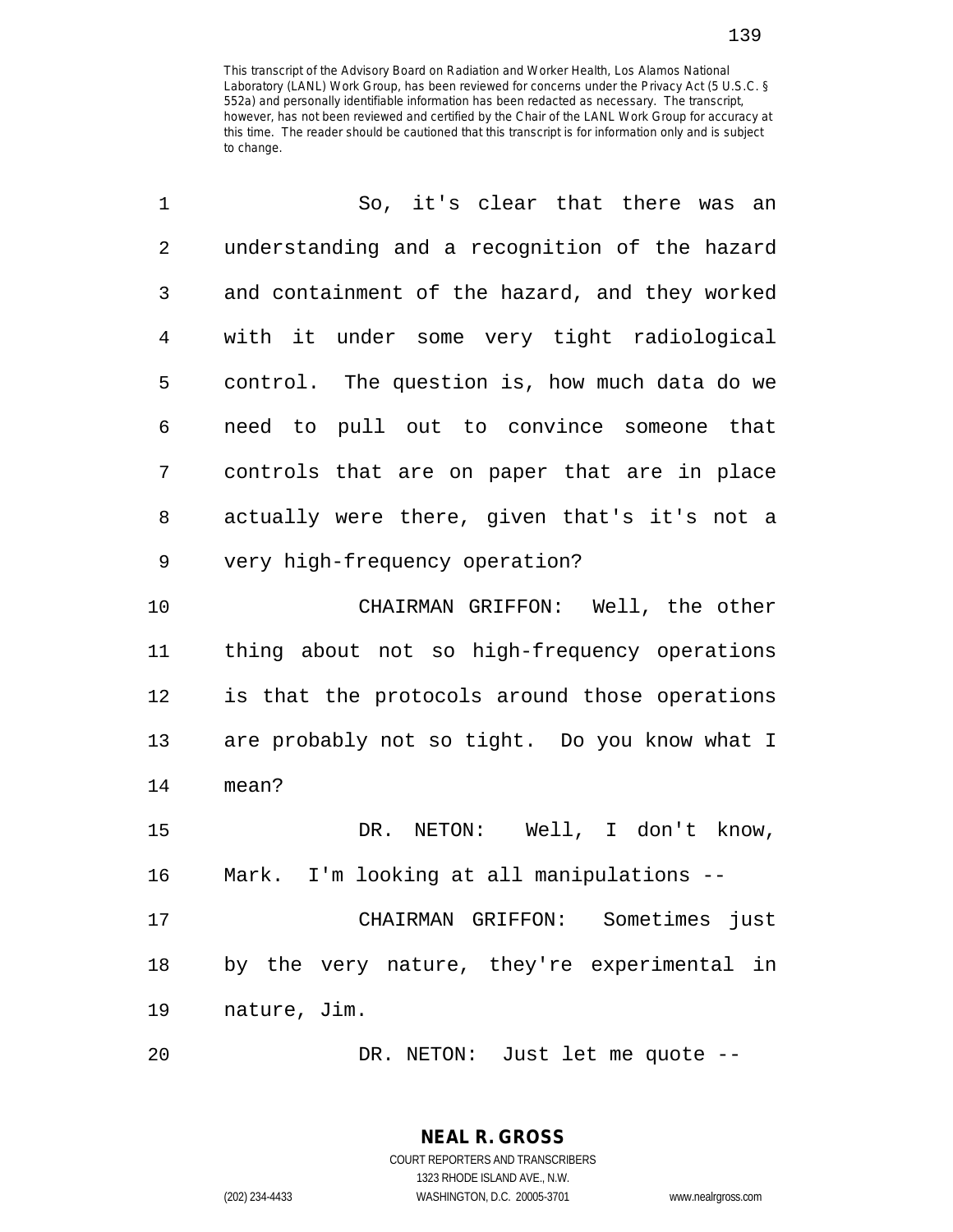| $\mathbf 1$ | CHAIRMAN GRIFFON: Yes.                        |
|-------------|-----------------------------------------------|
| 2           | DR. NETON: Just this one part,                |
| 3           | "All manipulations of curium are carried out  |
| 4           | in closed glovebox vacuum systems to maintain |
| 5           | a negative pressure," and neoprene gloves, a  |
| 6           | minimum of 10-gauge thickness, tested for     |
| 7           | leaks before they install these boxes.        |
| 8           | I mean these are not very slipshod            |
| 9           | operations. I mean they are well-thought-out. |
| 10          | MR. MACIEVIC: Also, you have high             |
| 11          | external doses associated with several of     |
| 12          | these things. So, it's not like it's on its   |
| 13          | own that you would be somewhere without the   |
| 14          | dose rates being increased externally if this |
| 15          | were a contamination problem all throughout a |
| 16          | facility.                                     |
| 17          | MEMBER MUNN: And we certainly                 |
| 18          | have vast information to show that.           |
| 19          | MR. FITZGERALD: I think this gets             |
| 20          | into the broader question that I think we're  |

**NEAL R. GROSS**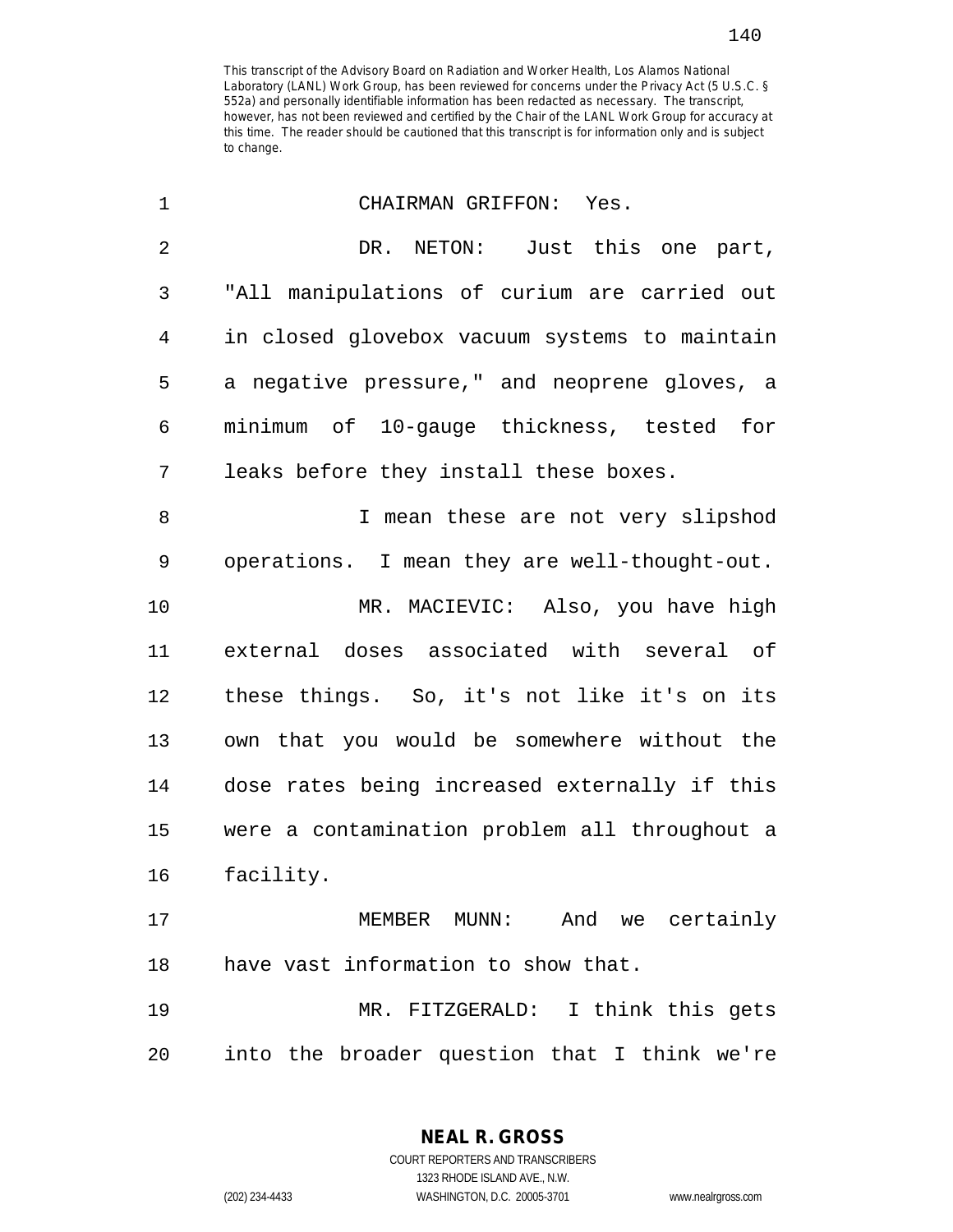1 talking about in Santa Fe, which is you don't 2 have any hard data and clearly, there was an 3 exposure potential. Can you deal with it in 4 terms of the procedures that are in existence 5 at that time and some appreciation of the 6 controls that were implemented or in the 7 context of EEOICPA, which I think is skeptical 8 of DOE's management controls, and should you 9 do that?

10 I think this is a really hard 11 question, which is the one we're talking about 12 in Santa Fe, because I don't know. I think we 13 have hit that point in a number of cases, 14 particularly with the secondaries, where you 15 don't have a lot of data and you have to make 16 some kind of overriding assumption that it 17 looks like and reads like things were pretty 18 well-controlled. And intuitively, you expect 19 by the 80s and nineties you are going to see 20 much better controls, although I have to say I

**NEAL R. GROSS**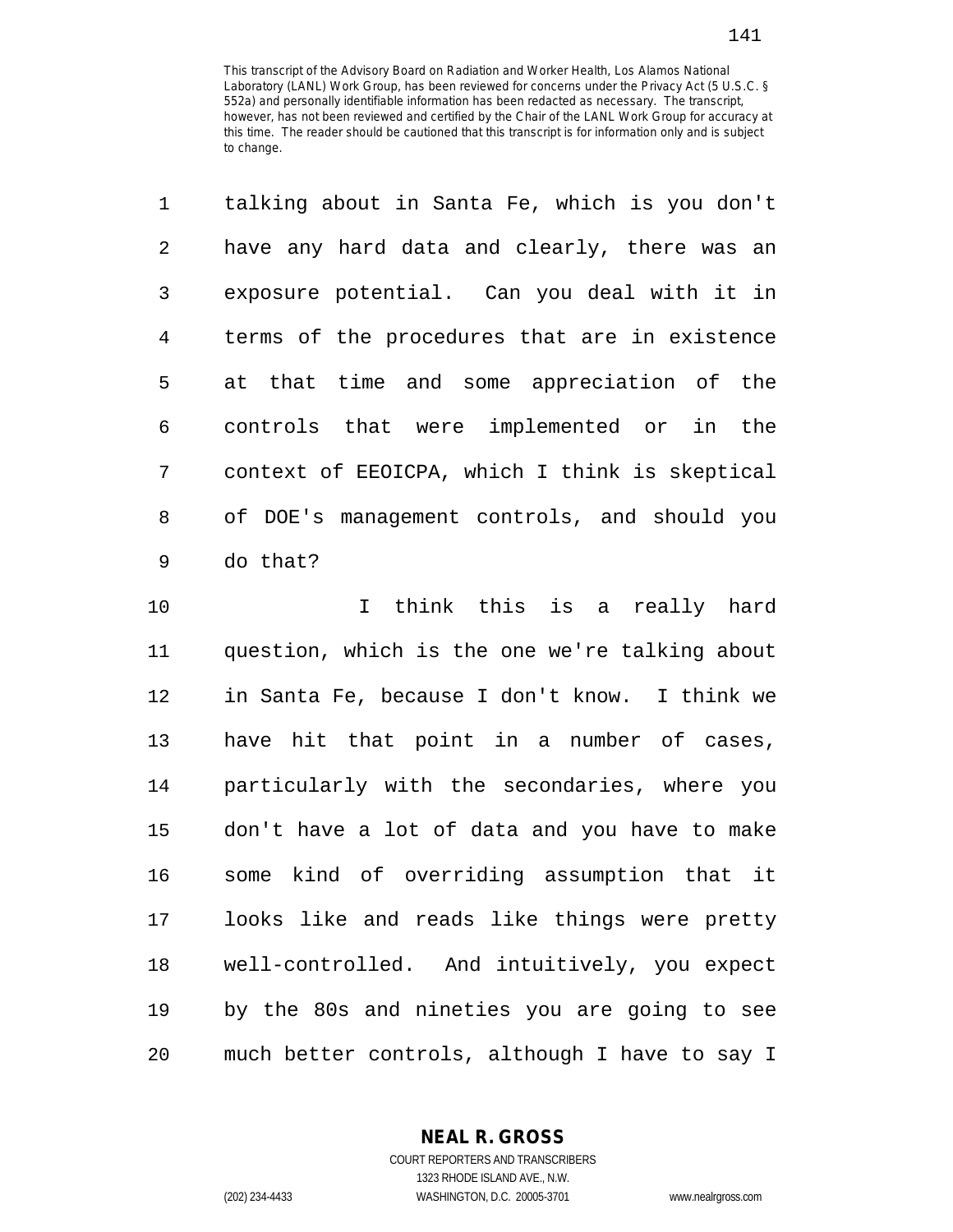1 was at Fernald in `85 and that wasn't the 2 case. 3 So, with a grain of salt, you have 4 to assume things. 5 MR. MACIEVIC: I will tell you for 6 LANL, as far as I think even currently today, 7 you are not going to find bioassay programs 8 for the actinides and that they are going to 9 have a specific program for all these 10 materials. They are still viewing it as a 11 contained problem that is being watched over 12 here, but it is not a general process problem. 13 Because if you're talking all the 14 way up to 2005, and we talked to the current 15 people in the facility, and we had the 16 dosimetry, they did not have examples right 17 off the top of their head to show, from lung 18 counts and all that to say, "Oh, we counted. 19 We had a neptunium here. We had a curium 20 here. We did this and this and this." It

> **NEAL R. GROSS** COURT REPORTERS AND TRANSCRIBERS

> > 1323 RHODE ISLAND AVE., N.W.

(202) 234-4433 WASHINGTON, D.C. 20005-3701 www.nealrgross.com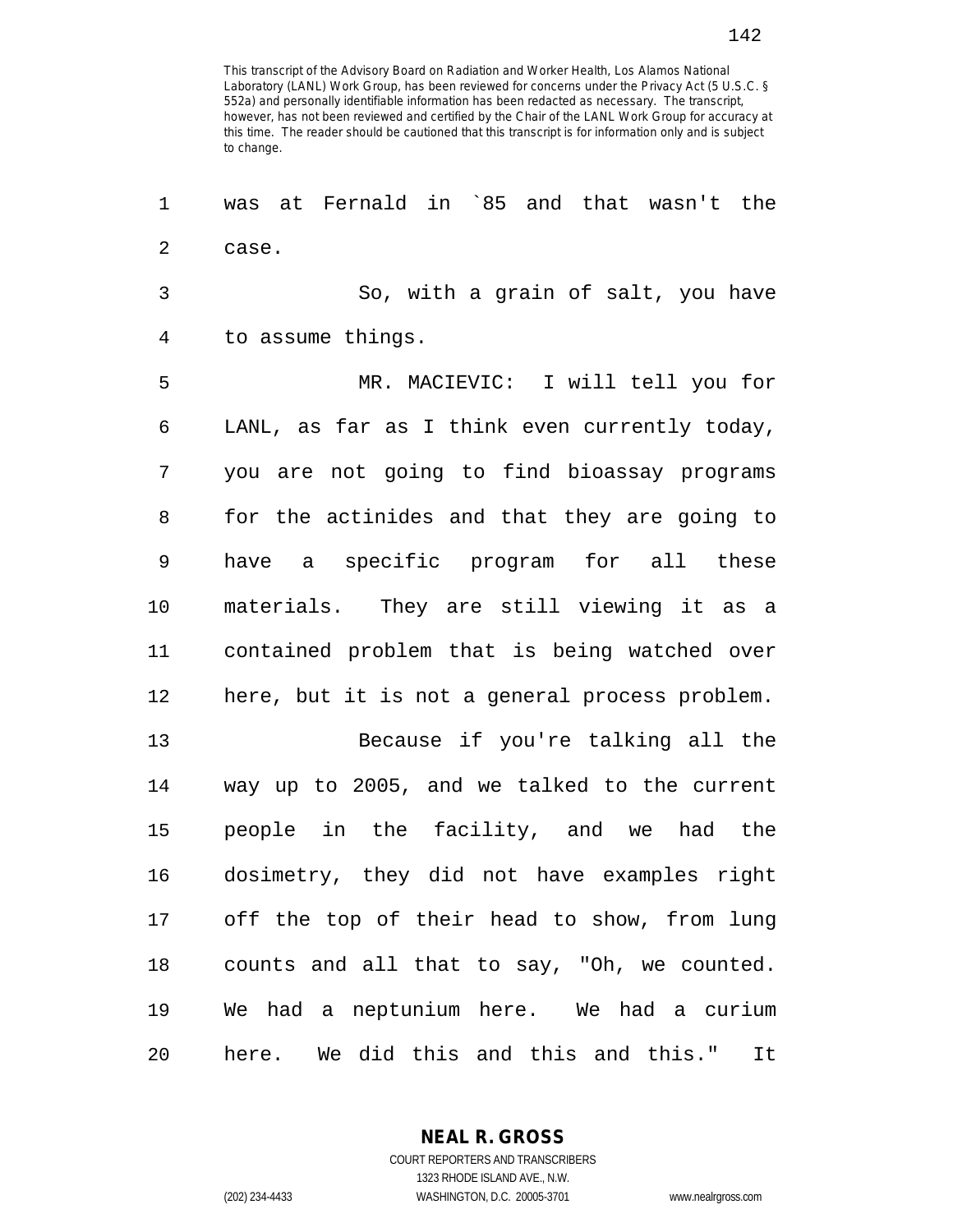1 wasn't there.

2 DR. NETON: In this era, and I'm 3 talking about after `75 forward, the process 4 was in place to evaluate the hazard, put in 5 some workplace controls, and then evaluate to 6 see if those workplace controls actually 7 worked.

8 You would do a lot of routine 9 surveys and find that they were actually in 10 place, but the need for bioassay would not 11 really be there. You don't use people as 12 human air samplers to see if your workplace 13 controls are working.

14 So, I'm looking here at the CMR 15 building. This is sheet -- I'm referring to 16 Appendix A that Greg discussed earlier. There 17 were 9,000 alpha contamination surveys of the 18 CMR building in the third quarter of 1975. 19 So, clearly, they recognized the

20 hazard. They are surveying for it. If these

**NEAL R. GROSS**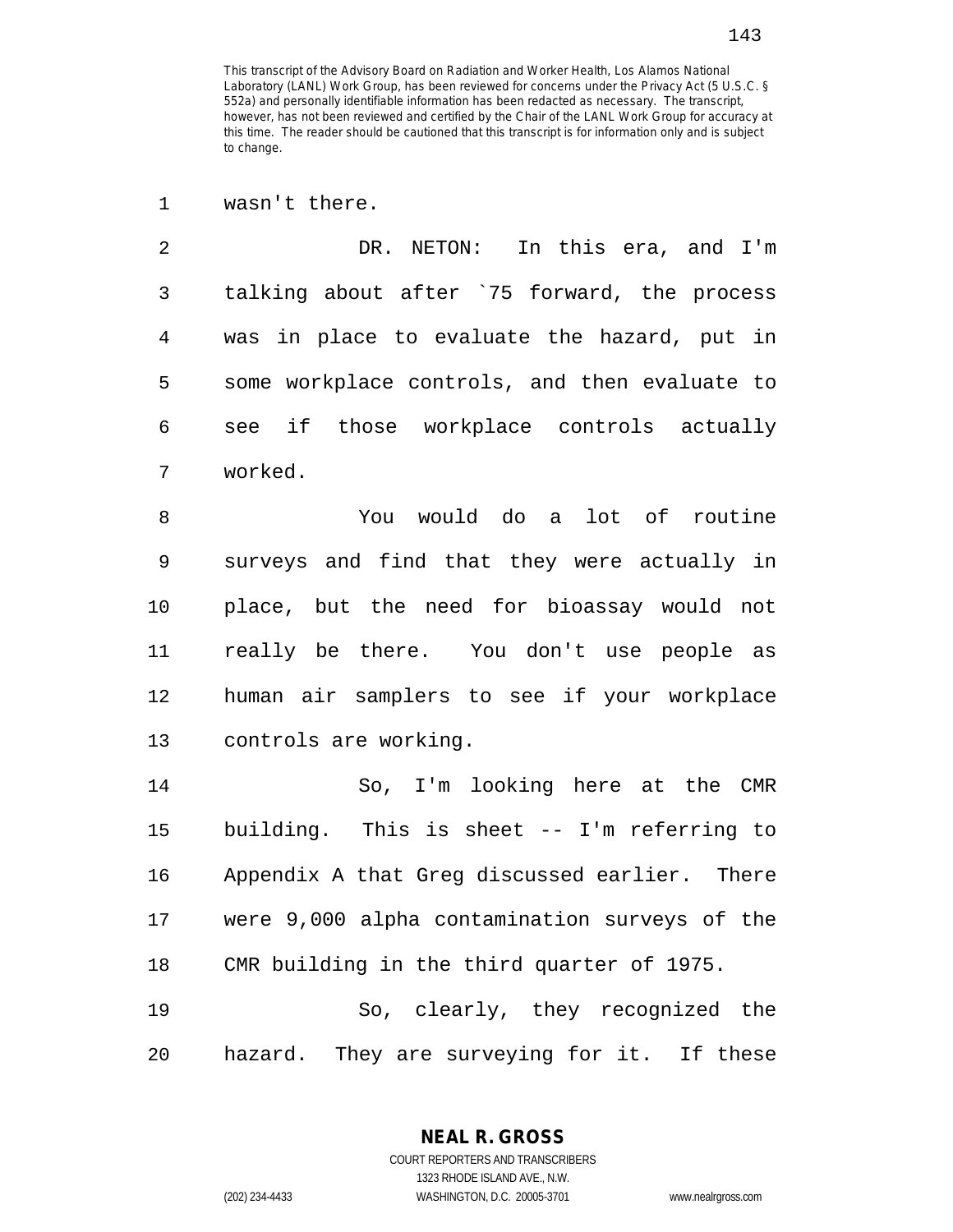| 1  | contamination surveys are coming back clean,   |
|----|------------------------------------------------|
| 2  | where is the need to have bioassay samples to  |
| 3  | document exposure or demonstrate no exposure?  |
| 4  | I think it is incumbent upon us --             |
| 5  | I agree that we can't just cite a procedure    |
| 6  | and say the procedures were there, but I think |
| 7  | some tieback, as we talked about earlier, to   |
| 8  | all these surveys and air samples that were    |
| 9  | taken to demonstrate that the controls that    |
| 10 | were in place actually worked and we're not    |
| 11 | seeing evidence of loose contamination in the  |
| 12 | workplace. And if there was, did they do       |
| 13 | something about it?                            |
| 14 | MR. FITZGERALD: I think that also              |
| 15 | to the question of health physics<br>goes      |
| 16 | controls and management at not only DOE-wide,  |
| 17 | but particularly at Los Alamos. We are very    |
| 18 | hesitant about citing Tiger Team reviews       |
| 19 | because they were compliance-based and they    |

20 looked at whether procedural compliance was in

**NEAL R. GROSS** COURT REPORTERS AND TRANSCRIBERS

1323 RHODE ISLAND AVE., N.W. (202) 234-4433 WASHINGTON, D.C. 20005-3701 www.nealrgross.com

144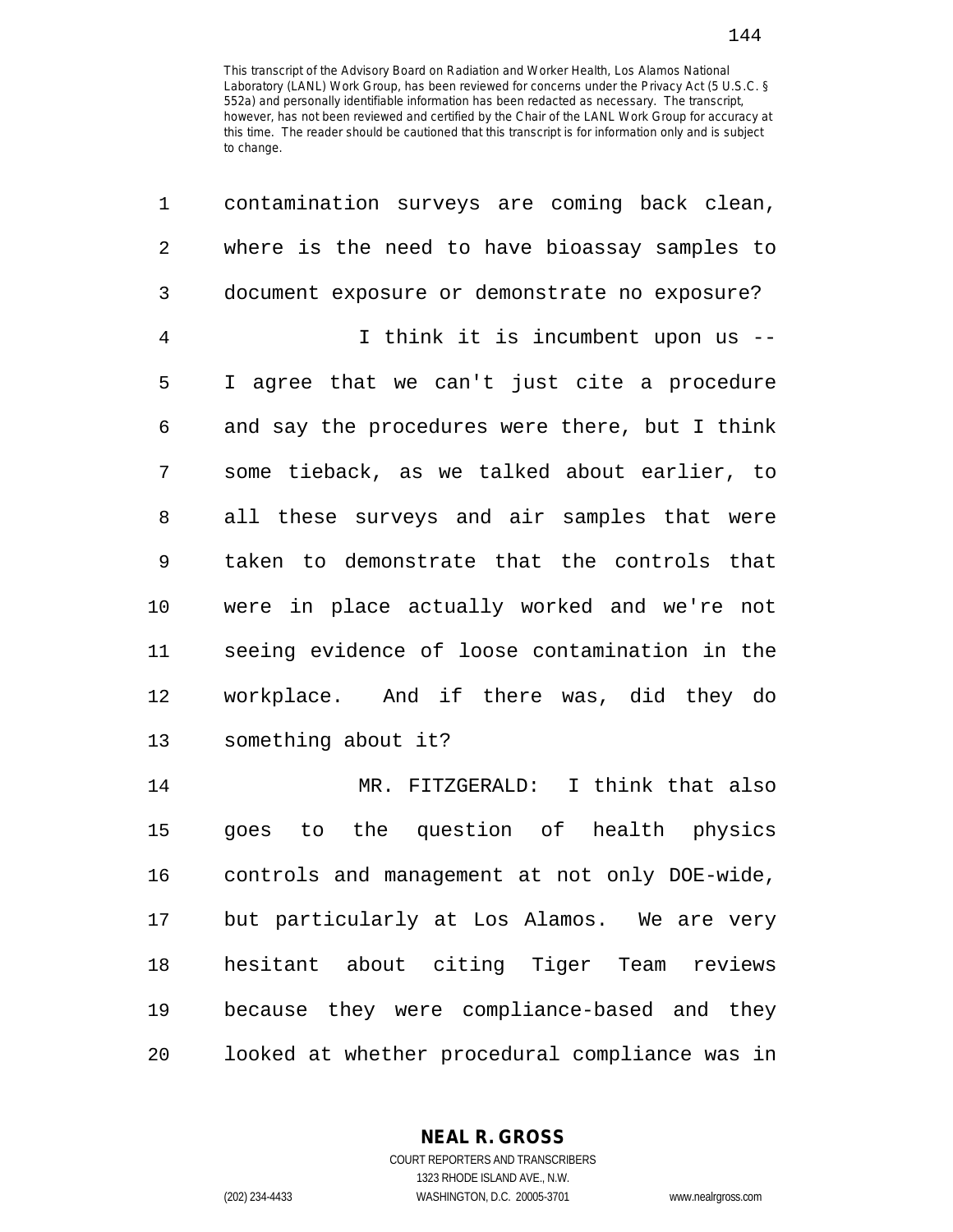2 But, nonetheless, some of these 3 snapshots give you pause, which raised I think 4 a healthy skepticism about whether any site 5 was necessarily following its own procedures, 6 let alone following practice.

7 I think that was the great 8 awakening in the early 80s at DOE, that 9 despite the policies, it wasn't necessarily 10 being implemented rigorously at many sites. I 11 think the context of this program is going to 12 be skeptical of what you read in the 13 procedures and what should have been going on 14 versus what was actually going on.

15 So, I'm sort of getting into what 16 we are going to talk about in Santa Fe, but 17 the issue is, when you have no monitoring 18 data, how do you weigh --

19 DR. NETON: Well, but I would 20 suggest you do have monitoring. We just

1323 RHODE ISLAND AVE., N.W.

<sup>1</sup> place.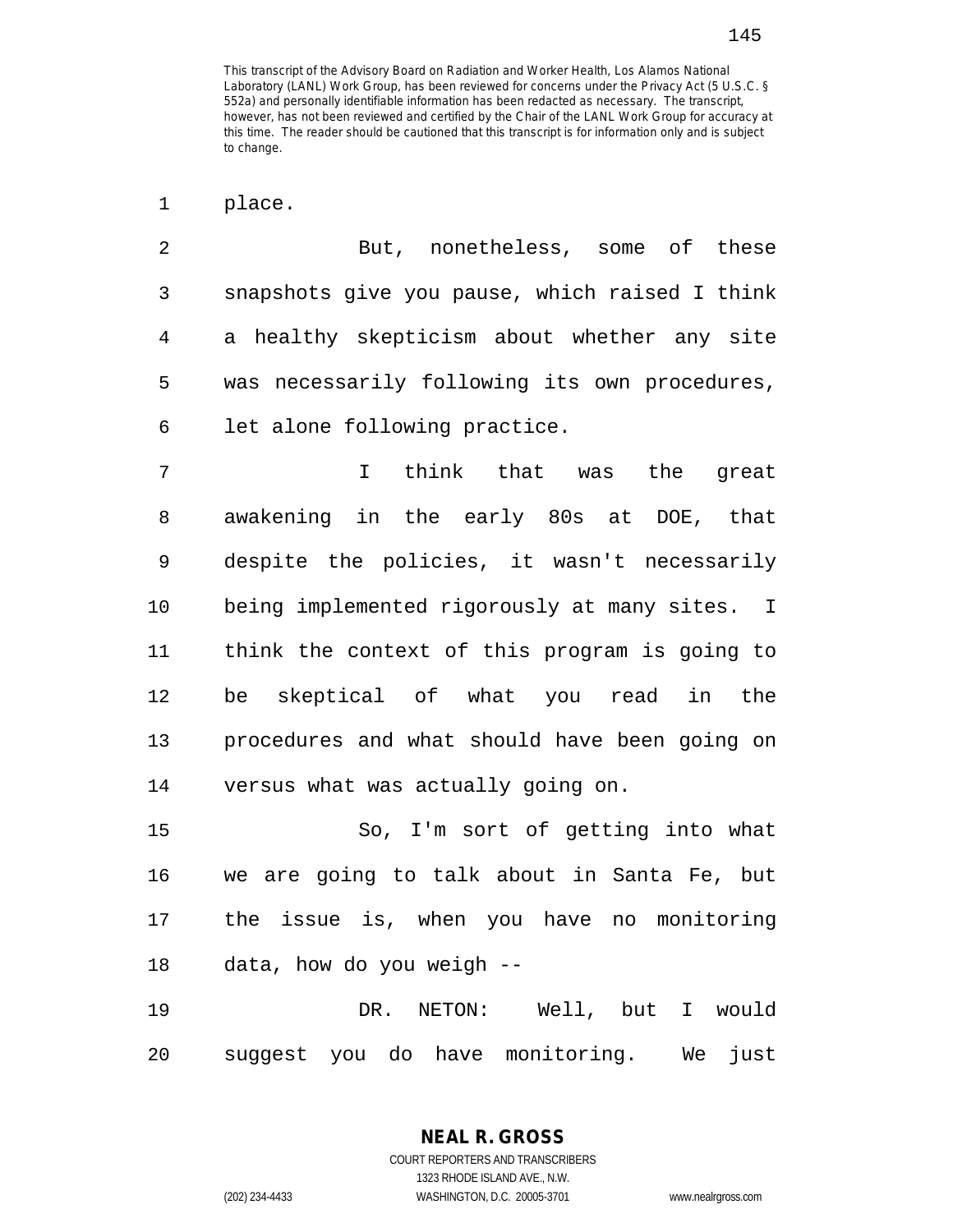| 1              | haven't provided --                            |
|----------------|------------------------------------------------|
| $\overline{2}$ | MR. FITZGERALD: Okay.                          |
| 3              | (Laughter.)                                    |
| 4              | Well, that's what I said earlier.              |
| 5              | have the data, but that's the first<br>We      |
| 6              | action, is to get the data, and then to see    |
| 7              | where we don't have the data.                  |
| 8              | DR. NETON: Yes, I agree.                       |
| 9              | CHAIRMAN GRIFFON: That was on the              |
| 10             | table from last time.                          |
| 11             | DR. NETON: I 100 percent agree                 |
| 12             | with you. Just citing the procedures is not    |
| 13             | sufficient in and of itself to put this issue  |
| 14             | to bed. We have to show some demonstration of  |
| 15             | compliance with procedures and that the        |
| 16             | workplace controls were effective.             |
| 17             | MR. MACIEVIC: Well, I don't know.              |
| 18             | Another philosophical question, but if you     |
| 19             | are looking at what I view as something        |
| 20             | becoming an SEC, there's one thing to say that |

**NEAL R. GROSS**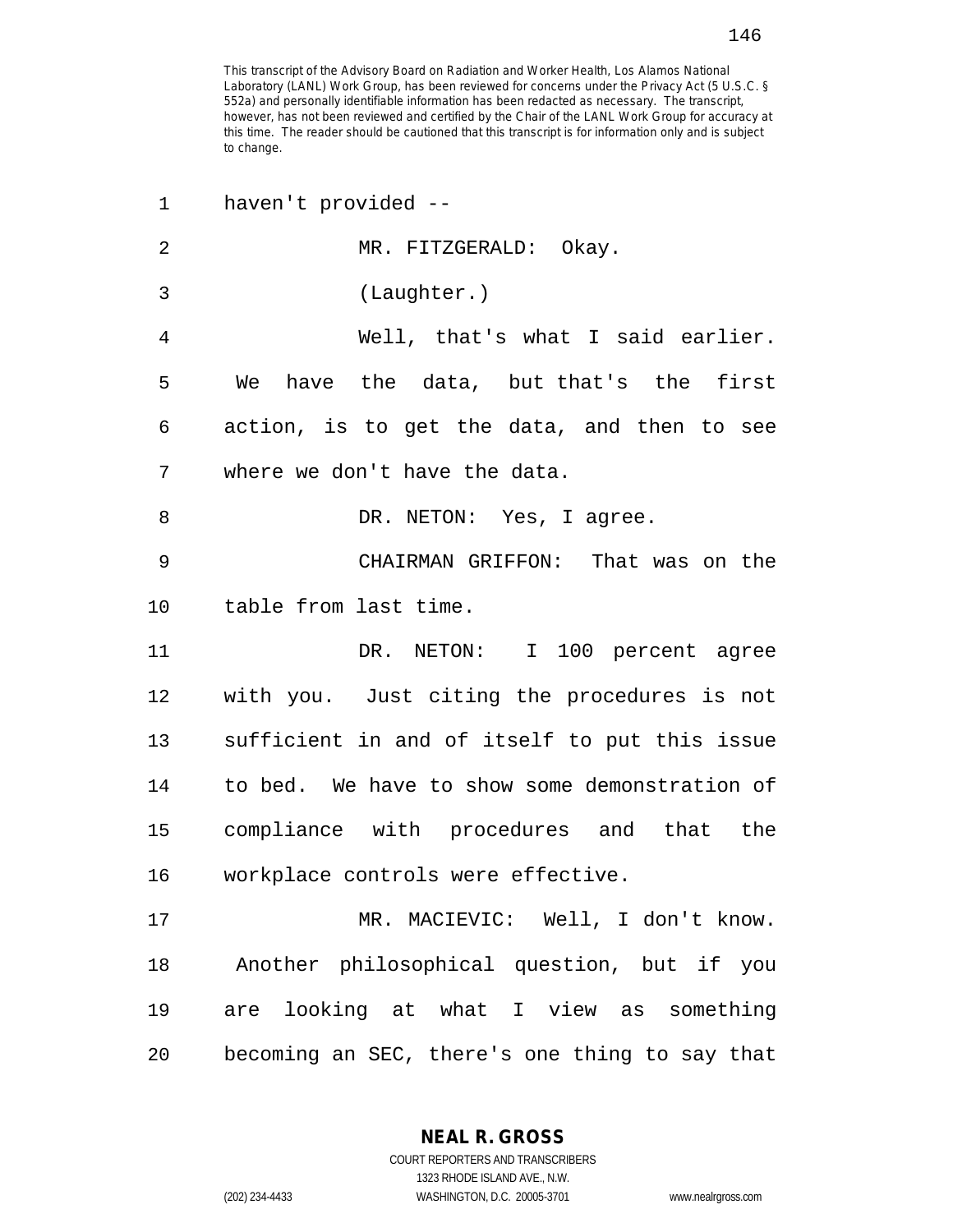1 a site which they screwed up here, they had 2 problems here, they had doses that were higher 3 than they anticipated, and it just basically 4 was a screwed-up place, but an SEC says they 5 were doing something that they basically had 6 no clue of that is exposing people to a level 7 that we have no clue that we can even talk 8 about.

9 To me, it says there is going to 10 be a lot less information on a site like that 11 as opposed to somewhere where you do -- and, 12 yes, you have to go through the actual reports 13 and pull up the survey results. But when 14 you're going into an SEC, you have to say that 15 the actinides really were so prevalent and not 16 watched and had no clue about, that this site 17 could be exposing people and all kinds of 18 workers to stuff that they have really no 19 handle on what they were doing.

20 But these documents don't show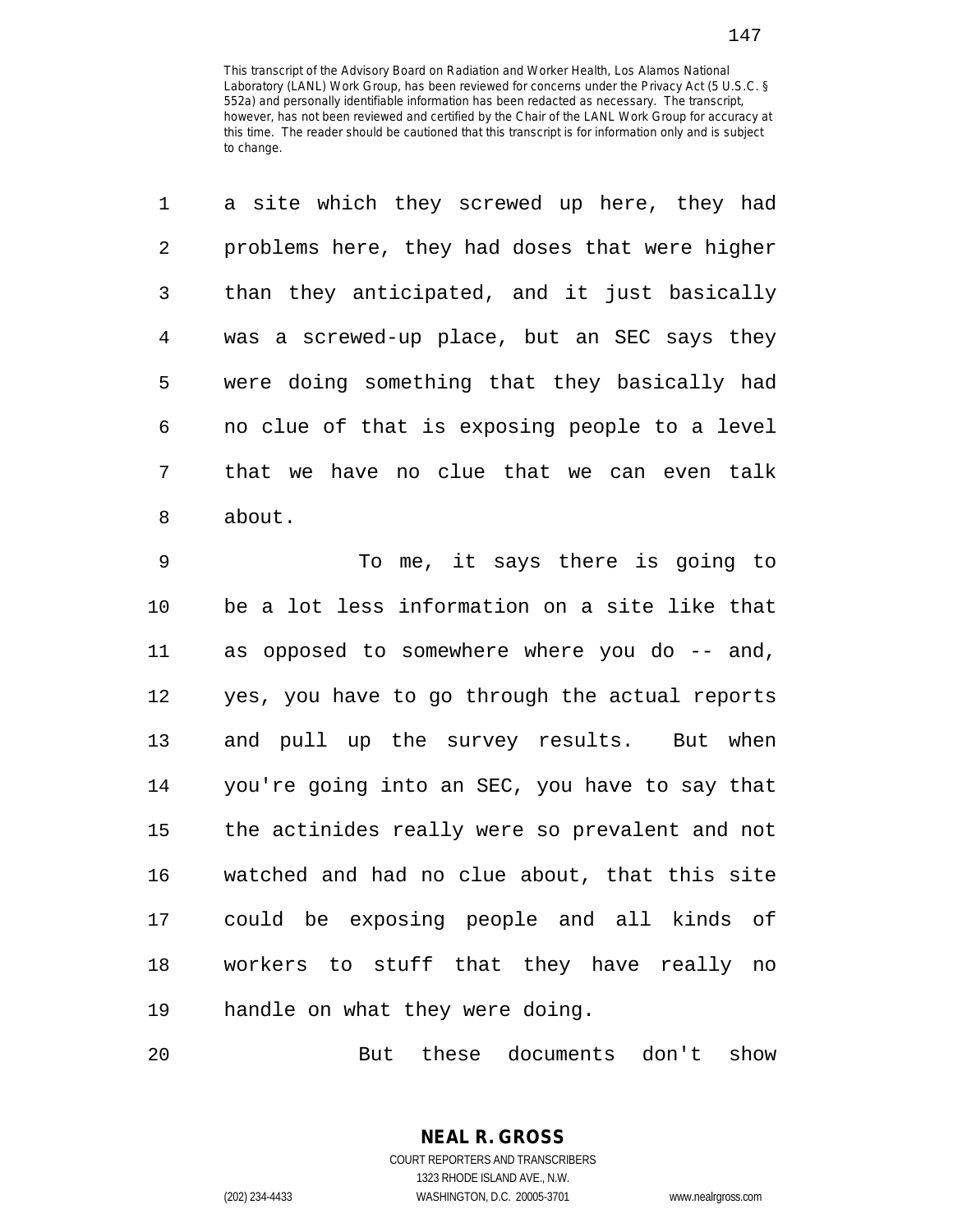| they didn't have a handle on it. They knew it<br>1          |  |
|-------------------------------------------------------------|--|
| $\overline{2}$<br>existed. They knew it was there. They had |  |
| things that were going.<br>3                                |  |
| 4<br>Now how much a person got over                         |  |
| time, you can go and look at the air-sampling<br>5          |  |
| data and try to figure out. But to push it to<br>6          |  |
| 7<br>the other end, to say there was a total                |  |
| breakdown --<br>8                                           |  |
| 9<br>MR. FITZGERALD: The perspective I                      |  |
| keep going back to is Los Alamos is somewhat<br>10          |  |
| unique in the sense that we are dealing with<br>11          |  |
| this two-part SEC. The first part SEC focused<br>12         |  |
| not the primaries, the primary<br>13<br>on                  |  |
| radionuclides, but actually secondary<br>14                 |  |
| nuclides.<br>15                                             |  |
| I'm trying to understand<br>16                              |  |
| logically, prior to the in vivo counter being<br>17         |  |
| installed, it was understood based on this SEC<br>18        |  |
| being granted that, even though they were<br>19             |  |
| 20<br>aware -- you know, certainly there was this           |  |

**NEAL R. GROSS** COURT REPORTERS AND TRANSCRIBERS

1323 RHODE ISLAND AVE., N.W.

(202) 234-4433 WASHINGTON, D.C. 20005-3701 www.nealrgross.com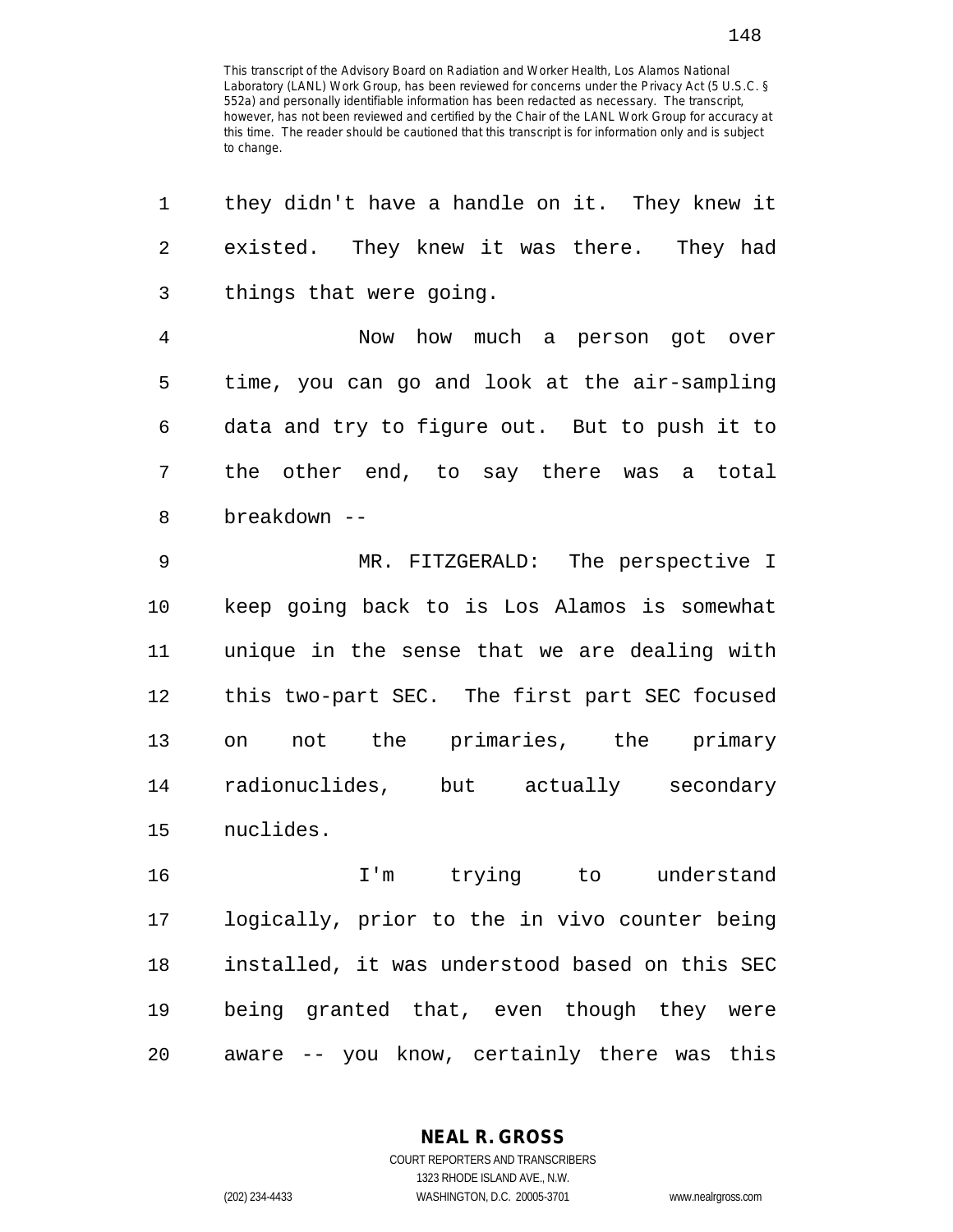| 1              | awareness and there were certainly controls in |
|----------------|------------------------------------------------|
| $\overline{2}$ | 1974-75 on certainly mixed-activation, mixed-  |
| 3              | fission products. You saw it, you name it.     |
| $\overline{4}$ | The ability to know what the                   |
| 5              | actual doses would be, whether it is by        |
| 6              | recordkeeping or by dosimetry system was       |
| 7              | lacking. With the advent of the technology,    |
| 8              | all of a sudden, that situation, based on the  |
| 9              | Evaluation Report, has changed.                |
| 10             | We now have not just the awareness             |
| 11             | -- that existed before the in vivo arrived --  |
| 12             | but now you have a means to actually come up   |
| 13             | with data, usable data, for dose               |
| 14             | reconstruction. That's what we keep coming     |
| 15             | back to. Is there data? And if there is no     |
| 16             | data, that kind of creates a<br>fundamental    |
| 17             | question on the table.                         |
| 18             | If the technology didn't give you              |
| 19             | better data, and you're trying to establish a  |
| 20             | different way to do it, then whether or not    |

**NEAL R. GROSS**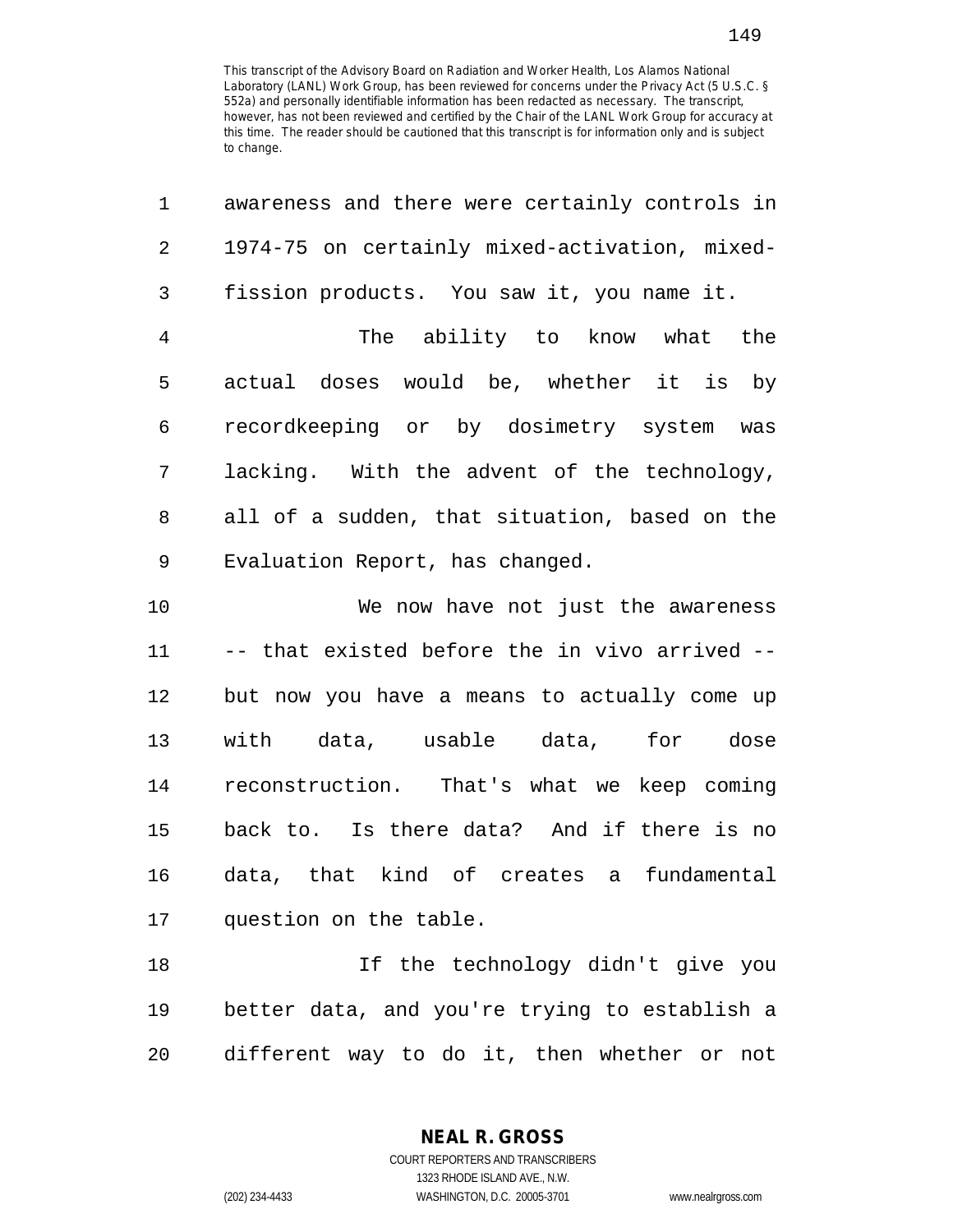| 1  | there was an awareness, whether or not there   |
|----|------------------------------------------------|
| 2  | was procedural conformance, it still comes     |
| 3  | back to the data. Is the data better? That     |
| 4  | is, to me, the hallmark of --                  |
| 5  | MR. MILES: Well, you keep coming               |
| 6  | back to there is no data, but we had Liz just  |
| 7  | mention a while ago there were like a thousand |
| 8  | results she was looking at in the database --  |
| 9  | MR. FITZGERALD: I'm just speaking              |
| 10 | to the ER.                                     |
| 11 | MR. MILES: For LAMPF.                          |
| 12 | MR. FITZGERALD: I'm just speaking              |
| 13 | to the ER. The ER, that's what we're           |
| 14 | evaluating. That's what the Board is looking   |
| 15 | at.                                            |
| 16 | The ER, basically, says that it is             |
| 17 | sparse or lacking, and therefore, we're going  |
| 18 | this way. At the table now, I think -- and     |
| 19 | this is partly our confusion -- is we are      |
| 20 | hearing that there is data. We haven't really  |

**NEAL R. GROSS** COURT REPORTERS AND TRANSCRIBERS

1323 RHODE ISLAND AVE., N.W.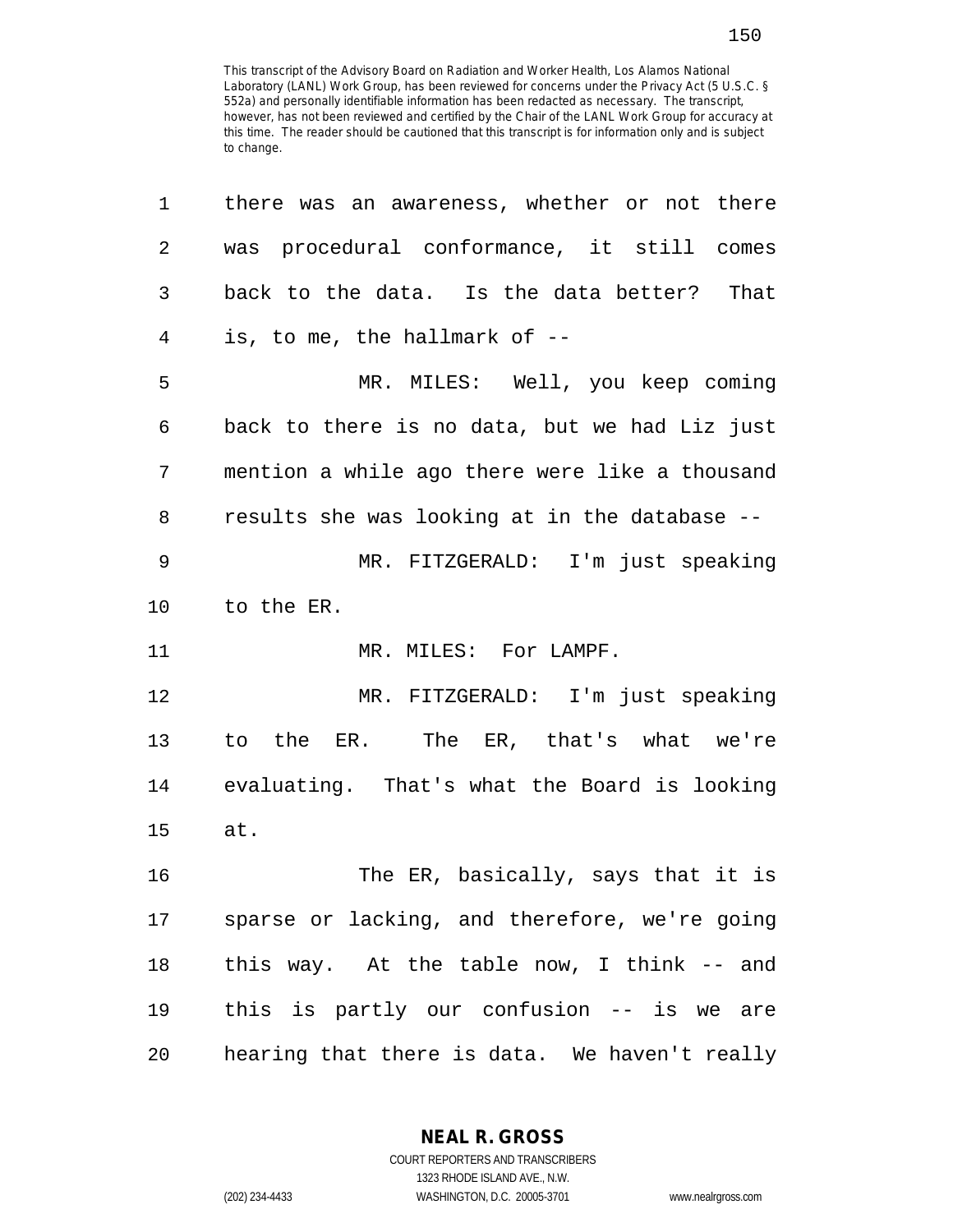| 1              | unpacked it totally, but when we unpack it,    |
|----------------|------------------------------------------------|
| $\overline{2}$ | that might offer a path forward, which is good |
| 3              | news because I think that is a better place to |
| $\overline{4}$ | be than what's in the ER. But we haven't seen  |
| 5              | it yet.                                        |
| 6              | MR. MILES: Well, I think there                 |
| 7              | are data, and those data will be used as       |
| 8              | available for a dose reconstruction. But the   |
| 9              | effort in the ER is to present a methodology   |
| 10             | that could be used to bound in the absence of  |
| 11             | data.                                          |
| 12             | CHAIRMAN GRIFFON: Well, then, now              |
| 13             | I'm back to the beginning of the discussion.   |
| 14             | (Laughter.)                                    |
| 15             | Are you or are you not admitting               |
| 16             | that for some people -- because we have to     |
| 17             | evaluate it for all claimants over this time   |
| 18             | period, whether you can reconstruct dose. So,  |
| 19             | you're saying for some they will have personal |
| 20             | data. That's fine.                             |

**NEAL R. GROSS** COURT REPORTERS AND TRANSCRIBERS 1323 RHODE ISLAND AVE., N.W.

(202) 234-4433 WASHINGTON, D.C. 20005-3701 www.nealrgross.com

151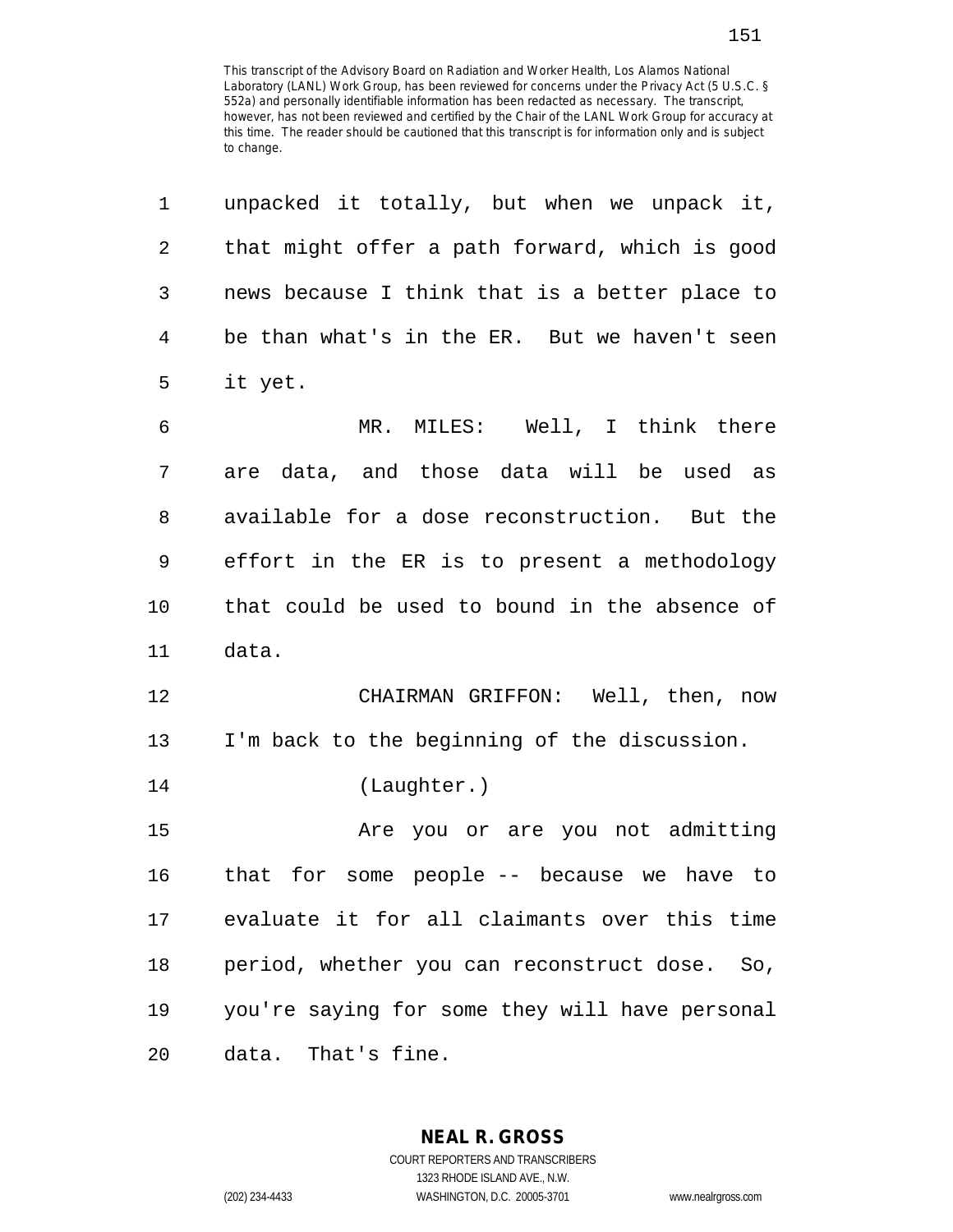| $\mathbf 1$    | MR. MILES: That's right.                       |
|----------------|------------------------------------------------|
| $\overline{2}$ | CHAIRMAN GRIFFON: We understand.               |
| 3              | That's in the DR process. But we have to       |
| 4              | look at the other, the outliers. So, how are   |
| 5              | you going to bound for everyone? How are you   |
| 6              | going to reconstruct for everyone that might   |
| 7              | be exposed to these exotics? That's the other  |
| 8              | layer of this question.                        |
| 9              | So, are you, then, proposing that              |
| 10             | you would use -- I'm still saying in my first  |
| 11             | action, until you just said that, my first     |
| 12             | action was that you should go back and look at |
| 13             | this other data available for these exotics,   |
| 14             | like air sampling, like swipe data, like       |
| 15             | source-term data even, to determine the extent |
| 16             | that that can be used for reconstruction or to |
| 17             | validate the use of substitute data. That was  |
| 18             | my first action.                               |
| 19             | MR. MACIEVIC: Right.                           |

20 CHAIRMAN GRIFFON: So, let's stay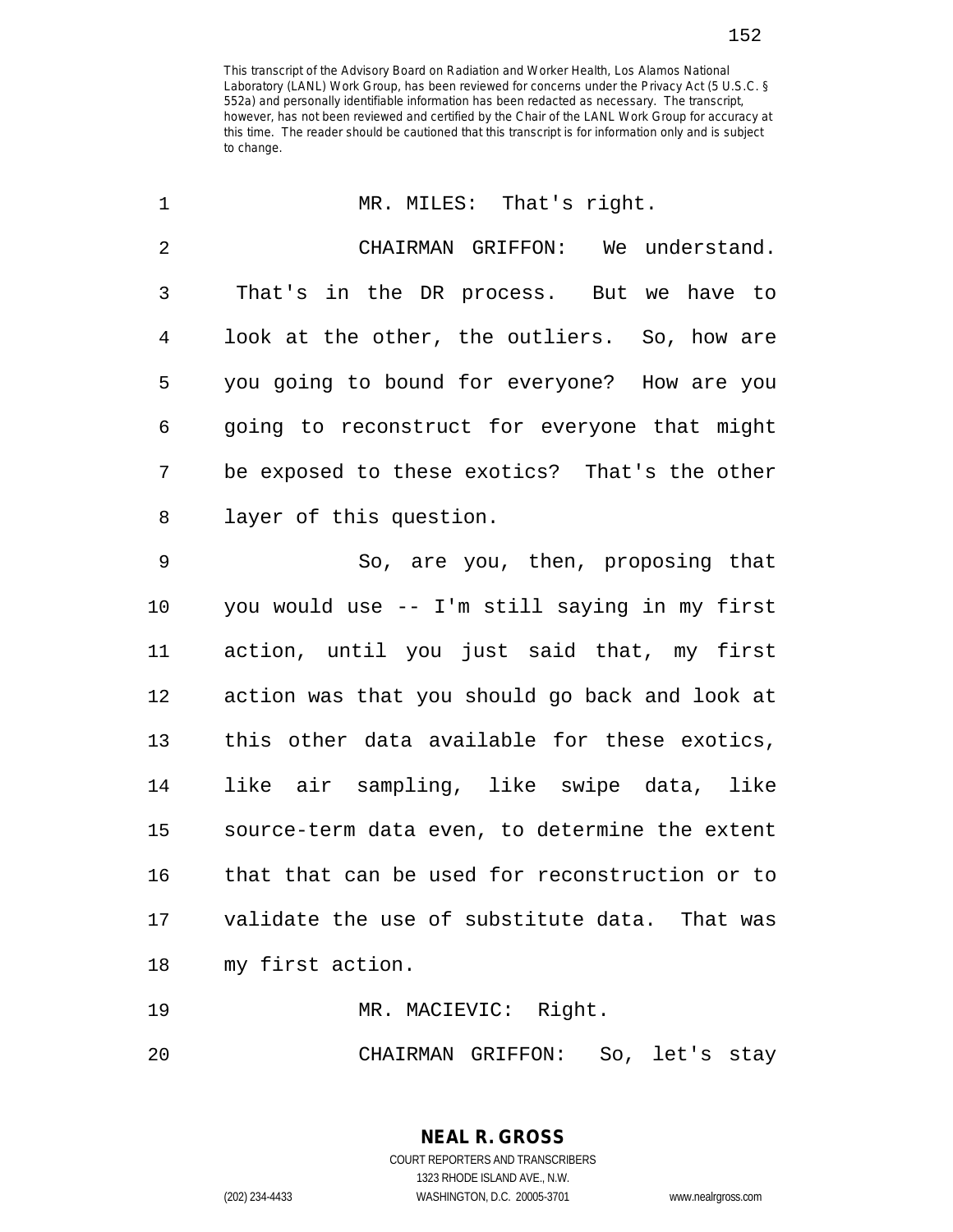1 with that one. 2 DR. NETON: Yes, I'm with you on 3 that. 4 CHAIRMAN GRIFFON: So, that's the 5 first. 6 MR. MACIEVIC: Well, I think -- 7 CHAIRMAN GRIFFON: So, you are not 8 necessarily saying flat out that you will use 9 what you are referring to as the primary 10 nuclides, the plutonium or americium. You 11 won't necessarily use that as a substitute. 12 You're going to look at this other data first? 13 MR. MACIEVIC: Right, right. 14 CHAIRMAN GRIFFON: Okay. That's 15 what I wasn't sure. 16 MR. MACIEVIC: Well, and, see, I 17 think the question, because we keep saying no 18 data, as you go back in years, we start 19 getting into the sixties and fifties, there is 20 less actual survey data --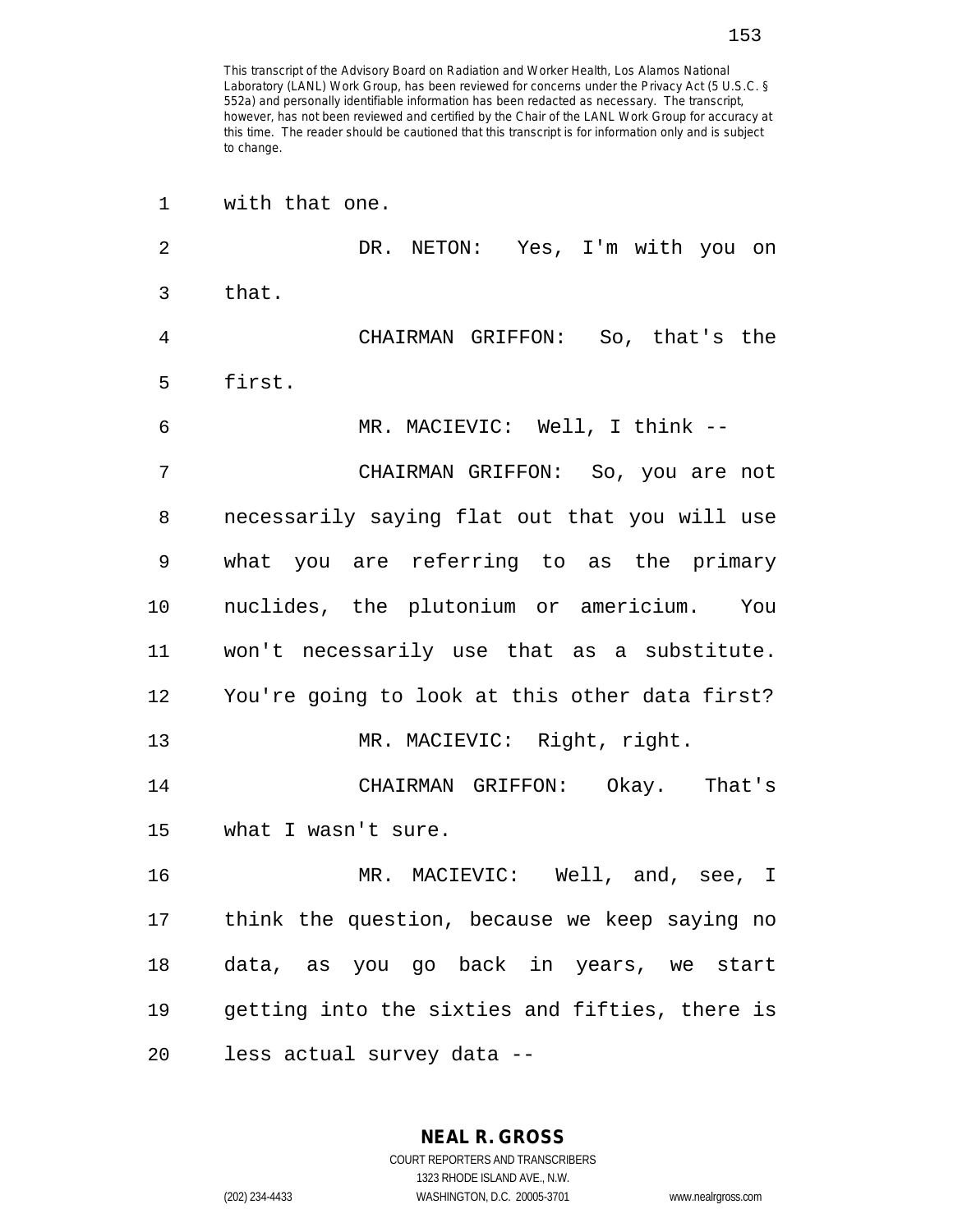| $\mathbf 1$ | CHAIRMAN GRIFFON: Right.                       |
|-------------|------------------------------------------------|
| 2           | MR. MACIEVIC: And less things                  |
| 3           | there. Whereas, as you're going into the       |
| 4           | later years, you just by volume and looking at |
| 5           | the numbers of samples and things done, that   |
| 6           | has increased.                                 |
| 7           | CHAIRMAN GRIFFON: Right.                       |
| 8           | MR. MACIEVIC: So, that is the                  |
| 9           | kind of thing we're talking about as far as    |
| 10          | when you say more data or less data, there is  |
| 11          | more survey data being produced.               |
| 12          | CHAIRMAN GRIFFON: I mean this is               |
| 13          | the example we just used with the              |
| 14          | accelerators. It may be that, like Jim said,   |
| 15          | if you go back, you find the different         |
| 16          | campaigns that were run for neptunium, and you |
| 17          | say, you know, it was run for three weeks in   |
| 18          | this one area and they did 50 air samples over |
| 19          | those three weeks, and they all came up non-   |
| 20          | detect. Then, maybe that's convincing enough   |

**NEAL R. GROSS**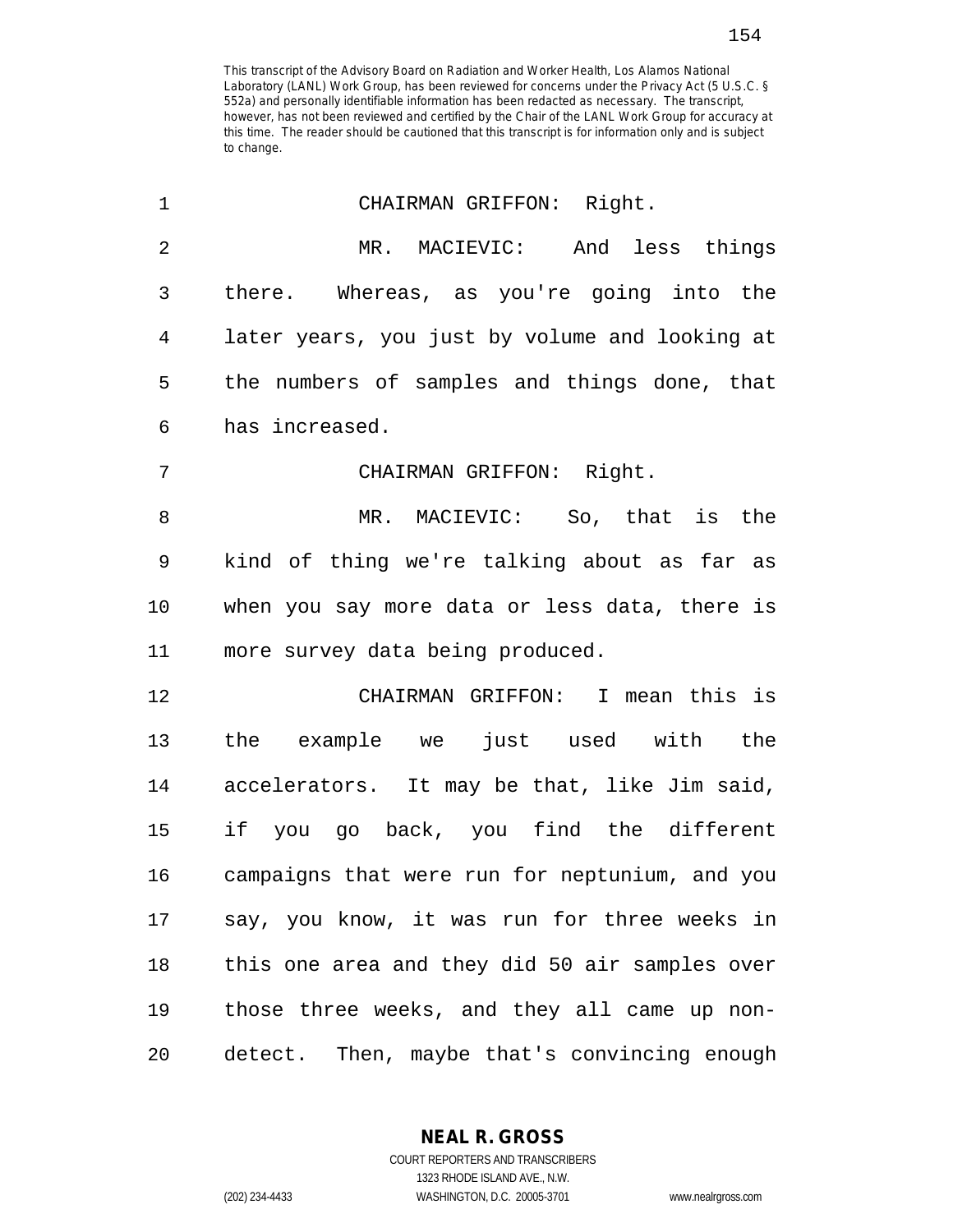| 1           | that there was no potential, even though the   |
|-------------|------------------------------------------------|
| 2           | source-term was there, there was no potential  |
| 3           | for airborne exposure, and therefore, they     |
| 4           | didn't do bioassay.                            |
| 5           | So, that convinces the group that,             |
| 6           | okay, you know --                              |
| 7           | MEMBER MUNN: How long are you                  |
| 8           | going to have neptunium around anyway?         |
| $\mathsf 9$ | DR. NETON: Well, the door is                   |
| 10          | still open on using this ratio technique       |
| 11          | though. It may end up being the case that we   |
| 12          | have access to smears and air-sampling data,   |
| 13          | but we've never been successful at convincing  |
| 14          | anyone that air sampling data can be used to   |
| 15          | estimate intakes, unless it's very rigorous    |
| 16          | readings on an air sampling campaign.          |
| 17          | CHAIRMAN GRIFFON: You're right.                |
| 18          | NETON: But if you have<br>DR.                  |
| 19          | evidence from a general area sampling program, |
| 20          | it really doesn't look like much is going on   |

**NEAL R. GROSS**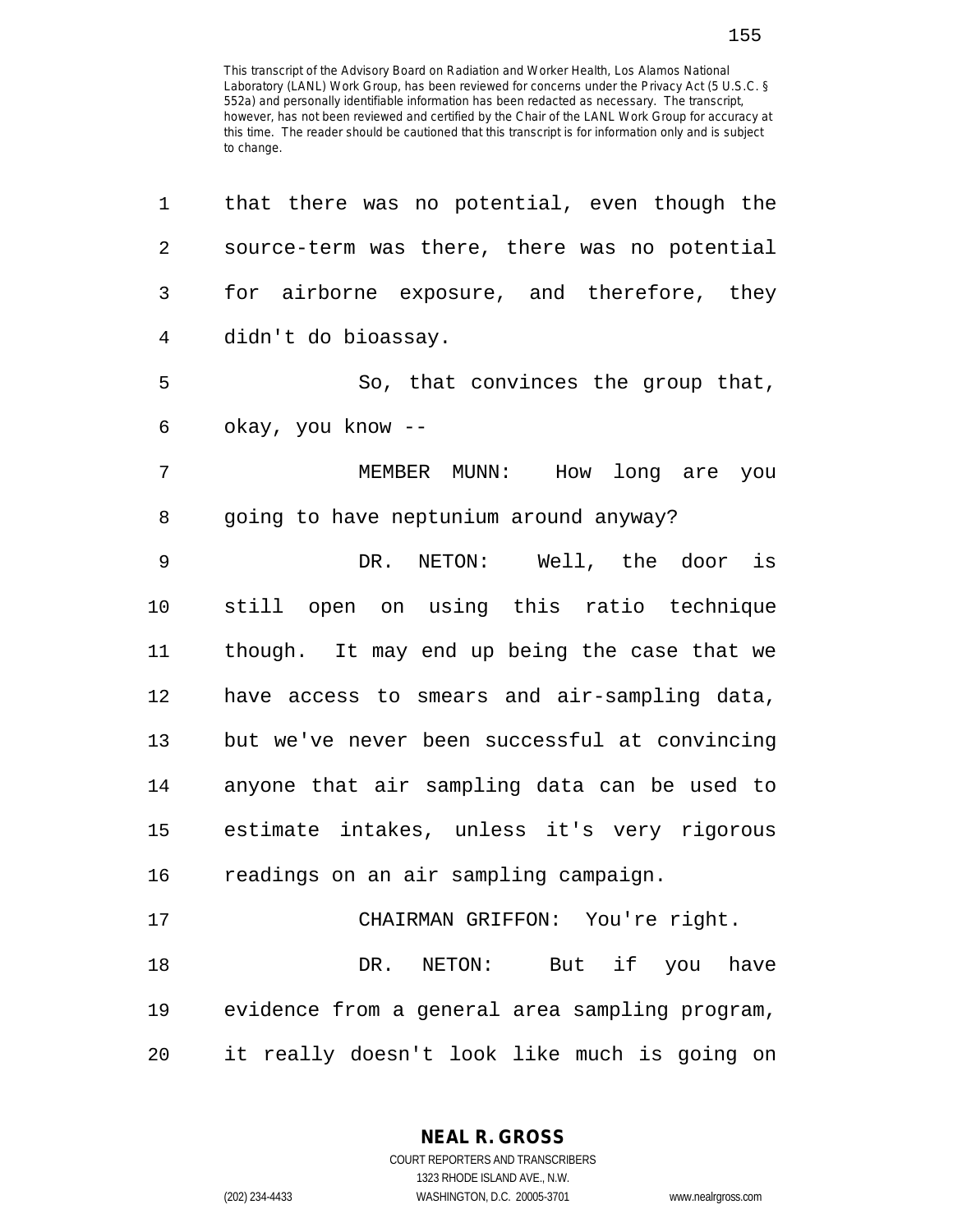| 1              | out there, but then you can say, okay, but     |
|----------------|------------------------------------------------|
| $\overline{2}$ | that allows me to say my ratioing technique is |
| 3              | probably going to be okay. It will be above    |
| 4              | what the GAs were saying.                      |
| 5              | I'm not suggesting that we will                |
| 6              | develop air sampling models here because,      |
| 7              | frankly, that's something we've never been     |
| 8              | able to do --                                  |
| $\mathsf 9$    | CHAIRMAN GRIFFON: Right. And                   |
| 10             | that's why I say this other data to            |
| 11             | reconstruct or validate this substitute        |
| 12             | method.                                        |
| 13             | DR. NETON: Exactly. Right.                     |
| 14             | CHAIRMAN GRIFFON: I'm leaving it               |
| 15             | open for you. Okay.                            |
| 16             | DR. NETON: I got you.                          |
| 17             | MR. STEMPFLEY: Mark?                           |
| 18             | CHAIRMAN GRIFFON: The other thing              |
| 19             | I said in this action -- oh, I'm sorry, go     |
|                | 20 ahead.                                      |

**NEAL R. GROSS**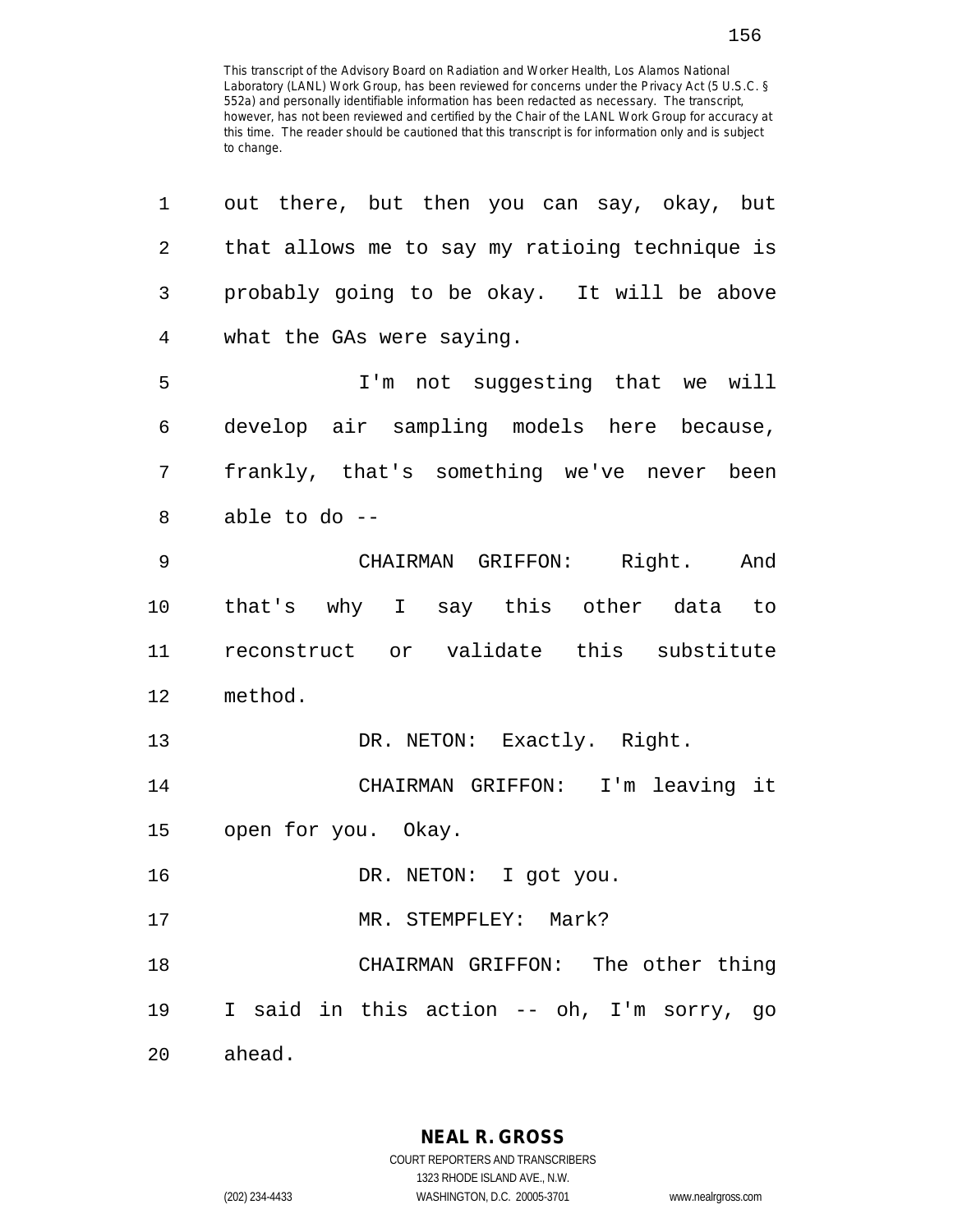| 1  | MR. STEMPFLEY: My name is Dan                  |
|----|------------------------------------------------|
| 2  | Stempfley. I'm with the ORAU team.             |
| 3  | And I had a quick question about               |
| 4  | the discussions in terms of bounding. My       |
| 5  | question is in the ER we defend the ability to |
| 6  | bound. If that question is satisfactory,       |
| 7  | don't methods that you are discussing about    |
| 8  | specific dose reconstruction processes, don't  |
| 9  | they become TBD issues rather than SEC         |
| 10 | bounding issues?                               |
| 11 | CHAIRMAN GRIFFON: Yes, but we've               |
| 12 | asked -- I mean the Board procedure, you might |
| 13 | want to pull that up. The Board procedure is   |
| 14 | to have in this Work Group process show us how |
| 15 | you're going to bound. So, just saying that    |
| 16 | you can bound and not having the exact way     |
| 17 | you're going to do it, and not validating      |
| 18 | $it$ $-$                                       |
| 19 | DR. NETON: Yes, we've been down                |
| 20 | this path before.                              |

**NEAL R. GROSS** COURT REPORTERS AND TRANSCRIBERS 1323 RHODE ISLAND AVE., N.W.

(202) 234-4433 WASHINGTON, D.C. 20005-3701 www.nealrgross.com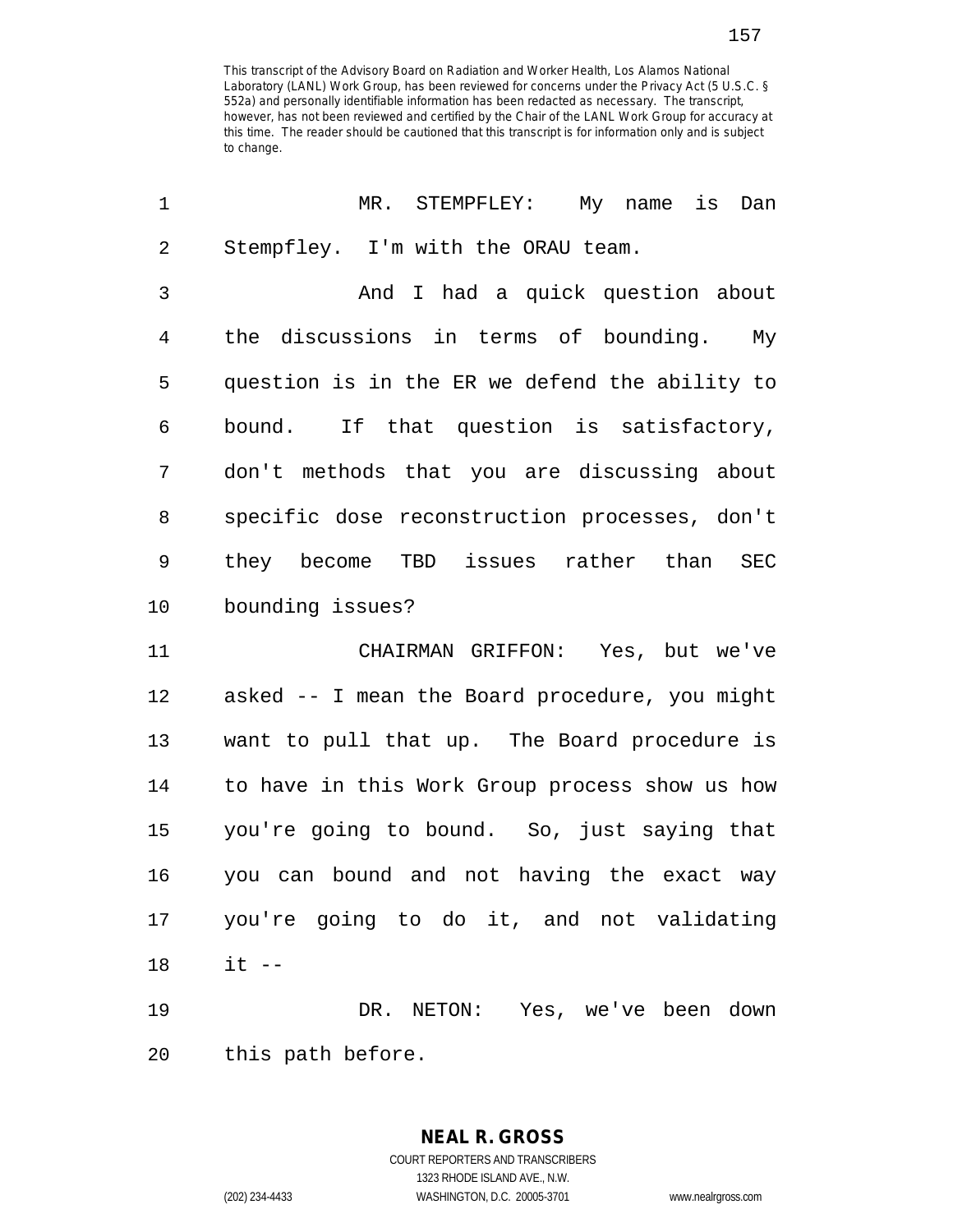| 1              | CHAIRMAN GRIFFON: Yes, we've been             |
|----------------|-----------------------------------------------|
| $\overline{2}$ | down this path.                               |
| 3              | DR. NETON: It's one thing to say              |
| 4              | that we can bound all intakes for exotics by  |
| 5              | assigning exotics to everyone.                |
| 6              | CHAIRMAN GRIFFON: Right.                      |
| 7              | DR. NETON: I think we've gone                 |
| 8              | down the path where the Board doesn't accept  |
| 9              | that.                                         |
| 10             | CHAIRMAN GRIFFON: Right.                      |
| 11             | DR. NETON: If that's what you're              |
| 12             | going to do, then that's what you're going to |
| 13             | do. It's not okay to be morphing your         |
| 14             | position as you go.                           |
| 15             | See, originally, that's how we                |
| 16             | started off with these processes. We would    |
| 17             | say, well, we can bound it by doing --        |
| 18             | CHAIRMAN GRIFFON: Right.                      |
| 19             | DR. NETON: We'll just assign this             |
| 20             | to everybody. And the Board's position was,   |

**NEAL R. GROSS**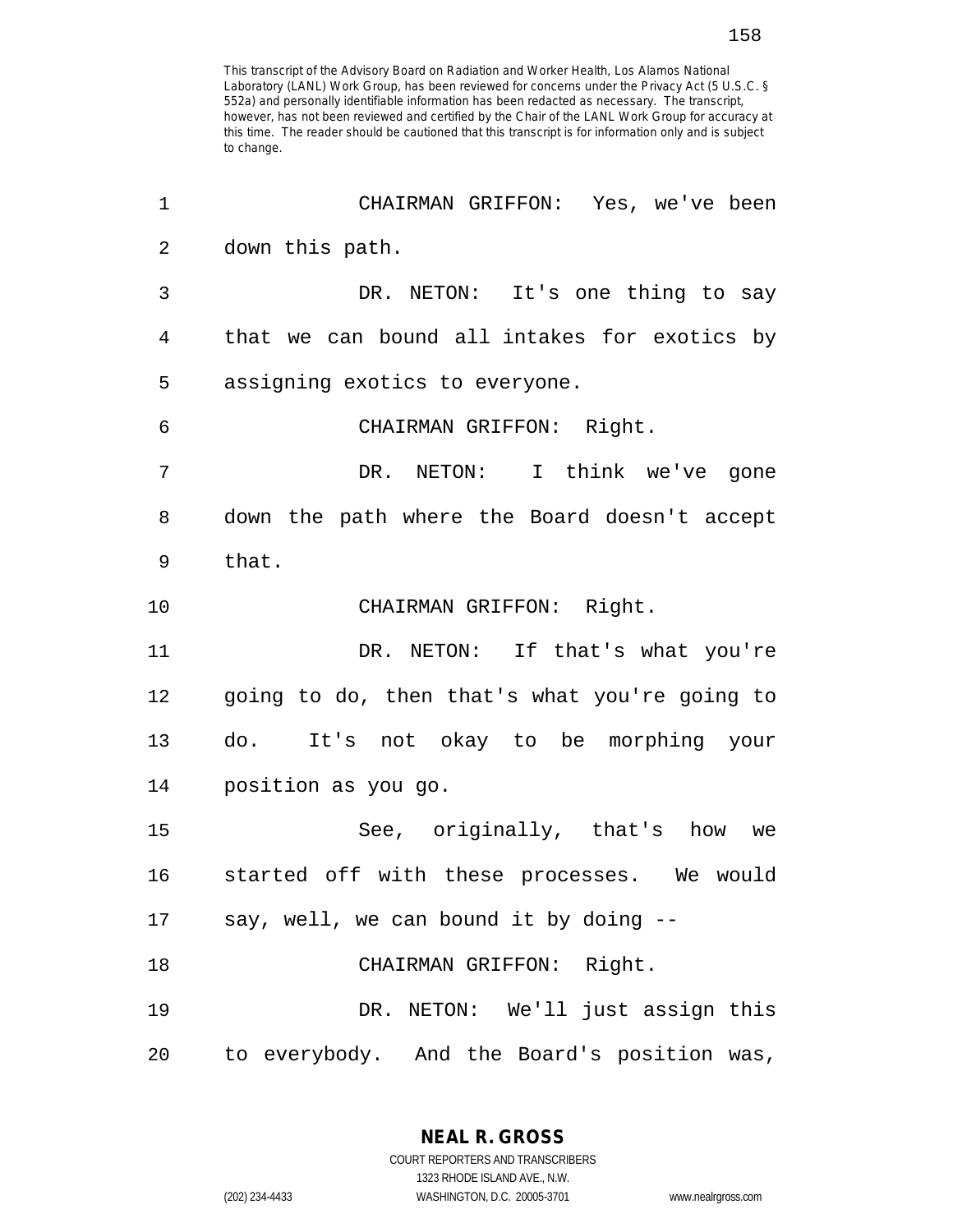| $\mathbf 1$    | well, if that's what you're doing, then fine; |
|----------------|-----------------------------------------------|
| 2              | let's talk about that.                        |
| 3              | And then we would say, well, we               |
| $\overline{4}$ | could refine it later on as we go and develop |
| 5              | these processes. The position we have been in |
| 6              | lately is we have to have a fairly well-      |
| 7              | defined --                                    |
| 8              | CHAIRMAN GRIFFON: Yes, there's                |
| 9              | also the sufficient accuracy argument.        |
| 10             | DR. NETON: It's a sufficient                  |
| 11             | accuracy thing.                               |
| 12             | CHAIRMAN GRIFFON: Yes, yes. If                |
| 13             | you start just throwing high numbers at       |
| 14             | everything --                                 |
| 15             | DR. NETON:<br>Are you going to                |
| 16             | assign curium intakes to secretarial staffs,  |
|                | 17 and that sort of thing?                    |
| 18             | CHAIRMAN GRIFFON: Right, right.               |
| 19             | DR. NETON: We need to define who              |
| 20             | this applies to.                              |

**NEAL R. GROSS** COURT REPORTERS AND TRANSCRIBERS

1323 RHODE ISLAND AVE., N.W. (202) 234-4433 WASHINGTON, D.C. 20005-3701 www.nealrgross.com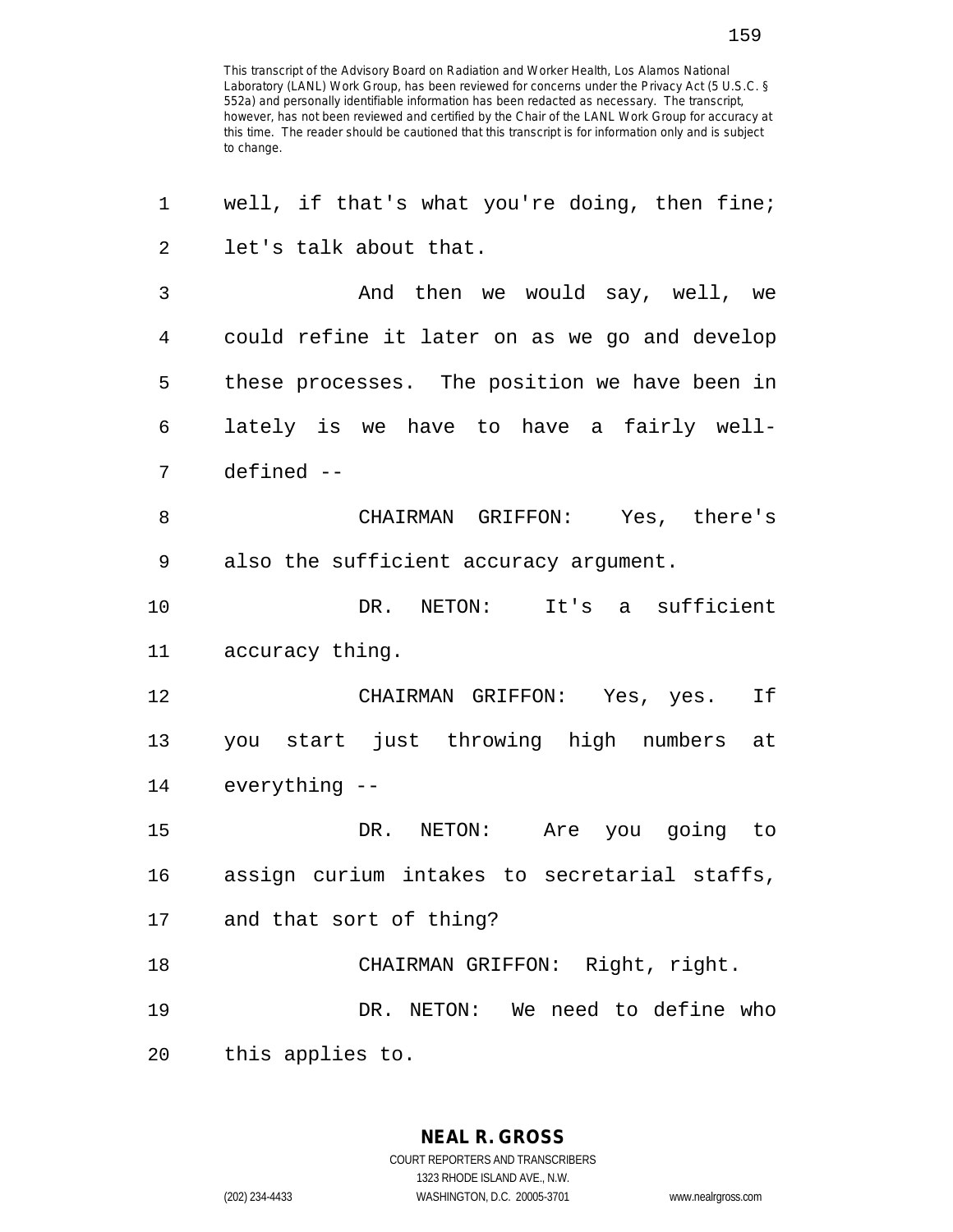| 1              | And<br>MEMBER<br>$BEACH$ :<br>I.<br>have a    |
|----------------|-----------------------------------------------|
| $\overline{2}$ | question on the ER. Did this ER capture all   |
| 3              | of the exotics that were used? And if not,    |
| 4              | how important is it to make sure that those   |
| 5              | are all addressed?                            |
| 6              | MR. MILES: I think that at LANL               |
| 7              | they pretty much used just about anything you |
| 8              | can imagine at one point or another. In some  |
| 9              | way, shape, or form, there's just about any   |
| 10             | radionuclide that you can think of used there |
| 11             | in some way, shape, or form. And I think it   |
| 12             | is still the case today.                      |
| 13             | In fact, most all these issues                |
| 14             | that we are discussing I think you could ask, |
| 15             | is the situation different last week for a    |
| 16             | worker that was there last month? Could we    |
| 17             | bound that worker's intake?                   |
| 18             | Because all these issues that were            |

19 discussed so far seem to be applicable to 20 today.

> **NEAL R. GROSS** COURT REPORTERS AND TRANSCRIBERS 1323 RHODE ISLAND AVE., N.W.

(202) 234-4433 WASHINGTON, D.C. 20005-3701 www.nealrgross.com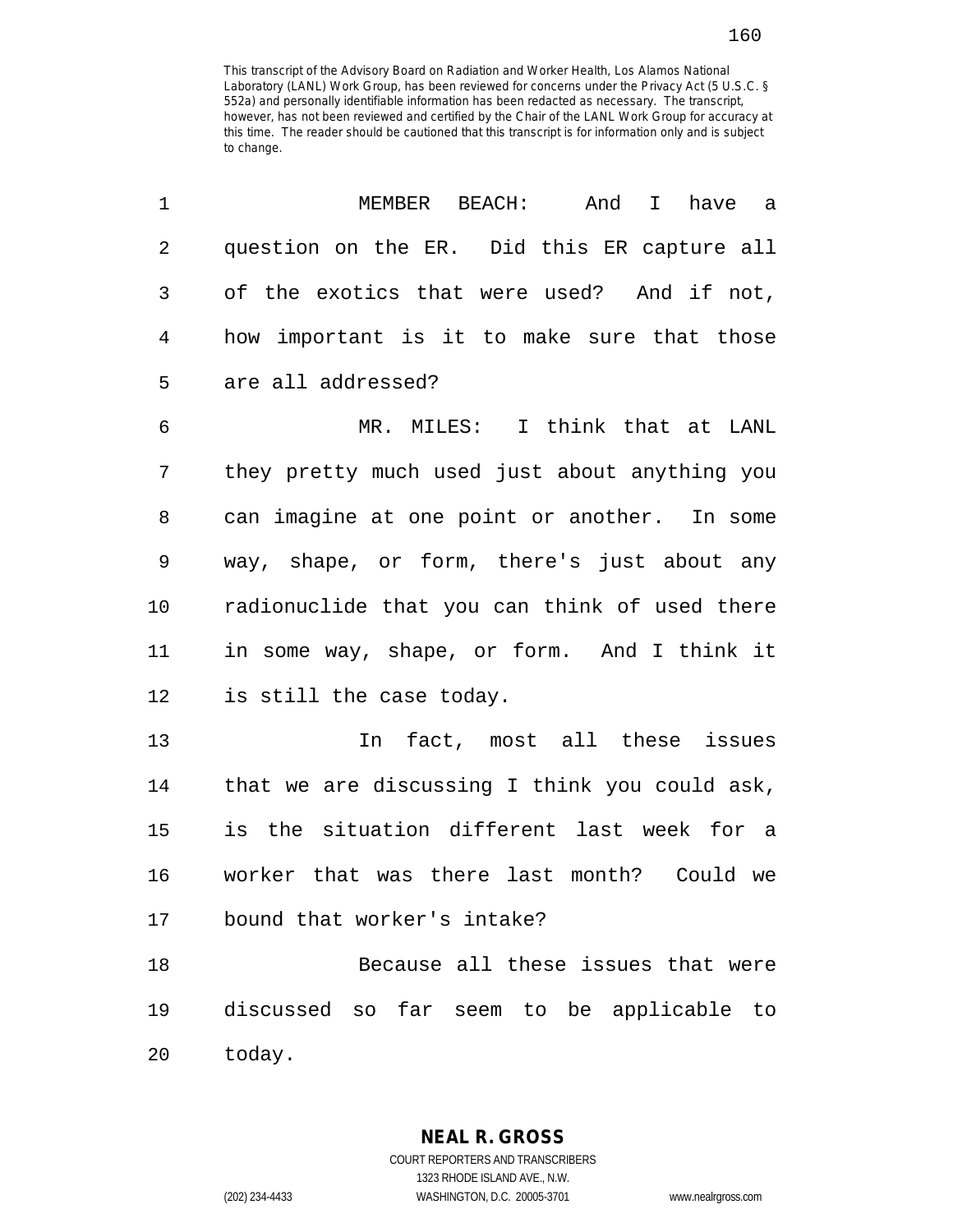161

| 1              | CHAIRMAN GRIFFON: Well, yes. I                 |
|----------------|------------------------------------------------|
| $\overline{2}$ | don't know where the -                         |
| 3              | MR. MILES: Bioassay results for                |
| 4              | every radionuclide on the chart of nuclides.   |
| 5              | CHAIRMAN GRIFFON: Right. I would               |
| 6              | rely on SC&A's review on this to look at the   |
| 7              | sort of primary campaigns. I mean we can't     |
| 8              | track down every laboratory experiment, right? |
| 9              | MR. MACIEVIC: Well, I actually                 |
| 10             | have a procedure in here that -- this is Greg. |
| 11             | Oh, well, we don't have to say that now.       |
| 12             | Never mind. Never mind. This isn't Greg.       |
| 13             | Don't worry about it.                          |
| 14             | (Laughter.)                                    |
| 15             | On a procedure on how to work with             |
| 16             | einsteinium, I mean you've got some off-the-   |
| 17             | wall radionuclides --                          |
| 18             | Right. I just<br>MEMBER BEACH:                 |
| 19             | wanted to make sure that was addressed because |
| 20             | I don't have the total grasp on the importance |

**NEAL R. GROSS**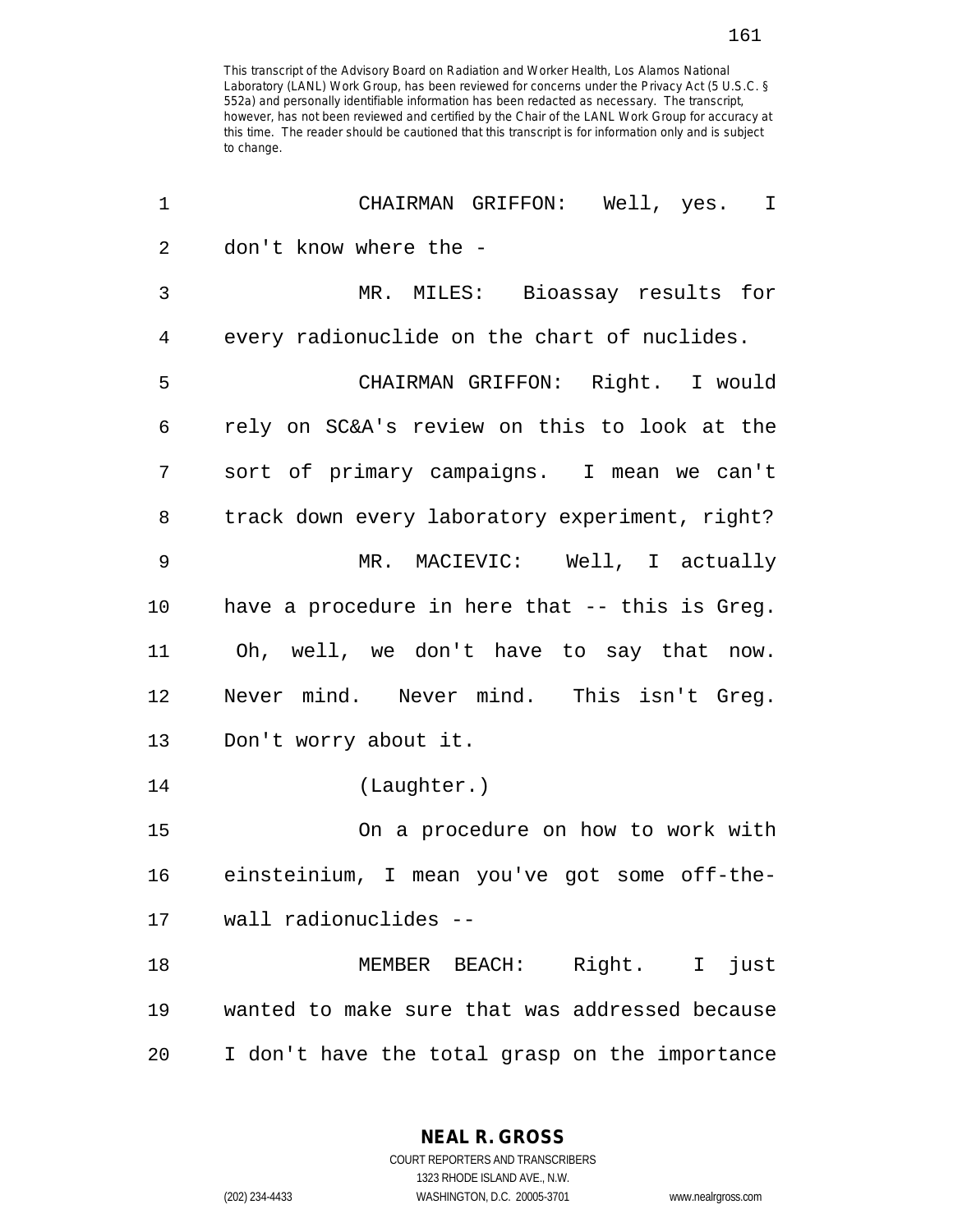<sup>1</sup> of it.

| $\overline{2}$ | MR. MACIEVIC: Well, it's                       |
|----------------|------------------------------------------------|
| 3              | interesting that Andrew provided a document,   |
| 4              | not this current one, but from the -- oh, what |
| 5              | is that?                                       |
| 6              | MR. EVASKOVICH: From the                       |
| 7              | petition, the 2002 radiological --             |
| 8              | MR. MACIEVIC: Yes.                             |
| 9              | MR. EVASKOVICH: Building survey.               |
| 10             | MR. MACIEVIC: Review of the site.              |
| 11             | MR. EVASKOVICH: Yes.                           |
| 12             | MR. MACIEVIC: And they looked at               |
| 13             | things.                                        |
| 14             | MR. EVASKOVICH: They only used it              |
| 15             | for one year, though. I couldn't find any      |
| 16             | other years, but that one just happened to pop |
| 17             | up on a Google search. So, I grabbed it.       |
| 18             | But I referenced<br>it in<br>the               |
| 19             | petition, and then I referenced it again in    |
| 20             | this review that I wrote.                      |

**NEAL R. GROSS** COURT REPORTERS AND TRANSCRIBERS

1323 RHODE ISLAND AVE., N.W.

(202) 234-4433 WASHINGTON, D.C. 20005-3701 www.nealrgross.com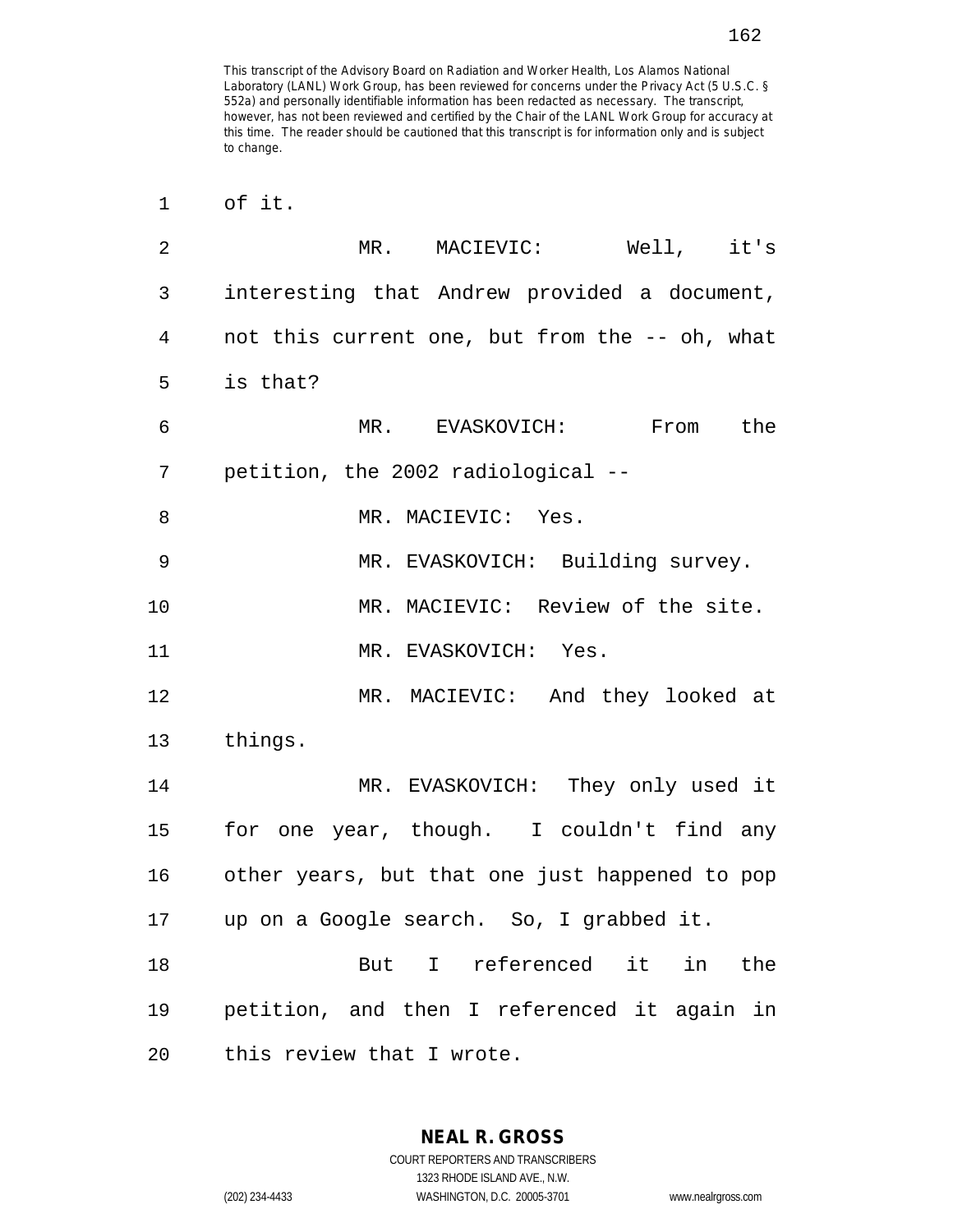| 1  | MR. MACIEVIC: Oh, is it the                    |
|----|------------------------------------------------|
| 2  | LANL National Resource Council report that you |
| 3  | sent? Because it was a document that -- no, I  |
| 4  | don't have the year.                           |
| 5  | MR. EVASKOVICH: No.                            |
| 6  | MR. MACIEVIC: It was a pre-                    |
| 7  | assessment screen for LANL, the LANL National  |
| 8  | Resource Council document. They were doing a   |
| 9  | preliminary look of --                         |
| 10 | MR. EVASKOVICH: That was<br>for                |
| 11 | environmental exposures offsite.               |
| 12 | MR. MACIEVIC: Oh, yes. Well, I                 |
| 13 | thought it was also they talked about onsite   |
| 14 | stuff, too.                                    |
| 15 | MR. EVASKOVICH: Well, they do,                 |
| 16 | but the concern or the basis of concern for    |
| 17 | the document was dealing with the potential    |
| 18 | for offsite releases because they had the      |
| 19 | Pueblos involved and they had Bandelier        |
| 20 | National Monument involved and the Forest      |

**NEAL R. GROSS**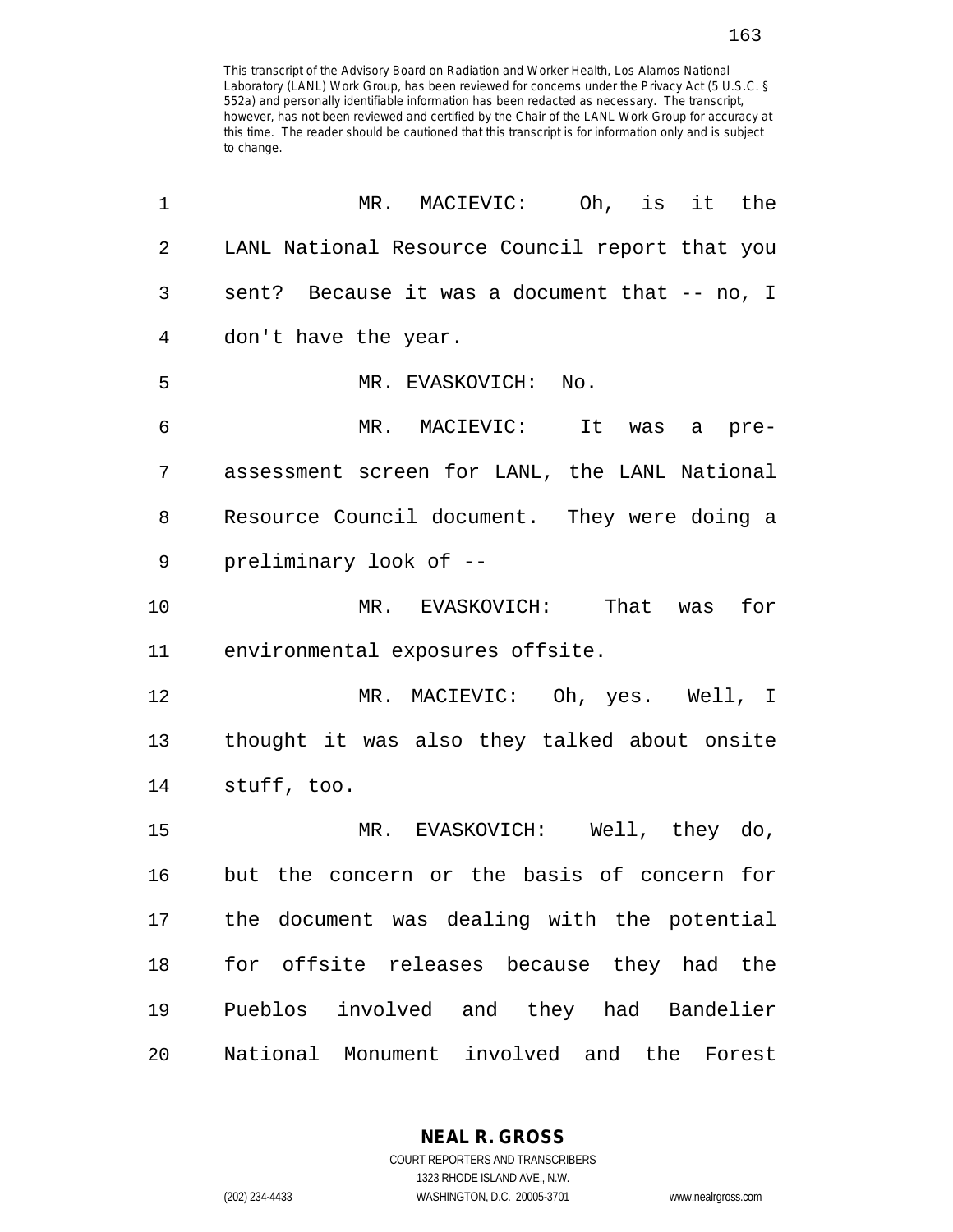2 So, what they were looking at with 3 that was identifying the source-terms and the 4 possibility that they migrated offsite through 5 either the canyons or through the air, the 6 canyons being water runoff.

7 And the Clean Water Act, that's 8 another lawsuit that was filed in 2008, I 9 believe. So, there have been issues with 10 that.

11 It's a later action item or at 12 least it was referenced in the matrix, you 13 know, identifying source-terms, but the other 14 document refers to in 2002 they did a survey 15 where they actually listed materials and where 16 they were located, which, yes, it does 17 confine. But it goes back to my earlier 18 question, you know, the stack air monitoring 19 and the potential for release --

20 (Voices on the phone line.)

**NEAL R. GROSS** COURT REPORTERS AND TRANSCRIBERS

1323 RHODE ISLAND AVE., N.W. (202) 234-4433 WASHINGTON, D.C. 20005-3701 www.nealrgross.com

<sup>1</sup> Service.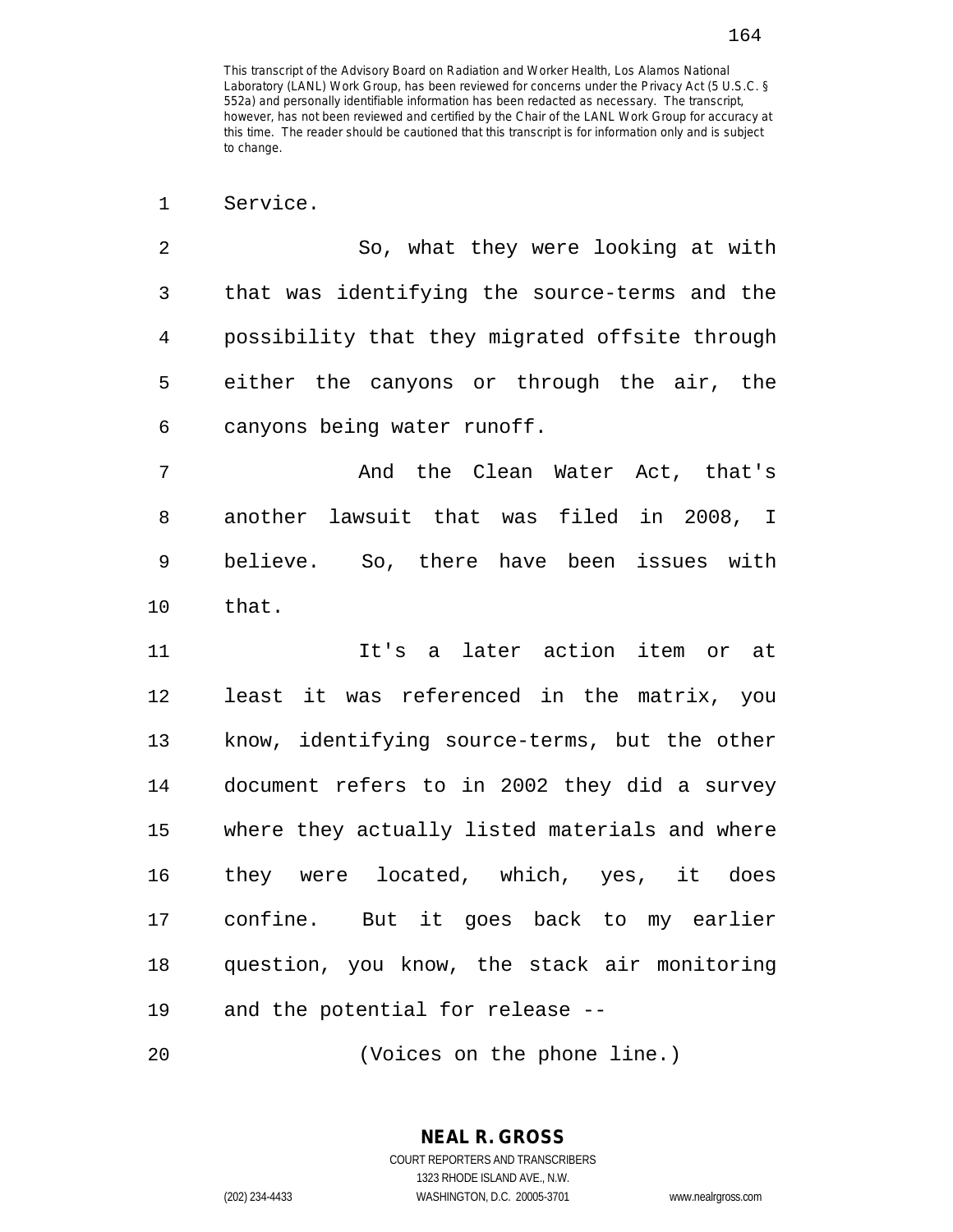| $\mathbf{1}$ | MR. MACIEVIC: Remember your mute.          |
|--------------|--------------------------------------------|
| 2            | MR. KATZ: It's okay. Folks on              |
| 3            | the line, if you could mute your phone? We |
| 4            | can hear you discussing Andrew's comments. |
| 5            | You could use *6 if you don't have a mute  |
| 6            | button to mute your phone. Thank you.      |
| 7            | MR. EVASKOVICH: But, like I said           |
| 8            | with the stack air monitoring, I think it  |

9 would be helpful because this goes to the 10 episodic nature, I think. That was a question 11 that was raised in the last meeting, and I 12 think it is going to come up later on in the 13 matrix, is the episodic nature of these 14 exposures.

15 So, you're saying, okay, well, 16 it's episodic, but, yes, it's episodic, but 17 still did it go out through the stacks? Was 18 it not monitored? Is there a potential for, 19 say, the guy cutting the grass outside the 20 building to have been exposed while the people

**NEAL R. GROSS**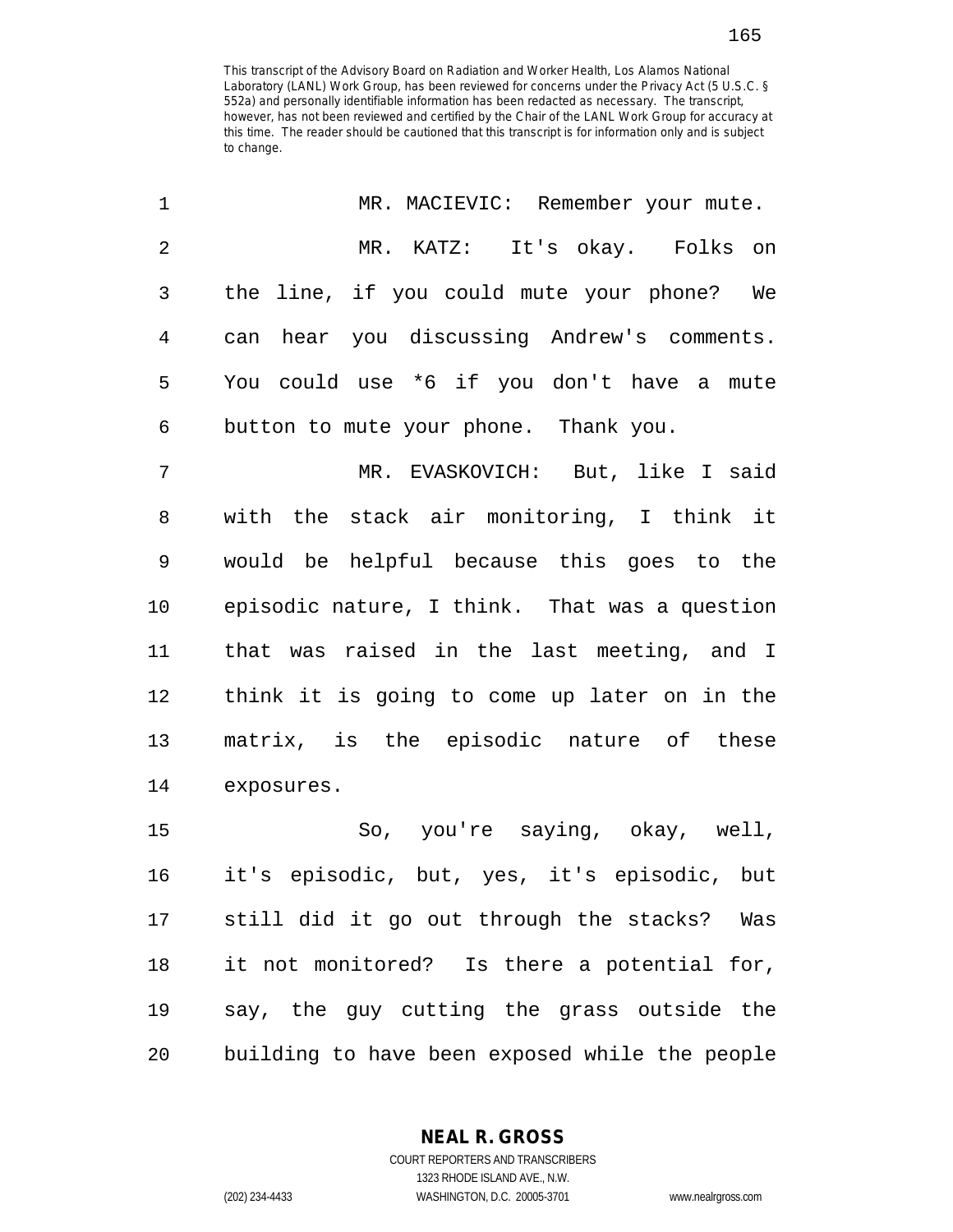1 inside were not? That is kind of what I'm 2 trying to get to. 3 MR. MACIEVIC: Oh, yes. And my 4 point with bringing up the document is in 5 there, when you go through that -- and I did a 6 check through the PDF -- the source-terms that 7 they talk about that are of concern to them 8 are basically the primary, are the primary 9 radionuclides. 10 Because I was looking to see if 11 maybe in some of these documents someone was 12 talking about any of the exotics, and they are 13 not mentioned in the process. It's the basic 14 primaries.

15 So, when you look at other 16 environmental reports, it is the primaries 17 that are always the material that the concern 18 is for and not the exotic radionuclides. 19 MR. EVASKOVICH: Well, I would

20 think the Clean Air Act lawsuit does reference

**NEAL R. GROSS**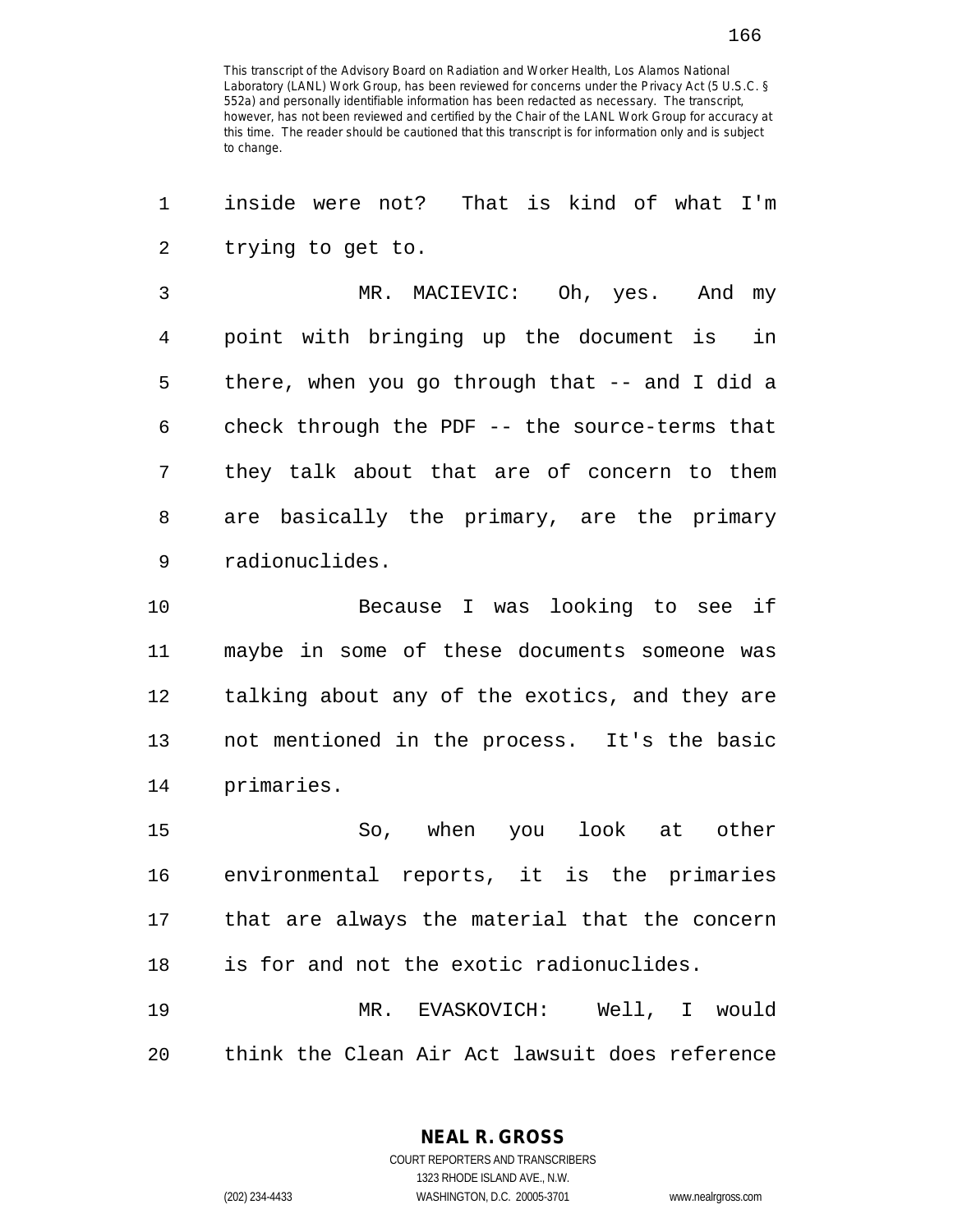| 1              | the exotics as well because $-$ -              |
|----------------|------------------------------------------------|
| $\overline{2}$ | MR. MACIEVIC: Okay. I didn't                   |
| 3              | look at that.                                  |
| $\overline{4}$ | MR. EVASKOVICH: Well, I                        |
| 5              | referenced it in the petition, and from what I |
| 6              | understand, there's a lot of documentation     |
| 7              | that is on file with the court there, the U.S. |
| 8              | District Court, but it's just there's a lot    |
| 9              | there.                                         |
| 10             | MR. MACIEVIC: Yes.                             |
| 11             | MR. EVASKOVICH: And I didn't dig               |
| 12             | into that. But I just referenced what the      |
| 13             | result of the lawsuit was and just talked to   |
| 14             | the people that were involved with the         |
| 15             | lawsuit. And it isn't just the primaries that  |
| 16             | they were concerned with as far as offsite     |
| 17             | exposure.                                      |
| 18             | That was the purpose of it, was                |
| 19             | they were concerned with the offsite exposure. |
| 20             | They're looking at LANSCE. They're looking     |

**NEAL R. GROSS**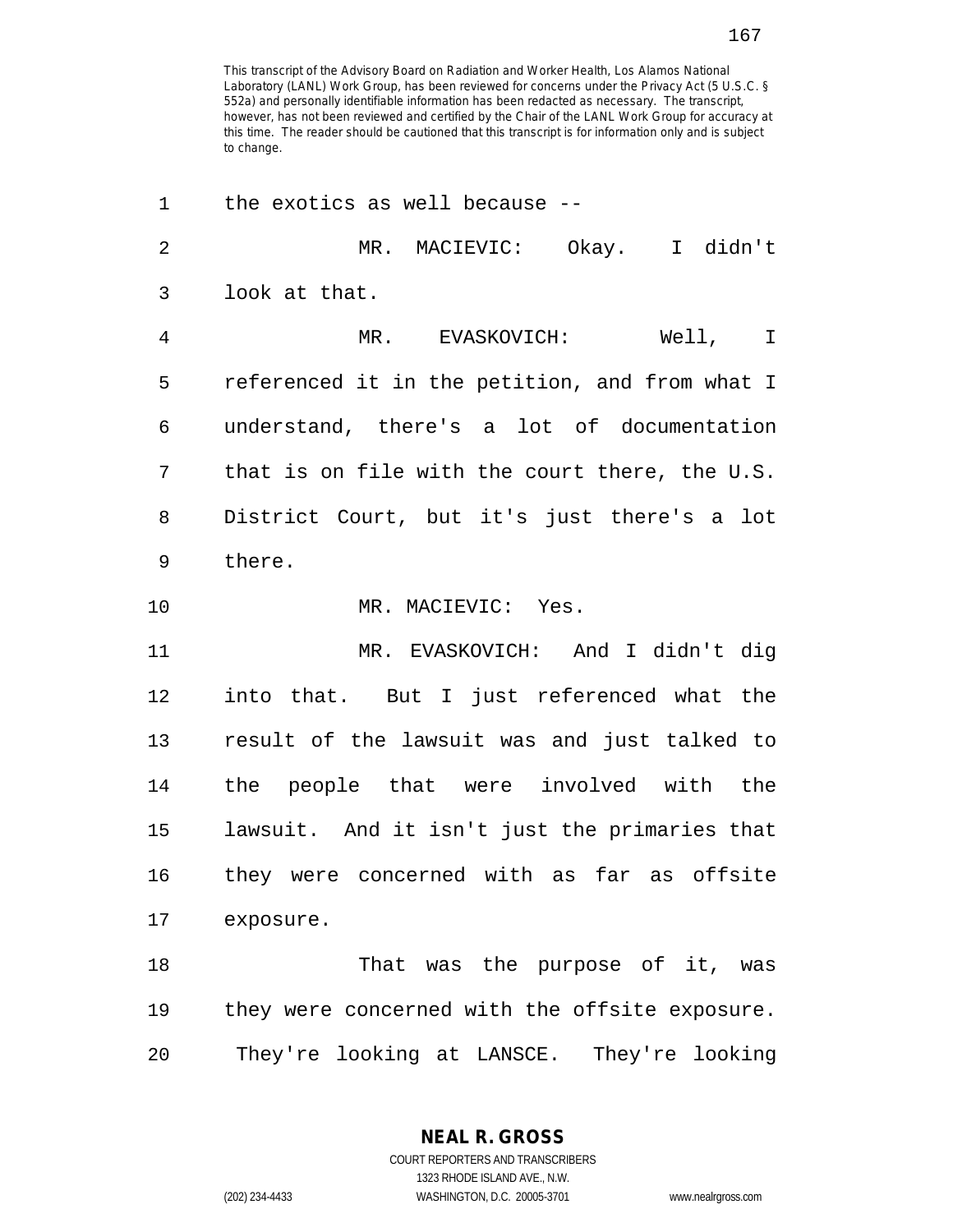| 1              | at<br>the activation products, but they're     |
|----------------|------------------------------------------------|
| 2              | looking at the stacks as well.                 |
| $\mathfrak{Z}$ | I think that is a concern, is that             |
| 4              | if they're working with exotics, depending on  |
| 5              | the nature of the stack and where the air is   |
| 6              | coming from, what's released coming out of the |
| 7              | stack? That is kind of what I wanted to        |
| 8              | address when I did the petition, was if you're |
| 9              | not monitoring for the exotics and you don't   |
| 10             | have any bioassay for it, then how are you     |
| 11             | going to reconstruct the dose?                 |
| 12             | So, if somebody is outside, okay,              |
| 13             | a guy is in the laboratory working with        |
| 14             | exotics. He has got a glovebox. He has got     |
| 15             | negative pressure. Where is that going to?     |
| 16             | It is going out the stack. If it is not        |
| 17             | filtered properly, and they don't know that    |
| 18             | because they didn't monitor, what is the       |
| 19             | potential for exposure to the person outside?  |
| 20             | With just the whole nature of                  |

**NEAL R. GROSS** COURT REPORTERS AND TRANSCRIBERS

1323 RHODE ISLAND AVE., N.W.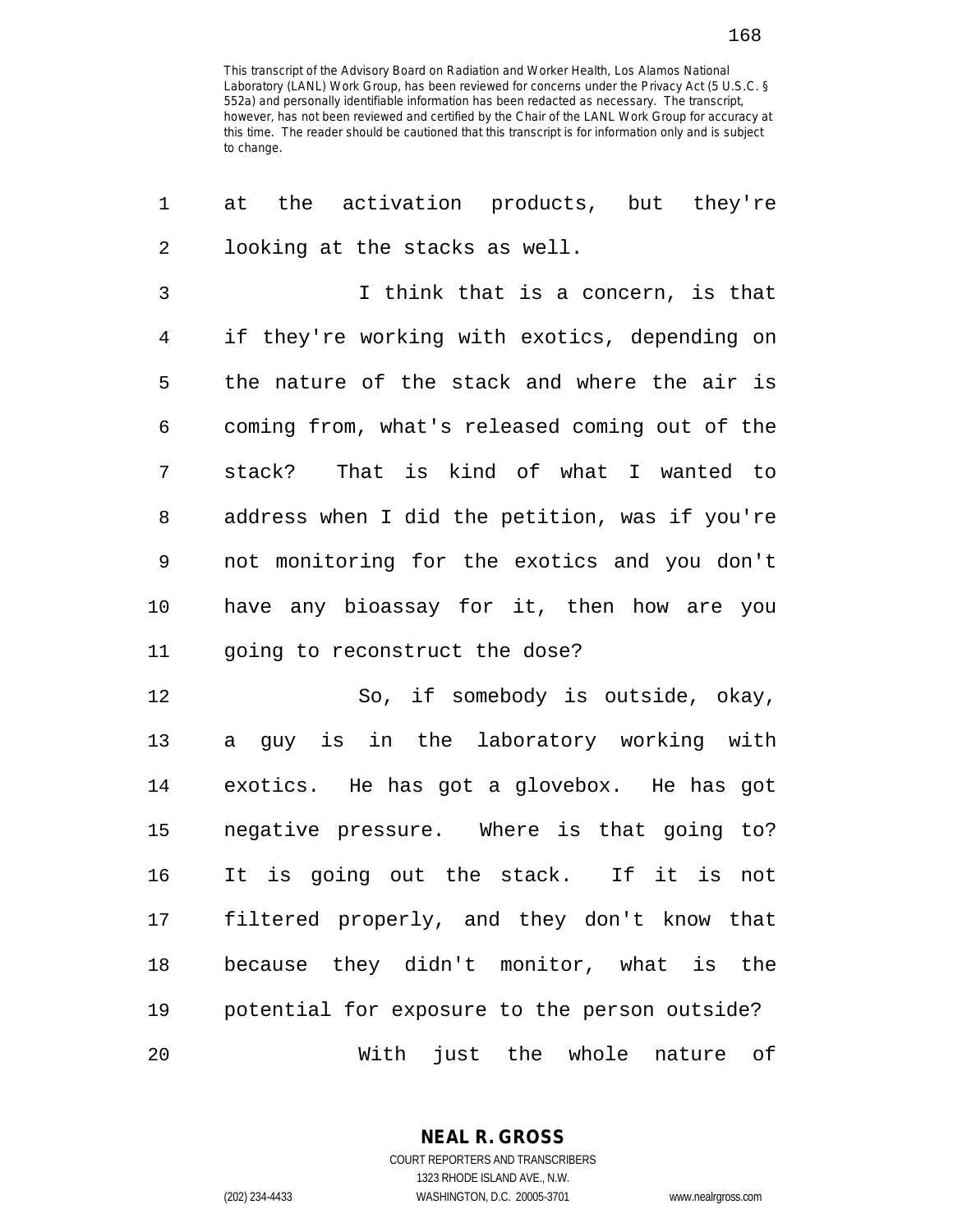|   | airflow out of a stack, the stack tipped       |
|---|------------------------------------------------|
| 2 | downdraft, you know, the stuff that I          |
| 3 | discussed in the petition, that was kind of    |
| 4 | the issue that I was trying to raise and I was |
| 5 | hoping to get addressed, aside from what was   |
| 6 | happening at the explosive sites and the       |
| 7 | testing that was done there.                   |

8 So, that's one of the things I was 9 hoping to see addressed, was the potential for 10 the environmental exposure that is not 11 addressed in the dose reconstruction. Because 12 you're saying, well, we've got all this 13 bioassay data for comments, but you don't have 14 the bioassay data to apply to the DR for 15 people that are exposed to the exotics through 16 these other means, through the environmental 17 exposure that could have occurred through the 18 stacks and the explosive testing.

19 MR. MACIEVIC: Well, LAHDRA also 20 is one of the projects that addressed the

> COURT REPORTERS AND TRANSCRIBERS 1323 RHODE ISLAND AVE., N.W. (202) 234-4433 WASHINGTON, D.C. 20005-3701 www.nealrgross.com

**NEAL R. GROSS**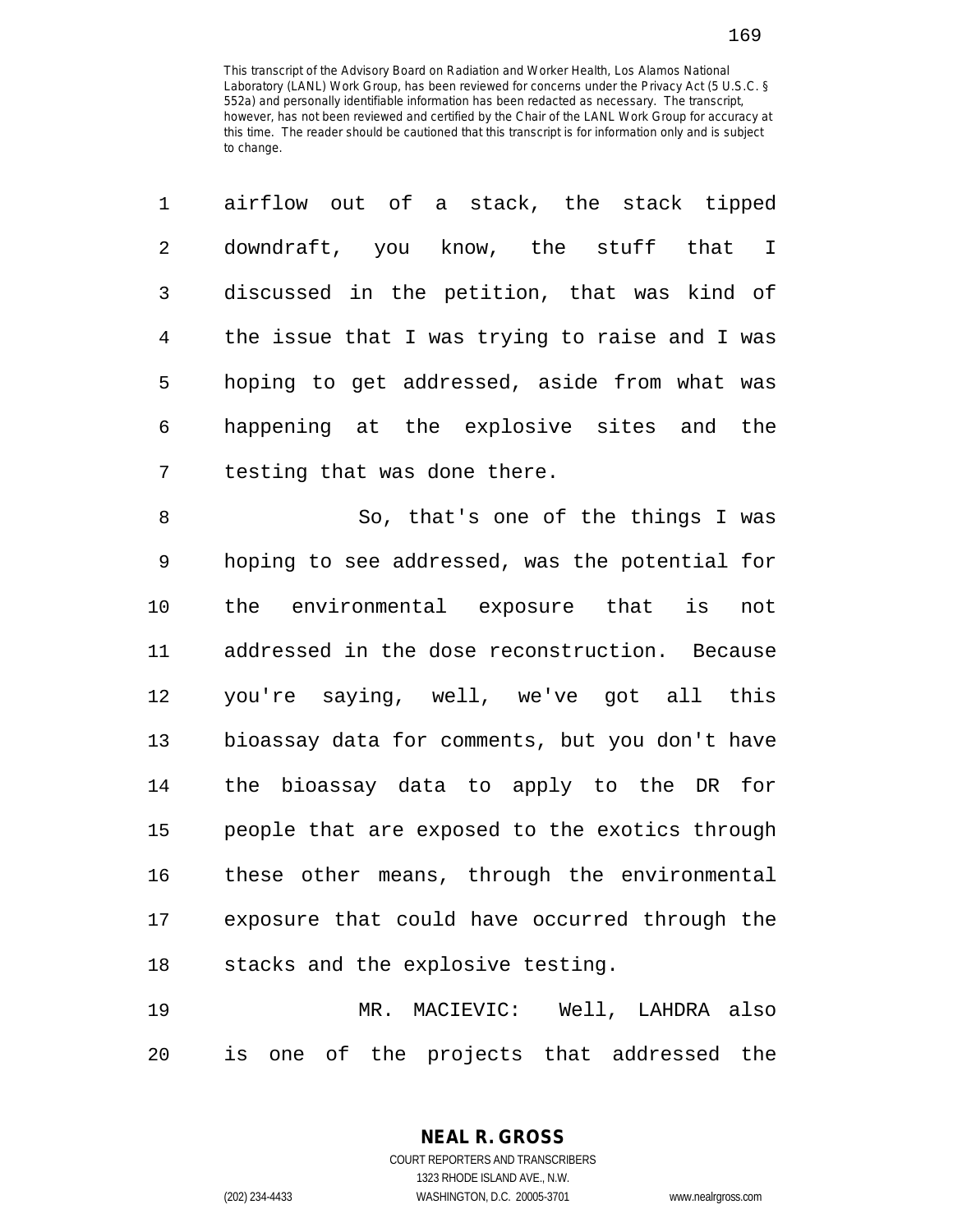| 1              | environmental problems. I think they just      |
|----------------|------------------------------------------------|
| 2              | released that report, but --                   |
| 3              | MR. EVASKOVICH: Yes. Well, you                 |
| $\overline{4}$ | know that's why I threw in the Clean Air Act   |
| 5              | lawsuit, just because they're saying, well, we |
| 6              | have to stay here, but the Clean Air Act       |
| 7              | lawsuit says the quality of the data is not    |
| 8              | there.                                         |
| $\mathsf 9$    | CHAIRMAN GRIFFON: Okay. I'm                    |
| 10             | going to try to go back to the action list. I  |
| 11             | think I sort of recapped where we need to go   |
| 12             | with item 2. But let me see if I<br>have       |
| 13             | agreement.                                     |
| 14             | The first one, I just edited the               |
| 15             | first one based on our discussion because part |
| 16             | of what I wanted to see if NIOSH can respond   |
| 17             | to is, well, I'm thinking back to like Mound   |
| 18             | with the Wayne King document that shows        |
| 19             | nuclides by areas.                             |
| 20             | But NIOSH to provide a listing of              |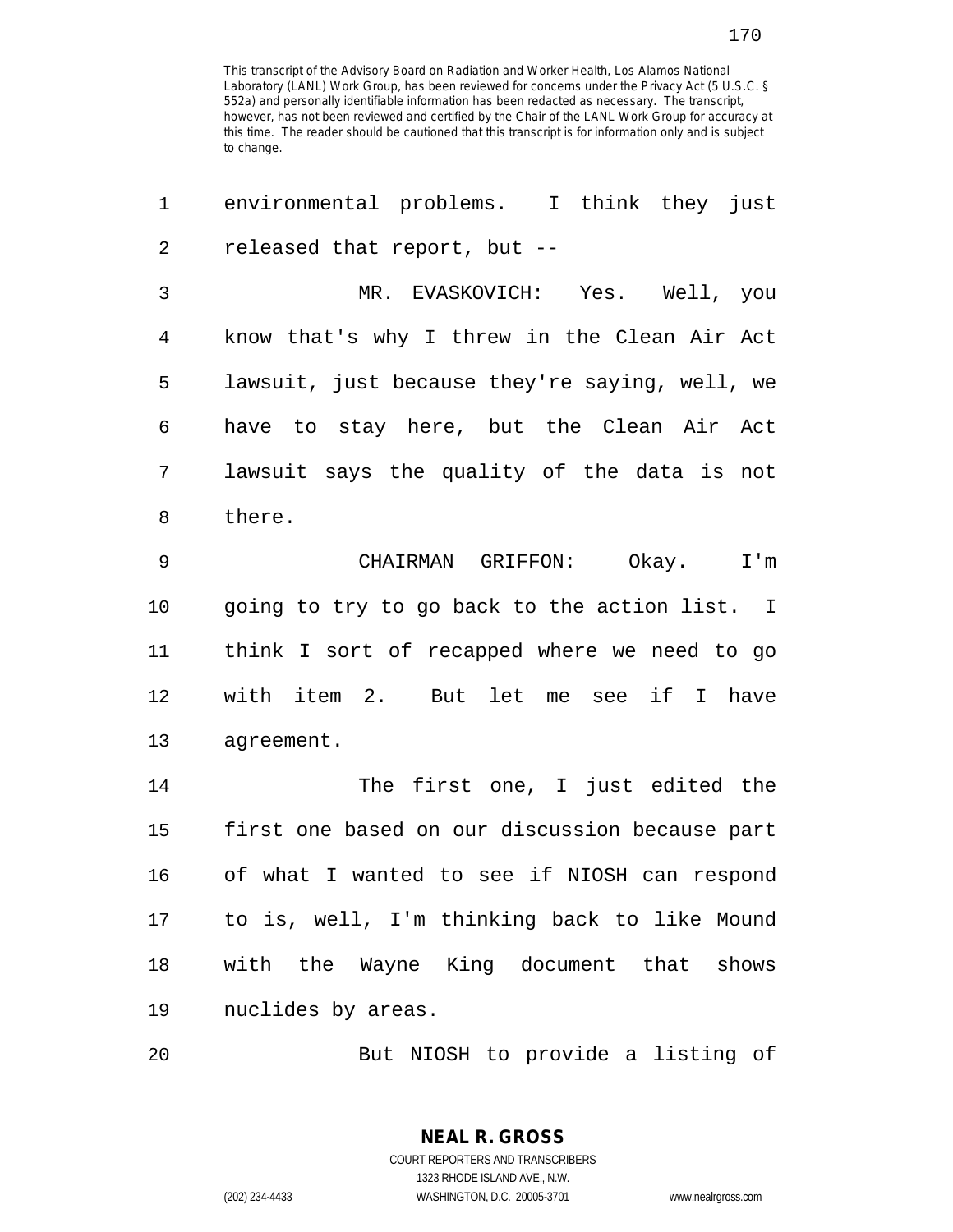| 1              | the -- and I put in the word "major" -- of the |
|----------------|------------------------------------------------|
| $\overline{2}$ | major exotics. In other words, I understand    |
| 3              | that it is a laundry list, and I am going to   |
| $\overline{4}$ | let you guys define where that cutoff is. And  |
| 5              | SC&A will, obviously, be looking at it, too.   |
| 6              | But define a listing of the major              |
| 7              | exotics by location and to identify and        |
| 8              | provide other types of data, monitoring data,  |
| 9              | air sampling, swipe data, source-term data,    |
| 10             | dose-rate data, et cetera.                     |
| 11             | NIOSH will determine the extent to             |
| 12             | which the other monitoring data can be used to |
| 13             | reconstruct dose or to validate the use of     |
| 14             | substitute data to bound doses from exotic     |
| 15             | nuclide exposures.                             |
| 16             | So, that's that other data.                    |
| 17             | MR. MACIEVIC: Right.                           |
| 18             | CHAIRMAN GRIFFON: And I added on               |
| 19             | that first part, which is where were these     |
| 20             | campaigns done and what time frames, you know, |

**NEAL R. GROSS**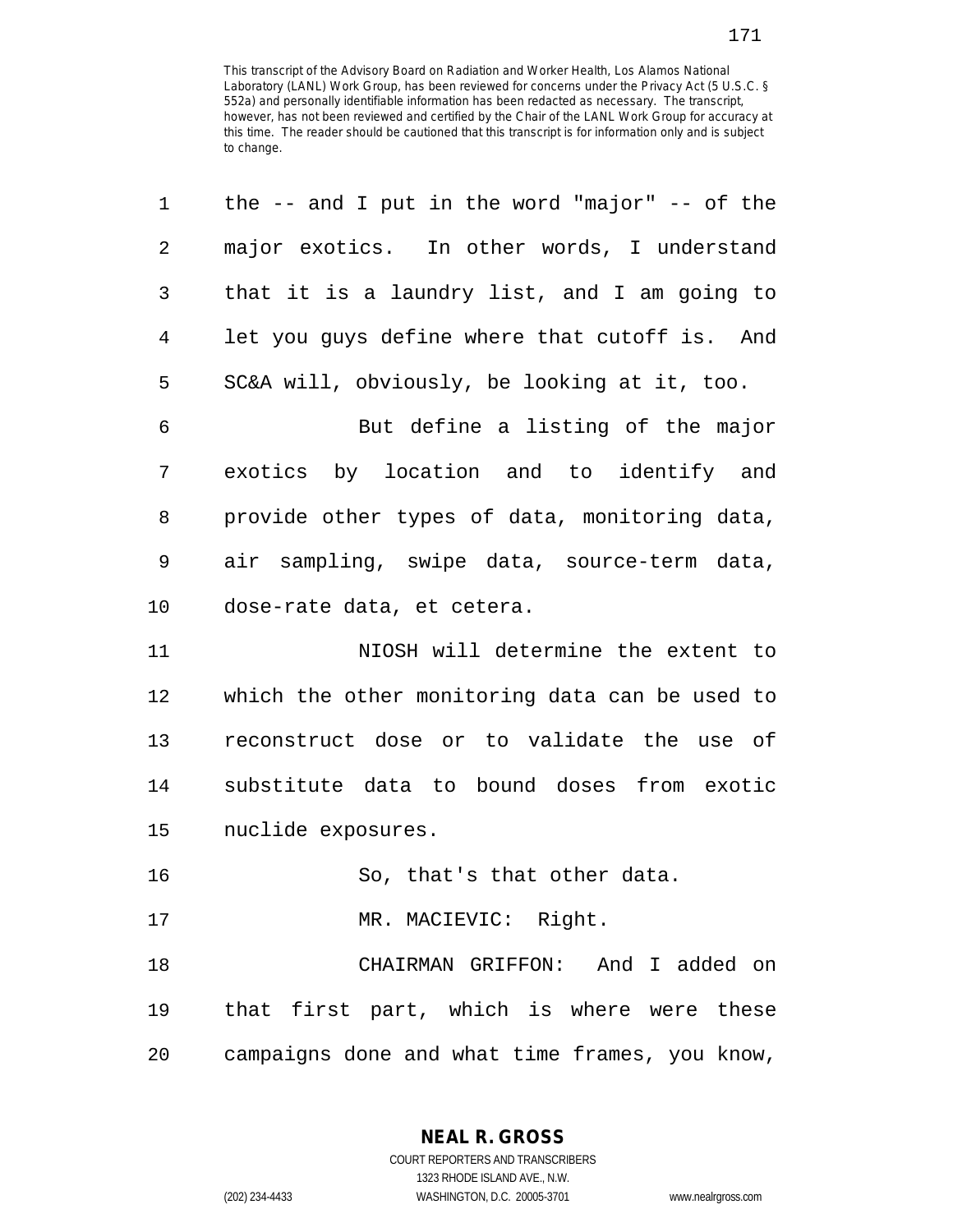| 1              | that kind of thing.                           |
|----------------|-----------------------------------------------|
| $\overline{2}$ | MR. FITZGERALD: With workers, you             |
| 3              | mean identify the categories?                 |
| 4              | CHAIRMAN GRIFFON: Yes, I think                |
| 5              | that in our matrix it comes in item 4, the    |
| 6              | linking of the workers to the -- I'm going    |
| 7              | through the same four bullets we had before.  |
| 8              | I'm just following, these are sort of follow- |
| 9              | up actions from the April actions.            |
| 10             | So, the second action I have is               |
| 11             | NIOSH will -- and I think this is still       |
| 12             | pertinent, but this was the first one you     |
| 13             | said, Greg, and you actually said it when we  |
| 14             | were discussing No. 1.                        |
| 15             | NIOSH will go through the claimant            |
| 16             | files to look for data or for claimant files  |
| 17             | that have data for exotic exposures to        |
| 18             | determine if the use of the primary nuclide   |
| 19             | substitute model will effectively bound or    |
| 20             | effectively yield the same result as the use  |

**NEAL R. GROSS**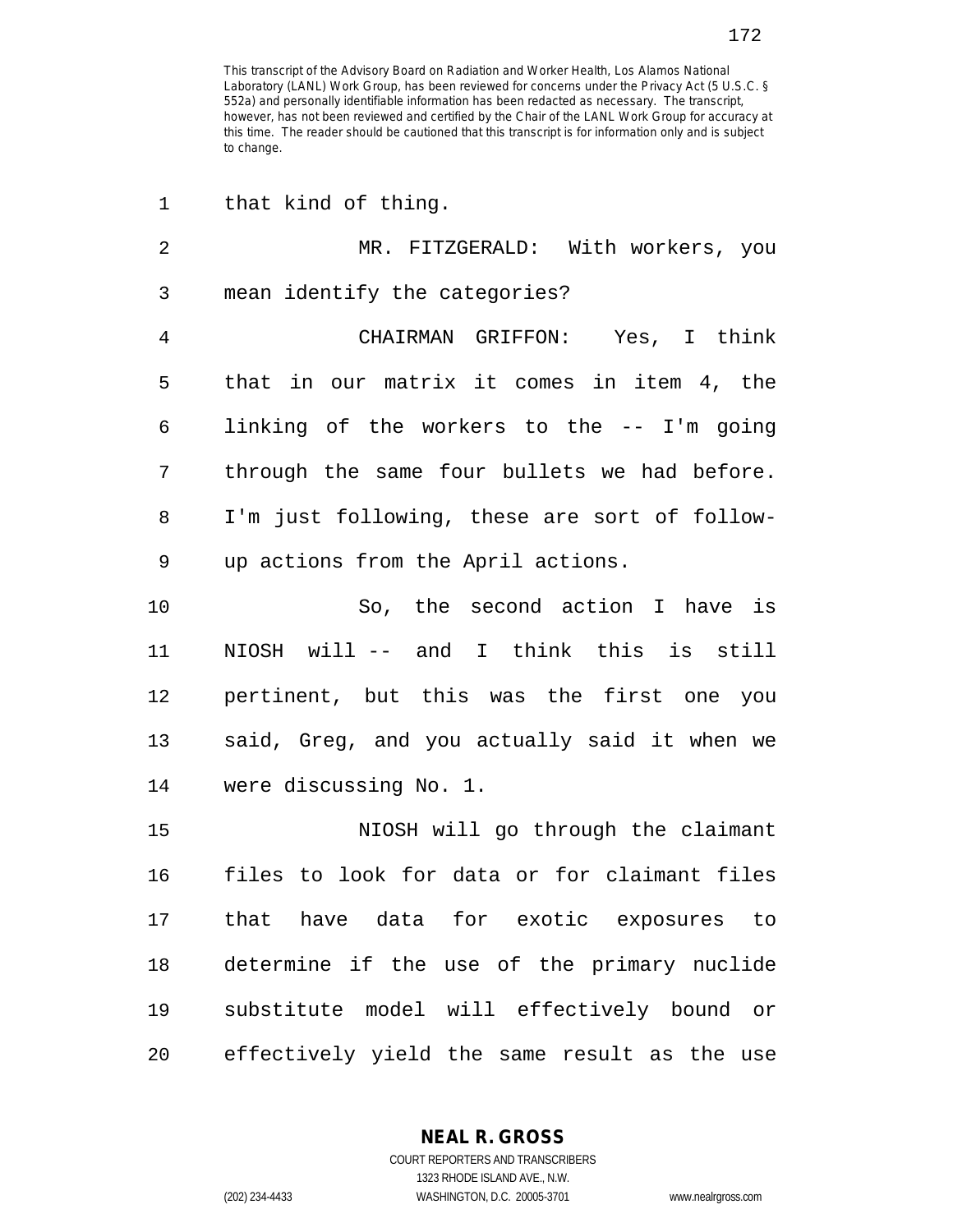1 of the exotic data.

2 So, it is another way of sort of 3 confirming that model. That sort of assumes 4 that you are going to go with that model. But 5 I think that still is pertinent, even though 6 you are looking back at the air sampling and 7 other data, too. All right.

8 No. 3, I said, "No further action. 9 See No. 1 above."

10 Basically, it was to provide a 11 better description of the episodic nature of 12 the exposures. I think if you provide 13 location and time frames, all that stuff, we 14 are going to understand a little better about 15 what these campaigns were. So, that should 16 answer that question, I think.

17 No. 4 was for NIOSH to provide a 18 matrix from checklist data and RWP data. I'm 19 not sure if it's RWP data, but more from 20 checklist data, right?

> **NEAL R. GROSS** COURT REPORTERS AND TRANSCRIBERS 1323 RHODE ISLAND AVE., N.W. (202) 234-4433 WASHINGTON, D.C. 20005-3701 www.nealrgross.com

173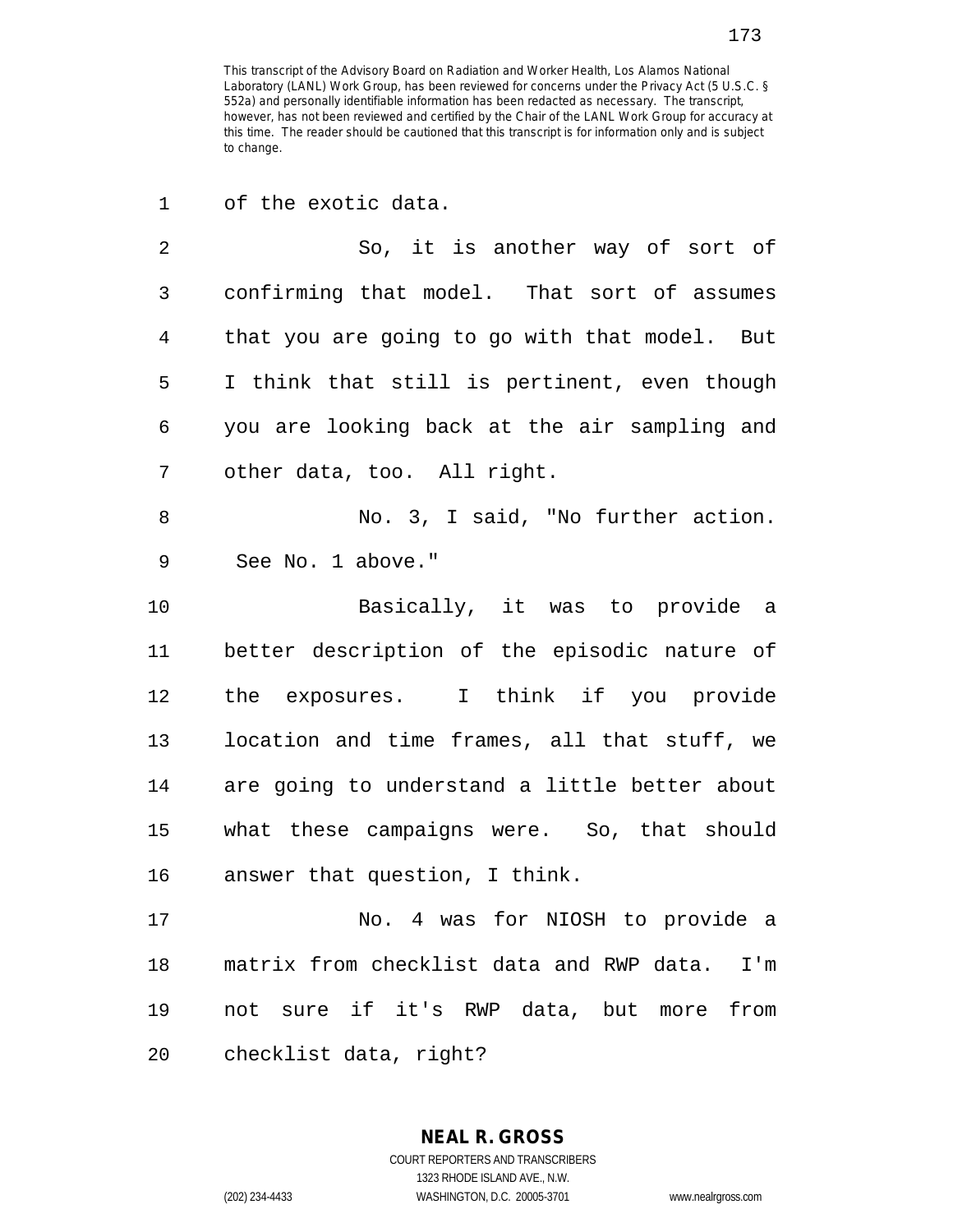1 MR. MACIEVIC: Yes, checklist and 2 the quarterly reports. 3 CHAIRMAN GRIFFON: The quarterly 4 reports. 5 MR. MACIEVIC: And there are RWP 6 data - 7 CHAIRMAN GRIFFON: Okay. 8 MR. MACIEVIC: That could also be 9 brought in, but I don't have that. 10 CHAIRMAN GRIFFON: Okay. To look 11 at which workers or job types were monitored 12 for which radionuclides over time. And this 13 is the exotic radionuclide, which exotic 14 radionuclides over time. 15 That's sort of a carryover from 16 the last action that we had the same thing. 17 So, this gets into the question of, can you 18 place people or job types in these areas? 19 Then, the only other one that I 20 have started hanging out there is Andrew's

**NEAL R. GROSS**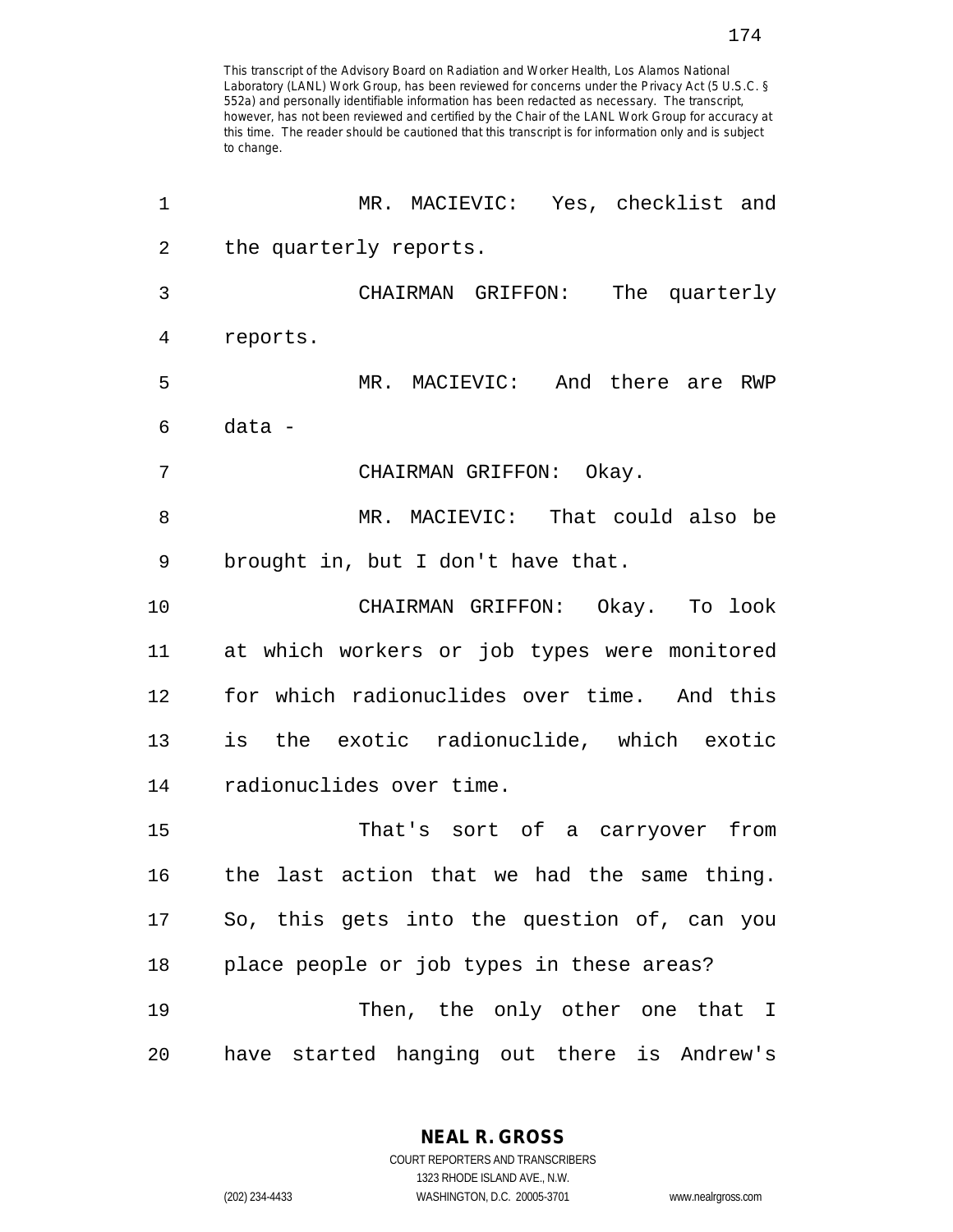| 1  | question of the sort of exposures to support  |
|----|-----------------------------------------------|
| 2  | workers outside. I think it does come up      |
| 3  | later in our matrix. So, I am going to write  |
| 4  | it on the side for now on how I am dealing    |
| 5  | with that. I won't include it in 2, but I     |
| 6  | haven't forgot it. Remind me if I do.         |
| 7  | But does that sort of capture                 |
| 8  | where we're at with it? Okay.                 |
| 9  | Do you want to move on? I think 3             |
| 10 | is similar, and maybe we can knock this out   |
| 11 | before lunch.                                 |
| 12 | MR. FITZGERALD: Yes, I think on 3             |
| 13 | the context is the coworker model --          |
| 14 | CHAIRMAN GRIFFON: Right.                      |
| 15 | MR. FITZGERALD: Rather than                   |
| 16 | anything else, whether or not it's sufficient |
| 17 | data to make the coworker approach valid.     |
| 18 | That is a typical question raised in any SEC. |
| 19 | So, that is a question that I guess part of   |
| 20 | what you are going to be looking at is --     |

**NEAL R. GROSS**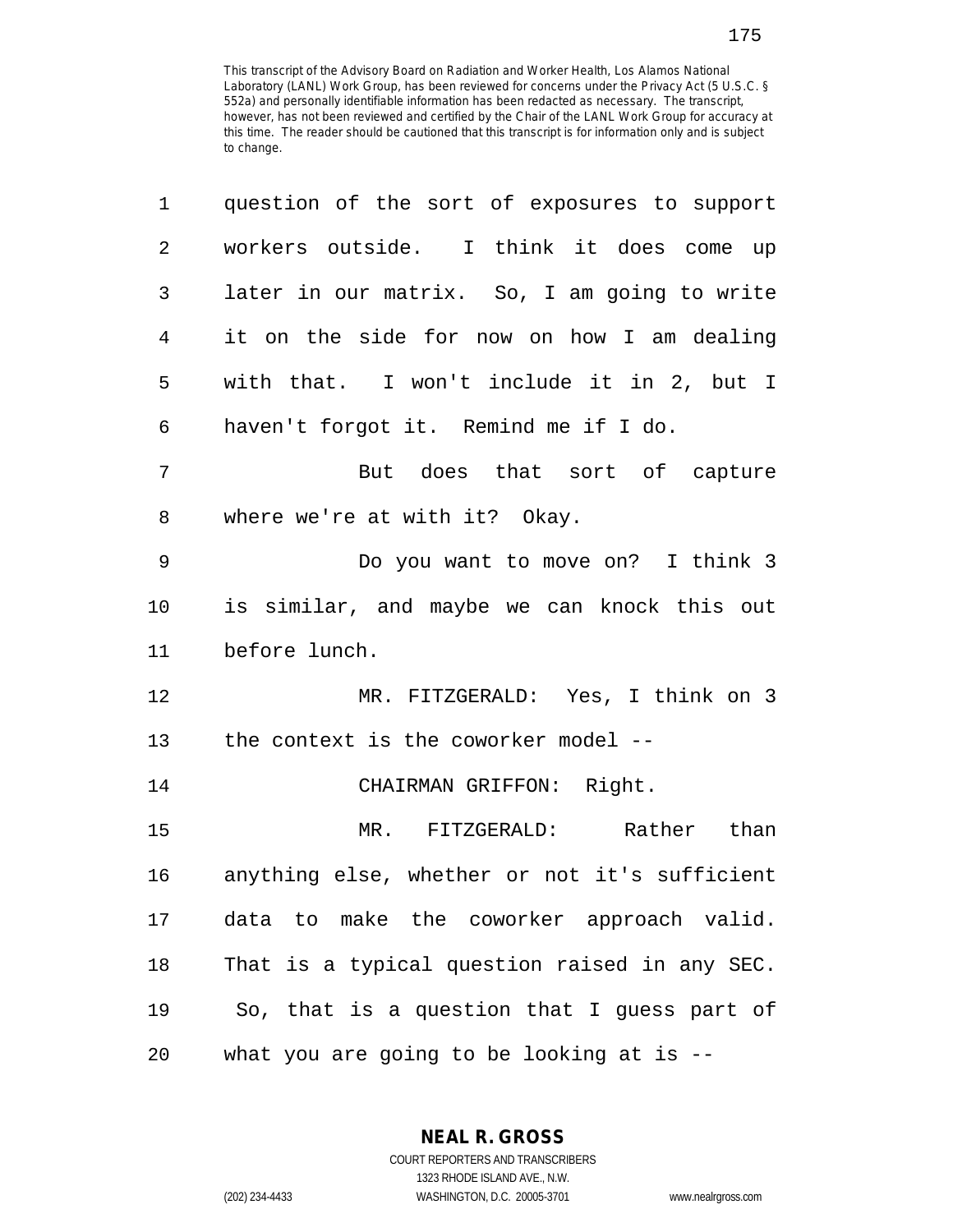| 1  | MR. MACIEVIC: Well, we did                   |
|----|----------------------------------------------|
| 2  | provide you some of it laid out by year, the |
| 3  | bioassay data and --                         |
| 4  | MR. FITZGERALD: Yes, I think the             |
| 5  | context we are particularly interested in is |
| 6  | in the exotics and the other nuclides in     |
| 7  | particular -- I think that we certainly had  |
| 8  | some data points where the question is how   |
| 9  | much, what would actually be used in the     |
| 10 | coworker model, and is that going to be      |
| 11 | feasible, that question.                     |
| 12 | Because you have -- was it OTIB?             |
| 13 | -- not OTIB, but was it OTIB-62 -            |
| 14 | MEMBER BEACH: Yes.                           |
| 15 | CHAIRMAN GRIFFON: Yes.                       |
| 16 | MEMBER BEACH: And it said, "and              |
|    | 17 -63", post-'75.                           |
| 18 | MR. MACIEVIC: Does that answer               |
| 19 | the question? Because it was, can that be    |
| 20 | laid out for all these radionuclides by year |

**NEAL R. GROSS**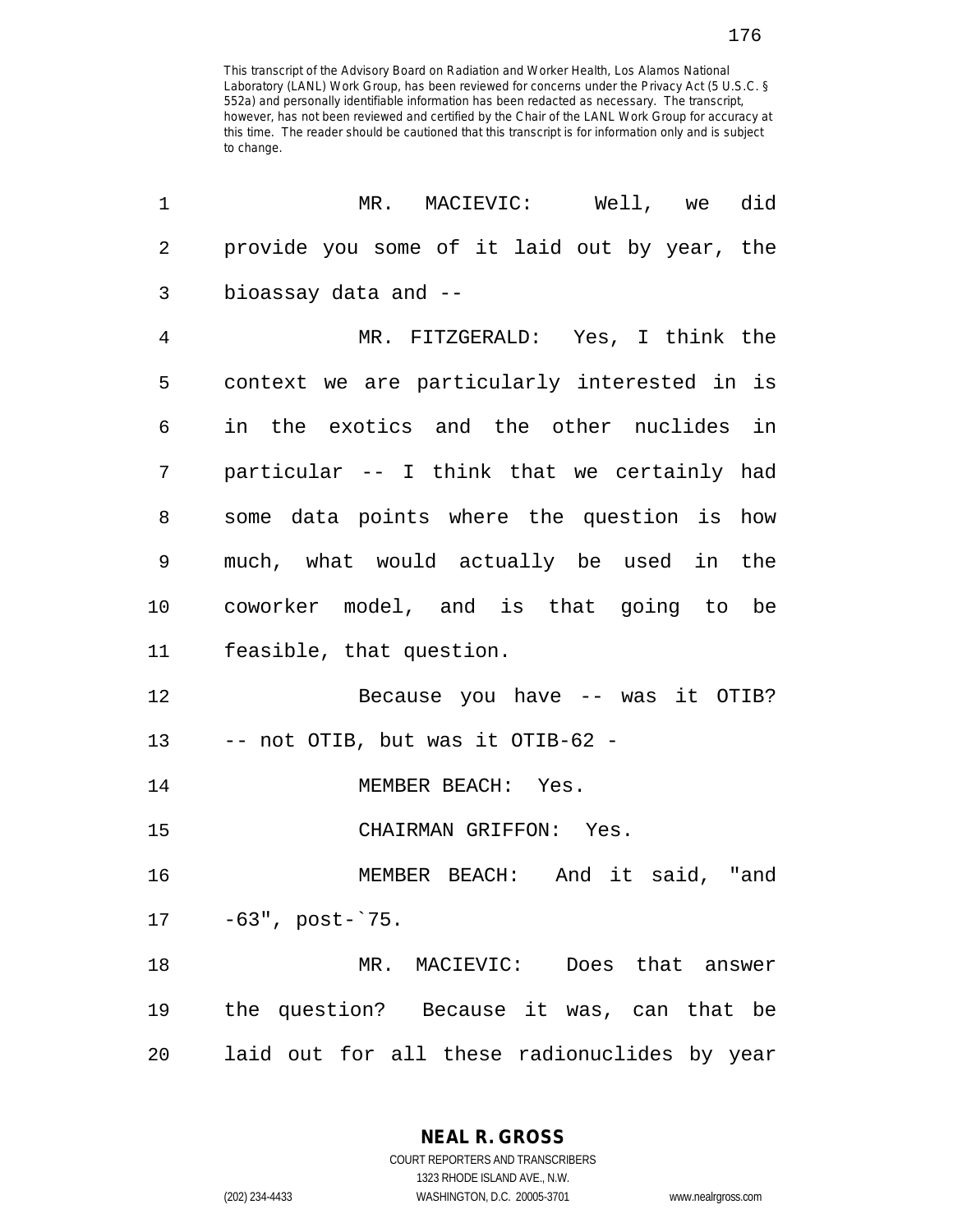| 1  | instead of five-year intervals for the         |
|----|------------------------------------------------|
| 2  | bioassay results? And that does answer that,   |
| 3  | as to the number of samples that are available |
| 4  | during those periods, and cesium being the one |
| 5  | that $-$                                       |
| 6  | MR. FITZGERALD: It gets to be                  |
| 7  | kind of scant in a couple of years. I guess    |
| 8  | you are talking a five-year on cesium, though? |
| 9  | MR. MACIEVIC: Yes. Yes.<br>We.                 |
| 10 | The whole-body count data for cesium are       |
| 11 | presented in five-year intervals, and it's     |
| 12 | because of the fact that you needed a larger   |
| 13 | pool of numbers to make it more, improve the   |
| 14 | statistics for it by having the whole-body     |
| 15 | count. Because this is only the --             |
| 16 | MR. FITZGERALD: So, it's sort of               |
| 17 | two issues on that. One, we question the       |
| 18 | cesium-137 to begin with.                      |
| 19 | CHAIRMAN GRIFFON: Yes.                         |
| 20 | MR. FITZGERALD: But assuming you               |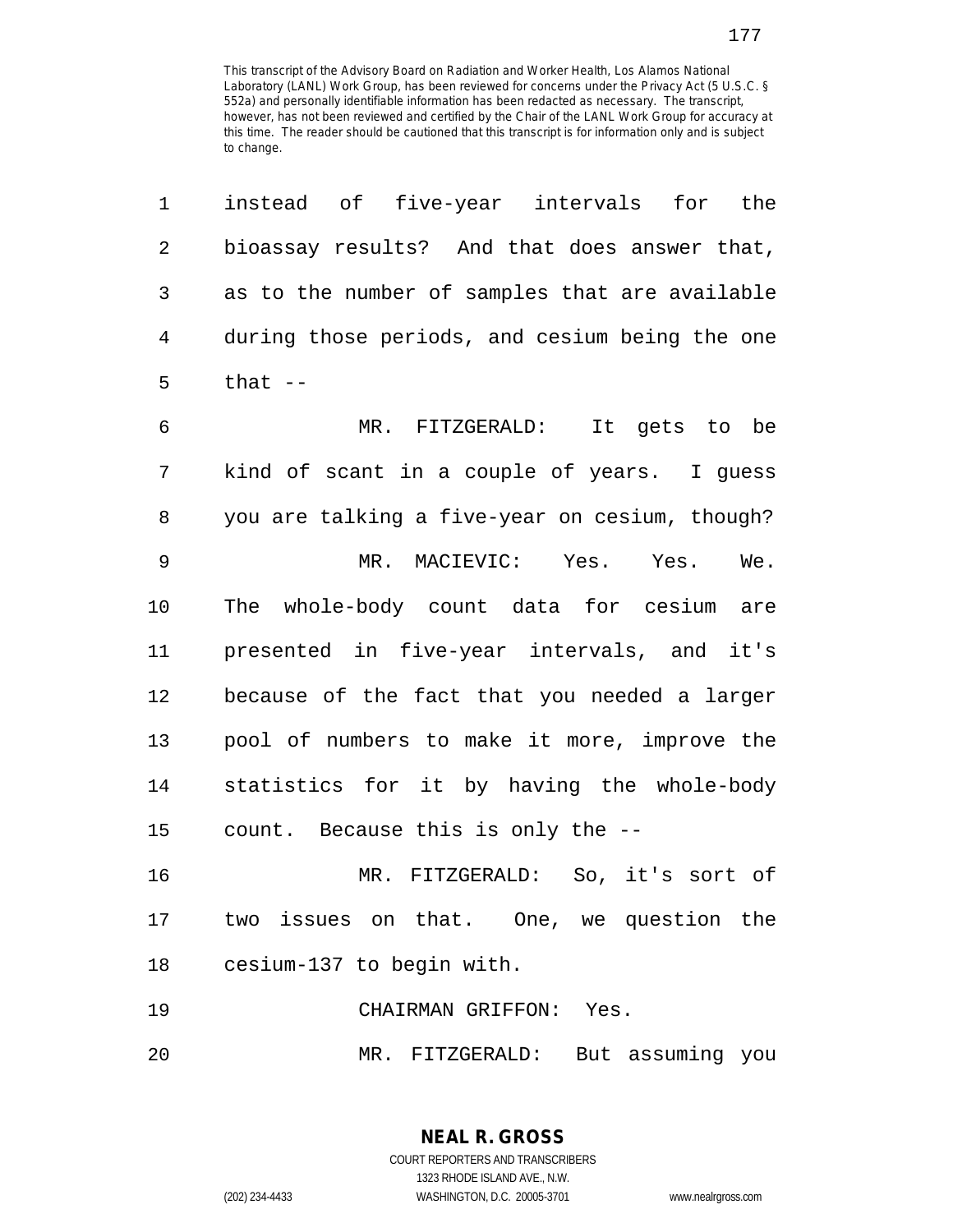| 1              | use $cesium-137$ , whether the five-year -- I |
|----------------|-----------------------------------------------|
| $\mathbf{2}$   | guess you're going to the five-year rather    |
| 3              | than by-year, if that's sufficient data to    |
| $\overline{4}$ | feed a coworker distribution?                 |
| 5              | So, this does overlap the other               |
| 6              | issues, I guess, Mark. I mean in a sense --   |
| 7              | CHAIRMAN GRIFFON: Yes.                        |
| 8              | MR. FITZGERALD: That, you know,               |
| 9              | there is reliance on the cesium-137 for the   |
| 10             | exotics at least. You're going back and       |
| 11             | looking at the mixed-activation products from |
| 12             | the standpoint of what we discussed in item 1 |
| 13             | to see if there's sufficient data there. That |
| 14             | will also feed into whether that would be     |
| 15             | sufficient for a coworker approach on the     |
| 16             | mixed-activation.                             |
| 17             | So, this is sort of, I guess, a               |
| 18             | fallout question, Mark, as far as the         |
| 19             | sufficiency question will then feed<br>into   |
| 20             | whether the coworker model would be valid or  |

**NEAL R. GROSS**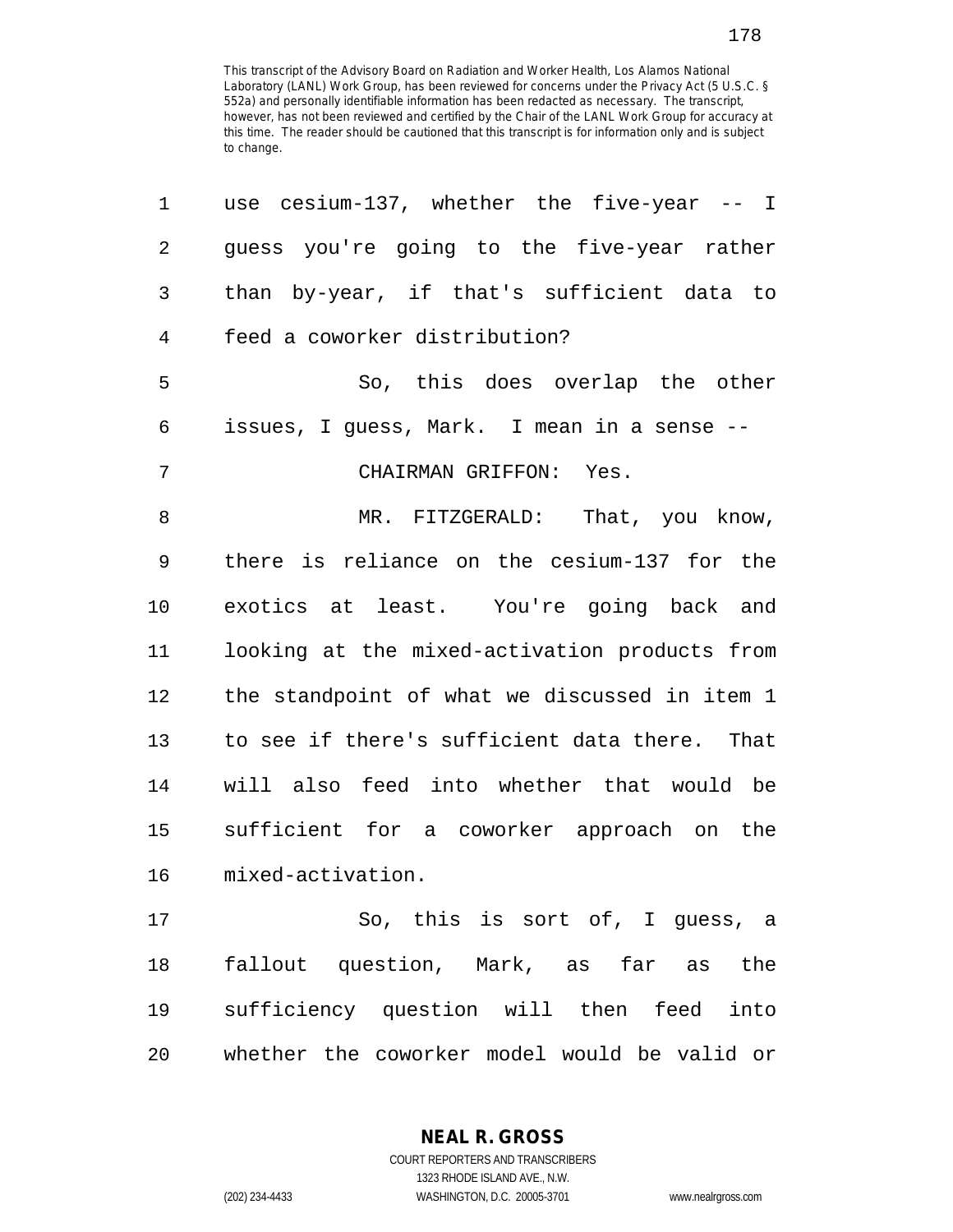| 1  | not, based on cesium for the non-accelerators  |
|----|------------------------------------------------|
| 2  | and then whatever data you can find for the    |
| 3  | accelerators.                                  |
| 4  | Then, the second question is, is               |
| 5  | that going to be sufficient for a coworker     |
| 6  | approach? I guess we can't really answer that  |
| 7  | question.                                      |
| 8  | CHAIRMAN GRIFFON: Yes, we've got               |
| 9  | to really wait until 1 and 2 are answered      |
| 10 | until we can move on to 3, right? Is that      |
| 11 | what you're saying?                            |
| 12 | MR. FITZGERALD: Yes.                           |
| 13 | CHAIRMAN GRIFFON: So, all these,               |
| 14 | I think these will just be carryover actions   |
| 15 | pending the answers, you know, your responses  |
| 16 | to the first two things we discussed, right?   |
| 17 | Because we're not even sure if you're going to |
| 18 | end up with the same coworker approach.        |
| 19 | MR. FITZGERALD: Right.                         |
| 20 | MR. MACIEVIC: Well, for the                    |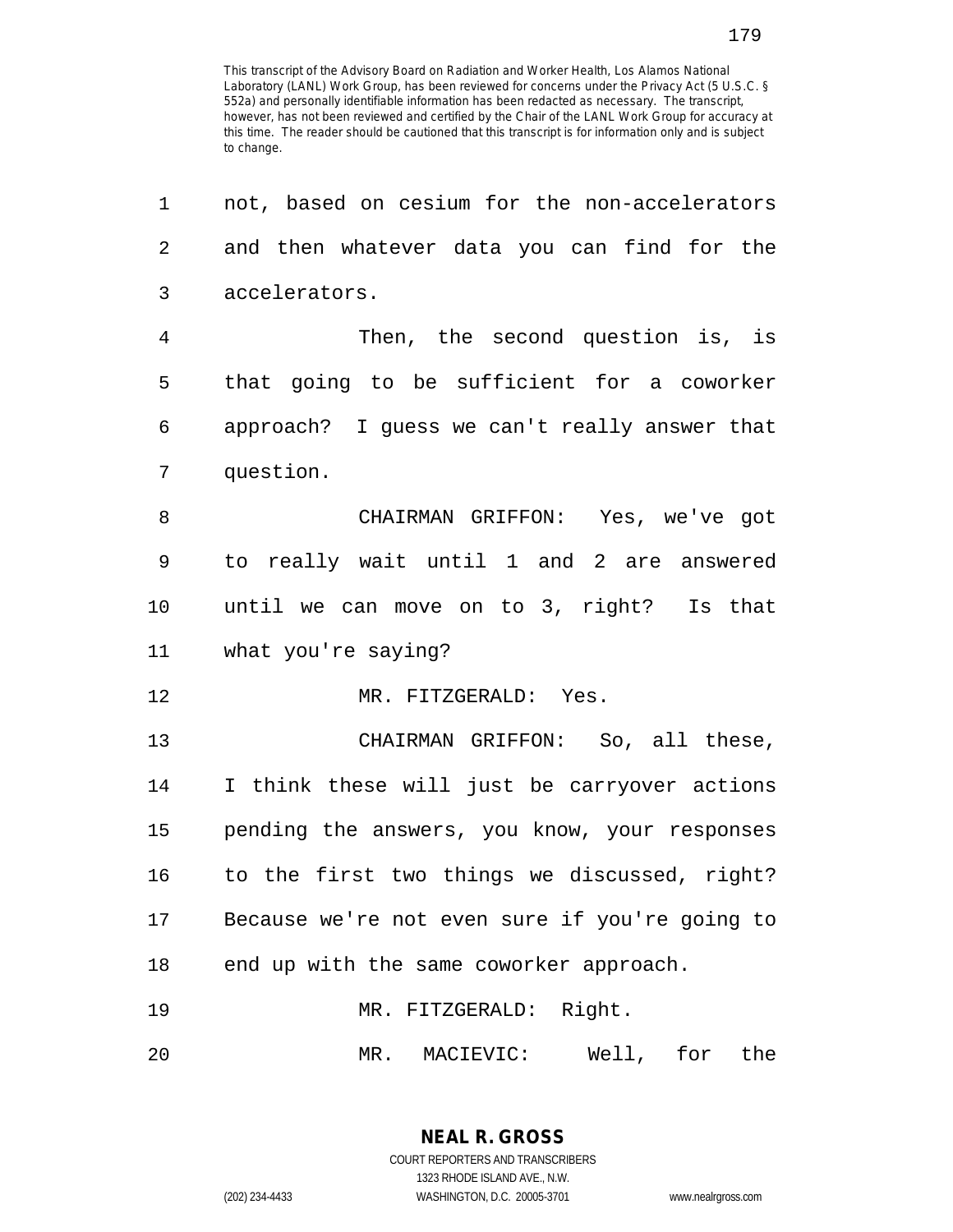| 1  | mixed-activation products for like LAMPF, we   |
|----|------------------------------------------------|
| 2  | may end up using it. We'll find the data and   |
| 3  | go with something with the air sampling        |
| 4  | data --                                        |
| 5  | Right, right,<br>CHAIRMAN GRIFFON:             |
| 6  | yes.                                           |
| 7  | MR. MACIEVIC: As opposed to using              |
| 8  | something like that.                           |
| 9  | CHAIRMAN GRIFFON: Right, right.                |
| 10 | MR. MACIEVIC: Which I wish we had              |
| 11 | separated that out -- that the exotics really  |
| 12 | were with the actinides and often<br>not       |
| 13 | considering mixed-activation products as an    |
| 14 | exotic.                                        |
| 15 | MR. FITZGERALD: And the other                  |
| 16 | dimension to this thing is your picture of the |
| 17 | sufficiency of the information is going to     |
| 18 | shift, presumably, improve over time, even     |
| 19 | from `75 forward. So that, I think that is     |
| 20 | one thing we looked at in terms of the         |

**NEAL R. GROSS**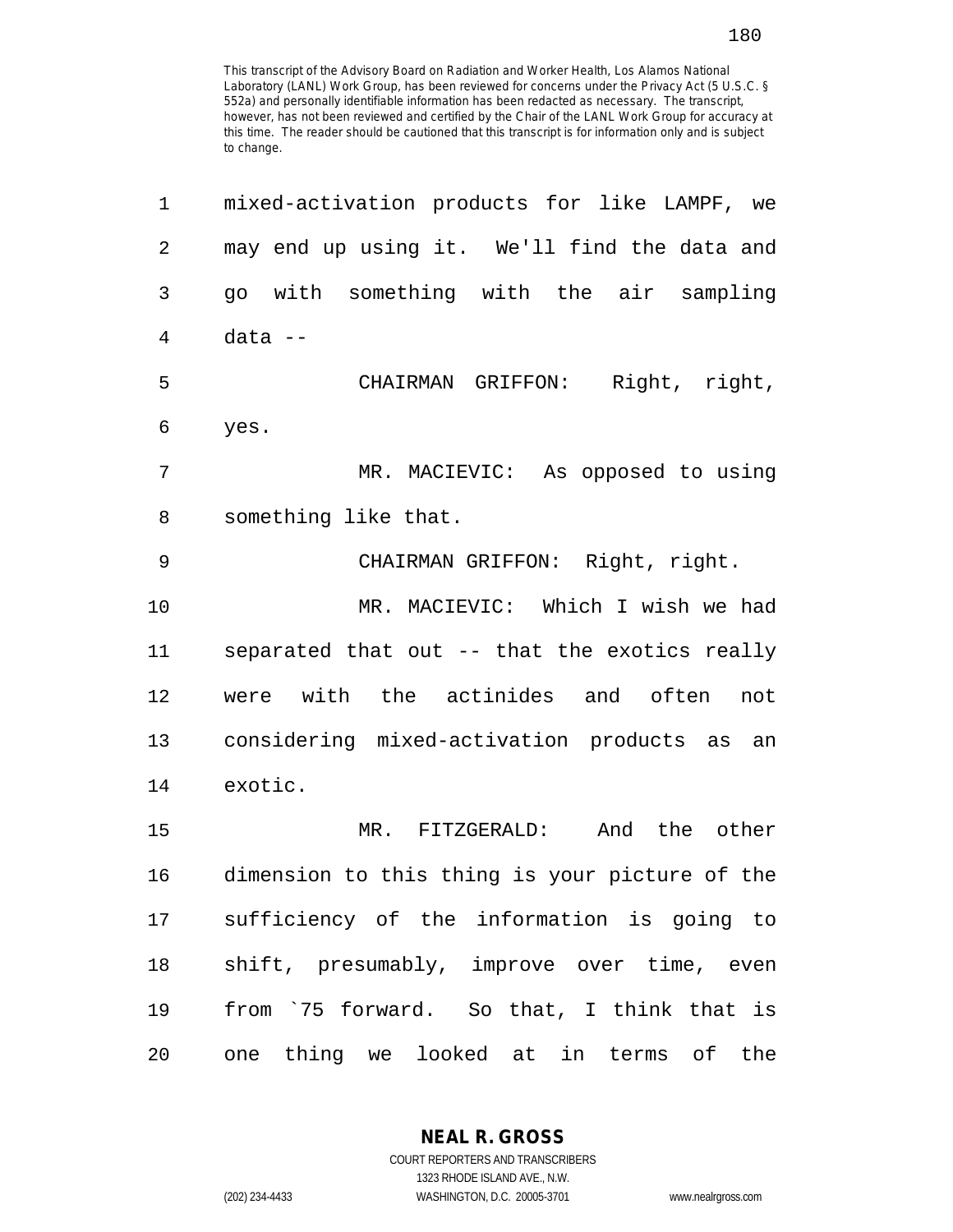| 1              | coworker model. You know, there may be some   |
|----------------|-----------------------------------------------|
| 2              | questions in the earlier part of that period, |
| $\mathfrak{Z}$ | but I would assume that that is going to get  |
| $\overline{4}$ | much better as the data gets, you know, the   |
| 5              | program gets better.                          |
| 6              | So, I don't know if that's going              |
| 7              | to be a dimension you will be looking at, but |
| 8              | if there is insufficient information in the   |
| 9              | earlier time periods, when do you feel that   |
| 10             | the level of adequacy gets better for that    |
| 11             | kind of thing? What time frame are we talking |
| 12             | about? I mean, was it good from the get-go or |
| 13             | do you see some kind of --                    |
| 14             | MR. MACIEVIC: Oh, yes, all of                 |
| 15             | them have to be a function of time.           |
| 16             | MR. FITZGERALD: Well, that's what             |
|                | 17 I'm saying. Yes.                           |
| 18             | MEMBER BEACH: Well, part of that              |
| 19             | was on page 6 of your report, Greg, it talks  |
| 20             | about the lab notebooks -                     |

**NEAL R. GROSS**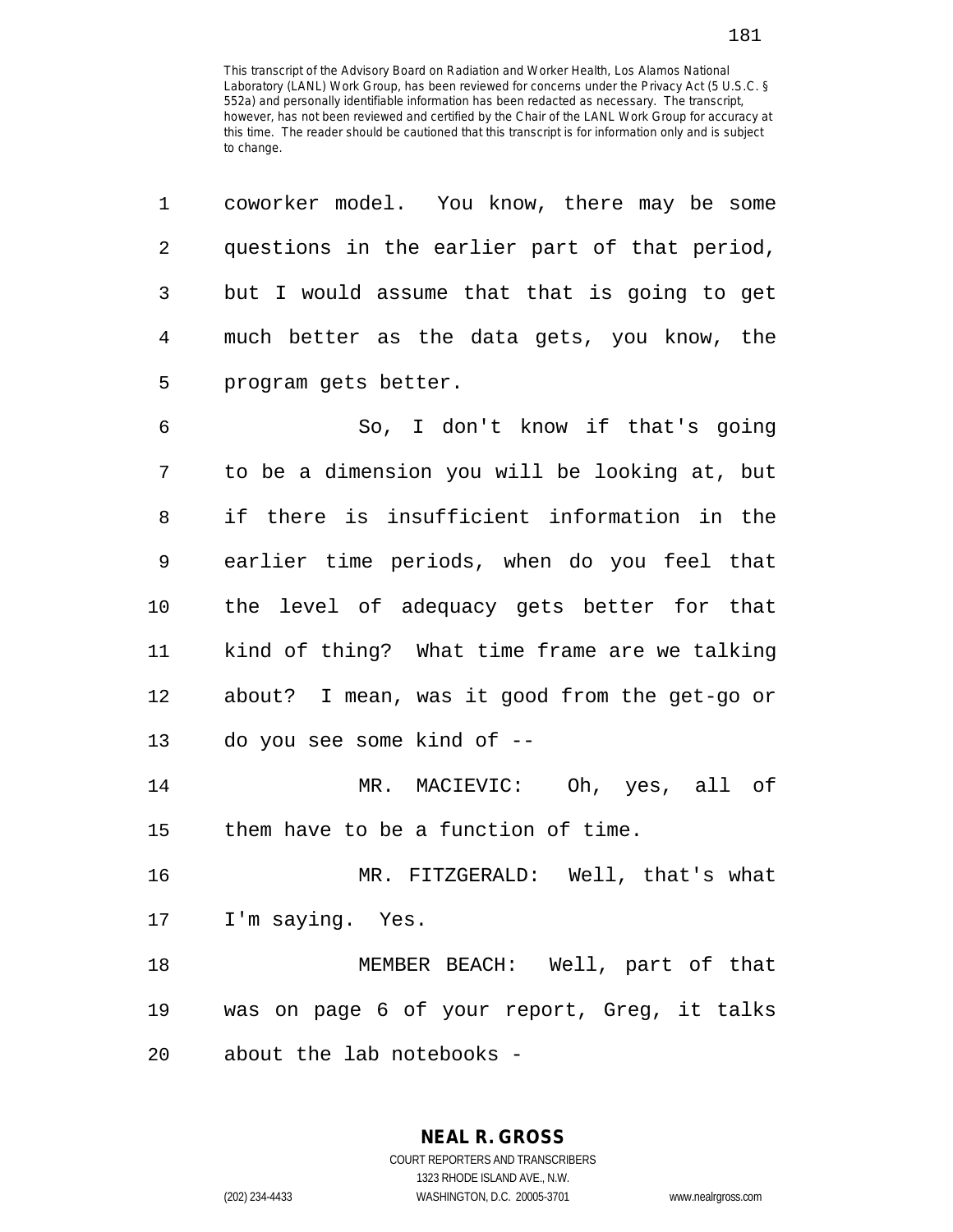| 1              | MR. MACIEVIC: Yes.                            |
|----------------|-----------------------------------------------|
| $\overline{2}$ | MEMBER BEACH: Were a primary                  |
| 3              | method of reporting. Have those been scanned  |
| 4              | to the O: drive?                              |
| 5              | MR. MACIEVIC: Yes. I can ask Bob              |
| 6              | Burns.                                        |
| 7              | Bob, are you on there?                        |
| 8              | MR. BURNS: I'm here.                          |
| 9              | MR. MACIEVIC: On the notebooks,               |
| 10             | all that stuff has been transcribed from the  |
| 11             | notebooks into the database and available to  |
| 12             | be viewed?                                    |
| 13             | MR. BURNS: Available? Well, they              |
| 14             | would be available at LANL. I don't know if   |
| 15             | it's correct to say that they have all been   |
| 16             | transcribed.                                  |
| 17             | MR. MACIEVIC: Right, right.                   |
| 18             | MR. BURNS: I think the notebooks              |
| 19             | were reviewed, my understanding, primarily as |
| 20             | a QAQC measure, if you will --                |

**NEAL R. GROSS**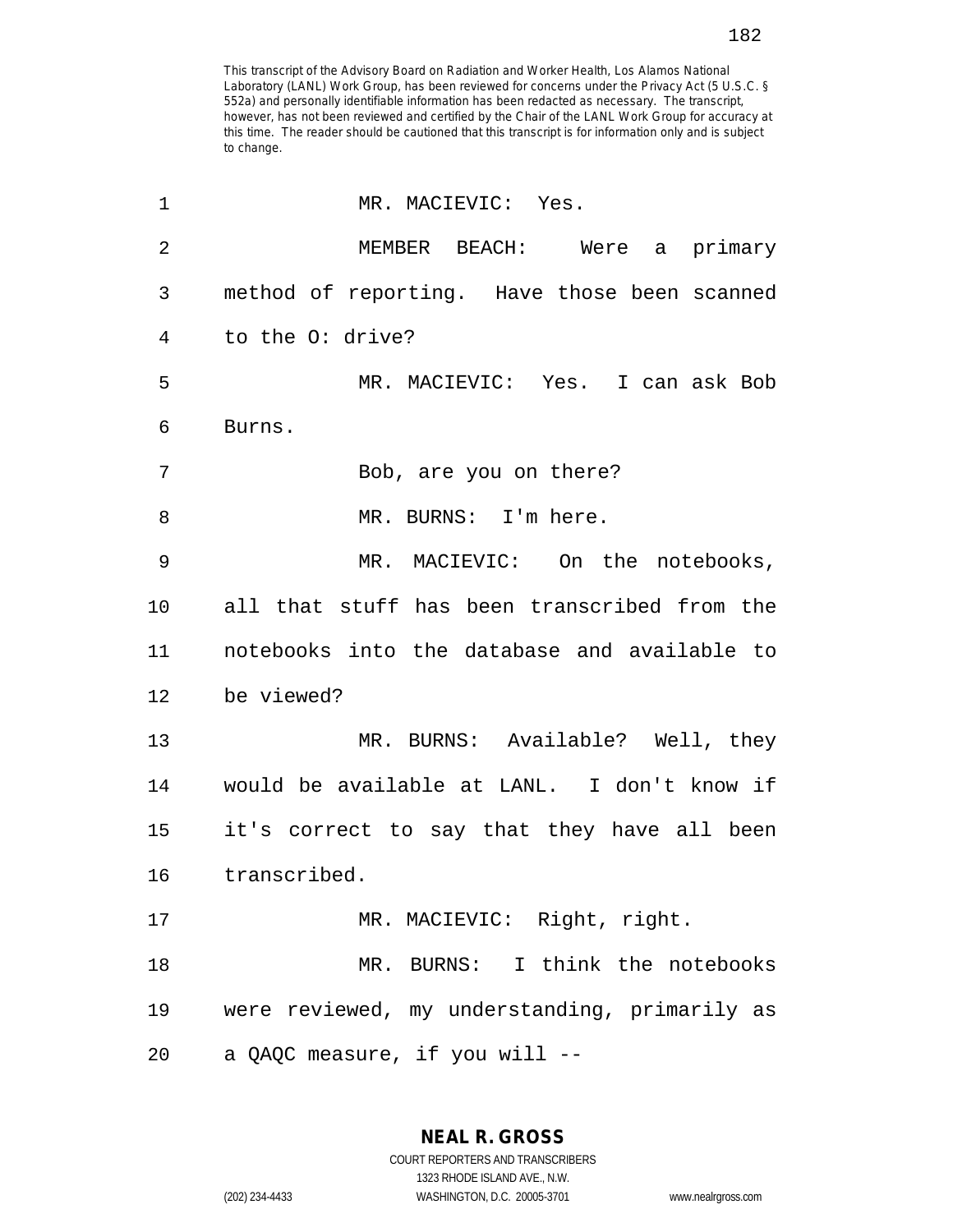| $\mathbf 1$    | MR. MACIEVIC: Right.                          |
|----------------|-----------------------------------------------|
| $\overline{2}$ | MR. BURNS: To look at, since the              |
| 3              | notebooks initially were the primary means of |
| 4              | recording that information, they were looking |
| 5              | to see, when the information was transcribed  |
| 6              | into the database, was made electronic, how   |
| 7              | good was that process? How accurate was that  |
| 8              | process?                                      |
| 9              | If you're asking me, were the                 |
| 10             | notebooks --                                  |
| 11             | MR. MACIEVIC: Well, not all                   |
| 12             | the --                                        |
| 13             | MR. BURNS: You know, 100 percent              |
| 14             | transcribed, I don't know if that's the case. |
| 15             | MR. MACIEVIC: But is there a                  |
| 16             | place where we could have the Work Group      |
| 17             | Members, if they want to take a look at and   |
| 18             | see a piece of it to see what was transcribed |
| 19             | into the database or where its location is?   |
| 20             | MR. BURNS:<br>Yes, we know the                |

**NEAL R. GROSS** COURT REPORTERS AND TRANSCRIBERS 1323 RHODE ISLAND AVE., N.W.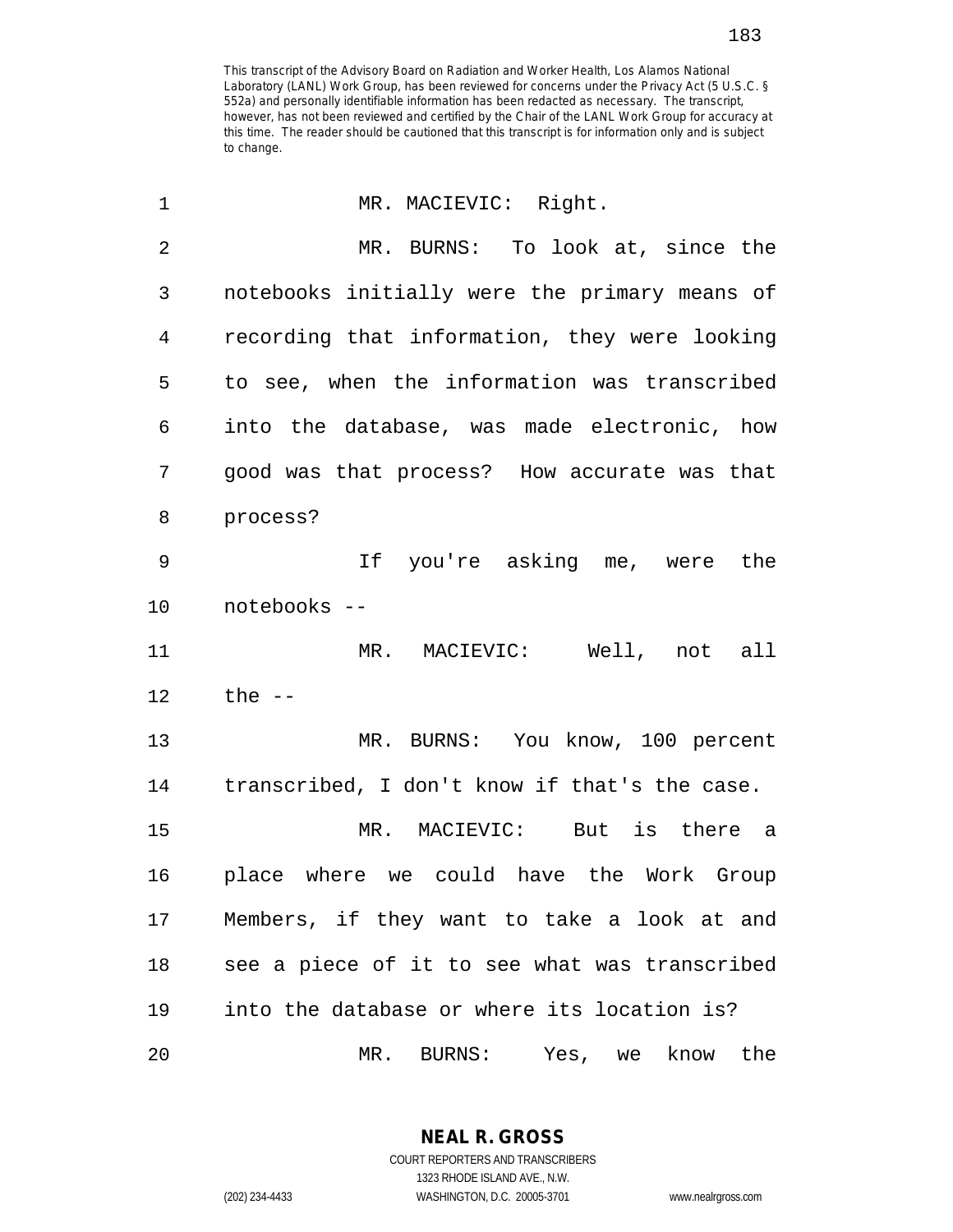| 1              | notebook numbers. LANL could, presumably,     |
|----------------|-----------------------------------------------|
| $\overline{2}$ | provide those, the notebooks, that is.        |
| $\mathfrak{Z}$ | MR. FITZGERALD: It doesn't sound              |
| 4              | like it's available online.                   |
| 5              | MR. MACIEVIC: Right, not online.              |
| 6              | MR. BURNS: I don't believe so. I              |
| 7              | don't believe we went through and like copied |
| 8              | the notebooks or anything like that.          |
| 9              | MR. MACIEVIC: Okay. Okay, that's              |
| 10             | right. It is basically going through the      |
| 11             | notebooks, checking and verifying, but not    |
| 12             | taking notebooks back, copying them, and      |
| 13             | putting it all in the computer. Okay.         |
| 14             | MR. BURNS: Right.                             |
| 15             | MR. FITZGERALD: I would say,                  |
| 16             | Mark, I think we were talking about the       |
| 17             | question of validation and verification.      |
| 18             | CHAIRMAN GRIFFON: Yes.                        |
| 19             | MR. FITZGERALD: That, which is a              |
| 20             | normal element of all the SEC reviews, this   |

**NEAL R. GROSS**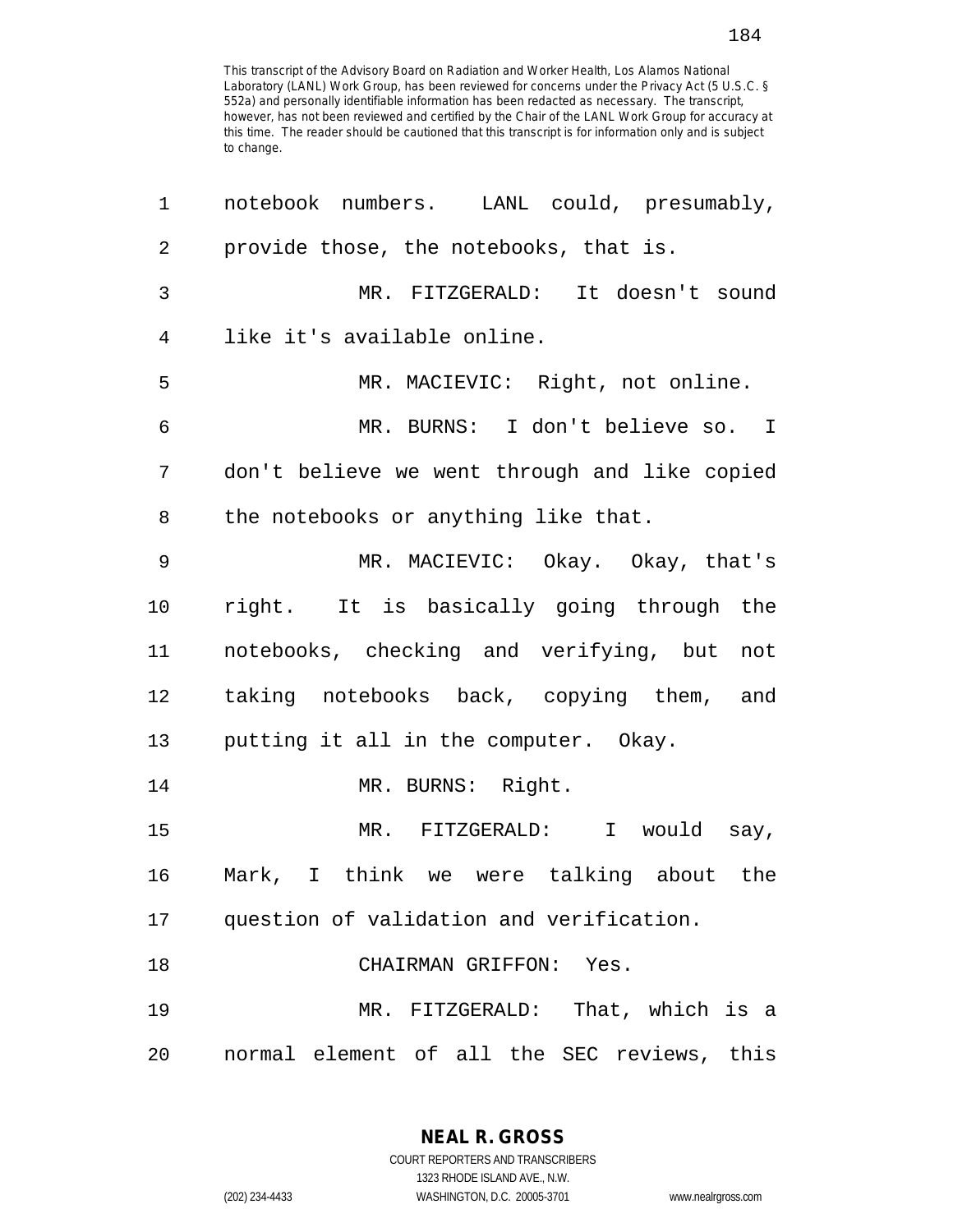| $\mathbf{1}$ | was part and parcel to what they had done, you |
|--------------|------------------------------------------------|
| 2            | all have done, in terms of looking at the      |
| 3            | logbooks, the paper, looking at the actual     |
| 4            | bioassay records, comparing the two. I think   |
| 5            | as you put in the ER, there was a sampling     |
| 6            | that was done. It obviously wasn't 100         |
| 7            | percent, but there was a sampling that was     |
| 8            | done.                                          |

9 My question on that was more the 10 V&V, the validation and verification, for what 11 we're talking about today which is the 12 exotics. I mean, did that follow through and 13 did you find enough data that you can validate 14 what was in the database, which may be part of 15 what you are going to be doing in terms of a 16 comparison of what's in the database. You 17 might also see, you know, just to answer the 18 question of V&V, to what extent that was part 19 of the sampling, and so forth.

20 MR. MACIEVIC: Yes. Okay.

**NEAL R. GROSS** COURT REPORTERS AND TRANSCRIBERS 1323 RHODE ISLAND AVE., N.W.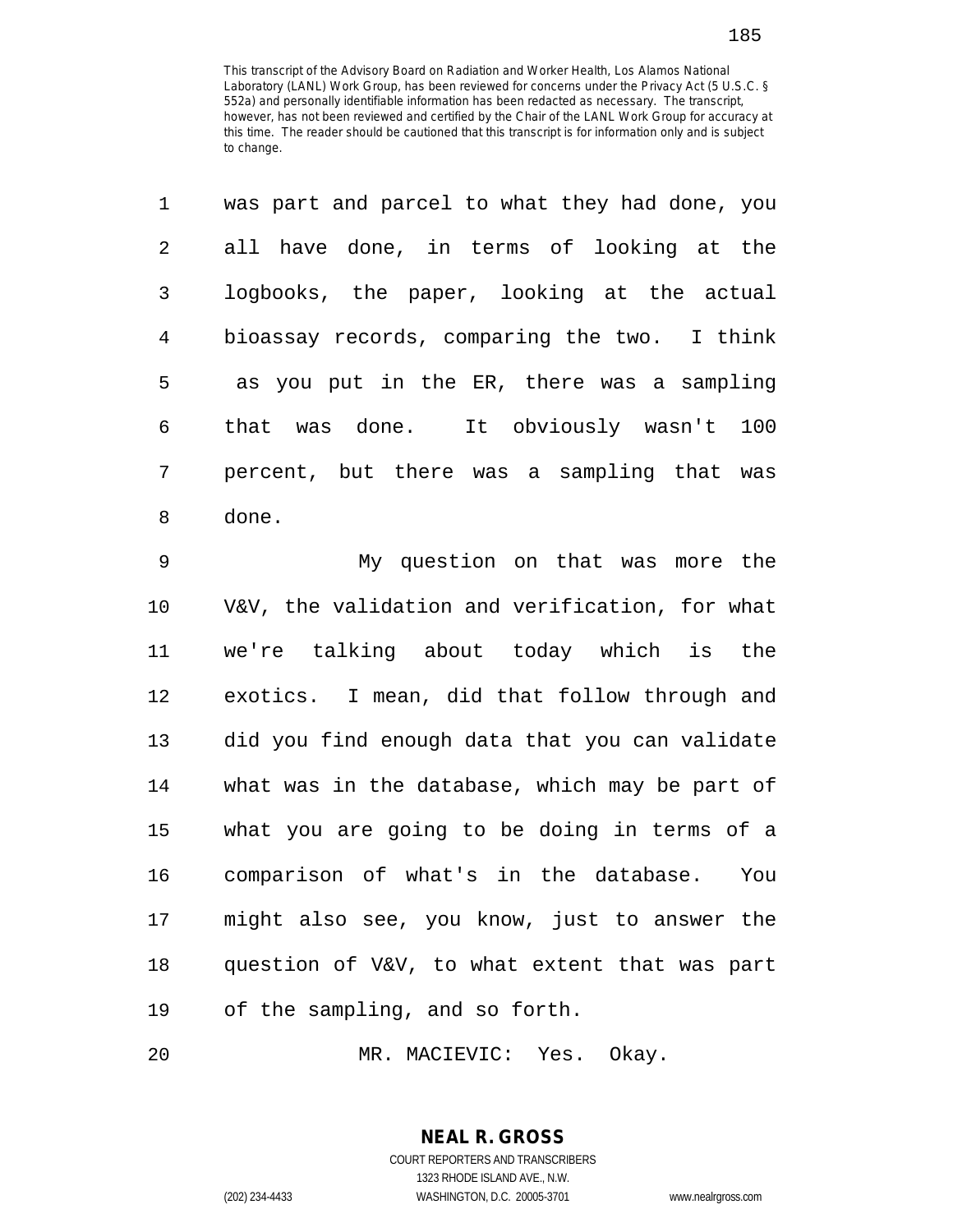| 1  | MR. FITZGERALD: This gets to the              |
|----|-----------------------------------------------|
| 2  | integrity and reliability of the database     |
| 3  | question.                                     |
| 4  | CHAIRMAN GRIFFON: Right. How                  |
| 5  | about for the cesium and for the primary      |
| 6  | nuclides, though? You say you went through    |
| 7  | that match process that's in the ER? You have |
| 8  | to refresh my memory. But did you look -      |
| 9  | MR. MACIEVIC: Yes.                            |
| 10 | CHAIRMAN GRIFFON: The sampling,               |
| 11 | looking back at the logbooks, comparing the   |
| 12 | percentage of the --                          |
| 13 | MR. MACIEVIC: Right. Well, let                |
| 14 | me -- Bob, do you want to go through the --   |
| 15 | MR. BURNS: I would point out that             |
| 16 | was primarily for the earlier data. As of the |
| 17 | nineties or so, the database was the primary  |
| 18 | means of recording that information, if you   |
| 19 | will.                                         |
| 20 | It went right<br>CHAIRMAN GRIFFON:            |

**NEAL R. GROSS** COURT REPORTERS AND TRANSCRIBERS 1323 RHODE ISLAND AVE., N.W.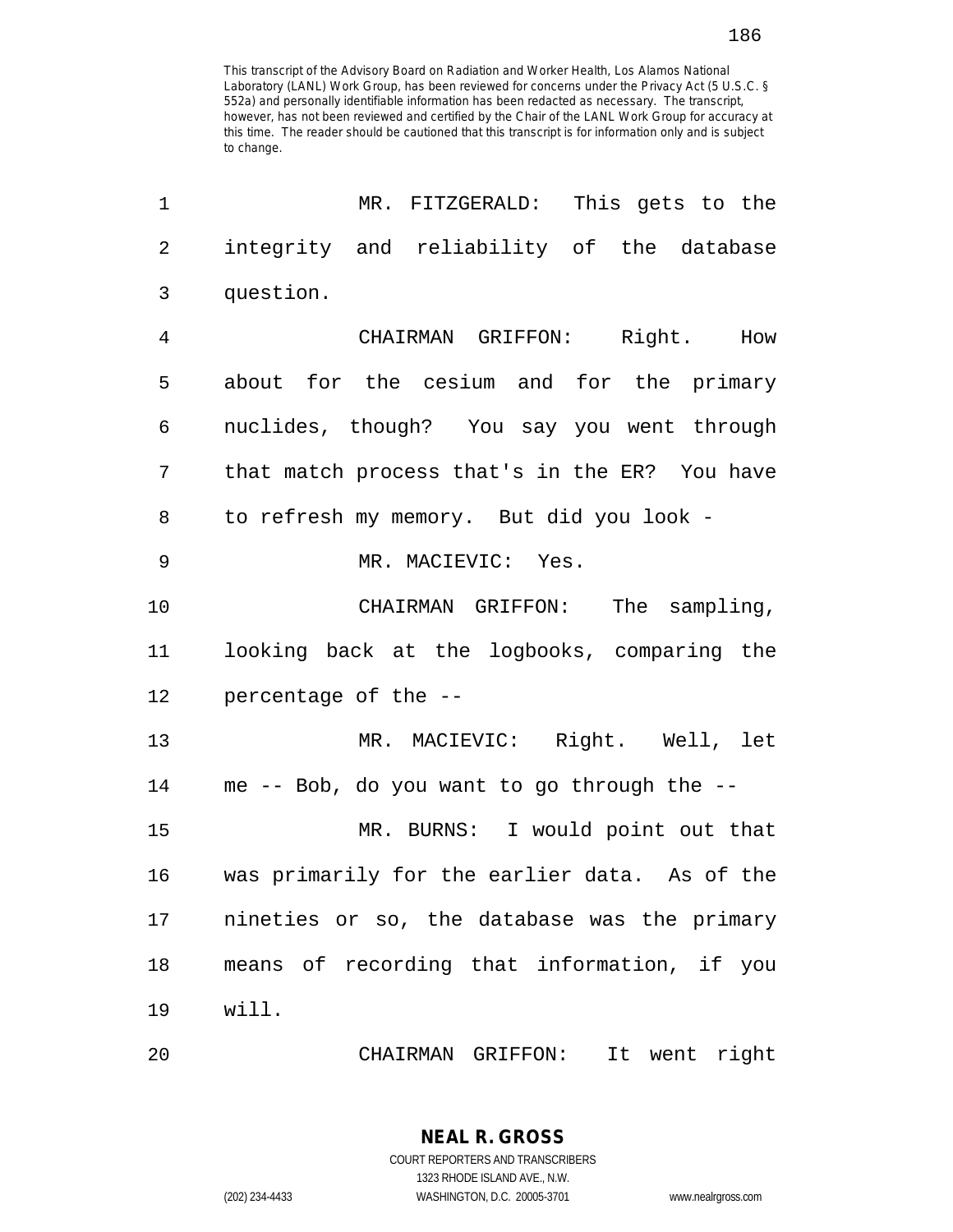| 1      | into the database, you're saying? Yes.  |
|--------|-----------------------------------------|
| 2      | That's<br>MR. BURNS:<br>my              |
| 3      | understanding.                          |
| 4      | CHAIRMAN GRIFFON: Okay. But `76         |
| 5      | through `88, you did sample?            |
| 6      | MR. BURNS: I don't know the             |
| 7      | specific dates. I would have to pull up |
| 8      | the $--$                                |
| 9      | CHAIRMAN GRIFFON: I mean at least       |
| 10     | post-'76, it's for this SEC period, you |
| 11     | believe?                                |
| 12     | MR. BURNS: I want to say yes, but       |
| 13     | I need to verify that.                  |
| 14     | CHAIRMAN GRIFFON: Yes. Okay, you        |
| 15     | can check on that, yes.                 |
| 16     | And what radionuclides, the             |
|        | 17 primaries or --                      |
| 18     | MR. BURNS: That is correct.             |
| 19     | CHAIRMAN GRIFFON: Cesium?<br>Not        |
| $20 -$ | cesium.                                 |

**NEAL R. GROSS**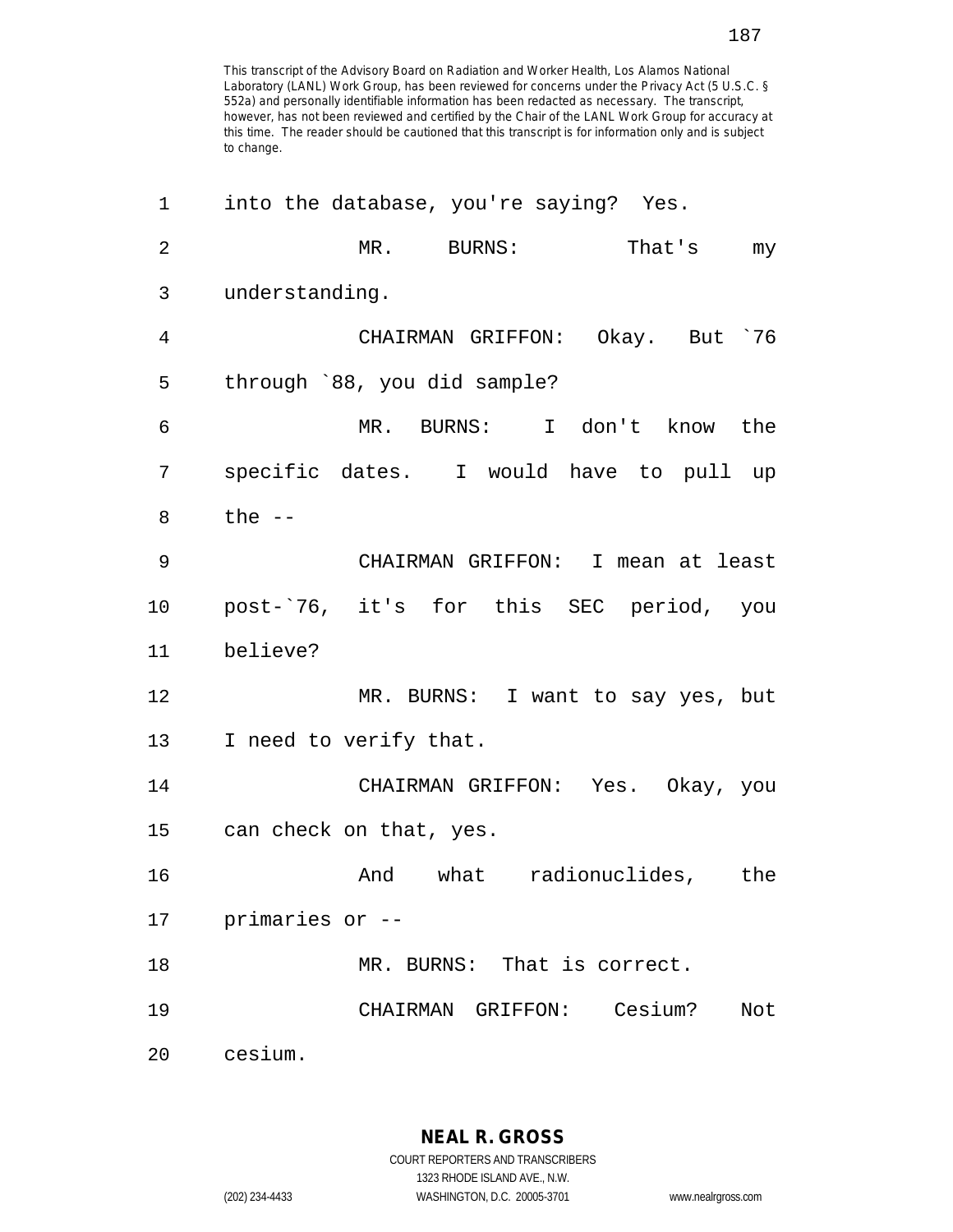| 1              | MEMBER BEACH: It says cesium.                 |
|----------------|-----------------------------------------------|
| $\overline{2}$ | MR. MACIEVIC: Well, yes, there's              |
| 3              | $a$ --                                        |
| 4              | MR. BURNS: The earlier data would             |
| 5              | be the so-called TUPo data, the tritium,      |
| 6              | uranium, polonium data. And then plutonium    |
| 7              | also. But, then, later would be plutonium,    |
| 8              | uranium, tritium, primarily. Like I recall    |
| 9              | thorium data, and so forth. But I mean we are |
| 10             | talking about in vitro data specifically.     |
| 11             | CHAIRMAN GRIFFON: Right. Okay.                |
| 12             | MR. MACIEVIC: Well, and as we say             |
| 13             | in the document, that side task for that      |
| 14             | validation process is you've got 100 to 200   |
| 15             | records where LANL had performed analyses for |
| 16             | anolytes such as strontium-90 and mixed-      |
| 17             | fission products, and other than the routine  |
| 18             | nuclides. So, there were other validations in |
| 19             | there to see if that materials was in there.  |
| 20             | MR. FITZGERALD: Here's the cite               |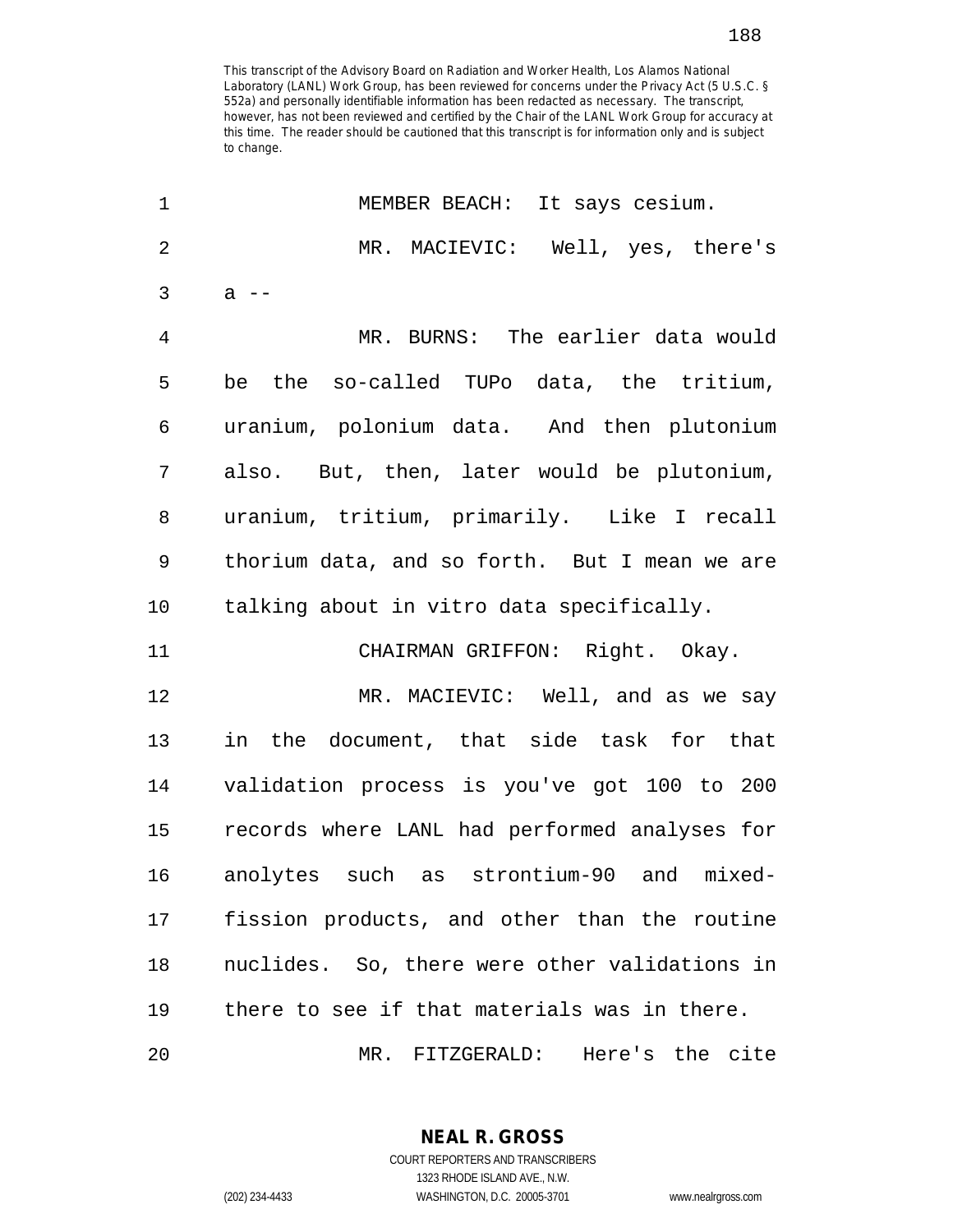| 1              | from, I guess it's from the ER. "From 2000 to  |
|----------------|------------------------------------------------|
| 2              | the present, virtually all the data is         |
| 3              | validated and verified. From 1990 to 2000, 85  |
| $\overline{4}$ | percent was. From '44 to '90, it varies from   |
| 5              | 25 to 90 percent. Virtually all records of     |
| 6              | dosimetric significance have been validated    |
| 7              | and verified."                                 |
| 8              | So, this is from the Los Alamos --             |
| $\mathsf 9$    | MR. BURNS: I think what that                   |
| 10             | means is they focused on the positive results, |
| 11             | if you will, or the high numbers.              |
| 12             | CHAIRMAN GRIFFON: Which is good.               |
| 13             | Okay.                                          |
| 14             | MR. FITZGERALD: And I think what               |
| 15             | we're saying is part of what Greg was talking  |
| 16             | about, doing a comparison and maybe at the     |
| 17             | same time just kind of indicating if that was  |
| 18             | included or not in the V&V. Is that possible,  |
| 19             | looking at the -- are there records as to what |
| 20             | -- it sounds like everything was V&V'ed after  |

**NEAL R. GROSS**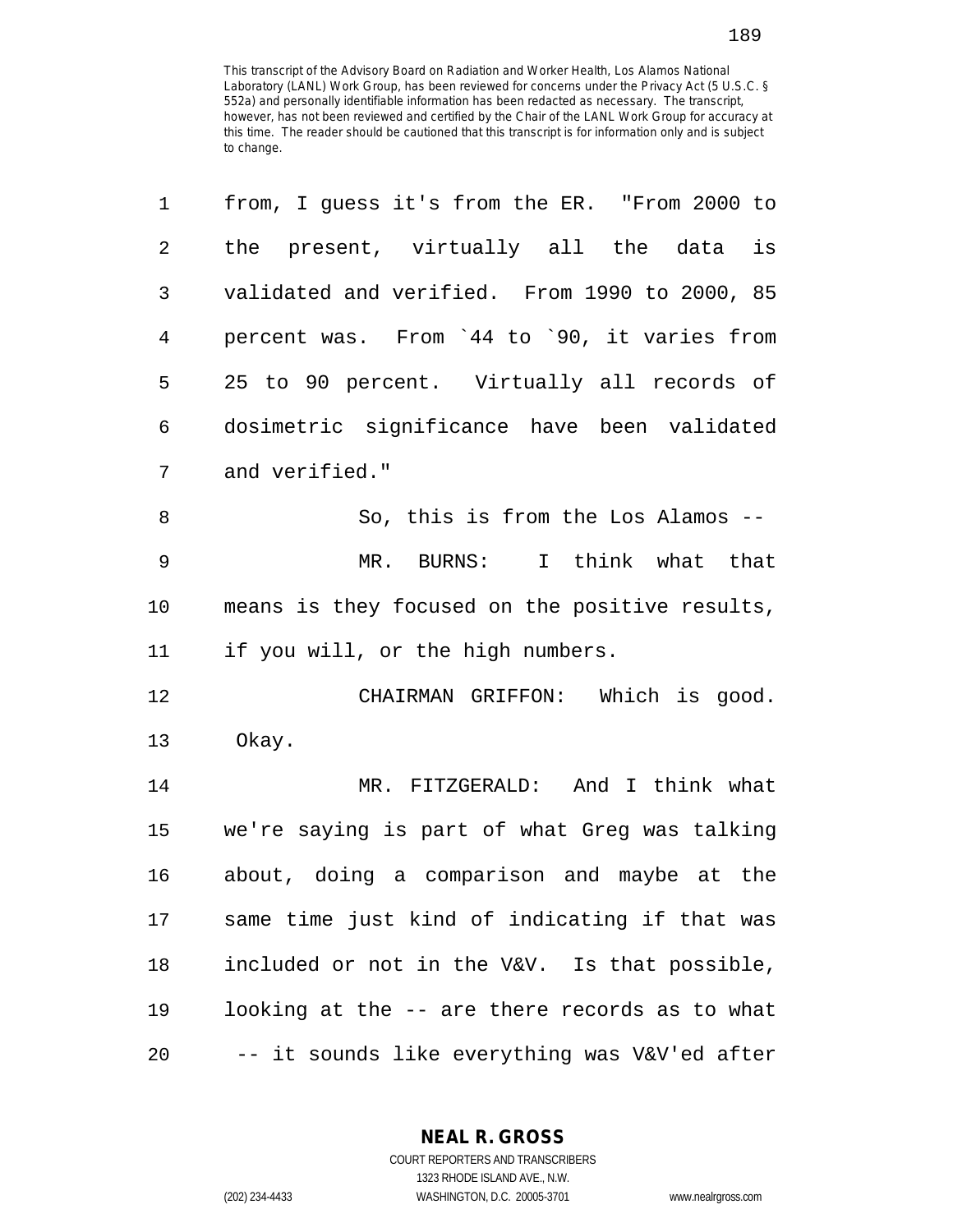| 2000. |
|-------|
|       |

| $\overline{2}$ | MR. MACIEVIC: Right. We should                 |
|----------------|------------------------------------------------|
| 3              | be able to do that.                            |
| 4              | MR. FITZGERALD: But this says                  |
| 5              | records of dosimetric significance. So, it's   |
| 6              | very possible that they may not have risen to  |
| 7              | the level of exposures which would be -- I     |
| 8              | guess that's something to maybe question.      |
| 9              | MR. MACIEVIC: Well, yes, we can                |
| 10             | look into the whole idea of V&V for the        |
| 11             | specific areas, especially looking at exotics. |
| 12             | CHAIRMAN GRIFFON: Okay.                        |
| 13             | MR. MACIEVIC: Can you type in                  |
| 14             | official --                                    |
| 15             | CHAIRMAN GRIFFON: Yes, I'm                     |
| 16             | working on it as we're talking here.           |
| 17             | (Laughter.)                                    |
| 18             | MR. MACIEVIC: I don't think we're              |
| 19             | going to get all this in today.                |
| 20             | I think, in<br>MR.<br>FITZGERALD:              |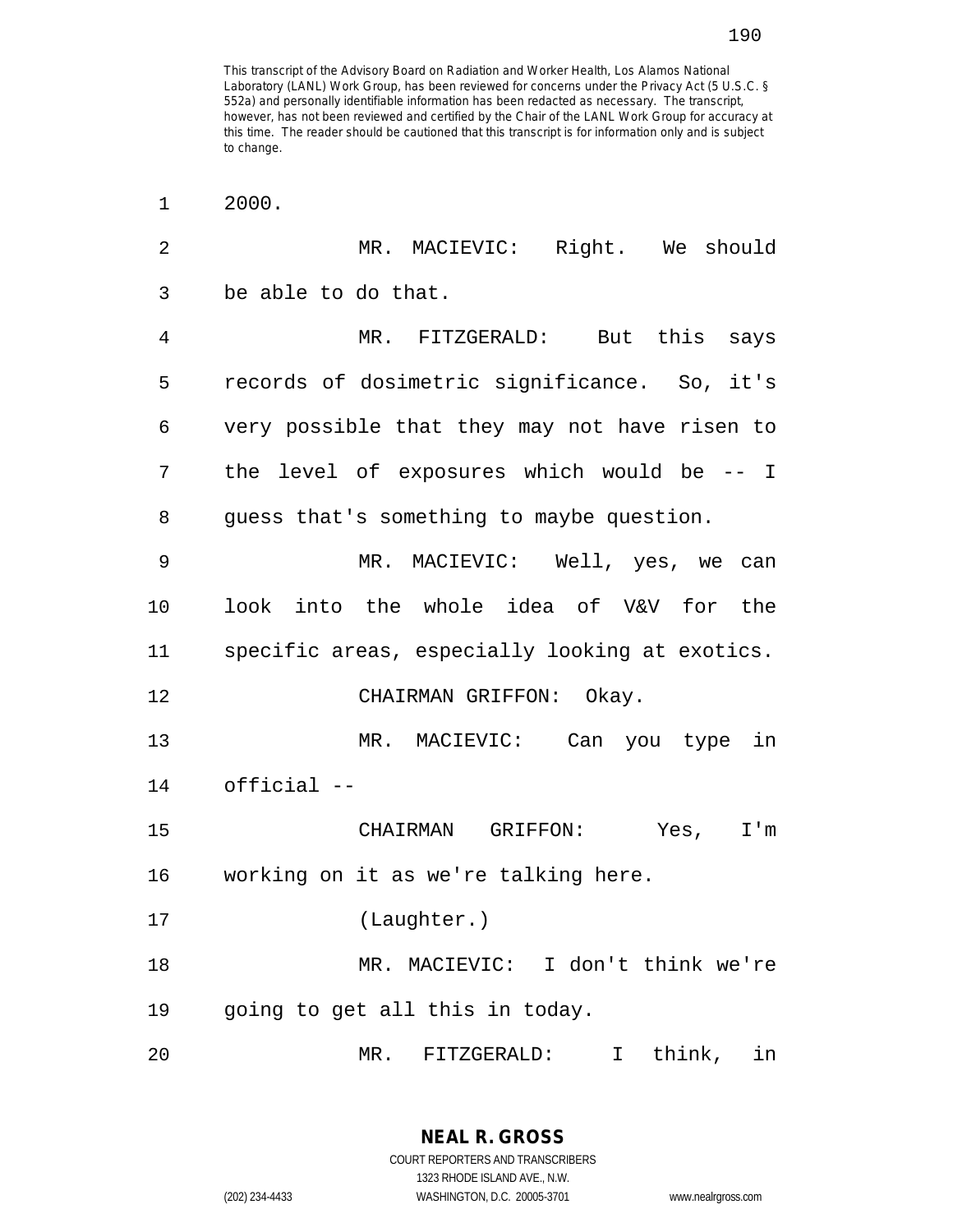| 1              | general, this was done rigorously, the               |
|----------------|------------------------------------------------------|
| 2              | validation. You know, I think the comparison         |
| 3              | of the logbooks was done pretty                      |
| $\overline{4}$ | comprehensively by the lab site.                     |
| 5              | MR. MACIEVIC: Yes.                                   |
| 6              | MR. FITZGERALD: I don't think                        |
| 7              | generally there's an issue with it.                  |
| 8              | CHAIRMAN GRIFFON: And this, I                        |
| 9              | just went through, if you look at my matrix          |
| 10             | item $3$ , No. 1, I broke that out into $1.1$ , .2., |
| 11             | .3., .4 because they are the four bullets that       |
| 12             | SC&A listed. Then, I will come back to those.        |
| 13             | But No. 2 says, "NIOSH to explain                    |
| 14             | the drop off in bioassay data over time and          |
| 15             | why it was justified from a radiological             |
| 16             | operations standpoint."                              |
| 17             | In other words, this gets back to                    |
| 18             | the -- well, Joe, maybe you can explain. When        |
| 19             | was the drop off? Sometimes in a D&D period,         |
| 20             | like Jim mentioned, they --                          |

**NEAL R. GROSS** COURT REPORTERS AND TRANSCRIBERS

1323 RHODE ISLAND AVE., N.W.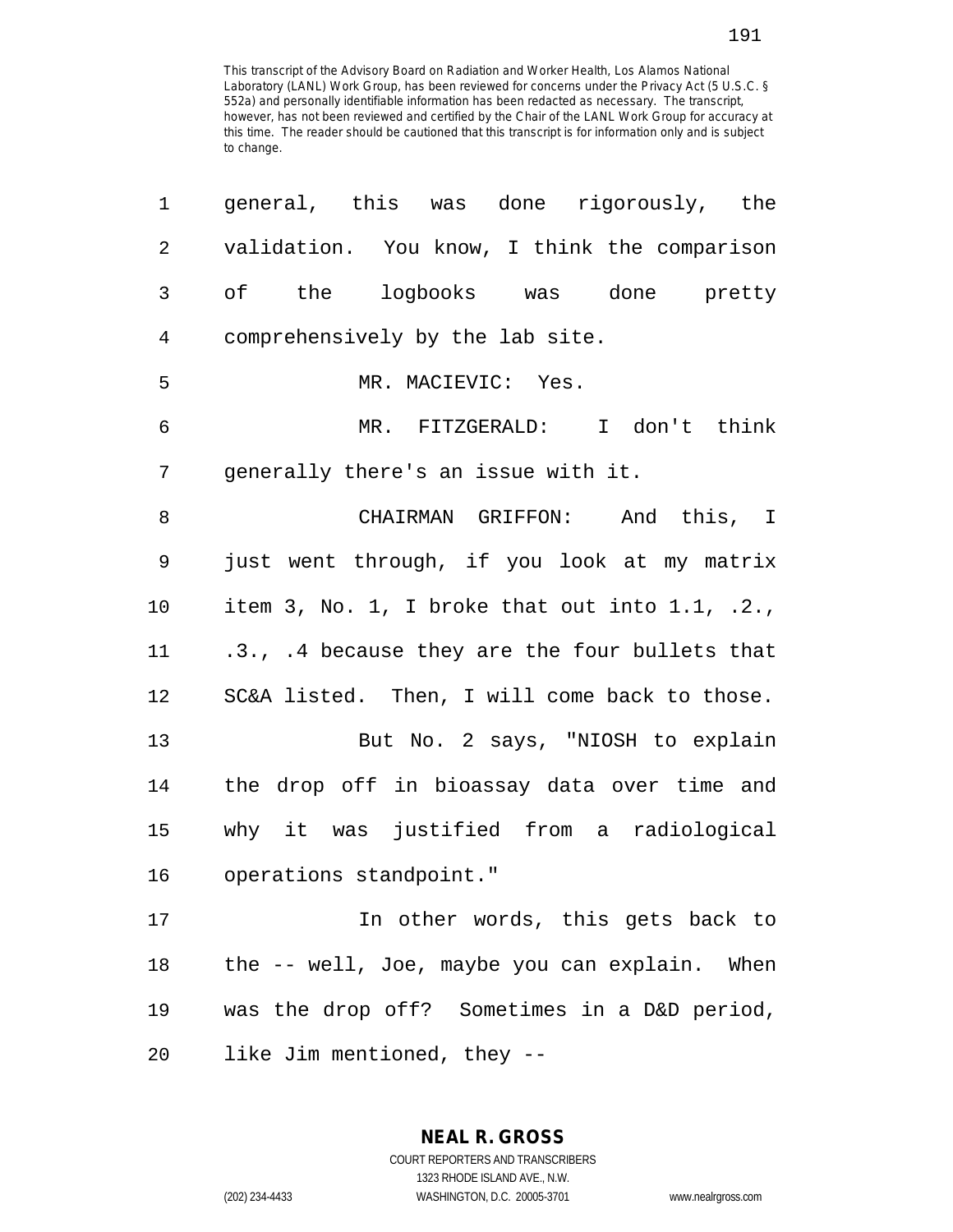| 1              | FITZGERALD:<br>MR.<br>Yes, what                |
|----------------|------------------------------------------------|
| $\overline{2}$ | happened is at most of the DOE sites they took |
| 3              | a hard look at who was being monitored --      |
| $\overline{4}$ | CHAIRMAN GRIFFON: Right.                       |
| 5              | MR. FITZGERALD: And bioassayed.                |
| 6              | We interviewed a lot of the guards, for        |
| 7              | example. The current generation, by and        |
| 8              | large, were not bioassayed. There was a        |
| 9              | decision that the potential for exposure       |
| 10             | didn't support monitoring.                     |
| 11             | So, there was an appreciable                   |
| 12             | cutoff on. You know, it's talking about        |
| 13             | bioassays, but it also applies to badging as   |
| 14             | well. Probably in the mid-nineties was the     |
| 15             | era.                                           |
| 16             | So, our question was, since these              |
| 17             | individuals were monitored and they stopped    |
| 18             | being monitored, as far<br>dose<br>as          |
| 19             | reconstruction, how is that drop off going to  |
| 20             | be addressed, particularly for support service |

**NEAL R. GROSS**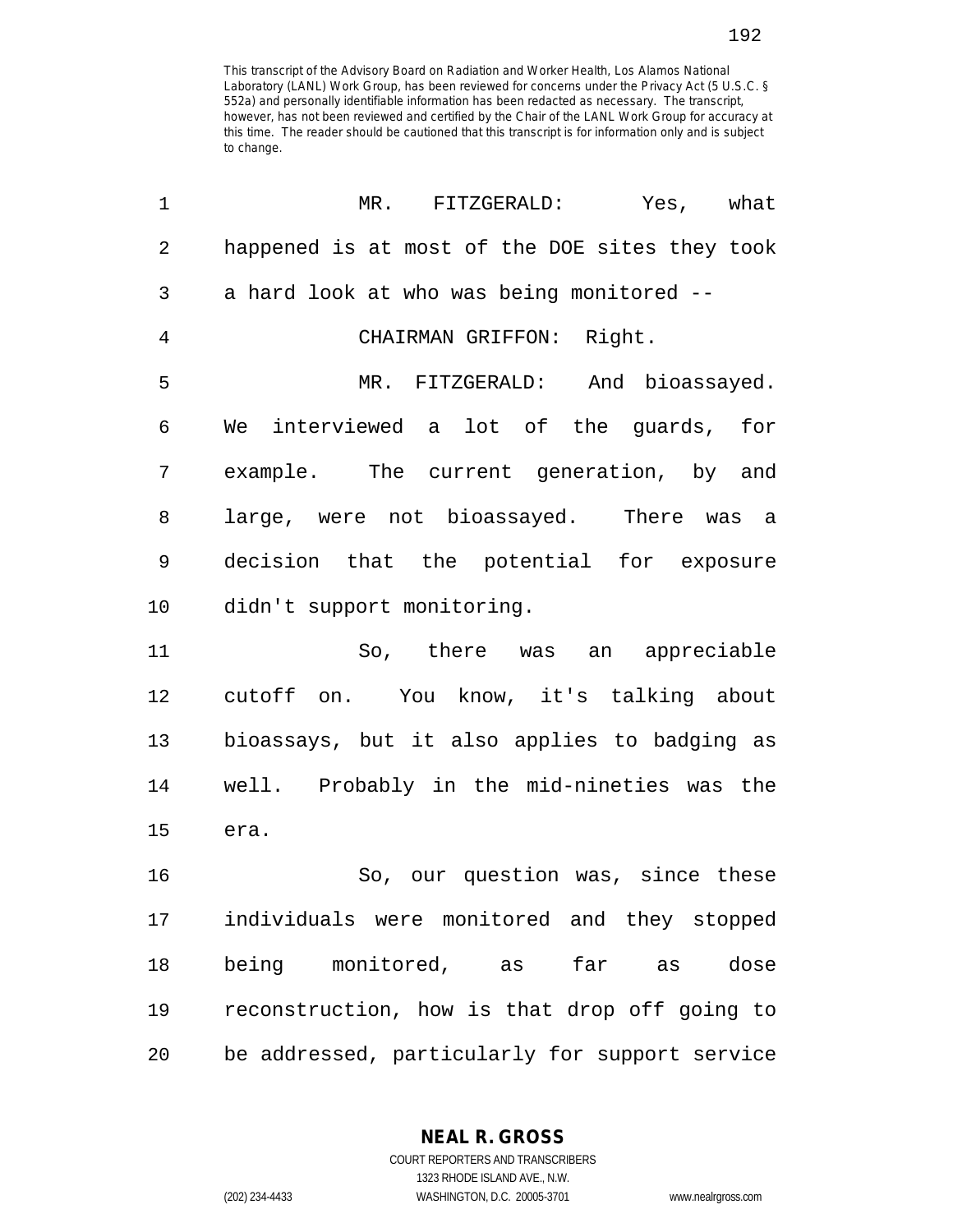| 1       | workers and guards and that group which a lot  |
|---------|------------------------------------------------|
| 2       | were taken out of the bioassay<br>of them      |
| 3       | program? There was a question as far as        |
| 4       | looking at coworker and looking at dose        |
| 5       | assignment, how that was going to be addressed |
| 6       | as far as operational change, actually, a      |
| 7       | policy change for the lab.                     |
| 8       | MEMBER BEACH: Joe, you mentioned               |
| 9       | the guards. Was it just the guards that were   |
| $10 \,$ | taken out or were --                           |
| 11      | MR. FITZGERALD: No, it was a                   |
| 12      | large -- I mean they did it lab-wide, you      |
| 13      | know, who really needed to be on bioassay and  |
| 14      | made some decisions to take a number of        |
| 15      | categories of workers out of bioassay.         |
| 16      | Now it turns out for TA-55 they                |
| 17      | have reversed that and put workers or guards   |
| 18      | on that team back on bioassay. So, you know,   |
| 19      | it's a changing policy question. It all comes  |
| 20      | down to what they weigh is the exposure        |

**NEAL R. GROSS**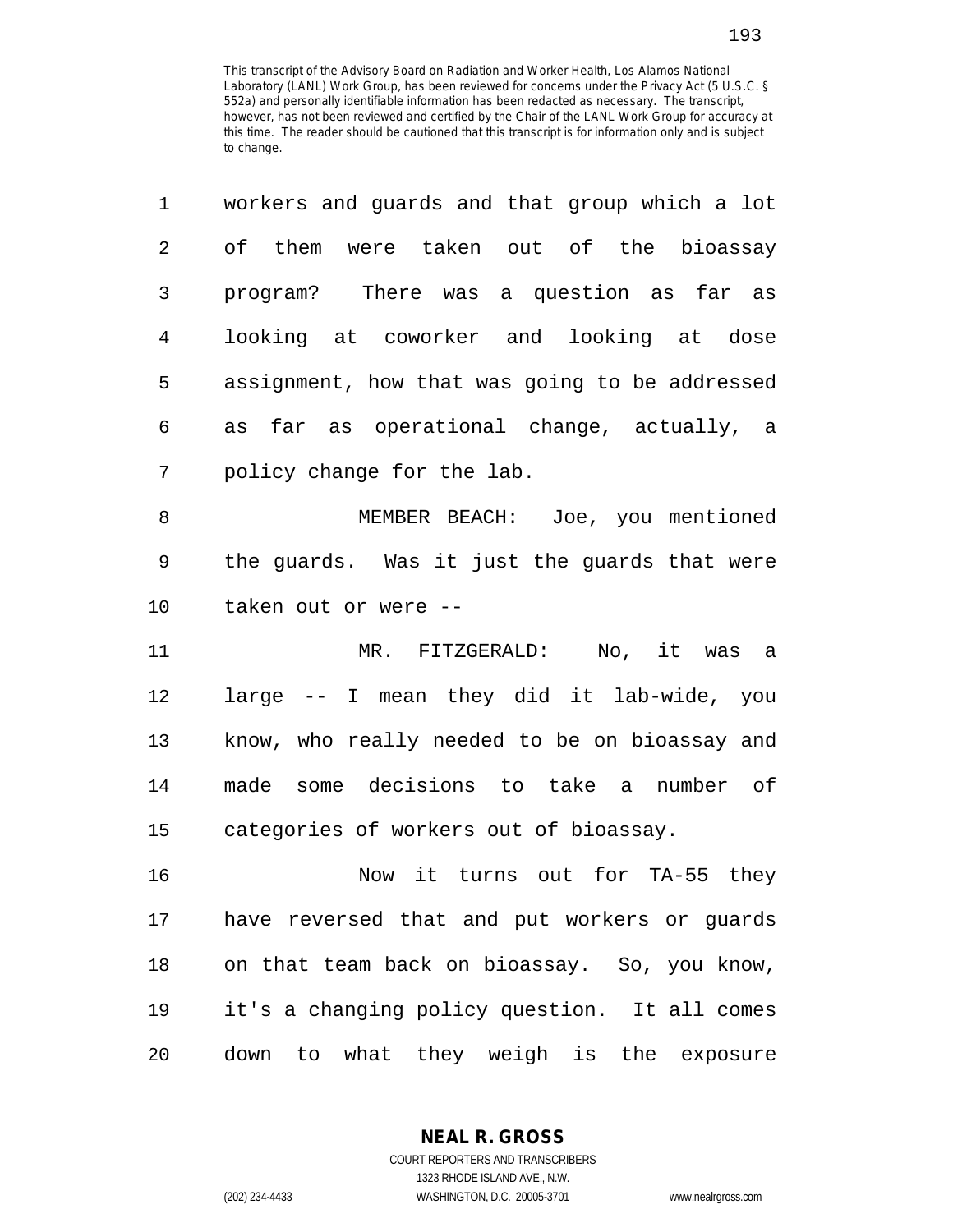2 But as far as how this is going to 3 be addressed in the coworker model and all 4 that, I think that was just a question of the 5 drop off. The distribution is going to be 6 different and the categories of workers 7 involved will be different.

8 My sense is that, unless the 9 exposure circumstances change dramatically, 10 you probably have a body of data that can be 11 used, but you have very little data after that 12 period.

13 MEMBER LOCKEY: Was that exposure 14 potential or exposure down at the -- did they 15 put them on --

16 MR. FITZGERALD: They did an 17 assessment of what the past history had been 18 and what sources you were dealing with and 19 what the practices were. And the presumption 20 at the time was that we kept, for example, the

> **NEAL R. GROSS** COURT REPORTERS AND TRANSCRIBERS

> > 1323 RHODE ISLAND AVE., N.W.

<sup>1</sup> potential.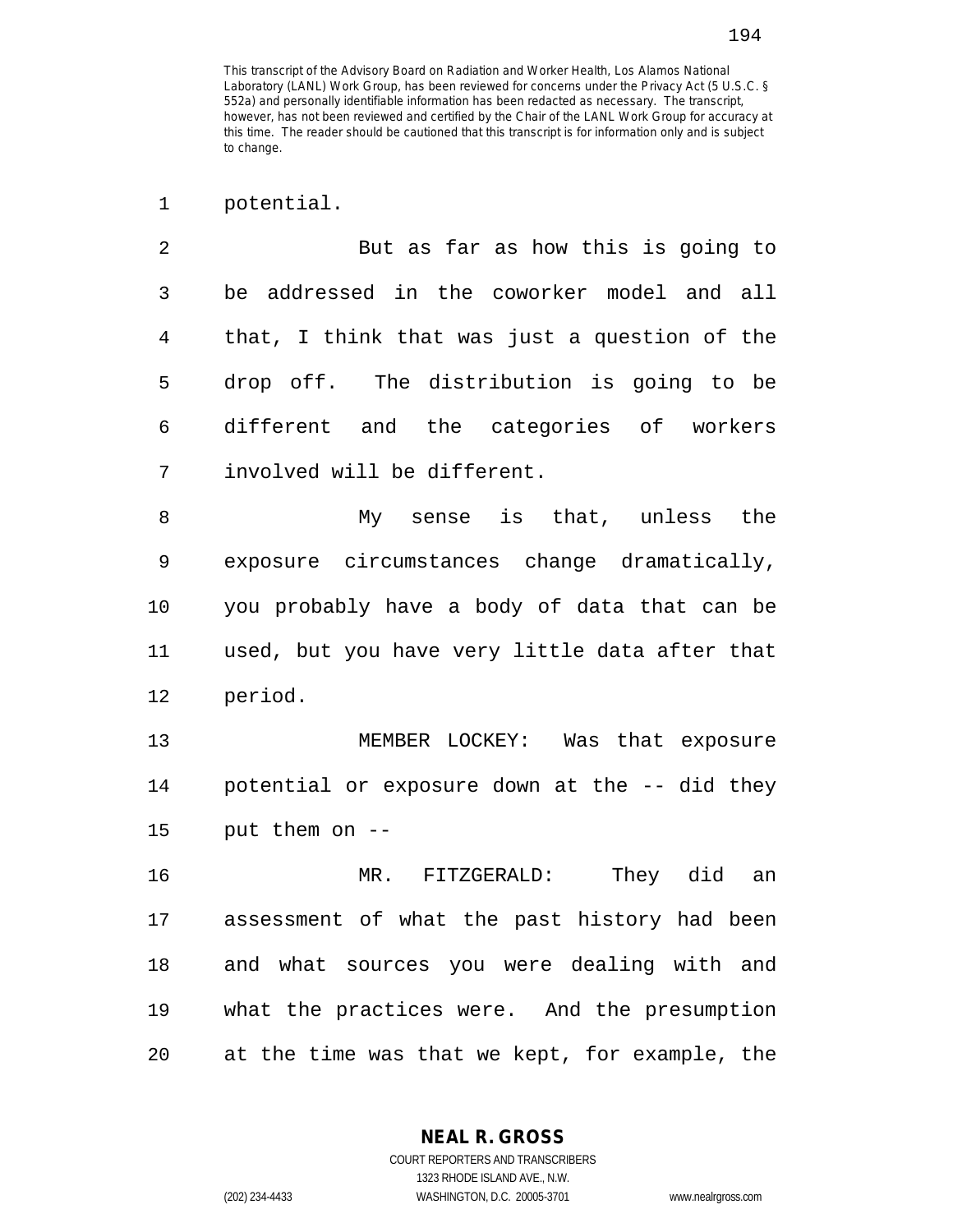| 1              | guards in, presumably, minimal exposure areas  |
|----------------|------------------------------------------------|
| $\overline{2}$ | and they weren't permitted to go into the      |
| 3              | exposure areas; bioassay would not<br>be       |
| 4              | necessary. That was the guiding principle.     |
| 5              | They and others, including support workers who |
| 6              | were seen as not going into areas of potential |
| 7              | exposure, were taken off bioassay as well.     |
| 8              | I think the concern would be, what             |
| 9              | was the driving reason and did that have any   |
| 10             | implications for what exposures they may have  |
| 11             | been receiving?                                |
| 12             | MEMBER LOCKEY: Let me go back and              |
| 13             | ask the question again.                        |
| 14             | MR. FITZGERALD: Yes.                           |
| 15             | it based on<br>MEMBER LOCKEY:<br>Is            |
| 16             | modeling or is it based on actual exposure     |
| 17             | data?                                          |
| 18             | MR. FITZGERALD: I think it was                 |
| 19             | based on exposure data from past exposures, as |
| 20             | to whether or not it would be warranted.<br>I  |

**NEAL R. GROSS**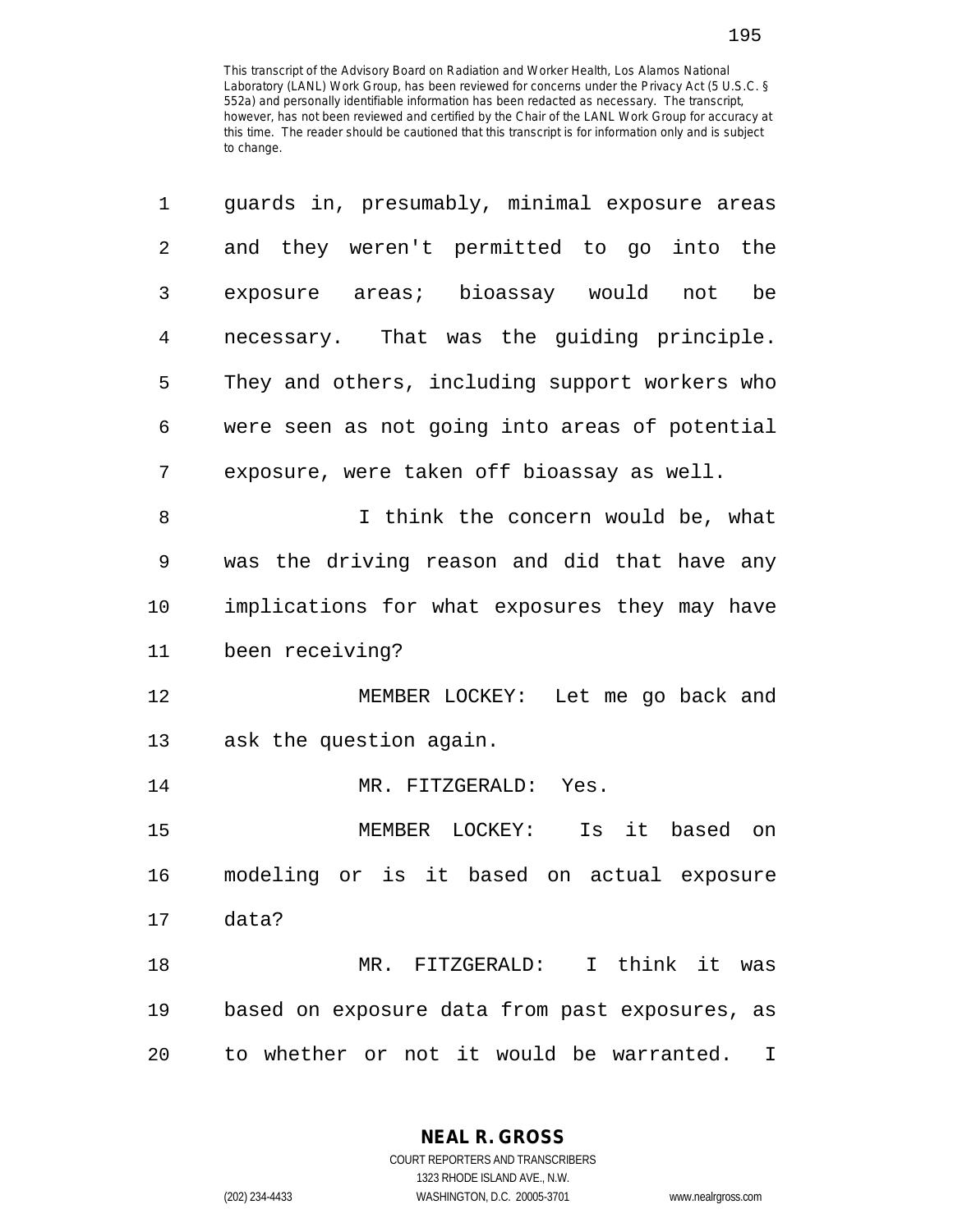| $\mathbf{1}$ | mean, if you had an individual who didn't have |
|--------------|------------------------------------------------|
| 2            | any bioassay-positive results for an extended  |
| 3            | period of time, then you would have to weigh   |
| 4            | whether it would be worthwhile to continue to  |
| 5            | include them in the program. And I think a     |
| 6            | decision was made at that point in time that   |
| 7            | certain categories of workers didn't seem to   |
| 8            | have that exposure potential. Therefore, the   |
| 9            | bioassay wasn't necessary.<br>That was the     |
| 10           | decision that was made.                        |
| 11           | MEMBER BEACH:<br>Doesn't that go               |
| 12           | back to the way they set up their program      |

13 initially? When you go into ACES, a lot of 14 times it identifies what your job category is, 15 what training you need to have. So, a lot of 16 that is programmatic, isn't it?

17 MR. FITZGERALD: It's 18 programmatic, but it's also policy. I think 19 there were a lot of sites that looked at their 20 policies and made a determination that numbers

> **NEAL R. GROSS** COURT REPORTERS AND TRANSCRIBERS

> > 1323 RHODE ISLAND AVE., N.W.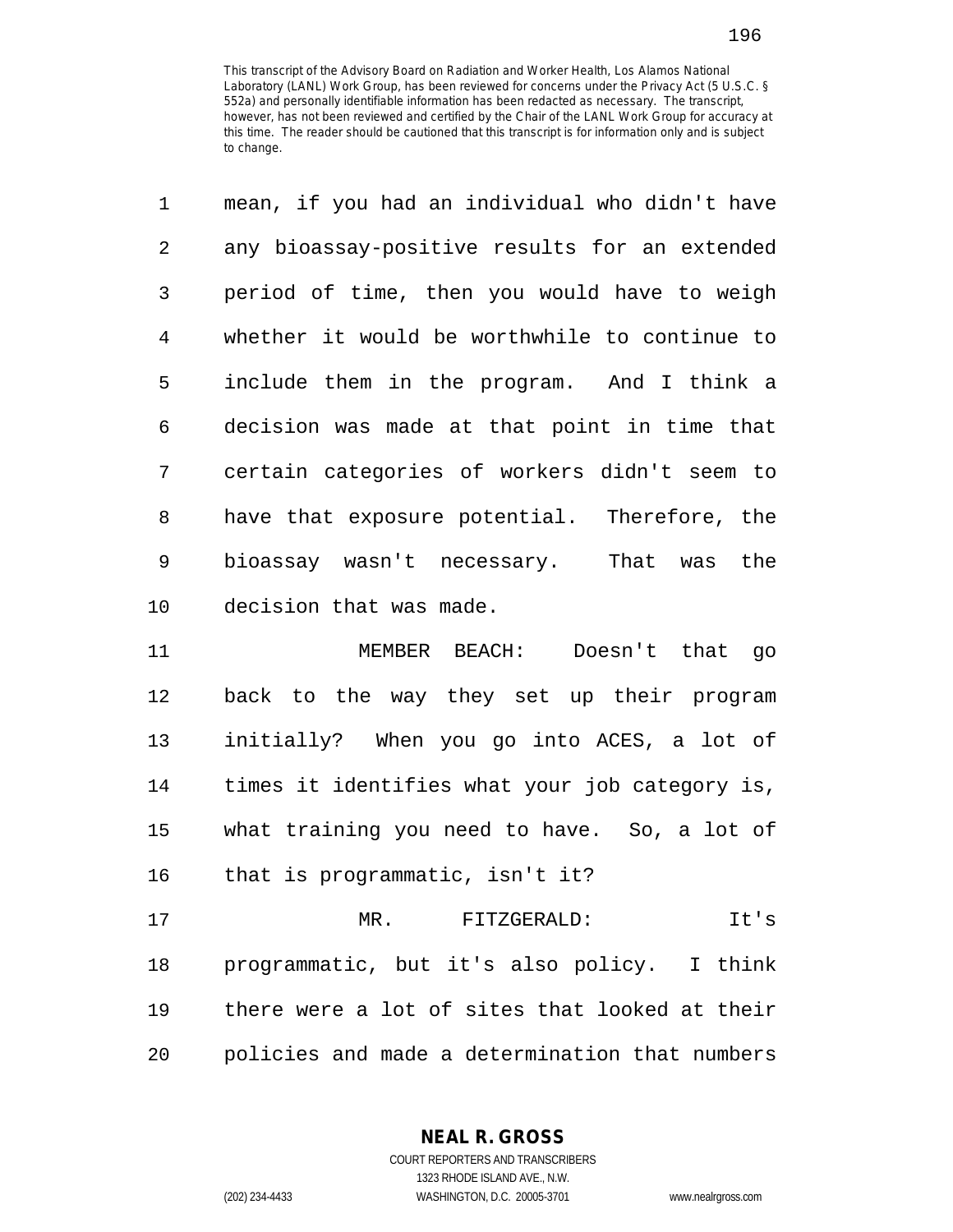| 1              | of workers that were previously monitored, it |
|----------------|-----------------------------------------------|
| $\overline{2}$ | didn't appear to be necessary to continue to  |
| 3              | monitor them.                                 |
| 4              | And it was a controversial thing,             |
| 5              | you know, taking people out of monitoring. I  |
| 6              | mean I remember all kinds of flack because    |
| 7              | there were questions raised as to whether or  |
| 8              | not that was justified. You had sort of a     |
| 9              | process of justifying based on not only past  |
| 10             | exposure history, but also the procedures for |
| 11             | the workers that were going into operational  |
| 12             | areas at the time, that you would have that   |
| 13             | assurance that they weren't being exposed to  |
| 14             | airborne particulates.                        |
| 15             | MEMBER LOCKEY: So, when you are               |
| 16             | talking about that, you're talking about      |
| 17             | monitoring,<br>biological<br>not<br>exposure  |
| 18             | monitoring?                                   |
| 19             | MR. FITZGERALD:<br>Yes.                       |
| 20             | if<br>MEMBER<br>LOCKEY:<br>But<br>they        |

COURT REPORTERS AND TRANSCRIBERS 1323 RHODE ISLAND AVE., N.W. (202) 234-4433 WASHINGTON, D.C. 20005-3701 www.nealrgross.com

**NEAL R. GROSS**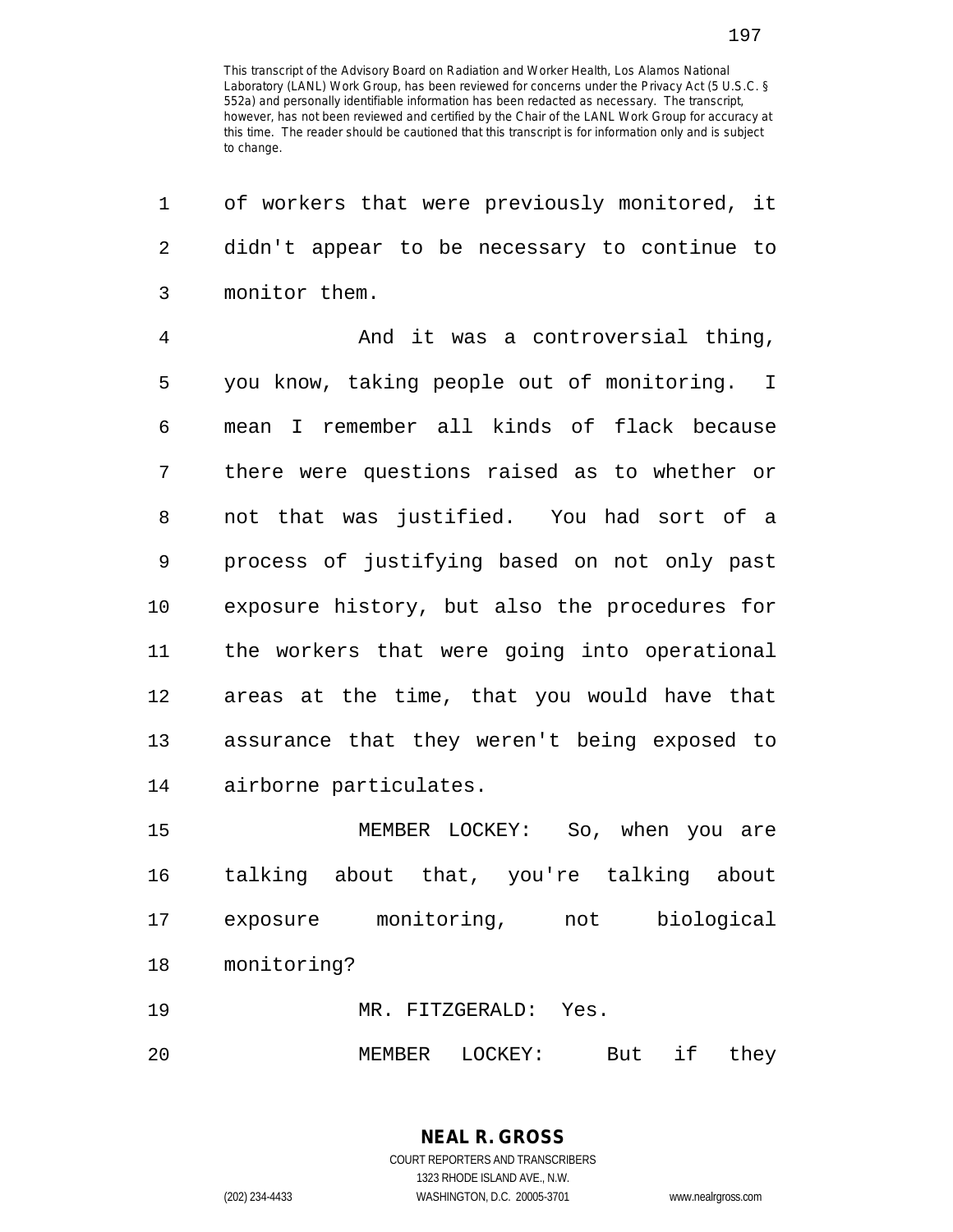| 1<br>documented that there's no exposure, based on   |
|------------------------------------------------------|
| 2<br>the lack of exposure, they eliminated --        |
| 3<br>MR. FITZGERALD: Just operational                |
| considerations, yes. It is still<br>$\overline{4}$   |
| controversial, and it still raises issues.<br>5      |
| I know we did talk to a lot of the<br>6              |
| 7<br>guard force and enforcement workers, and they   |
| basically said, well, we haven't done<br>8           |
| bioassays for years. But we went back and<br>9       |
| looked at the database, and did some sampling<br>10  |
| of the database, and up until that time, they<br>11  |
| were, in fact, monitored and the results<br>12       |
| seemed to follow with --<br>13                       |
| MEMBER LOCKEY:<br>14<br>Exposure                     |
| monitoring you mean?<br>15                           |
| 16<br>MR. FITZGERALD:<br>Yes, exposure               |
| monitoring, right.<br>17                             |
| CHAIRMAN GRIFFON: So, I guess the<br>18              |
| question is, it's a NIOSH action listed here<br>19   |
| to sort of look at that and see whether it was<br>20 |

**NEAL R. GROSS**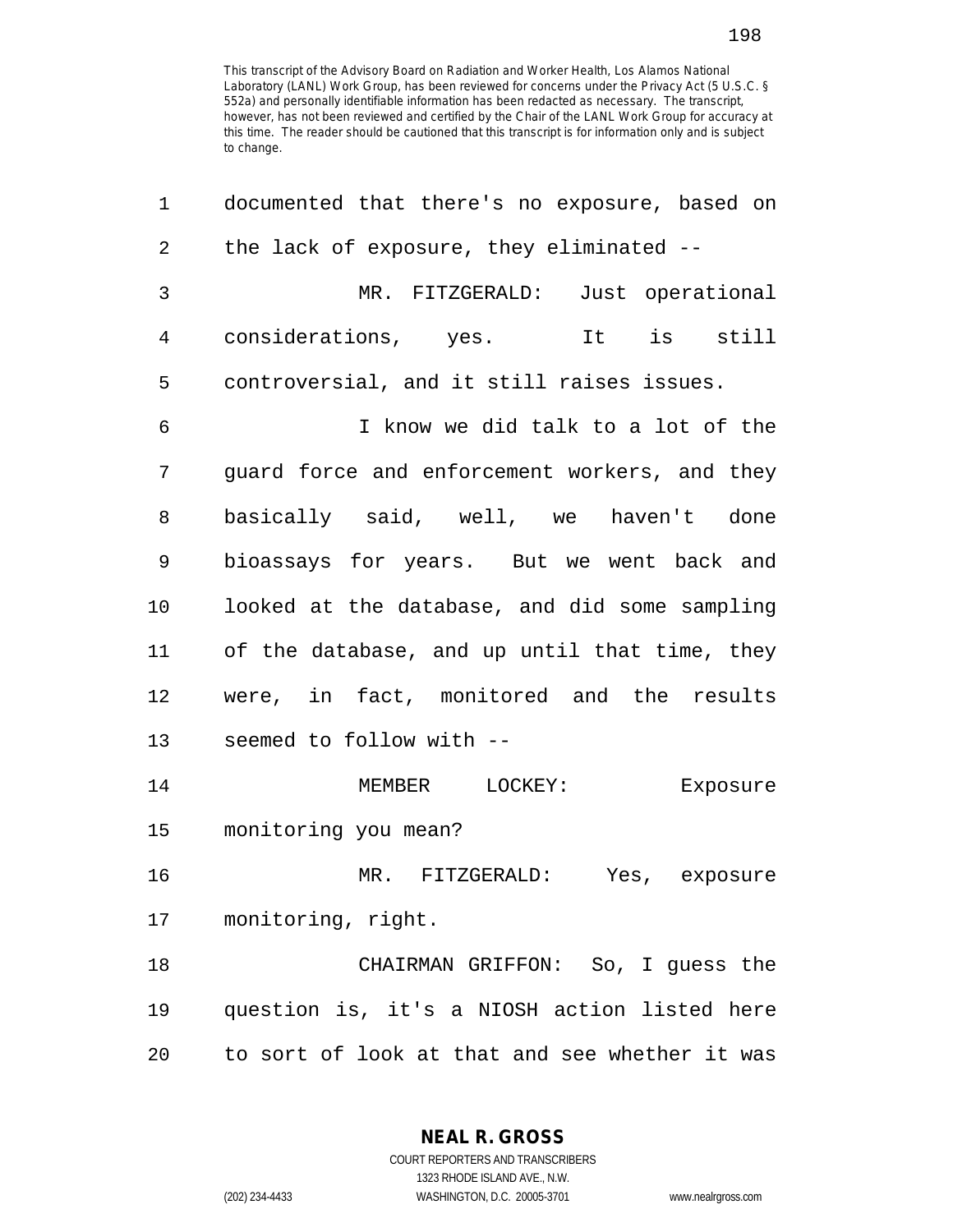| 1  | justified, whether it was a justified change  |
|----|-----------------------------------------------|
| 2  | in policy, right?                             |
| 3  | MR. FITZGERALD: Well, it was a                |
| 4  | change in policy, but what the ramifications  |
| 5  | are for a coworker model --                   |
| 6  | CHAIRMAN GRIFFON: Right.                      |
| 7  | MR. FITZGERALD: You're going to               |
| 8  | be assigned doses forward. And if you have    |
| 9  | the guard force showing doses before that     |
| 10 | time, what would be the assignment of doses   |
| 11 | now that they are not getting any bioassays?  |
| 12 | CHAIRMAN GRIFFON: Right.                      |
| 13 | MR. FITZGERALD: Is it going to be             |
| 14 | the average of the previous years or is it    |
| 15 | maybe an operational upper bound? Because     |
| 16 | they were in these areas, you know.           |
| 17 | MR. MACIEVIC: Well, but that                  |
| 18 | sounds like --                                |
| 19 | MR. FITZGERALD: If you have a                 |
| 20 | policy decision, I guess the question is, how |

**NEAL R. GROSS**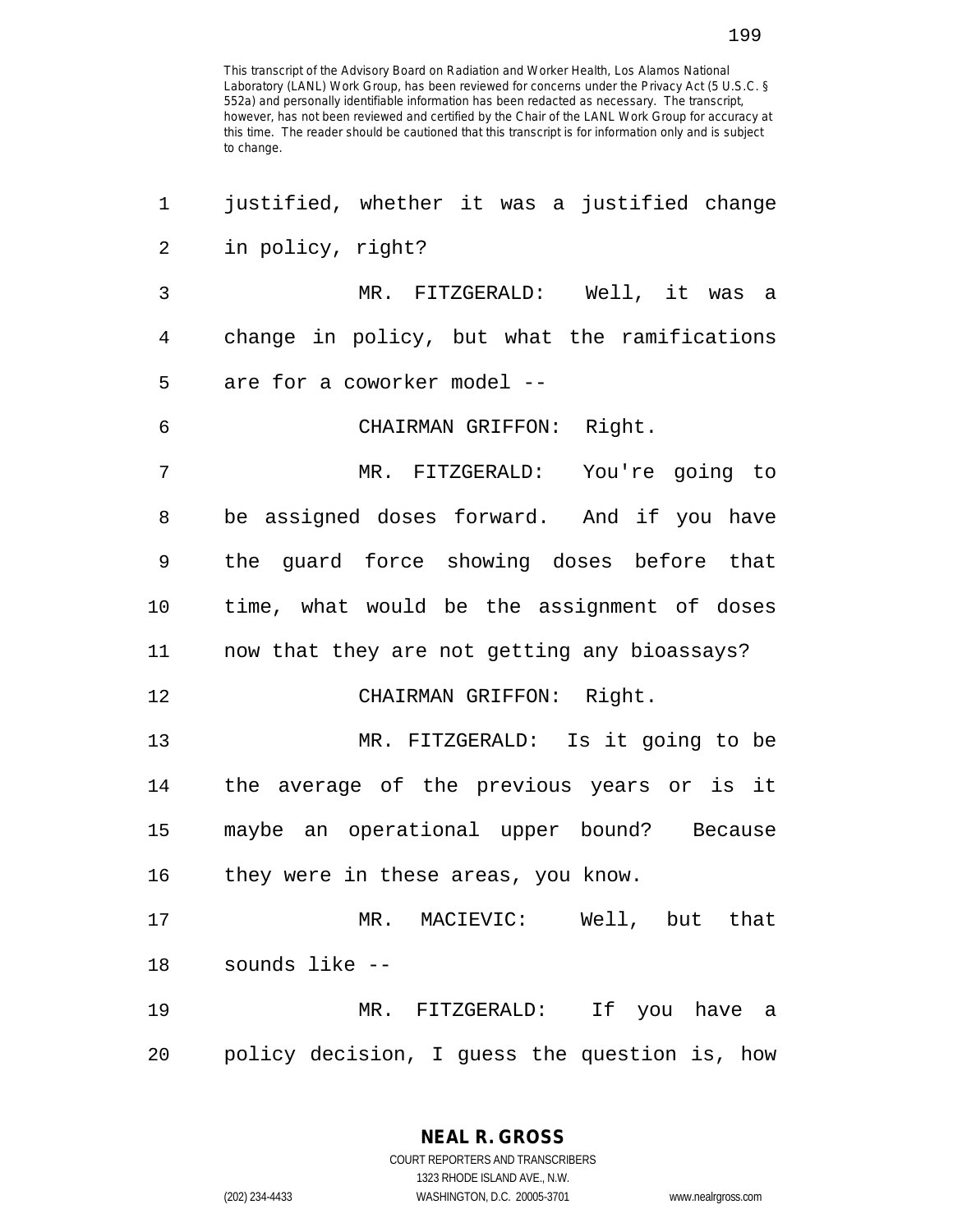1 do you actually -- 2 MR. MACIEVIC: But if you find no 3 data, if you find that the data is zero, zero, 4 zero, zero, zero, get rid of the program, then 5 am I assigning -- I mean it's based on -- 6 MR. FITZGERALD: But it wasn't 7 zero, zero going back previously in time. 8 MR. MACIEVIC: Right, right. 9 MR. FITZGERALD: So, I guess that 10 is the question: how are you going to -- 11 MR. MACIEVIC: But, I mean, like 12 the previous five years from when they got rid 13 of the program, and you show five years of 14 zero data, are we giving - 15 MR. FITZGERALD: It is just -- 16 MR. MACIEVIC: Yes, but I am 17 trying to get in my mind what I'm answering 18 to -- 19 MR. FITZGERALD: What is the 20 approach going to be for what will be

**NEAL R. GROSS**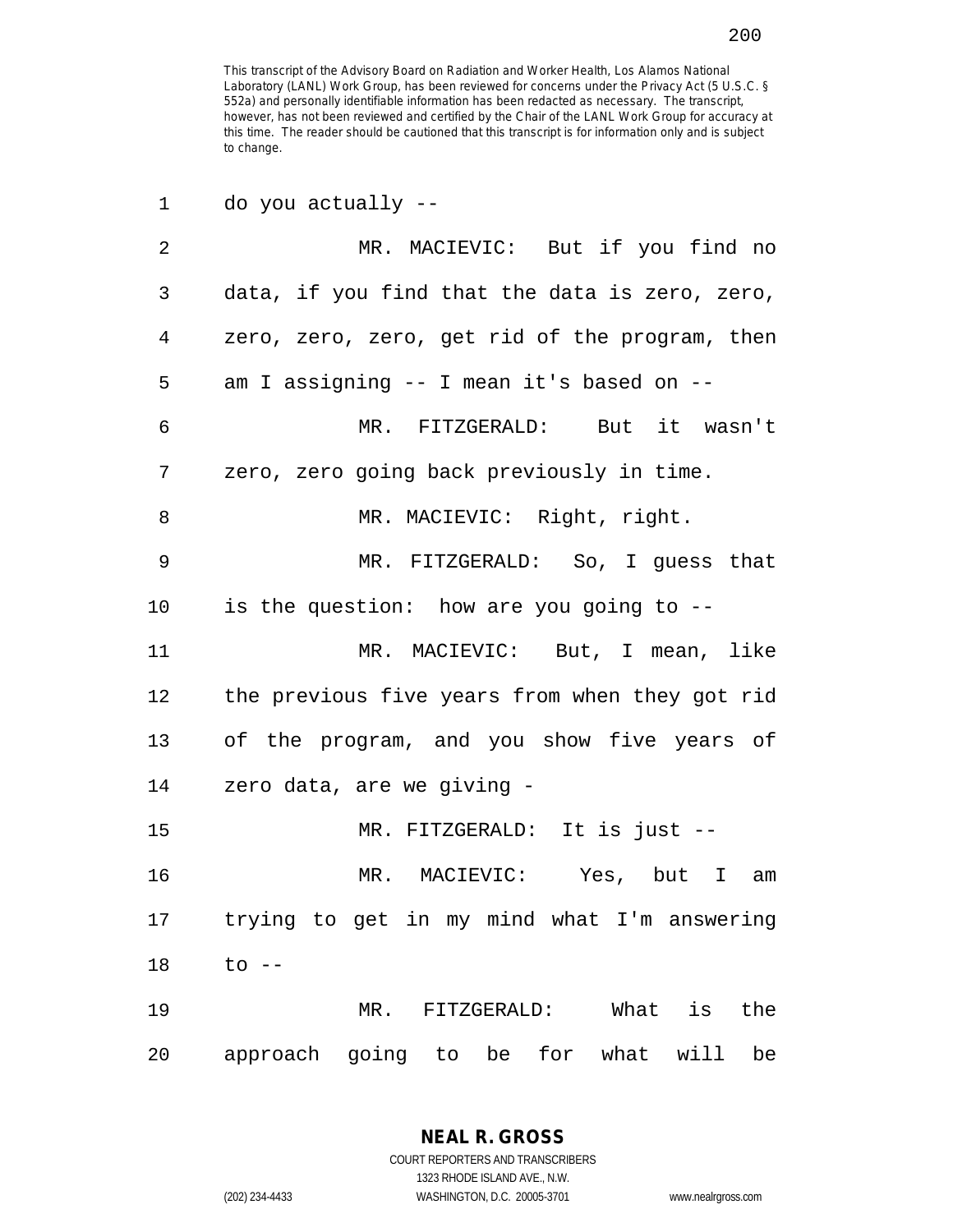| $\mathbf 1$ | decidedly a gap?                               |
|-------------|------------------------------------------------|
| 2           | CHAIRMAN GRIFFON: What is it?                  |
| 3           | Yes.                                           |
| 4           | MR. MACIEVIC: Right.                           |
| 5           | MR. FITZGERALD: Yes, and this is               |
| 6           | not specific to Los Alamos. I guess it is      |
| 7           | sort of something we would find at many sites. |
| 8           | CHAIRMAN GRIFFON: Right, at many,              |
| 9           | yes.                                           |
| 10          | MR. FITZGERALD: By policy, you                 |
| 11          | would have taken a whole category of workers   |
| 12          | out of the program, and it was a judgment      |
| 13          | call.                                          |
| 14          | CHAIRMAN GRIFFON: Yes, remember,               |
| 15          | this isn't just security; we use security      |
| 16          | workers as an example.                         |
| 17          | MR. FITZGERALD: No. No, it's a                 |
| 18          | lot of them.                                   |
| 19          | CHAIRMAN GRIFFON: But it's a lot               |
| 20          | $of --$                                        |

**NEAL R. GROSS**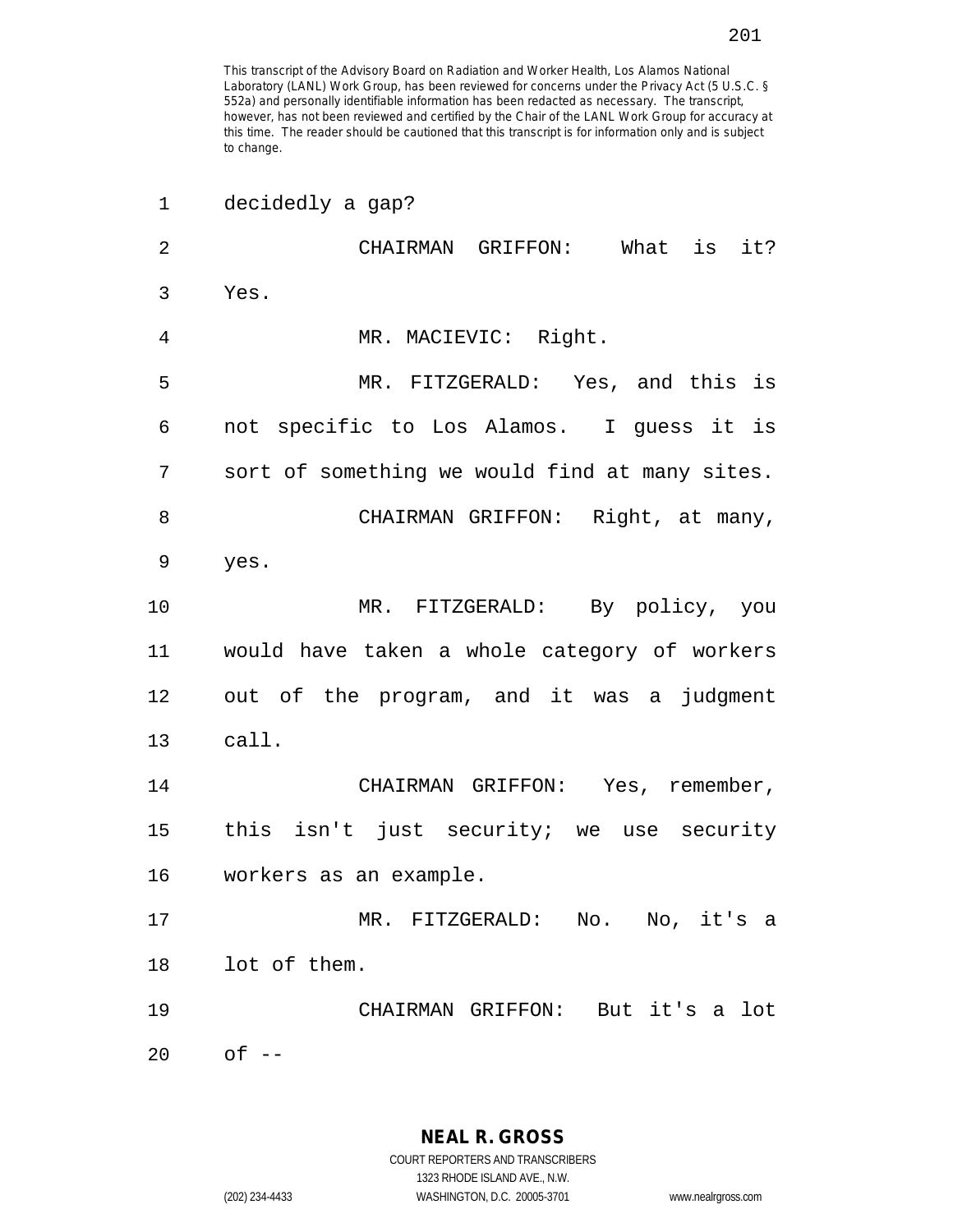| 1  | MR. MACIEVIC: They did that with              |
|----|-----------------------------------------------|
| 2  | external dosimetry and everything else.       |
| 3  | MR. FITZGERALD: Right. The                    |
| 4  | numbers of bioassays you see it's a drop off. |
| 5  | DR. NETON: Yes, we cover that                 |
| 6  | with certain approaches. I mean there would   |
| 7  | be a Class of workers who were not monitored  |
| 8  | who we think should have been monitored.      |
| 9  | CHAIRMAN GRIFFON: Right.                      |
| 10 | DR. NETON: A judgment would have              |
| 11 | to be made. Or didn't need to be monitored    |
| 12 | and then you end up with an environmental     |
| 13 | thing. So, you've got to make a judgment call |
| 14 | depending on the worker.                      |
| 15 | MR. FITZGERALD: It's a question,              |
| 16 | noticing the distribution of bioassays, that  |
| 17 | they drop off.                                |
| 18 | MR. MACIEVIC: We see what the                 |
| 19 | issue is.                                     |
| 20 | CHAIRMAN GRIFFON: Yes, yes.                   |

**NEAL R. GROSS** COURT REPORTERS AND TRANSCRIBERS

1323 RHODE ISLAND AVE., N.W.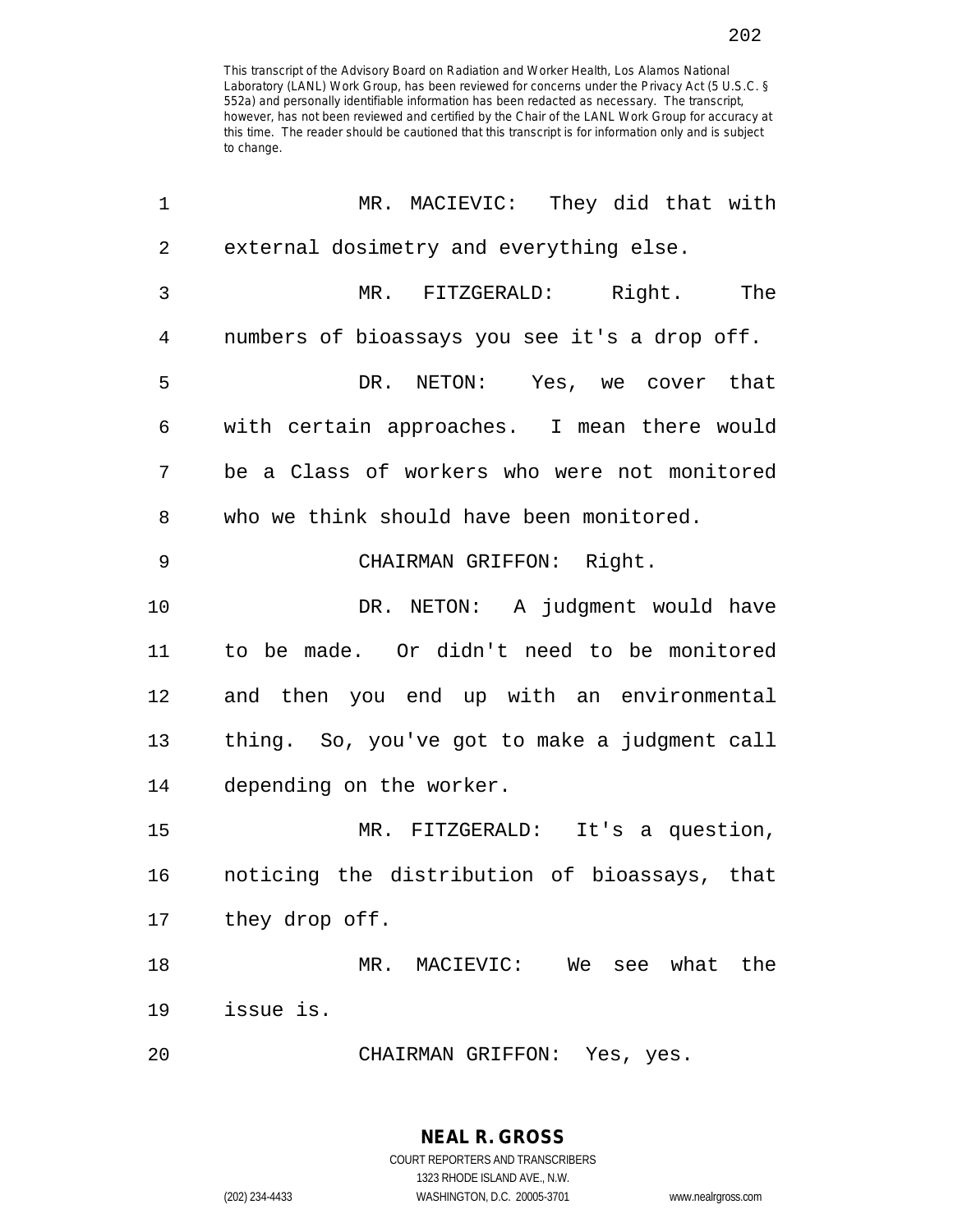| 1              | All right. Then, the third item               |
|----------------|-----------------------------------------------|
| $\overline{2}$ | was SC&A to review the proof-of-principle     |
| 3              | sample cases. Were there some sample cases    |
| 4              | that were provided?                           |
| 5              | MR. FITZGERALD: Yes. Actually,                |
| 6              | we did that.                                  |
| 7              | CHAIRMAN GRIFFON: I'm not<br>sure             |
| 8              | how applicable they are now, given that a lot |
| 9              | of things are in flux, but we can see what    |
| 10             | you've got.                                   |
| 11             | MR. FITZGERALD: If I can find it.             |
| 12             | CHAIRMAN GRIFFON: Keep in<br>mind             |
| 13             | Wanda's a little late for lunch.              |
| 14             | MEMBER MUNN: Yes.                             |
| 15             | (Laughter.)                                   |
| 16             | CHAIRMAN GRIFFON:<br>Go ahead, keep           |
| 17             | looking, but I'm just warning you.            |
| 18             | (Laughter.)                                   |
| 19             | MR. FITZGERALD: I'll feel someone             |
| 20             | gnawing at my ankle here shortly, right?      |

**NEAL R. GROSS**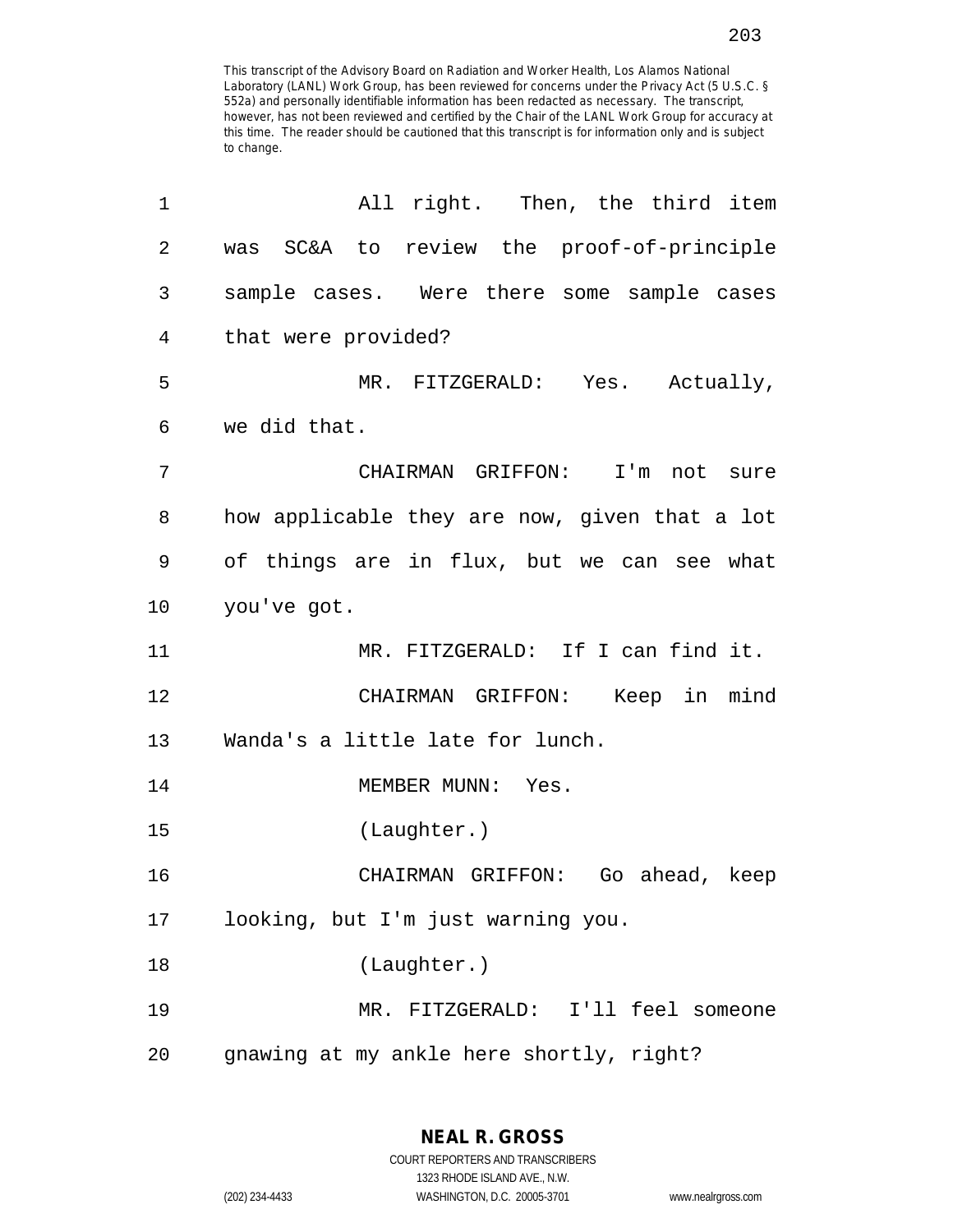| 1  | CHAIRMAN GRIFFON: She checked in               |
|----|------------------------------------------------|
| 2  | last night and told the front desk that she    |
| 3  | was -- what was it? -- mad as a rattlesnake?   |
| 4  | MEMBER MUNN: Yes.                              |
| 5  | (Laughter.)                                    |
| 6  | CHAIRMAN GRIFFON: So, I took two               |
| 7  | steps back.                                    |
| 8  | (Laughter.)                                    |
| 9  | MR. FITZGERALD: Let me find that,              |
| 10 | and maybe after the break --                   |
| 11 | CHAIRMAN GRIFFON: It's a Western               |
| 12 | expression, I guess.                           |
| 13 | Okay, we can do that after lunch.              |
| 14 | Let me get through No. 4. NIOSH                |
| 15 | to investigate whether any of the air-sampling |
| 16 | data is available for the<br>nuclides of       |
| 17 | interest. I'm going to refer that to 1 and 2,  |
| 18 | obviously.                                     |
| 19 | Let me just go over $1.1$ , $.2$ , $.3$ ,      |
| 20 | and .4 real quickly. Or, actually, well --     |

**NEAL R. GROSS**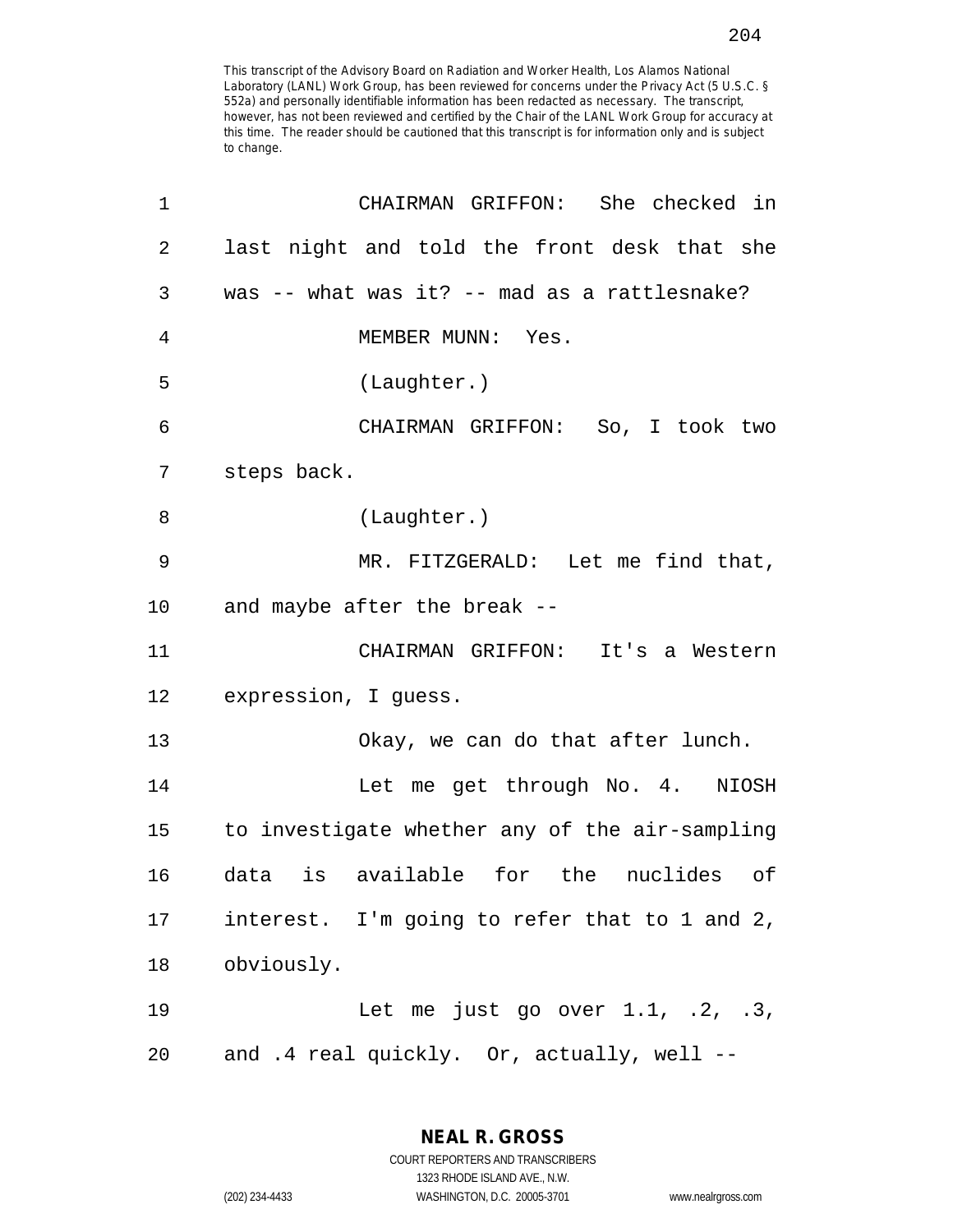| 1               | MR. FITZGERALD: While you're                  |
|-----------------|-----------------------------------------------|
| 2               | looking, I do have it here.                   |
| 3               | CHAIRMAN GRIFFON: Okay.                       |
| 4               | MR. FITZGERALD: I'll just make a              |
| 5               | copy of it and pass it around --              |
| 6               | CHAIRMAN GRIFFON: All right. All              |
| 7               | right.                                        |
| 8               | MR. FITZGERALD: After lunch.                  |
| 9               | CHAIRMAN GRIFFON: That would be               |
| 10              | fine.                                         |
| 11              | MR. FITZGERALD: We did look for               |
| 12 <sub>2</sub> | sample cases.                                 |
| 13              | MEMBER BEACH: Joe, is that the                |
| 14              | May 2010?                                     |
| 15              | MR. FITZGERALD: Yes.                          |
| 16              | MEMBER BEACH: Okay.                           |
| 17              | MR. FITZGERALD: Right.                        |
| 18              | CHAIRMAN GRIFFON: All right. So,              |
| 19              | item 1, and I'll go through these<br>real     |
| 20              | quickly. Item 1 was the four bullets from the |

**NEAL R. GROSS**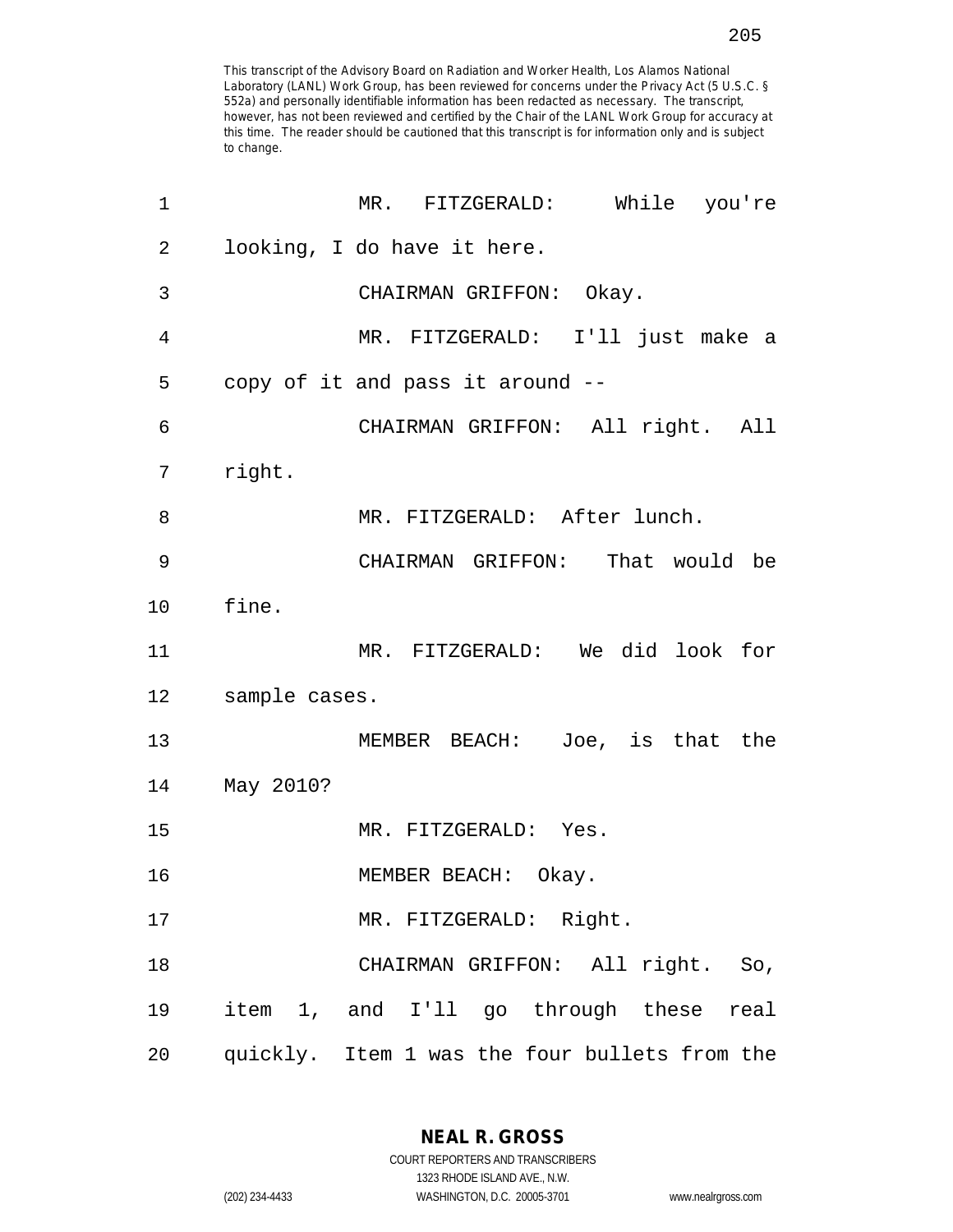| 1  | third column of the matrix. Because I was      |
|----|------------------------------------------------|
| 2  | doing this quickly, I just said "C", but       |
| 3  | they're a column. But now I'm calling them     |
| 4  | 1.1, .2, .3, .4.                               |
| 5  | NIOSH needs to further follow up               |
| 6  | on this question of saying database. So, I'm   |
| 7  | doing a carryover on this one. I say, NIOSH    |
| 8  | needs to further followup on this question.    |
| 9  | The database is from '76 to '88. Can it be     |
| 10 | used for `89 to `05?                           |
| 11 | And I'm not even sure, am I                    |
| 12 | correctly characterizing that? Is the          |
| 13 | database from '76 to '88? Because that was     |
| 14 | sort of the first question in the first bullet |
| 15 | there: is this data applicable for the         |
| 16 | outyears?                                      |
| 17 | MR. FITZGERALD: Right.                         |
| 18 | CHAIRMAN GRIFFON: Joe?                         |
| 19 | MR. FITZGERALD: Yes.                           |
| 20 | CHAIRMAN GRIFFON: Yes.                         |

**NEAL R. GROSS**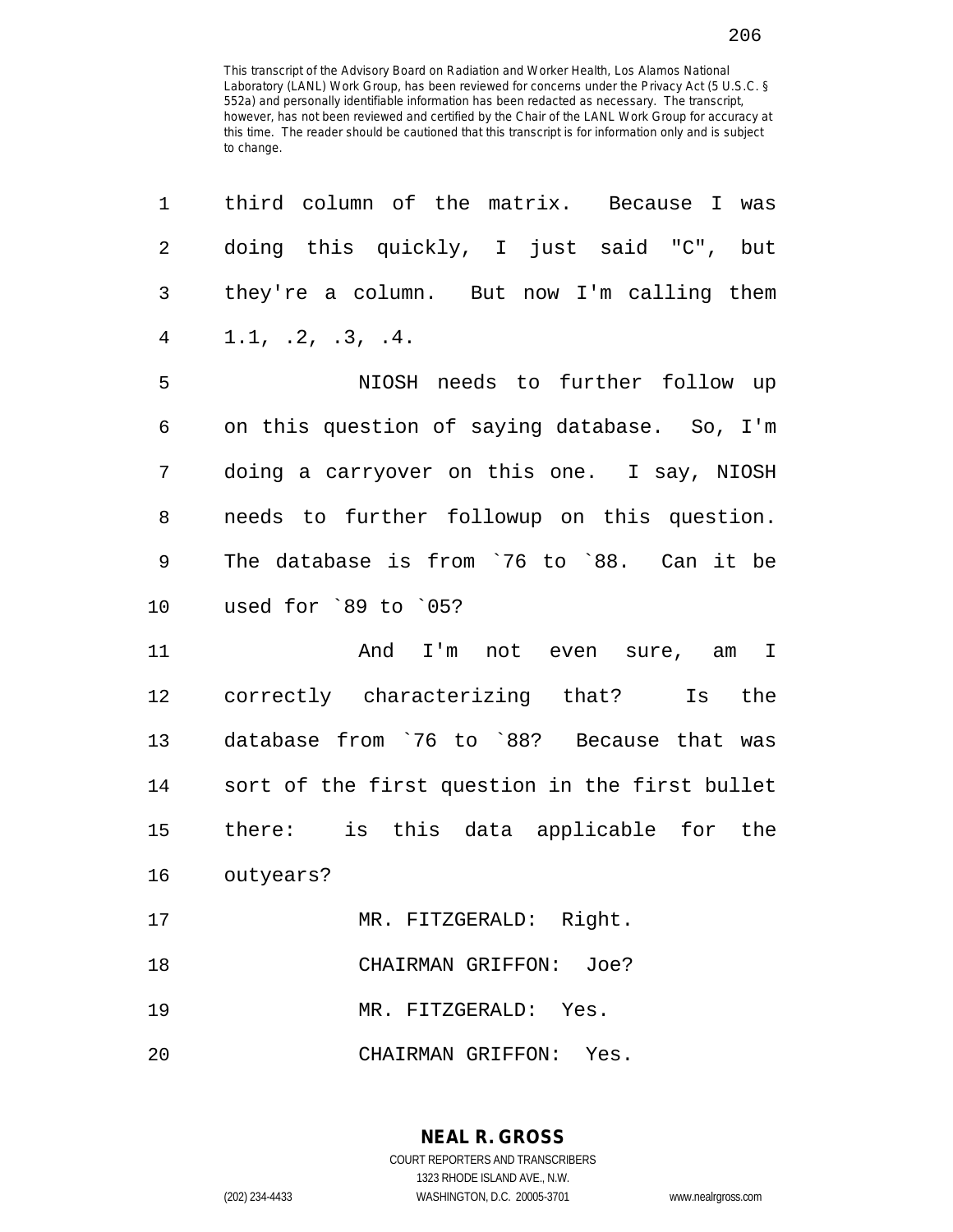| 1              | FITZGERALD:<br>That's<br>MR.<br>our           |
|----------------|-----------------------------------------------|
| $\overline{2}$ | understanding of the --                       |
| 3              | CHAIRMAN GRIFFON:<br>I don't                  |
| 4              | necessarily expect a response to that, but if |
| 5              | I just want to get the question right right   |
| 6              | now.                                          |
| 7              | MR. FITZGERALD: Uh-hum.                       |
| 8              | CHAIRMAN GRIFFON: Okay. That may              |
| 9              | be similar to the one we just talked about,   |
| 10             | the going forward issue.                      |
| 11             | MR. MACIEVIC: Yes, that is.                   |
| 12             | CHAIRMAN GRIFFON: Yes. 1.2 is                 |
| 13             | the data sufficiency and adequacy issue. I    |
| 14             | just said that NIOSH will follow up on the    |
| 15             | validation of the exotics. I put that the     |
| 16             | primary nuclide validation seems adequate.    |
| 17             | SC&A's has reviewed and confirmed this.       |
| 18             | Is that fair to say, Joe?                     |
| 19             | MR. FITZGERALD: Yes.                          |
| 20             | CHAIRMAN GRIFFON: Yes. Yes.                   |

**NEAL R. GROSS** COURT REPORTERS AND TRANSCRIBERS

1323 RHODE ISLAND AVE., N.W.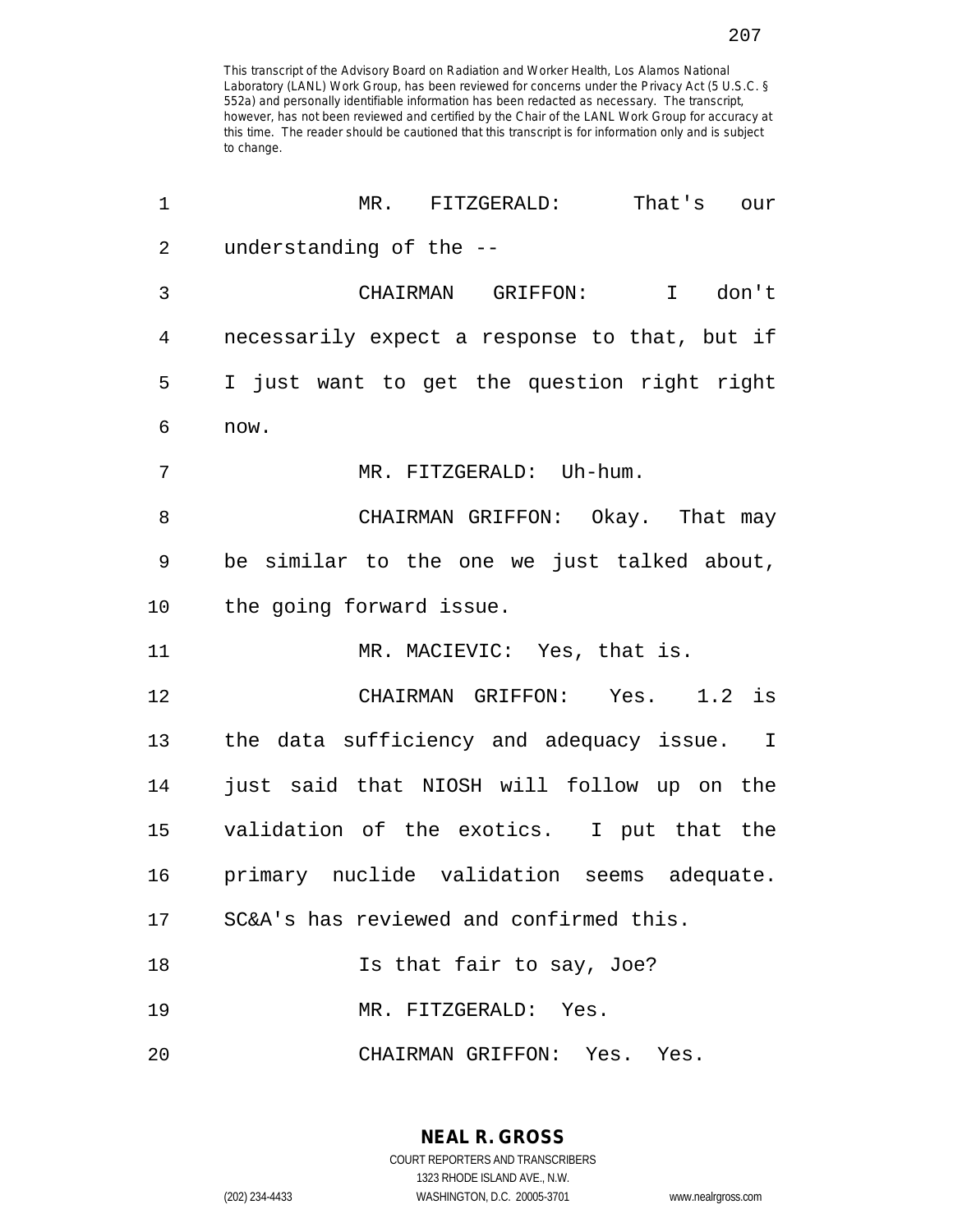1 1 Item 1.3, I put, "See item 2 in 2 the matrix." 3 Item 1.4, "See item 1 in the 4 matrix." 5 (Laughter.) 6 So, those are covered. 7 Then, we'll take up the sample 8 ones after lunch. 9 MR. FITZGERALD: Yes, I'll go 10 ahead and pass this around. 11 CHAIRMAN GRIFFON: All right. 12 Okay. It is a good time for our lunch break. 13 Any other? 14 (No response.) 15 Okay. We'll come back to 16 neutrons. 17 (Whereupon, the above-entitled 18 matter went off the record at 12:10 p.m. and 19 resumed at 1:17 p.m.) 20

**NEAL R. GROSS**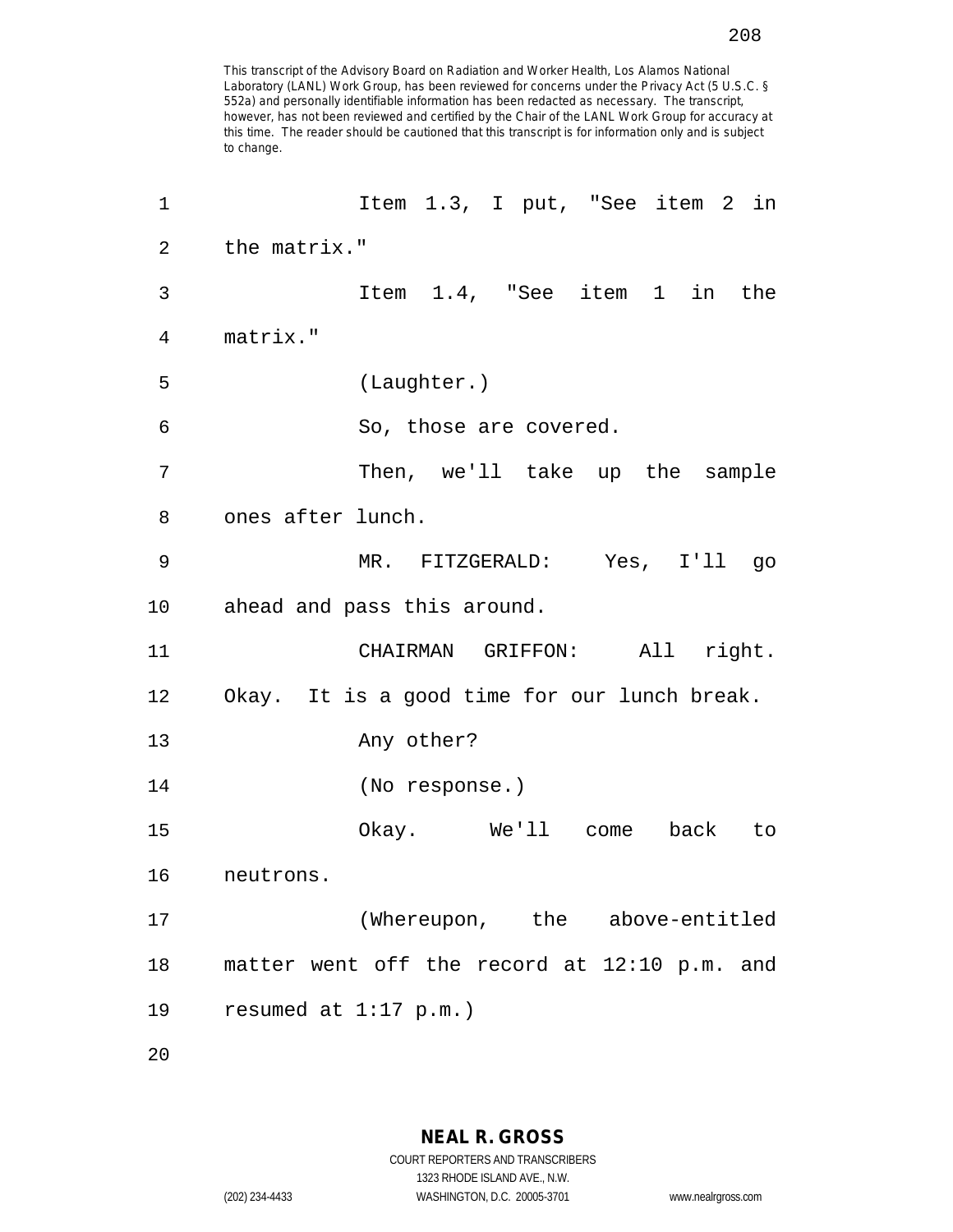- 1 2 3 4 5 6 7 8 9 10 11
- 12

## **NEAL R. GROSS**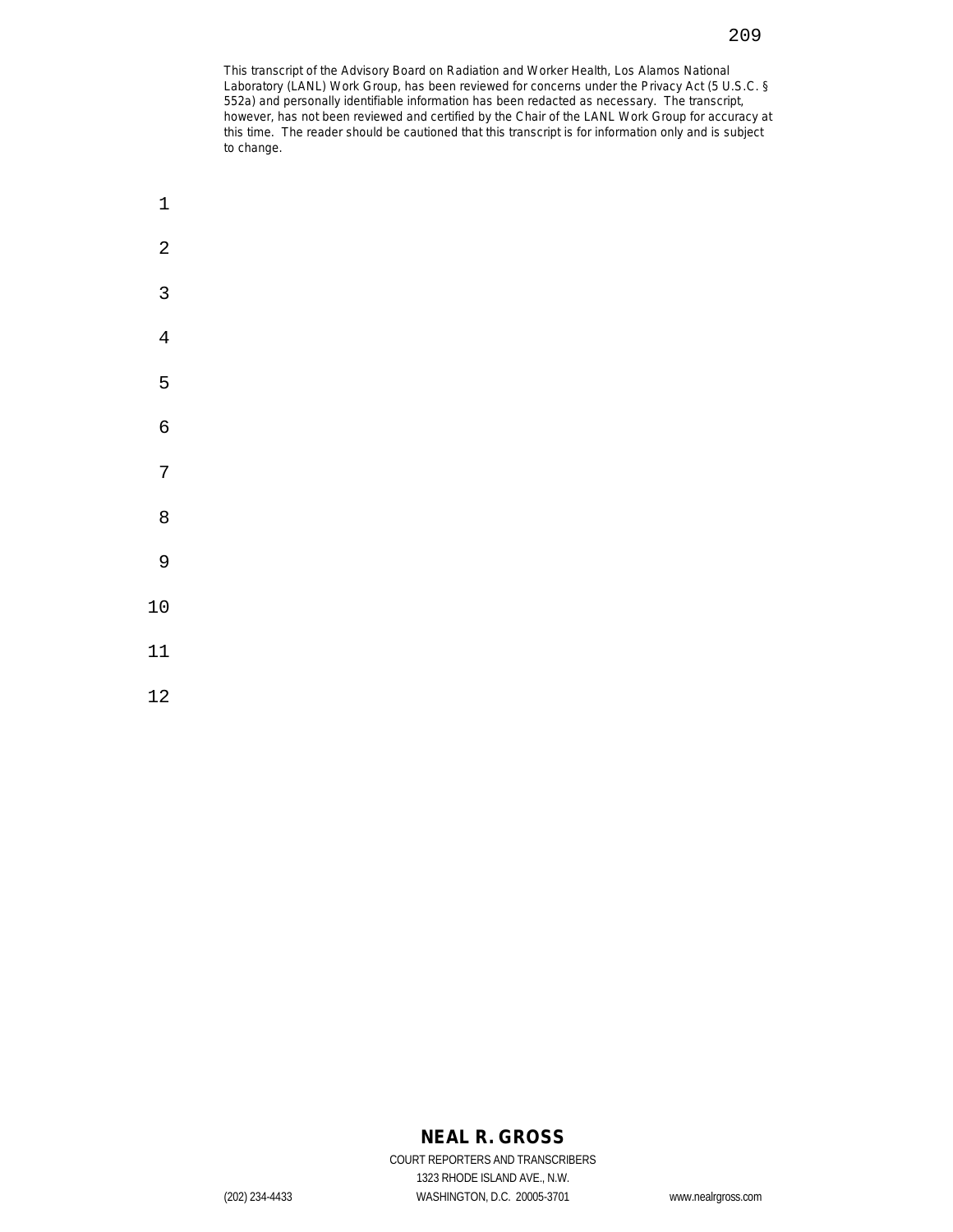| 1              | A-F-T-E-R-N-O-O-N S-E-S-S-I-O-N                |
|----------------|------------------------------------------------|
| $\overline{2}$ | $1:17$ p.m.                                    |
| 3              | MR. KATZ: Good afternoon.                      |
| 4              | This is the Advisory Board on                  |
| 5              | Radiation and Worker Health, LANL Work Group,  |
| 6              | and we're just reconvening after a lunch       |
| 7              | break.                                         |
| 8              | Let me check on the line and see               |
| 9              | if we have Bob Presley back with us.           |
| 10             | MEMBER PRESLEY: I'm here.                      |
| 11             | MR. KATZ: Great.                               |
| 12             | Mark, it's all yours.                          |
| 13             | Just let me remind everyone who is             |
| 14             | on the line, please mute your phone. If you    |
| 15             | don't have a mute button, use *6, and then you |
| 16             | use *6 again to unmute your phone when you     |
| 17             | want to speak to the group. Thank you.         |
| 18             | CHAIRMAN GRIFFON: Okay. We're                  |
| 19             | continuing on the matrix.                      |
| 20             | Item No. 3, I just want to go back             |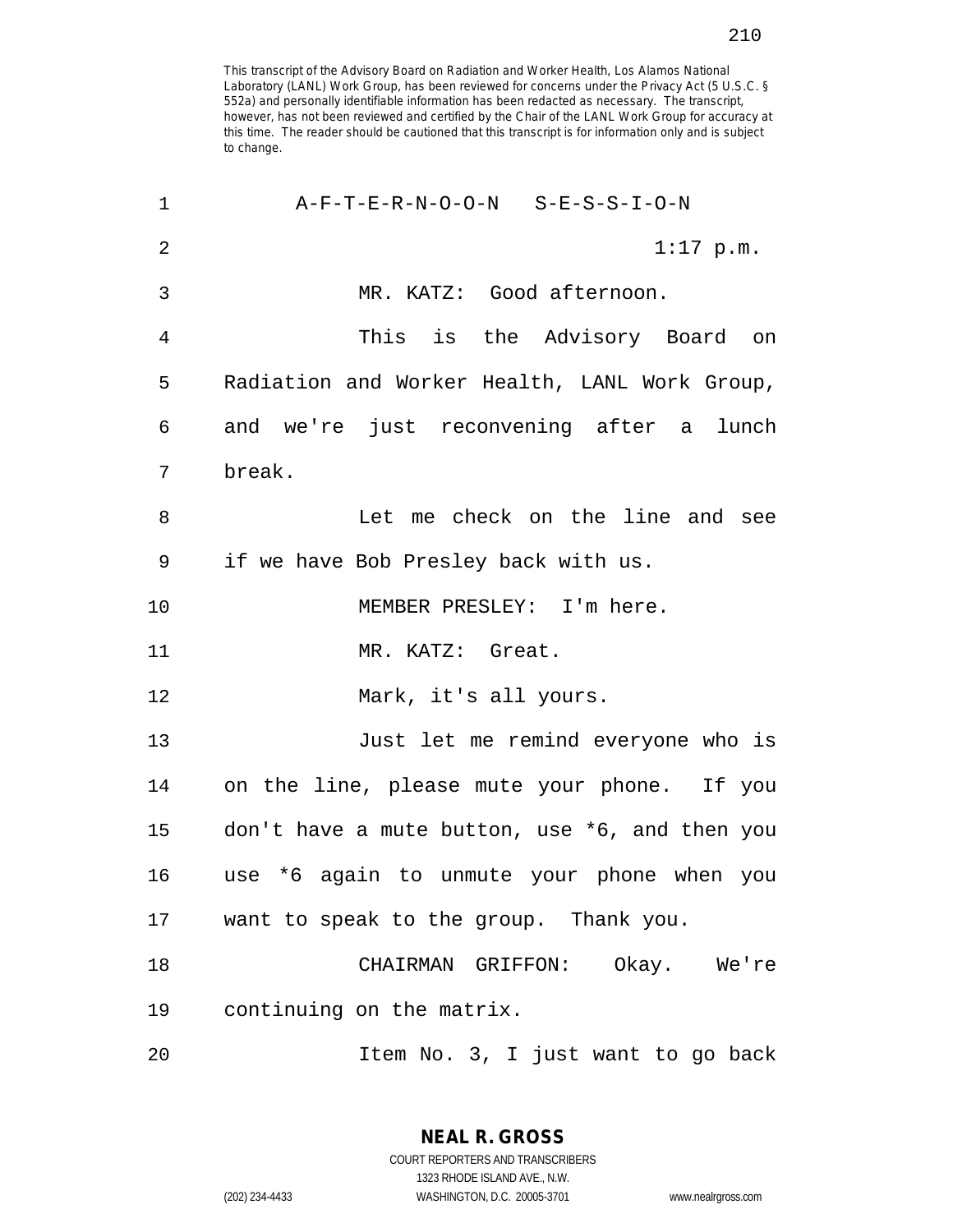| 1              | to the action item No. 3 of matrix item 3.     |
|----------------|------------------------------------------------|
| 2              | Joe copied at the lunch break his followup on  |
| 3              | the case reviews.                              |
| $\overline{4}$ | And, Joe, maybe you can step us                |
| 5              | through what you have here.                    |
| 6              | MR. FITZGERALD: Yes.                           |
| 7              | CHAIRMAN GRIFFON: Yes.                         |
| 8              | MR. FITZGERALD: I think there are              |
| 9              | two sample dose reconstruction cases that we   |
| 10             | were pointing to on the O: drive which NIOSH   |
| 11             | identified. We took a look at those. Those     |
| 12             | were plutonium intake cases.                   |
| 13             | And that probably is the root of               |
| 14             | maybe a continual concern, which goes back to  |
| 15             | what we talked about earlier today. We found   |
| 16             | no issue with how dose reconstruction was done |
| 17             | or anything, but we would still question how   |
| 18             | that is going to be applied as a substitute    |
| 19             | primary for the exotics, which is what we      |
| 20             | talked about earlier.                          |

**NEAL R. GROSS** COURT REPORTERS AND TRANSCRIBERS

1323 RHODE ISLAND AVE., N.W.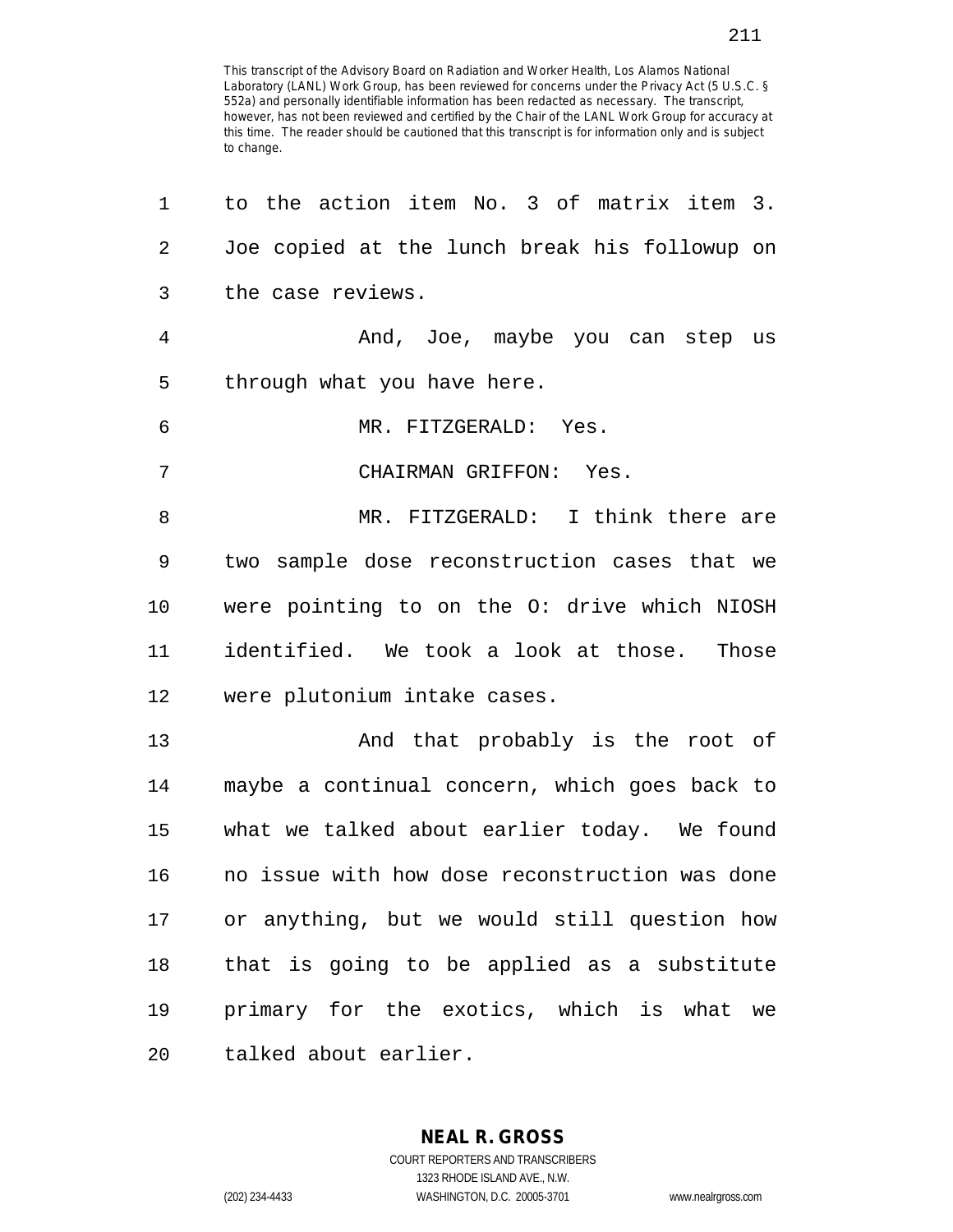| 1              | So, in terms of the sample, the                |
|----------------|------------------------------------------------|
| $\sqrt{2}$     | sample was for Pu. I guess the only thing I    |
| 3              | would say is that, when you go through your    |
| $\overline{4}$ | comparison, we would like to see something for |
| 5              | the exotic, a sample for the exotic itself,    |
| 6              | which is, I guess, what we talked about in the |
| 7              | previous action.                               |
| 8              | So, really, again, no issue with               |
| 9              | how the dose reconstruction was done for the   |
| 10             | two samples. I think it lays it out pretty     |
| 11             | much there. But the question still revolves    |
| 12             | around, can you substitute that for the        |
| 13             | exotics?                                       |
| 14             | And the other two action items, of             |
| 15             | course, also came out of the last Work Group   |
| 16             | meeting.                                       |
| 17             | CHAIRMAN GRIFFON: Okay. So, I am               |
| 18             | going to say SC&A found no issues with the     |
| 19             | approach in the sample cases.                  |
| 20             | MR. FITZGERALD: But the sample                 |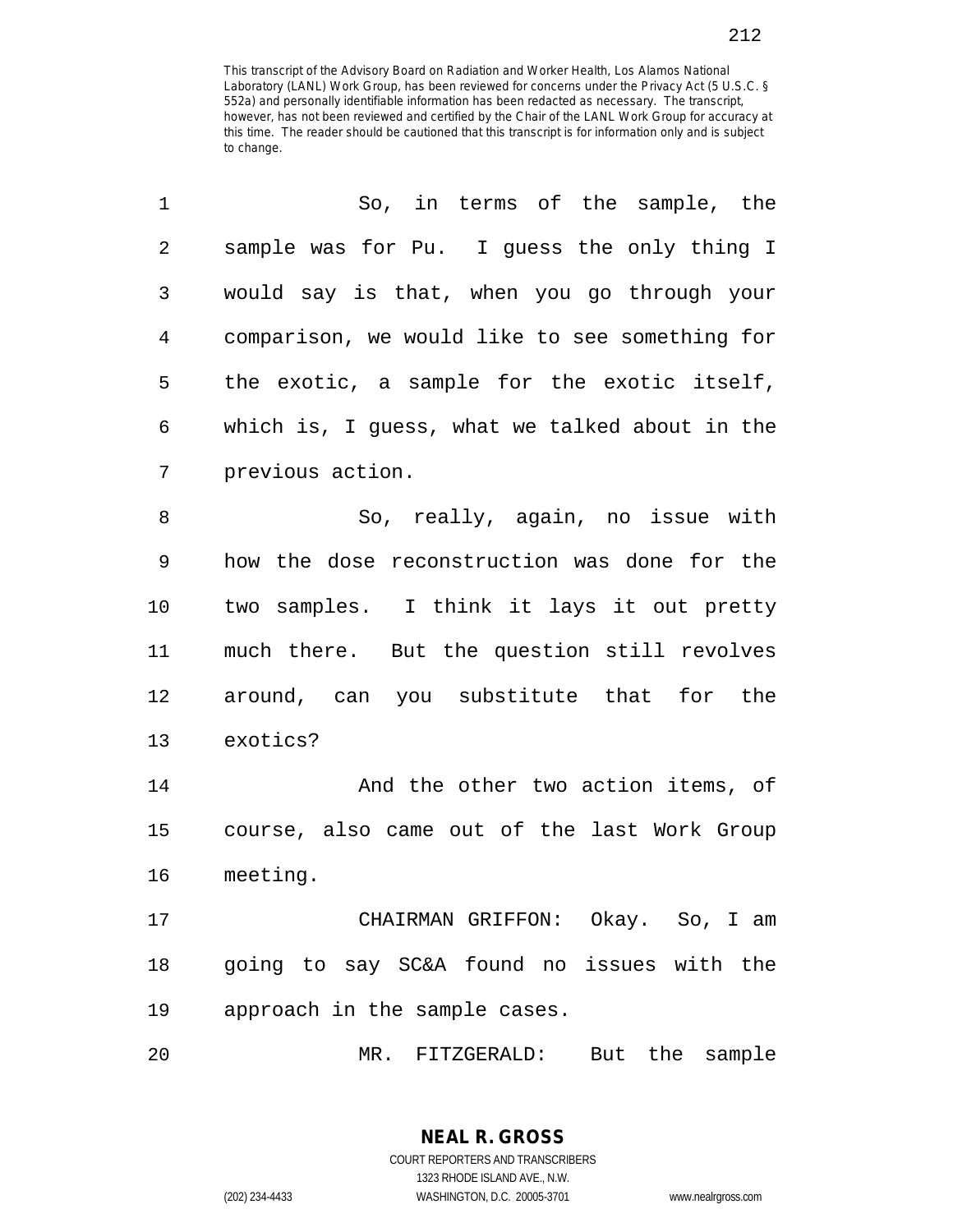| $\mathbf 1$ | cases were Pu.                                |
|-------------|-----------------------------------------------|
| 2           | CHAIRMAN GRIFFON: Right. Yes.                 |
| 3           | MR. KATZ: So, how many other                  |
| 4           | sample cases are we looking for?              |
| 5           | CHAIRMAN GRIFFON: Well, I think               |
| 6           | that depends on the exotics, right?           |
| 7           | MR. FITZGERALD: Yes. I mean the               |
| 8           | context we are focused on is the exotics.     |
| 9           | CHAIRMAN GRIFFON: Right.                      |
| 10          | MR. FITZGERALD: I don't think we              |
| 11          | have any argument with the primary.           |
| 12          | CHAIRMAN GRIFFON: But I don't                 |
| 13          | necessarily even think that we need a sample, |
| 14          | if we just can see the method being used for  |
| 15          | the exotics.                                  |
| 16          | The method is<br>MR. FITZGERALD:              |
|             | 17 what we're after.                          |
| 18          | CHAIRMAN GRIFFON: Yes.                        |
| 19          | MR. FITZGERALD: I think at the                |
| 20          | time, during the Work Group meeting, it was   |

**NEAL R. GROSS**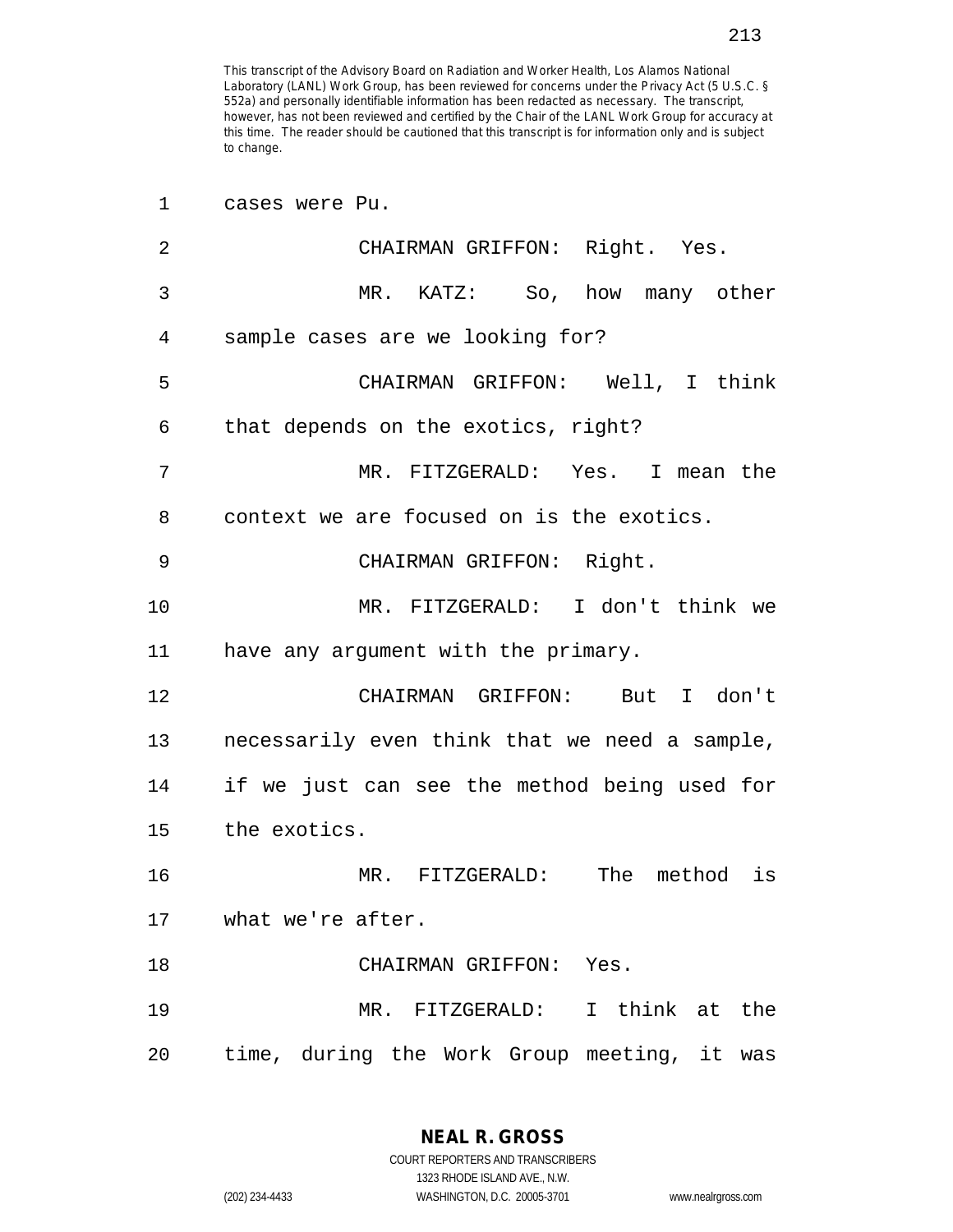| 1       | sort of like, if we could look at a couple    |
|---------|-----------------------------------------------|
|         |                                               |
| 2       | samples, that might calibrate us. But I think |
| 3       | it just sounds like a better approach to      |
| 4       | actually look at the availability of the      |
| 5       | data --                                       |
| 6       | CHAIRMAN GRIFFON: Yes.                        |
| 7       | MR. FITZGERALD: Compared against              |
| 8       | the air sampling.                             |
| 9       | MR. KATZ: Okay. So, that's                    |
| $10 \,$ | already covered.                              |
| 11      | CHAIRMAN GRIFFON: And that's                  |
| 12      | covered in their options.                     |
| 13      | MR. FITZGERALD: That's covered                |
| 14      | already, right.                               |
| 15      | CHAIRMAN GRIFFON: Yes.                        |
| 16      | Of course, you have all my notes.             |
| 17      | What's obvious now may not be obvious in four |
| 18      | months.                                       |
| 19      | (Laughter.)                                   |
| 20      | MEMBER<br>LOCKEY:<br>That's pretty            |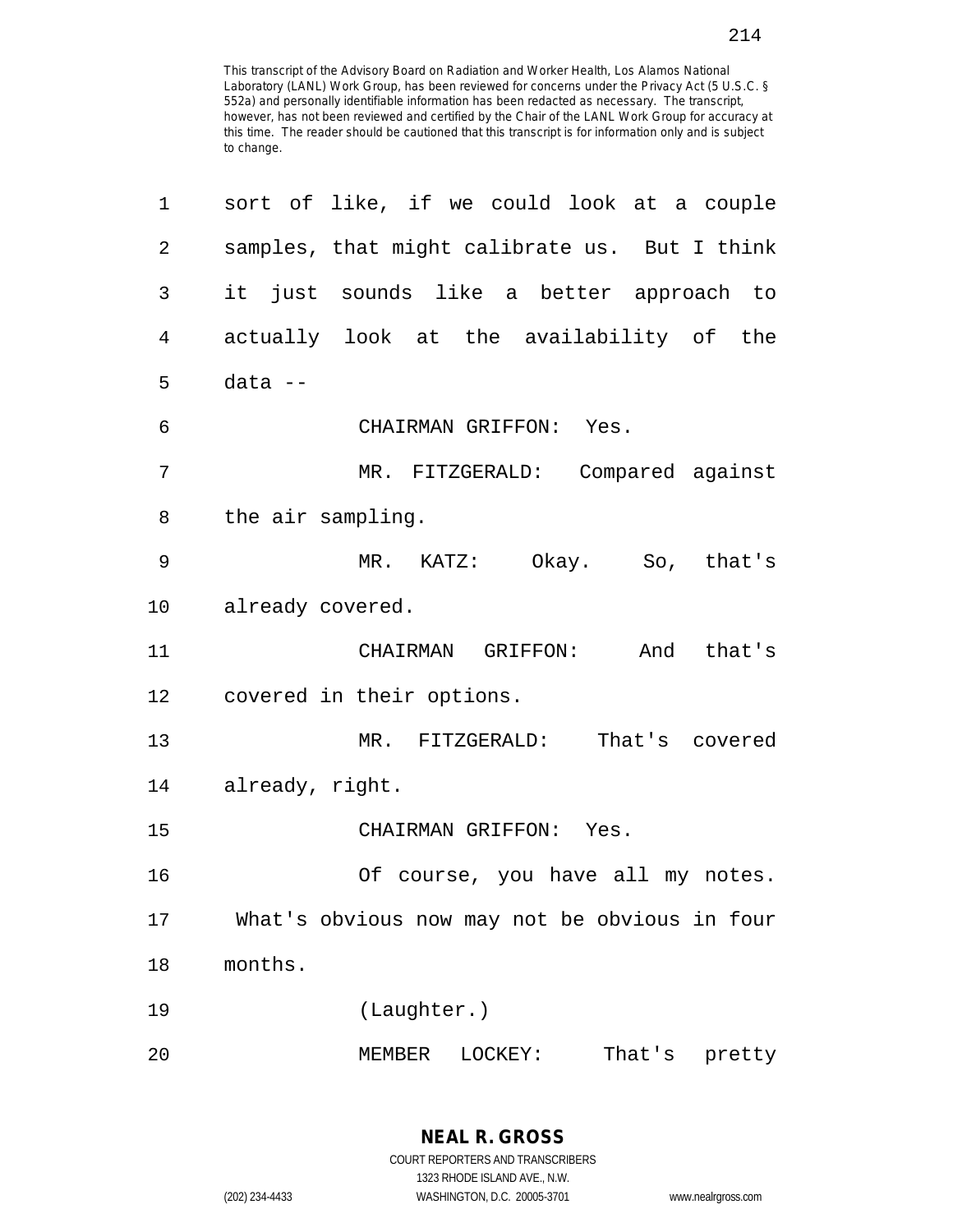215

| 1              | good, four months, not one week for me.       |
|----------------|-----------------------------------------------|
| $\overline{2}$ | CHAIRMAN GRIFFON: Yes. Yes, or                |
| 3              | in a week.                                    |
| 4              | MEMBER MUNN: Tomorrow morning.                |
| 5              | CHAIRMAN GRIFFON: Okay. I think               |
| 6              | we are ready to move on to No. 4. And this is |
| 7              | related to the neutron dose reconstruction.   |
| 8              | I think there was only one action             |
| 9              | that I had listed anyway. Oh, but it's        |
| 10             | referring back to SC&A's three items.         |
| 11             | MR. FITZGERALD: Not to beat a                 |
| 12             | dead horse, but these are four traditional    |
| 13             | questions --                                  |
| 14             | CHAIRMAN GRIFFON: That come up,               |
| 15             | yes.                                          |
| 16             | MR. FITZGERALD:<br>On<br>$N/P$ ratios         |
| 17             | that we have raised in other SECs, which is   |
| 18             | when you are dealing with NTA film, how does  |
| 19             | the dose reconstruction take consideration of |
| 20             | some of these adjustment factors that you     |

**NEAL R. GROSS**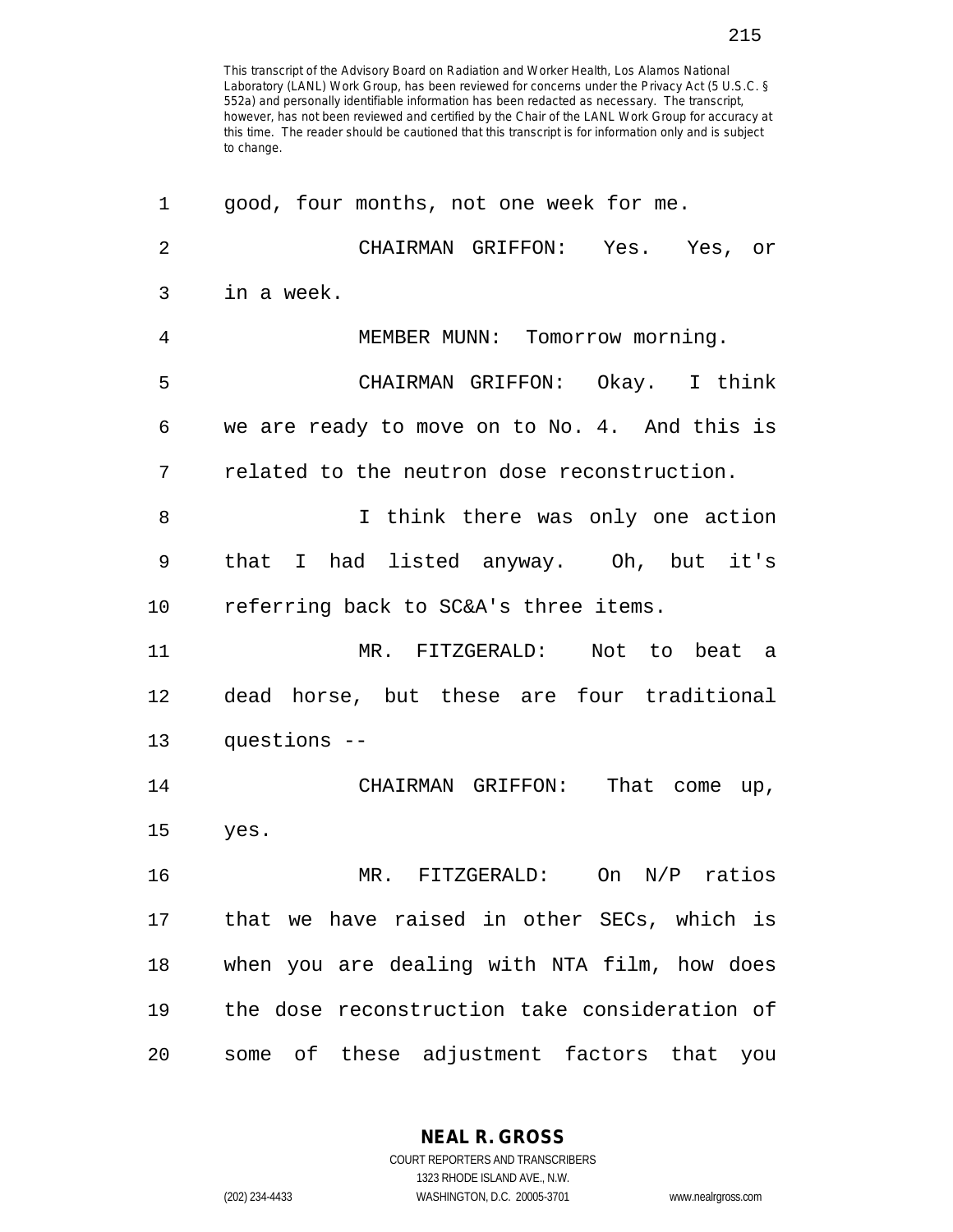1 would have with NTA?

2 So, we can go through them. I 3 think we went through them at the last Work 4 Group meeting. I think the outcome was that 5 NIOSH was going to clarify exactly how those 6 were treated in terms of the energy dependency 7 issues, the fading issues. These are pretty 8 much, I guess we have raised these almost in 9 every single SEC almost.

10 CHAIRMAN GRIFFON: So, is there 11 any information on this at this point?

12 MR. MACIEVIC: Oh, well, I have on 13 this issue -- what is it? Page 7 of the 14 report I sent out.

15 Basically, as we discussed --

16 CHAIRMAN GRIFFON: My battery is 17 down. My battery is down. I just noticed it. 18 MR. MACIEVIC: It's lunch time; 19 that's the problem.

20 CHAIRMAN GRIFFON: Yes, yes.

**NEAL R. GROSS**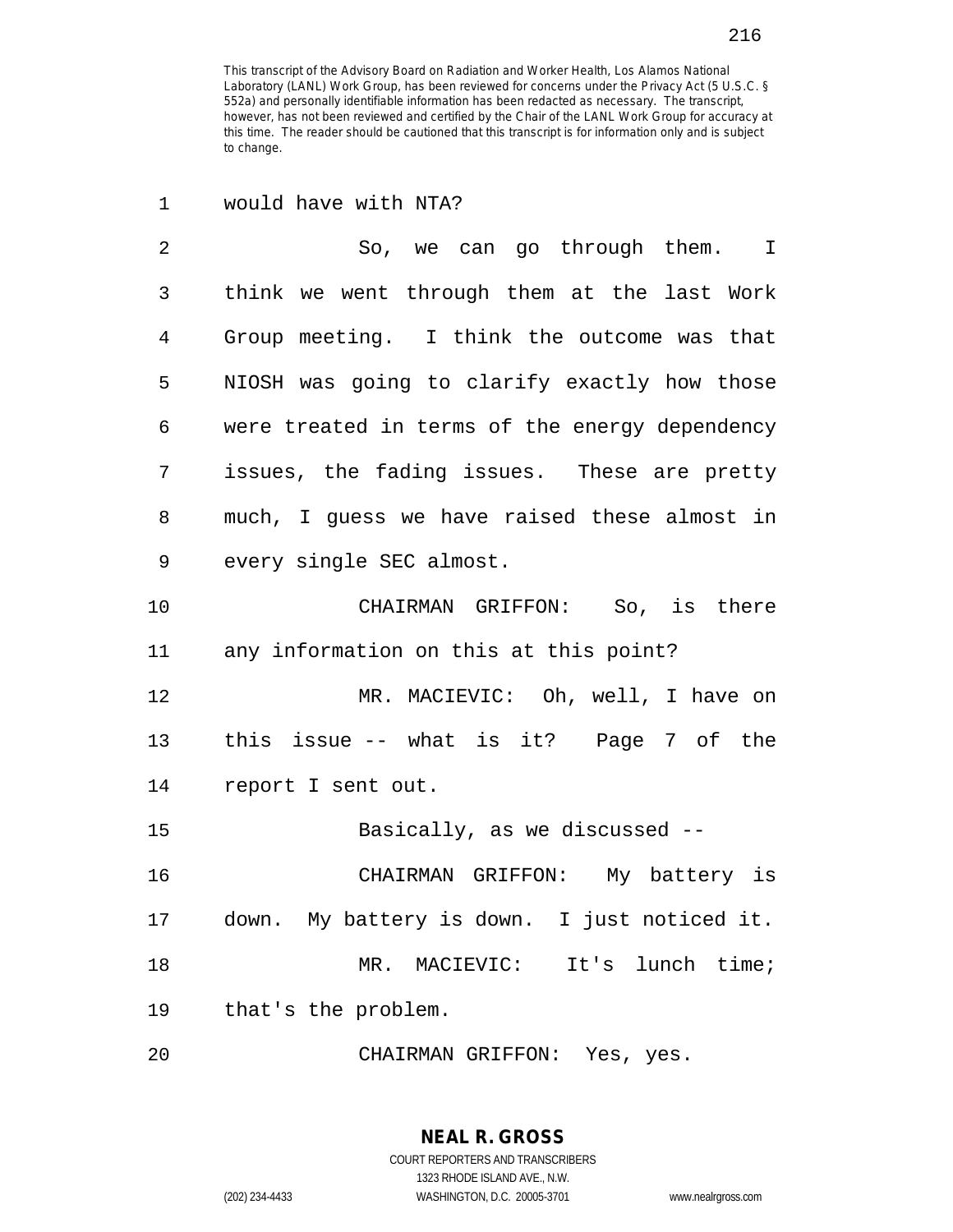|               | MR. MACIEVIC: The issues that we              |
|---------------|-----------------------------------------------|
| $\mathcal{L}$ | talked about last time, we had said that we   |
| 3             | were making a distinction between<br>the      |
| 4             | dosimetry system being able to -- whether it  |
| 5             | needed correction as far as being a TBD issue |
| 6             | versus an SEC issue.                          |
|               |                                               |

7 And what I provided in here is 8 basically an outline of all the activities of 9 things that have been done to the dosimetry 10 system in discussions by LANL over the last 11 several years, up to 1995, to show that, one, 12 the issue was in the minds of LANL, that they 13 were adjusting their dosimetry, remodeling.

14 When you get into the post-`75 15 period, I worked up this table on page 13. 16 This is based on all of the claimant 17 dosimetry, neutron dosimetry records. We have 18 a database that was developed a few years ago 19 that pulls in all the external dosimetry from 20 all the sites, all the data that is being

**NEAL R. GROSS**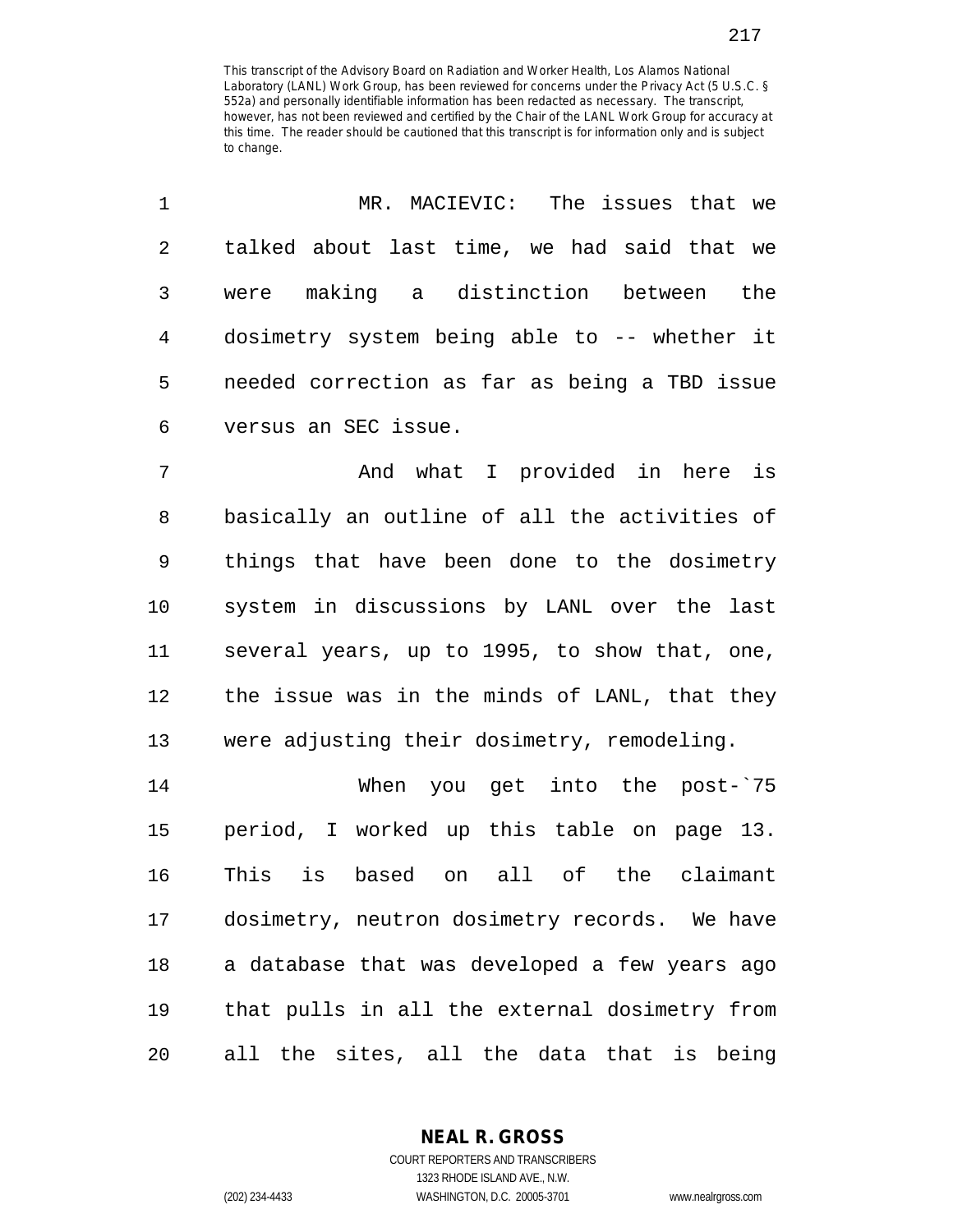| $\mathbf{1}$ | entered in the past and currently being        |
|--------------|------------------------------------------------|
| 2            | entered today. And it's pulled into the        |
| 3            | computer database for each site, and the data  |
| 4            | is put into these particular categories of the |
| 5            | neutron dose, the photon dose, extremity dose. |
| 6            | And all that is in the database for all the    |
| 7            | claimants for all the sites.                   |

8 So, I took for LANL all the 9 claimants' neutron dosimetry over the years 10 for the period of `76 to 1995 and computed -- 11 well, page 14 has the little graph with it -- 12 but I computed the average, standard 13 deviation, and then the average plus standard 14 deviation, the number of positive readings, 15 and the number of claimant IDs that were used. 16 That's not the number of claimants. Each 17 claimant may have had several doses over the 18 years, over a particular year, adding to that 19 number that you see there.

20 So, what you see is, from `76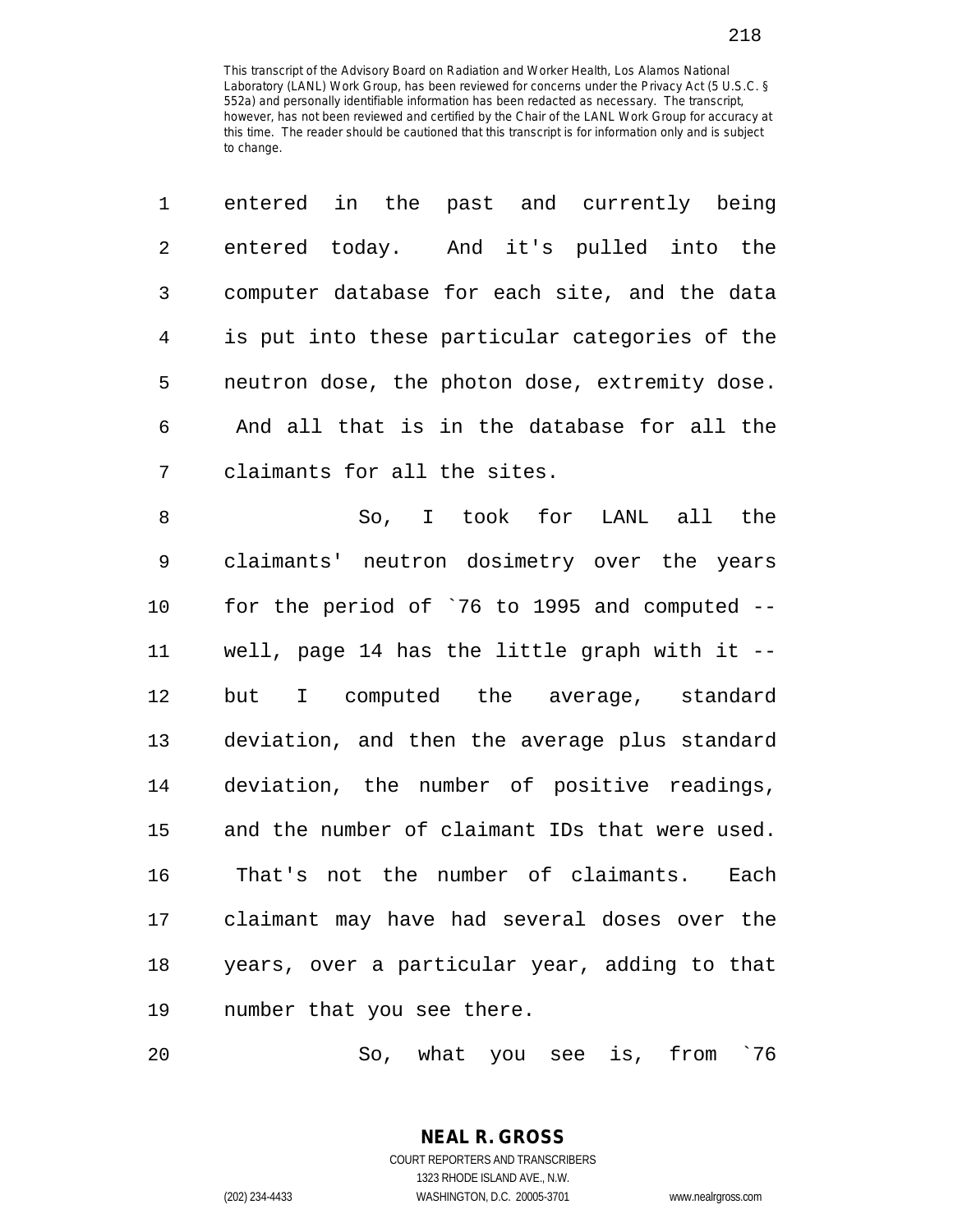| $\mathbf{1}$   | through `79, or the `79 period, when the new   |
|----------------|------------------------------------------------|
| $\overline{2}$ | dosimetry system comes in, if you look at the  |
| 3              | number of positive readings on the dosimeters, |
| 4              | which is all I look at, positive neutron       |
| 5              | doses, looked at that value, and you come      |
| 6              | between `79 and `80, that number jumps by a    |
| 7              | factor of like three to five, the number of    |
| 8              | positive readings that they got on their       |
| 9              | dosimetry after installing the new dosimetry   |
| 10             | system.                                        |

11 So, what that immediately first 12 tells you is, yes, something occurred. It is 13 seeing more neutrons. The number of zeroes 14 are going down. The number of positives have 15 gone up.

16 And I put the number of claimant 17 IDs -- and I'll get to about gamma dose in a 18 second because I didn't have that on this 19 chart because I just got that a couple of days 20 ago -- but the number of claimant IDs, to show

**NEAL R. GROSS**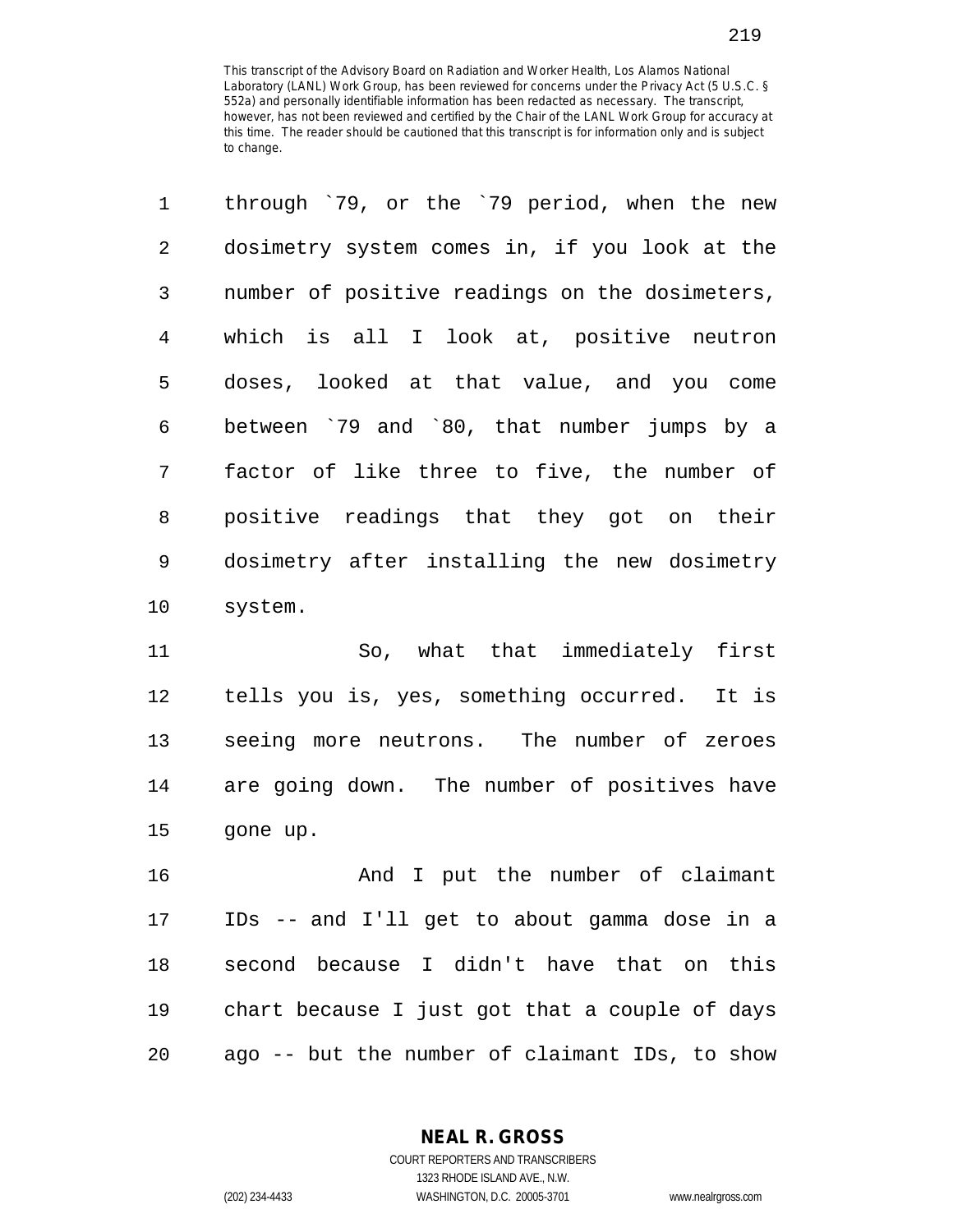| 1              | that the number of claimant IDs that are being |
|----------------|------------------------------------------------|
| $\overline{2}$ | used is essentially the same all through the   |
| 3              | period from '76 through, basically, 1987, 1988 |
| $\overline{4}$ | time period. They're about the same.           |
| 5              | What you see is that the positive              |
| 6              | readings stay quite high all through that      |
| 7              | period. They start to drop off in time, and    |
| 8              | the reason that the number of positive         |
| 9              | readings or, well, the number of claimant IDs  |
| 10             | drops off in time is because, as you go later  |
| 11             | in the time period, you've got less and less   |
| 12             | claimant IDs, number of claimants involved in  |
| 13             | those years.                                   |
| 14             | But what you see is the doses do               |
| 15             | stay roughly about constant, even when you go  |
| 16             | through the second crossover period, which is  |
| 17             | in 1989-1990, when the new dosimetry came in   |
| $18\,$         | using the NTA that had the desiccant and the   |
| 19             | TLD system as well. So, that was there. They   |

20 said now we've essentially gotten rid of the

**NEAL R. GROSS**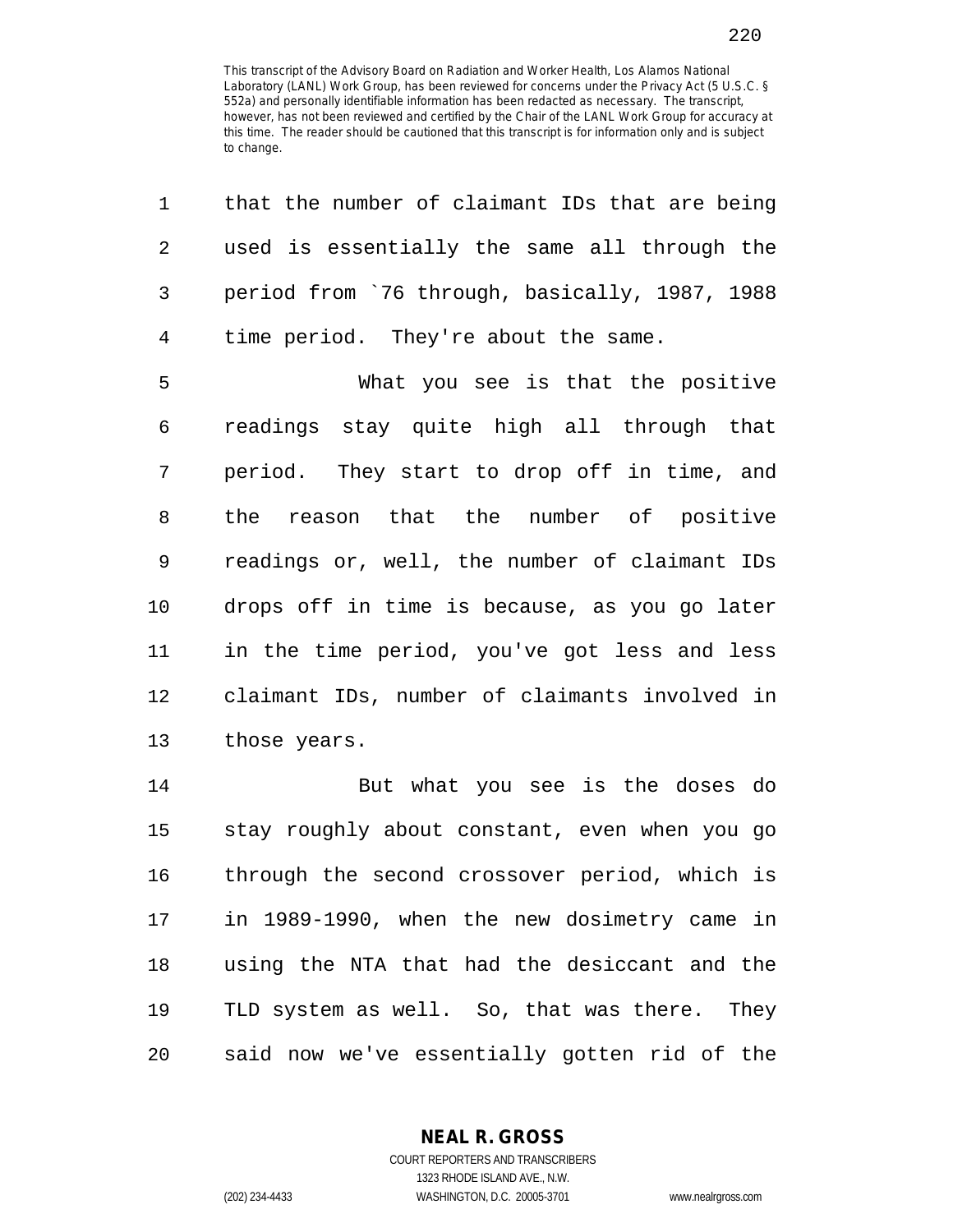1 fading issue.

2 But, as you notice on the chart, 3 as you look at the number of positive doses, I 4 mean it does decrease some, but you are not -- 5 what you would expect to see if there were 6 large components of radiation dose being, 7 neutron dose being missed, you would see at 8 that point either some kind of spike in the 9 number of positive readings or the average 10 value of those readings increase because 11 you're seeing more dose associated with 12 something occurring.

13 And I also have the gamma on 14 there, which, like I said, is not in the 15 report. But the gamma dose, in order to check 16 that, okay, there might have been something 17 operational going on at the time where you 18 were starting to see more gamma dose. The 19 number of positive photon doses basically 20 ranges from `76 through `82, is the period I

> **NEAL R. GROSS** COURT REPORTERS AND TRANSCRIBERS 1323 RHODE ISLAND AVE., N.W.

(202) 234-4433 WASHINGTON, D.C. 20005-3701 www.nealrgross.com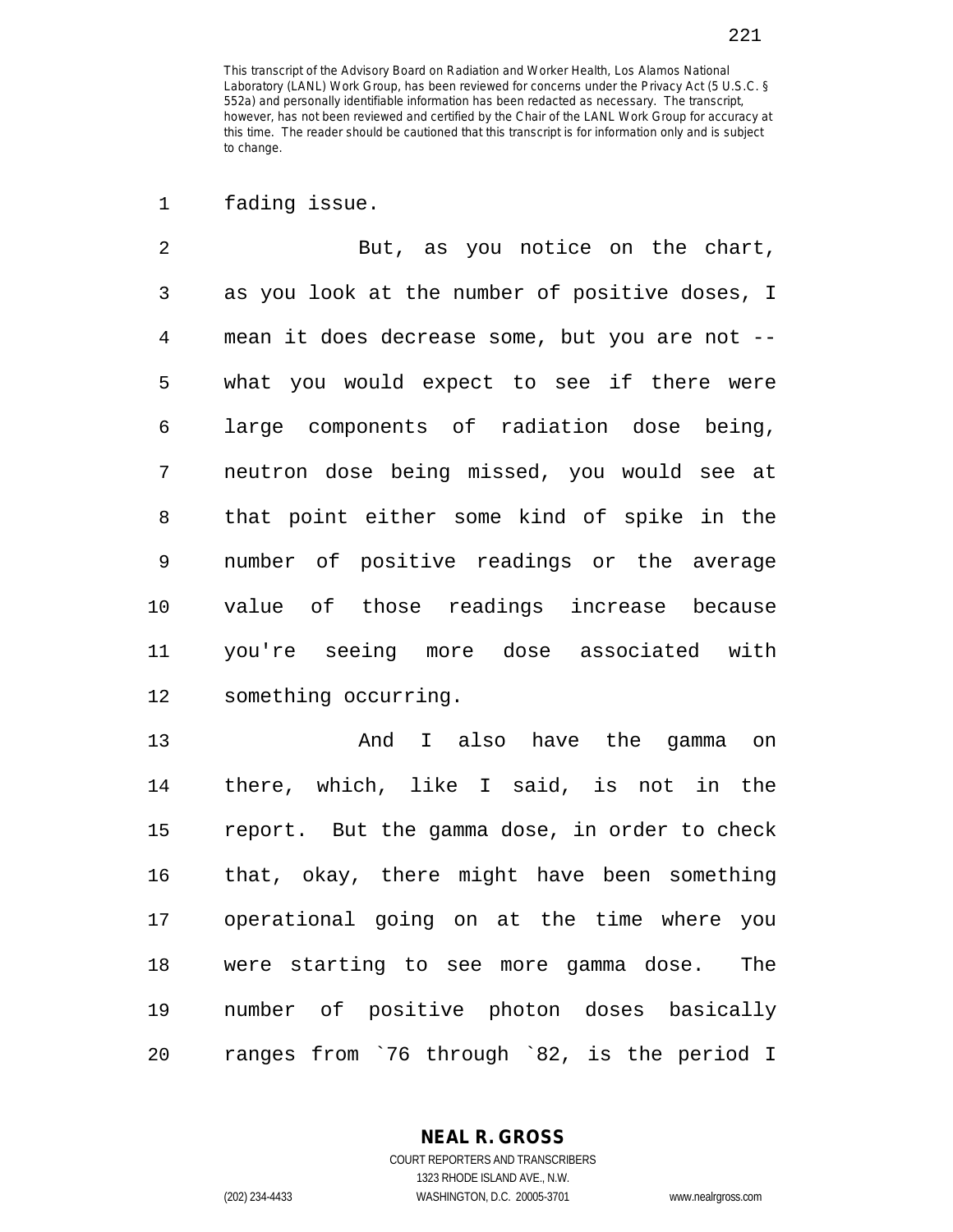1 took as it crosses over in there, in that 2 crossover period.

3 You have number of positives as 4 786, 688, 497, 543, 684, 943, 785. So, 5 they're all not even a factor of two off from 6 each other. So, you have the number of 7 positive photon doses do not really increase 8 or decrease. So, the photon dose is staying 9 the same.

10 You cross the transition period 11 where they put in a new TLD for the neutron. 12 The number of positive neutrons jumps up. The 13 photons basically stay the same. So, again, 14 this is an arm-waving approach because you 15 haven't gone to every other thing.

16 But, to me, you would see, expect 17 to see also some kind of spike or transition 18 occurring in the period where now we're saying 19 that the dosimeter in 1989-1990, that this 20 dosimeter is seeing a lot more as a better

> **NEAL R. GROSS** COURT REPORTERS AND TRANSCRIBERS

> > 1323 RHODE ISLAND AVE., N.W.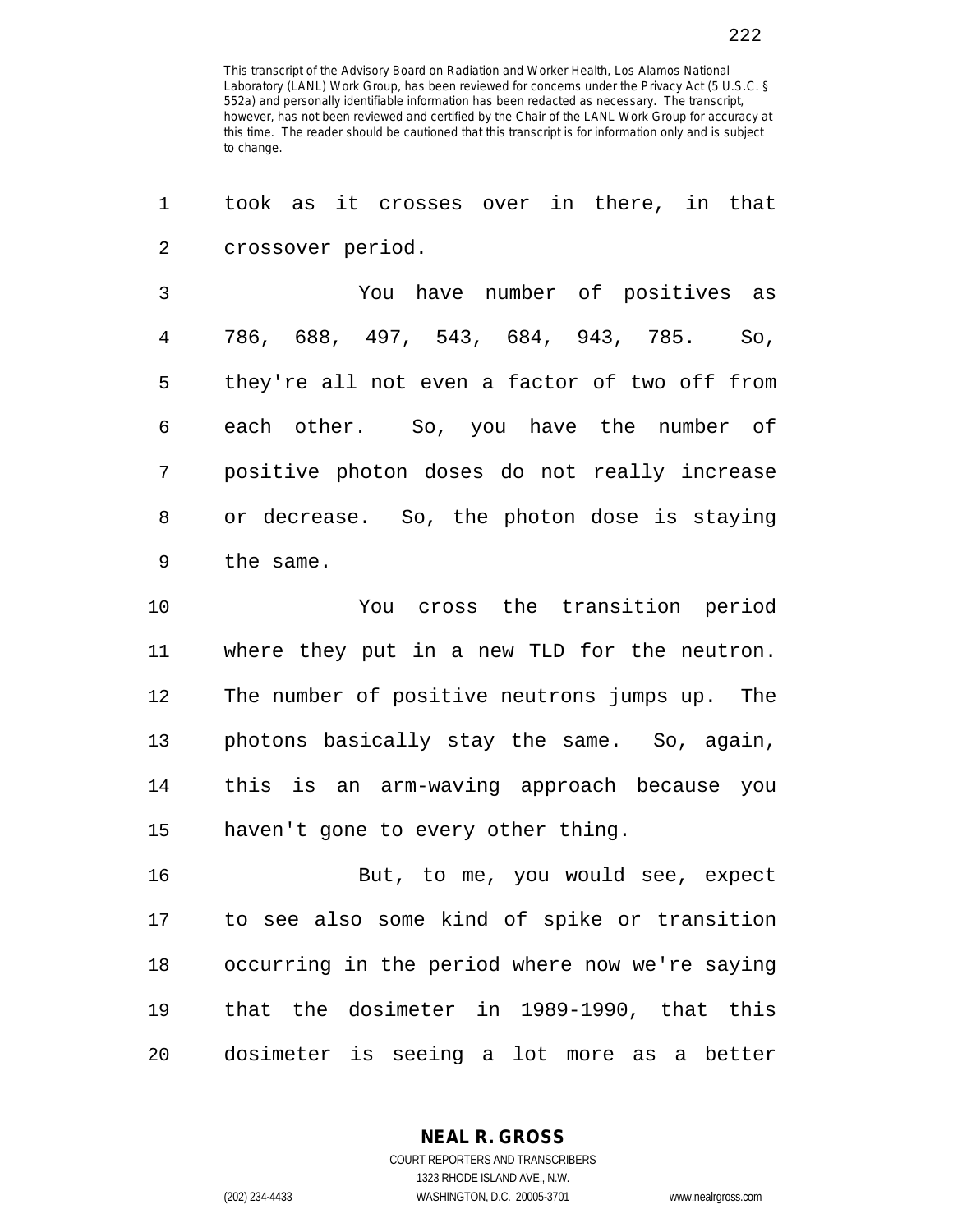2 There's really no changes in the 3 neutron doses that are there, the average or 4 the standard deviation. You're staying within 5 the same bounds.

6 So, what this whole picture points 7 out to me is that the neutron dosimeter, as is 8 being stated in these action items or in the 9 statements from SC&A, is that there's 10 something defective about that dosimeter 11 because of the fading issue. But when the 12 fading issue is corrected in the 1990s, you 13 are not suddenly seeing more neutron dose or a 14 major change in what's being recorded.

15 And now with the new dose in the 16 transition period from `89 to `90, that is 17 still higher than -- well, it starts to drop 18 off later because you start, in the later 19 years, as you get into the late nineties, your 20 number of activities and things started

**NEAL R. GROSS**

<sup>1</sup> dosimeter.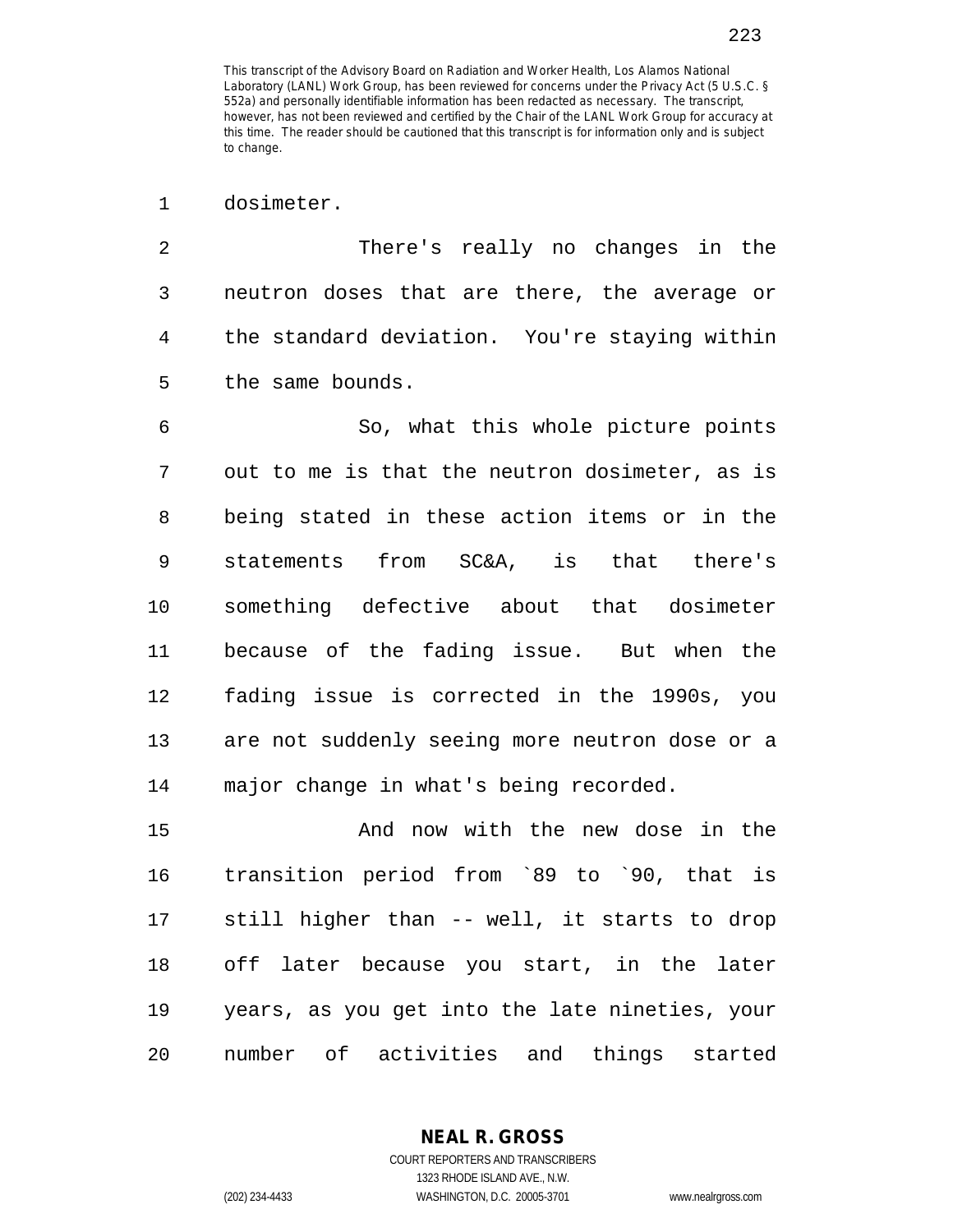|   | changing. So, you can't go too far out in it. |
|---|-----------------------------------------------|
| 2 | But in the two transition periods,            |
| 3 | you see a distinct transition in the `79-80   |
| 4 | period, and you really don't see any          |
| 5 | transition between the `89 and `90 period.    |
| 6 | That, to me, says that there is not a major   |
| 7 | problem with the dosimeter.                   |

8 What it does say is that you can 9 have issues about it being a dosimetry issue 10 to either add more dose or do something to it, 11 but that the period between `80 and `90 does 12 not have something super-odd about it that 13 would say, well, you are missing things. If 14 anything, the doses are much higher in that 15 period. So, it looks like the dosimeter is 16 actually overresponding as far as some of the 17 values that are on there.

18 So, without getting into the 19 dosimeter itself and its functioning, I don't 20 see you have a -- now the N/P ratio issue, I

> COURT REPORTERS AND TRANSCRIBERS 1323 RHODE ISLAND AVE., N.W. (202) 234-4433 WASHINGTON, D.C. 20005-3701 www.nealrgross.com

**NEAL R. GROSS**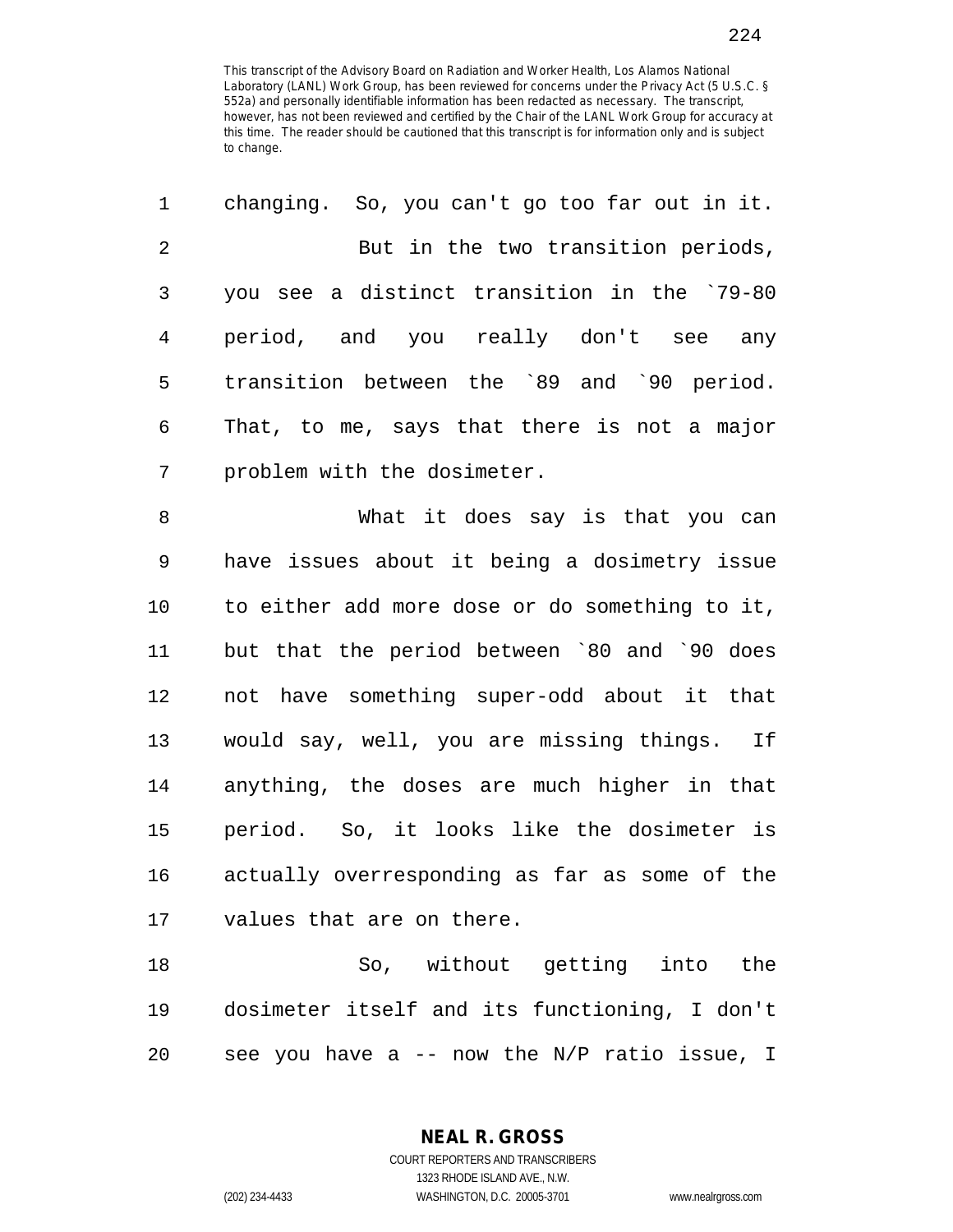| $\mathbf 1$  | would not extrapolate. What I would do is     |
|--------------|-----------------------------------------------|
| 2            | extrapolate from the period just beyond the   |
| 3            | changeover in the 1980-81 period and use that |
| 4            | N/P ratio to go backwards, with the amount of |
| 5            | data we have to go back for the two or three  |
| 6            | years. You need to go previous, as to correct |
| 7            | for the pre-TLD area for the three or four    |
| 8            | years that you've got.                        |
| $\mathsf{Q}$ |                                               |

10 MR. FITZGERALD: I guess my 11 reaction would be, yes, I think sort of in a 12 very macro, empirical -- I understand where 13 you're coming from, but this is really, I 14 think, a very specific question.

15 One is you are using the 25 years 16 to, in essence, back-extrapolate that 17 experience for the `75 to '79, whatever it is. 18 And the only question we raise is, can one 19 establish that the operations, you can 20 normalize the operations so that it would make

**NEAL R. GROSS**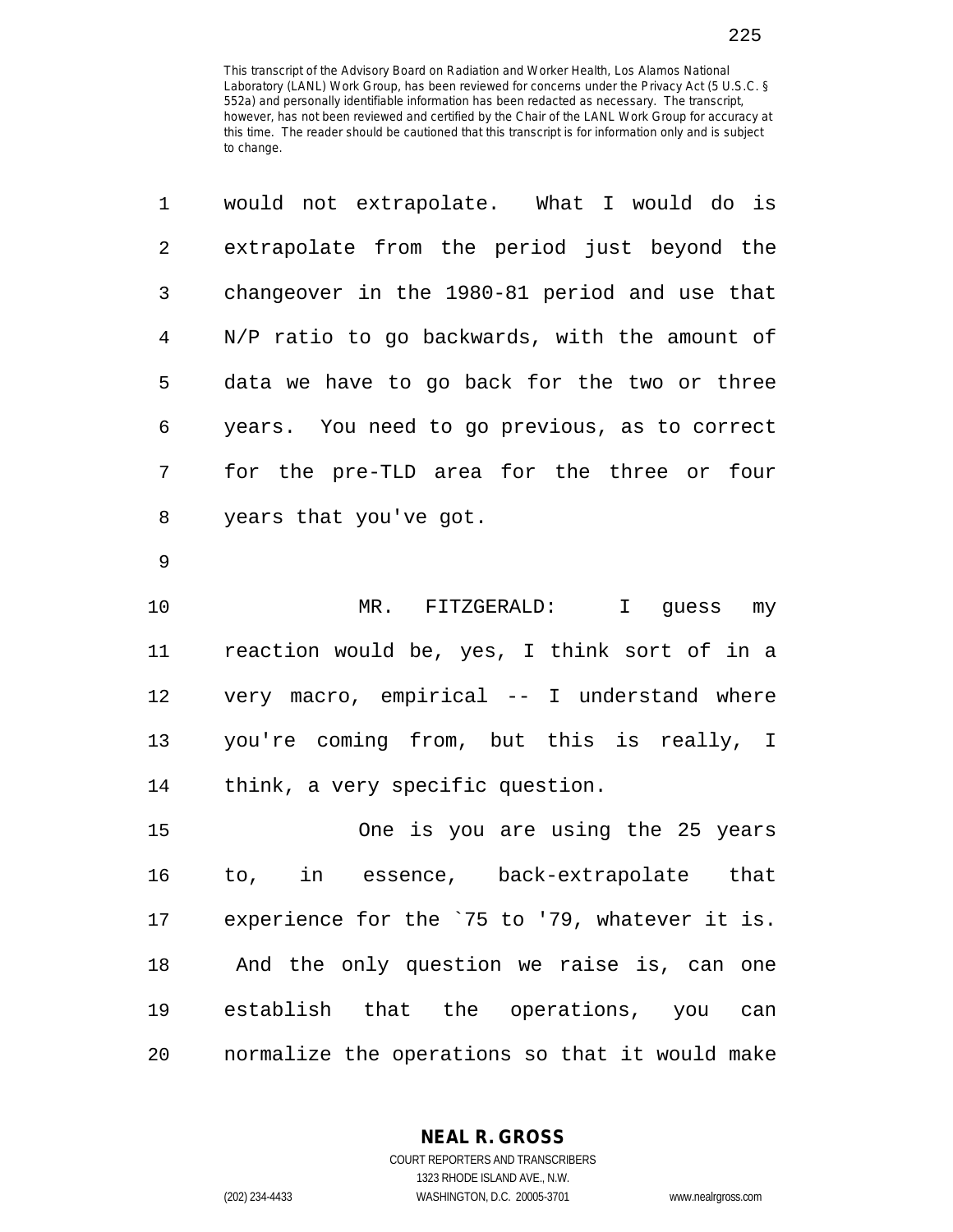226

| 1  | that back-extrapolation or back-usage       |
|----|---------------------------------------------|
| 2  | legitimate because of the energy dependence |
| 3  | issues and things like that?                |
| 4  | MR. MACIEVIC: Well, I wouldn't              |
| 5  | extrapolate all those years. I would use    |
| 6  | these years --                              |
| 7  | MR. FITZGERALD: Just the last --            |
| 8  | MR. MACIEVIC: Just the beyond.              |
| 9  | MR. FITZGERALD: Just beyond?                |
| 10 | MR. MACIEVIC: Right.                        |
| 11 | MR. FITZGERALD: Okay.                       |
| 12 | MR. MACIEVIC: Not 25 years.                 |
| 13 | Because, yes, as you start moving into the  |
| 14 | later years, into the late, the mid-        |
| 15 | nineties --                                 |
| 16 | MR. FITZGERALD: Right.                      |
| 17 | MR. MACIEVIC: And then the 2000s,           |
| 18 | the operational issues really --            |
| 19 | MR. FITZGERALD: But that wasn't,            |
| 20 | in the ER, if I'm not mistaken, that wasn't |

**NEAL R. GROSS** COURT REPORTERS AND TRANSCRIBERS

1323 RHODE ISLAND AVE., N.W. (202) 234-4433 WASHINGTON, D.C. 20005-3701 www.nealrgross.com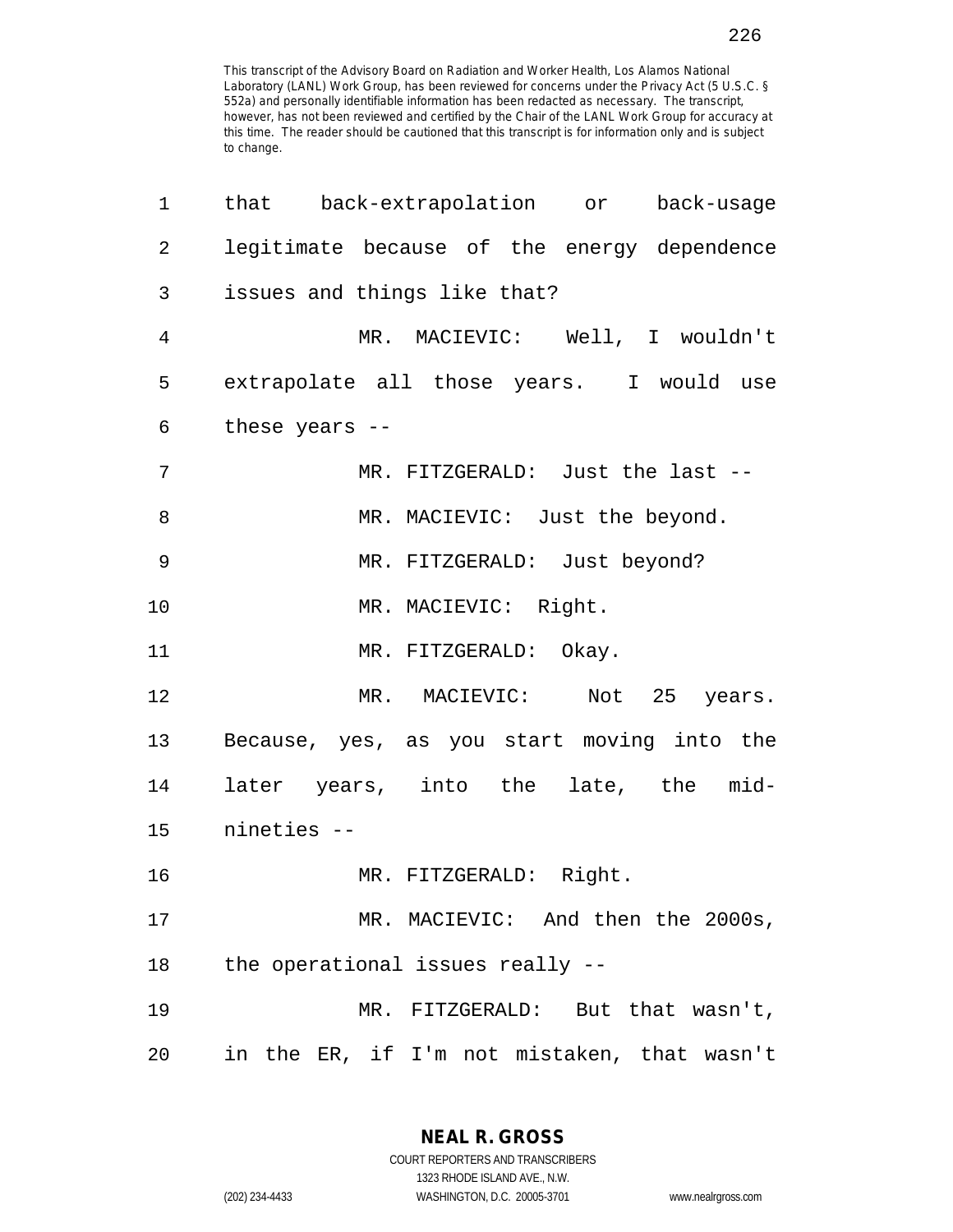| 1      | really clear, that you were just going to use  |
|--------|------------------------------------------------|
| 2      | -- and that makes more sense to me -- just use |
| 3      | the successive years that would be closer in   |
| 4      | the way of operations and energy.              |
| 5      | MR. MACIEVIC: Right.                           |
| 6      | MR. FITZGERALD: So, this                       |
| 7      | clarifies the fact that you're going to use    |
| 8      | some subset -- maybe it's three; maybe it's    |
| 9      | five years -- following 1979 --                |
| 10     | MR. MACIEVIC: Right.                           |
| 11     | MR. FITZGERALD: And use that                   |
| 12     | operational period to back-apply the --        |
| 13     | MR. MACIEVIC: Right.                           |
| 14     | MR. FITZGERALD: Again, I think                 |
| 15     | you have to kind of take a look and make       |
| 16     | sure $--$                                      |
| 17     | MR. MACIEVIC: Well, you can look               |
| $18\,$ | at the operational type of thing --            |
| 19     | MR. FITZGERALD: That's right.                  |
| 20     | As a backup check<br>MR. MACIEVIC:             |

**NEAL R. GROSS** COURT REPORTERS AND TRANSCRIBERS 1323 RHODE ISLAND AVE., N.W.

(202) 234-4433 WASHINGTON, D.C. 20005-3701 www.nealrgross.com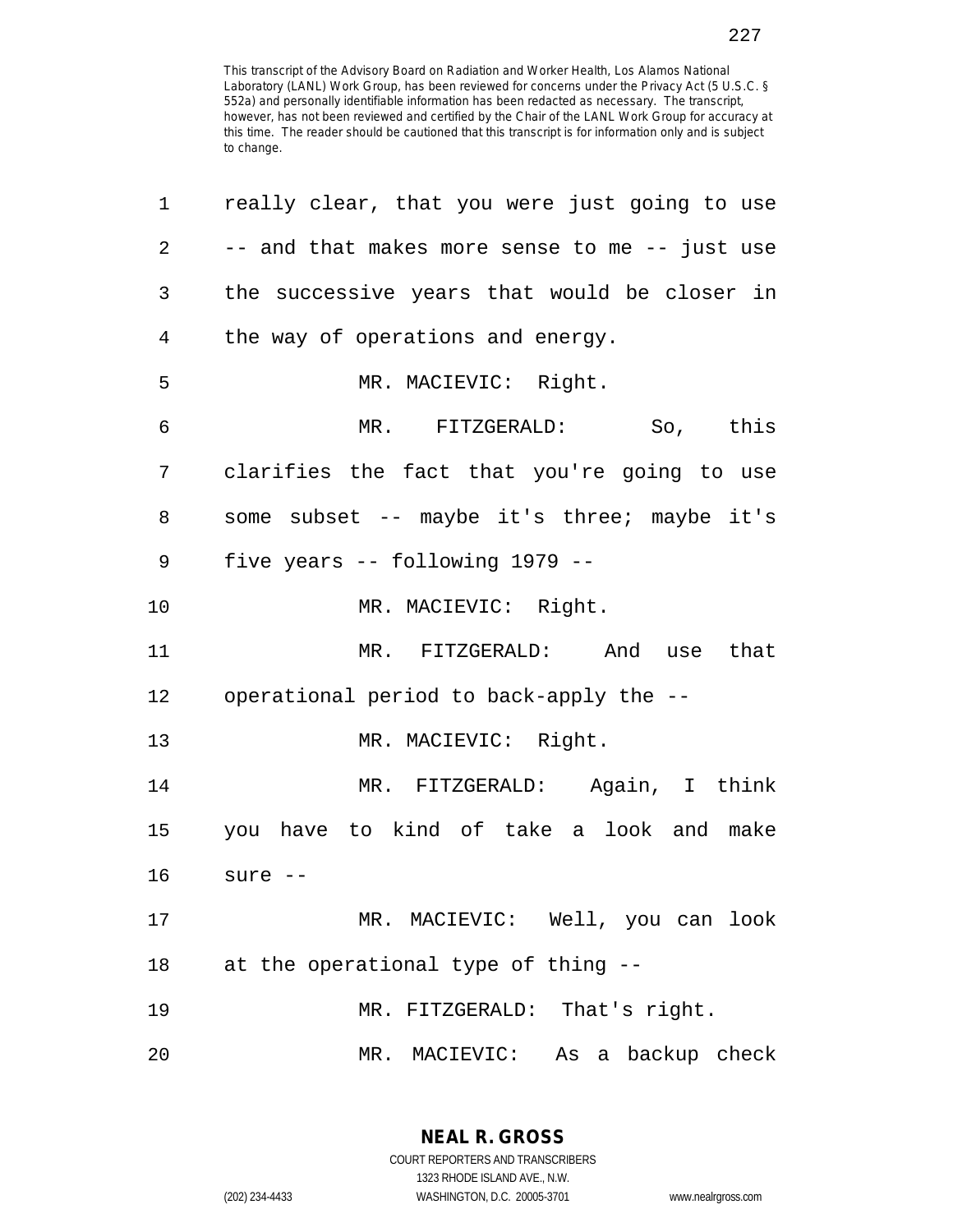1 to see that, for the period you're talking, 2 over that transition from the `78 to `82 time 3 period, that you're not having something very 4 odd occurring.

5 MR. FITZGERALD: Well, I think 6 that's what we're coming to, Mark, on that 7 particular issue, is just getting away from 8 applying something that was so broad and 9 lengthy timewise. I think this would be a 10 better strategy.

11 The other issue is just simply on 12 the fading question. As we were just saying, 13 there's a time period before they put the 14 desiccant in and did things like that where 15 the adjustment factor would need to reflect 16 whatever was going to be missed. I don't 17 think that is going to be a hard thing to do, 18 but it just seems like it needs to be part of 19 the approach.

20 MR. MACIEVIC: Right, and I agree.

**NEAL R. GROSS** COURT REPORTERS AND TRANSCRIBERS 1323 RHODE ISLAND AVE., N.W.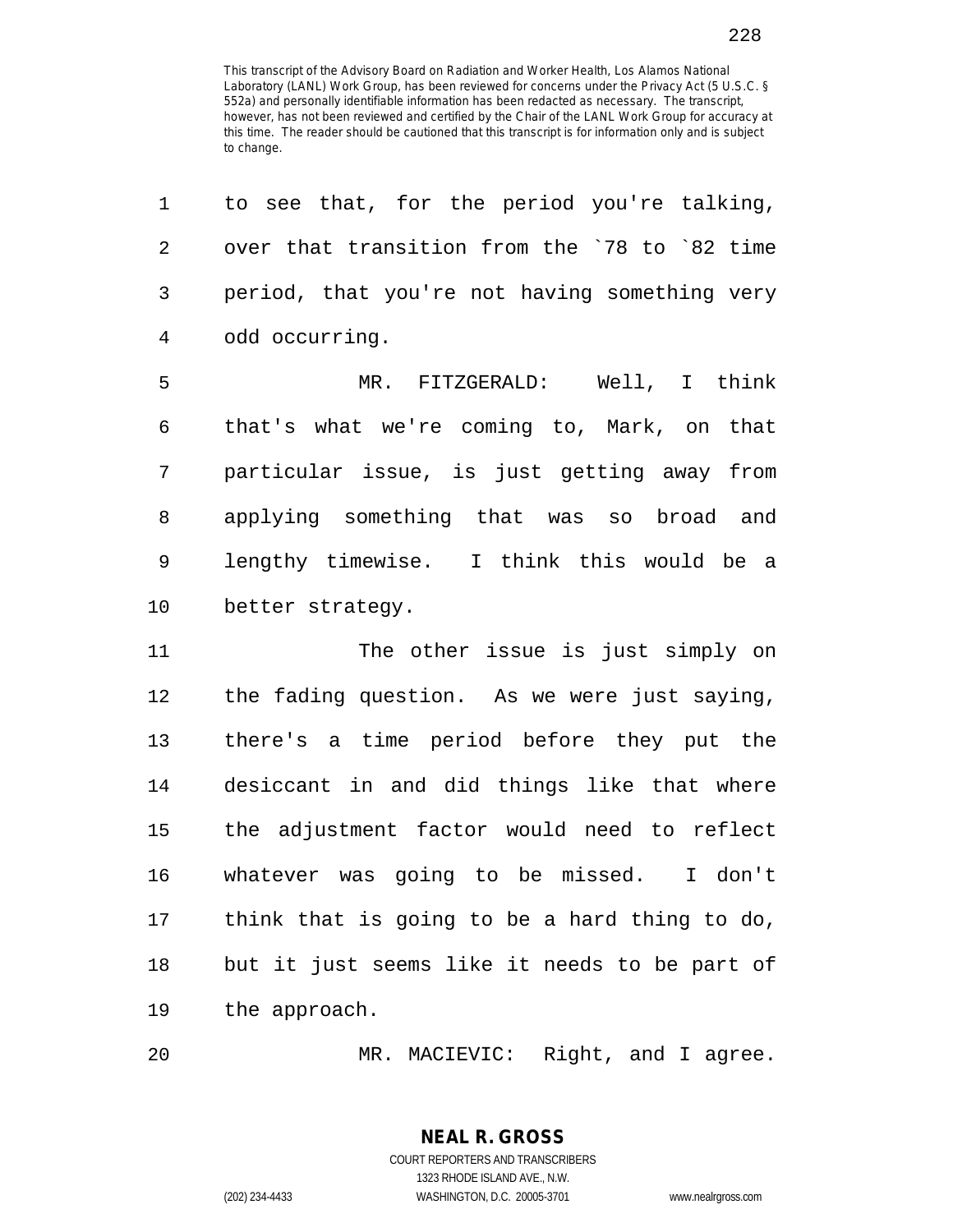| 1              | That is the dosimetry issue that you can look  |
|----------------|------------------------------------------------|
| 2              | at, take into account the fading that would    |
| 3              | have been and apply it back to that period.    |
| $\overline{4}$ | MR. FITZGERALD: Right. This is                 |
| 5              | part of the "how to" thing that we wanted to   |
| 6              | raise. These are the same issues we raised in  |
| 7              | other SECs, as to how would one accommodate    |
| 8              | the energy dependence and the fading as far as |
| 9              | the dose reconstruction approach.              |
| 10             | And it wasn't evident or it wasn't             |
| 11             | clear enough for us in the ER or it raised     |
| 12             | questions. I think that's what we wanted to    |
| 13             | get, is some specific answer on that.          |
| 14             | And the things that we had in the              |
| 15             | matrix I thought pretty well captured the      |
| 16             | question. I think you're giving us some of     |
| 17             | the answers or at least some of the approaches |
| 18             | that you're proposing.                         |
| 19             | So, you are going to limit the                 |
| 20             | back-application of the -- what do you call    |

**NEAL R. GROSS** COURT REPORTERS AND TRANSCRIBERS 1323 RHODE ISLAND AVE., N.W.

(202) 234-4433 WASHINGTON, D.C. 20005-3701 www.nealrgross.com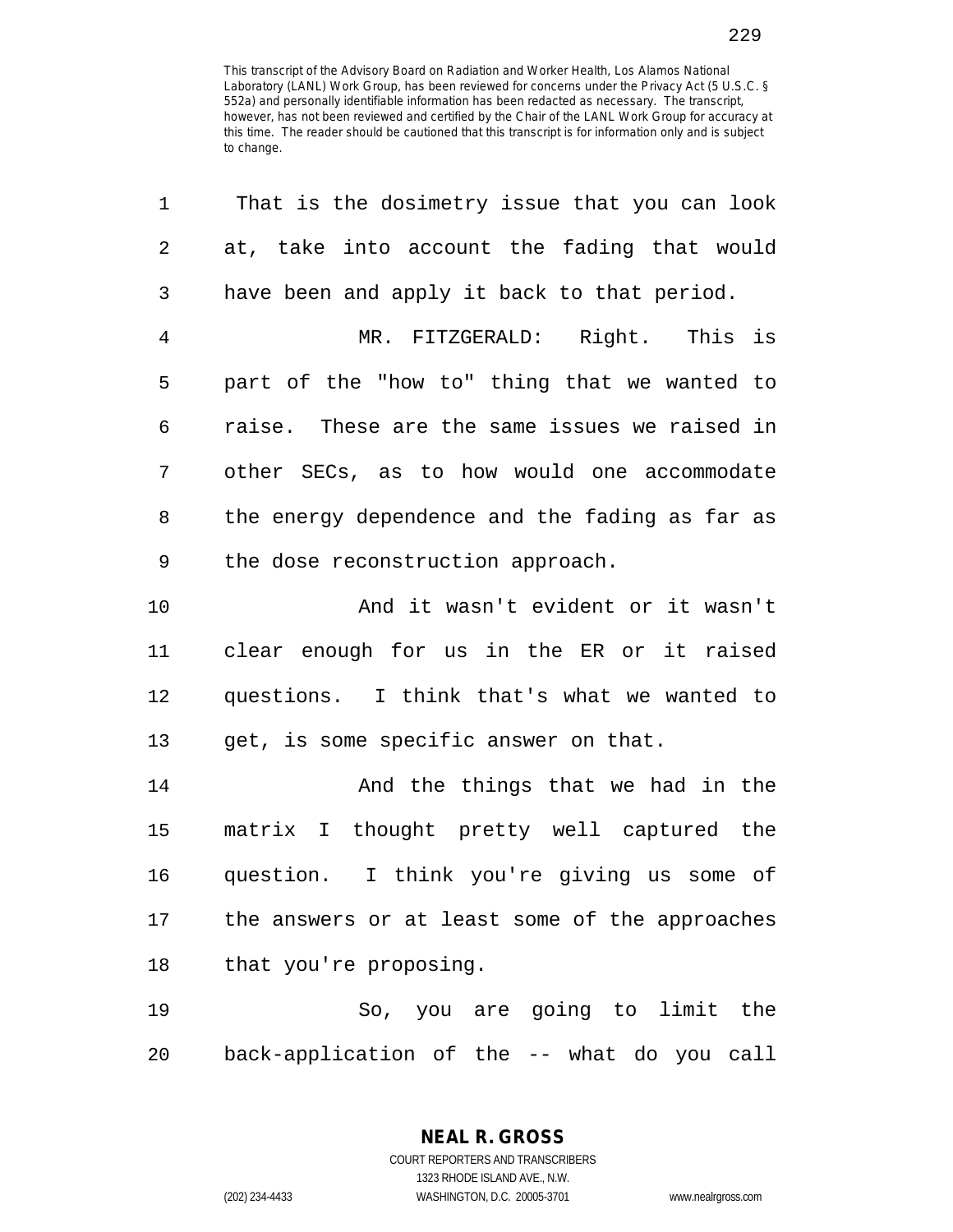| 1              | it? -- the neutron dose records to those four  |
|----------------|------------------------------------------------|
| $\overline{2}$ | or five years, I guess it is four years,       |
| 3              | between '75 and '79, or something like that?   |
| 4              | MR. MACIEVIC: `76.                             |
| 5              | MR. FITZGERALD: '76 through '79?               |
| 6              | MR. MACIEVIC: Right.                           |
| 7              | MR. FITZGERALD: Which I think is               |
| 8              | a more reasonable strategy.                    |
| 9              | And you are going to validate that             |
| 10             | nothing operationally is dramatically          |
| 11             | different.                                     |
| 12             | MR. MACIEVIC: Right.                           |
| 13             | MR. FITZGERALD: And the second                 |
| 14             | thing is, on the fading, you are going to look |
| 15             | at pretty much what adjustment factor would be |
| 16             | necessary for that 10-year period, I guess --  |
| 17             | MR. MACIEVIC: Yes, it's pretty                 |
| 18             | close.                                         |
| 19             | That<br>$10$ -year<br>MR. FITZGERALD:          |
| 20             | period where fading would have been an issue?  |

**NEAL R. GROSS**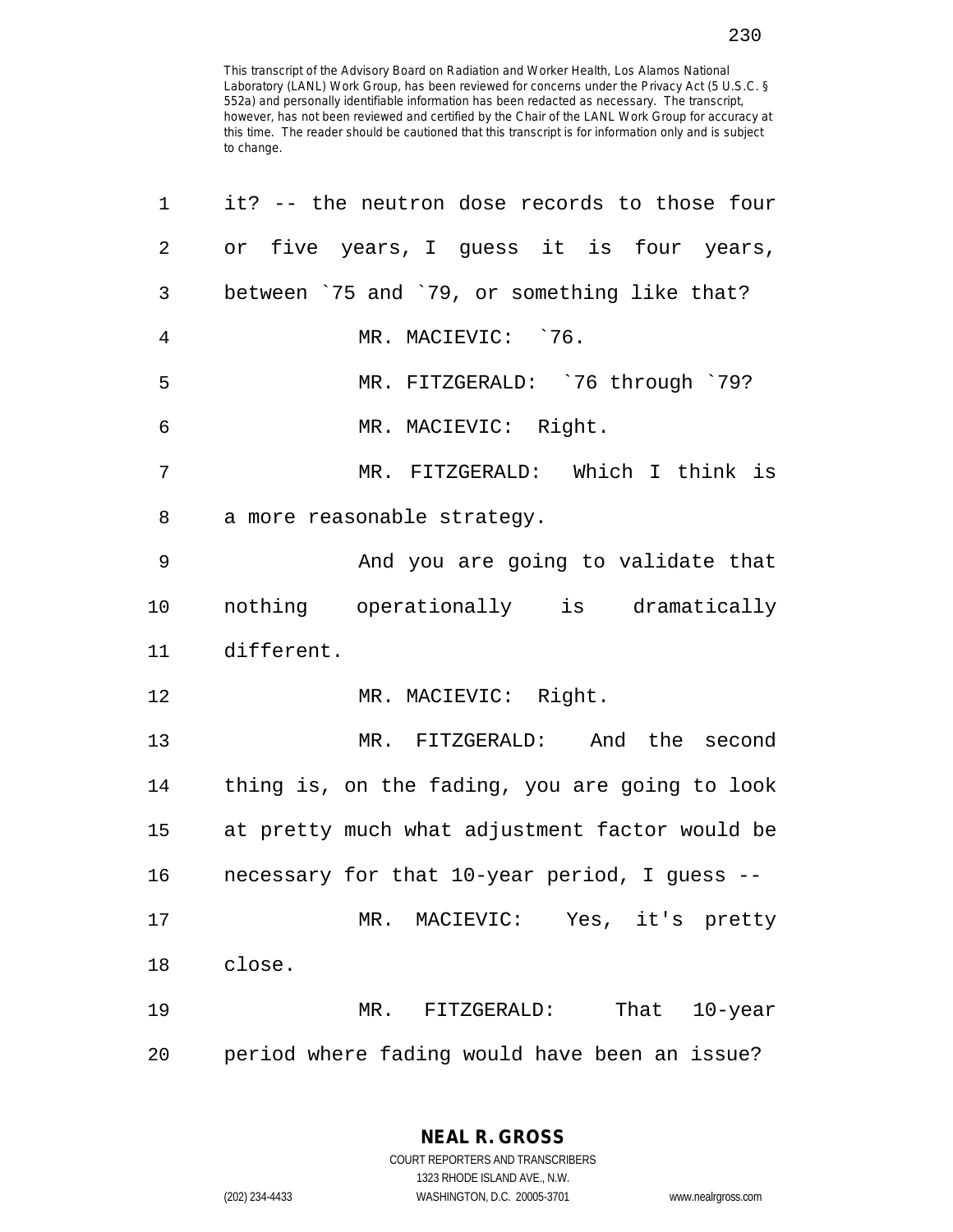$\overline{a}$ 

| 1              | MR. MACIEVIC: Right, through that              |
|----------------|------------------------------------------------|
| $\sqrt{2}$     | until they get the new dosimetry, which takes  |
| 3              | care of that.                                  |
| $\overline{4}$ | MR. FITZGERALD: Right. Right.                  |
| 5              | Okay.                                          |
| 6              | CHAIRMAN GRIFFON: Say those two                |
| 7              | things again, Joe. NIOSH intends on limiting   |
| 8              | the $--$                                       |
| $\mathsf 9$    | MR. FITZGERALD: Well, on the                   |
| 10             | energy dependence question that was raised, I  |
| 11             | think what Greg is saying, that they are going |
| 12             | to limit the back-application of the neutron   |
| 13             | dose experience from what looked like 25       |
| 14             | years. In other words, taking all the data     |
| 15             | past 1980 and applying that for `76 through    |
| 16             | $^{\circ}79.$                                  |
| 17             | I think what Greg is saying, no,               |
| 18             | we recognize that energy dependence is an      |
| 19             | issue and, from an operational standpoint,     |
| 20             | truncate that down to, I don't know, three,    |

**NEAL R. GROSS**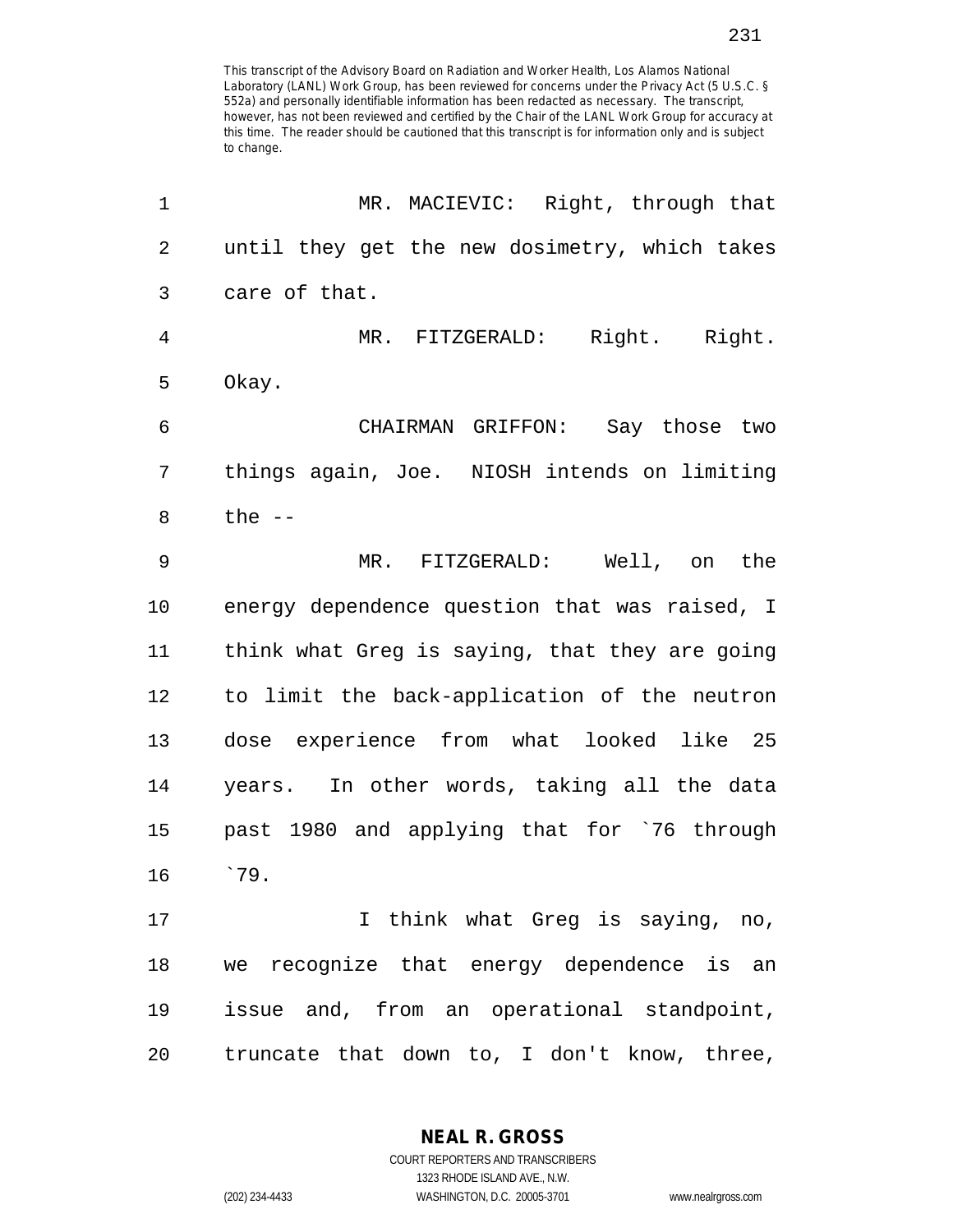1 five years -

2 MR. MACIEVIC: Yes, right. 3 MR. FITZGERALD: Whatever it is, 4 and use that because that would be closer to 5 the energy spectrum that you would have seen 6 in that four-year period.

7 And he's also talking about 8 validating to make sure that nothing major 9 changed operationally that would give you 10 different energy levels during those four 11 years. We are talking about `76 through `79. 12 It is a piece of this time period after the 13 SEC that isn't covered necessarily by --

14 MR. MACIEVIC: Right. Because you 15 definitely have the issues with just the 16 NTA --

17 MR. FITZGERALD: Right.

18 MR. MACIEVIC: And no TLDs to back 19 it up.

20 MR. FITZGERALD: Yes, NTA was used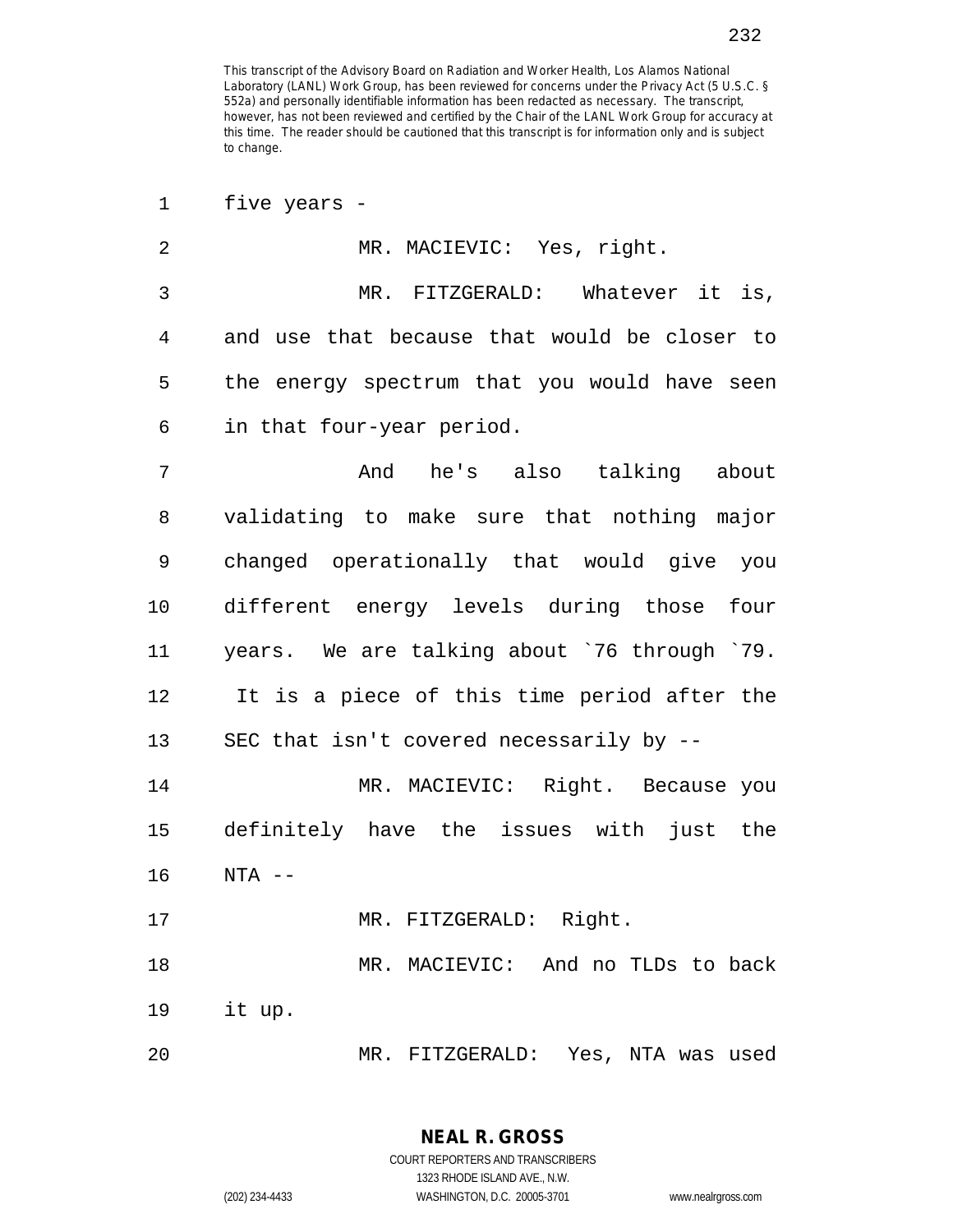| 1  | exclusively up to 80. So, we are trying to     |
|----|------------------------------------------------|
| 2  | cover that four years -- or I quess it's three |
| 3  | or four years -- four-year period.             |
| 4  | And I think what he's proposing is             |
| 5  | an approach to mitigate the energy dependence  |
| 6  | question.                                      |
| 7  | But what you're going to do, I                 |
| 8  | think, is come back and propose whatever time  |
| 9  | period you're going to use, and then also      |
| 10 | validate that the operational changes weren't  |
| 11 | significant?                                   |
| 12 | MR. MACIEVIC: Right. To fill                   |
| 13 | that in to make sure that -- that's the other  |
| 14 | hole that there was --                         |
| 15 | MR. FITZGERALD: Right.                         |
| 16 | MR. MACIEVIC: Nothing going on to              |
| 17 | give you some bogus reason why this --         |
| 18 | MR. FITZGERALD: Right.                         |
| 19 | MR. MACIEVIC: Stayed the way it                |
| 20 | was.                                           |

**NEAL R. GROSS**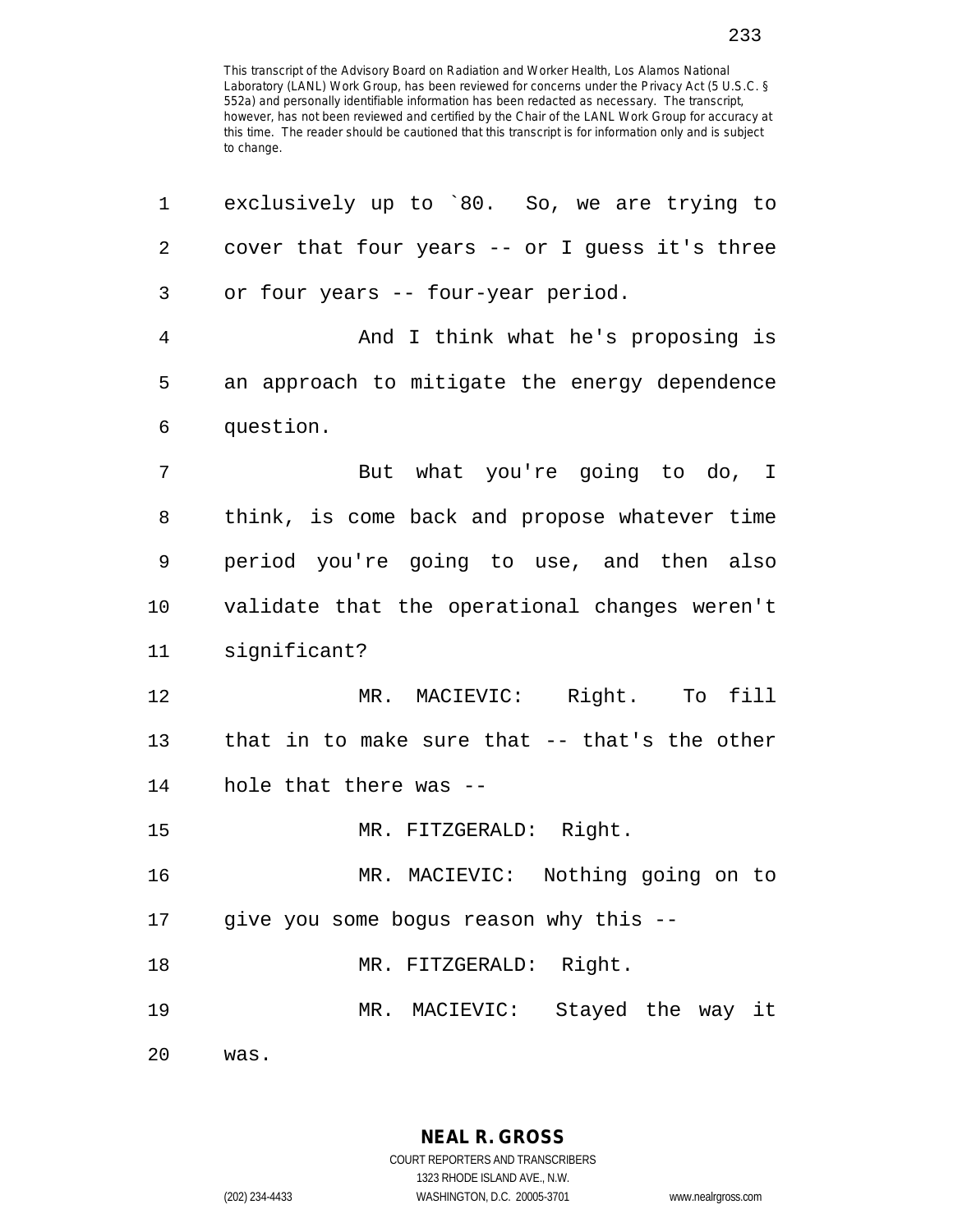| 1              | MR. FITZGERALD: And the second                 |
|----------------|------------------------------------------------|
| $\overline{2}$ | issue deals with the fading factor on NTA.     |
| 3              | After 1980 --                                  |
| 4              | MR. MACIEVIC: Well, basically `80              |
| 5              | to `90.                                        |
| 6              | MR. FITZGERALD: Yes, after                     |
| 7              | $1990 - -$                                     |
| 8              | MR. MACIEVIC: Right.                           |
| $\mathsf 9$    | MR. FITZGERALD: They were aware                |
| 10             | that this problem may be contributing to the   |
| 11             | fading and provided a --                       |
| 12             | CHAIRMAN GRIFFON: Since 1990, you              |
| 13             | said?                                          |
| 14             | MR. FITZGERALD: Yes. And it                    |
| 15             | provided a desiccant, what have you, to        |
| 16             | alleviate the fading issue. So, we have a 10-  |
| 17             | year period for which you are going to have to |
| 18             | adjust for the fading factor.                  |
| 19             | Like I said, again, I think                    |
| 20             | there's enough information; you can go back    |

**NEAL R. GROSS**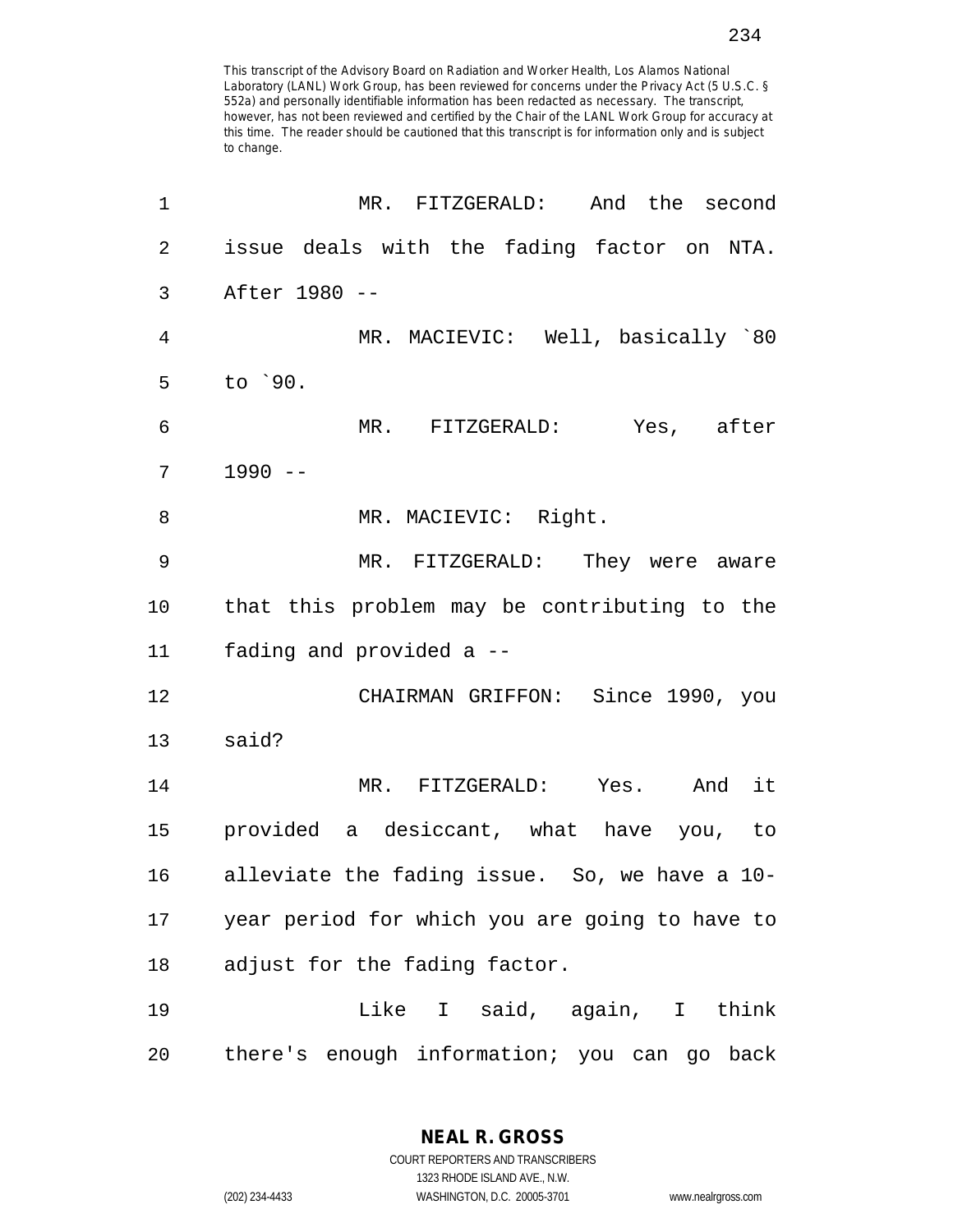1 and apply an adjustment factor. 2 MR. MACIEVIC: I think so. 3 MR. FITZGERALD: You lost some of 4 the edges. So, the adjustment factor would 5 increase the dose proportionately. 6 MR. MILES: Do we think that -- 7 I'm not intimately familiar with the neutron 8 dosimetry, that process, how they implemented 9 it. But they were clearly aware of fading 10 back in -- I'm looking at 1971 documents that 11 talk about NTA film fading at DP, Los Alamos, 12 and here's one, another one. 13 I know that LANL had some good 14 external dosimetrists at the time that were in 15 the forefront of neutron dosimetry. Were 16 there no adjustments or no considerations of 17 fading? Do we believe there's no adjustments 18 to the fading for the dose of record that is 19 in the books? 20 MR. MACIEVIC: Well, so far, I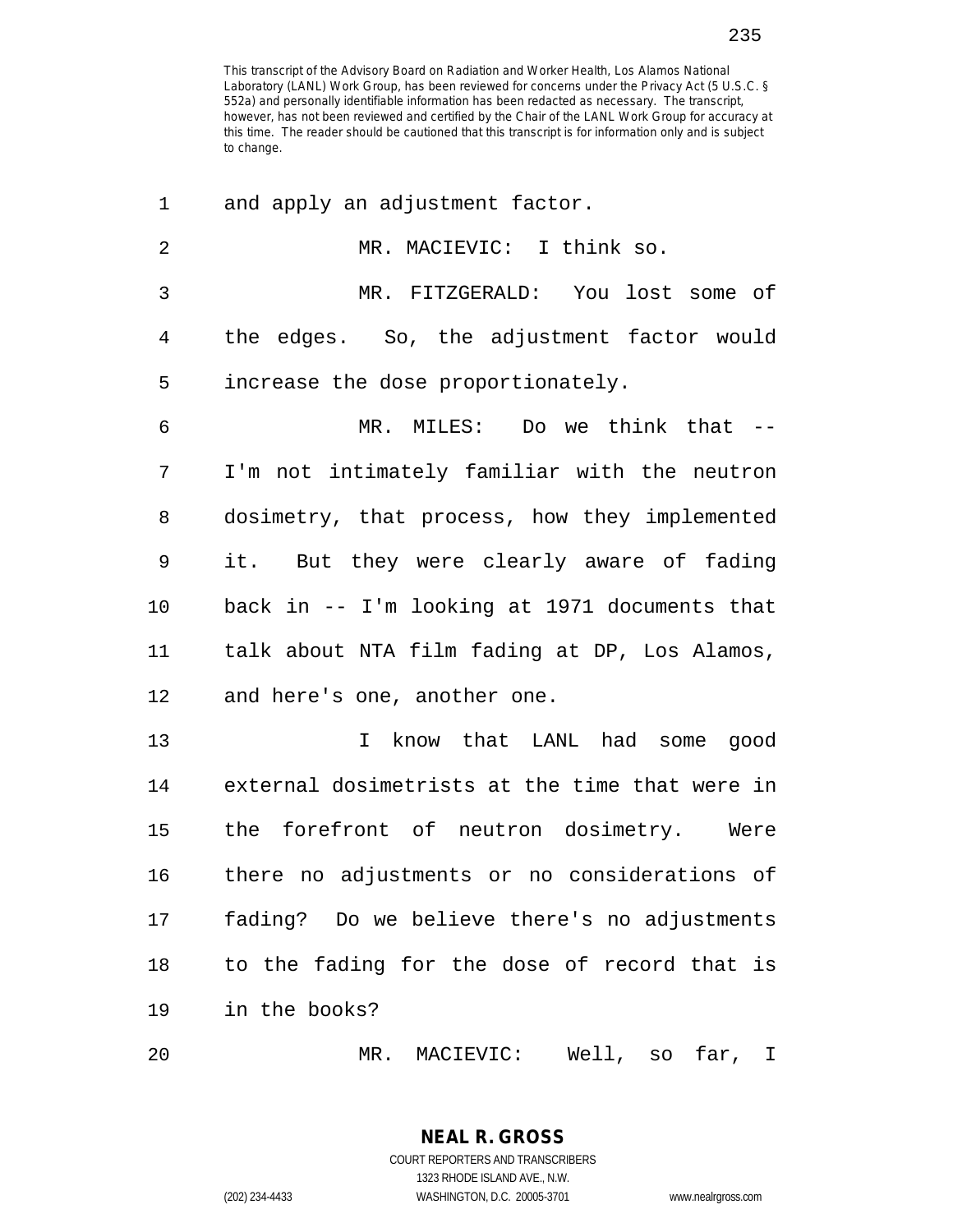| 1              | have not found $-$ I had been looking for some |
|----------------|------------------------------------------------|
| $\overline{2}$ | kind of smoking gun that says, you know,       |
| $\mathbf{3}$   | here's how we were correcting the problem.     |
| 4              | CHAIRMAN GRIFFON: In other words,              |
| 5              | they were problem-correcting?                  |
| 6              | MR. MILES: It seems hard to                    |
| 7              | believe that if they were clearly aware of     |
| 8              | this as a problem, that they wouldn't have     |
| 9              | implemented some -- if they knew it was way    |
| 10             | off, it seems like --                          |
| 11             | CHAIRMAN GRIFFON: Right.                       |
| 12             | MR. MILES: They would have had                 |
| 13             | some correction tool --                        |
| 14             | MR. FITZGERALD: Well, I think                  |
| 15             | that's a legitimate issue. I mean, clearly,    |
| 16             | if we can find documentation that indicates    |
|                | 17 that, then --                               |
| 18             | MR. MILES: They would have done                |
| 19             | something --                                   |
| 20             | CHAIRMAN GRIFFON: Yes.                         |

**NEAL R. GROSS**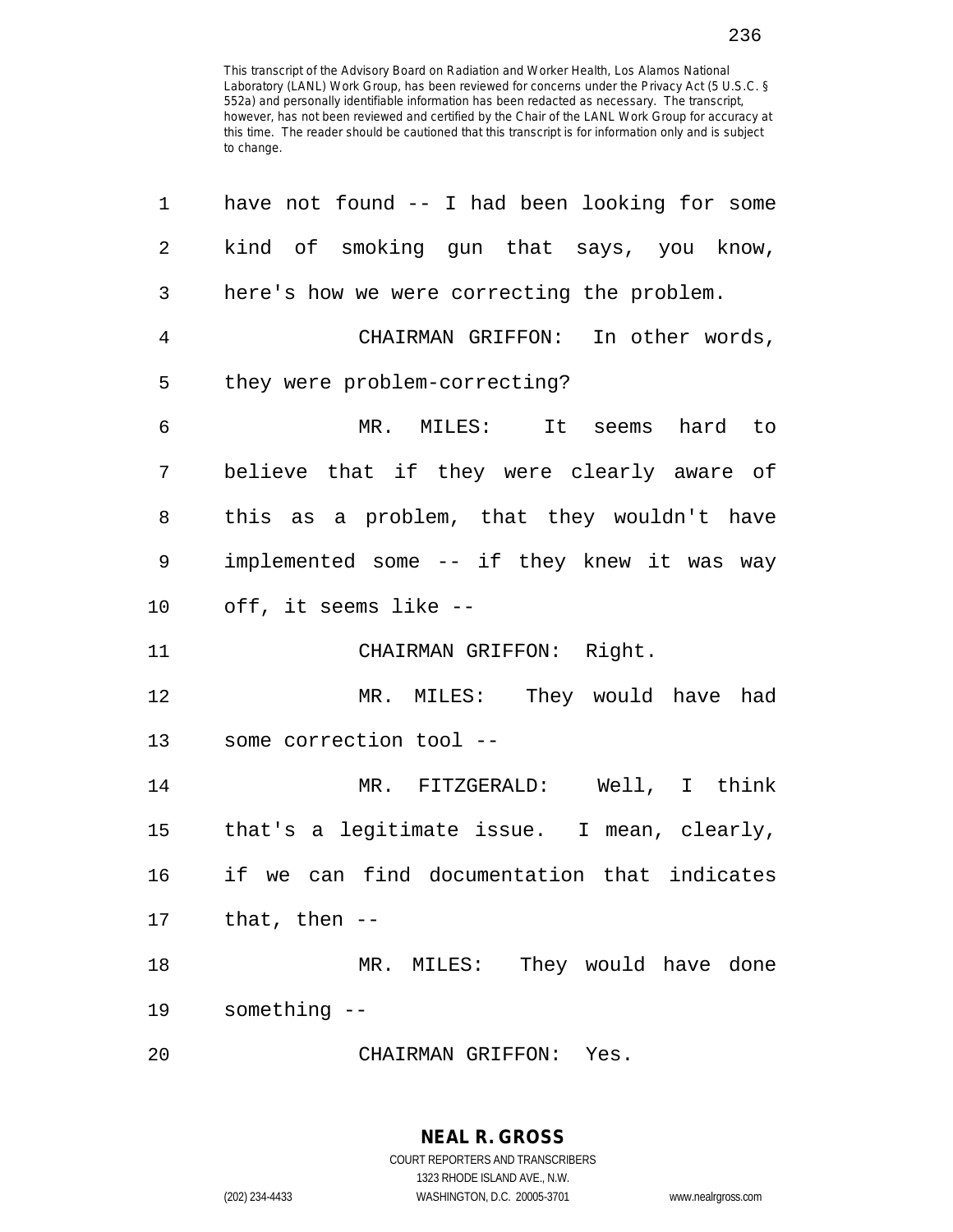237

| 1              | MR. MILES: To get something                    |
|----------------|------------------------------------------------|
| 2              | surrendered, I would think.                    |
| 3              | MR. MACIEVIC: But even if we go                |
| $\overline{4}$ | find something that says it, I don't think     |
| 5              | this would be a -- well, you know, the         |
| 6              | correction factor is not going to be huge,     |
| 7              | either, because, as you can see with these     |
| 8              | doses, obviously, this is just the average and |
| $\mathsf 9$    | standard deviations.                           |
| 10             | But you don't see any big, wide                |
| 11             | spread, and, of course, this is over all the   |
| 12             | readings and all that, but you are not seeing  |
| 13             | this small number here, and then, all of a     |
| 14             | sudden, you get this large value which you are |
| 15             | going to have to correct a lot for the         |
| 16             | previous 10 years. If anything, it will be a   |
| 17             | small factor that's not -- you are not going   |
| 18             | to be pushing these doses up to hundreds of    |
| 19             | millirem. It will go up to --                  |
|                |                                                |

20 MR. KATZ: Unless they had been

**NEAL R. GROSS** COURT REPORTERS AND TRANSCRIBERS

1323 RHODE ISLAND AVE., N.W. (202) 234-4433 WASHINGTON, D.C. 20005-3701 www.nealrgross.com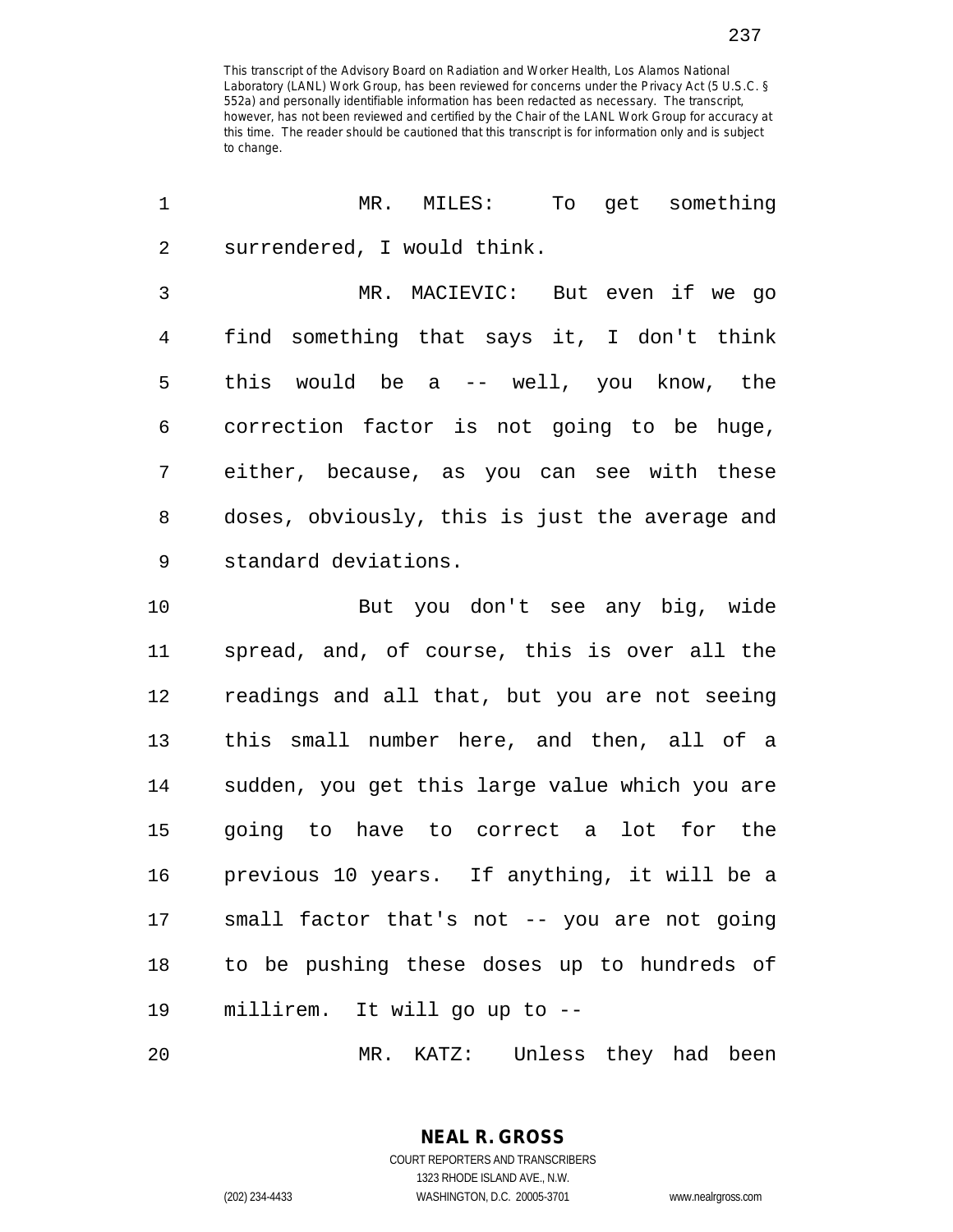| 1          | using a correction factor, and then, when      |
|------------|------------------------------------------------|
| 2          | they dealt with the fading problem, they would |
| 3          | no longer be correcting for it. So, that       |
| 4          | might be why you had constant numbers, right?  |
| 5          | DR. NETON: It's a possibility.                 |
| 6          | MR. MACIEVIC: When you look at                 |
| 7          | the '76-77 time period, of the average dose    |
| 8          | and all that, it is much lower than some of    |
| 9          | the other ones in the region. So, it may have  |
| 10         | or may not have had something there. So, the   |
| 11         | best thing to do is to --                      |
| 12         | MR. FITZGERALD: Well, given the                |
| 13         | time frame, too, you know, we didn't have a    |
| 14         | chance to hone-in on some of the specific      |
| 15         | questions. But this would be a question one    |
| 16         | could ask the dosimetry program, and I think   |
| from<br>17 | a historical standpoint you could              |
| 18         | probably just see, yes, here's the technical   |
| 19         | document which lays out the external dosimetry |
| 20         | for neutrons, and it includes an adjustment    |

**NEAL R. GROSS** COURT REPORTERS AND TRANSCRIBERS

1323 RHODE ISLAND AVE., N.W. (202) 234-4433 WASHINGTON, D.C. 20005-3701 www.nealrgross.com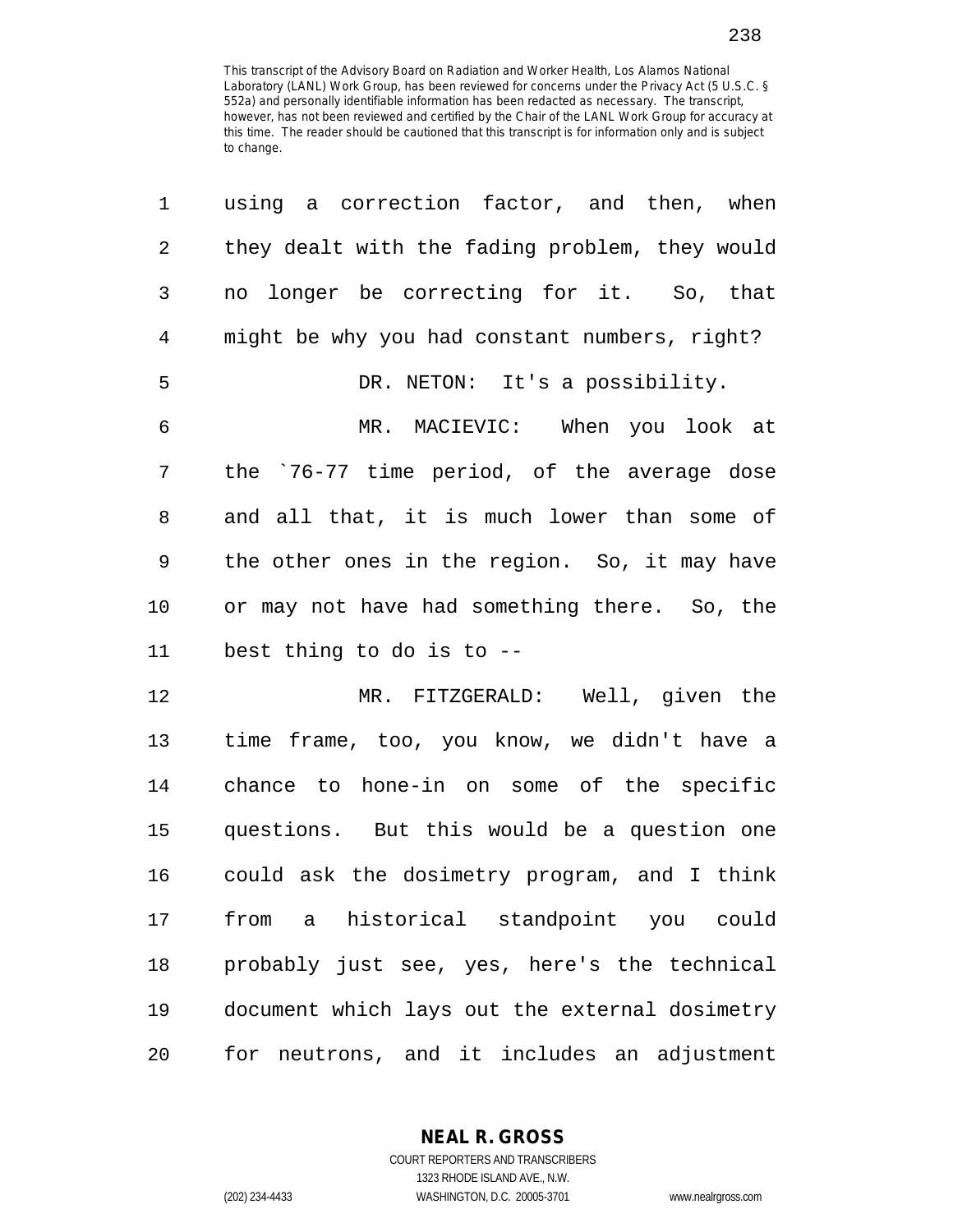| 1              | factor, or it does not and we didn't do that   |
|----------------|------------------------------------------------|
| $\overline{2}$ | until -- you know, I think the context is more |
| 3              | of a Site Profile-type context in the sense    |
| 4              | that, sure, we want to make sure the "T's" are |
| 5              | crossed, but, clearly, there's a pathway to    |
| 6              | dose reconstruction on the neutrons. So, keep  |
| 7              | that in context.                               |
| 8              | CHAIRMAN GRIFFON: And what about               |
| 9              | the N/P ratio question?                        |
| 10             | MR. FITZGERALD: Well, I think                  |
| 11             | that was --                                    |
| 12             | CHAIRMAN GRIFFON: Is that                      |
| 13             | separate from the first?                       |
| 14             | MR. FITZGERALD: No, I think that               |
| 15             | was more -- let's see. I think that was the    |
| 16             | question in the ER. We were looking for some   |
| 17             | validation or justification on the assumption  |
| 18             | that you could back-apply -- we just talked    |
| 19             | about that -- back-apply the data from `79     |
| 20             | forward back to that four-year period.         |

**NEAL R. GROSS**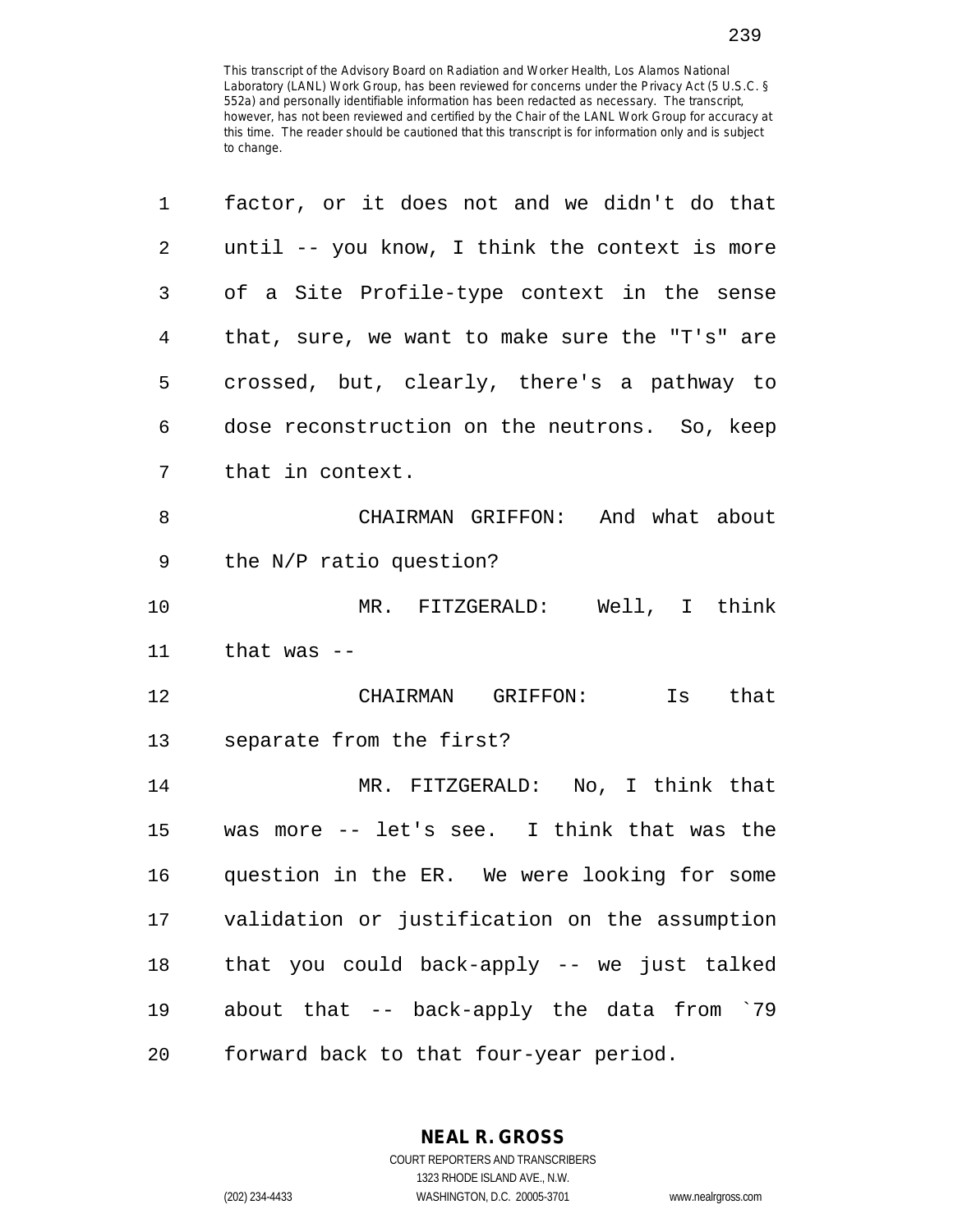| $\mathbf 1$ | CHAIRMAN GRIFFON: So, it's that                |
|-------------|------------------------------------------------|
| 2           | four-year period?                              |
| 3           | MR. FITZGERALD: Yes. We could                  |
| 4           | not find supporting information that would     |
| 5           | justify using that large a stretch on the N/P  |
| 6           | ratios. I think what Greg is suggesting, that  |
| 7           | there's no reason to try to apply such a       |
| 8           | lengthy period to things, a<br>shorter         |
| 9           | operational period right after '79 and some    |
| 10          | validation that the operations did not change. |
| 11          | CHAIRMAN GRIFFON: So, the model                |
| 12          | for those four years is going to be to use N/P |
| 13          | ratios?                                        |
| 14          | MR. MACIEVIC: Right.                           |
| 15          | CHAIRMAN GRIFFON: I didn't know                |
| 16          | if you were going to do it like a coworker     |
| 17          | model.                                         |
| 18          | No. We've got<br>$MR$ .<br>MACIEVIC:           |
| 19          | enough coworker models as it is right now.     |
| 20          | (Laughter.)                                    |

**NEAL R. GROSS** COURT REPORTERS AND TRANSCRIBERS

1323 RHODE ISLAND AVE., N.W.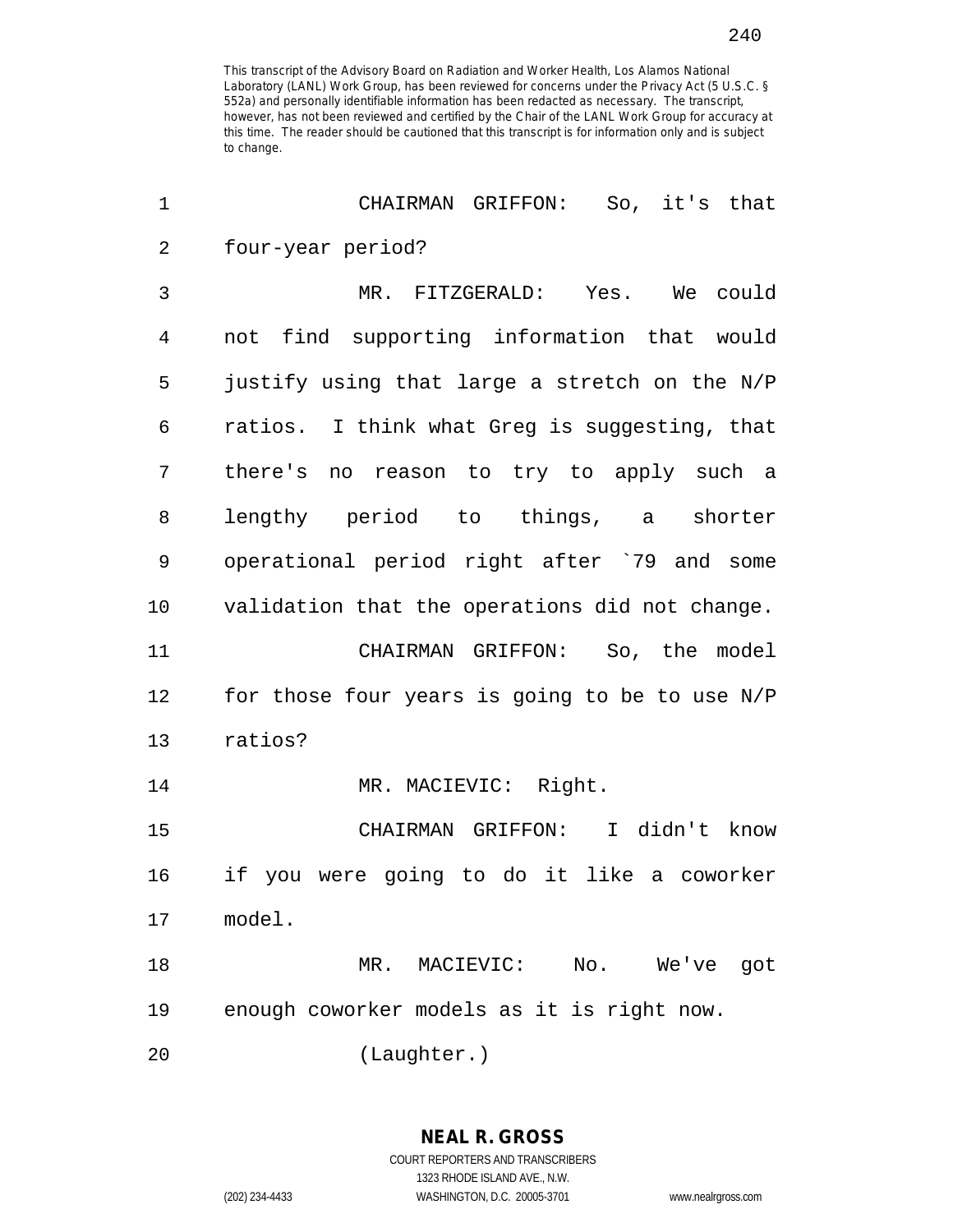| 1              | CHAIRMAN GRIFFON: I guess the                  |
|----------------|------------------------------------------------|
| $\overline{a}$ | first action I would have, then, is that you   |
| 3              | have to show us this method, right? Like what  |
| 4              | are the $N/P$ -- beyond describing it, how are |
| 5              | you going to get the N/P ratios? I mean, are   |
| 6              | they going to be $-$ -                         |
| 7              | MR. MACIEVIC: Oh, I will have to               |
| 8              | go to the actual neutron data and pull out and |
| 9              | go with the gamma.                             |
| 10             | CHAIRMAN GRIFFON: Right.                       |
| 11             | MR. MACIEVIC: Get the neutron                  |
| 12             | data, develop that, the N/P ratio for the      |
| 13             | three to four, five years after --             |
| 14             | CHAIRMAN GRIFFON: Yes.                         |
| 15             | MR. MACIEVIC: And then applying                |
| 16             | it to the four years before.                   |
| 17             | CHAIRMAN GRIFFON: But I think                  |
| 18             | you're missing -- well, possibly. I mean       |
| 19             | that's why I want to see the model, because,   |
| 20             | in my opinion, that might be missing a big     |

**NEAL R. GROSS**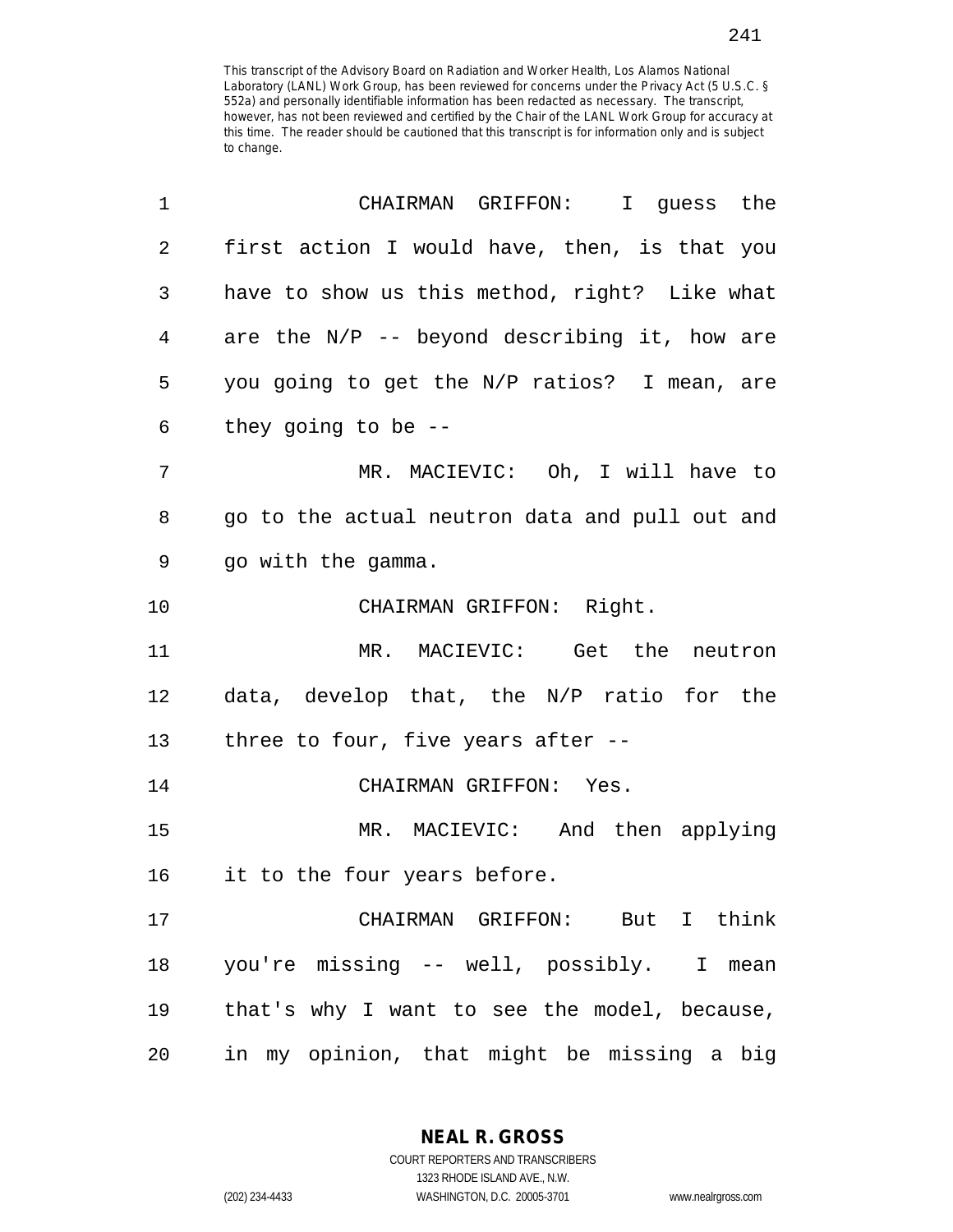| 1  | step, which is, are you just doing a site      |
|----|------------------------------------------------|
| 2  | average of all neutrons divided by a site      |
| 3  | average of all photons for the time period?    |
| 4  | MR. MACIEVIC: No. I did that,                  |
| 5  | $but --$                                       |
| 6  | CHAIRMAN GRIFFON: You did that?                |
| 7  | Okay.                                          |
| 8  | MR. MACIEVIC: No.                              |
| 9  | CHAIRMAN GRIFFON: Right.                       |
| 10 | MR. MACIEVIC: This would try to                |
| 11 | be more specific.                              |
| 12 | CHAIRMAN GRIFFON: Would it be                  |
| 13 | area-by-area? Would it be --                   |
| 14 | MR. MACIEVIC: Yes, I've got to                 |
| 15 | see exactly how the data in there is set.      |
| 16 | CHAIRMAN GRIFFON: Right.                       |
| 17 | MR. MACIEVIC: And try to break it              |
| 18 | into more of a regional thing than to just say |
| 19 | here's one big site average.                   |
| 20 | CHAIRMAN GRIFFON: Right.                       |

**NEAL R. GROSS**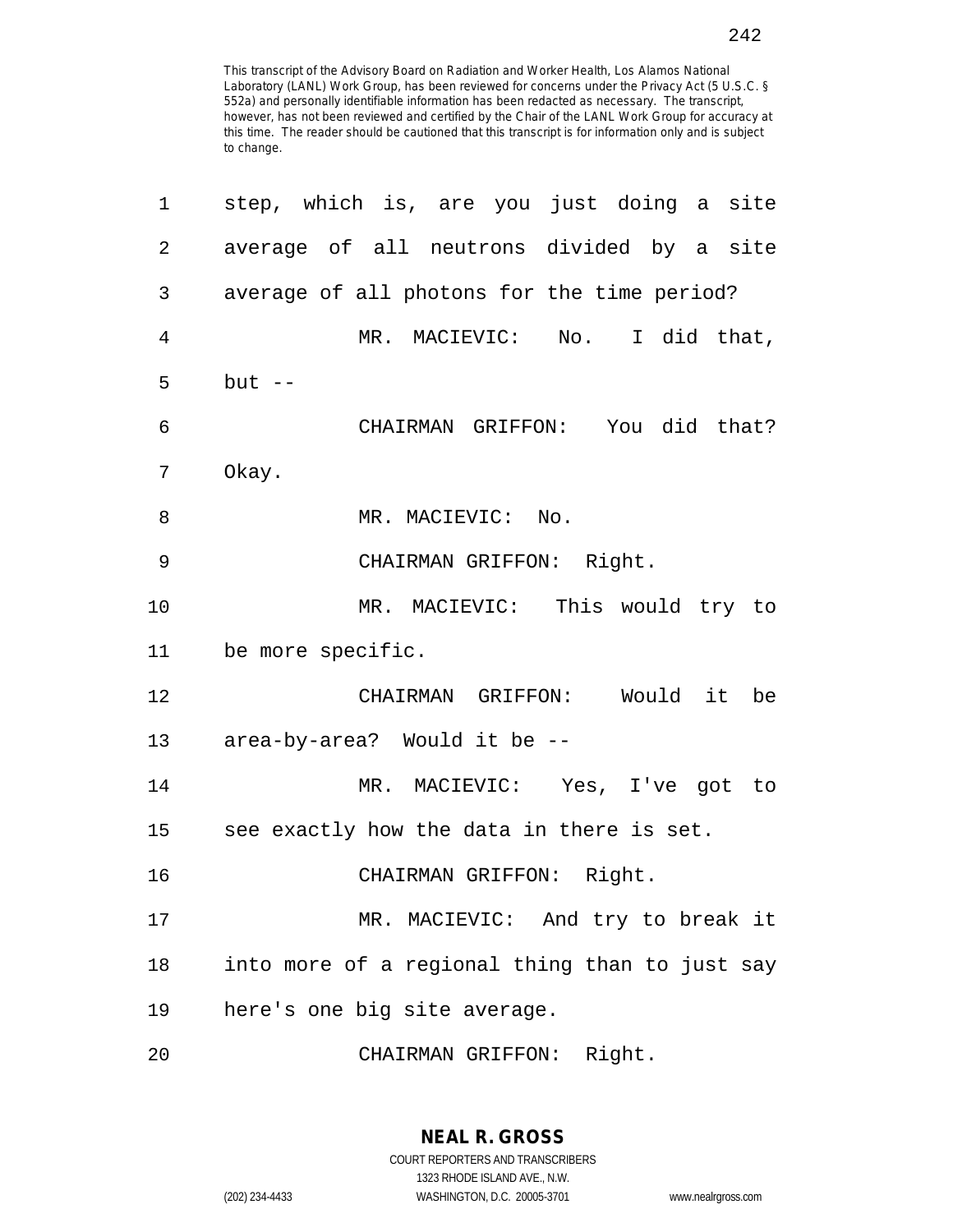| 1              | MR. MACIEVIC: Because there are               |
|----------------|-----------------------------------------------|
| $\overline{a}$ | reactors and there are --                     |
| 3              | CHAIRMAN GRIFFON: Right.                      |
| $\overline{4}$ | MR. MACIEVIC: You know, the LAMPF             |
| 5              | area. I mean, if anything, to have to have    |
| 6              | the LAMPF --                                  |
| 7              | CHAIRMAN GRIFFON: And the ratios              |
| 8              | are going to vary all over the place, right.  |
| 9              | MR. MACIEVIC: Right.                          |
| 10             | CHAIRMAN GRIFFON: Because that's              |
| 11             | what we want to see, is just the methodology  |
| 12             | there.                                        |
| 13             | MR. MACIEVIC: Because the ratio               |
| 14             | goes in 1976; this is for the whole divide -- |
| 15             | the whole neutron by the whole gamma for all  |
| 16             | that. It's .69, and then, up in 1982, it's    |
| 17             | 2.36, if you just did a ratio of everything   |
| 18             | sitewide.                                     |
| 19             | CHAIRMAN GRIFFON: Right, right.               |
| 20             | $MR$ .<br>MACIEVIC:<br>$I'$ m<br>in<br>sure,  |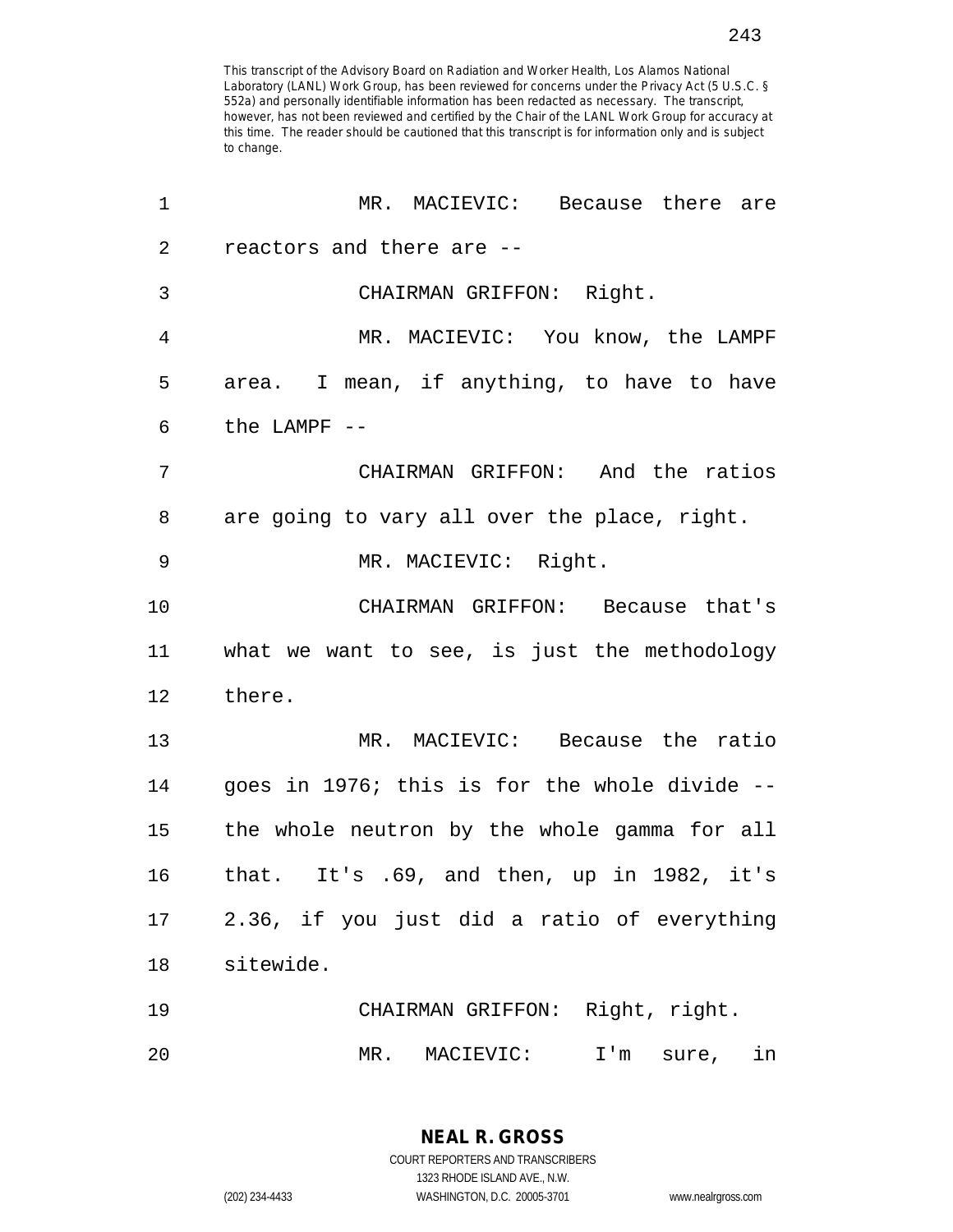| 1              | between, if you look at LAMPF for particular   |
|----------------|------------------------------------------------|
| $\overline{2}$ | situations and reactors for particular         |
| 3              | situations, you will see that there.           |
| $\overline{4}$ | And with these people, and knowing             |
| 5              | we can get to what their tasks were, we can, I |
| 6              | believe, get, since it's based on the          |
| 7              | claimant, put them into particular areas and   |
| 8              | try to group out in different groups, so that  |
| 9              | they take the neutron doses and fill them in   |
| 10             | correctly.                                     |
| 11             | CHAIRMAN GRIFFON: And this is `76              |
| 12             | to `79? I just want to get it right.           |
| 13             | MR. MACIEVIC: Yes, the N/P ratio,              |
| 14             | yes, based on the three to five years after    |
| 15             | that.                                          |
| 16             | MR. MILES: Here's a 1971 document              |
| 17             | that talks about they did studies on NTA film  |
| 18             | fading. For six hours, 1.62, let's see, two    |
| 19             | weeks, four weeks, and it looks like a         |
| 20             | conclusion out of that was to raise the dose   |

**NEAL R. GROSS**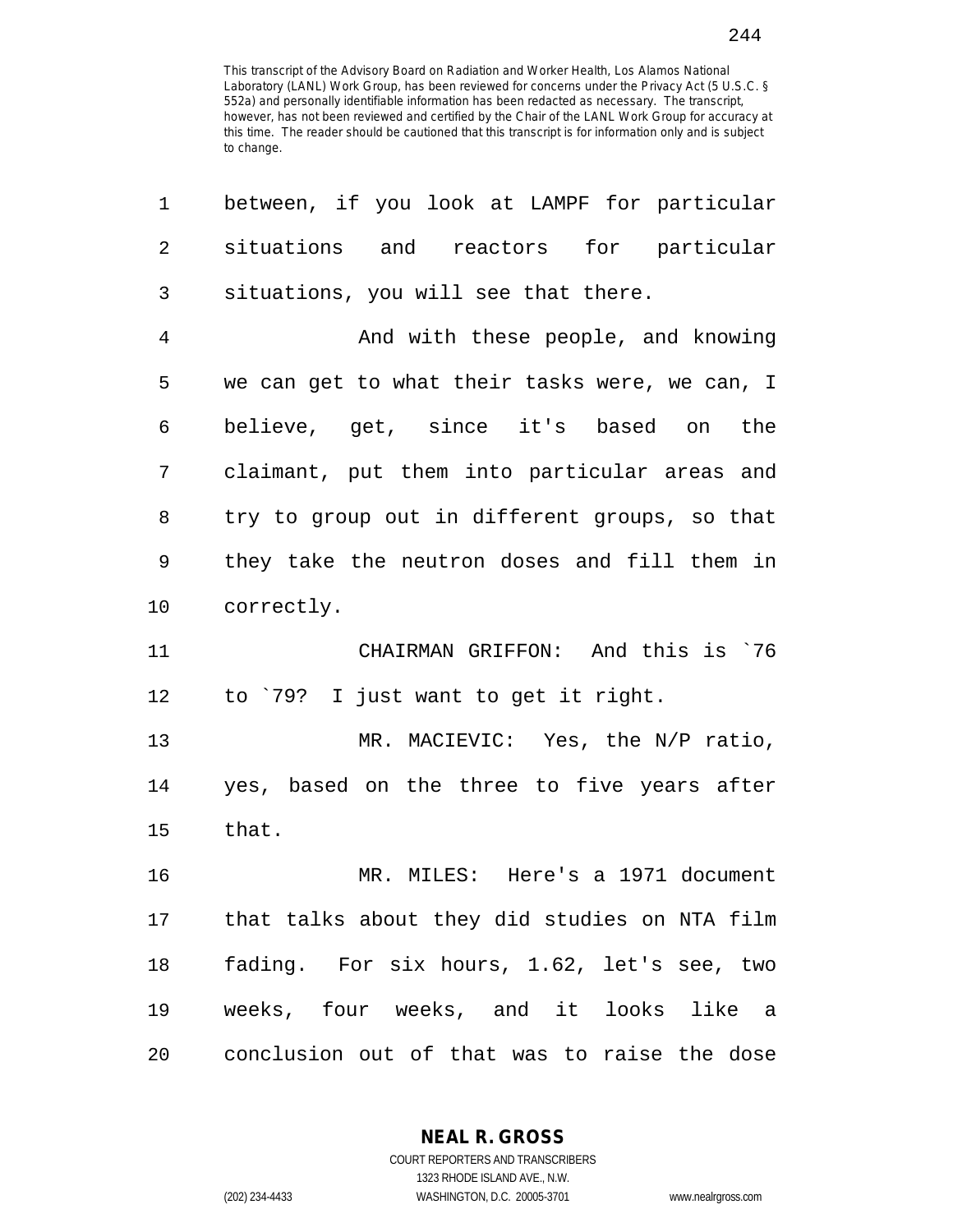| 1              | conversion factor from 0.16 rem per track to  |
|----------------|-----------------------------------------------|
| $\overline{2}$ | 0.024 rem per track, effective July 1971, for |
| 3              | the DP facility only.                         |
| 4              | Then, in `73, there's another                 |
| 5              | article here. They're talking about NTA film  |
| 6              | use at LAMPF, and they did a lot of different |
| 7              | measurements, multi-sphere measurements, and  |
| 8              | talk about coming up with a rem-per-track     |
| 9              | neutron conversion factors.                   |
| 10             | So, it looks like they had                    |
| 11             | facility-specific rem conversion factors that |
| 12             | did consider the issue of fading. Obviously   |
| 13             | they knew it was a problem. I would think     |
| 14             | that that fading issue wouldn't be consistent |
| 15             | throughout the year because I think it's      |
| 16             | pretty dry at Los Alamos some parts of the    |
| 17             | year and not so dry other parts. I don't know |
| 18             | if they accounted for that, how that worked.  |
| 19             | CHAIRMAN GRIFFON: I think it's                |
| 20             | like Joe said -                               |

**NEAL R. GROSS** COURT REPORTERS AND TRANSCRIBERS

1323 RHODE ISLAND AVE., N.W. (202) 234-4433 WASHINGTON, D.C. 20005-3701 www.nealrgross.com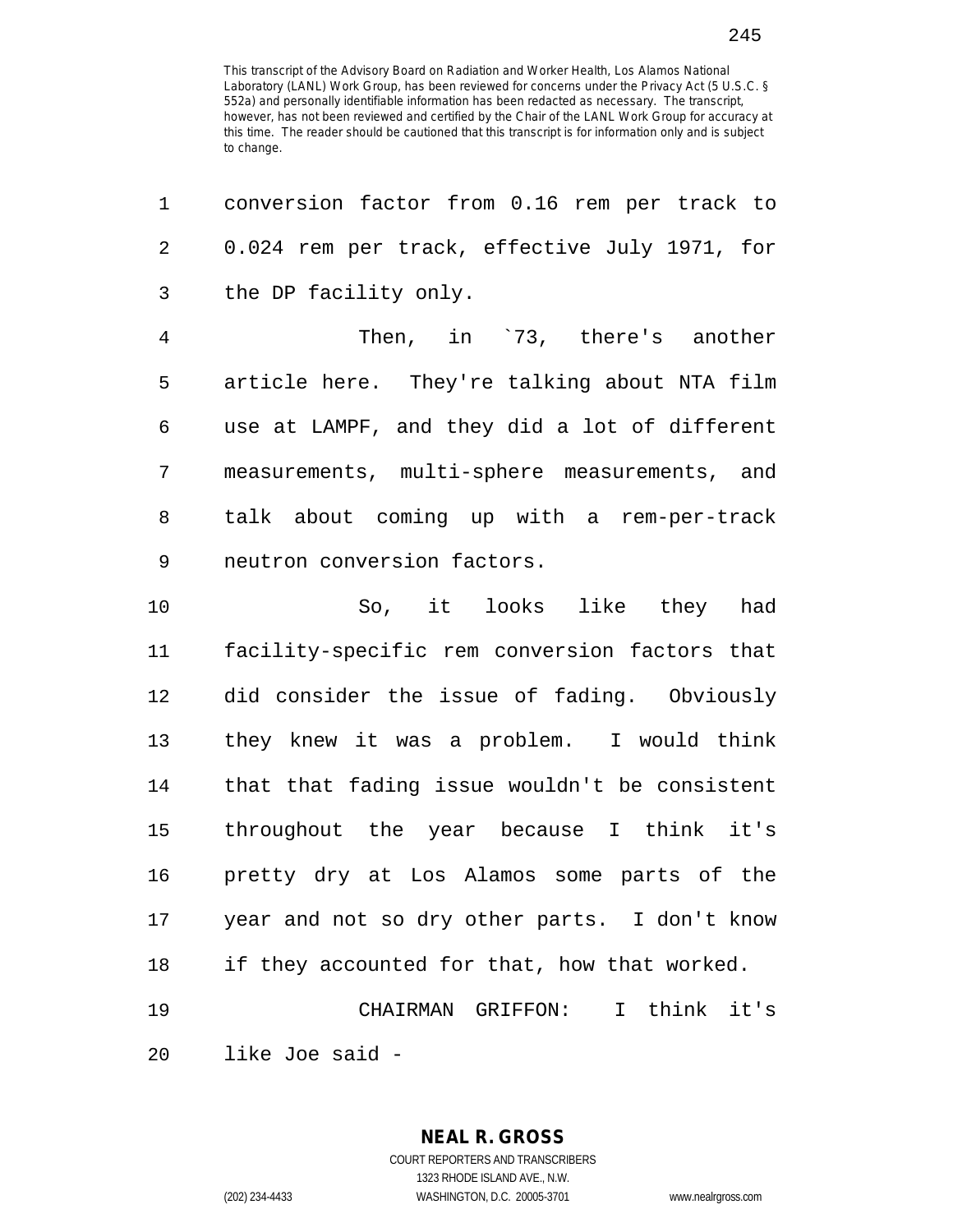| 1              | MR. FITZGERALD: Yes, I think it's              |
|----------------|------------------------------------------------|
| $\overline{2}$ | pretty clear they recognized the issue and     |
| 3              | resolved the issue by 1990. So, we're just     |
| 4              | trying to step back and say, did you go back,  |
| 5              | you know, at what point did you actually make  |
| 6              | adjustments? And if we can ascertain that,     |
| 7              | then this would make some sense as far as      |
| 8              | where we would need to put an adjustment       |
| 9              | factor in.                                     |
| 10             | MEMBER MUNN: It looks like in `70              |
| 11             | and $71.$                                      |
| 12             | MR. MACIEVIC: Yes.                             |
| 13             | CHAIRMAN GRIFFON: Okay. I think                |
| 14             | that's it.                                     |
| 15             | MR. FITZGERALD: Yes, the context               |
| 16             | was just clarifying what we couldn't quite put |
| 17             | our finger on in the ER.                       |
| 18             | CHAIRMAN GRIFFON: Yes.                         |
| 19             | MR. FITZGERALD: That's pretty                  |
| 20             | much where we are on the neutrons, not to say  |

**NEAL R. GROSS**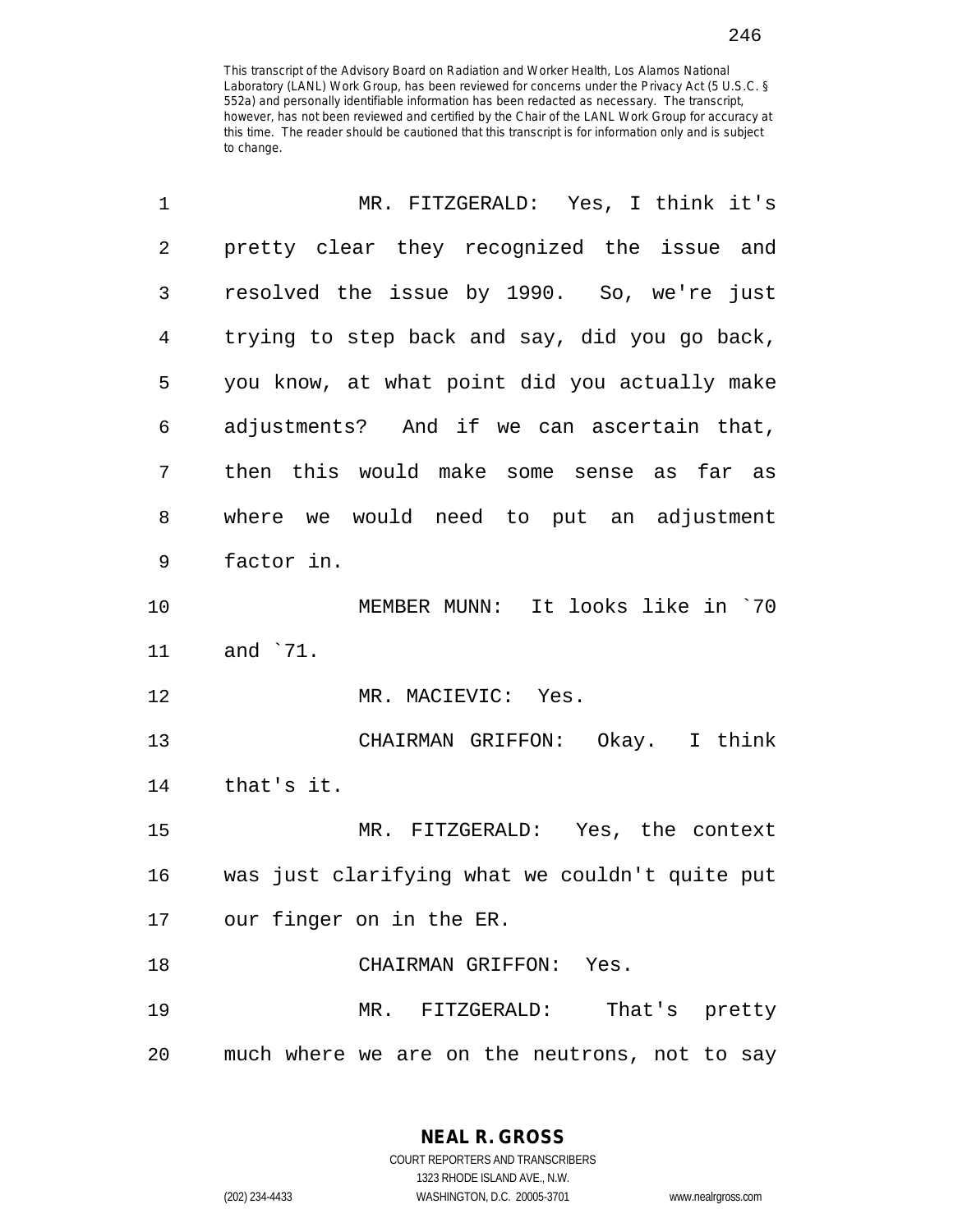| 1              | that it is a non-tractable issue, as<br>John   |
|----------------|------------------------------------------------|
| 2              | would say. I think it's very tractable.        |
| $\mathfrak{Z}$ | I thought he would be here. So, I              |
| 4              | can steal his thunder.                         |
| 5              | (Laughter.)                                    |
| 6              | CHAIRMAN GRIFFON: So, I have two               |
| 7              | remaining actions on it, then, I think. It is  |
| 8              | that NIOSH would provide specific methodology  |
| 9              | for applying the N/P ratio that appeared from  |
| 10             | '76 to '79. NIOSH intends on limiting the      |
| 11             | back-application of this data to three to five |
| 12             | years after the period of interest. NIOSH      |
| 13             | will validate that operational changes were    |
| 14             | not significant over the period of time        |
| 15             | proposed.                                      |
| 16             | And then, two, NIOSH will adjust               |
| 17             | for fading for the period from `80 to `90.     |
| 18             | NIOSH will provide the basis for<br>the        |
| 19             | conversion factor.                             |
| 20             | Although<br>$MR$ .<br>KATZ:<br>not             |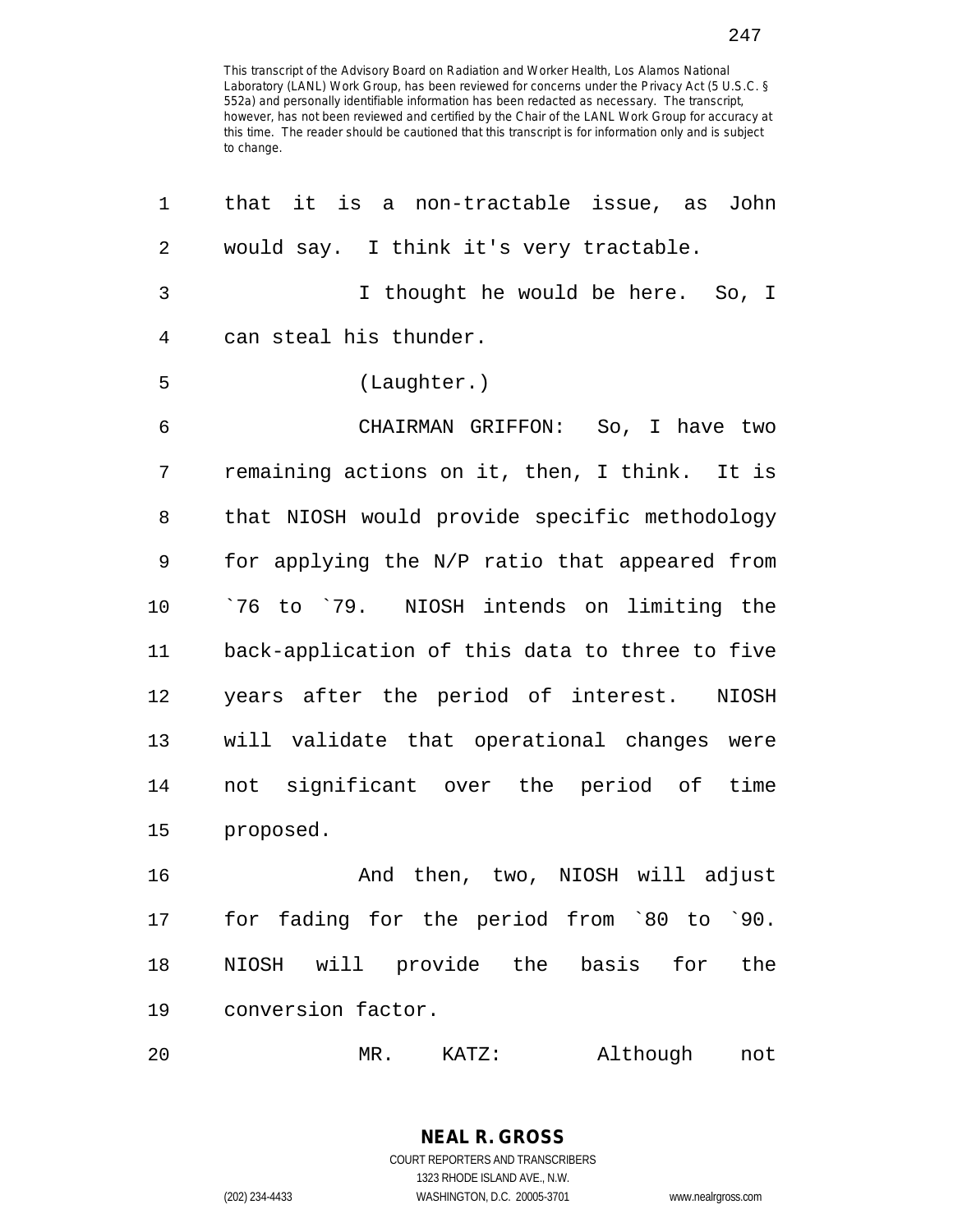| 1  | necessarily adjust for fading.                 |
|----|------------------------------------------------|
| 2  | CHAIRMAN GRIFFON: If<br>necessary.             |
| 3  | Right. If determined necessary.                |
| 4  | Is that it, Joe, for that?                     |
| 5  | MR. FITZGERALD: That is it for                 |
| 6  | that one.                                      |
| 7  | CHAIRMAN GRIFFON: All right.                   |
| 8  | Anybody else have any actions they want to add |
| 9  | for that?                                      |
| 10 | (No response.)                                 |
| 11 | I didn't think so.                             |
| 12 | All right, Wanda, so you want to               |
| 13 | add another action?                            |
| 14 | MEMBER MUNN: No. It sounds                     |
| 15 | reasonable to me to verify that it actually    |
| 16 | was being considered.                          |
| 17 | MEMBER LOCKEY:<br>I'm sorry, I                 |
| 18 | didn't hear what you said. Say it again?       |
| 19 | That it actually<br>MEMBER MUNN:               |
| 20 | be considered as being addressed,<br>would     |

**NEAL R. GROSS**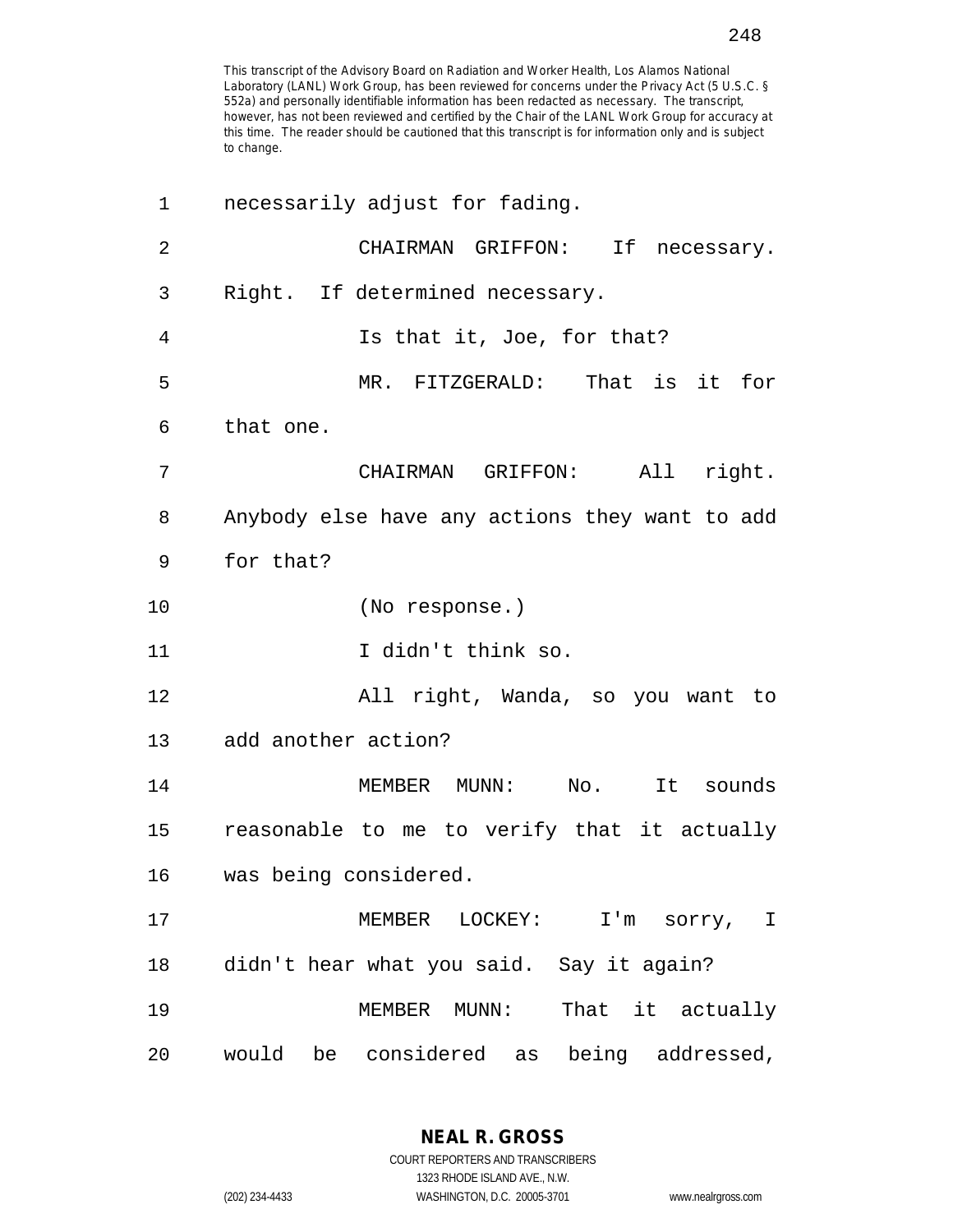| 1              | although not well-documented.                          |
|----------------|--------------------------------------------------------|
| $\overline{2}$ | MEMBER LOCKEY: Right.                                  |
| 3              | MR. FITZGERALD: But all those                          |
| 4              | memos you cited in your tables, none of them           |
| 5              | addressed that issue, apparently?                      |
| 6              | MR. MACIEVIC: Well, that's it. I                       |
| 7              | mean they don't say, "Here's the correction we         |
| 8              | did."                                                  |
| 9              | MR. FITZGERALD: Right.                                 |
| 10             | MR. MACIEVIC: But like other                           |
| 11             | things, they're pointing to things --                  |
| 12             | MR. FITZGERALD: Right.                                 |
| 13             | MR. MACIEVIC: But they never say                       |
| 14             | specifically until you get to -- well, in a            |
|                | 15 couple of things they --                            |
| 16             | MR. FITZGERALD:<br>They never                          |
| 17             | specifically say, "This is what we're going to         |
| 18             | do about it."                                          |
| 19             | MR. MACIEVIC: Right. Right. So,                        |
| 20             | think it could be clarified by looking<br>$\mathbf{I}$ |

**NEAL R. GROSS**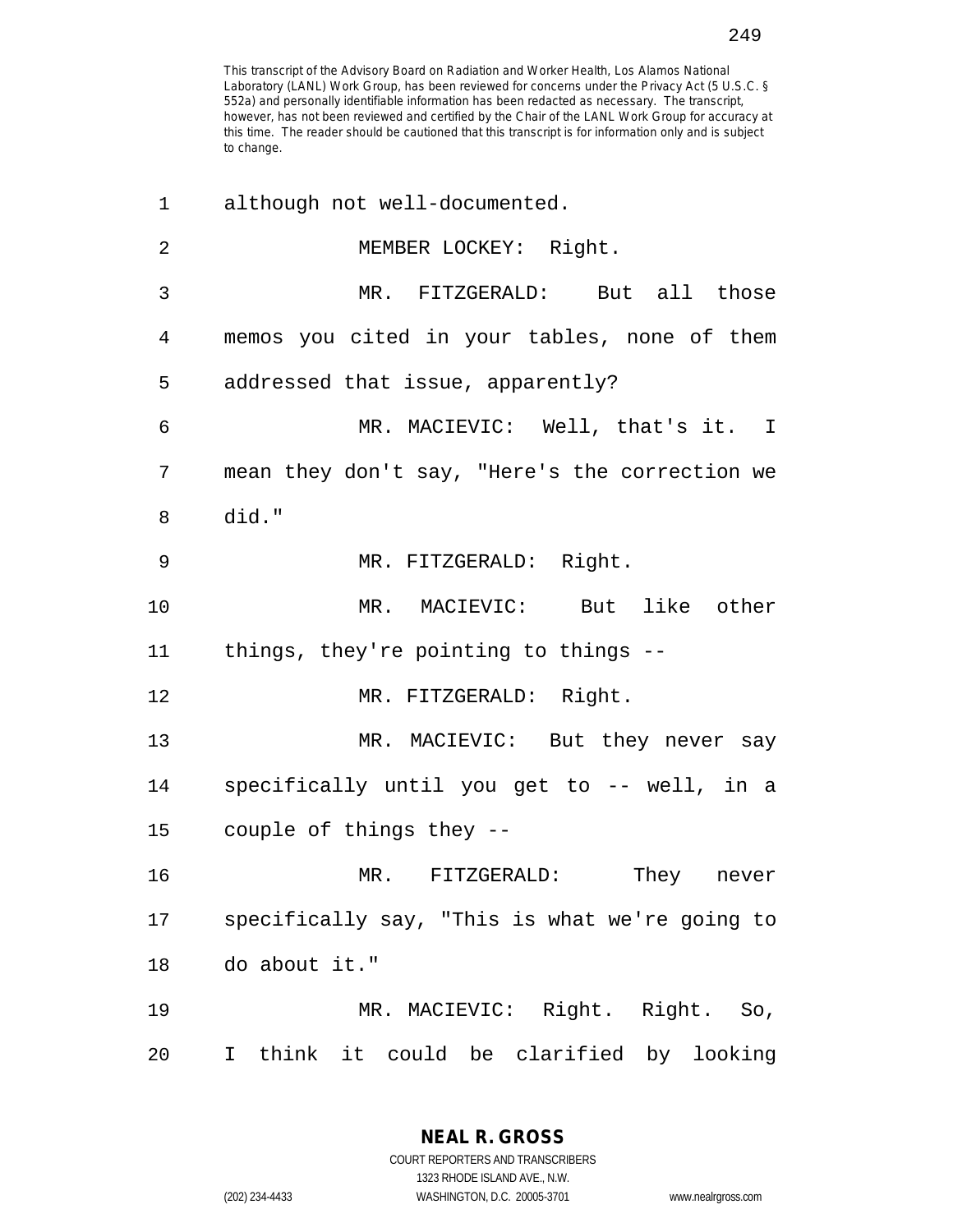| 1  | through some more of these documents.          |
|----|------------------------------------------------|
| 2  | CHAIRMAN GRIFFON: All right, now               |
| 3  | No. 5. I'm not sure if this doesn't overlap    |
| 4  | with our discussion. I'm on to matrix item 5,  |
| 5  | if that's okay.                                |
| 6  | Does this overlap with our                     |
| 7  | discussion earlier for the LAMPF and LANSCE    |
| 8  | facilities, Joe, or is this different stuff?   |
| 9  | MEMBER MUNN: It sure seems to.                 |
| 10 | MR. FITZGERALD: Actually, this                 |
| 11 | got conflated with the previous one. The       |
| 12 | issues at LANSCE and LAMPF were the incidental |
| 13 | exposure of ironworkers that were stationed on |
| 14 | the LANSCE site.                               |
| 15 | CHAIRMAN GRIFFON: Okay.                        |
| 16 | MR. FITZGERALD:<br>And one                     |
| 17 | particular individual was expressing concerns  |
| 18 | that the ironworkers after LANSCE<br>was       |
| 19 | constructed and operating -- you know, this is |
| 20 | the upgraded LANSCE --                         |

**NEAL R. GROSS** COURT REPORTERS AND TRANSCRIBERS

1323 RHODE ISLAND AVE., N.W.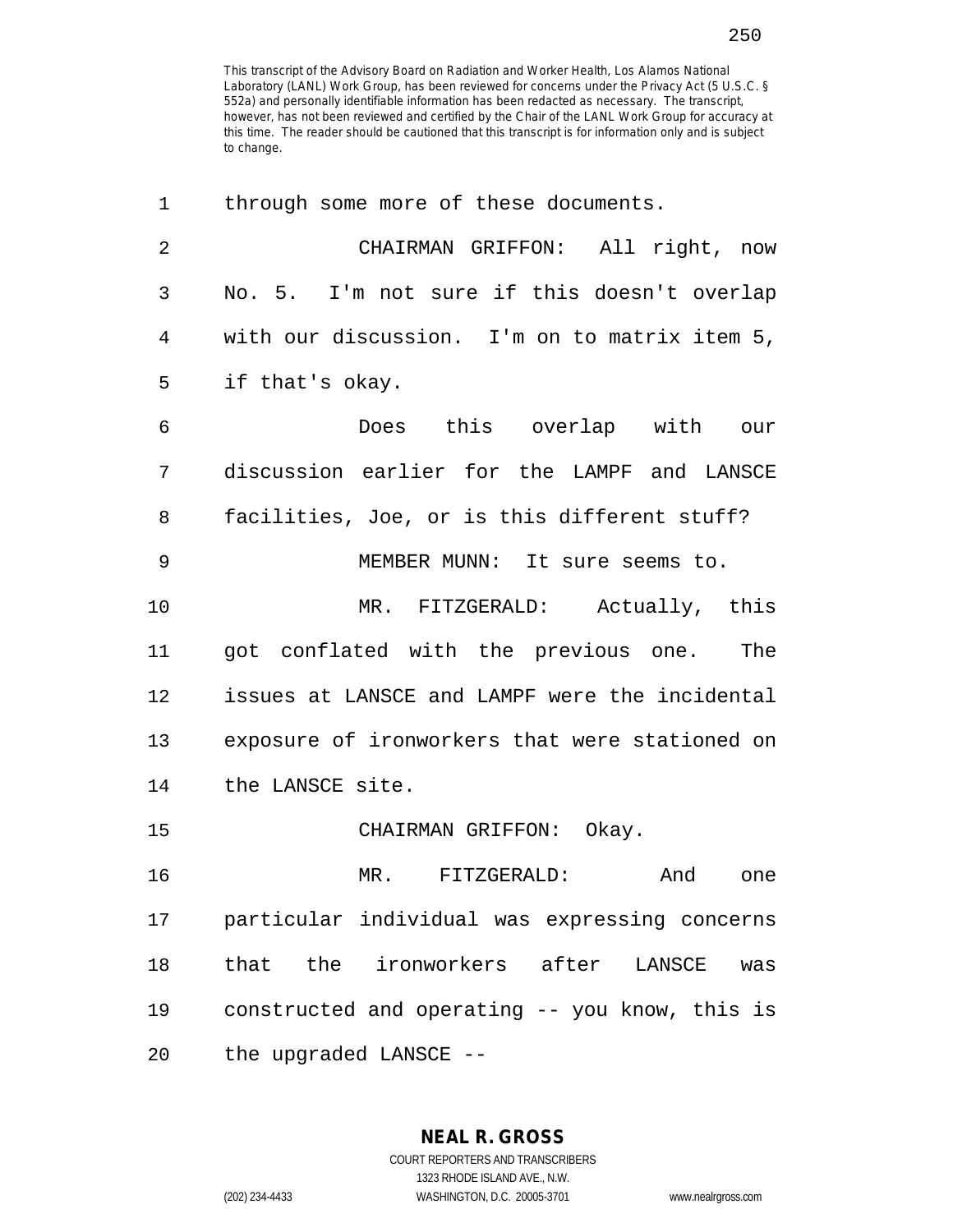| $\mathbf 1$    | CHAIRMAN GRIFFON: Okay.                        |
|----------------|------------------------------------------------|
| $\overline{2}$ | MR. FITZGERALD:<br>That they were              |
| 3              | staying in trailers that were located right    |
| 4              | behind the beam stop in target area A.         |
| 5              | CHAIRMAN GRIFFON: That's right.                |
| 6              | MR. FITZGERALD: And there's                    |
| 7              | concern about both the potential for direct    |
| 8              | radiation from the beam stop as well as        |
| 9              | uptakes from --                                |
| 10             | CHAIRMAN GRIFFON: A holding pond.              |
| 11             | MR. FITZGERALD:<br>There was a                 |
| 12             | retention pond that was located right adjacent |
| 13             | to the trailers where, apparently, fairly high |
| 14             | levels of tritium were disposed. It was an     |
| 15             | evaporation pond, essentially, for tritium-    |
| 16             | containing liquids.                            |
| 17             | And we spent a great deal of time              |
| 18             | talking to the HPs and the LAMPF operators     |
| 19             | about the question, saying, you know, it's     |
| 20             | maybe a legitimate issue, but it would seem    |

**NEAL R. GROSS**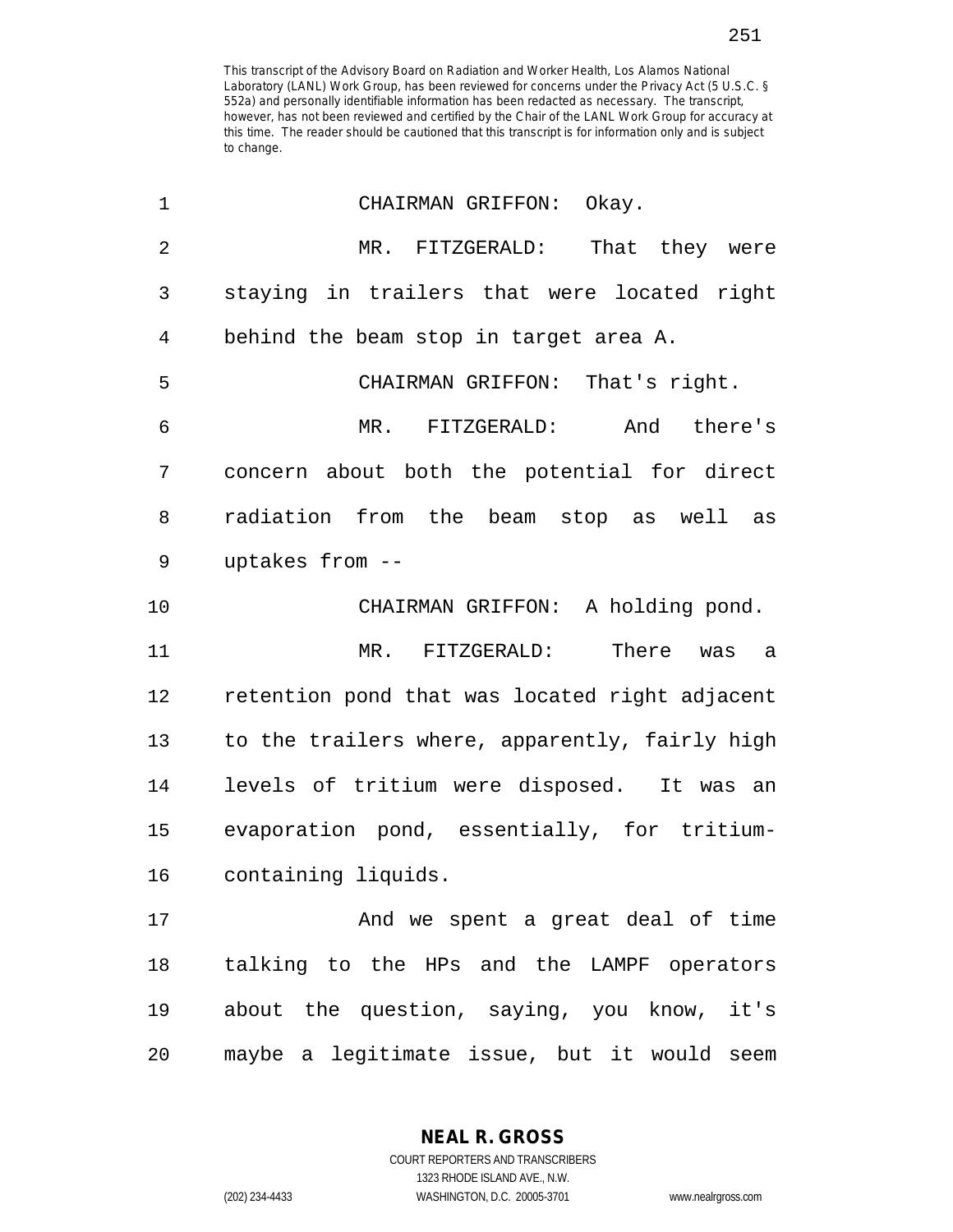|   | there had to be a lot of data. This is one      |
|---|-------------------------------------------------|
| 2 | where you have an operating accelerator, and    |
| 3 | from my experience, you had a lot of            |
| 4 | measurements taken around the beam stops.<br>In |
| 5 | fact, the design is all calibrated on           |
| 6 | maintaining certain exposure levels.            |

7 And we looked at that question, 8 and at least from the external standpoint, saw 9 no reason why your external radiation sources 10 would be different than what the TLDs they 11 were wearing -- they were wearing TLDs -- 12 would have seen and would have been recorded. 13 So, from the external standpoint, we didn't 14 see any potential for exposure that would not 15 have been reported on their badges, the TLDs.

16 On the internal side, however, 17 this question of a lot of liquid being -- and 18 LAMPF did process a number of coolant systems, 19 what have you, that were very highly 20 contaminated with tritium. They did pipe it

**NEAL R. GROSS**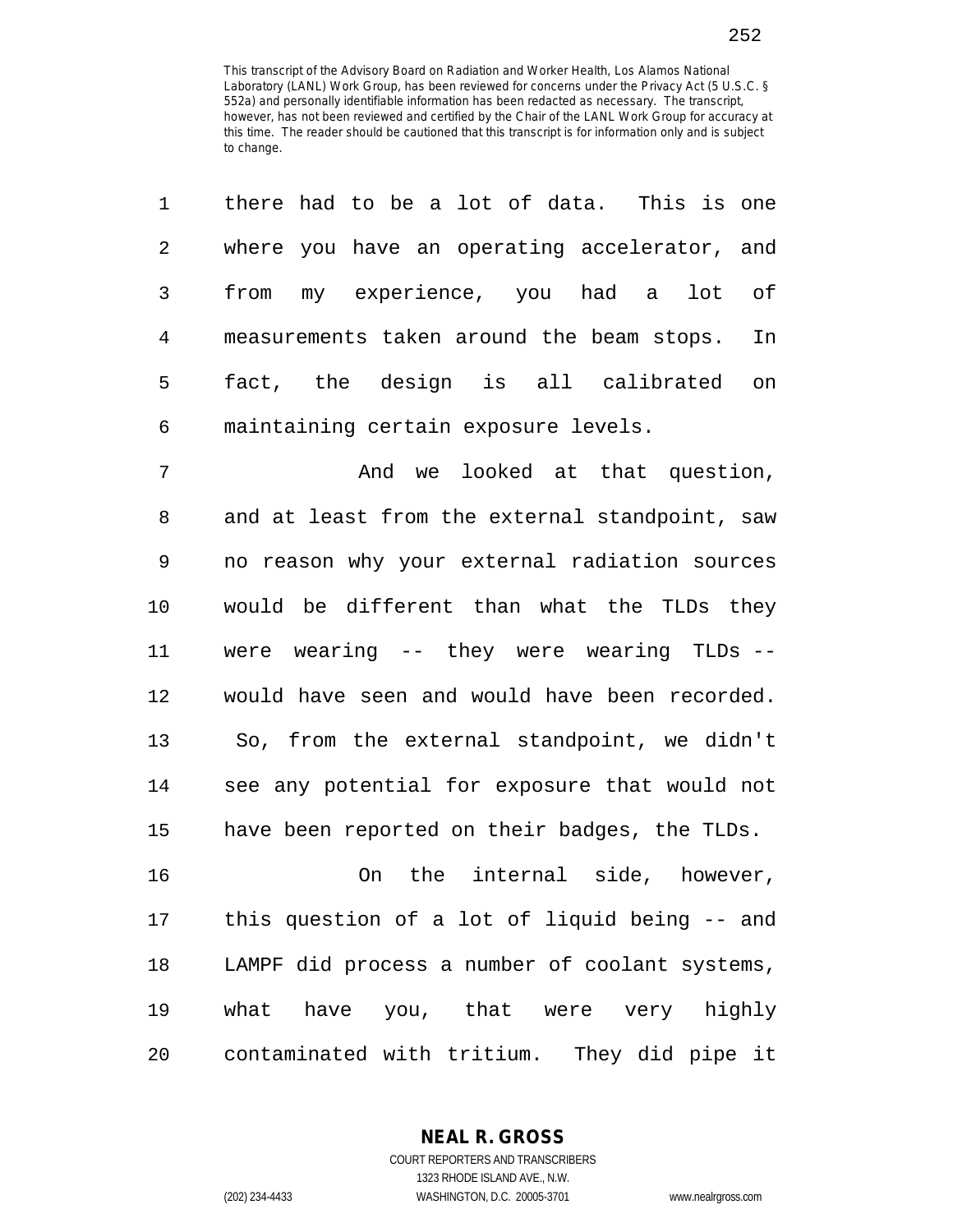1 out, and they did use evaporation to get rid 2 of it.

3 So, the concern about maybe having 4 an immersion dose of tritium in that area 5 where they were stationed -- it wasn't the 6 best pot, I think, to stick people in terms of 7 trailers, but it was temporary housing, as it 8 were, for these support workers.

9 And we were looking for in this 10 case just source-term information, saying, 11 okay, you have this retention pond. You do 12 have outflow in terms of contaminated liquids 13 with tritium. Something like that in the 14 modern era, you would be taking samples. If 15 nothing else, RCRA, some of their 16 requirements, you would be taking samples of 17 the pond, getting concentrations.

18 So, we were looking for that data 19 to put that issue to bed when we were 20 interviewing. We actually had a manager from

**NEAL R. GROSS**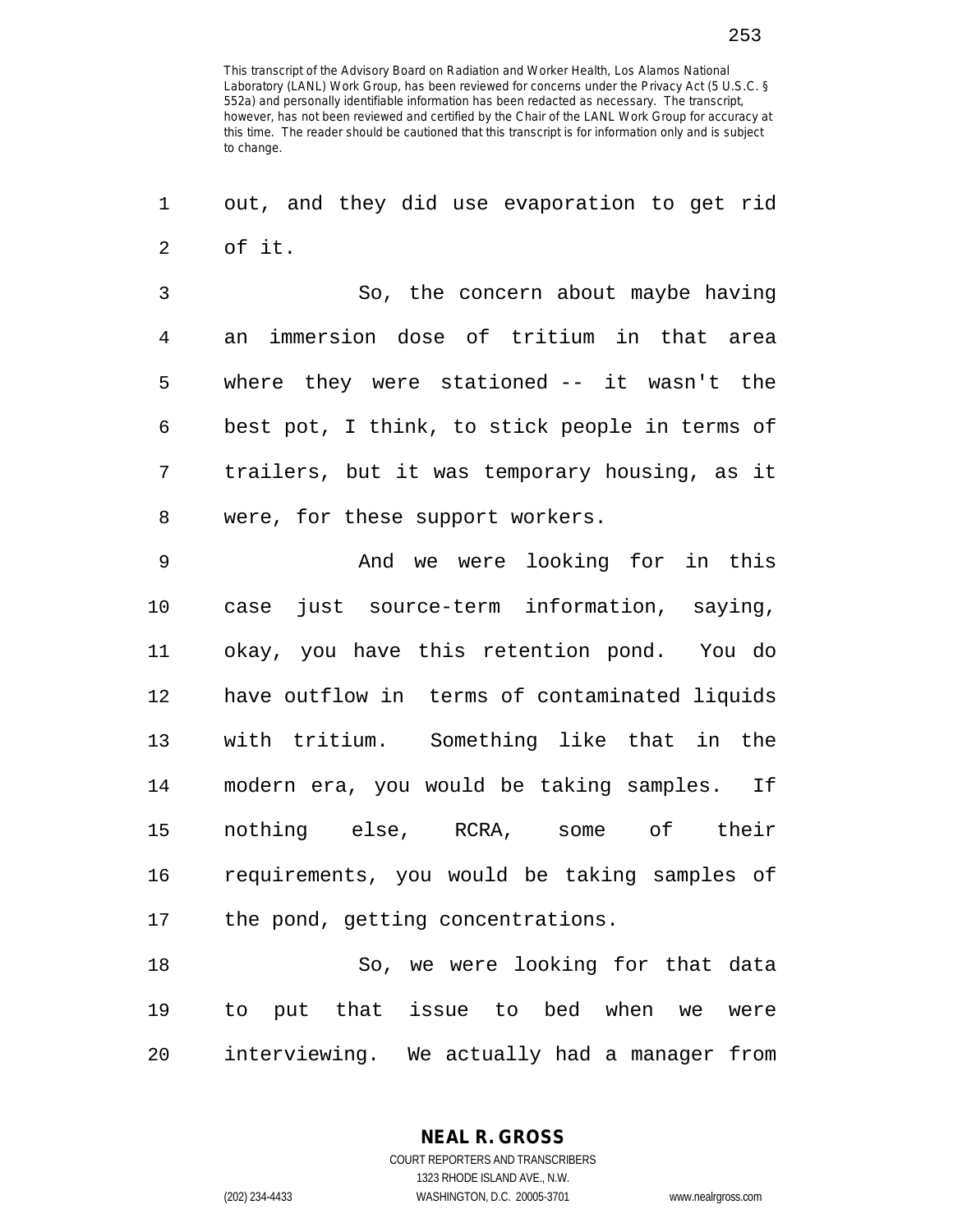| $\mathbf 1$    | LANSCE who said, "Yes, we have that data."     |
|----------------|------------------------------------------------|
| $\overline{2}$ | And that's exactly what you want to hear.      |
| 3              | So, we said, "Can you get it for               |
| $\overline{4}$ | us?" He said he would, and that's the last we  |
| 5              | ever heard from him. The followup, the lab     |
| 6              | wasn't going to release the data.              |
| 7              | So, we have put the issue down as              |
| 8              | an issue or a question, but are aware of the   |
| 9              | fact that there is, in fact, source            |
| 10             | information of what kind of concentrations     |
| 11             | here we're talking about in this retention     |
| 12             | pond. So, I think there is a pathway to        |
| 13             | actually doing a calculation or an estimation, |
| 14             | and there might even be some grab samples over |
| 15             | that as well.                                  |
| 16             | But we weren't successful in our               |
| 17             | foray in getting our hands on any of that      |

18 data. So, where we stand right now suggests 19 that, at least from the internal standpoint, 20 that there was a potential pathway for these

> **NEAL R. GROSS** COURT REPORTERS AND TRANSCRIBERS

1323 RHODE ISLAND AVE., N.W. (202) 234-4433 WASHINGTON, D.C. 20005-3701 www.nealrgross.com

254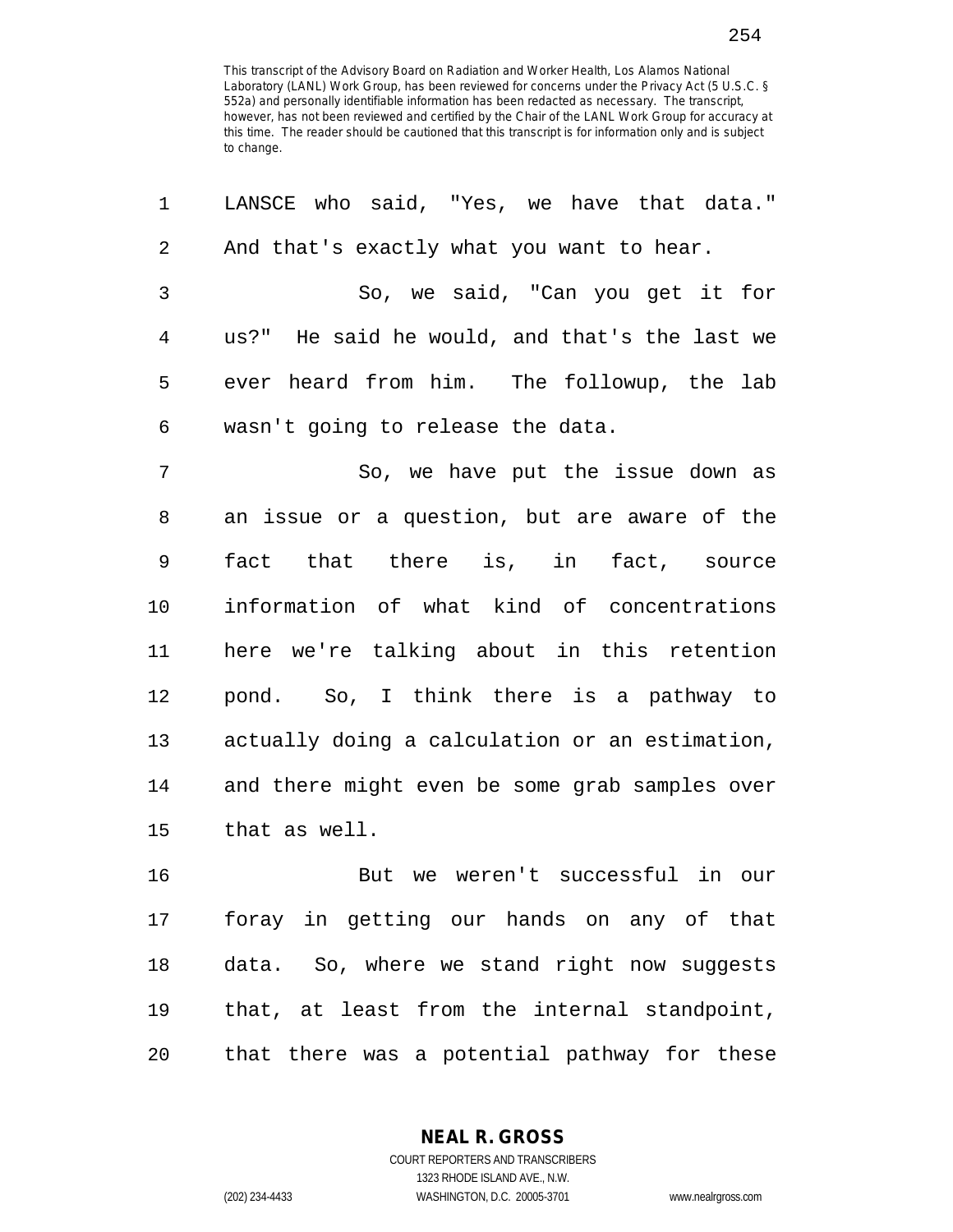| $\mathbf{1}$   | workers. We think that there must be a way to  |
|----------------|------------------------------------------------|
| $\overline{2}$ | obtain the data, according to the source, and  |
| 3              | make some kind of upper-bound estimation that, |
| 4              | if you were immersed in whatever was being     |
| 5              | evaporated off in terms of tritium, this would |
| 6              | be the maximum exposure you could expect,      |
| 7              | since they weren't bioassayed. That would      |
| 8              | probably be the pathway for a dose             |
| 9              | reconstruction.                                |

10 And this was specifically cited by 11 an ironworker, and he has filed claims. This 12 is sort of a gap. It's a gap in the data.

13 So, that is kind of where this 14 thing came out. It's an uptake question 15 regarding the retention pond at LAMPF, a 16 question of what would be the immersion dose 17 due to tritium to workers that would have been 18 stationed adjacent to this pond.

19 **And I** think in our piece that we 20 presented there's a map and everything, but,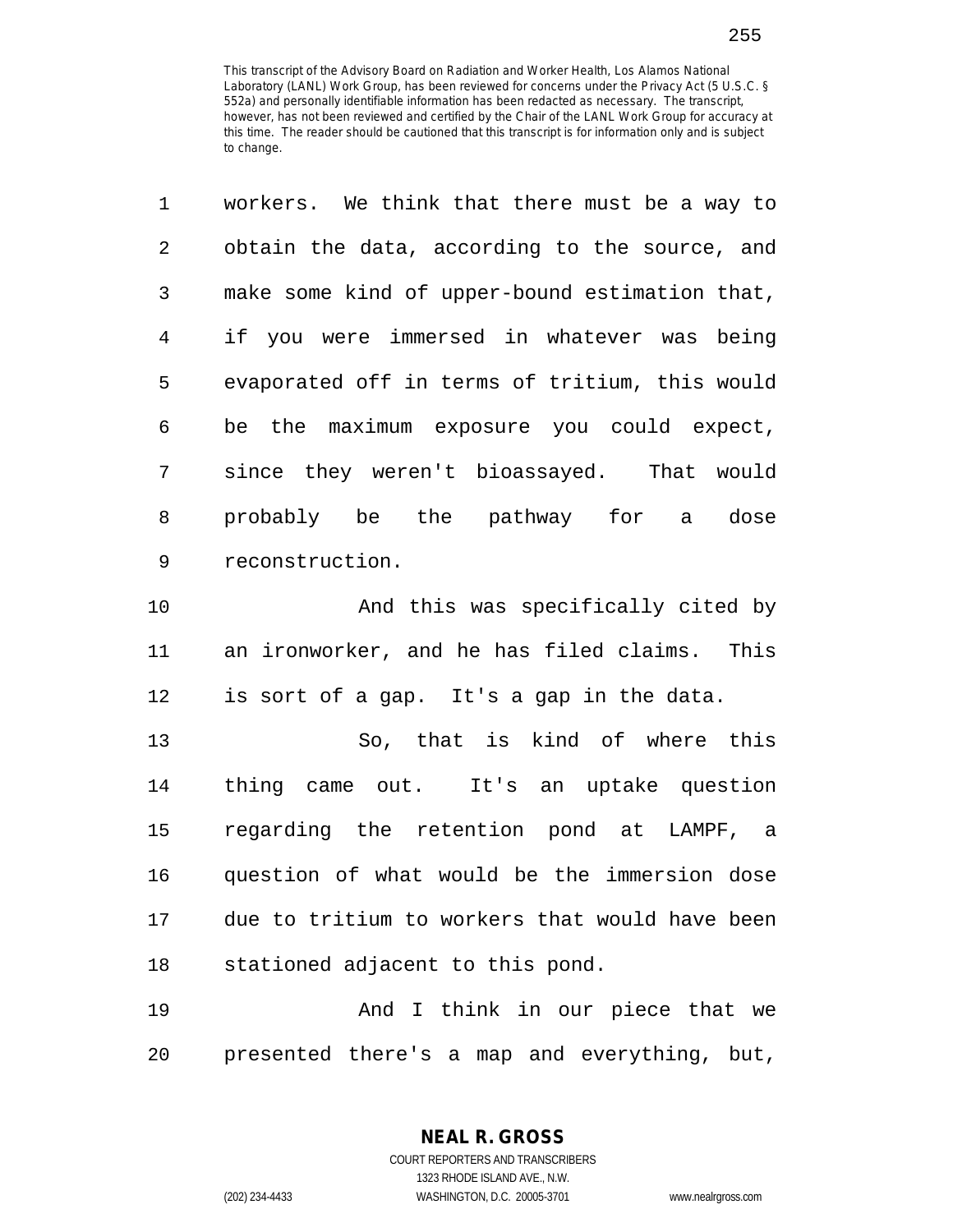| $\mathbf 1$ | again, it is right beside target area A, right |
|-------------|------------------------------------------------|
| 2           | beside the retention pond. They were           |
| 3           | relatively close.                              |
| 4           | But you have to look at prevailing             |
| 5           | winds and a number of other issues. You        |
| 6           | know, it's something that I think is doable,   |
| 7           | but you need data.                             |
| 8           | MR. MACIEVIC: Would it<br>be                   |
| 9           | possibly a good idea -- because before<br>we   |
| 10          | start developing models that we will all be    |
| 11          | discussing whether or not they're valid -- to  |
| 12          | try to get maybe DOE and someone else to push  |
| 13          | the idea of getting them to release this       |
| 14          | information?                                   |
| 15          | MR.<br>FITZGERALD:<br>I agree                  |
| 16          | wholeheartedly.<br>We pushed from our          |
| 17          | standpoint, and we're now saying --            |
| 18          | DR. NETON: Yes, we can take that.              |
| 19          | MR. FITZGERALD: Yes, like I said,              |
| 20          | I think it's definitely doable. I just think   |

**NEAL R. GROSS**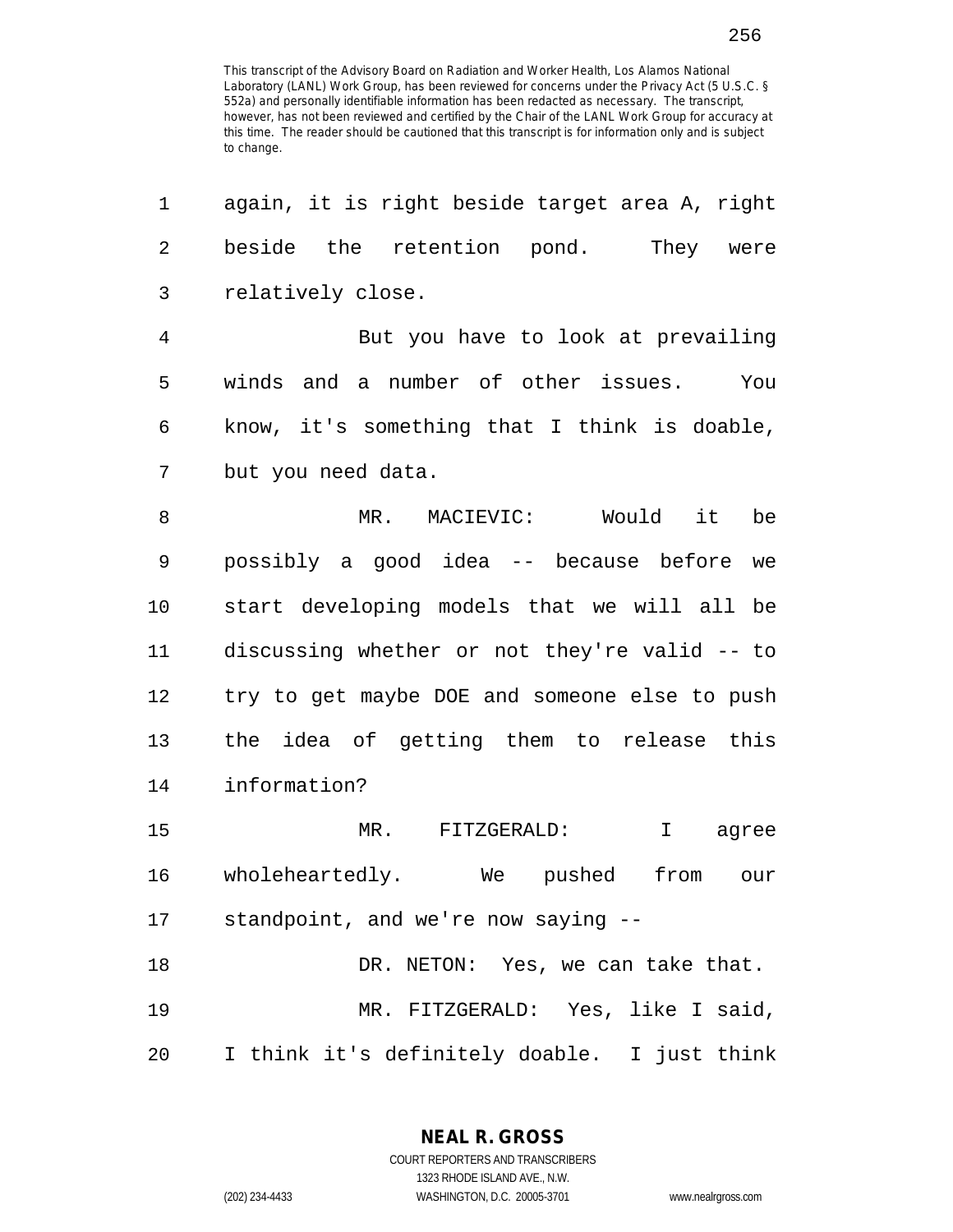| 1              | that the data has to be obtained. Once one    |
|----------------|-----------------------------------------------|
| $\overline{2}$ | establishes, you could do that --             |
| 3              | MR. MACIEVIC: Could you send me               |
| $\overline{4}$ | an email or something with the name of the    |
| 5              | person and all that?                          |
| 6              | MR. FITZGERALD: I sure can, yes.              |
| 7              | MR. MACIEVIC: Then, we can go and             |
| 8              | start from our end and start pushing this.    |
| 9              | Because if he is saying the data is there and |
| 10             | all that, why not just try to beat them to    |
| 11             | give the information --                       |
| 12             | MR. FITZGERALD: Right.                        |
| 13             | MR. MACIEVIC: Instead of going                |
| 14             | through the whole thing of validating models  |
| 15             | and $--$                                      |
| 16             | MR. FITZGERALD: I've taken our                |
| 17             | position unless we get no.                    |
| 18             | (Laughter.)                                   |
| 19             | It's kind of like, okay, we'll                |
| 20             | then bounce it to the agency, and the agency  |

**NEAL R. GROSS**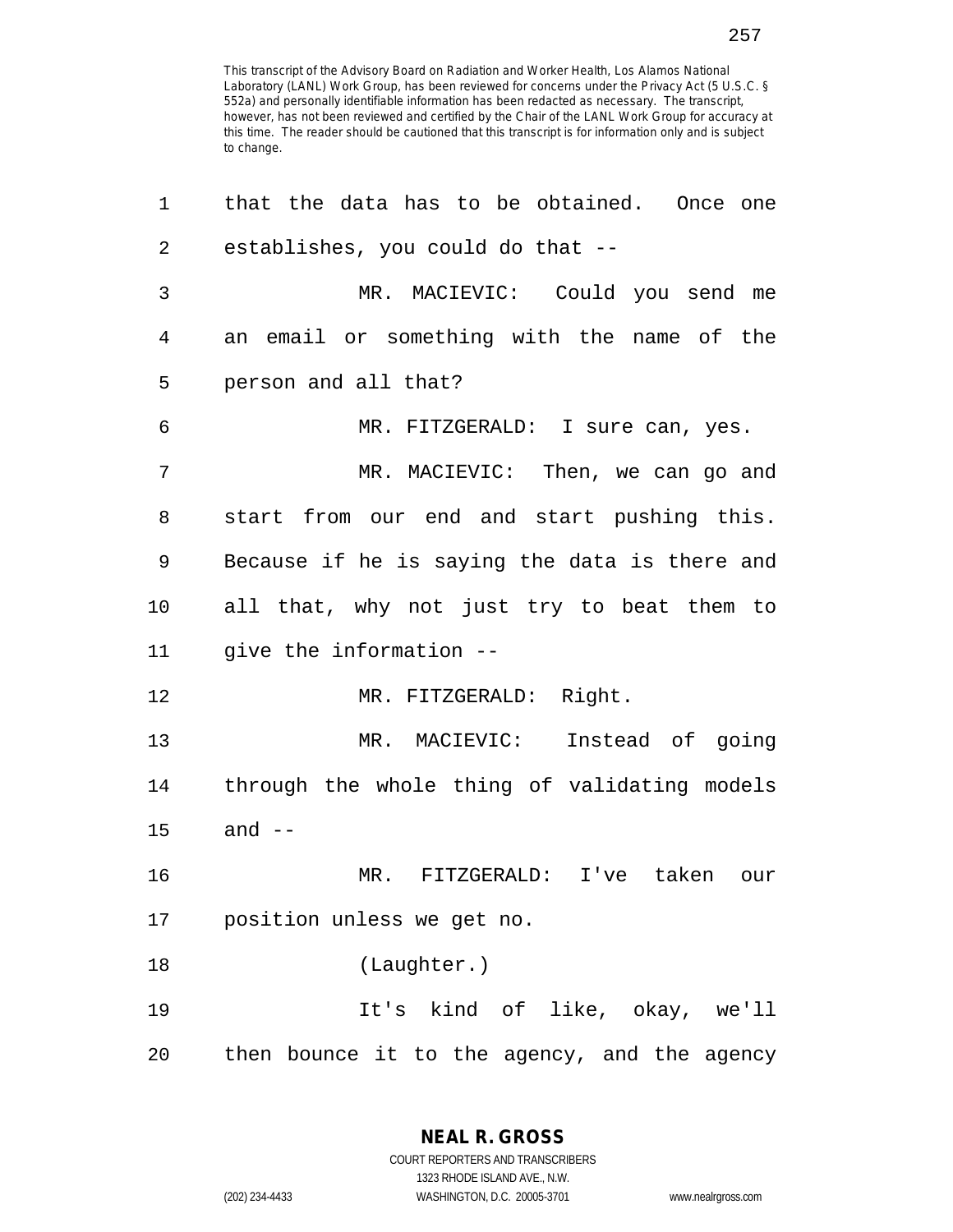1 can go further.

| $\overline{2}$ | But, again, I think I would                    |
|----------------|------------------------------------------------|
| 3              | suggest that it is doable. Once one            |
| 4              | demonstrates the bounding approach to what     |
| 5              | looks like a gap in the bioassay information,  |
| 6              | I think that goes away.                        |
| 7              | MR. MACIEVIC: Sure.                            |
| 8              | DR. NETON: So, let me see. I can               |
| 9              | understand the tritium to some extent, but the |
| 10             | note here talks about, "and other              |
| 11             | radionuclides." We are trying to grasp what    |
| 12             | we are talking about for other radionuclides.  |
| 13             | MR. FITZGERALD: Yes. It was an                 |
| 14             | effluent stream from the LAMPF. It was mostly  |
| 15             | tritium, but --                                |
| 16             | DR. NETON: But, as far as I know,              |
| 17             | no other nuclides that are volatile would be   |
| 18             | immersing them in a cloud, other than tritium. |
| 19             | This was<br>MILES:<br>just<br>for<br>MR.       |
| 20             | evaporation from the pond, right, Joe?         |

**NEAL R. GROSS**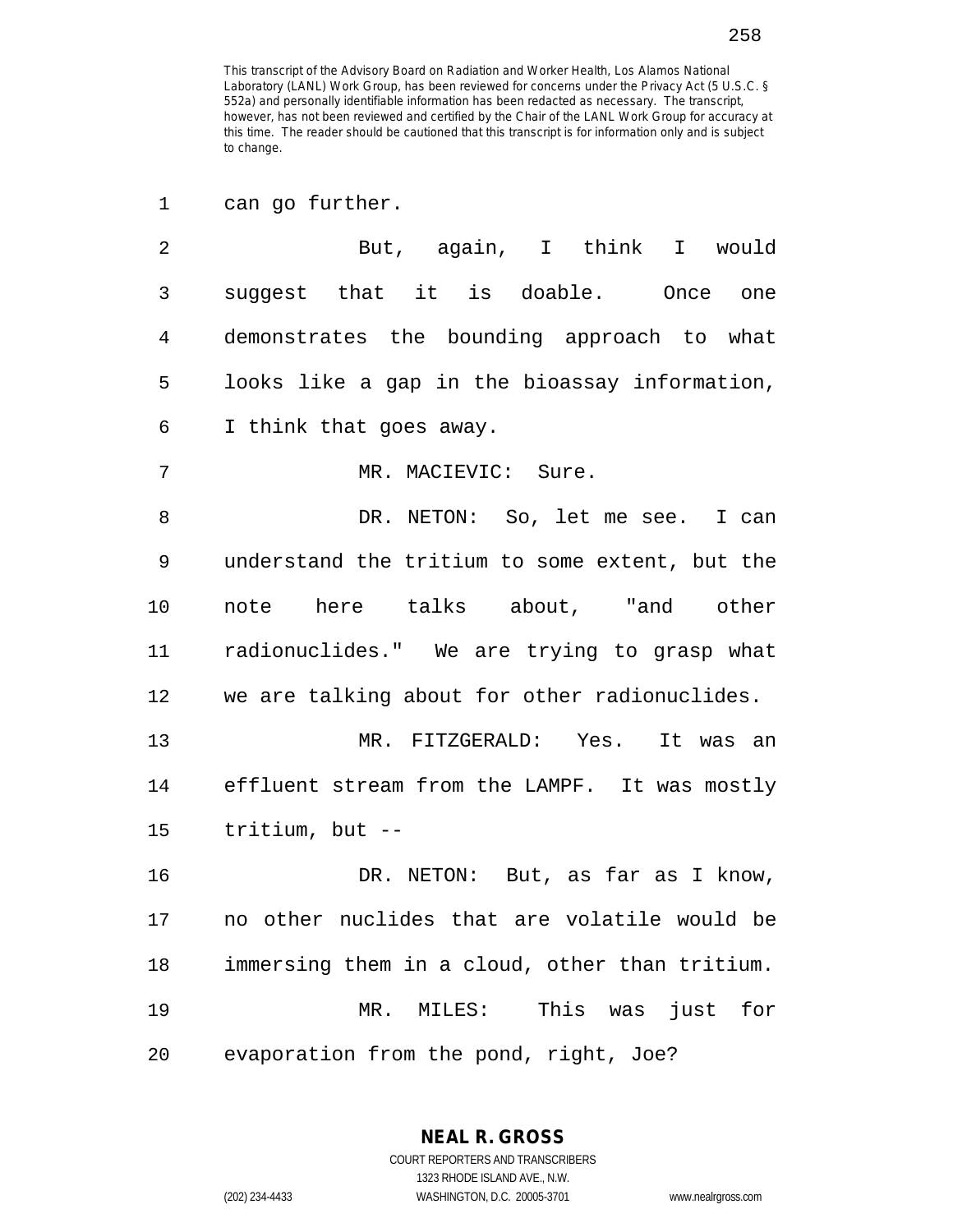| 1              | DR. NETON: You can't evaporate                |
|----------------|-----------------------------------------------|
| $\overline{2}$ | cesium from a pond.                           |
| 3              | MR. MILES: Yes.                               |
| 4              | CHAIRMAN GRIFFON: They are saying             |
| 5              | from the dried-out pond, is the note I have,  |
| 6              | but the soil $-$                              |
| 7              | MR. MILES: Oh, the scavenging of              |
| 8              | the soil?                                     |
| 9              | CHAIRMAN GRIFFON: I guess.                    |
| 10             | MR. FITZGERALD: Well, the pond                |
| 11             | wasn't always -                               |
| 12             | MR. MILES: The pond would dry up              |
| 13             | maybe.                                        |
| 14             | MR. FITZGERALD: The pond wasn't               |
| 15             | always wet, but --                            |
| 16             | MR. MILES: Yes. Maybe the wind                |
| 17             | was blowing.                                  |
| 18             | MR. FITZGERALD: If you can                    |
| 19             | imagine the sort of stream where it goes out  |
| 20             | in the pond, evaporates, becomes dry,<br>more |

**NEAL R. GROSS**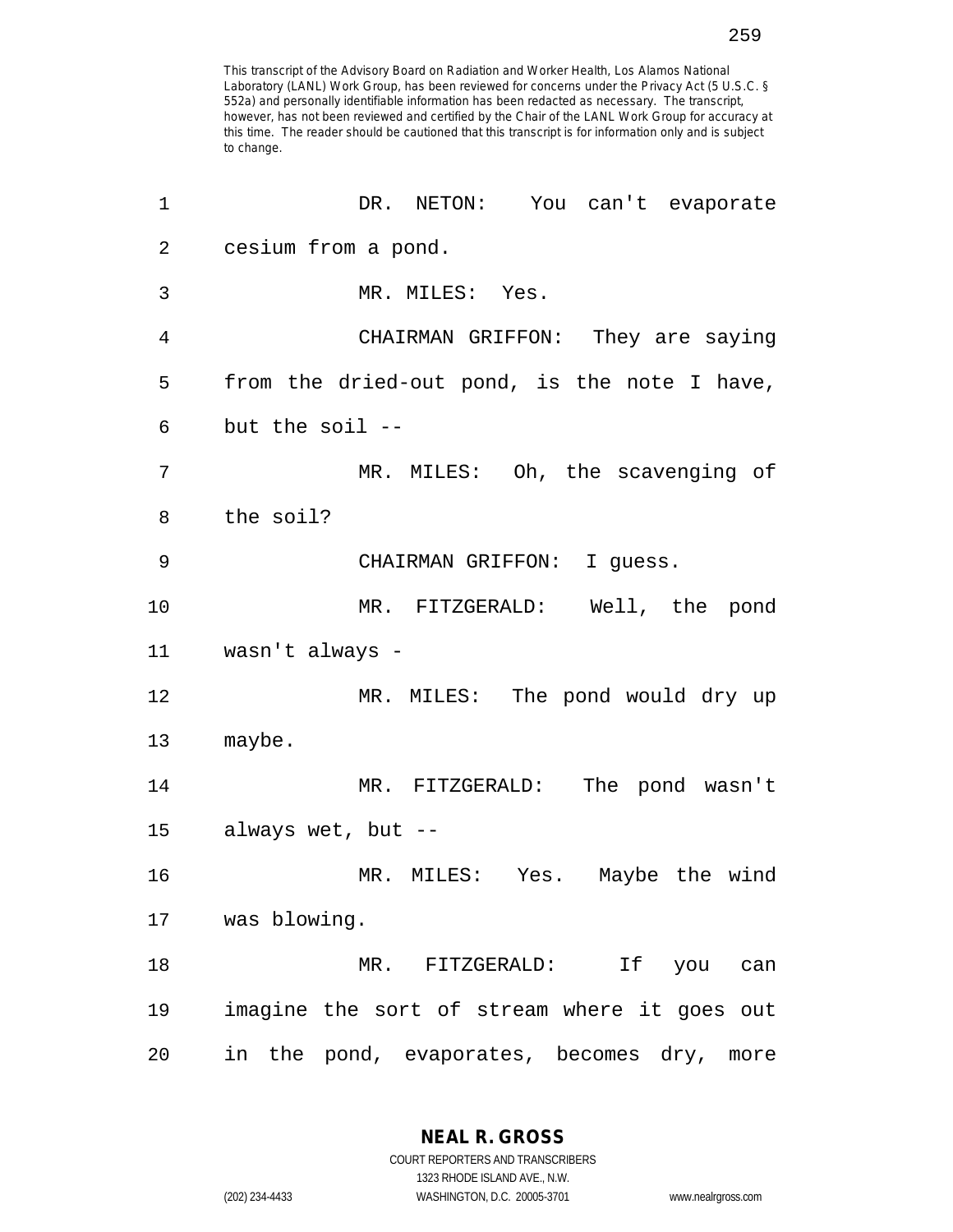| 1              | comes in, you know, it's a dynamic --         |
|----------------|-----------------------------------------------|
| $\overline{2}$ | DR. NETON: I was reading the                  |
| 3              | strict comment, "immersion and whatever       |
| 4              | airborne tritium or other radionuclides."     |
| 5              | CHAIRMAN GRIFFON: Yes.                        |
| 6              | MR. MILES: But we don't know the              |
| 7              | extent or the maximum contamination levels in |
| 8              | this pond. You've got a table here --         |
| $\mathsf 9$    | MR. FITZGERALD: I'm sorry. Where              |
| 10             | are we?                                       |
| 11             | MR. MILES: You've got a table in              |
| 12             | the SC&A report, page 36. It shows the south  |
| 13             | lagoon. Am I looking at something that's      |
| 14             | different? It shows like 8 microcurie per     |
| 15             | liter. Is that just a value or is that, do we |
| 16             | believe, is like a maximum?                   |
| 17             | MR.<br>FITZGERALD:<br>No, that's a            |
| 18             | value. Like I said, we were looking for the   |
| 19             | records.                                      |
| 20             | This person<br>DR.<br>NETON:<br>had           |

**NEAL R. GROSS** COURT REPORTERS AND TRANSCRIBERS 1323 RHODE ISLAND AVE., N.W.

(202) 234-4433 WASHINGTON, D.C. 20005-3701 www.nealrgross.com

260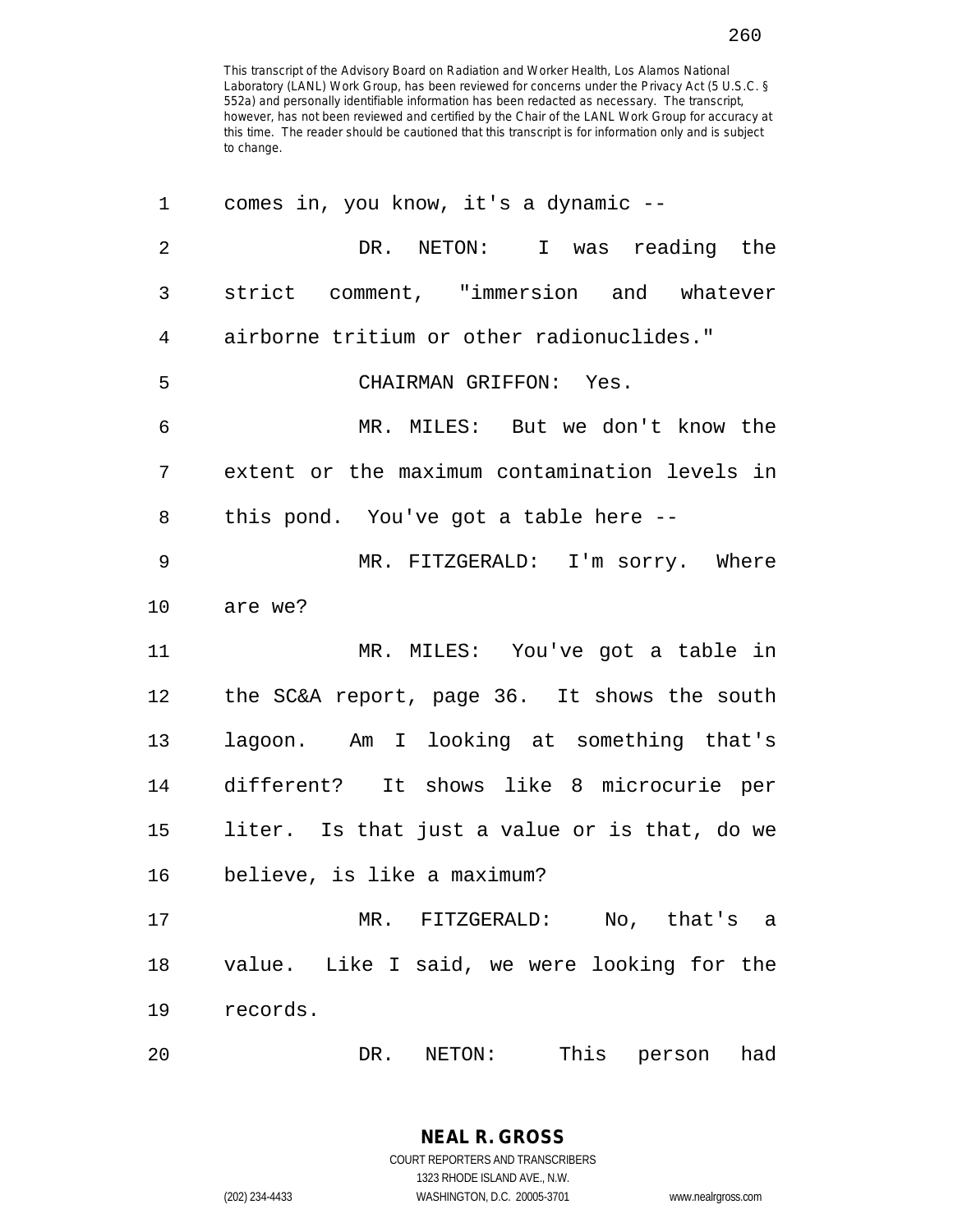| 1  | indicated that they had bioassay data or pond- |
|----|------------------------------------------------|
| 2  | monitoring data?                               |
| 3  | MR. FITZGERALD: It's pond-                     |
| 4  | monitoring data. No, there is no bioassay      |
| 5  | data.                                          |
| 6  | MR. MILES: So, we're concerned                 |
| 7  | that the levels may be much higher than 8      |
| 8  | microcurie per liter?                          |
| 9  | MR. FITZGERALD: Yes. I mean sort               |
| 10 | of the question is, if you have the pond data, |
| 11 | that would give you by year, I would assume,   |
| 12 | because you're taking continuous samples, that |
| 13 | would give you a bounding estimate of what the |
| 14 | most they could have been exposed to.          |
| 15 | With tritium, my gut says it                   |
| 16 | wouldn't be much because you would have        |
| 17 | dispersion; you would have wind direction.     |
| 18 | CHAIRMAN GRIFFON: Right.                       |
| 19 | MR. FITZGERALD:<br>I mean there are            |
| 20 | some factors that you plug into it.            |

**NEAL R. GROSS**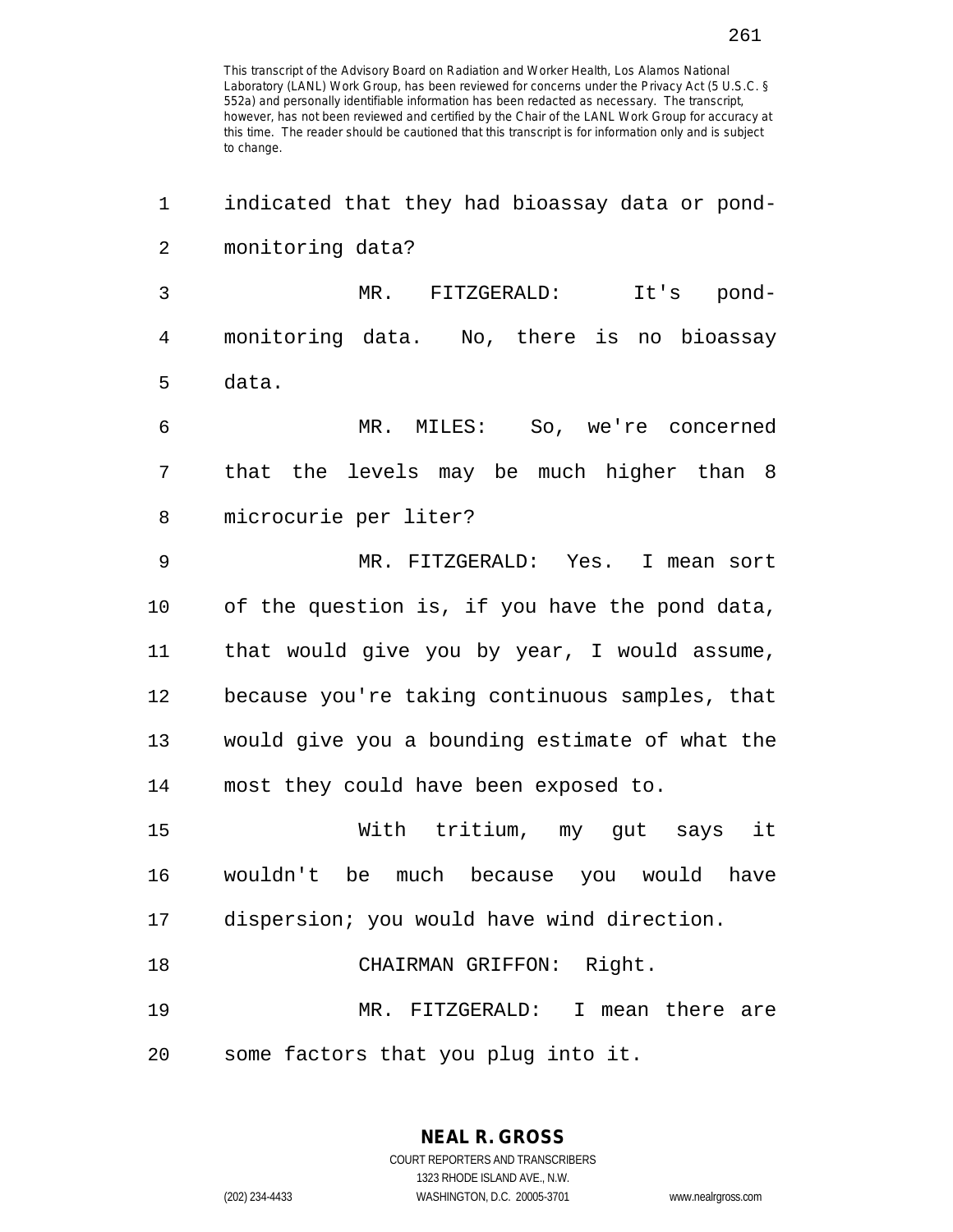| 1              | MR. MILES: You know, these levels              |
|----------------|------------------------------------------------|
| $\overline{2}$ | aren't very high. I mean 10 microcurie per     |
| 3              | liter --                                       |
| 4              | MR. FITZGERALD: Right.                         |
| 5              | MR. MILES: If somebody ingested a              |
| 6              | whole liter --                                 |
| 7              | MR. FITZGERALD: Yes.                           |
| 8              | MR. MILES: You're talking about a              |
| 9              | millirem, a fraction of a millirem.            |
| 10             | CHAIRMAN GRIFFON: Right.                       |
| 11             | MR. FITZGERALD: I think this                   |
|                | 12 could be the staff --                       |
| 13             | MR. MILES: So, the levels had to               |
| 14             | be much, much higher.                          |
| 15             | MR. FITZGERALD: Just like the                  |
| 16             | external was, but it was an explicit question  |
| 17             | raised by an ironworker who was actually there |
| 18             | who filed a claim. So, it seems<br>like        |
| 19             | something -- there was no bioassay records --  |
| 20             | just to settle it.                             |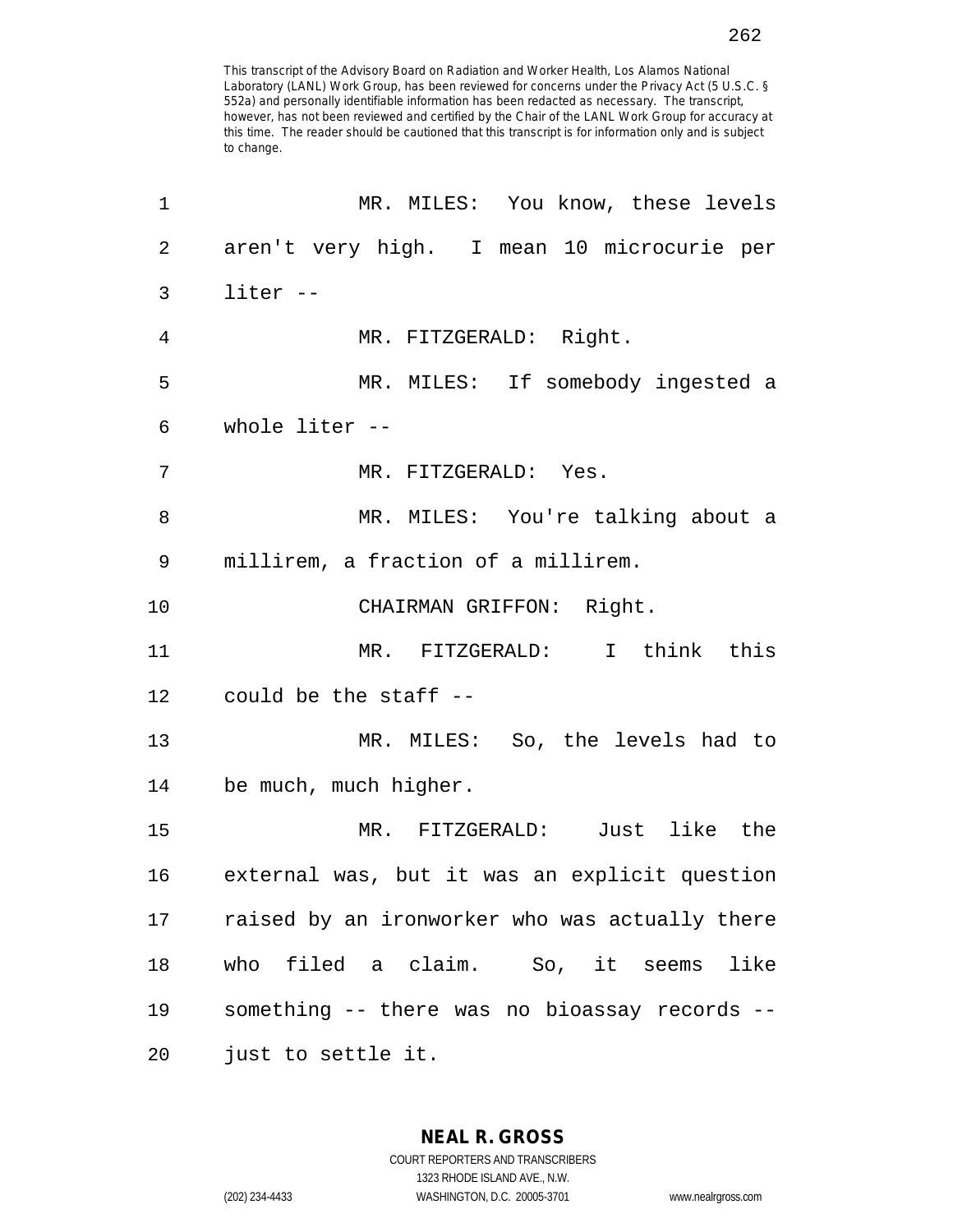| 1  | CHAIRMAN GRIFFON: It seems like               |
|----|-----------------------------------------------|
| 2  | something that could be closed out pretty     |
| 3  | quickly, if you get the pond data and those   |
| 4  | levels.                                       |
| 5  | MR. MILES: Or higher than this                |
| 6  | $maybe$ --                                    |
| 7  | CHAIRMAN GRIFFON:<br>Right.                   |
| 8  | Exactly.                                      |
| 9  | MR. MILES:<br>These are                       |
| 10 | representative to the upper levels, I would   |
| 11 | think.                                        |
| 12 | MR. FITZGERALD: Really, if the                |
| 13 | data exists, let's get the data and do it.    |
| 14 | Unfortunately, I am still not quite sure why. |
| 15 | He seemed to be pretty enthusiastic when I    |
| 16 | asked him.                                    |
| 17 | MR. MACIEVIC: We talked to him                |
| 18 | several times as well.                        |
| 19 | MR. FITZGERALD: I suspect it went             |
| 20 | up the management chain.                      |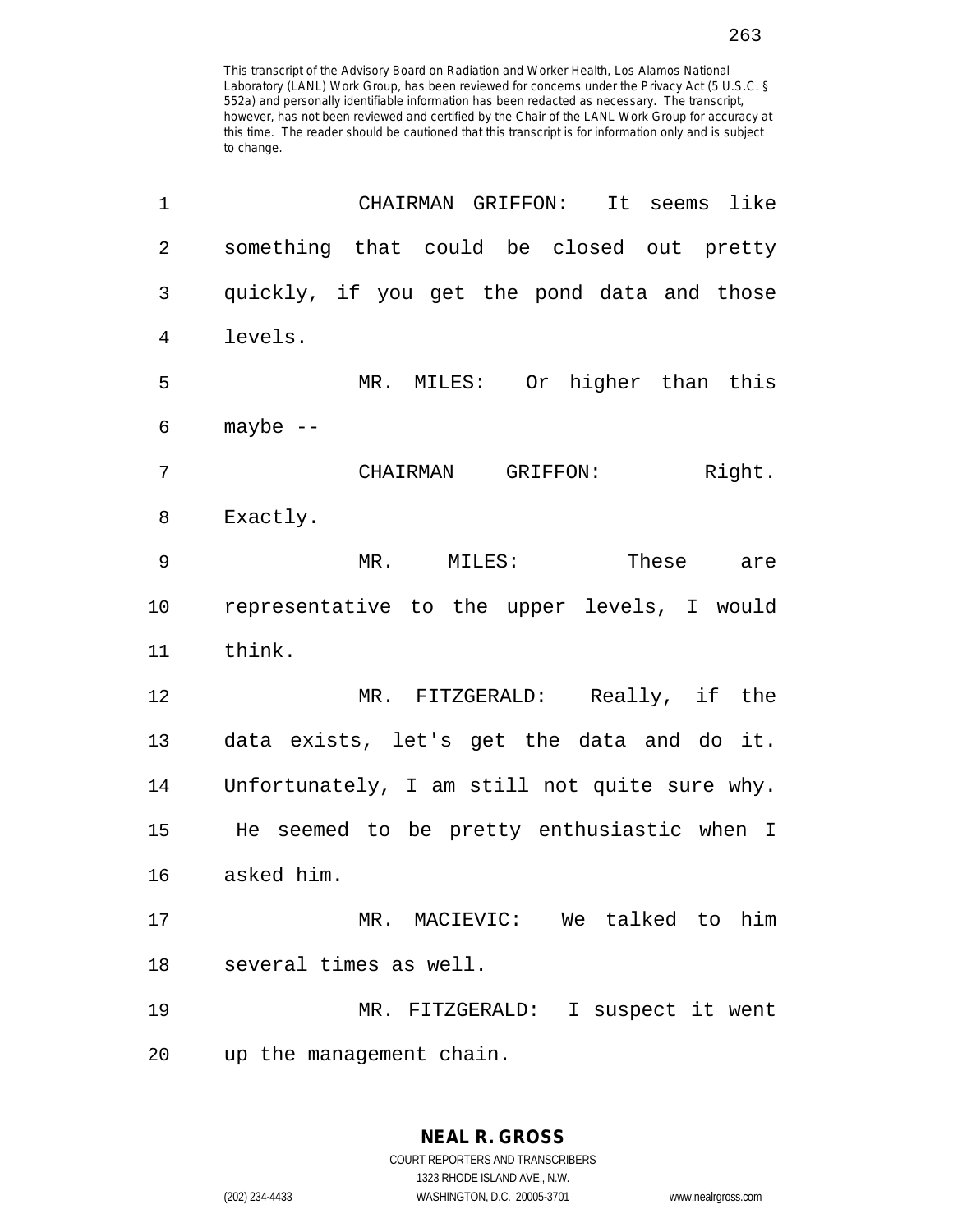| 1  | CHAIRMAN GRIFFON:<br>$I'$ m<br>looking        |
|----|-----------------------------------------------|
| 2  | back to your items in the matrix.             |
| 3  | MR. FITZGERALD: Right.                        |
| 4  | CHAIRMAN GRIFFON: And a lot of it             |
| 5  | references to the neutron question, too.      |
| 6  | MR. FITZGERALD: No, no. I think               |
| 7  | the table got conflated, meaning that some of |
| 8  | those issues are identical to the ones that   |
| 9  | were in the previous one.                     |
| 10 | They're<br>CHAIRMAN GRIFFON:<br>just          |
| 11 | for LAMPF in general, you mean?               |
| 12 | MR. FITZGERALD:<br>The neutron<br>No.         |
| 13 | just<br>were for neutrons, and LAMPF<br>ones  |
| 14 | specifically addressed --                     |
| 15 | $MR.$ $KATZ:$<br>They<br>just<br>got          |
| 16 | transposed here.                              |
| 17 | MR. FITZGERALD: They got                      |
| 18 | transposed somehow. I'm looking at this       |
| 19 | version of the matrix. The previous didn't    |
| 20 | have that.                                    |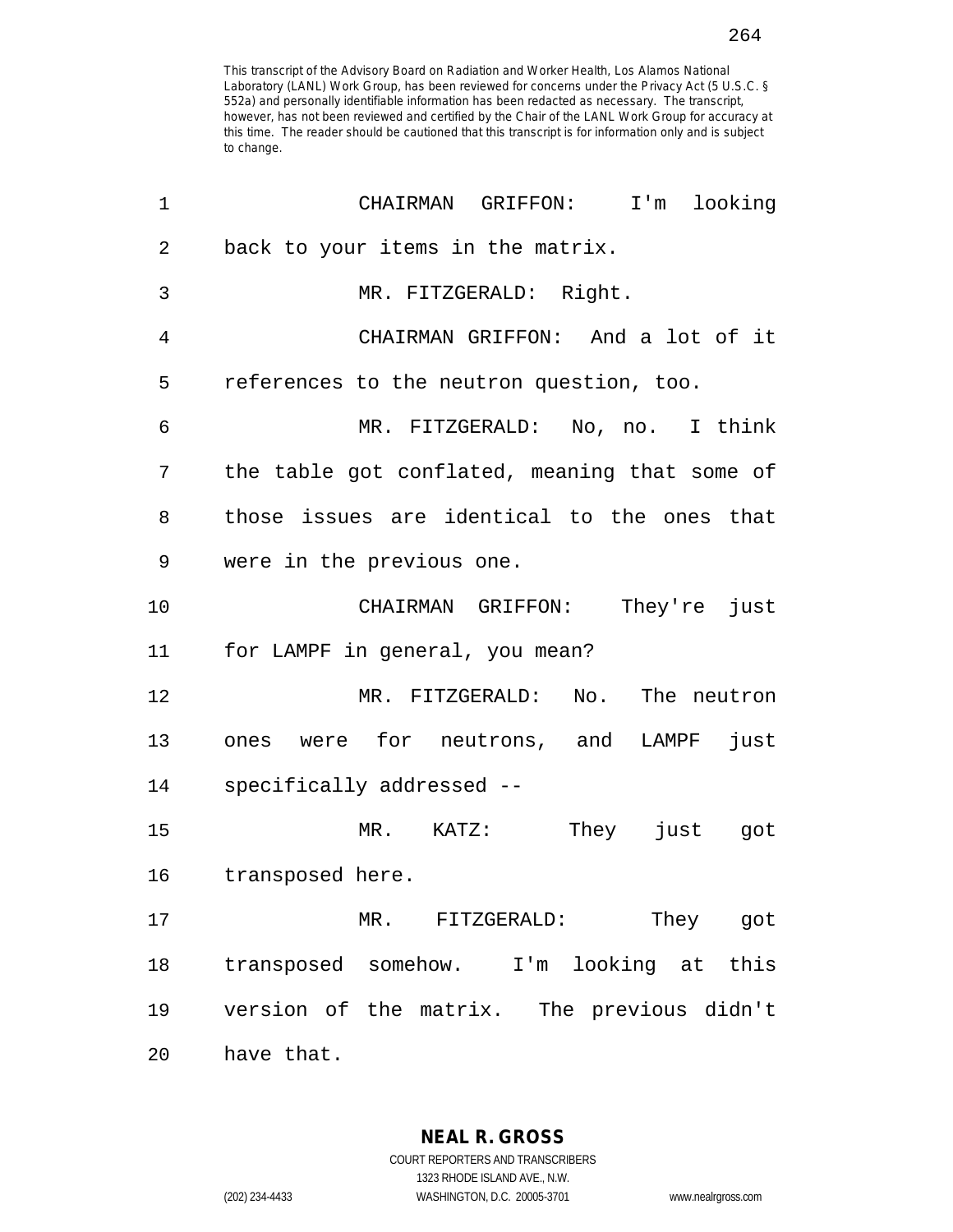| 1  | CHAIRMAN GRIFFON: They<br>look                |
|----|-----------------------------------------------|
| 2  | different to me. It says use of only 1 NCF,   |
| 3  | the use of a single NCF of $.2$ for $-$ -     |
| 4  | MR. FITZGERALD: It looks like a               |
| 5  | repeat of the --                              |
| 6  | CHAIRMAN GRIFFON: For LAMPF is not            |
| 7  | appropriate.                                  |
| 8  | DR. NETON: No, no, they're                    |
| 9  | different issues.                             |
| 10 | CHAIRMAN GRIFFON: It's a specific             |
| 11 | issue.                                        |
| 12 | MR. FITZGERALD: I'll go back and              |
| 13 | take a look.                                  |
| 14 | CHAIRMAN GRIFFON: Lack of                     |
| 15 | details. I mean some of them overlap with the |
| 16 | neutron stuff --                              |
| 17 | MR. FITZGERALD: Yes.                          |
| 18 | just<br>CHAIRMAN<br>GRIFFON:<br>We            |
| 19 | discussed, but that one, the first one<br>in  |
| 20 | particular, it questions the use of --        |

**NEAL R. GROSS**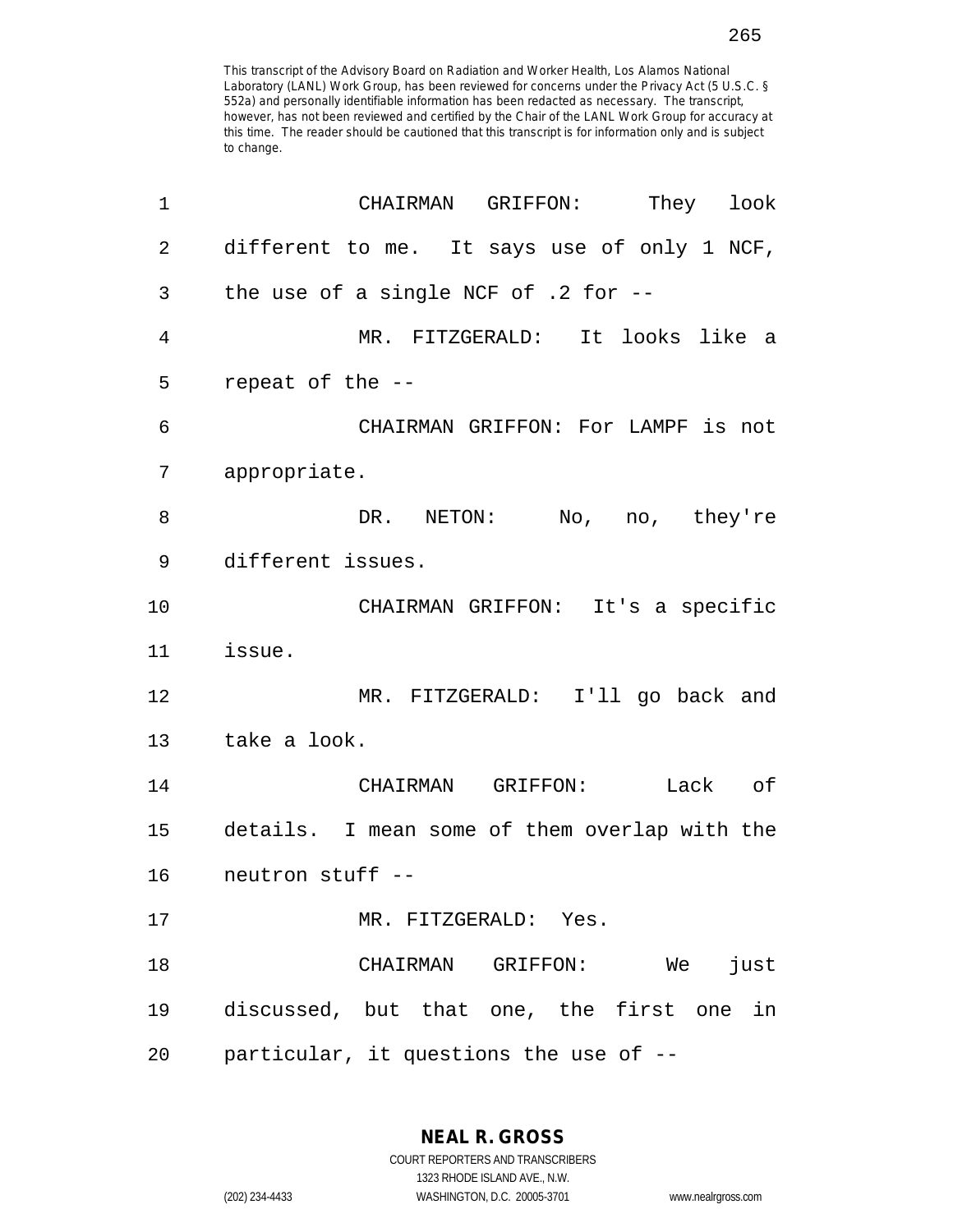| 1       | MR. FITZGERALD:<br>Okay, you're                |
|---------|------------------------------------------------|
| 2       | right.                                         |
| 3       | CHAIRMAN GRIFFON: Of the<br>$\mathbf{1}$       |
| 4       | neutron correction factor.                     |
| 5       | MR. FITZGERALD: So, this is the                |
| 6       | neutron question overlaid with the LANSCE      |
| 7       | facility.                                      |
| 8       | CHAIRMAN GRIFFON: So, my action                |
| 9       | for that was that NIOSH will follow up on this |
| $10 \,$ | as part of the response to item 4, matrix item |
| 11      | 4.                                             |
| 12      | MR. FITZGERALD: Yes.                           |
| 13      | CHAIRMAN GRIFFON:<br>Because where             |
| 14      | I've asked you to explain how you're going to  |
| 15      | do the $N/P$ ratio --                          |
| 16      | MR. FITZGERALD: Yes.                           |
| 17      | CHAIRMAN GRIFFON: I think, like                |
| 18      | you said, Greg, you are going to look at what  |
| 19      | groups go together. So you can capture that.   |
| 20      | And<br>the other<br>MR.<br>FITZGERALD:         |

**NEAL R. GROSS**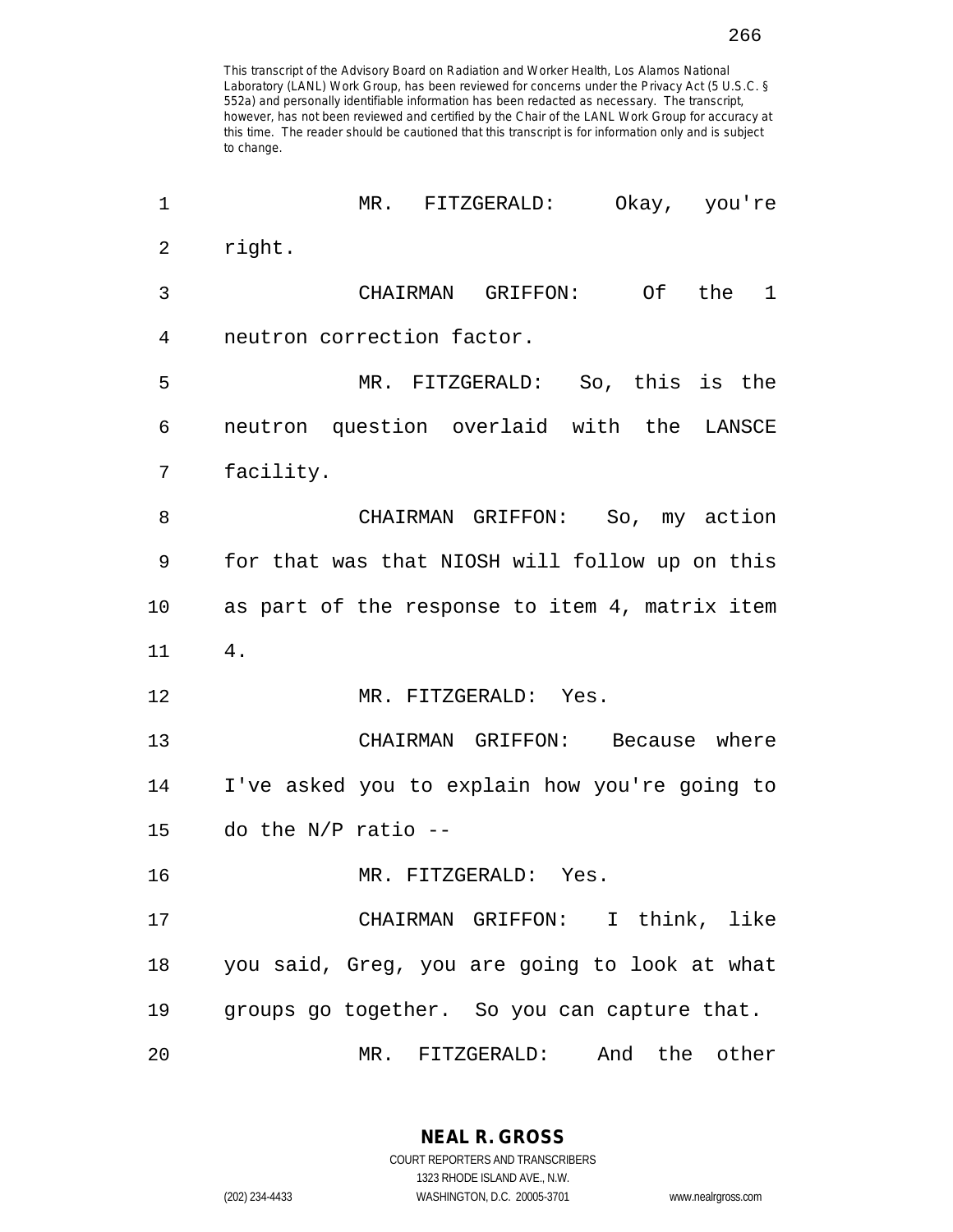| 1              | three parts of this that were identical to the |
|----------------|------------------------------------------------|
| $\overline{2}$ | previous --                                    |
| 3              | CHAIRMAN GRIFFON: The other parts              |
| 4              | $look --$                                      |
| 5              | MR. FITZGERALD: Yes, the same.                 |
| 6              | CHAIRMAN GRIFFON: Like they're                 |
| 7              | covered in item 4?                             |
| 8              | MR. FITZGERALD: Right.                         |
| 9              | CHAIRMAN GRIFFON: Covered in item              |
| 10             | 4? Okay.                                       |
| 11             | MR. FITZGERALD: Okay.                          |
| 12             | CHAIRMAN GRIFFON: Yes, I think                 |
| 13             | the other ones are covered in item 4 as well.  |
| 14             | Jim, did you look through those?               |
| 15             | DR. NETON: Yes.                                |
| 16             | MEMBER MUNN: I think the holding               |
| 17             | pond is the big thing.                         |
| 18             | CHAIRMAN GRIFFON: Yes, I just                  |
| 19             | caught that one.                               |
| 20             | MR. FITZGERALD: Yes, there's one               |

**NEAL R. GROSS** COURT REPORTERS AND TRANSCRIBERS

1323 RHODE ISLAND AVE., N.W. (202) 234-4433 WASHINGTON, D.C. 20005-3701 www.nealrgross.com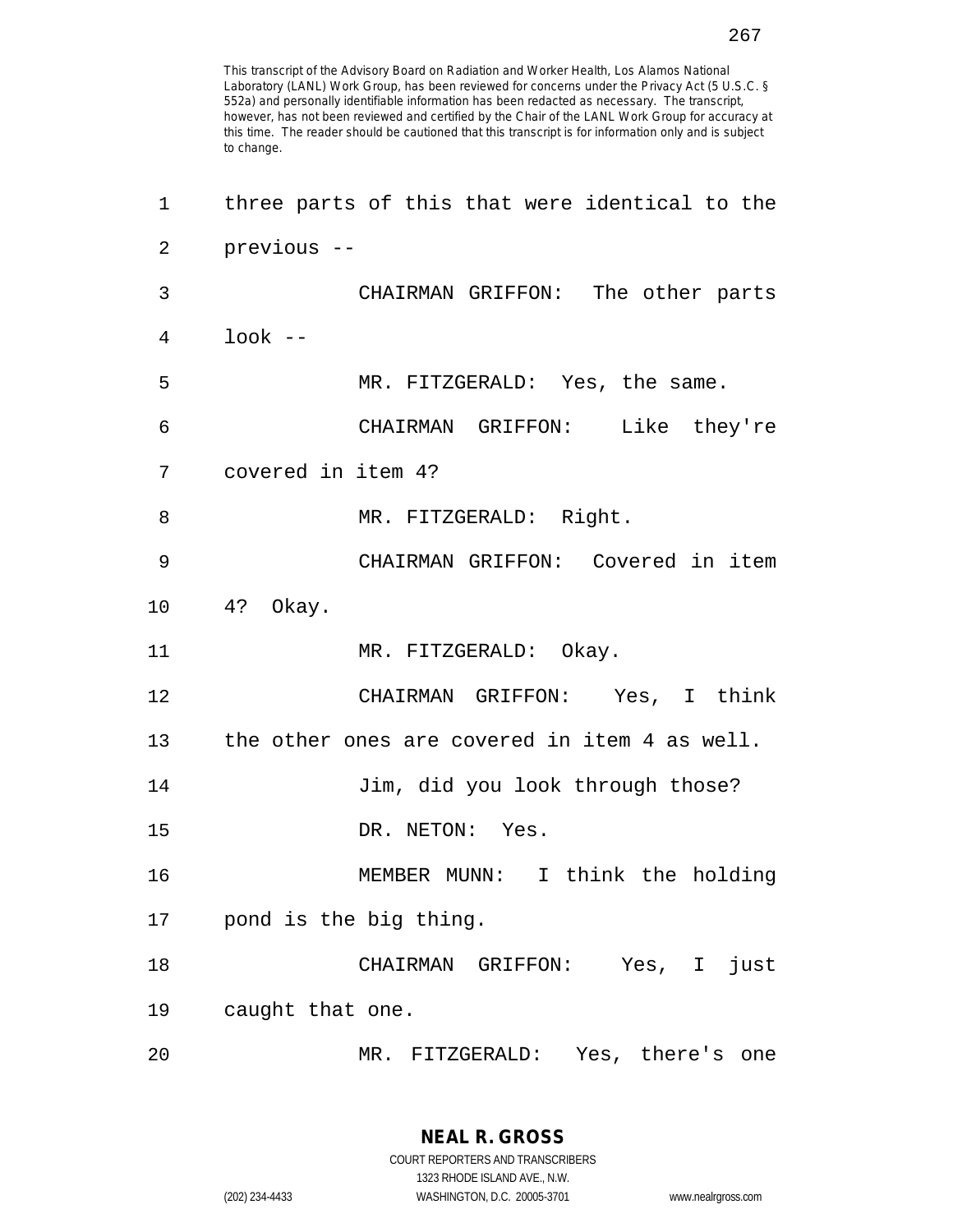| 1  | that is different than the preceding. I think  |
|----|------------------------------------------------|
| 2  | that ties to the fact that the energy spectrum |
| 3  | at LAMPF is obviously going to be<br>much      |
| 4  | different than a lot of the other facilities.  |
| 5  | So, I need to at least email you               |
| 6  | some identifying information and contact       |
| 7  | information.                                   |
| 8  | MR. MACIEVIC: Right. So we can                 |
| 9  | contact someone. We need to get that pushed    |
| 10 | through.                                       |
| 11 | MR. FITZGERALD: Do you want the                |
| 12 | worker identification information?             |
| 13 | MR. MACIEVIC: Yes, we might as                 |
| 14 | well go with that.                             |
| 15 | MR. FITZGERALD:<br>You got that,               |
| 16 | Mark?                                          |
| 17 | CHAIRMAN GRIFFON: Yes.                         |
| 18 | MR. FITZGERALD: Okay. We'll take               |
| 19 | that action.                                   |
| 20 | right.<br>CHAIRMAN GRIFFON:<br>All             |

1323 RHODE ISLAND AVE., N.W.

(202) 234-4433 WASHINGTON, D.C. 20005-3701 www.nealrgross.com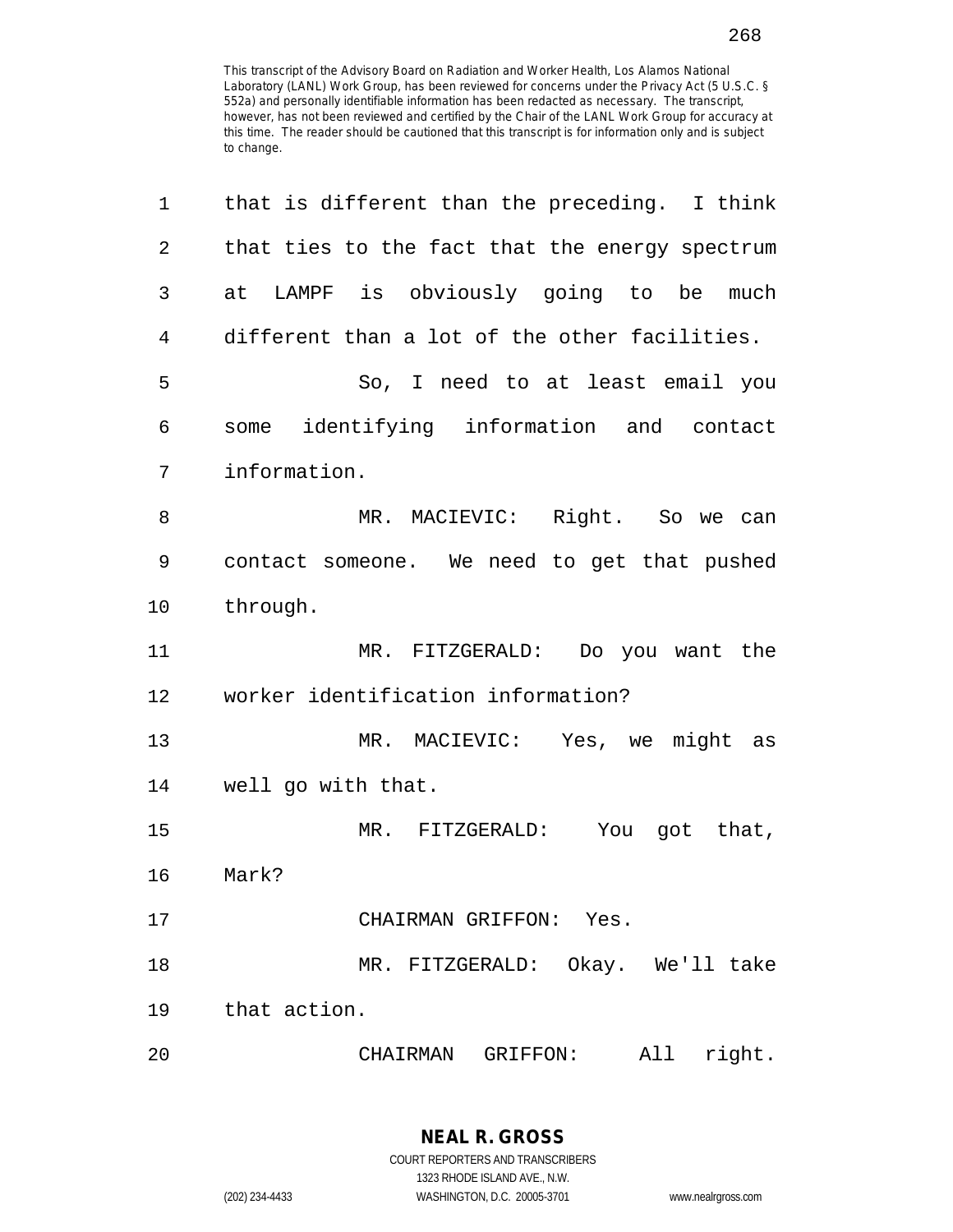| 1              | Well, for the second one I have NIOSH will     |
|----------------|------------------------------------------------|
| $\overline{2}$ | follow up with DOE on the sampling data        |
| 3              | available for the holding pond to determine if |
| 4              | sufficient data exists to characterize the     |
| 5              | source-term and has to be able to bound        |
| 6              | potential exposures.                           |
| 7              | Potential tritium exposures?                   |
| 8              | Should we narrow it to just tritium?           |
| 9              | MR. FITZGERALD: Tritide.                       |
| 10             | Now do you want to start that                  |
| 11             | issue?                                         |
| 12             | MEMBER MUNN: No, he's still --                 |
| 13             | MR. FITZGERALD: You're still --                |
| 14             | CHAIRMAN GRIFFON: I was saying,                |
| 15             | holding pond, potential tritium<br>from the    |
| 16             | exposures? Have we decided that this other --  |
| 17             | The<br>MR. FITZGERALD:<br>other                |
| 18             | nuclides was more resuspension particulates.   |
| 19             | CHAIRMAN GRIFFON: Right.                       |
| 20             | MR. FITZGERALD: But I think the                |

**NEAL R. GROSS**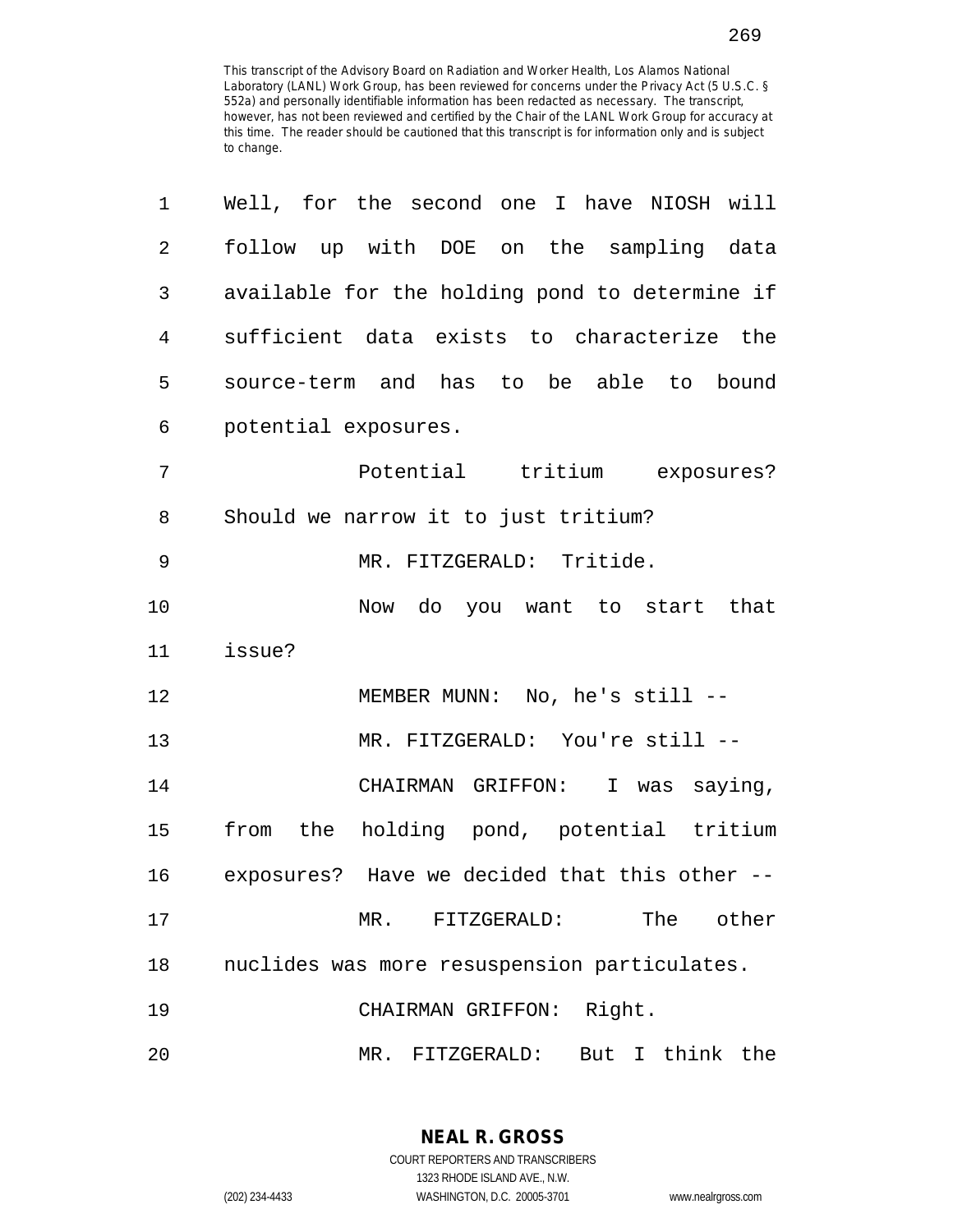| 1              | major issue is the tritium.                   |
|----------------|-----------------------------------------------|
| $\overline{2}$ | CHAIRMAN GRIFFON: I'm just asking             |
| 3              | if the other is still in here or not.         |
| 4              | MR. FITZGERALD: Well, we put the              |
| 5              | other in only because the pond is dry         |
| 6              | between --                                    |
| 7              | CHAIRMAN GRIFFON: Right.                      |
| 8              | MR. FITZGERALD: So, there's other             |
| 9              | constituents. Maybe it's just a factor of     |
| 10             | clarifying whether tritium is, in fact, the   |
| 11             | nuclide of concern for inhalation. We         |
| 12             | couldn't discern that looking at it.          |
| 13             | DR. NETON: Well, I don't know if              |
| 14             | they are going to have -- this guy is talking |
| 15             | about data for the pond. They probably have   |
| 16             | water samples. I don't know that he has soil. |
| 17             | MR. FITZGERALD: Well, we didn't               |
| 18             | know, either, and that's what we were trying  |
| 19             | to find out, if they had it.                  |
| 20             | MR. MACIEVIC: Find out what the               |

**NEAL R. GROSS** COURT REPORTERS AND TRANSCRIBERS 1323 RHODE ISLAND AVE., N.W.

(202) 234-4433 WASHINGTON, D.C. 20005-3701 www.nealrgross.com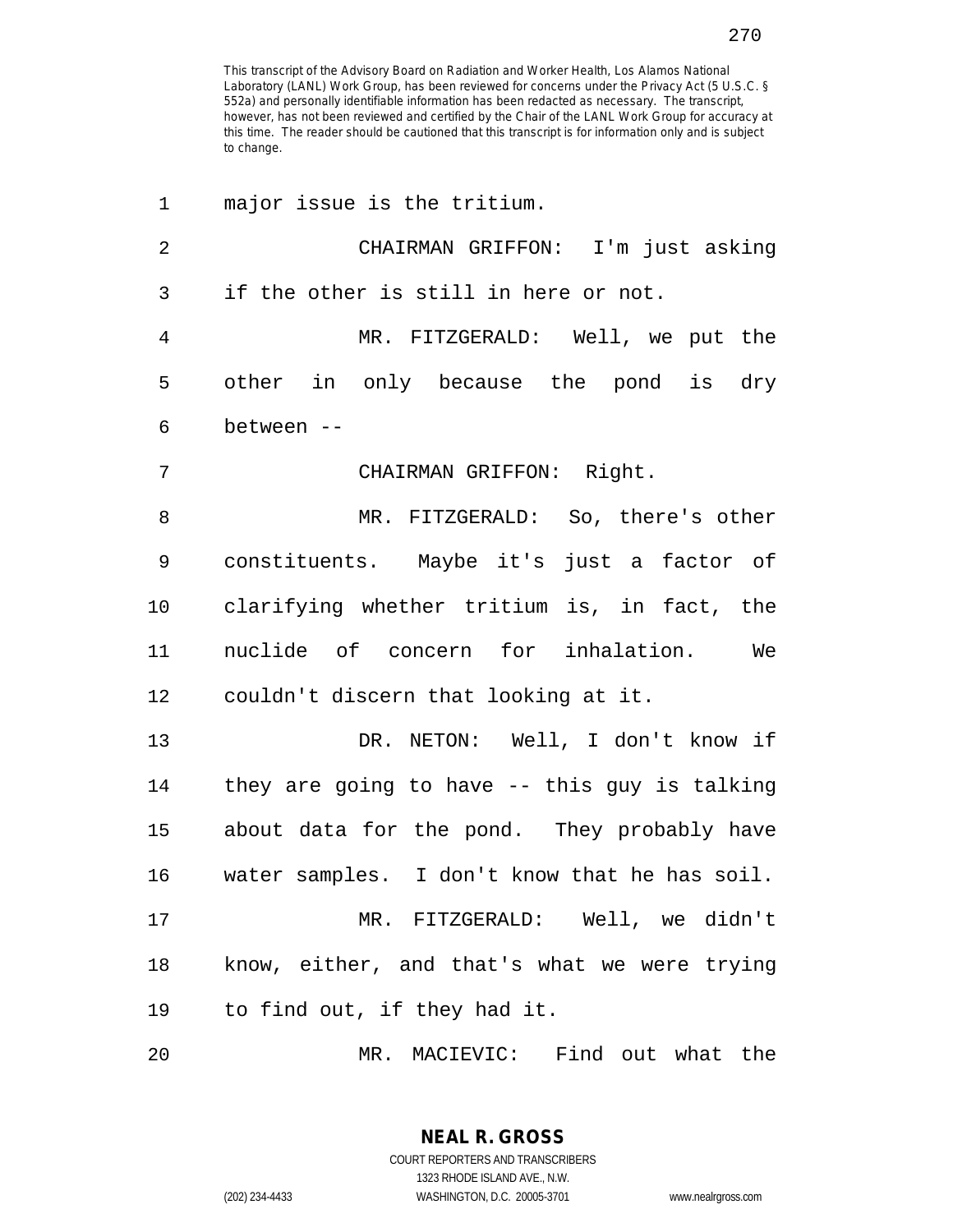| 1              | nature of the data is. Your resuspension      |
|----------------|-----------------------------------------------|
| $\overline{2}$ | $model$ --                                    |
| 3              | MEMBER BEACH: And then, Joe,                  |
| 4              | you're going to give NIOSH the contact        |
| 5              | information?                                  |
| 6              | MR. FITZGERALD: Yes, yes.                     |
| 7              | Certainly, the broader issue is               |
| 8              | you have got the ironworkers' station next to |
| 9              | the retention pond. What could they have been |
| 10             | exposed to?                                   |
| 11             | DR. NETON: Was this a retention               |
| 12             | pond posted as a contamination area? Or does  |
| 13             | anyone know?                                  |
| 14             | MR. FITZGERALD: I don't know that             |
| 15             | specifically.                                 |
| 16             | MEMBER MUNN: I thought this was               |
| 17             | just effluents from the --                    |
| 18             | MR. FITZGERALD: Accelerator.                  |
| 19             | MEMBER MUNN: The accelerator.                 |
| 20             | DR. NETON: Oh, the accelerator.               |

**NEAL R. GROSS** COURT REPORTERS AND TRANSCRIBERS

1323 RHODE ISLAND AVE., N.W.

(202) 234-4433 WASHINGTON, D.C. 20005-3701 www.nealrgross.com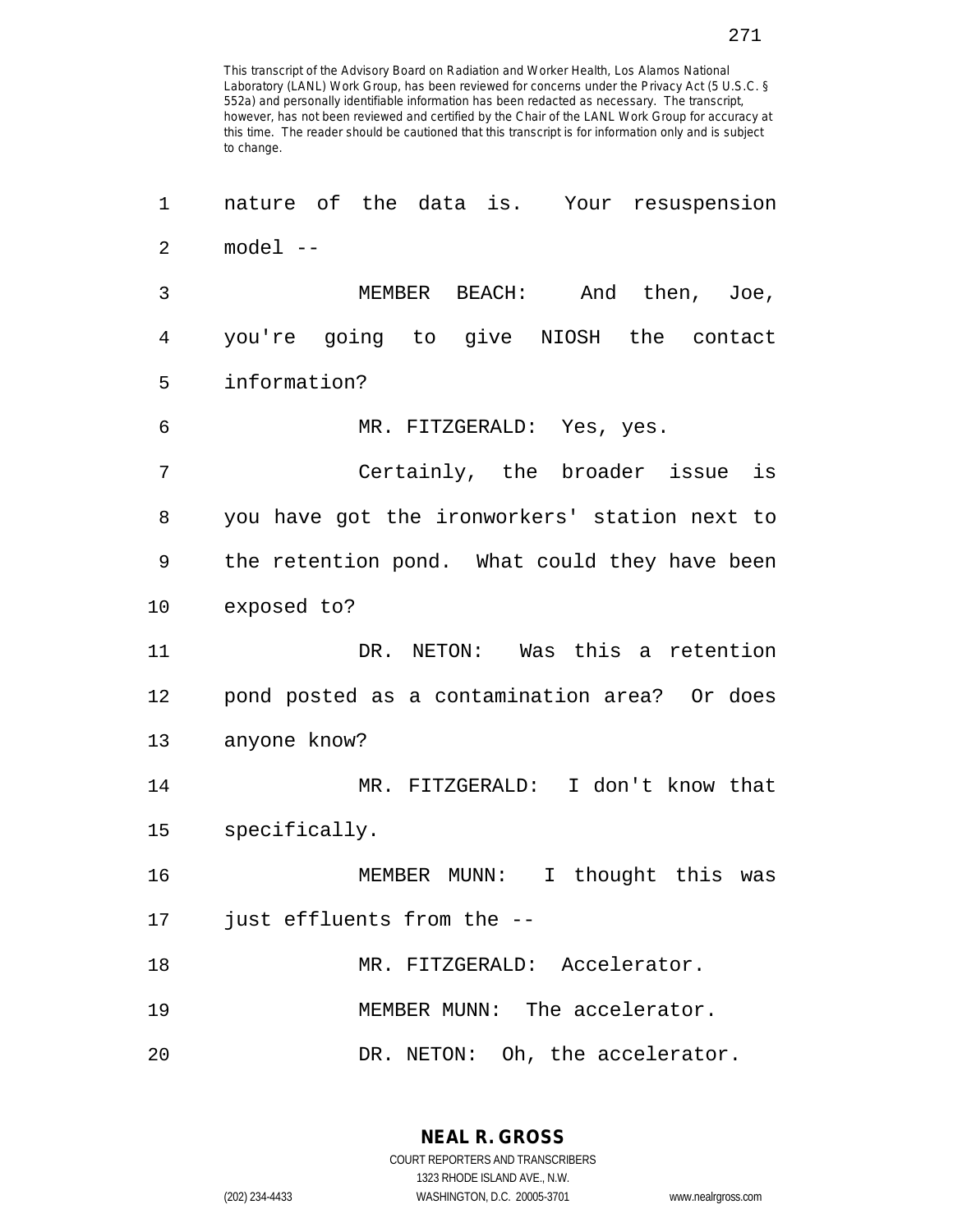272

| 1              | MEMBER MUNN: If it's just the                 |
|----------------|-----------------------------------------------|
| $\overline{2}$ | effluent from the accelerator, then --        |
| 3              | DR. NETON: It is probably going               |
| 4              | to be a lot of very short-lived stuff.        |
| 5              | MR. FITZGERALD: I don't think so.             |
| 6              | It is going to be mostly tritium. Tritium     |
| 7              | was the actor at LAMPF.                       |
| 8              | CHAIRMAN GRIFFON: Okay. I'll put              |
| 9              | it in there, and if they don't respond to it, |
| 10             | you can just say --                           |
| 11             | DR. NETON: The accelerator                    |
| 12             | effluent I'm not worried about.               |
| 13             | CHAIRMAN GRIFFON: Right.                      |
| 14             | MEMBER MUNN: I don't expect they              |
| 15             | would be getting any significant -            |
| 16             | CHAIRMAN GRIFFON: Exactly. Okay.              |
| 17             | MR. FITZGERALD: The only asterisk             |
| 18             | is the target, whatever targets they might    |
| 19             | have been using. But, again, that's usually   |
| 20             | sealed.                                       |

**NEAL R. GROSS** COURT REPORTERS AND TRANSCRIBERS

1323 RHODE ISLAND AVE., N.W. (202) 234-4433 WASHINGTON, D.C. 20005-3701 www.nealrgross.com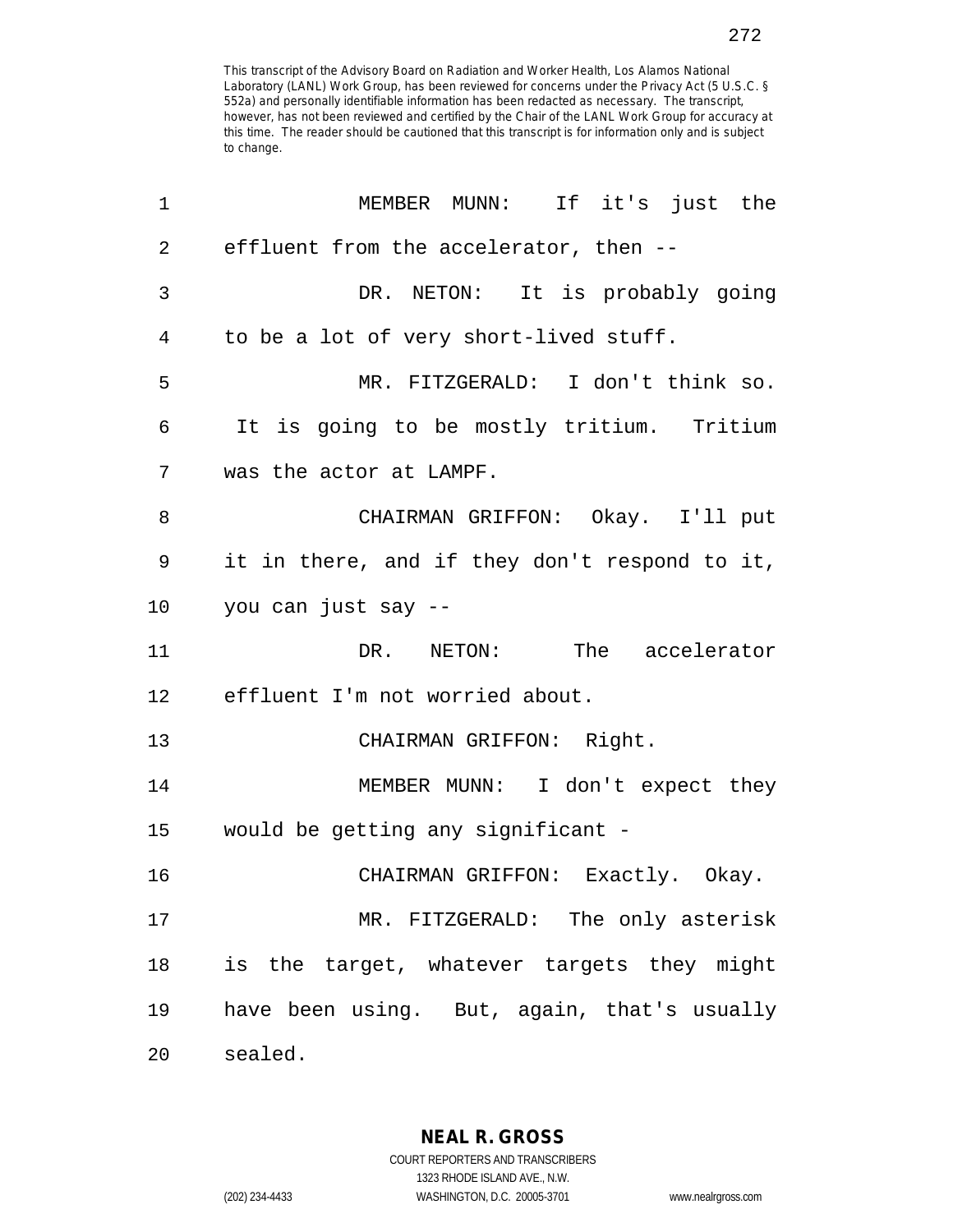| 1              | DR. NETON: They're sealed.                     |
|----------------|------------------------------------------------|
| $\overline{2}$ | MR. FITZGERALD: Yes.                           |
| 3              | CHAIRMAN GRIFFON: Okay. No. 6, I               |
| $\overline{4}$ | think we're ready for No. 6 This is the        |
| 5              | tritium coming up.                             |
| 6              | MR. FITZGERALD: Yes, the stable                |
| 7              | tritium compounds. I think you rightfully      |
| 8              | noted that we're grappling heartily with that  |
| 9              | at Mound.                                      |
| 10             | The only issue I think for Los                 |
| 11             | Alamos is to pin down exactly what compounds   |
| 12             | are of relevance at LAMPF. I don't think that  |
| 13             | has been done. Or at least it could not be     |
| 14             | done in the ER.                                |
| 15             | So, we can grapple with the                    |
| 16             | dosimetry questions, I think, at Mound, but I  |
| 17             | think in the meantime characterizing the       |
| 18             | source-term that we are talking about would be |
| 19             | useful.                                        |
| 20             | DR. NETON: Yes, I'm looking at                 |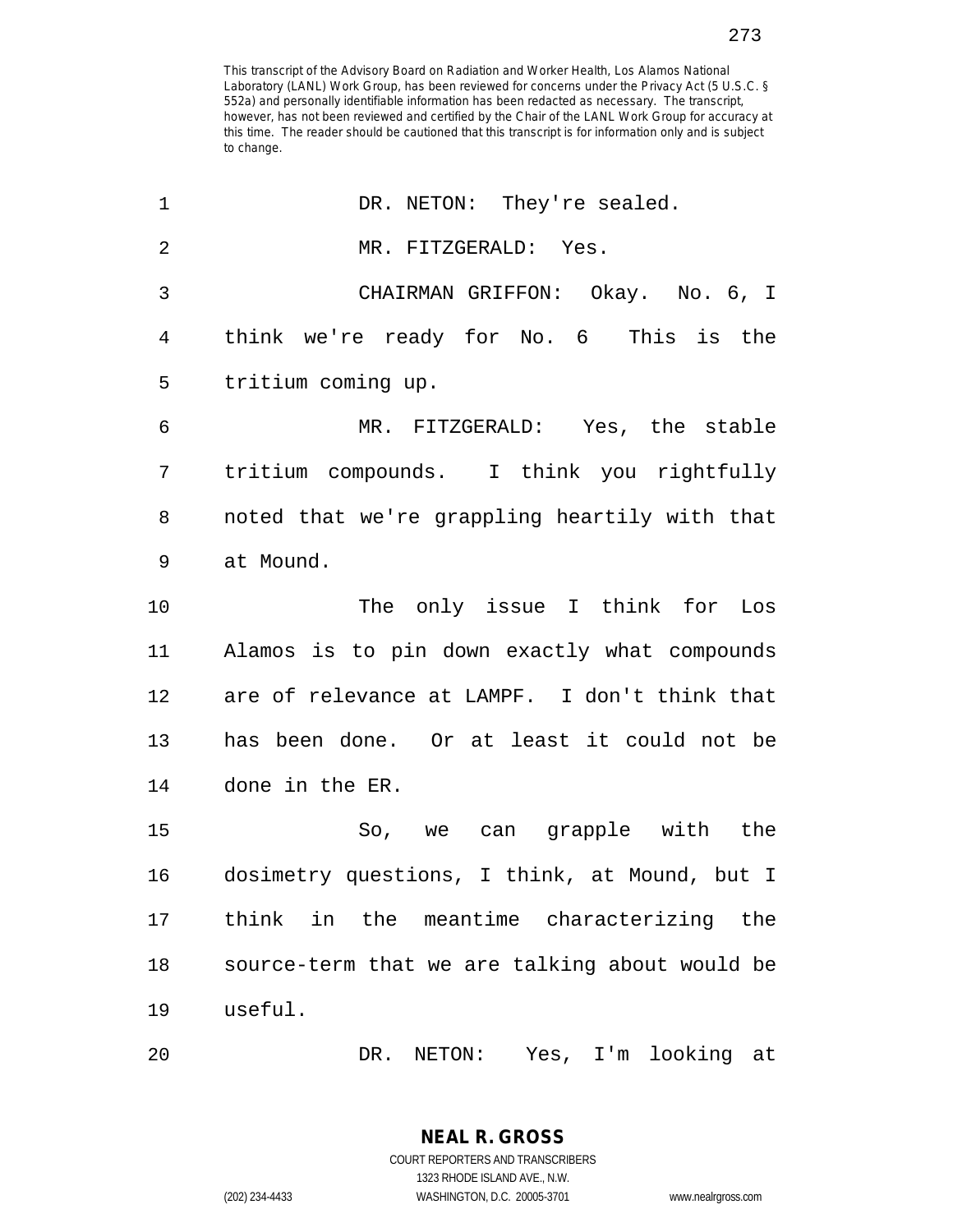| 1  | this, and this seems to be talking about --   |
|----|-----------------------------------------------|
| 2  | CHAIRMAN GRIFFON: This is focused             |
| 3  | on the other, yes.                            |
| 4  | DR. NETON: The special tritium                |
| 5  | compounds that are formed from elemental      |
| 6  | tritium interacting with metals in<br>the     |
| 7  | workplace.                                    |
| 8  | CHAIRMAN GRIFFON: Right.                      |
| 9  | DR. NETON: To my knowledge, those             |
| 10 | are all Type M or F. They are very few Type S |
| 11 | tritium compounds.                            |
| 12 | MR. FITZGERALD:<br>There's other              |
| 13 | issues we can't discuss.                      |
| 14 | DR. NETON: Okay.                              |
| 15 | MR. FITZGERALD: But I think those             |
| 16 | are the ones that we would be most concerned  |
| 17 | about.                                        |
| 18 | DR. NETON: So, in that case,                  |
| 19 | that's a crisp -- it's not a very difficult   |
| 20 | adjustment to model, then, the Type M.<br>The |

**NEAL R. GROSS**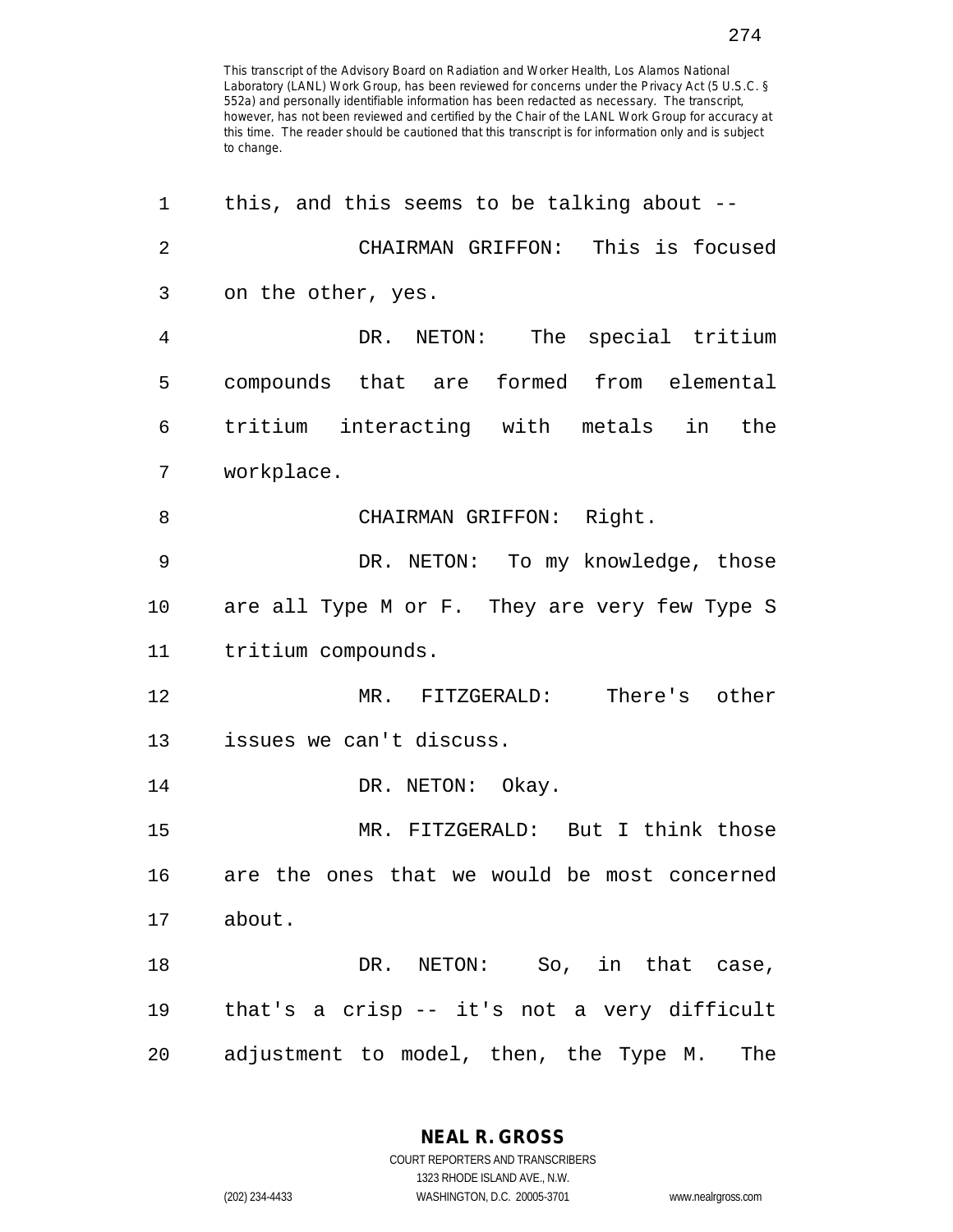| 1              | dose doesn't go up that much.                 |
|----------------|-----------------------------------------------|
| $\overline{2}$ | MR. FITZGERALD: We're not saying              |
| 3              | it was Type S, but, again --                  |
| 4              | DR. NETON: Right, but I mean I                |
| 5              | can't believe that elemental tritium would    |
| 6              | interact with metals in the workplace and     |
| 7              | create these very insoluble like hafnium      |
| 8              | tritides. There's only a couple of forms of   |
| 9              | tritium tritides that are super-insoluble, to |
| 10             | my knowledge. I don't have a clearance, so    |
| 11             | maybe I'm missing something here.             |
| 12             | But to suggest that elemental                 |
| 13             | tritium diffusing around the site is creating |
| 14             | these highly insoluble tritides doesn't seem  |
| 15             | credible to me.                               |
| 16             | MEMBER MUNN: It seems unlikely.               |
| 17             | MR. FITZGERALD: Well, you do have             |
| 18             | a diffusion issue as a source, but I think    |
| 19             | that's going to be superseded by the S types  |
| 20             | that exist.                                   |

COURT REPORTERS AND TRANSCRIBERS 1323 RHODE ISLAND AVE., N.W. (202) 234-4433 WASHINGTON, D.C. 20005-3701 www.nealrgross.com

**NEAL R. GROSS**

275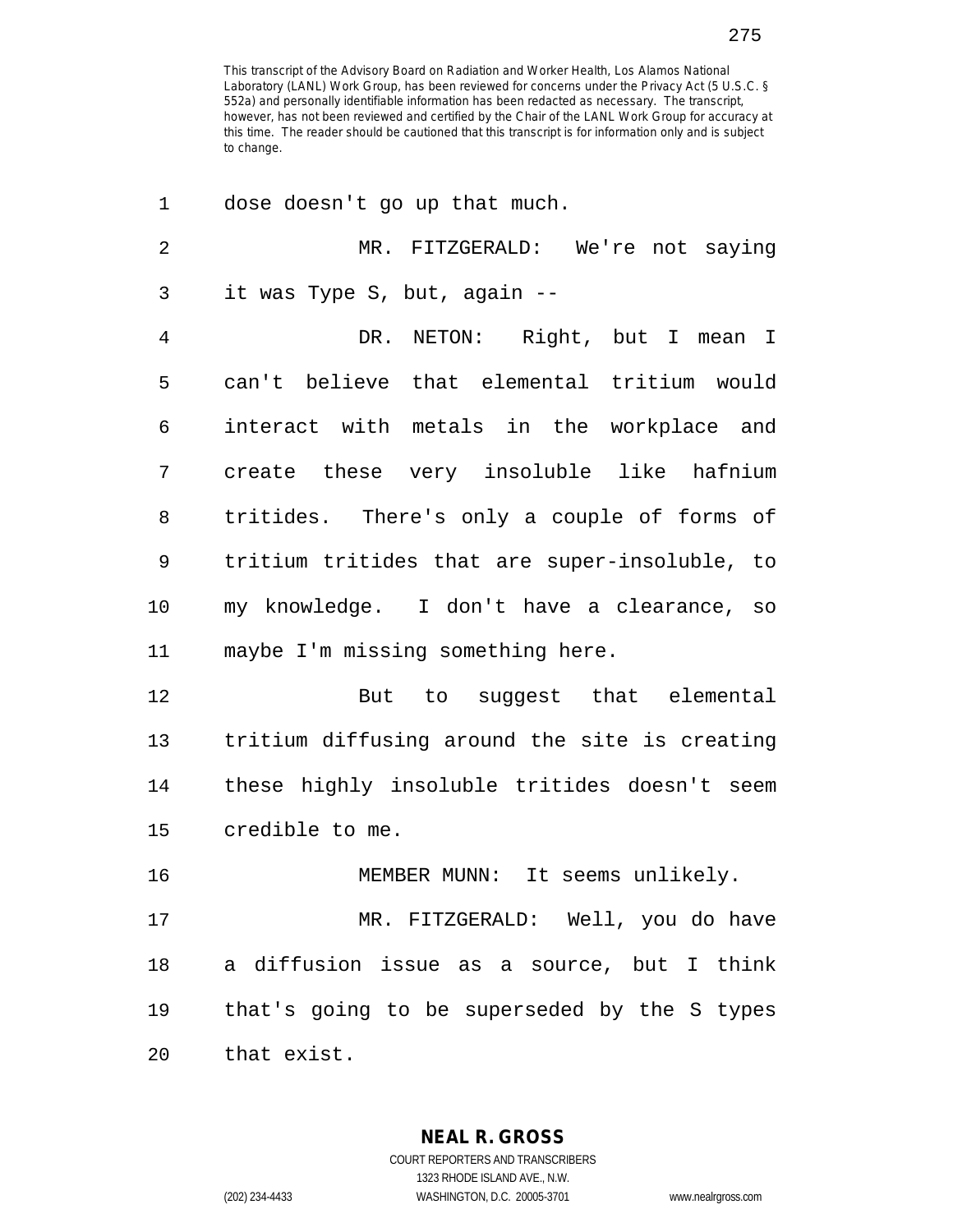| 1              | DR. NETON: Well, that's what I'm               |
|----------------|------------------------------------------------|
| $\overline{2}$ | saying, because the note, as it reads here,    |
| 3              | talks about STCs produced through diffusion;   |
| 4              | absorption activity of elemental tritium can   |
| 5              | impact a larger population. That's the issue   |
| 6              | here.                                          |
| 7              | CHAIRMAN GRIFFON: Right.<br>The                |
| 8              | issue is the impact or the who.                |
| 9              | DR. NETON: Right. And what I'm                 |
| 10             | saying, though, is that is a $-$ -             |
| 11             | CHAIRMAN GRIFFON: Yes.                         |
| 12             | DR. NETON: It's not a significant              |
| 13             | -- there is a difference, but if you model it  |
| 14             | as a moderately-soluble tritium, you don't end |
| 15             | up with these massive doses like you do in     |
| 16             | what you're talking about.                     |
| 17             | CHAIRMAN GRIFFON: The question I               |
| 18             | have is, is there an action that I missed in   |
| 19             | this, Joe? Is there the normal question that   |
|                |                                                |

**NEAL R. GROSS**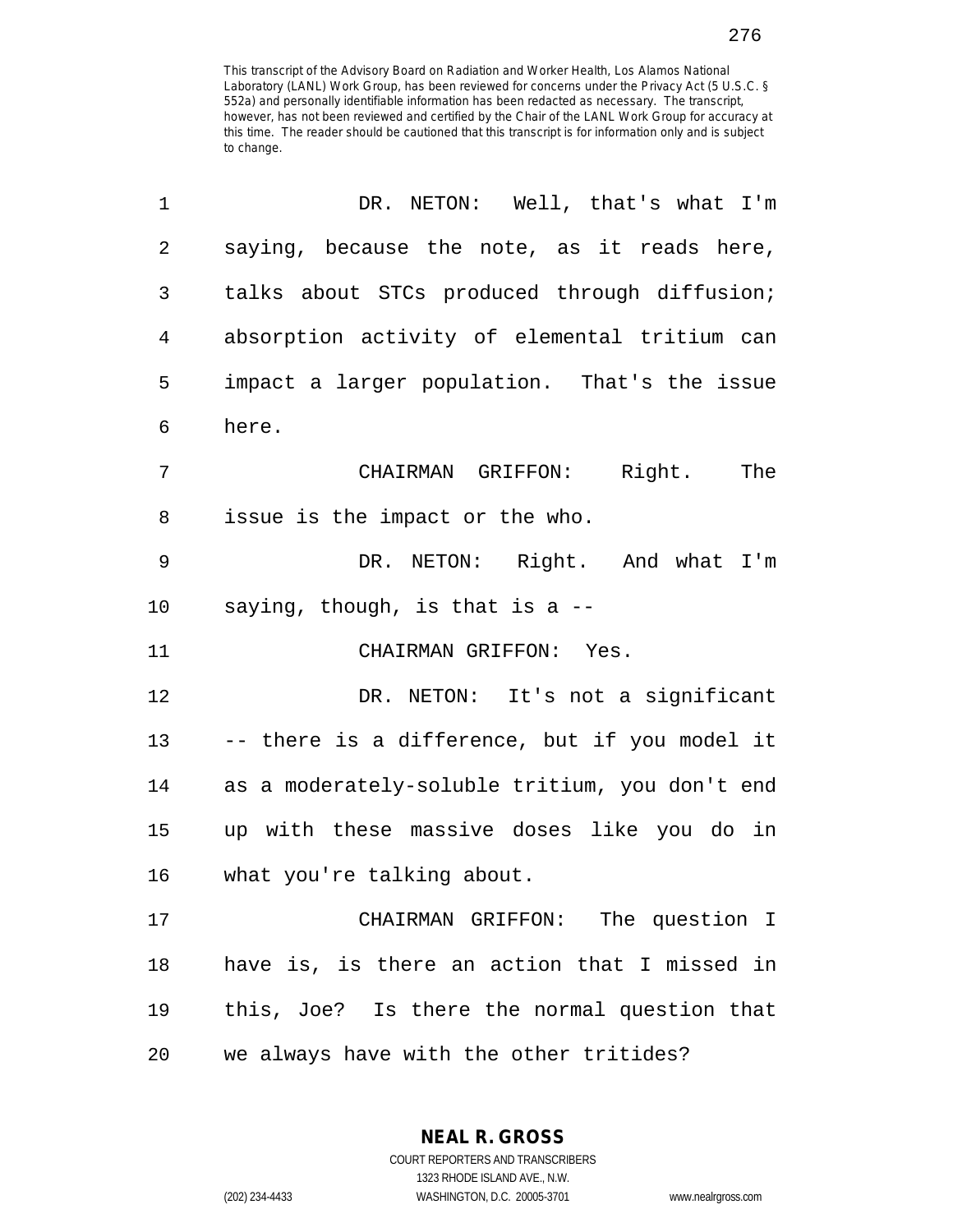| 1  | MR. FITZGERALD: Yes, it is a                    |
|----|-------------------------------------------------|
| 2  | normal question that we ask, but the question   |
| 3  | here is there's two parts to this thing. One    |
| 4  | is to characterize the source-terms, compounds  |
| 5  | involved, which I think, again, needs to be     |
| 6  | done both on the classified side --             |
| 7  | CHAIRMAN GRIFFON: Okay.                         |
| 8  | MR. FITZGERALD: And the                         |
| 9  | dosimetric aspect of this, I agree, we're kind  |
| 10 | of -- I don't know if we're getting closer.     |
| 11 | We're grappling with it at Mound, and I think   |
| 12 | that will inform what we are talking about      |
| 13 | here.                                           |
| 14 | CHAIRMAN GRIFFON: Yes.                          |
| 15 | MR. FITZGERALD: But I think it                  |
| 16 | helps to have this part.                        |
| 17 | MR. MACIEVIC: Look at the source-               |
| 18 | term.                                           |
| 19 | MR. FITZGERALD: Well, make sure                 |
| 20 | nail down the source-term at<br>that we<br>LANL |

**NEAL R. GROSS**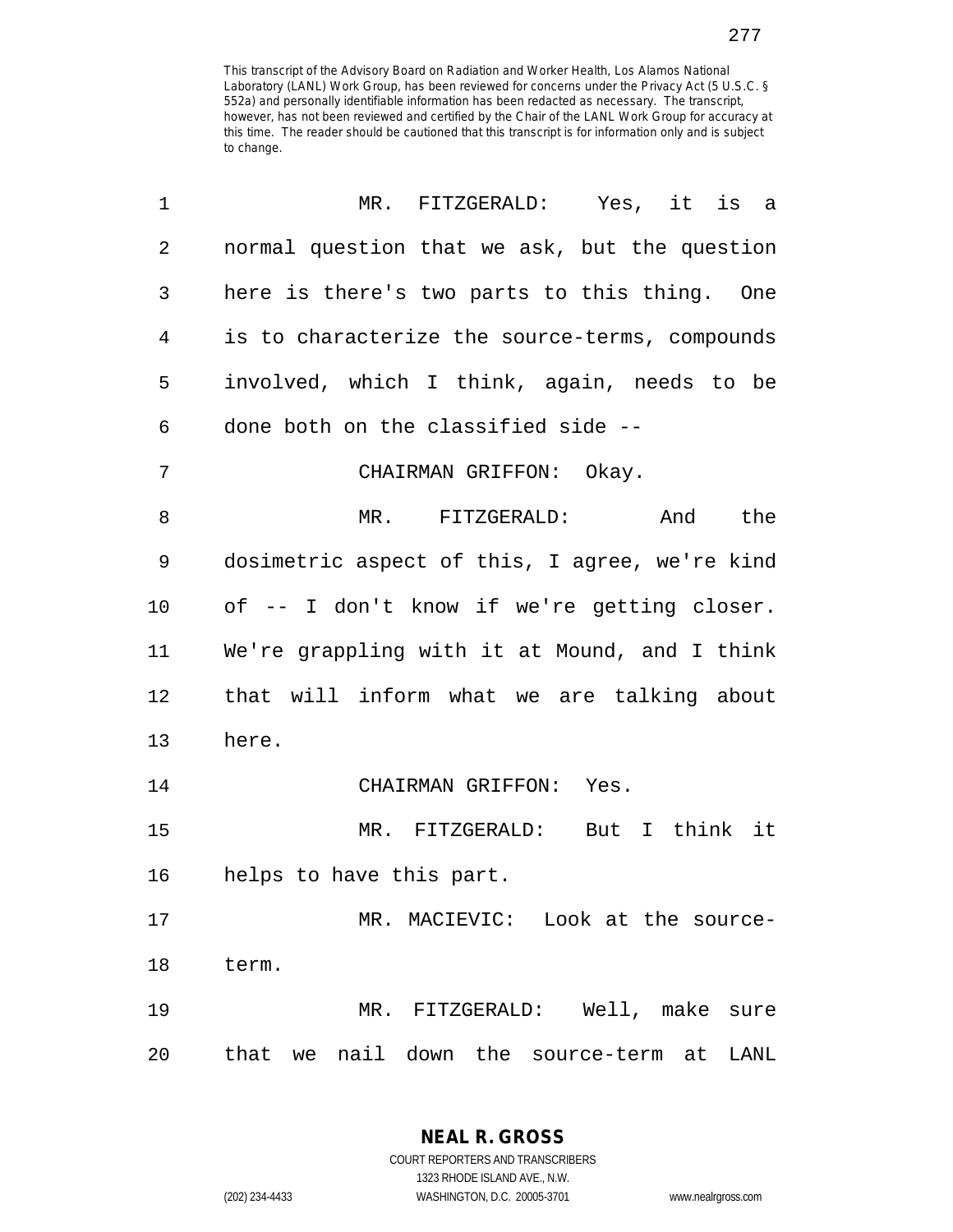| 1              | because LANL is implicated. It is just a       |
|----------------|------------------------------------------------|
| $\overline{2}$ | question of which ones we are talking about    |
| $\mathfrak{Z}$ | and where, and, you know, the usual questions. |
| 4              | CHAIRMAN GRIFFON: Right.                       |
| 5              | MEMBER MUNN: So, is there                      |
| 6              | anything else we should do in between now and  |
| 7              | the time Mound tells us --                     |
| 8              | MR. FITZGERALD: Yes, that's what               |
| 9              | I'm just saying.                               |
| 10             | MEMBER BEACH: Characterize.                    |
| 11             | MR. FITZGERALD: We should                      |
| 12             | characterize the sources at Los Alamos in a    |
| 13             | way that would enable whatever attention       |
| 14             | needed, once we figure out this whole thing at |
| 15             | Mound.                                         |
| 16             | MEMBER MUNN: But you would think               |
| 17             | they would be considerably smaller than at     |
| 18             | Mound. Wouldn't there be a smaller number --   |
| 19             | MR. FITZGERALD:<br>It's different.             |
| 20             | It's different operationally than at Mound.    |

**NEAL R. GROSS**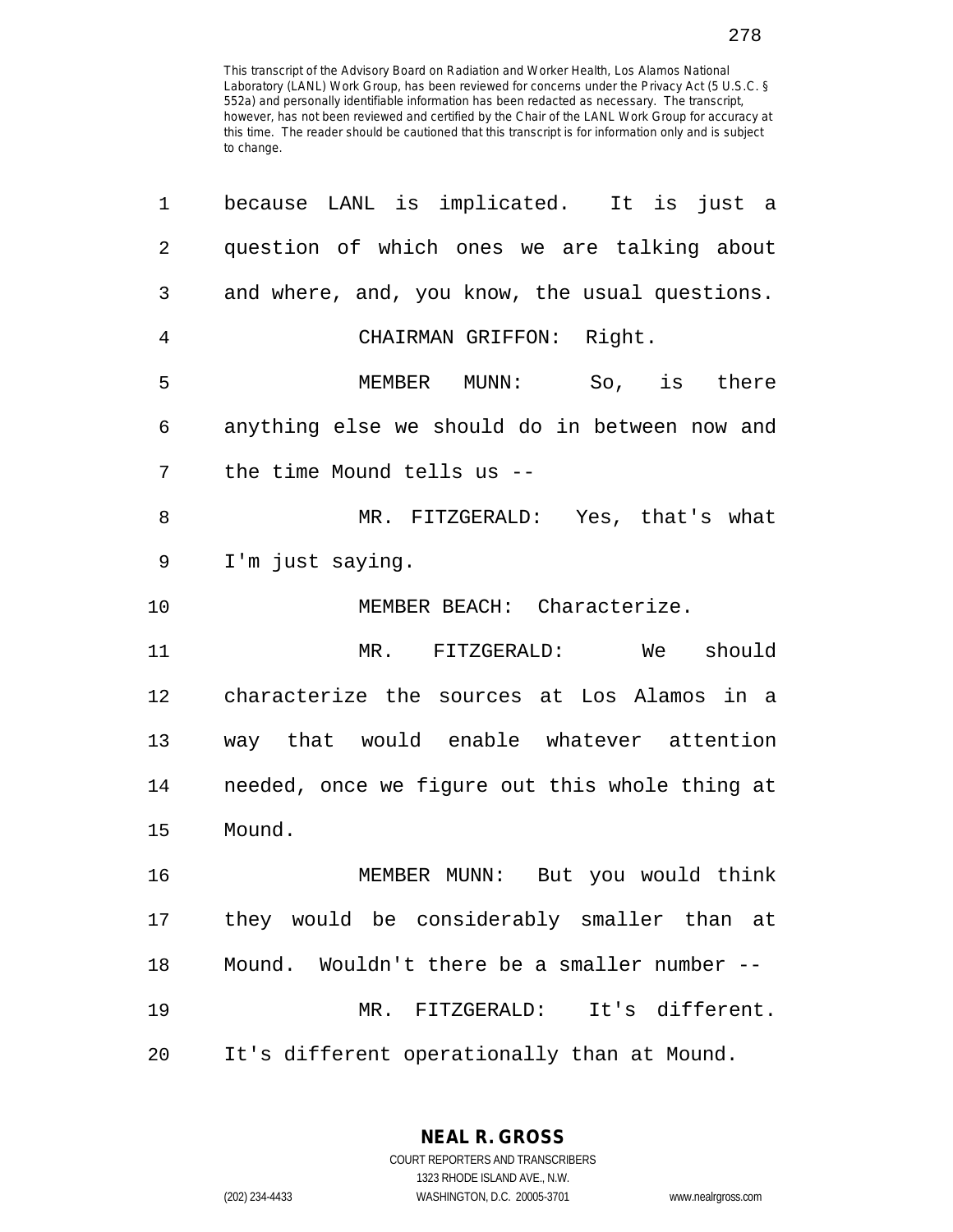| 1              | MEMBER<br>MUNN: Yes, a smaller                 |
|----------------|------------------------------------------------|
| $\overline{2}$ | number of potential compounds is what I'm      |
| 3              | saying. Wouldn't you think?                    |
| 4              | MEMBER BEACH: And you said it                  |
| 5              | needed to be done for the unclassified and the |
| 6              | classified versions?                           |
| 7              | MR. FITZGERALD: I think we're                  |
| 8              | talking mostly the classified side.            |
| 9              | MEMBER BEACH: Okay. That will                  |
| 10             | make it more --                                |
| 11             | This<br>is<br>MS. ROBERTSON-DEMERS:            |
| 12             | Kathy Robertson-DeMers. Can<br>I make a        |
| 13             | clarification here?                            |
| 14             | MR. KATZ: Yes, go ahead, Kathy.                |
| 15             | MS. ROBERTSON-DEMERS: Actually,                |
| 16             | iron oxide tritide in the DOE manual is        |
| 17             | classified as a Type S. I just wanted to make  |
| $18\,$         | you guys aware of that. You know, this is      |
| 19             | rust.                                          |
| 20             | So, I don't think it's fair to say             |

**NEAL R. GROSS** COURT REPORTERS AND TRANSCRIBERS

1323 RHODE ISLAND AVE., N.W.

(202) 234-4433 WASHINGTON, D.C. 20005-3701 www.nealrgross.com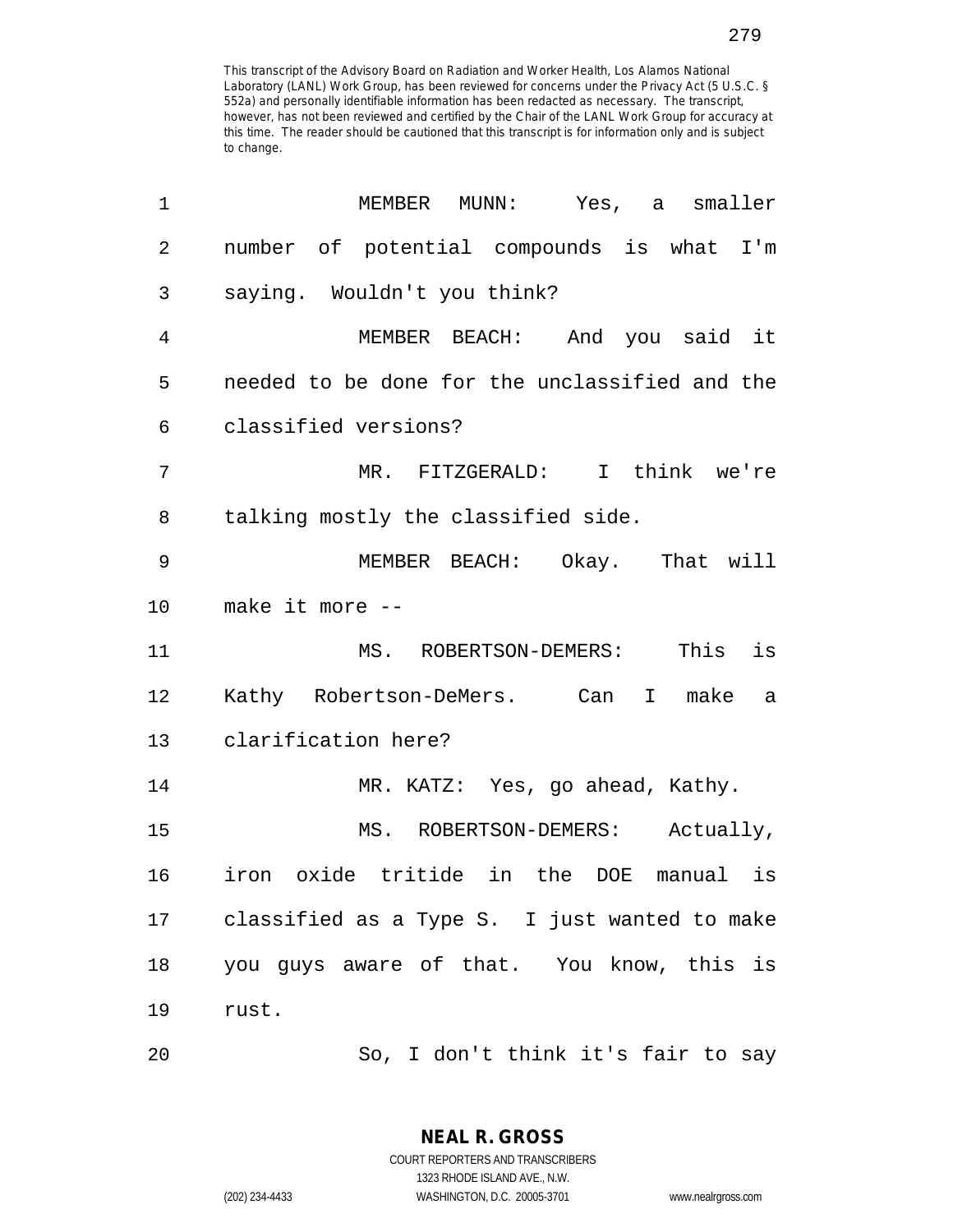| 1              | that all of the tritides that may be formed as |
|----------------|------------------------------------------------|
| $\overline{2}$ | a process of diffusion and reactivity are Type |
| $\mathfrak{Z}$ | $\mathbbmss{M}$ .                              |
| 4              | DR. NETON: Well, I'm not sure                  |
| 5              | about that, Kathy. We have to take a look at   |
| 6              | it. I mean, yes, it's bound to some iron, but  |
| 7              | is it sufficiently tightly bound to -- you     |
| 8              | have to distinguish between the mobility of    |
| 9              | the tritium itself and the rust particle       |
| 10             | itself. I think we need to take a closer look  |
| 11             | at that.                                       |
| 12             | I would be very surprised if that              |
| 13             | tritium behaved like a tightly-bound hafnium   |
| 14             | tritide. If it did, I think they might have    |
| 15             | used it for other applications, to be honest   |
| 16             | with you.                                      |
| 17             | CHAIRMAN GRIFFON: Fine. We can                 |
| 18             | follow up on that.                             |
| 19             | DR. NETON: We can follow up.                   |
| 20             | Okay.<br>MS. ROBERTSON-DEMERS:                 |

**NEAL R. GROSS** COURT REPORTERS AND TRANSCRIBERS

1323 RHODE ISLAND AVE., N.W.

(202) 234-4433 WASHINGTON, D.C. 20005-3701 www.nealrgross.com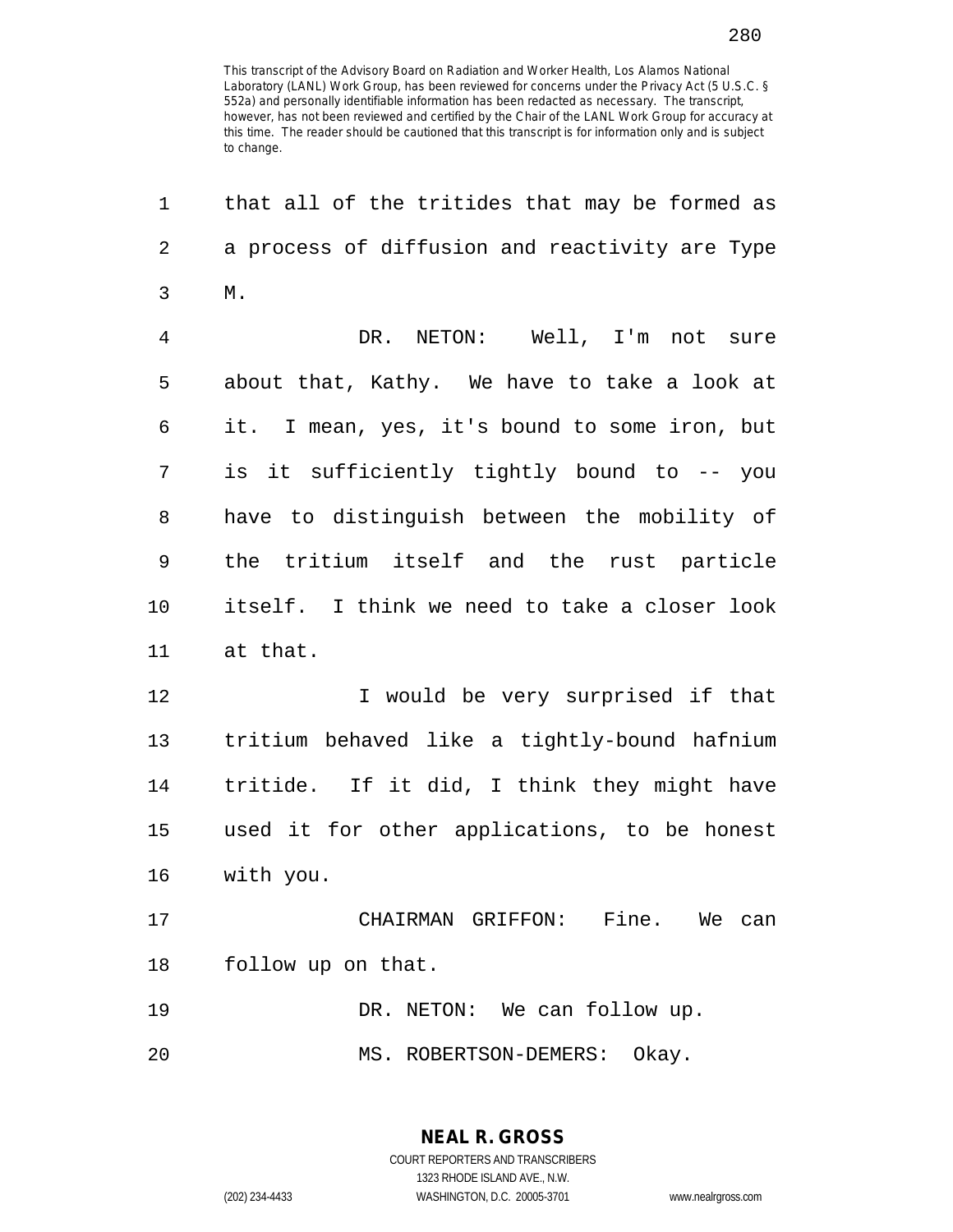| 1              | CHAIRMAN GRIFFON: And, Joe, when               |
|----------------|------------------------------------------------|
| $\overline{2}$ | you say characterize, you're talking about all |
| 3              | the sources, other sources that they used at   |
| 4              | the site and how and where?                    |
| 5              | MR. FITZGERALD: The identity of                |
| 6              | the compounds --                               |
| 7              | CHAIRMAN GRIFFON: Yes.                         |
| 8              | MR. FITZGERALD: Solubility -                   |
| 9              | CHAIRMAN GRIFFON: The same stuff               |
| 10             | we went through with Mound?                    |
| 11             | MR. FITZGERALD: Yes, we did that               |
| 12             | on the first part, and now we're dealing with  |
| 13             | the second part. But I think the first part    |
| 14             | would be useful to do in the meantime, while   |
| 15             | we are trying to decide what the dosimetric    |
| 16             | approach would be for that.                    |
| 17             | CHAIRMAN GRIFFON: All right.                   |
| 18             | MR. FITZGERALD: Now I might add,               |
| 19             | there's not very many sites where you deal     |
| 20             | with the S. I think LANL, Mound, maybe one     |

**NEAL R. GROSS**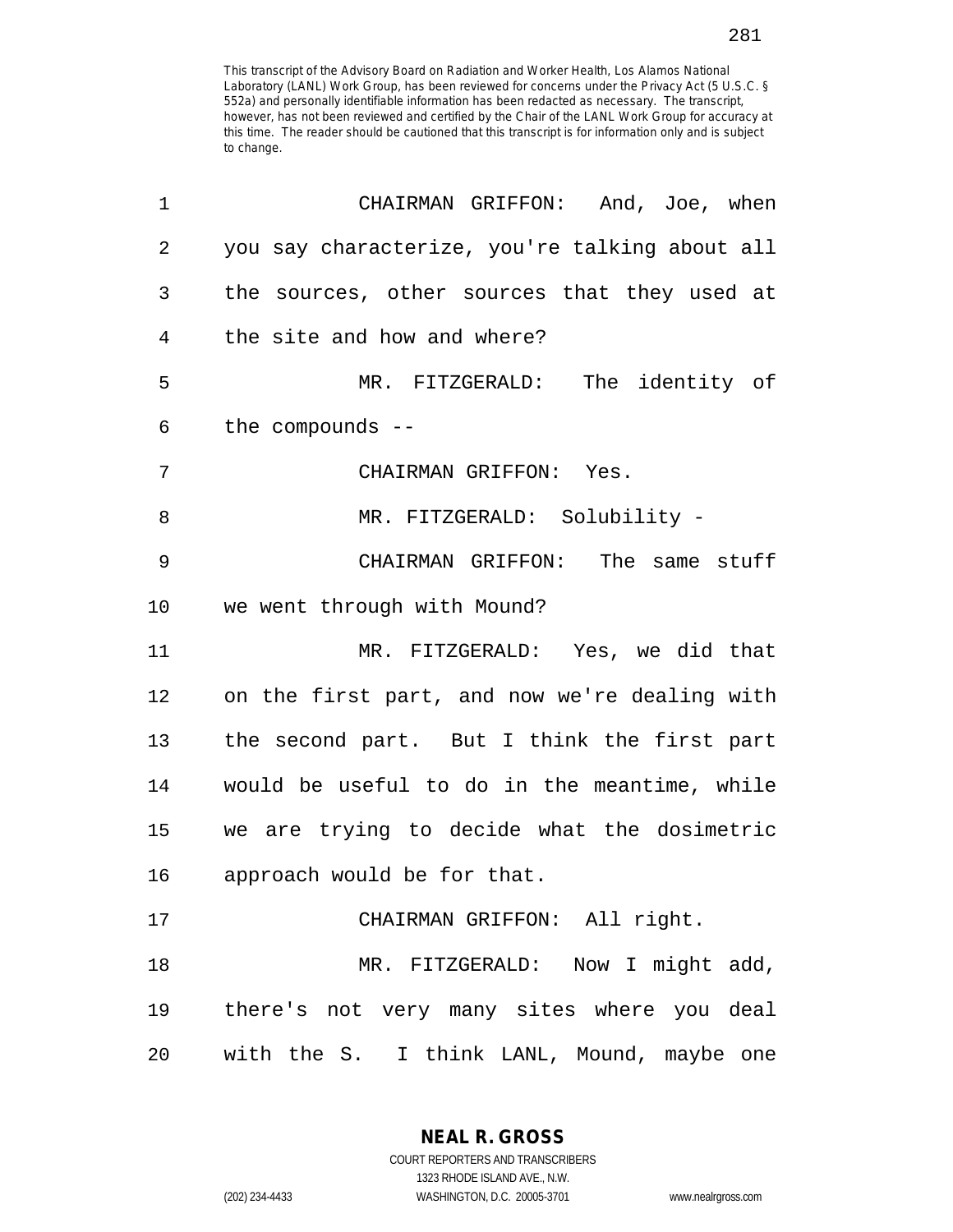| $\mathbf 1$ | other site is it.                              |
|-------------|------------------------------------------------|
| 2           | CHAIRMAN GRIFFON: So, I just put               |
| 3           | that NIOSH needs to characterize and determine |
| 4           | dosimetric approach for all tritides at LANL.  |
| 5           | Most of the discussion will have to be in a    |
| 6           | classified setting.                            |
| 7           | MR. FITZGERALD: Yes.                           |
| 8           | CHAIRMAN GRIFFON:<br>All right.                |
| 9           | That's action 2, and action 1 is the           |
| 10          | byproducts stuff.                              |
| 11          | All right, I think that's it for               |
| 12          | No. 6, right?                                  |
| 13          | MR. FITZGERALD: Yes.                           |
| 14          | CHAIRMAN GRIFFON: Moving right                 |
| 15          | along, No. 7, this is the service personnel    |
| 16          | question.                                      |
| 17          | MR. FITZGERALD: Yes, we had no --              |
| 18          | DR. NETON: Okay, we have talked                |
| 19          | about this, I think, which is the decrease in  |
| 20          | the number of bioassay-monitored individuals   |

**NEAL R. GROSS**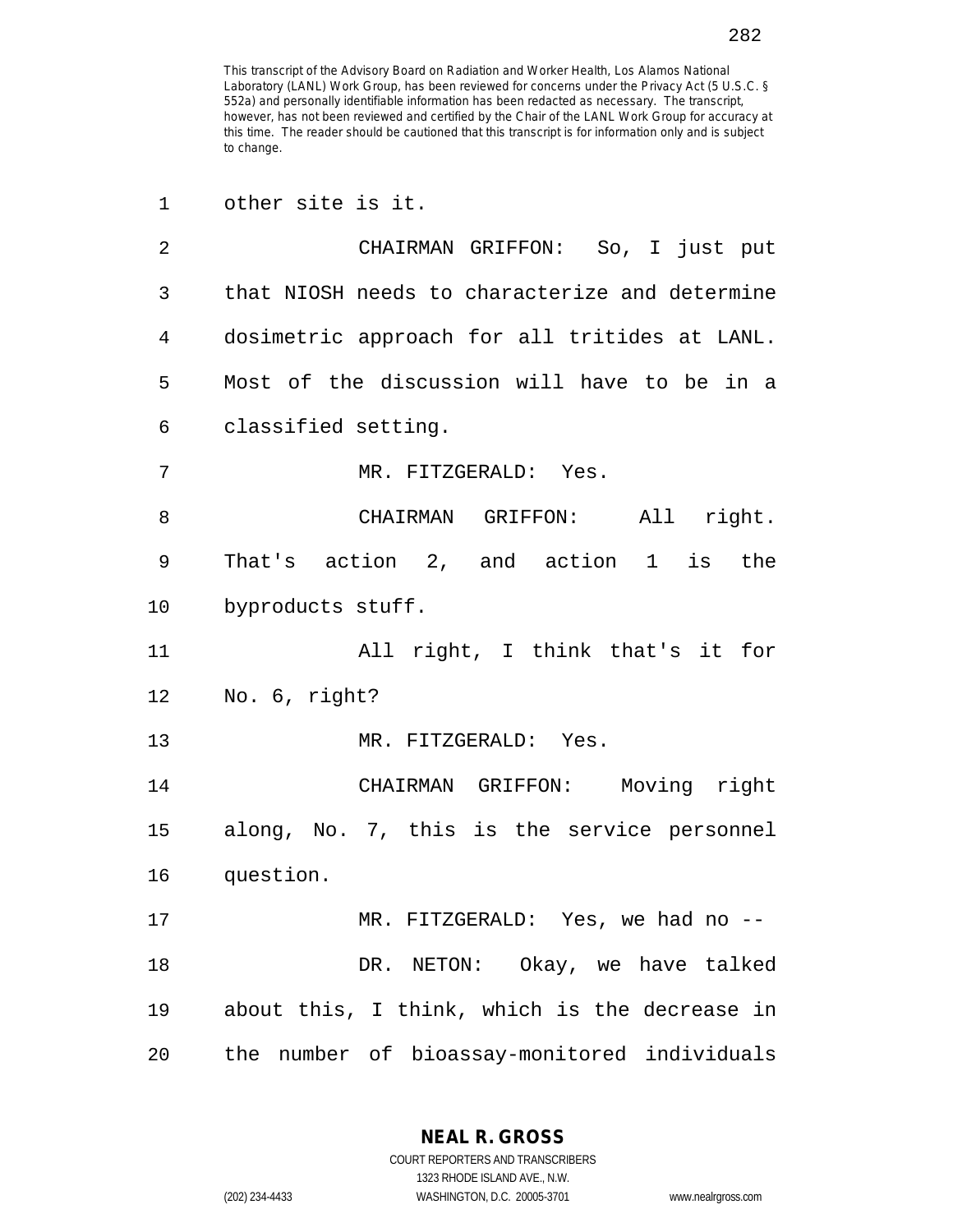| 1  | and a discussion of why it was or was not     |
|----|-----------------------------------------------|
| 2  | appropriate, and what dosimetric implications |
| 3  | it has.                                       |
| 4  | CHAIRMAN GRIFFON: Yes. Do you                 |
| 5  | remember what number? I want to reference     |
| 6  | back to the actions.                          |
| 7  | MR. MACIEVIC: It was 3, I guess.              |
| 8  | No. 3?                                        |
| 9  | CHAIRMAN GRIFFON: Three, NIOSH                |
| 10 | will determine the drop off in bioassay data  |
| 11 | and justify radiologic -- okay. Item 3,       |
| 12 | action item 2. Matrix item 3, action item 2.  |
| 13 | Does that cover all that, Joe? I              |
| 14 | just want to make sure we're not missing      |
| 15 | something.                                    |
| 16 | MR. FITZGERALD: Yes, I mean,                  |
| 17 | based on the petition and discussions with    |
| 18 | Andrew and others, we went ahead and actually |
| 19 | sampled 30 claimant files that dealt with     |
| 20 | guards and firefighters and support service   |

**NEAL R. GROSS**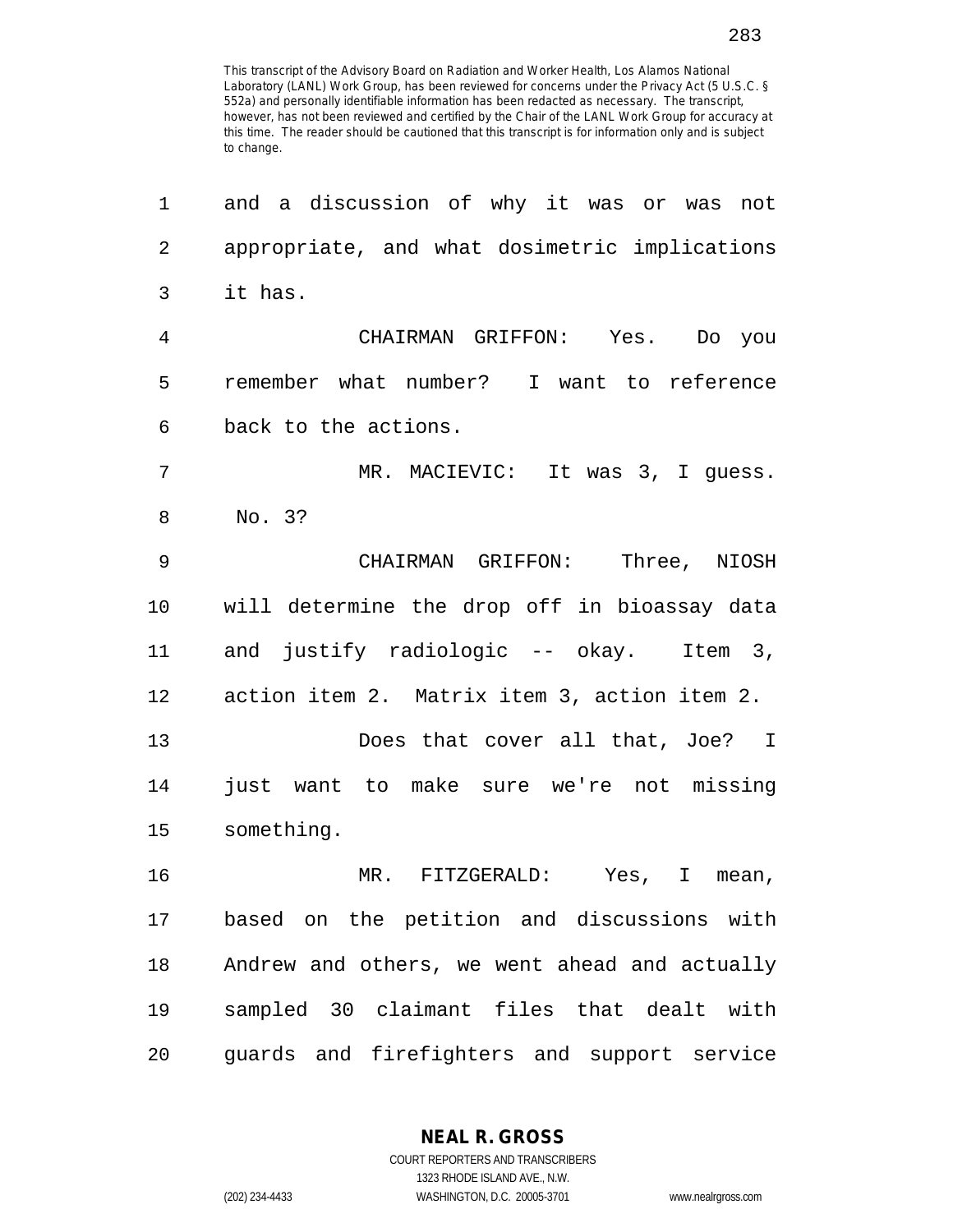| 1              | personnel. This was between '76 and 2005.     |
|----------------|-----------------------------------------------|
| $\overline{2}$ | Again, it was not a<br>broad                  |
| 3              | analysis, but 30 is a fair number. We found   |
| 4              | that the monitoring that was done and the     |
| 5              | results seemed to equate to the kind of work  |
| 6              | that they were involved with. It wasn't       |
| 7              | strictly by category. Clearly, there was a    |
| 8              | hazard analysis and people were monitored     |
| 9              | based on the type of work they were doing.    |
| 10             | The observation that we came<br>up            |
| 11             | with is what was said before. That being      |
| 12             | said, these bioassays, by and large, ceased   |
| 13             | except for some limited workers after -- what |
| 14             | time period was that? -- the mid-nineties, I  |
| 15             | believe.                                      |
| 16             | The implication we are left with              |
| 17             | is, if in fact there is an approach for that  |
| 18             | time period, then we don't see any pronounced |
| 19             | issue here.                                   |
|                |                                               |

20 DR. NETON: You're talking about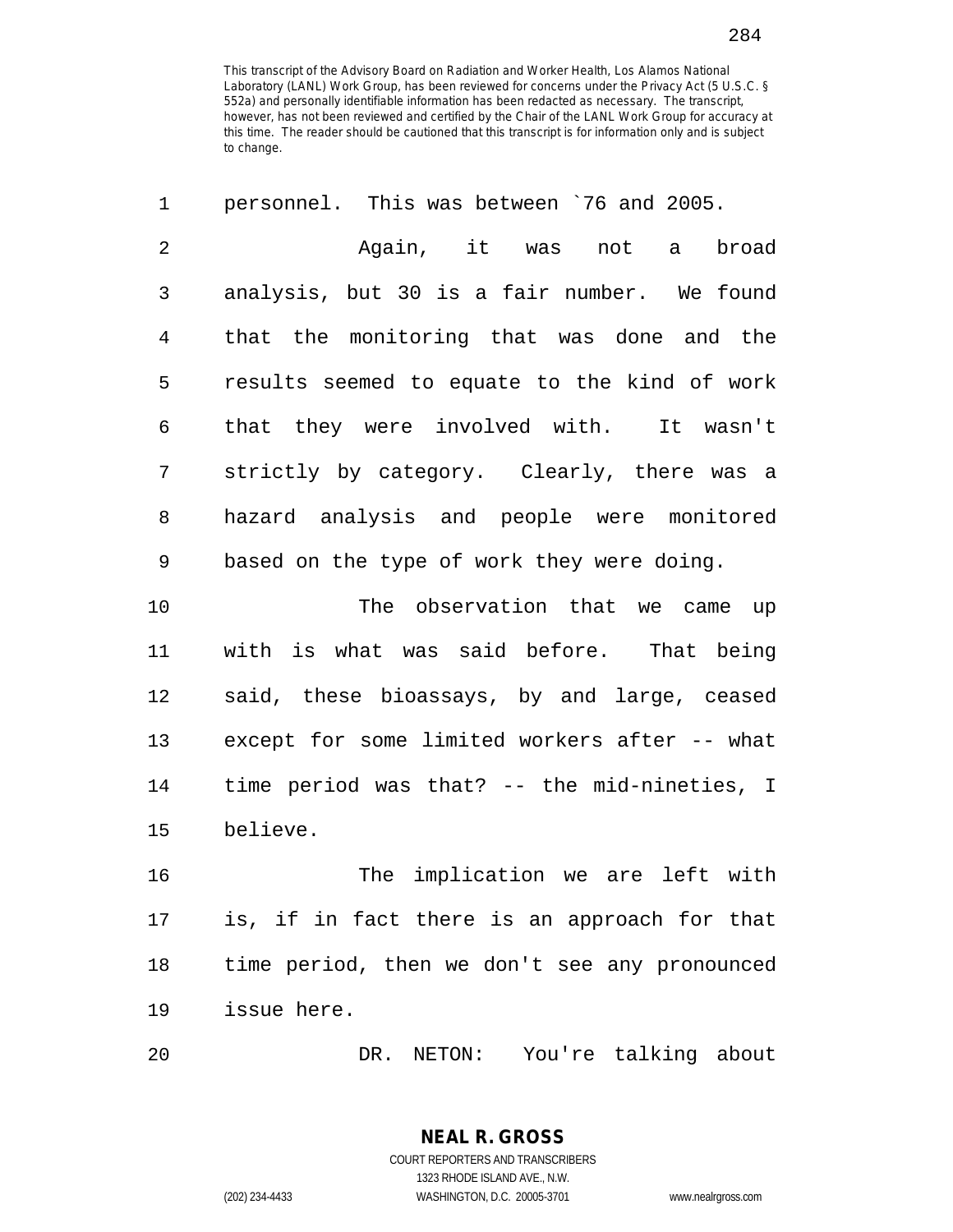| 1              | after the mid-nineties?                        |
|----------------|------------------------------------------------|
| $\overline{2}$ | MR. FITZGERALD:<br>I can go back               |
| 3              | and $--$                                       |
| 4              | DR. NETON: It says mid-nineties.               |
| 5              | MR. FITZGERALD: I can go back and              |
| 6              | check the exact date.                          |
| 7              | MR. MACIEVIC: Yes.                             |
| 8              | MR. FITZGERALD: It's mid-nineties              |
| 9              | when they backed off. Usually, most sites, it  |
| 10             | was the D&D era, not necessarily LANL, but D&D |
| 11             | everywhere, where they --                      |
| 12             | DR. NETON: Yes, this is also in                |
| 13             | the 835 compliance, is it not?                 |
| 14             | MR. FITZGERALD: Yes, 100                       |
| 15             | millirem.                                      |
| 16             | DR. NETON: Yes. So, there,                     |
| 17             | presumably, should be a Technical Basis        |
| 18             | Document that --                               |
| 19             | CHAIRMAN GRIFFON: Exactly.                     |
| 20             | MR. FITZGERALD: I think so.                    |

**NEAL R. GROSS** COURT REPORTERS AND TRANSCRIBERS

1323 RHODE ISLAND AVE., N.W.

(202) 234-4433 WASHINGTON, D.C. 20005-3701 www.nealrgross.com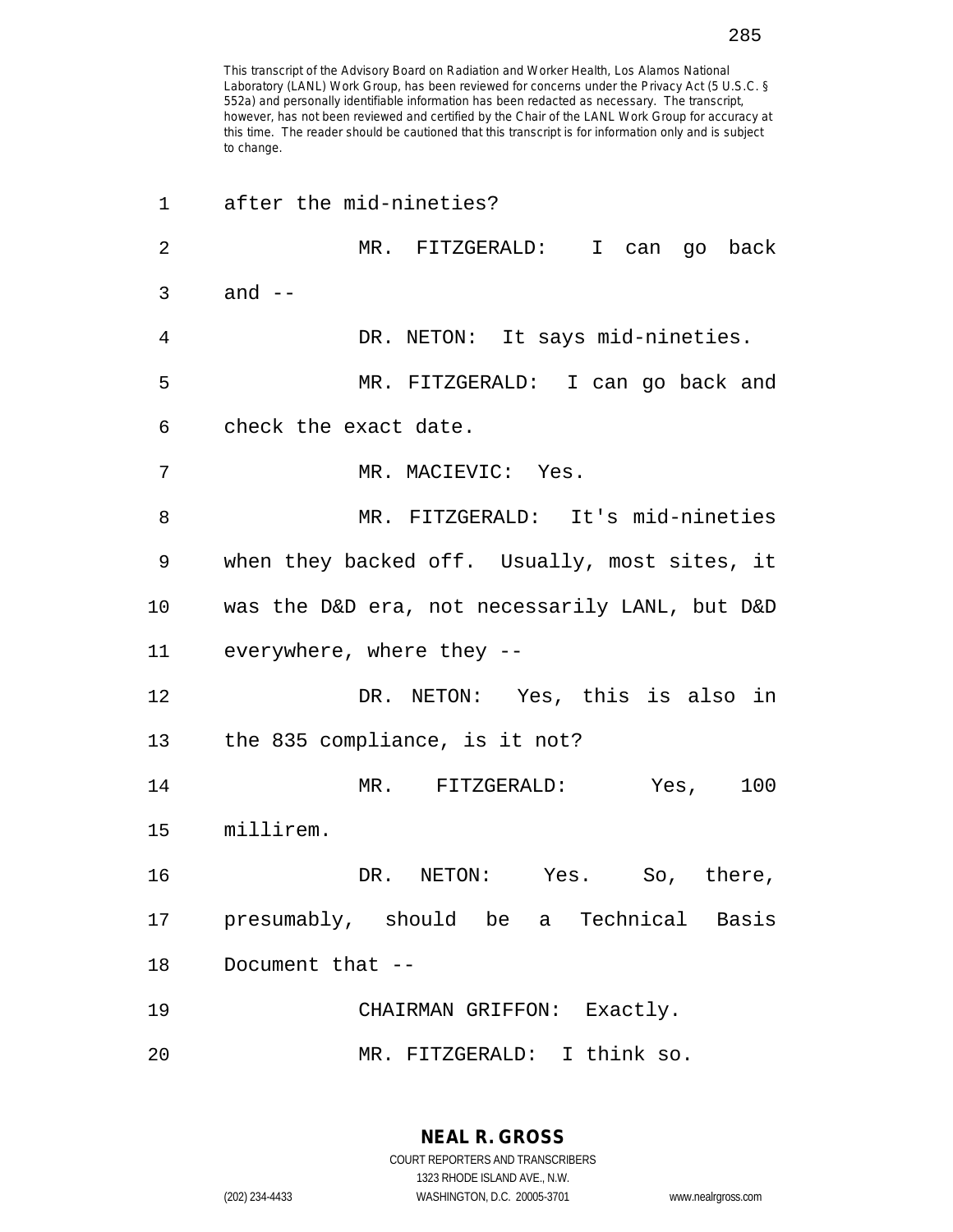| 1              | DR.<br>$\text{NETON}:$<br>Discusses<br>the     |
|----------------|------------------------------------------------|
| $\overline{2}$ | rationale behind this.                         |
| 3              | MR. FITZGERALD: I think so, and I              |
| $\overline{4}$ | think this was, looking at the petition, in    |
| 5              | particular, and support service workers, I     |
| 6              | think this was the remaining issue or          |
| 7              | question, was just to pin that down a little   |
| 8              | bit better, so that we feel secure about that  |
| 9              | lack of bioassay.                              |
| 10             | That's the feedback we got from                |
| 11             | most interviews, was nobody was on bioassay,   |
| 12             | where at one time they were, that issue, yes.  |
| 13             | Of course, this doesn't supplant               |
| 14             | the questions we raised earlier on the exotics |
| 15             | and what have you, where you do have those     |
| 16             | issues, obviously, in terms of potential       |
| 17             | exposures.                                     |
| 18             | CHAIRMAN GRIFFON: All right. I                 |
| 19             | think we're on to the last item. I don't even  |
| 20             | have it numbered here.                         |

**NEAL R. GROSS** COURT REPORTERS AND TRANSCRIBERS

1323 RHODE ISLAND AVE., N.W.

(202) 234-4433 WASHINGTON, D.C. 20005-3701 www.nealrgross.com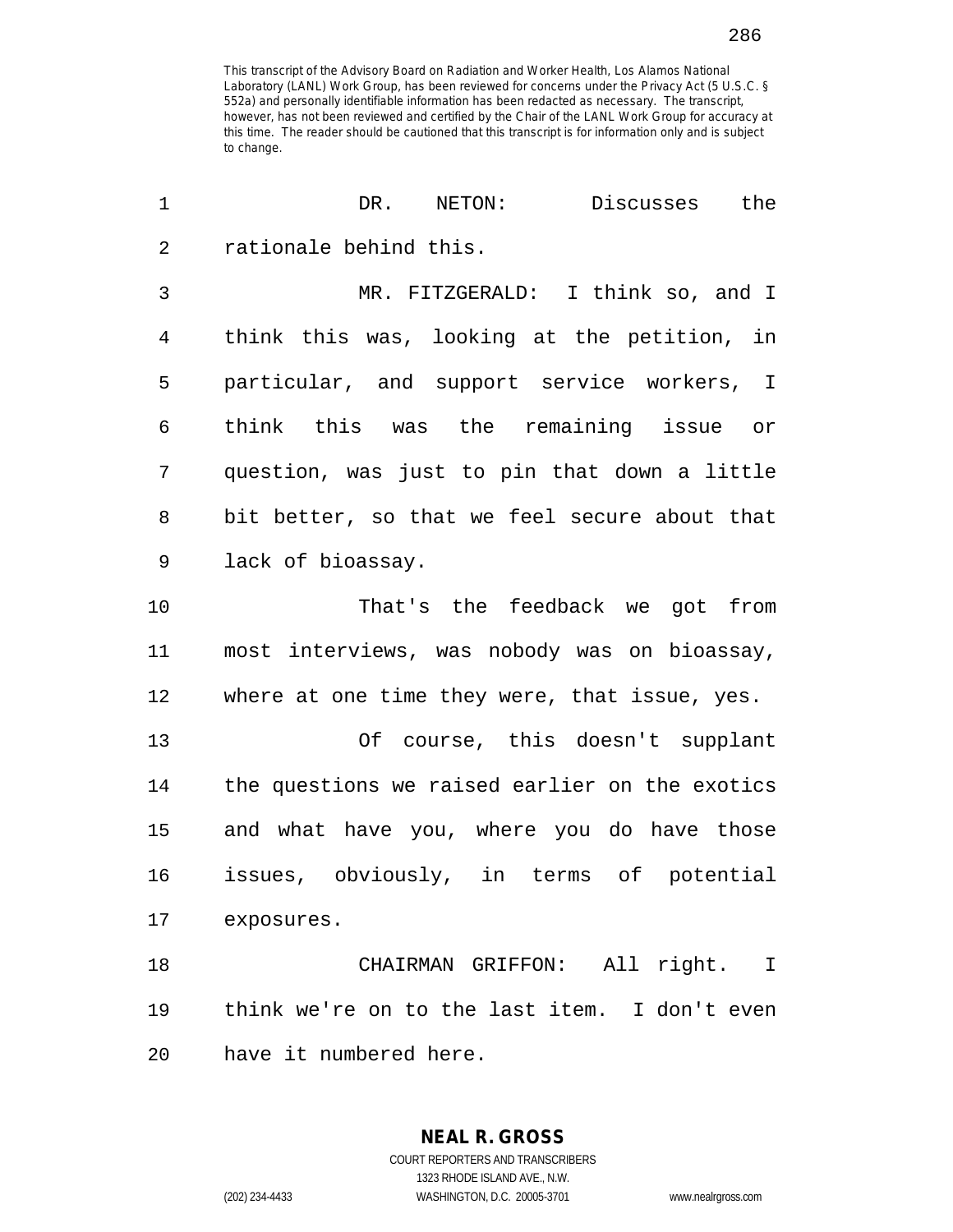287

| 1  | at the end of our<br><b>But</b><br>last       |
|----|-----------------------------------------------|
| 2  | meeting, Andrew raised several things that I  |
| 3  | think he felt were not covered in our         |
| 4  | discussions so far or points he found in      |
| 5  | reviewing the ER. We agreed that we should    |
| 6  | follow up on these.                           |
| 7  | So, I'll go through these, and                |
| 8  | I know you sent out additional<br>then        |
| 9  | information. So, anytime it's relevant here,  |
| 10 | you can chime in and then add on if you have  |
| 11 | others.                                       |
| 12 | But the first item was<br>a a                 |
| 13 | discrepancy between the two reports. I don't  |
| 14 | know, Greg, if you had a chance to respond to |
| 15 | any of these?                                 |
| 16 | MR. MACIEVIC:<br>No.                          |
| 17 | CHAIRMAN GRIFFON: Okay. All                   |
| 18 | right.                                        |
| 19 | MR. MACIEVIC: Yes, we have not.               |
| 20 | CHAIRMAN GRIFFON: Some of these I             |

**NEAL R. GROSS** COURT REPORTERS AND TRANSCRIBERS

1323 RHODE ISLAND AVE., N.W.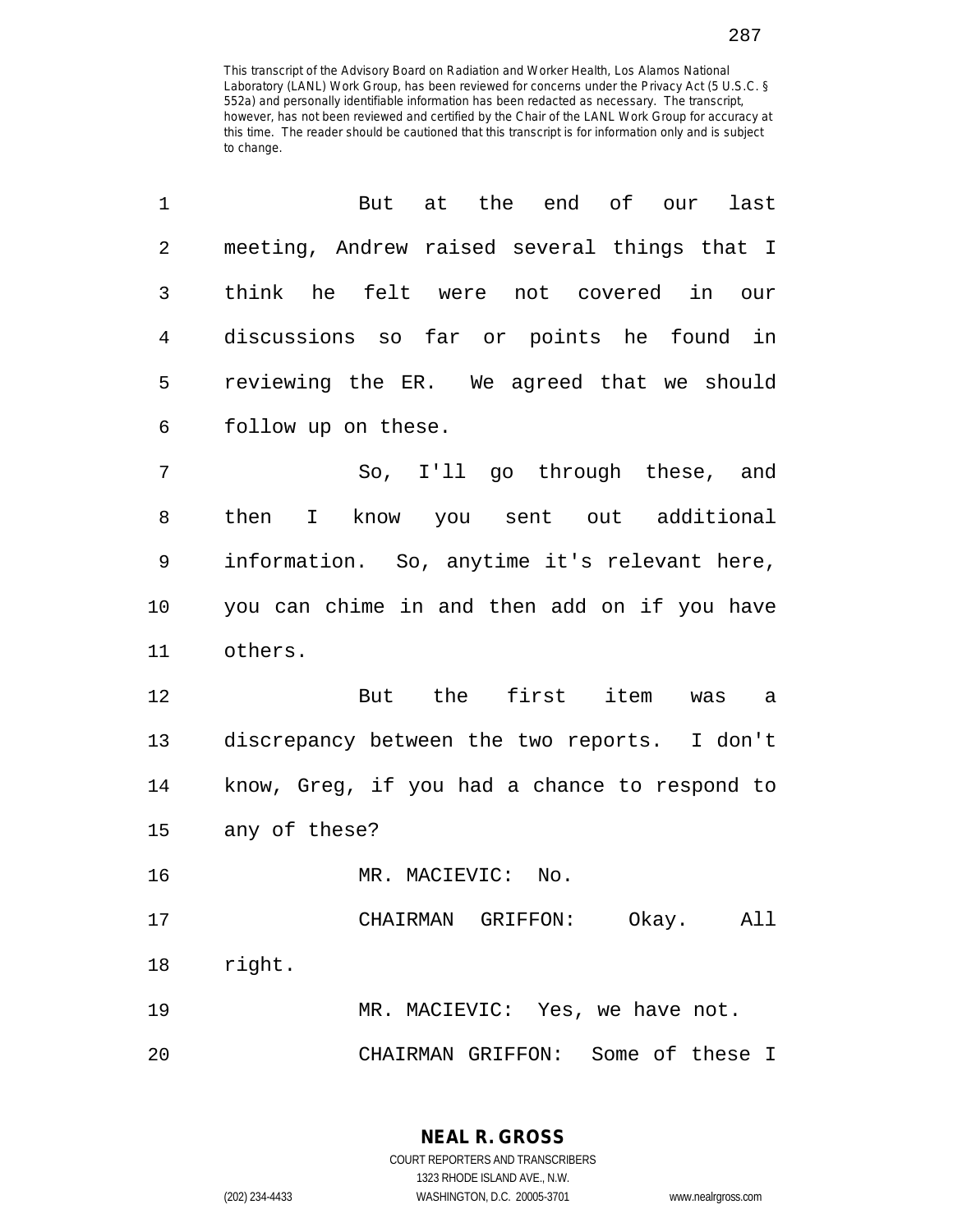| 1  | think are clearly just questions. He points         |
|----|-----------------------------------------------------|
| 2  | out an apparent discrepancy from the previous       |
| 3  | SEC report, ER report, versus this current          |
| 4  | one.                                                |
| 5  | think you just want<br>I.                           |
| 6  | clarification on that, right?                       |
| 7  | MR. EVASKOVICH: Well, I think I                     |
| 8  | got that -- I as talking to Joe on the side,        |
| 9  | that was concerning the difference between the      |
| 10 | two notebooks. There was a reference to 1980,       |
| 11 | was when they were switched over, and one said      |
| 12 | 1990. But I guess the information that would        |
| 13 | be contained in those notebooks or logbooks         |
| 14 | has actually been included or incorporated in       |
| 15 | OTIB-62, we said?                                   |
| 16 | MR. FITZGERALD: It was a bioassay                   |
| 17 | development program, a data-based development       |
| 18 | was based on<br>the<br>logbooks,<br>program<br>that |
| 19 | information from the logbooks.                      |

20 So, I think you have two periods,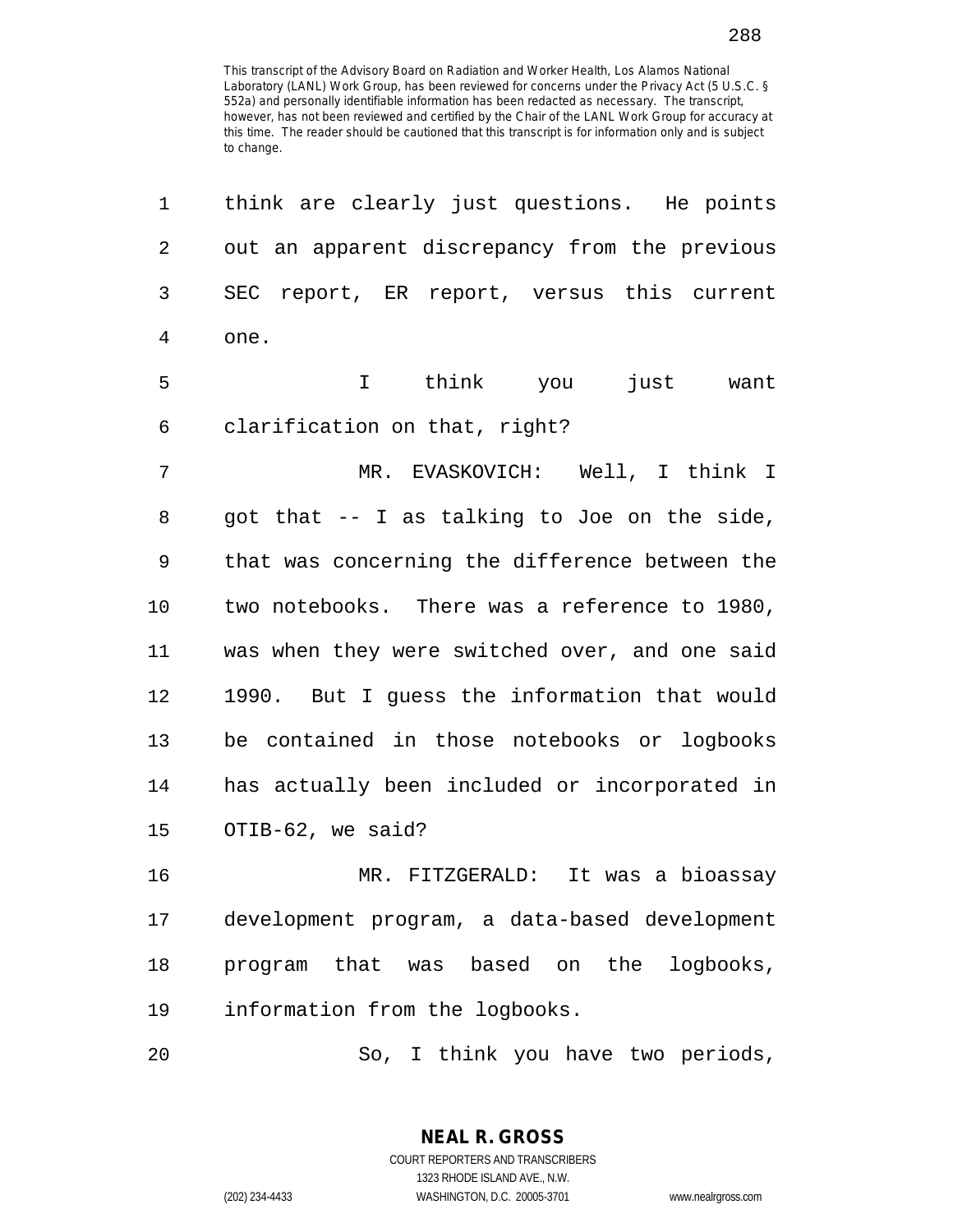| 1              | one period where, as I understand it, all the  |
|----------------|------------------------------------------------|
| 2              | information was in the logbooks and nowhere    |
| 3              | else. Then, there was a period -- and correct  |
| $\overline{4}$ | me, Greg -- where LANL itself began to put     |
| 5              | data directly into their own database, which I |
| 6              | think is this 1990 period, or whatever.        |
| 7              | And then, there is a third stage               |
| 8              | where NIOSH stepped in with the lab and        |
| 9              | created this in vivo database. So, we think    |
| 10             | of three time periods, and I believe that's    |
| 11             | the case.                                      |
| 12             | Is that right? Am I representing               |
| 13             | that?                                          |
| 14             | MR. MACIEVIC: Right, yes.                      |
| 15             | MR. EVASKOVICH: So, I'm thinking               |
| 16             | that it really is a non-issue because it's     |
| 17             | incorporated in the OTIB.                      |
| 18             | CHAIRMAN GRIFFON: Okay. All                    |
| 19             | right. So, we'll say no further action on      |
| 20             | that one, for 1.1.                             |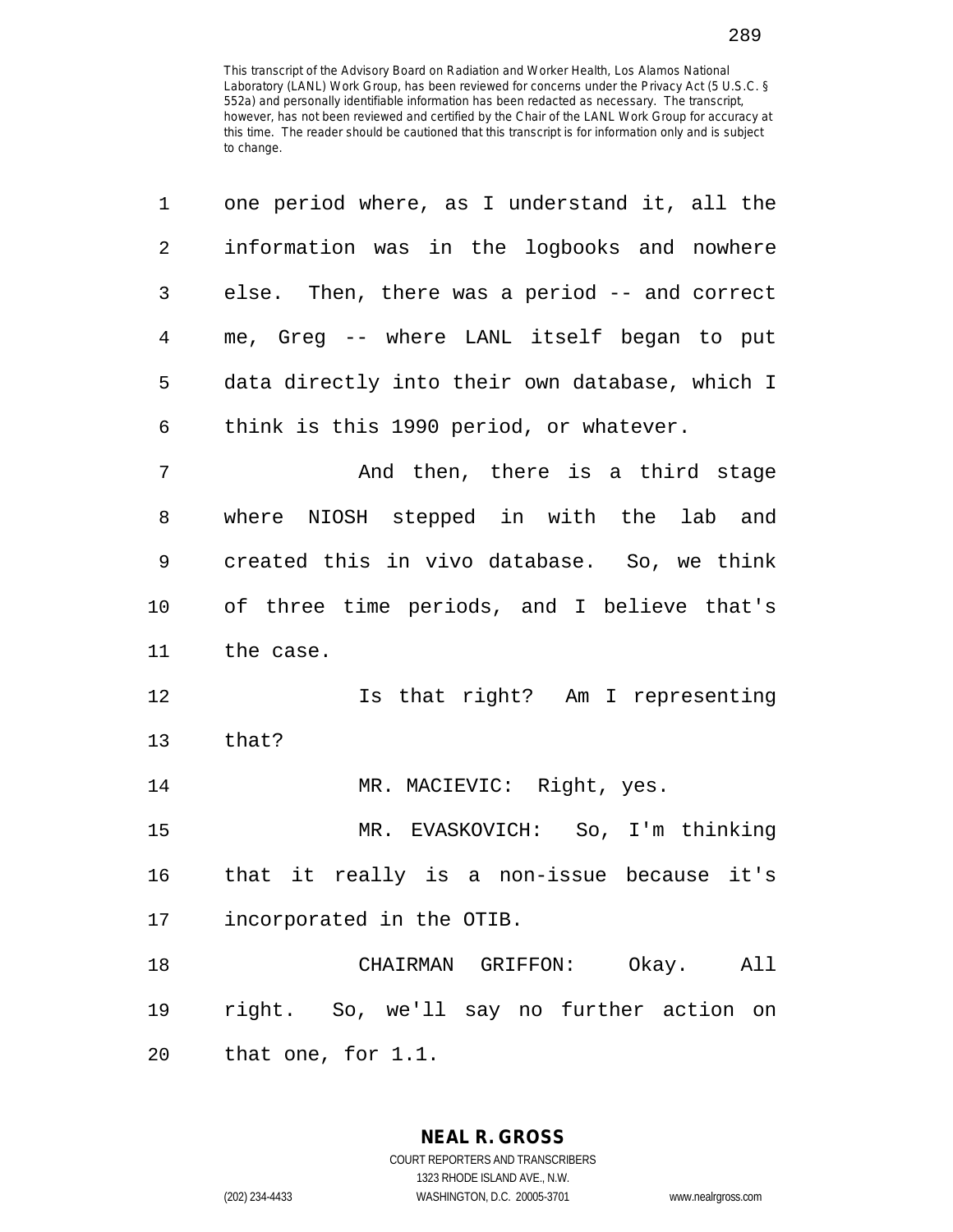| $\mathbf{1}$  | All right. The second item is a                |
|---------------|------------------------------------------------|
| $\mathcal{L}$ | concern raised about exotic radionuclide       |
| 3             | exposure at the firing sites. So, it is still  |
| 4             | regarding exotics, but go ahead. Maybe you     |
| 5             | can expand on this.                            |
| 6             | MR. EVASKOVICH: Well, just I                   |
| 7             | haven't seen anything yet. When they were      |
| 8             | doing the meeting last January, when they were |

9 discussing the report, I got a chance to talk 10 to Bob Burns. And he said, well, yes, they 11 did use exotics at the firing sites.

12 So, that's why I raised that 13 question. It's because I go back to the air 14 monitoring or the environmental air monitoring 15 problems that they had. So, I think that is a 16 pathway that needs to be looked at. I don't 17 know if that's been addressed or will be 18 addressed.

19 MR. MACIEVIC: Well, that's 20 something we would have to look at --

**NEAL R. GROSS**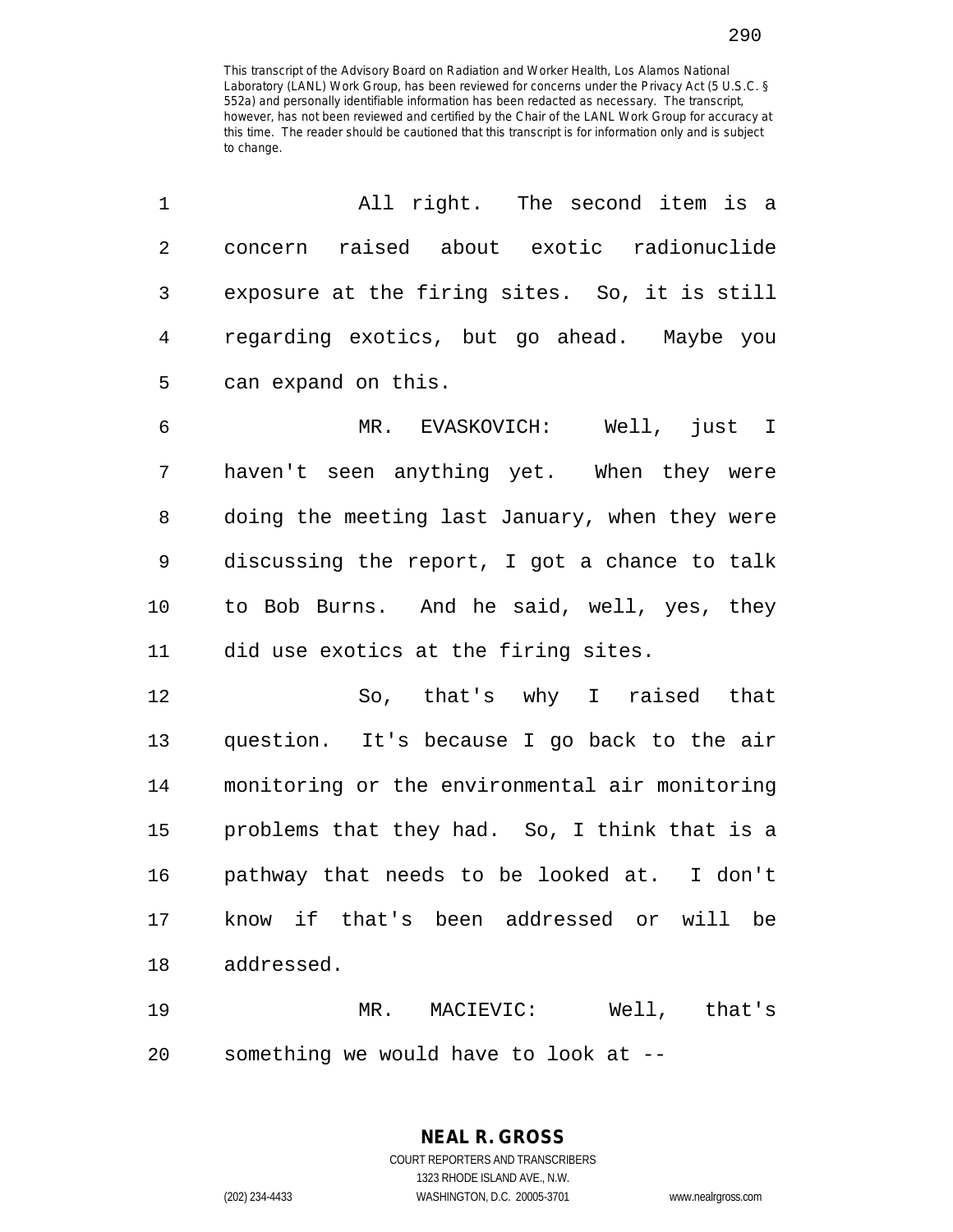| 1              | CHAIRMAN GRIFFON: Okay.                        |
|----------------|------------------------------------------------|
| $\overline{2}$ | MR. MACIEVIC: Because we haven't               |
| 3              | addressed that.                                |
| 4              | CHAIRMAN GRIFFON: All right.                   |
| 5              | MEMBER BEACH: So, is that for the              |
| 6              | whole time period, the '76 to 2005? Or do we   |
| 7              | know?                                          |
| 8              | MR. EVASKOVICH: I don't know. He               |
| 9              | had mentioned it. Because, first of all, I     |
| 10             | don't know if I have the clearance for it. I   |
| 11             | do have a clearance, but, you know, "need to   |
| 12             | know." And it was in a public environment.     |
| 13             | So, I didn't push for the issue because        |
| 14             | knowing the nature of the exotics work, I just |
| 15             | raised it as a question, I think, to be looked |
| 16             | at.                                            |
| 17             | CHAIRMAN GRIFFON: Bob, are you on              |
| 18             | the phone? Is Bob --                           |
| 19             | MR. BURNS: I am.                               |
| 20             | Can<br>CHAIRMAN<br>GRIFFON:<br>you             |

**NEAL R. GROSS**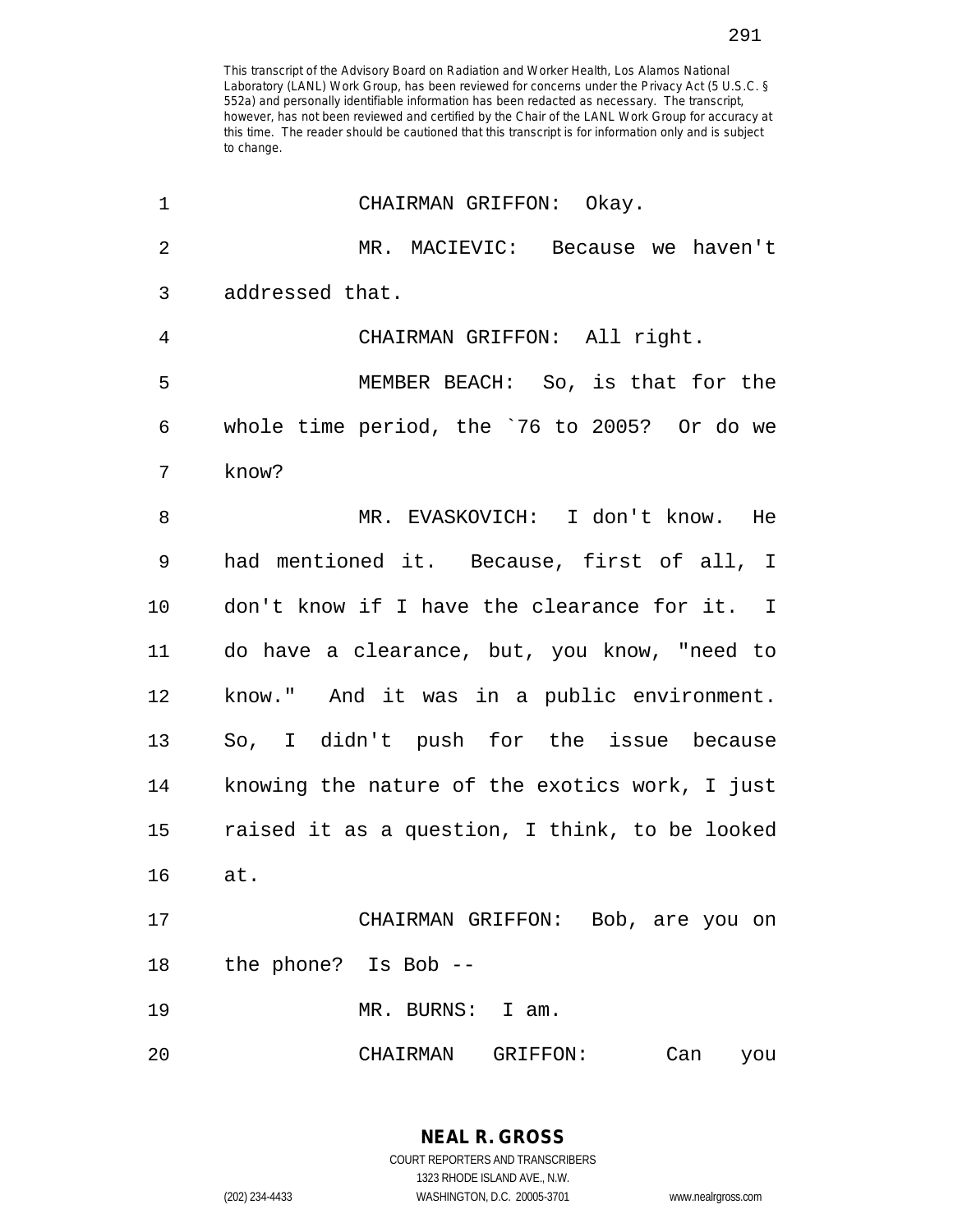292

| 1  | elaborate on that at all?                     |
|----|-----------------------------------------------|
| 2  | MR. BURNS: Not a whole lot. I                 |
| 3  | would say, recognize a lot of materials that  |
| 4  | were used at the firing sites. There were     |
| 5  | activities out there that were -- I've got to |
| 6  | be careful what I say, but $-$ -              |
| 7  | CHAIRMAN GRIFFON: Yes, yes.                   |
| 8  | MR. BURNS: It's not everything                |
| 9  | was done in such a manner that material was   |
| 10 | dispersed.                                    |
| 11 | CHAIRMAN GRIFFON: Okay. We'll                 |
| 12 | leave it at that and let you follow up on     |
| 13 | that, so we don't $-$                         |
| 14 | MEMBER BEACH: Well, then, who                 |
| 15 | worked at the firing sites? That's another    |
| 16 | question I would have. Was there service      |
| 17 | workers?                                      |
| 18 | MR. EVASKOVICH: Yes.                          |
| 19 | MEMBER BEACH: Okay.                           |
| 20 | MR. EVASKOVICH: Because sometimes             |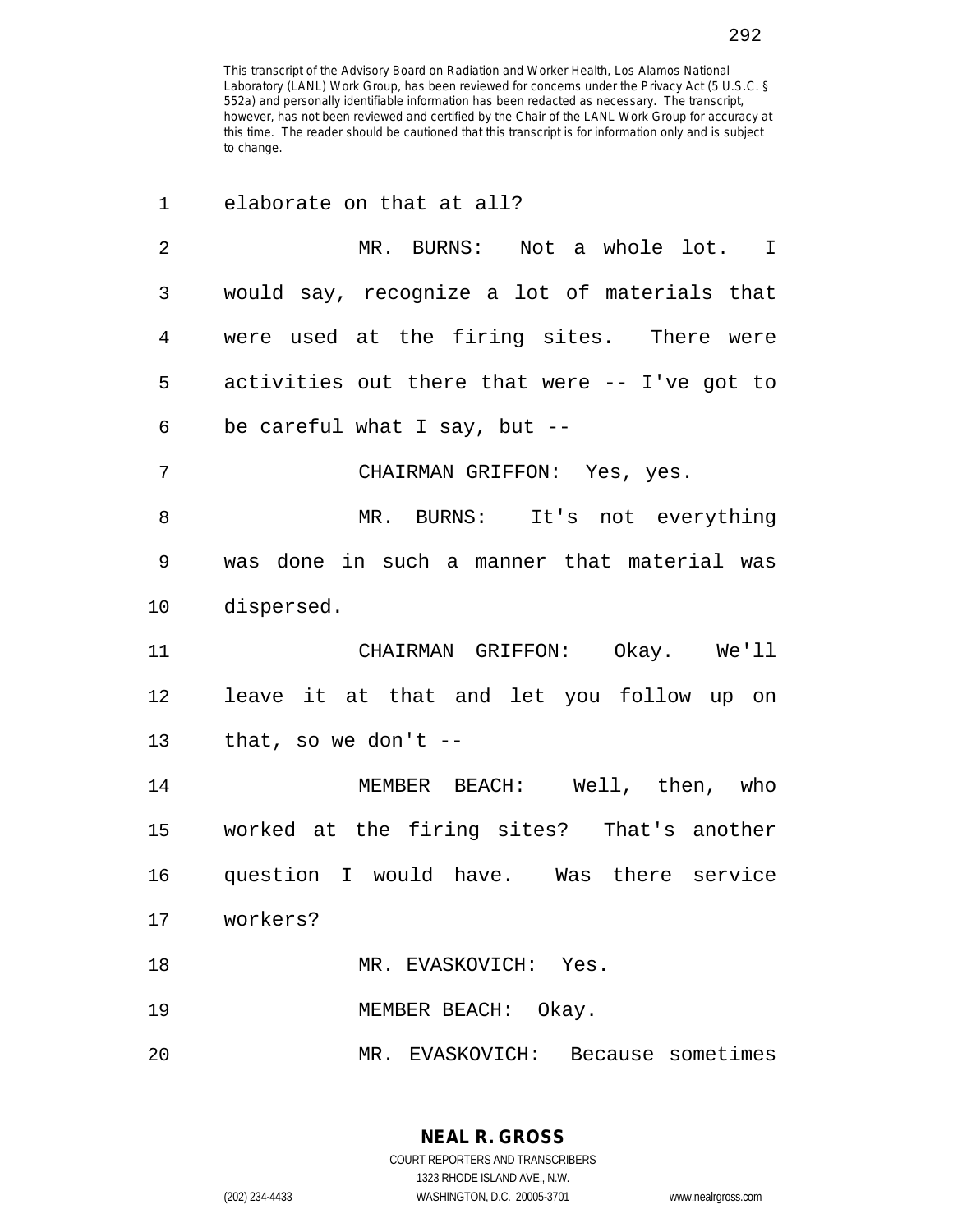1 they did station guards out there. They did 2 have firefighters out there because they had 3 incidents of them having to put out fires 4 afterwards.

5 Then, the whole issue of 6 protective equipment that was discussed when 7 Greg came out to meet with us. They didn't 8 wear protective equipment because it's a wild 9 land fire, which is different from a 10 structural fire.

11 Additionally, afterwards, laborers 12 would be assigned to clean up the areas, and 13 either they would use rakes and shovels all 14 the way up to large equipment in order to move 15 parts around or do cleanup activities.

16 Then, there's a question, most of 17 that -- well, the ones that I talked to said, 18 when we did this, no, we didn't have any PPE 19 for cleanup afterwards. So, you're dealing 20 with potentially large pieces to be picked,

> **NEAL R. GROSS** COURT REPORTERS AND TRANSCRIBERS

1323 RHODE ISLAND AVE., N.W. (202) 234-4433 WASHINGTON, D.C. 20005-3701 www.nealrgross.com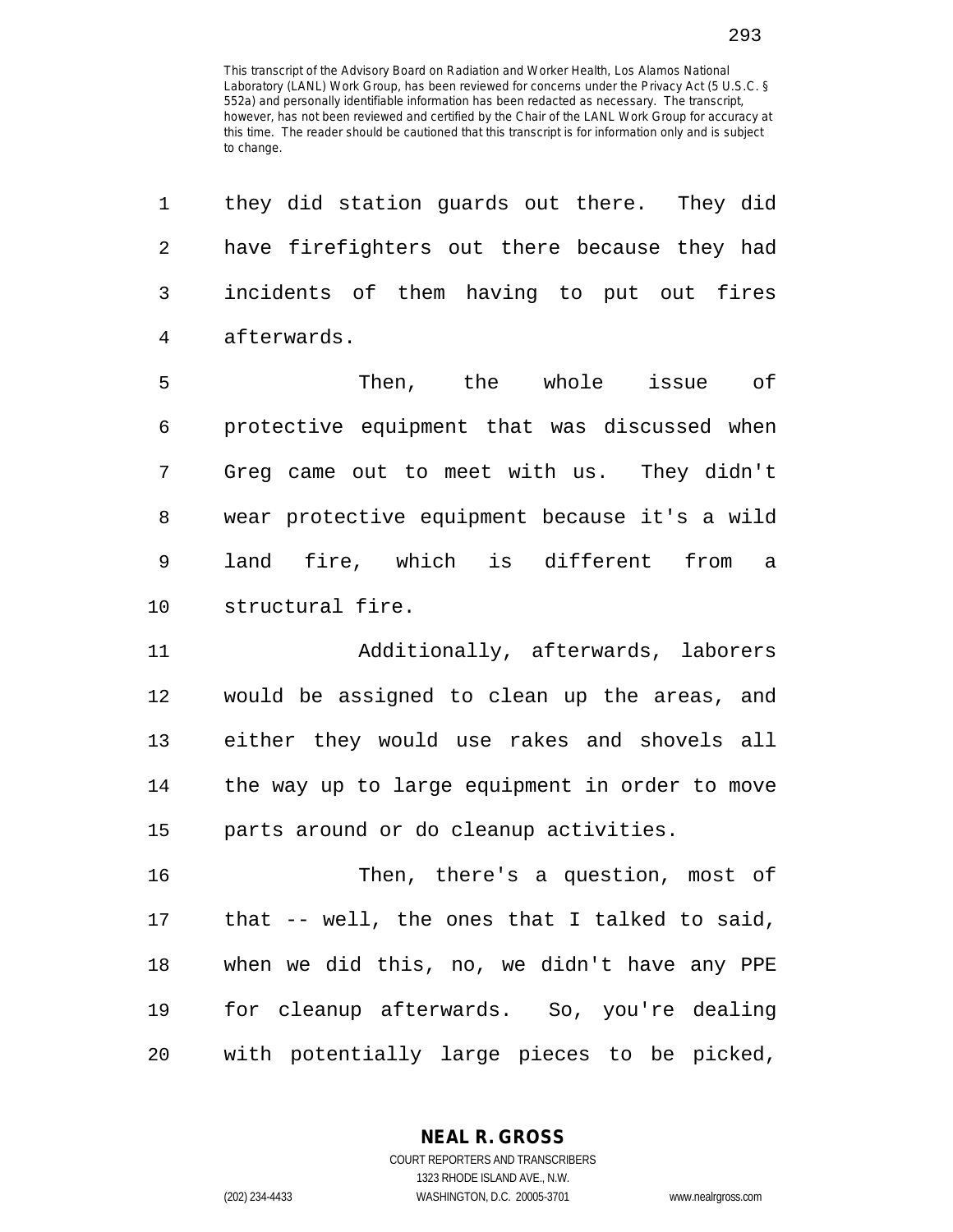| 1              | all the way down to the smaller particulate    |
|----------------|------------------------------------------------|
| $\overline{2}$ | could be disturbed from the soil and then      |
| 3              | resuspended. So, there is that issue, aside    |
| 4              | from what actually would have been dispersed   |
| 5              | through the explosion, which I also discussed  |
| 6              | in the petition.                               |
| 7              | So, I think that's why that's an               |
| 8              | issue.                                         |
| 9              | CHAIRMAN GRIFFON:<br>All<br>right.             |
| 10             | Let's look at No. 3, which is badge access to  |
| 11             | areas. Petitioner disputes the argument that   |
| 12             | this completely restricted personnel<br>from   |
| 13             | certain areas.                                 |
| 14             | I had a question mark on this one              |
| 15             | because I'm not sure I captured your thought   |
| 16             | correctly there.                               |
| 17             | MR. EVASKOVICH: Well, I think                  |
| 18             | it's more to determining how people who were   |
| 19             | in these areas were potentially exposed. I     |
| 20             | mean, how are you going to place somebody near |

**NEAL R. GROSS**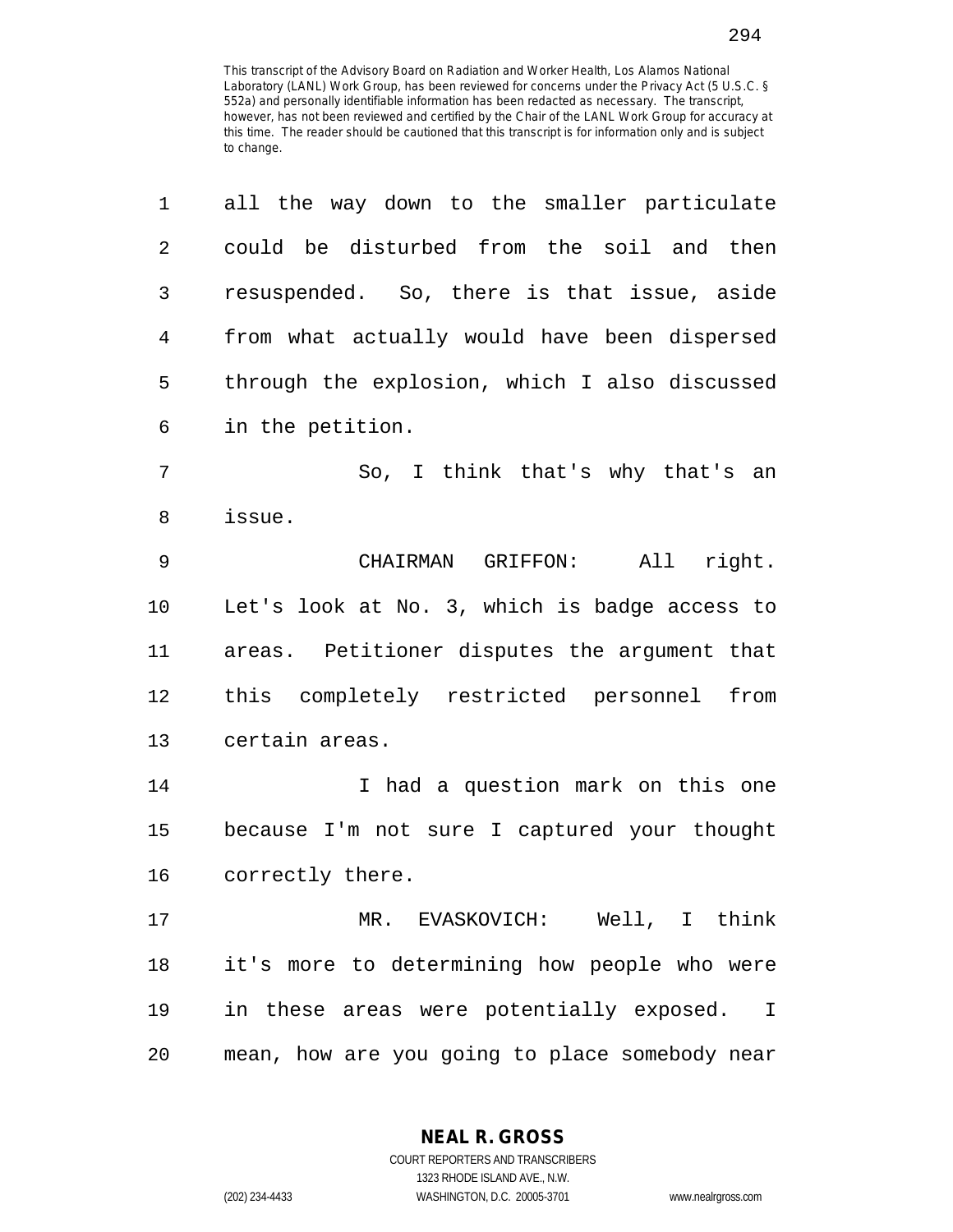2 CHAIRMAN GRIFFON: Yes. I think 3 this gets back to the who, who was in a 4 certain area to be exposed. 5 MR. EVASKOVICH: Yes, and just 6 making that determination. I just kind of 7 said, well, if you look at the badging process 8 and the recordkeeping, I'm not too sure about 9 which areas, what kind of control they had or 10 what kind of recordkeeping they had as far as 11 people accessing the areas. 12 CHAIRMAN GRIFFON: I guess this 13 might not require an action, unless NIOSH 14 intends on using those in any way to place 15 workers for exotic exposure, reconstruction, 16 or whatever. 17 DR. NETON: We hadn't anticipated 18 that. 19 CHAIRMAN GRIFFON: Right. But, I

> **NEAL R. GROSS** COURT REPORTERS AND TRANSCRIBERS 1323 RHODE ISLAND AVE., N.W.

20 mean, I think it's just a --

1 a --

<u>295 and 295 and 296 and 296 and 296 and 296 and 296 and 296 and 296 and 296 and 296 and 296 and 296 and 296 and 29</u>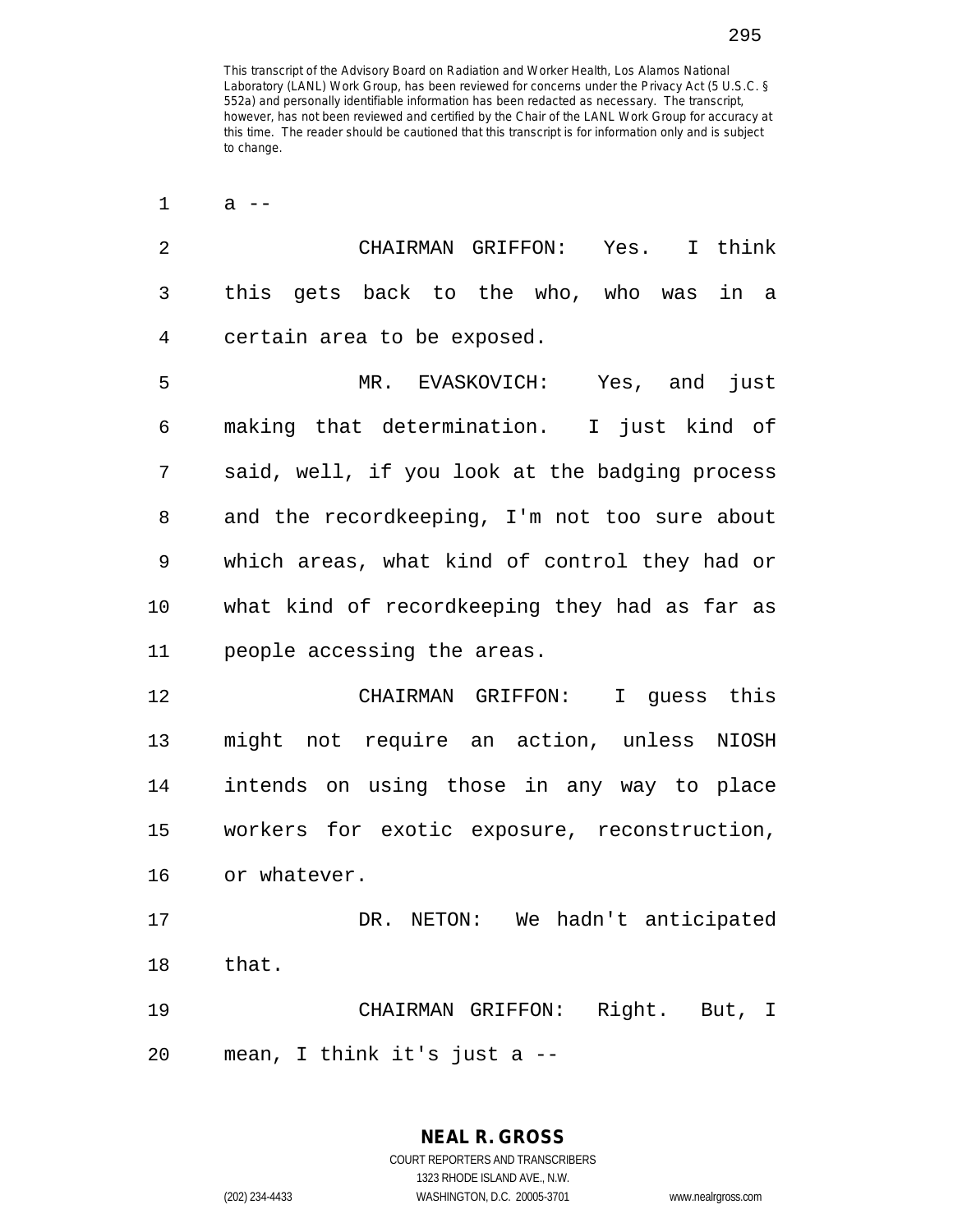| $\mathbf 1$    | MR. EVASKOVICH: I think they're               |
|----------------|-----------------------------------------------|
| $\overline{2}$ | more referring to the checklist --            |
| 3              | CHAIRMAN GRIFFON: The checklist,              |
| 4              | right.                                        |
| 5              | MR. EVASKOVICH: And the RWPs and              |
| 6              | stuff.                                        |
| 7              | But I just want to have that                  |
| 8              | clarified, I think, or just reach an          |
| 9              | understanding as to how they are going to say |
| 10             | a service worker was or was not exposed to    |
| 11             | these radionuclides. You know, how are they   |
| 12             | going to make that determination?             |
| 13             | CHAIRMAN GRIFFON: Right.                      |
| 14             | MR. EVASKOVICH: And then, I'm                 |
| 15             | saying there could be problems associated at  |
| 16             | least with the badging process, if they were  |
|                | 17 to use that approach.                      |
| 18             | CHAIRMAN GRIFFON: I'm just going              |
| 19             | to put in the action: NIOSH will consider     |
| 20             | this in their overall determination of        |

**NEAL R. GROSS**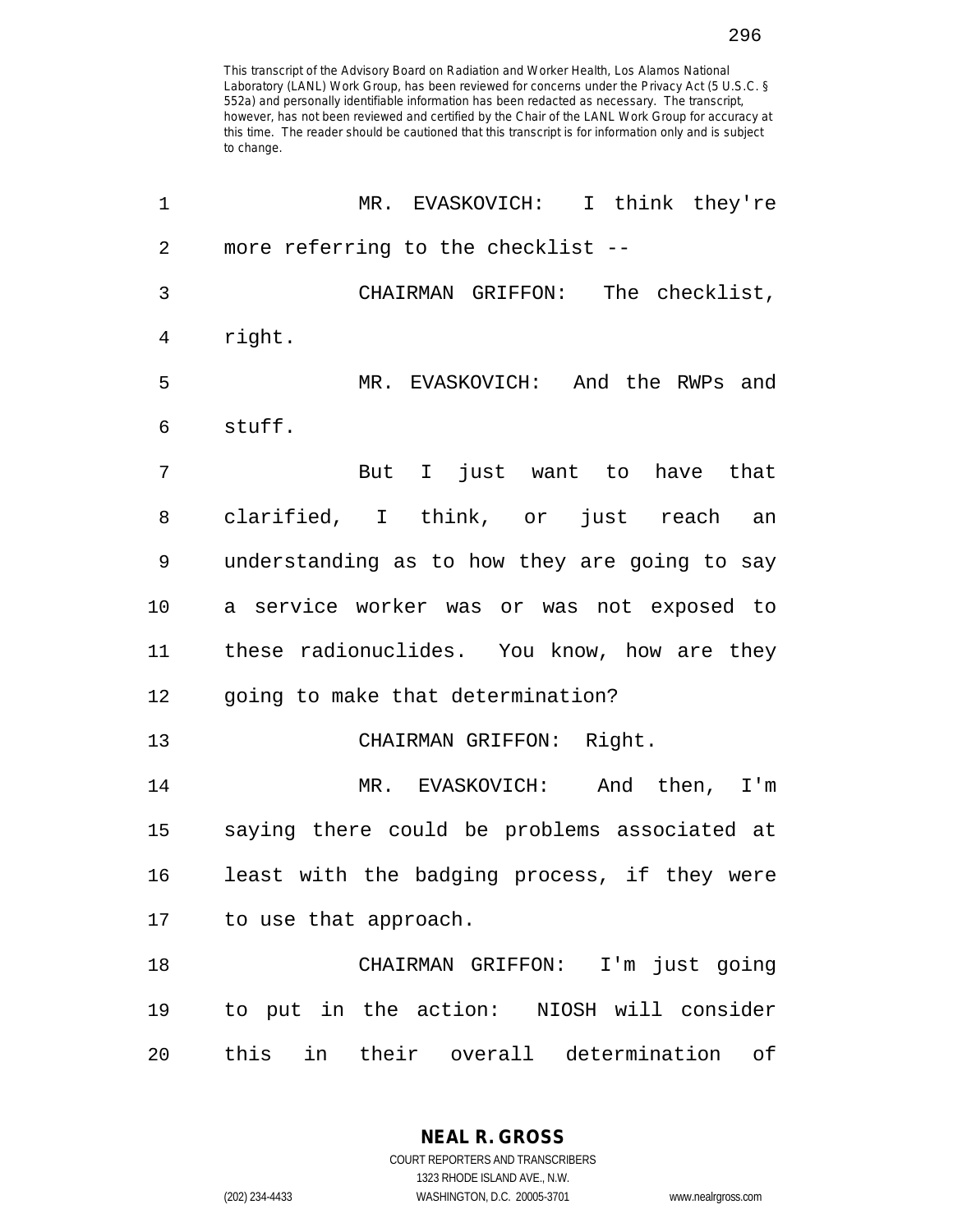1 considering who potentially was exposed to 2 various radionuclides. 3 In other words, if you're not 4 going to rely on it, it's a non-issue. But if 5 you end up in any way using this access, you 6 know, badge access as a key to -- so, it's 7 important if you use it. If not, it's not 8 applicable, I guess. 9 DR. NETON: Okay. 10 CHAIRMAN GRIFFON: Okay. All 11 right. The next item is item 4, and I did say

12 -- you said, during the meeting, you had 13 mentioned NIOSH, that a new Environmental 14 Report will be available soon. I think that 15 meant the section of your --

16 MR. MACIEVIC: Right. Yes, that 17 section was issued, and since we made an SEC, 18 the previous SEC, we had environmental issues 19 that would have had to have been considered on 20 dose reconstruction. But since that's all now

> **NEAL R. GROSS** COURT REPORTERS AND TRANSCRIBERS

> > 1323 RHODE ISLAND AVE., N.W.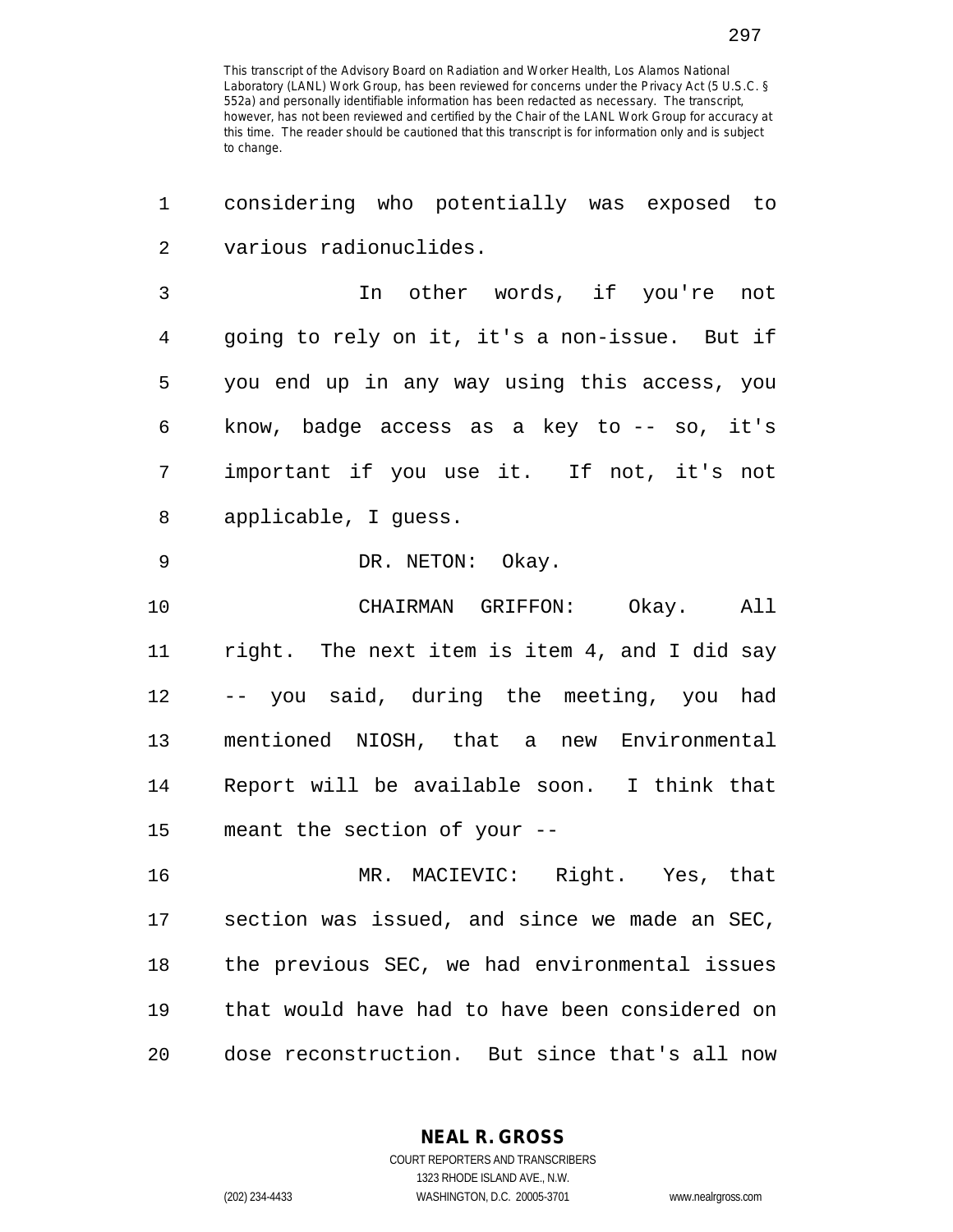| 1              | SEC for everybody, those issues are no longer  |
|----------------|------------------------------------------------|
| $\overline{2}$ | involved and the report, the environmental TBD |
| 3              | is out, or had been issued a while back.       |
| 4              | CHAIRMAN GRIFFON: Andrew, do you               |
| 5              | have any followup on this?                     |
| 6              | MR. EVASKOVICH: Which one are we               |
| 7              | talking about?                                 |
| 8              | CHAIRMAN GRIFFON: Four.                        |
| 9              | MEMBER BEACH: No. 4.                           |
| 10             | MR. EVASKOVICH: Well, mine is                  |
| 11             | showing considering the occupational health    |
| 12             | reports.                                       |
| 13             | CHAIRMAN GRIFFON:<br>Yes,                      |
| 14             | occupational health reports. Somehow I was     |
| 15             | tying that -- oh, maybe I meant questions      |
| 16             | raised, but that's No. 5, Greg, that you're    |
| 17             | responding to, and I skipped 4 accidentally.   |
| 18             | Sorry about that.                              |
| 19             | So, my response up under April                 |
| 20             | 29th should have been No. 5. I'll change       |

**NEAL R. GROSS**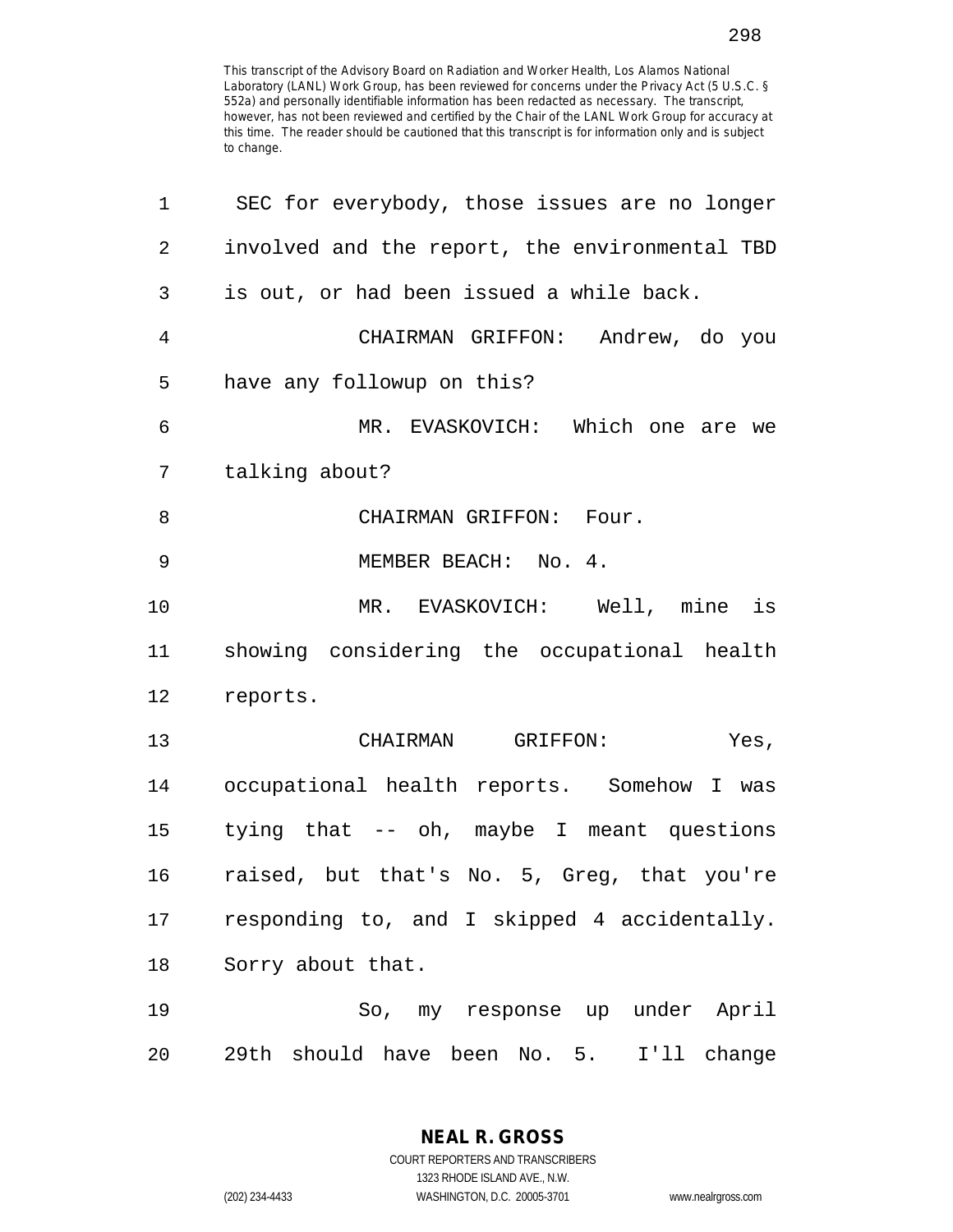1 that.

| $\mathfrak{D}$ | Let's go back to 4. I'm sorry.                |
|----------------|-----------------------------------------------|
| 3              | Four is the occupational health reports, yes. |
| $\overline{4}$ | EVASKOVICH:<br>Yes, that was<br>MR.           |
| 5              | just because they do have a question there    |
| 6              | that they asked us to fill out concerning     |
| 7              | exposures to radionuclides and the toxic      |
| 8              | chemicals.                                    |

9 That's why I was wondering, 10 because they were talking about the 11 checklists, and, you know, it's in the form of 12 a checklist and people self-report what they 13 have been exposed to. So, I wasn't sure what 14 they were talking about, and they kept 15 referring to these exposures, these 16 checklists.

17 CHAIRMAN GRIFFON: I think we'll 18 answer this question when we have you look at 19 the checklist versus the database, right? 20 That's going to put an end to that, I would

**NEAL R. GROSS**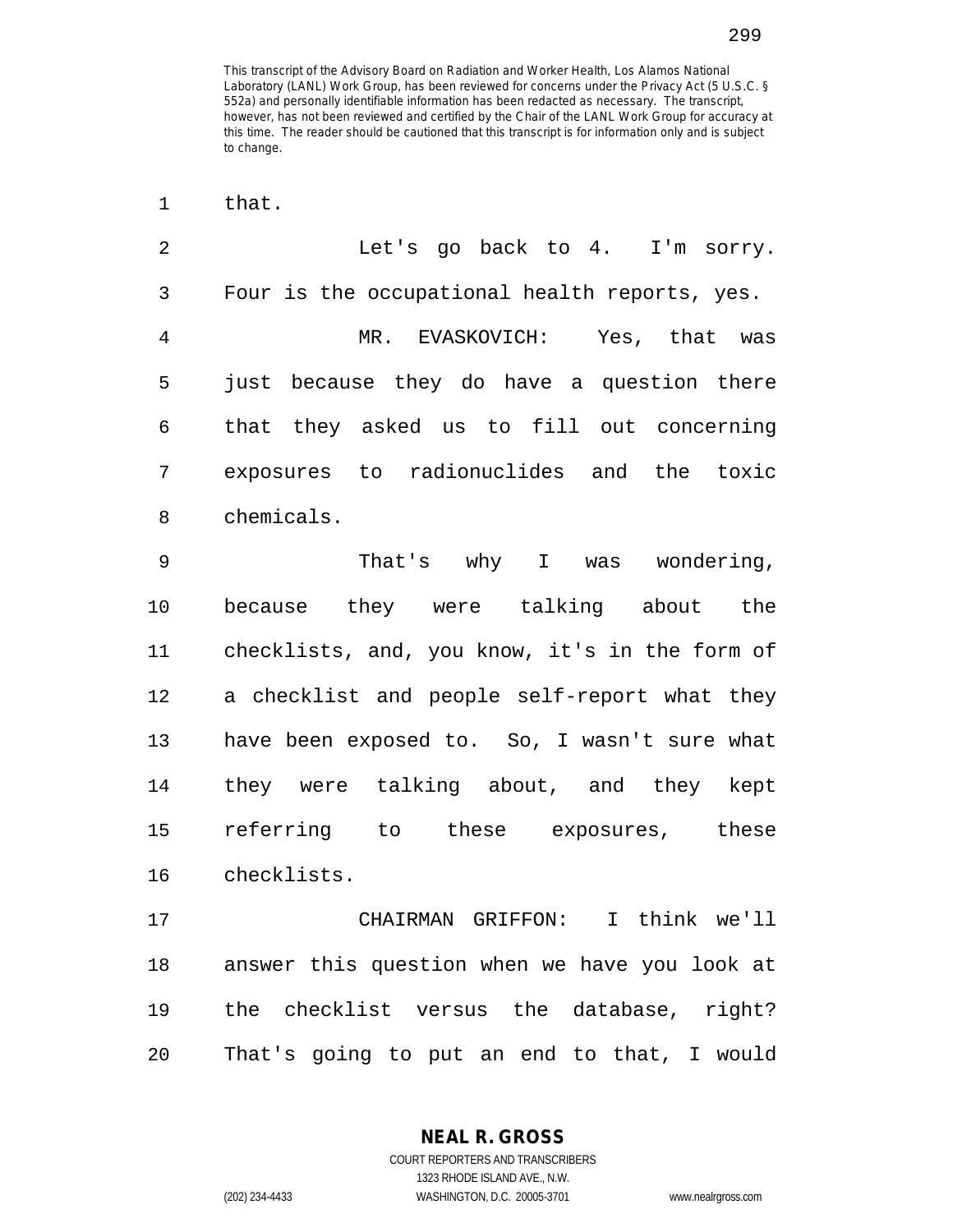| 1              | think, when we see that analysis and you       |
|----------------|------------------------------------------------|
| $\overline{a}$ | $look --$                                      |
| 3              | MR. MACIEVIC: Well, the health                 |
| 4              | physics checklists are definitely, I mean,     |
| 5              | they're set up -                               |
| 6              | CHAIRMAN GRIFFON: Yes.                         |
| 7              | MR. MACIEVIC: Because they are                 |
| 8              | talking about bioassay is needed and all that. |
| 9              | CHAIRMAN GRIFFON: Right.                       |
| 10             | MR. MACIEVIC: So, it's not a                   |
| 11             | system of you doing it. It's part of the       |
| 12             | program to say, "Here, this is what you're     |
| 13             | going to need for going into this type of      |
| 14             | job."                                          |
| 15             | So, it wouldn't be a self-                     |
| 16             | reporting.                                     |
| 17             | MR. EVASKOVICH: Yes, it's<br>а                 |
| 18             | different type of --                           |
| 19             | CHAIRMAN GRIFFON:<br>It<br>is                  |
| 20             | different? Okay.                               |

COURT REPORTERS AND TRANSCRIBERS 1323 RHODE ISLAND AVE., N.W. (202) 234-4433 WASHINGTON, D.C. 20005-3701 www.nealrgross.com

**NEAL R. GROSS**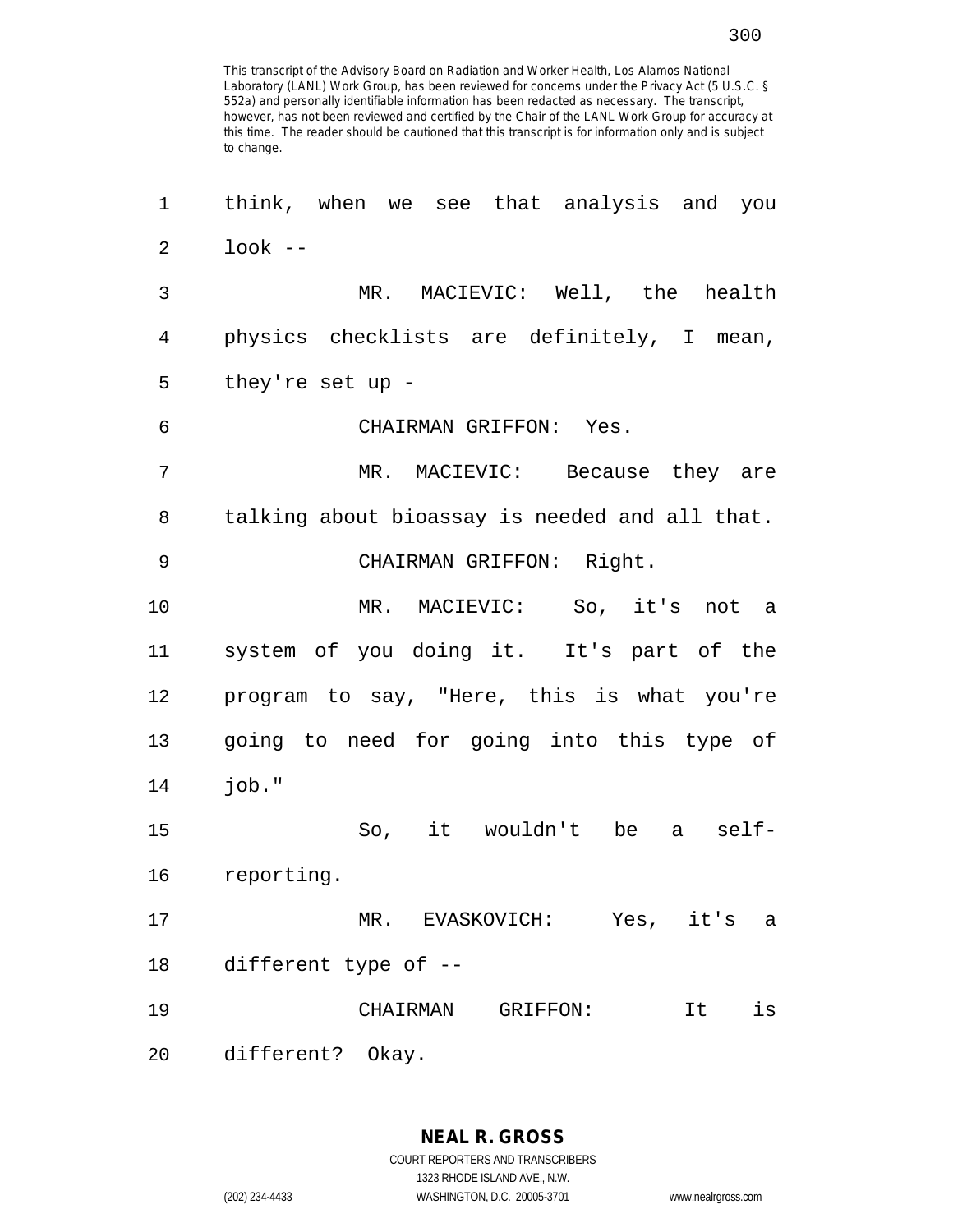| 1              | MR. EVASKOVICH: It's a different              |
|----------------|-----------------------------------------------|
| 2              | type of capture there. I think they're just   |
| 3              | looking from the occupational health          |
| $\overline{4}$ | standpoint, you know --                       |
| 5              | CHAIRMAN GRIFFON: Right.                      |
| 6              | MR. EVASKOVICH: I think to                    |
| 7              | determine whether or not I guess treatment or |
| 8              | further investigation is necessary as opposed |
| 9              | to controls. Would that be an administrative  |
| 10             | control, the checklist?                       |
| 11             | MR. MACIEVIC: Well, I wouldn't --             |
| 12             | yes, I guess you would call it<br>an          |
| 13             | administrative control because it is a form   |
| 14             | that is filled out by health physics to say   |
| 15             | what's in there.                              |
| 16             | MR. EVASKOVICH: Yes.                          |
| 17             | MR. MACIEVIC: But it's not a --               |
| 18             | well, I guess, for lack of a better term --   |
| 19             | CHAIRMAN GRIFFON: So, what about              |
| 20             | these occupational health reports? Are they   |

**NEAL R. GROSS**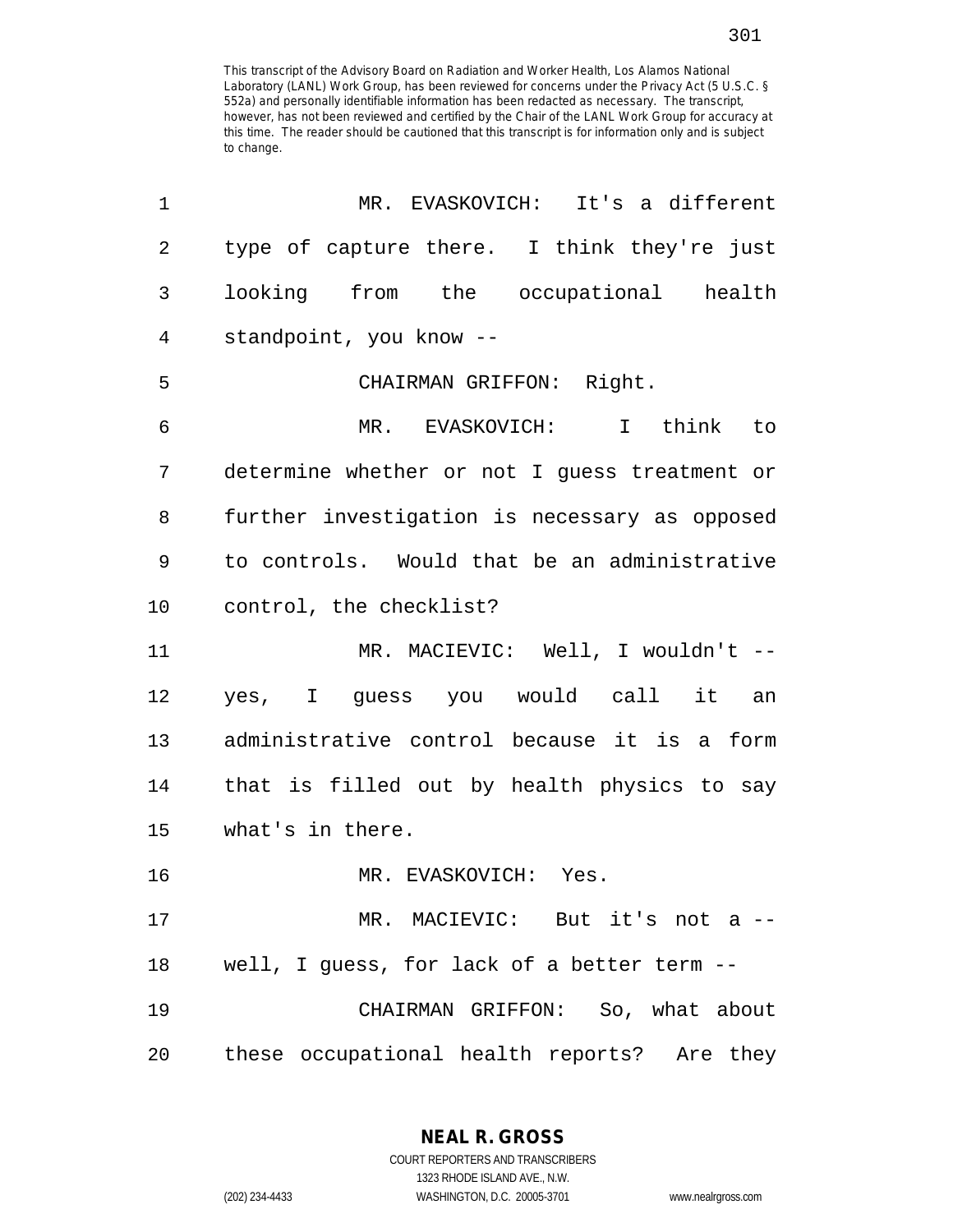| 1              | not relied on at all?                         |
|----------------|-----------------------------------------------|
| $\overline{2}$ | MR. MACIEVIC: We haven't been                 |
| 3              | looking at those.                             |
| 4              | CHAIRMAN GRIFFON: Yes. I'm not                |
| 5              | familiar with them.                           |
| 6              | MR. MACIEVIC:<br>It's been the                |
| 7              | quarterly reports from the health physics     |
| 8              | organizations and all of that --              |
| 9              | CHAIRMAN GRIFFON: Right.                      |
| 10             | MR. MACIEVIC: And the health                  |
| 11             | physics checklist itself, not an occupational |
| 12             | report. I mean, if anything, they would be    |
| 13             | used as sort of a backup to different things, |
| 14             | if you wanted to.                             |
| 15             | MR. EVASKOVICH: Well, yes, like I             |
| 16             | said, I don't think it would be a reliable    |
|                | 17 source even.                               |
| 18             | MR. MACIEVIC: Right.                          |
| 19             | MEMBER BEACH: Well, but isn't                 |
| 20             | this kind of part of the one prior to that,   |

**NEAL R. GROSS**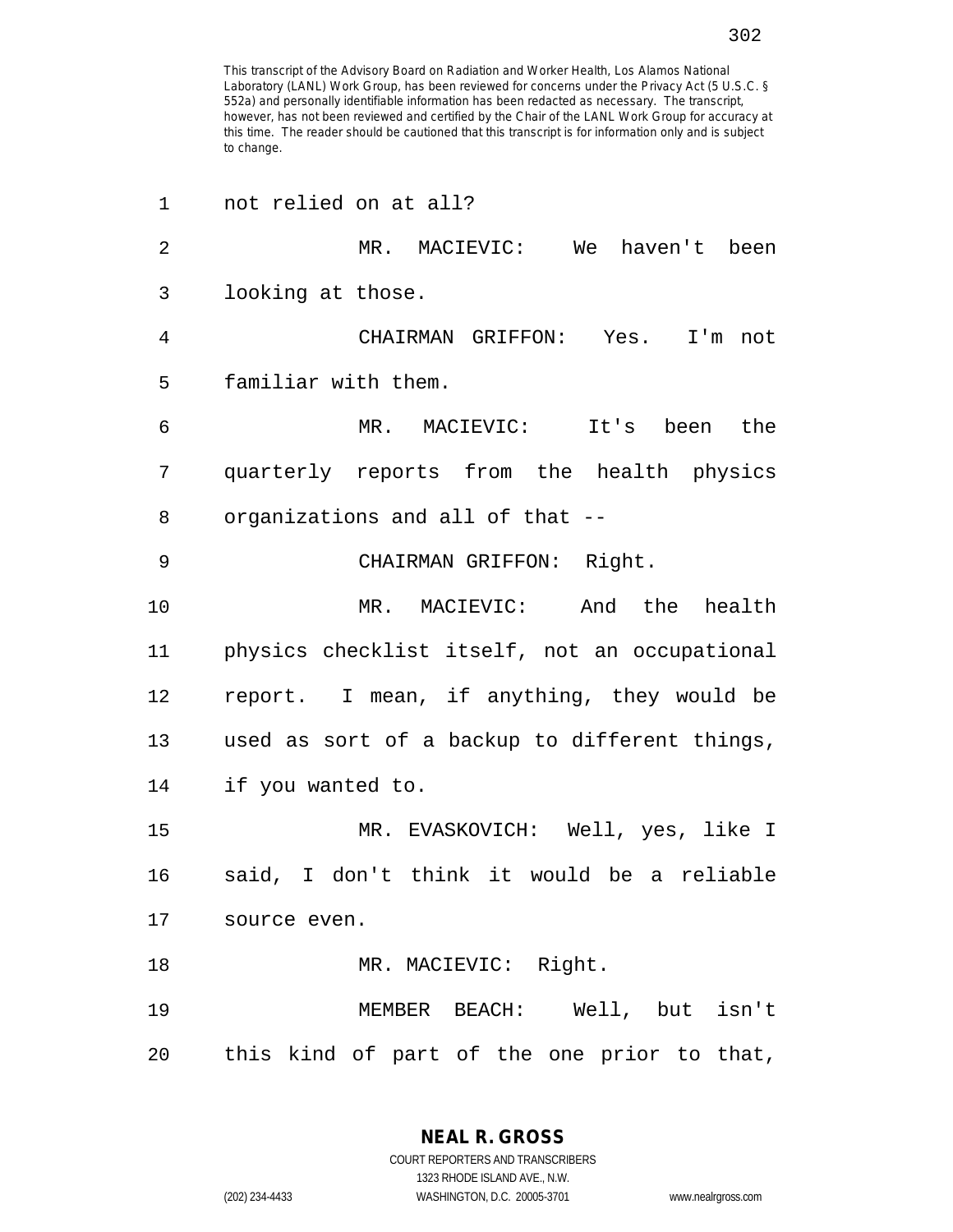| 1  | the badging access? Because you said that      |
|----|------------------------------------------------|
| 2  | they use that for the required badging.        |
| 3  | MR. EVASKOVICH: Well, no, the                  |
| 4  | areas are different because of different       |
| 5  | security levels. You know, there's different   |
| 6  | controls there for security purposes, and then |
| 7  | there are some for training. You swipe the     |
| 8  | badge and determine whether or not your        |
| 9  | training is up-to-date. If it's not up-to-     |
| 10 | date, you don't get into the area.             |
| 11 | But, you know, I was questioning               |
| 12 | whether or not that would be used as a record  |
| 13 | that NIOSH would use to determine, you know,   |
| 14 | to do a dose reconstruction or to develop a    |
| 15 | possibility for trying to figure out who's in  |
| 16 | the areas and maybe a percentage of time.      |
| 17 | This person spends this much time              |
| 18 | in TA-55 and then this much time in TA-18,     |
| 19 | just to kind of figure out where service       |
| 20 | workers would be, to figure out how you're     |

**NEAL R. GROSS**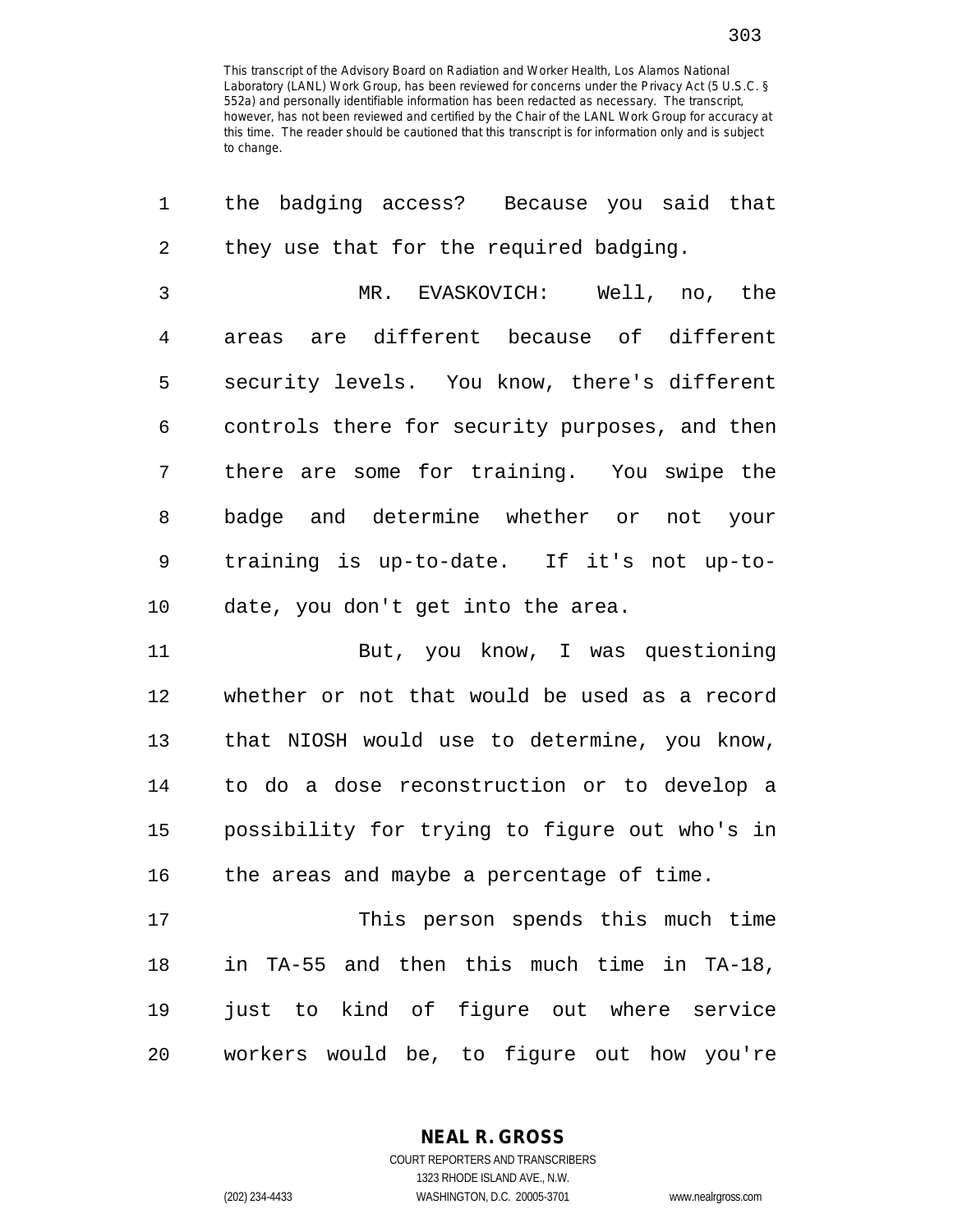1 going to assign dose according to different 2 areas and potential sources.

3 MR. MACIEVIC: No, we are using 4 the other things, as the rad work permits and 5 things that are official documents that 6 someone does some kind of measurement or has 7 to do something to find out what you're going 8 to be doing as opposed to, yes, any document 9 that is self-filled-out or a thing like that 10 would be highly questionable.

11 MR. EVASKOVICH: Well, I had 12 raised the question because, when we had 13 talked before at one time, you had mentioned, 14 "Well, we would assign like a percentage. We 15 would try to assign a percentage."

16 MR. MACIEVIC: Oh, that was based 17 on what I was talking about this morning with 18 Don Stewart about, if we had tasks like when 19 jobs categories are laid out and we look at 20 the job categories to try to figure out which

**NEAL R. GROSS**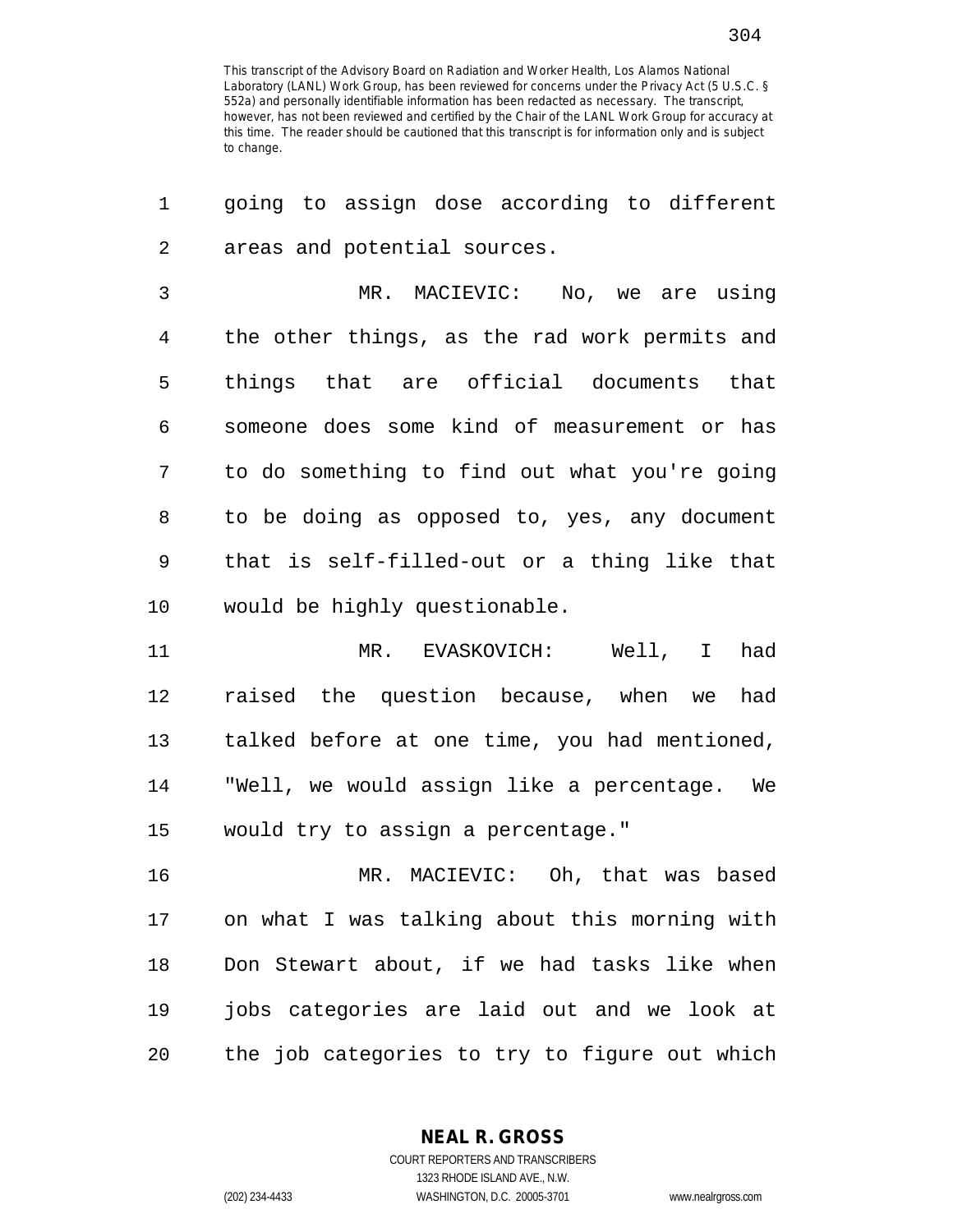| $\mathbf{1}$  | ones would fit in particular areas where you  |
|---------------|-----------------------------------------------|
| $\mathcal{L}$ | know the radionuclides are, then you would    |
| 3             | have to determine the length of time a person |
| 4             | would be either cleaning an area or, if he    |
| 5             | were a security guard, was going to be in     |
| 6             | there maybe one day of the week, or something |
| 7             | like that, and then adjust the dose value to  |
| 8             | the length of time.                           |

9 But that wouldn't be off of a 10 self-proclaimed thing. That would be an 11 official document from either human resources 12 or something like that that says, when you're 13 punching the timecard, here's what it's being 14 charged to, that kind of activity.

15 Of course, that doesn't always 16 hold, but it is a better, it is a much more -- 17 MR. EVASKOVICH: Yes. Well, 18 that's what I was wondering because, like 19 going back to that, for, say, guards, we used 20 timesheets. When I first started there, we

## **NEAL R. GROSS**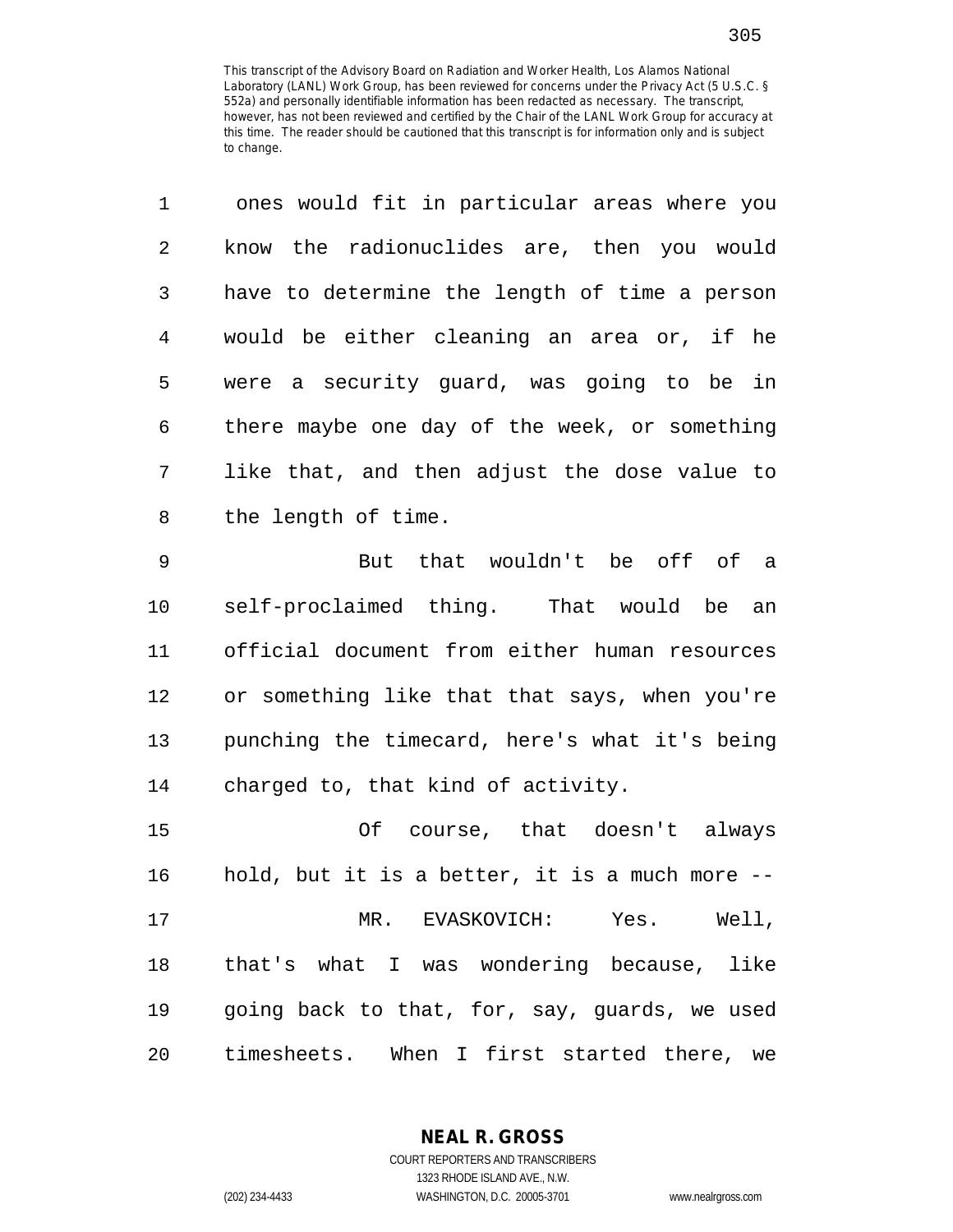| 1              | just had a pay code that we used for            |
|----------------|-------------------------------------------------|
| 2              | different, like you were assigned a pay code.   |
| $\mathfrak{Z}$ | So, if you're an SB02, you used, I              |
| $\overline{4}$ | think we used S50. But like, say, if you're a   |
| 5              | special response team member, you get a little  |
| 6              | higher pay because you have additional duties   |
| 7              | and training requirements as far as like        |
| $\,8\,$        | firearms and, you know, shoot house. So, they   |
| 9              | used S51 or something like that. So, there's    |
| 10             | different pay codes, and that's all we noted,   |
| 11             | but we worked all over the site.                |
| 12             | Then, like I have talked to other               |
| 13             | support workers, and they would go to SM30.     |
| 14             | That's where the headquarters was, basically.   |
| 15             | They would go to work, they would clock-in,     |
| 16             | and then they would say, "Well, we need you to  |
| 17             | go to this site here, this site there."<br>They |
| 18             | may have job codes and stuff, but I don't know  |
| 19             | if you can tie people to more particular work   |

20 assignments.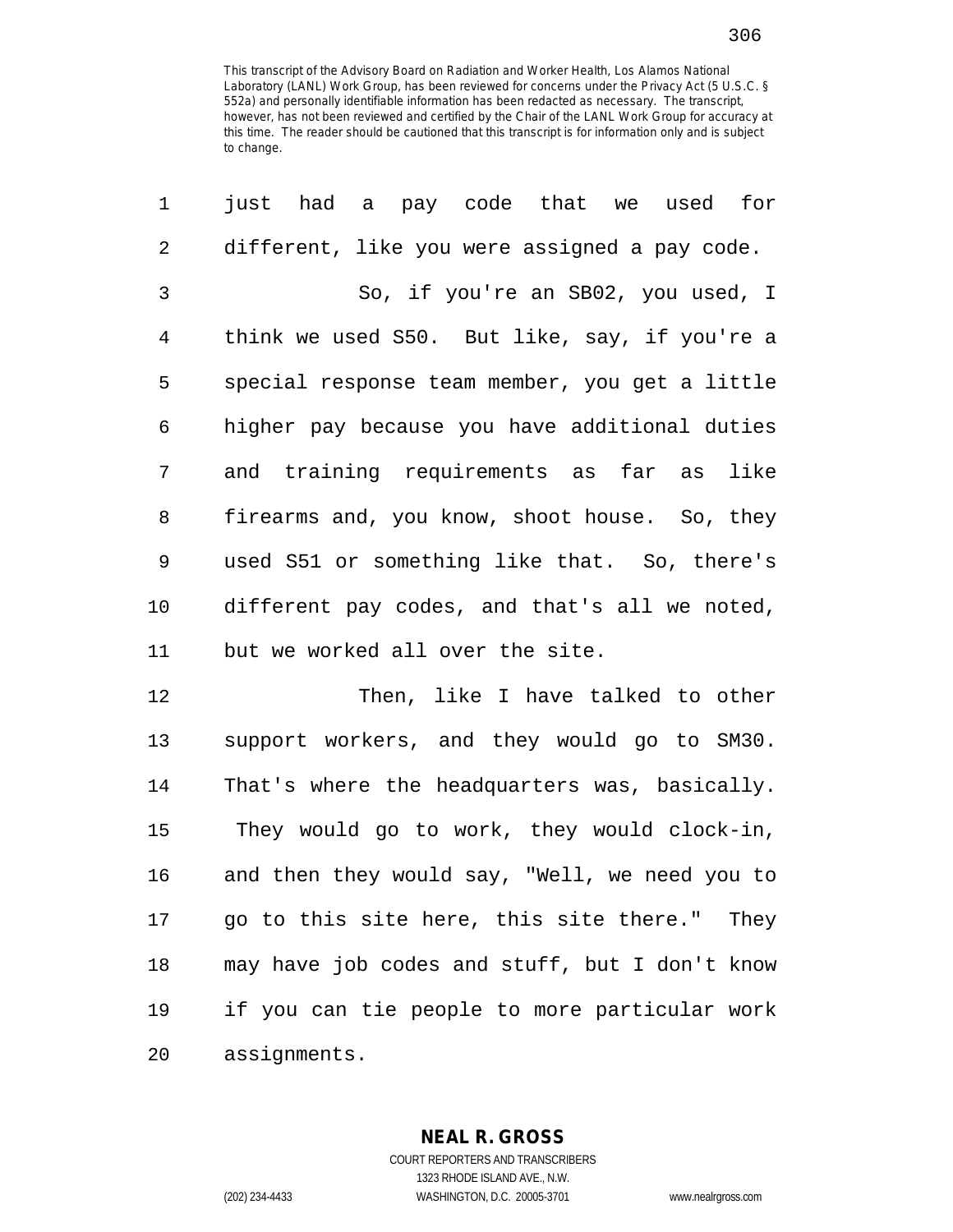| 1              | MR. MACIEVIC: No, it wouldn't be               |
|----------------|------------------------------------------------|
| $\overline{2}$ | down in that kind of detail of trying to       |
| 3              | figure out based on a pay code what, because   |
| 4              | then we would have to know every year --       |
| 5              | MR. EVASKOVICH: Yes.                           |
| 6              | MR. MACIEVIC: What fraction of                 |
| 7              | your time. No, this would be like you have a   |
| 8              | security guard who would -- basically, you     |
| 9              | would have, okay, that particular group enters |
| 10             | all facilities, and then it would be a matter  |
| 11             | of what fraction would you assign to a         |
| 12             | security guard going into facilities. You are  |
| 13             | not going to say 100 percent in each facility. |
| 14             | You have to figure out some kind of fraction.  |
| 15             | MR. EVASKOVICH: Well, that's what              |
| 16             | I was wondering, too, if you're going to use   |
| 17             | this data to try to determine that fraction.   |
| 18             | That's kind of my question.                    |
| 19             | CHAIRMAN GRIFFON:<br>It doesn't                |
|                | 20 sound like it.                              |

COURT REPORTERS AND TRANSCRIBERS 1323 RHODE ISLAND AVE., N.W. (202) 234-4433 WASHINGTON, D.C. 20005-3701 www.nealrgross.com

**NEAL R. GROSS**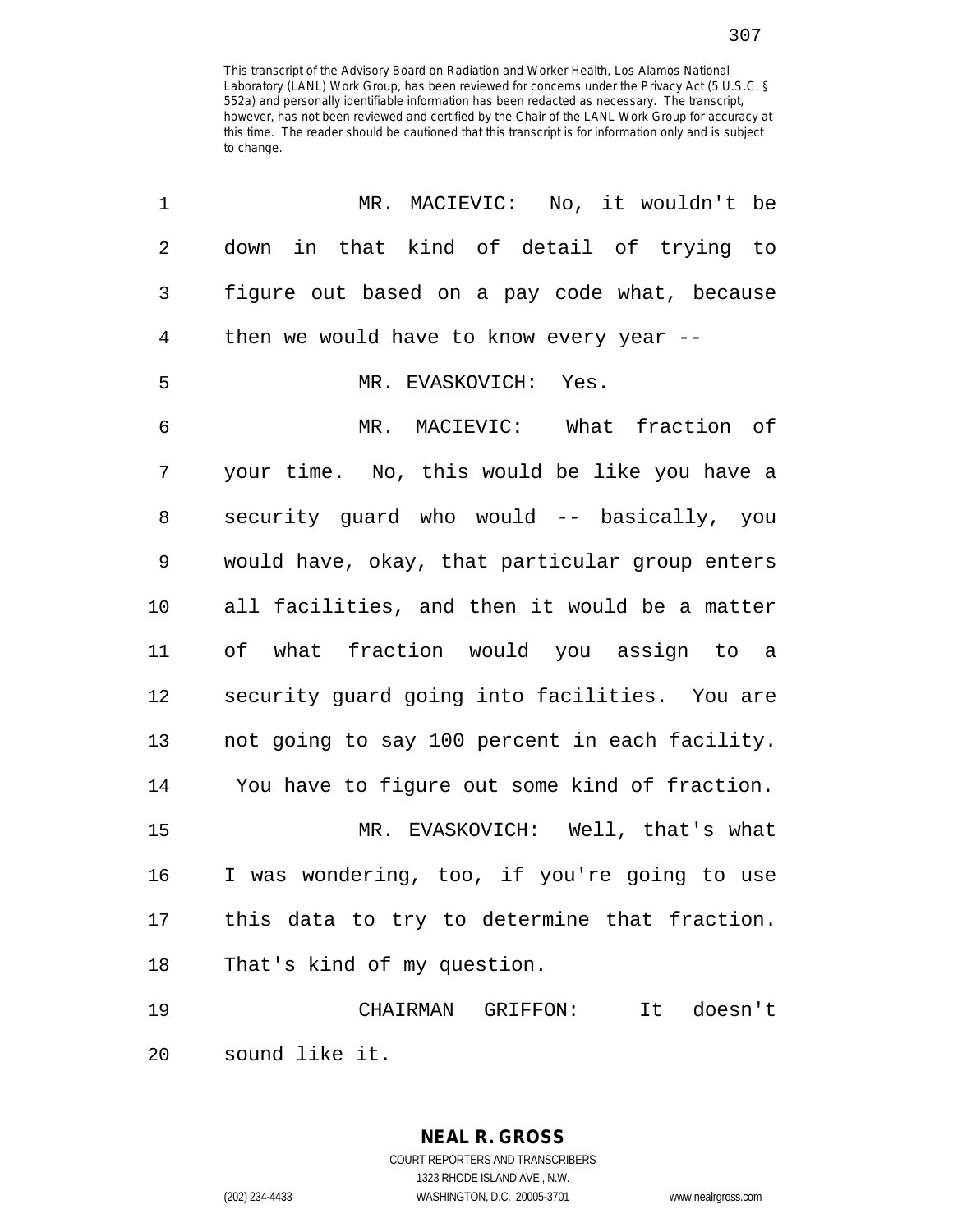| 1              | MR. MACIEVIC: No, because that                 |
|----------------|------------------------------------------------|
| 2              | would be specific people within a group, and   |
| 3              | we are not going to try to get down into the   |
| $\overline{4}$ | weeds of which special groups of this one      |
| 5              | umbrella group spend time. That's not going    |
| 6              | to be it.                                      |
| $\overline{7}$ | It would be you would have                     |
| 8              | security, or whatever the official, security   |
| 9              | guard, inspector, that would be the title, and |
| 10             | that would be that group gets assigned this    |
| 11             | number.                                        |
| 12             | MR. EVASKOVICH: Okay.                          |
| 13             | MR. MACIEVIC: That's about as far              |
| 14             | as I'm going to go.                            |
| 15             | MR. EVASKOVICH: Well, that's what              |
| 16             | I was wondering is, how do you develop that    |
| 17             | number? My line of thought, that you would be  |
| 18             | using access, you know, maybe take a sample    |
| 19             | and say, okay, well, the guard spent this much |
| 20             | time at TA-18 and just average that and say,   |

**NEAL R. GROSS**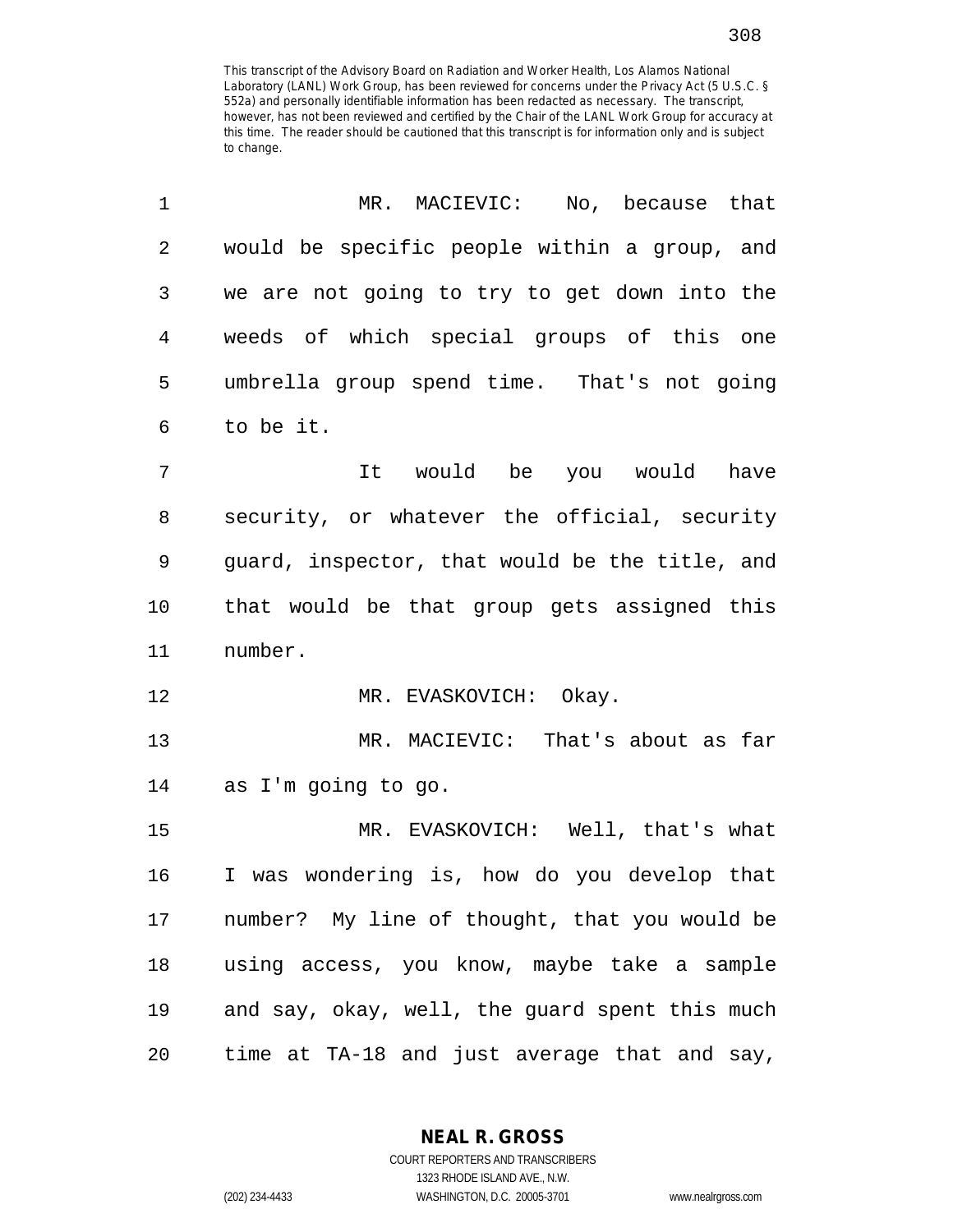| 1              | okay, that's our average. You know, that's   |
|----------------|----------------------------------------------|
| $\overline{2}$ | what I was wondering, how you develop that   |
| 3              | number.                                      |
| $\overline{4}$ | MR. MACIEVIC: That's the key to              |
| 5              | developing that number. We're going to have  |
| 6              | to base it -- but it's not going to be based |
| 7              | just on --                                   |
| 8              | CHAIRMAN GRIFFON: Self-reporting.            |
| 9              | MR. MACIEVIC: Yes, self-reporting            |
| 10             | kind of things. But we will have to find out |
| 11             | the total number of facilities accessed and  |
| 12             | how much time in a particular week or in a   |
| 13             | year a person would have access.             |
| 14             | It might not be that<br>DR. NETON:           |
| 15             | specific.                                    |
| 16             | CHAIRMAN GRIFFON: Yes.                       |
| 17             | DR. NETON: Typically, what we end            |
| 18             | up doing is finding the facility with the    |
| 19             | highest exposures that the person worked.    |
| 20             | Because of this<br>CHAIRMAN GRIFFON:         |

**NEAL R. GROSS** COURT REPORTERS AND TRANSCRIBERS

1323 RHODE ISLAND AVE., N.W.

(202) 234-4433 WASHINGTON, D.C. 20005-3701 www.nealrgross.com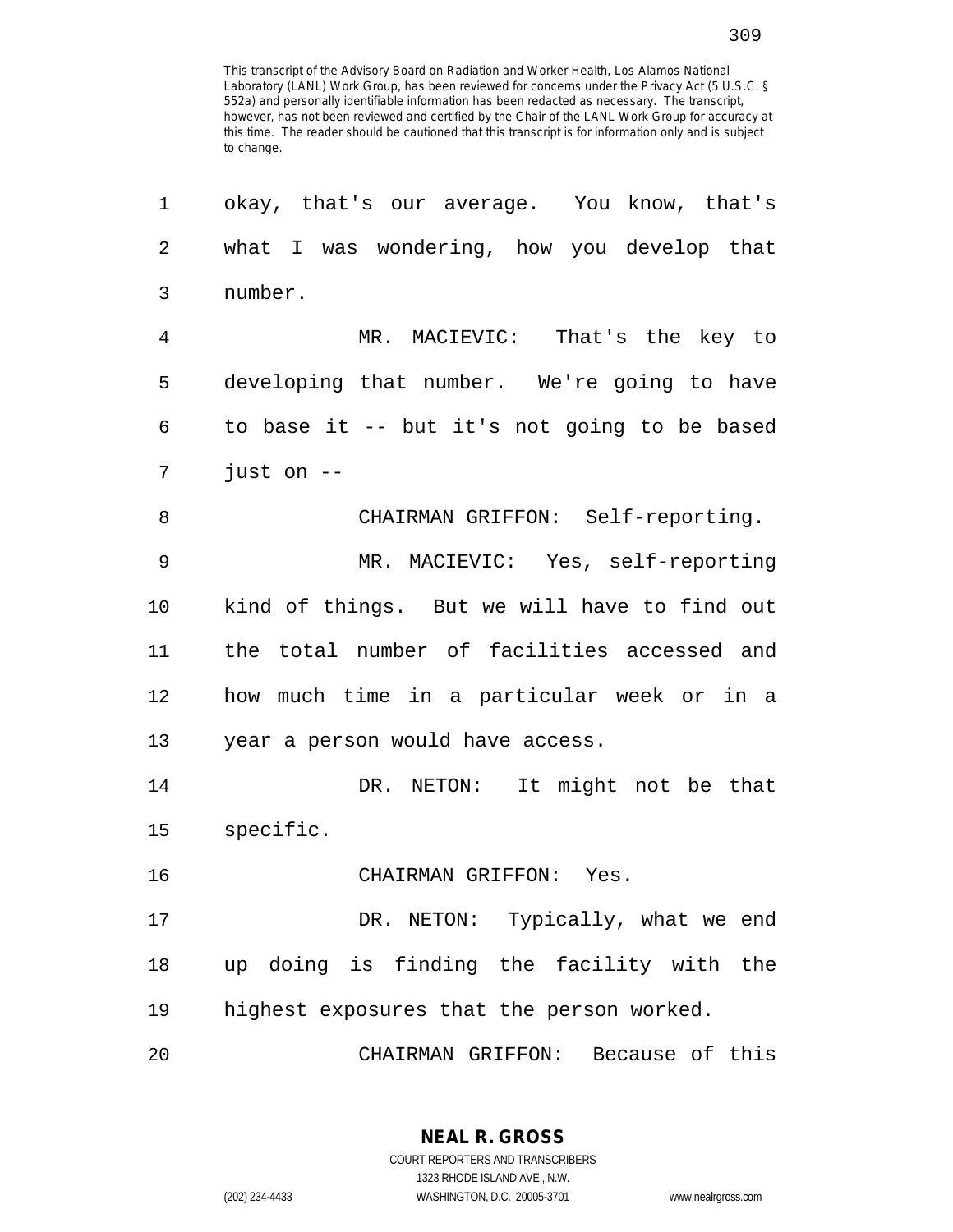| 1              | whole issue of people going in and out of    |
|----------------|----------------------------------------------|
| $\overline{a}$ | facilities, yes, yes.                        |
| 3              | MR. MACIEVIC: Right. Just like               |
| 4              | you're saying, yes.                          |
| 5              | CHAIRMAN GRIFFON:<br>It's too                |
| 6              | complicated.                                 |
| 7              | MR. MACIEVIC: Well, that makes,              |
| 8              | yes, more sense to do it that way.           |
| 9              | DR. NETON: Typically, we don't               |
| $10\,$         | get into that level of detail.               |
| 11             | CHAIRMAN GRIFFON: Right. We've               |
| 12             | gone down that path and realized it doesn't  |
| 13             | work, yes.                                   |
| 14             | DR. NETON: I'm not saying that               |
|                | 15 it's not an option on the --              |
| 16             | MR. MACIEVIC: No, but it sounds              |
| 17             | like that's a better route to go because you |
| 18             | want to make sure that you are giving them a |
| 19             | bounding kind of dose to apply to a person   |
| 20             | that's in a work situation.                  |

**NEAL R. GROSS** COURT REPORTERS AND TRANSCRIBERS 1323 RHODE ISLAND AVE., N.W.

(202) 234-4433 WASHINGTON, D.C. 20005-3701 www.nealrgross.com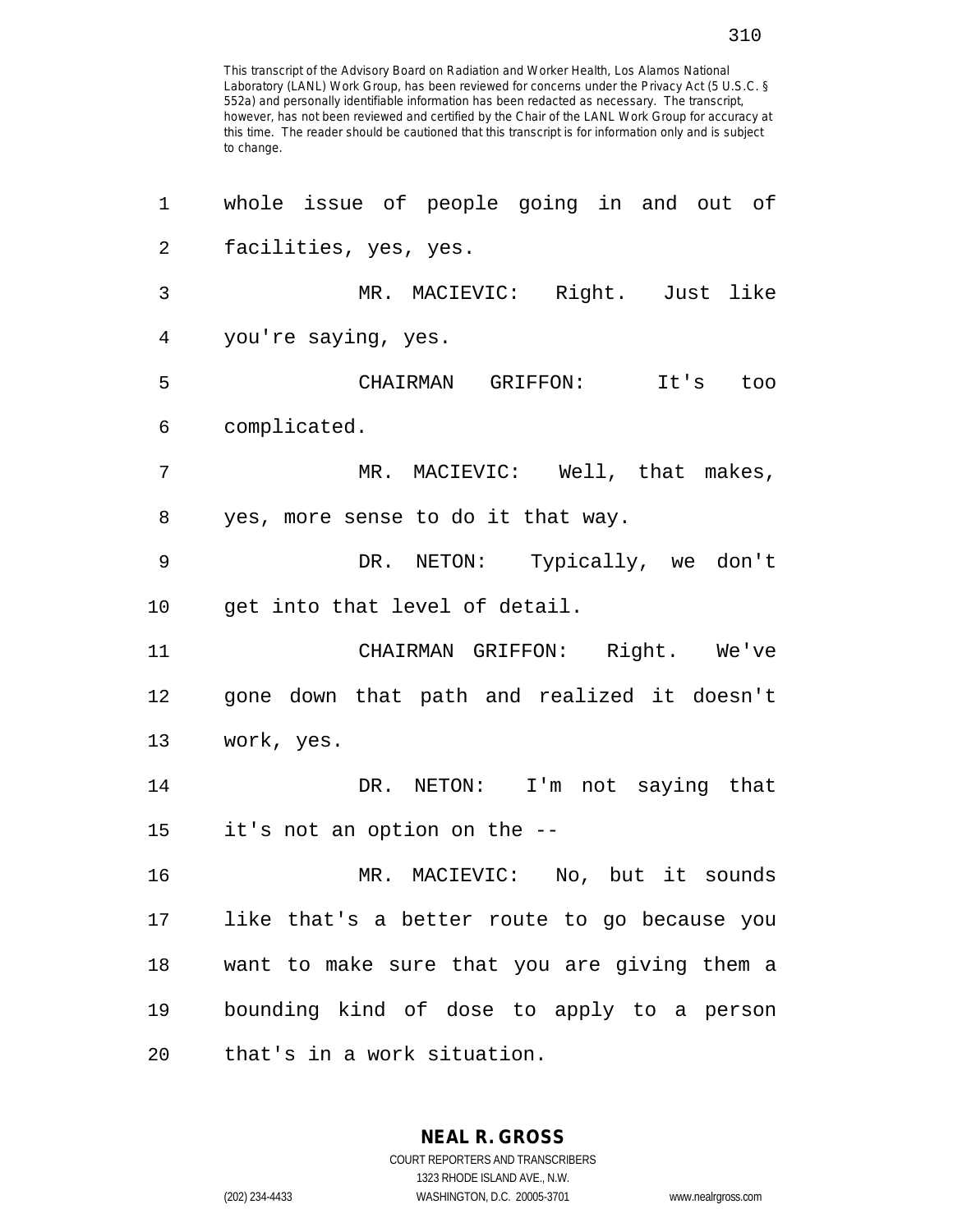| 1              | CHAIRMAN GRIFFON: Well, here's                |
|----------------|-----------------------------------------------|
| 2              | what I put for now: the occupational health   |
| 3              | reports, the ones referenced in the question, |
| $\overline{4}$ | are not being used by NIOSH to identify who   |
| 5              | should have been monitored for various        |
| 6              | radionuclide exposures. Rather, the HP        |
| 7              | checklists are being used. These are being    |
| 8              | cross-checked in matrix items 1 and 2.        |
| $\mathsf 9$    | All right? So, I just left it at              |
| 10             | that. So, no further action on this. If the   |
| 11             | question comes up later in how they are going |
| 12             | to parcel out time, we will look at that.     |
| 13             | All right. Now item 5 is the                  |
| 14             | environmental. It says, "Question raised      |
| 15             | about NIOSH's environmental model." You say   |
| 16             | that this is the new section of the Site      |
| 17             | Profile that has just been out? Is that what  |
| 18             | it is?                                        |
| 19             | MR. MACIEVIC: Well, there's not               |
| 20             | an environmental model.<br>It's<br>the        |

## **NEAL R. GROSS** COURT REPORTERS AND TRANSCRIBERS

1323 RHODE ISLAND AVE., N.W. (202) 234-4433 WASHINGTON, D.C. 20005-3701 www.nealrgross.com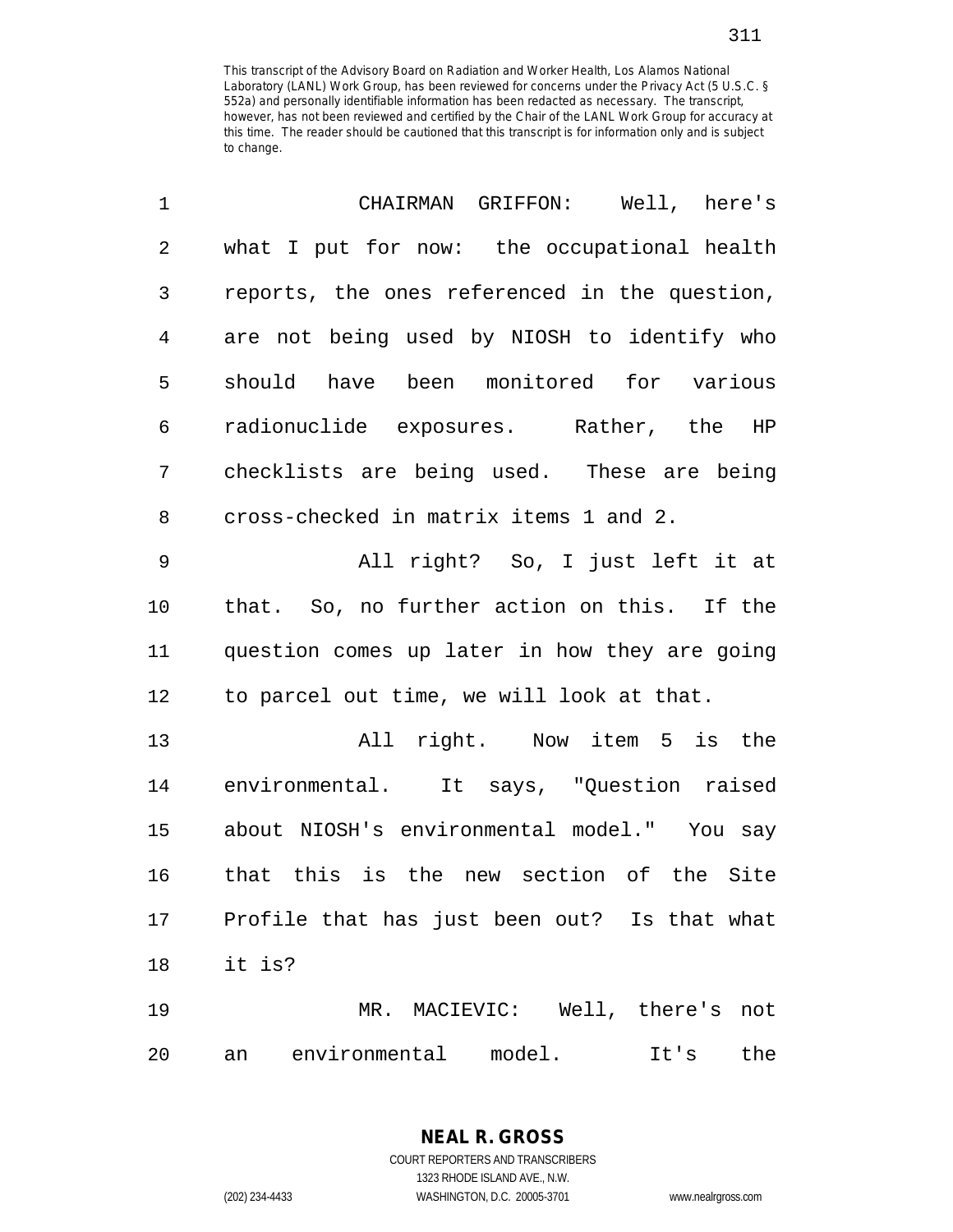1 environmental TBD --

|  | ____ | ________ |  |
|--|------|----------|--|
|  |      |          |  |
|  |      |          |  |
|  |      |          |  |
|  |      |          |  |
|  |      |          |  |
|  |      |          |  |
|  |      |          |  |
|  |      |          |  |
|  |      |          |  |

| 2  | CHAIRMAN GRIFFON: Right.                       |
|----|------------------------------------------------|
| 3  | MR. MACIEVIC: That discusses all               |
| 4  | these issues in there. That was recently       |
| 5  | updated. Well, recently? It was about eight    |
| 6  | months ago or nine months ago. But that has    |
| 7  | been updated and is out there to be looked at. |
| 8  | CHAIRMAN GRIFFON: I guess I think              |
| 9  | an action here would be that SC&A probably     |
| 10 | needs to look at that, especially with regard  |
| 11 | to I think one of your concerns is the         |
| 12 | treatment of exotic nuclides and things like   |
| 13 | that in the environmental part, because that   |
| 14 | came up on your earlier comment, right? Yes.   |
| 15 | MR. EVASKOVICH: Yes. Well,                     |
| 16 | stacks and the testing sites.                  |
| 17 | CHAIRMAN GRIFFON: Yes. That's an               |
|    | 18 SC&A action, I think, Joe.                  |
| 19 | MR. FITZGERALD: Yes.                           |
| 20 | CHAIRMAN GRIFFON: You haven't                  |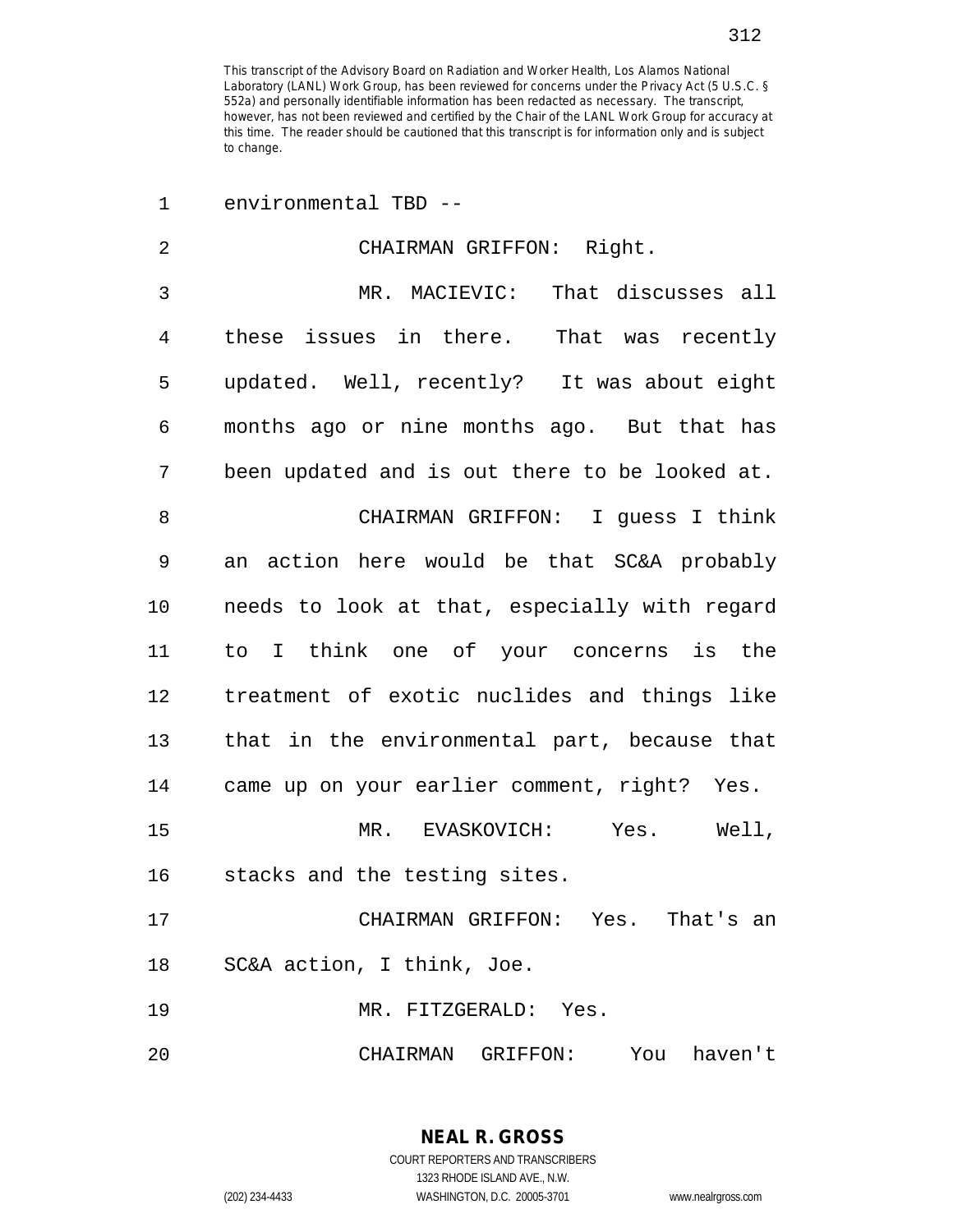| 1              | looked at this? Yes, it's just come out.       |
|----------------|------------------------------------------------|
| $\overline{2}$ | MR. MACIEVIC: That gives you two.              |
| 3              | MR. FITZGERALD: Three.                         |
| 4              | (Laughter.)                                    |
| 5              | This will be<br>a a<br>TBD<br>new              |
| 6              | environmental section?                         |
| 7              | CHAIRMAN GRIFFON: Yes.                         |
| 8              | MR. MACIEVIC:<br>It's<br>an                    |
| 9              | environmental TBD.                             |
| 10             | MR. FITZGERALD: I mean, in                     |
| 11             | general, is there anything that we can say     |
| 12             | about that?                                    |
| 13             | MR. MACIEVIC: It has not really                |
| 14             | been $--$ I mean the issues $--$ I'm trying to |
| 15             | recall what's in there. The issues that were   |
| 16             | really modified, I mean it's been pretty much  |
| 17             | the same.                                      |
| 18             | The issues that we were discussing             |
| 19             | that have been changed are because of we had   |
| 20             | the previous SEC where we had discussed things |

**NEAL R. GROSS**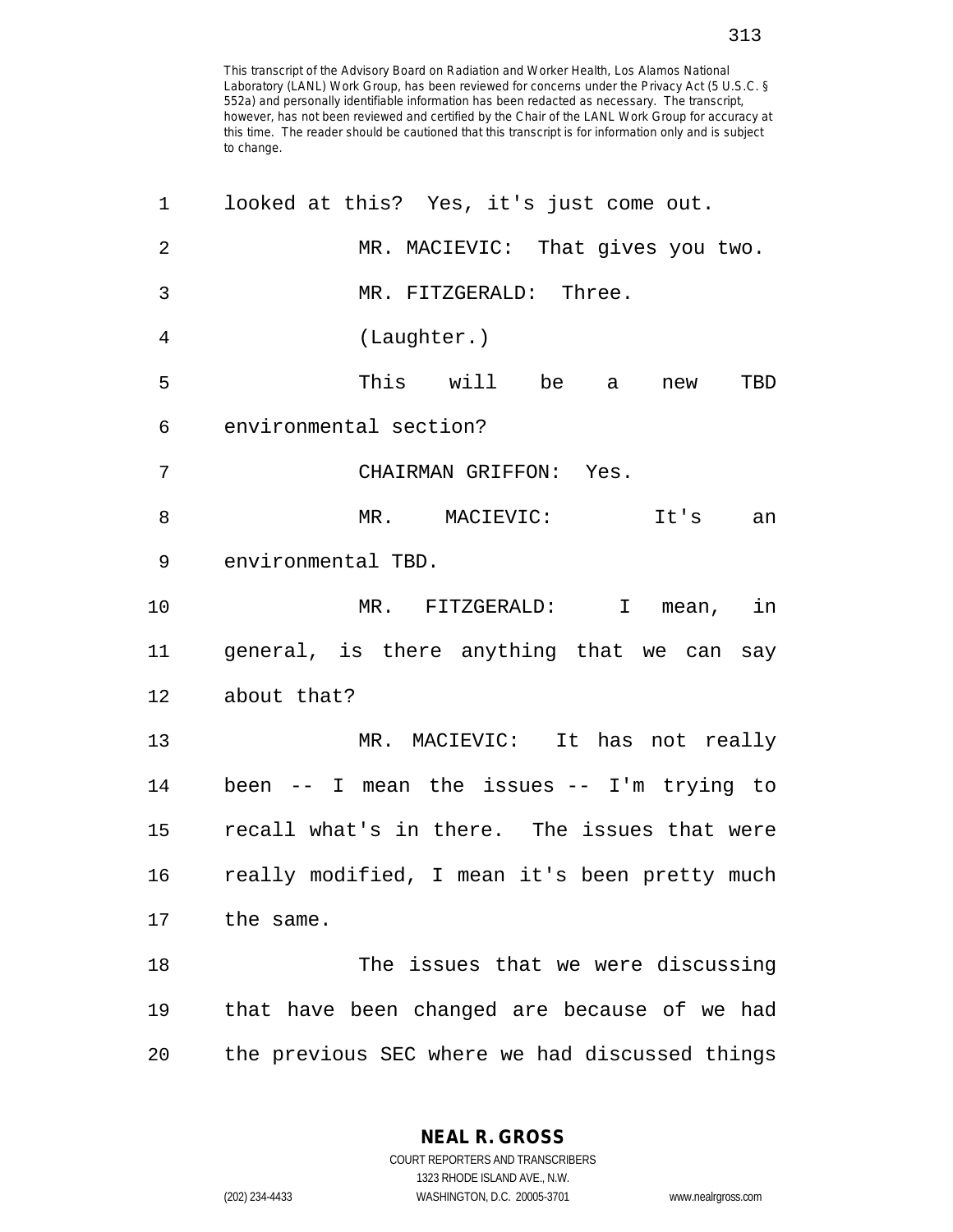| 1              | pre-`75, how we were going to<br>look at       |
|----------------|------------------------------------------------|
| $\overline{2}$ | environmental. Since that's now all SEC,       |
| 3              | that's been removed and it's pretty much the   |
| 4              | same document as it was before, except I don't |
| 5              | think it discussed previous years.             |
| 6              | CHAIRMAN GRIFFON: Okay. Item 6,                |
| 7              | source-terms which were identified in the SEC  |
| 8              | petition that have not yet been addressed.     |
| 9              | And I might need more specifics here, if you   |
| 10             | can help me out.                               |
| 11             | MR. EVASKOVICH: Well, I referred               |
| 12             | to the areas of concern and possible release   |
| 13             | sites.                                         |
| 14             | And those are designations from                |
| 15             | the Environment Department in New Mexico, and  |
| 16             | they are also referenced in the report that    |
| 17             | the National Academy of Sciences<br>did        |
| 18             | concerning the monitoring wells that were      |
| 19             | drilled at LANL in order to look at the        |
| 20             | possible leaching in the groundwater.          |

**NEAL R. GROSS** COURT REPORTERS AND TRANSCRIBERS

1323 RHODE ISLAND AVE., N.W. (202) 234-4433 WASHINGTON, D.C. 20005-3701 www.nealrgross.com

314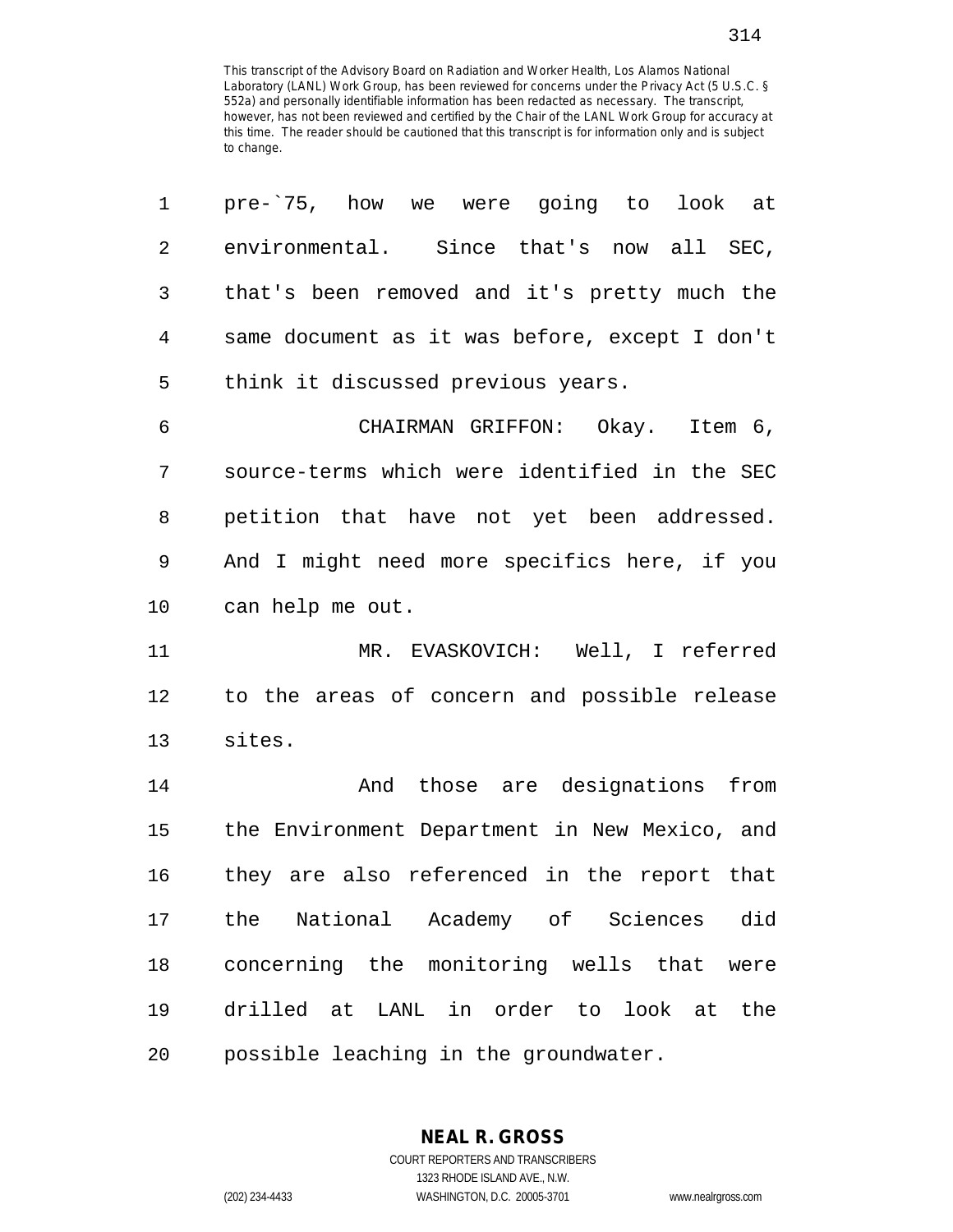| 1  | Then, there are a number of sites                |
|----|--------------------------------------------------|
| 2  | that are uncharacterized. So, they don't know    |
| 3  | what's in them. I think there's a potential      |
| 4  | there, at least for service workers, because     |
| 5  | they may be in these areas doing work, for       |
| 6  | exposure to who knows what.                      |
| 7  | Then, the other issue that was                   |
| 8  | raised in the National Academy of Sciences       |
| 9  | report is the mass balance, because they don't   |
| 10 | have a mass balance for LANL as far as           |
| 11 | materials that they used and where they ended    |
| 12 | up at.                                           |
| 13 | So, I think that raises the                      |
| 14 | potential, the question of, have you captured    |
| 15 | everything for the source-term or potential      |
| 16 | exposure for workers?                            |
| 17 | MEMBER MUNN:<br>Andrew, are you                  |
| 18 | suggesting that the test wells themselves are    |
| 19 | potential source that<br>has<br>not<br>been<br>a |
| 20 | considered?                                      |

**NEAL R. GROSS** COURT REPORTERS AND TRANSCRIBERS 1323 RHODE ISLAND AVE., N.W.

(202) 234-4433 WASHINGTON, D.C. 20005-3701 www.nealrgross.com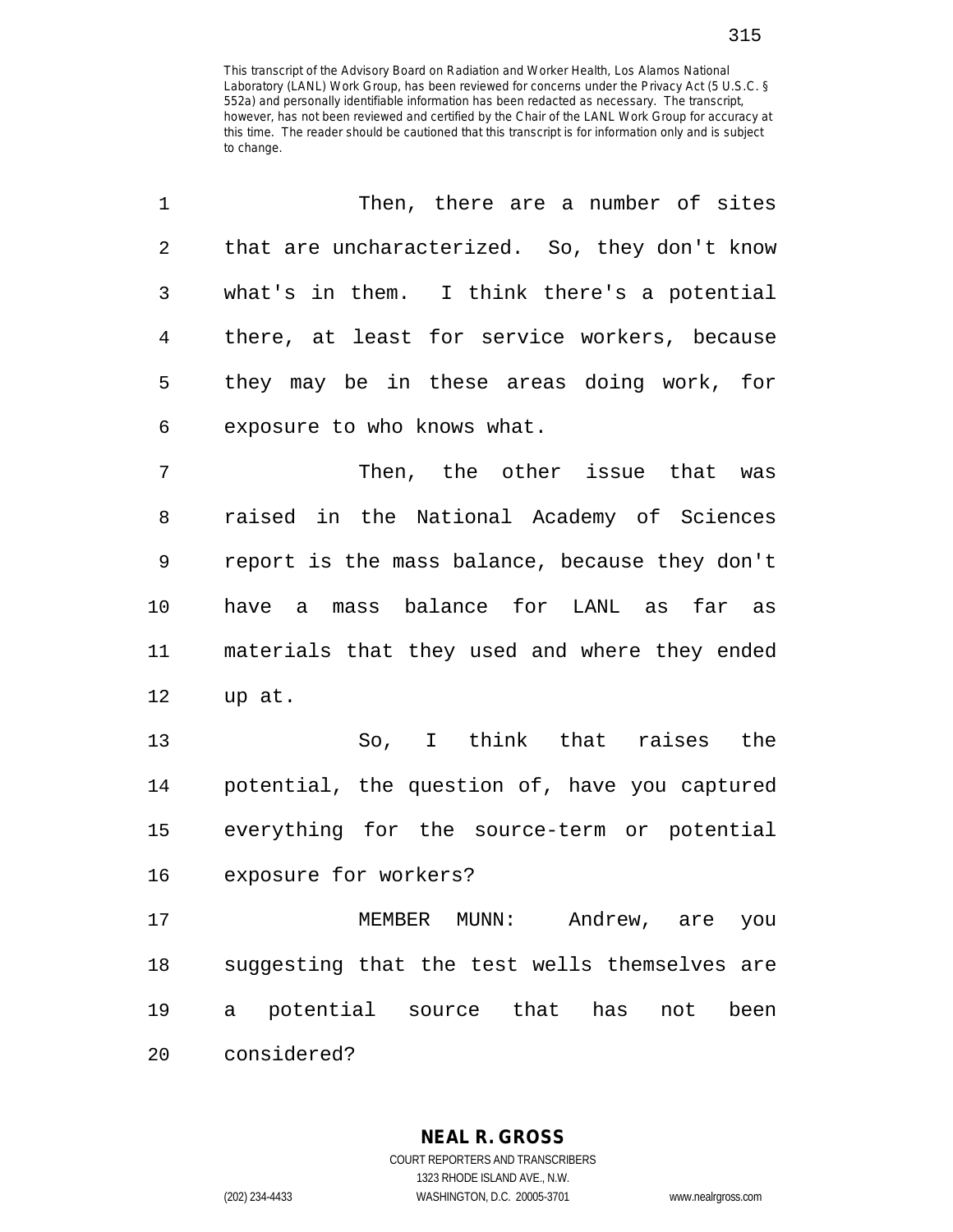| 1              | MR. EVASKOVICH: No. What it is,                |
|----------------|------------------------------------------------|
| 2              | the purpose of the wells is to look for        |
| 3              | material leaching into the groundwater.        |
| $\overline{4}$ | MEMBER MUNN: I understand.                     |
| 5              | MR. EVASKOVICH: So, they drilled               |
| 6              | the wells to monitor the groundwater to see if |
| 7              | material was getting into there.               |
| 8              | MEMBER MUNN: Yes.                              |
| $\mathsf 9$    | MR. EVASKOVICH: Now potential                  |
| 10             | release sites from above-ground leaching in -- |
| 11             | they haven't all been characterized. They      |
| 12             | don't know what's there. They don't know if    |
| 13             | it's toxic, if it's radiological. So, you're   |
| 14             | missing potential source-terms exposures to    |
| 15             | workers because they are in these areas in     |
| 16             | doing their work.                              |
| 17             | the<br>MR. MACIEVIC:<br>You<br>mean<br>on      |
| 18             | surface?                                       |
| 19             | MR. EVASKOVICH:<br>Yes.                        |
| 20             | Potential surface<br>MEMBER<br>MUNN:           |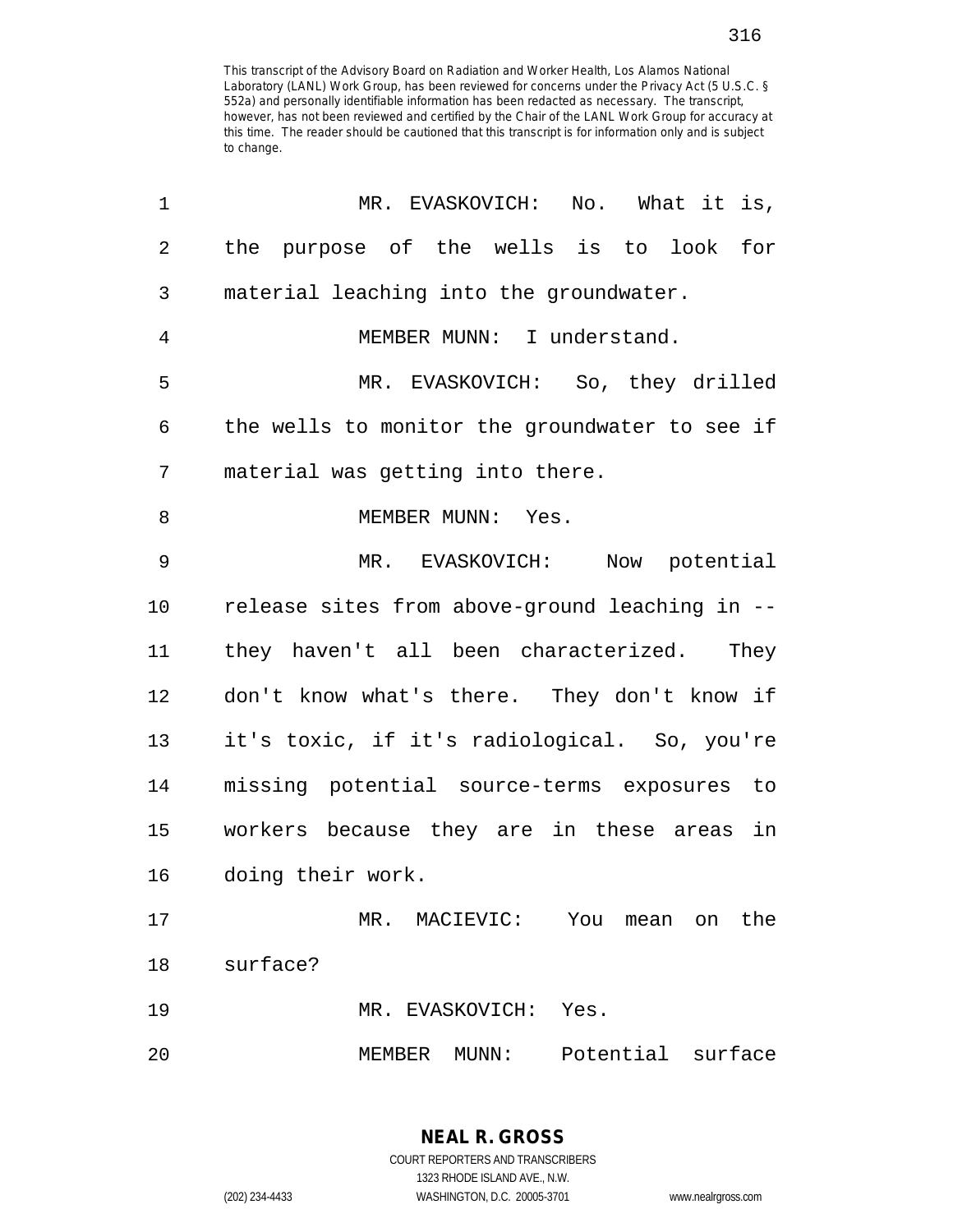| 1  | leach sites is what you're talking about?     |
|----|-----------------------------------------------|
| 2  | MR. EVASKOVICH: Yes. Yes. And                 |
| 3  | those can either be affecting leaching into   |
| 4  | the groundwater or there are runoff issues    |
| 5  | when they go into canyons or if there's a hot |
| 6  | spot somewhere.                               |
| 7  | MEMBER MUNN: Yes.                             |
| 8  | DR. NETON: What time period are               |
| 9  | we talking about?                             |
| 10 | MR. EVASKOVICH: Well, I'm trying              |
| 11 | to think. It's over a large period of time.   |
| 12 | I know I referenced some of the RCRA reports  |
| 13 | in the nineties, and they were talking about  |
| 14 | areas of concern, potential release sites. I  |
| 15 | forget how often the permit period is for     |
| 16 | LANL, but there are always --                 |
| 17 | DR. NETON: Now when you say                   |
| 18 | "release sites", I mean --                    |
| 19 | MR. EVASKOVICH: Well, that's what             |
| 20 | they're characterized as. In the environment  |

**NEAL R. GROSS**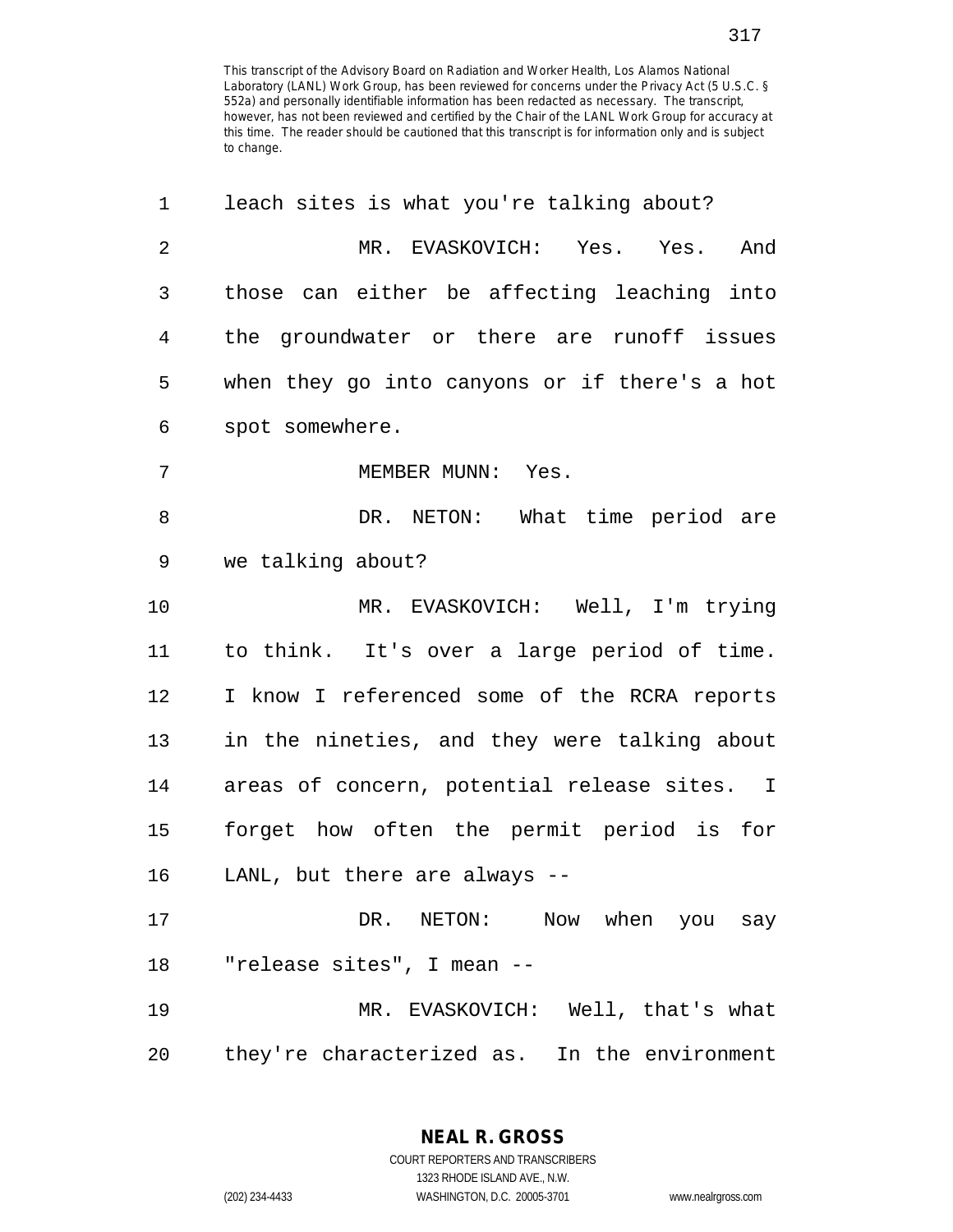| 1              | reports they are saying, well, we have a       |
|----------------|------------------------------------------------|
| $\overline{2}$ | potential release from this site and we don't  |
| 3              | know what the material is.                     |
| 4              | DR. NETON: Okay.                               |
| 5              | MR. MACIEVIC: These are buried                 |
| 6              | sites, right?                                  |
| 7              | MR. EVASKOVICH: Well, they could               |
| 8              | be or in the forties they had the Kick and     |
| 9              | Roll Program where they just went out and they |
| 10             | kicked it off the truck and they left it       |
| 11             | there.                                         |
| 12             | So, they are trying to identify                |
| 13             | all the sites and the cleanups. It was one of  |
| 14             | the issues the Environment Department raised   |
| 15             | as far as their permitting for LANL. They      |
| 16             | were saying, well, look, you know with these   |
| 17             | sites also it's here.                          |
| 18             | DR. NETON: So, when someone would              |
| 19             | go out to these sites to do work at all, there |
| 20             | would be no physics characterization at all?   |

**NEAL R. GROSS**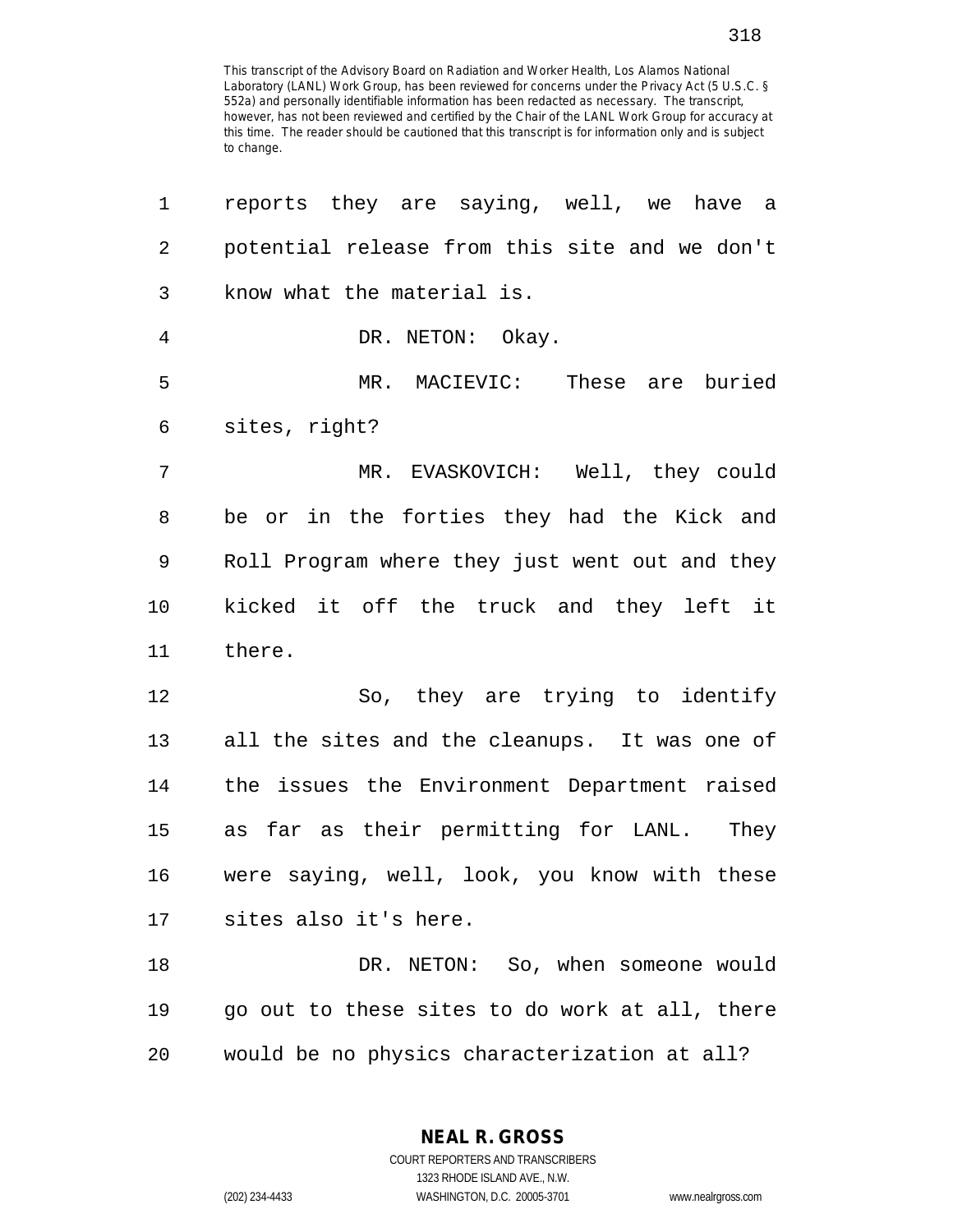| 1  | MR. EVASKOVICH: Well, they don't               |
|----|------------------------------------------------|
| 2  | know what's there at the sites.                |
| 3  | DR. NETON: Well, I know, but they              |
| 4  | typically go out with some kind of a survey    |
| 5  | team and do at least a surface survey.         |
| 6  | MR. EVASKOVICH: Well, I'm not                  |
| 7  | sure. See, that's why I raised the question.   |
| 8  | Has it been looked at and has it been          |
| 9  | identified? Because the Environment            |
| 10 | Department says these are here, and I talked   |
| 11 | to some people who said, "Well, yes, we've     |
| 12 | been into this area."                          |
| 13 | CHAIRMAN GRIFFON: Can you help us              |
| 14 | out? Just for the action item list, it would   |
| 15 | help me if you within your initial petition,   |
| 16 | can you tell me what pages these are listed on |
| 17 | or where they are further explained? So, that  |
| 18 | at least you can look into them further,       |
| 19 | because I don't think we are going to get very |
| 20 | far without looking at those reports<br>and    |

**NEAL R. GROSS**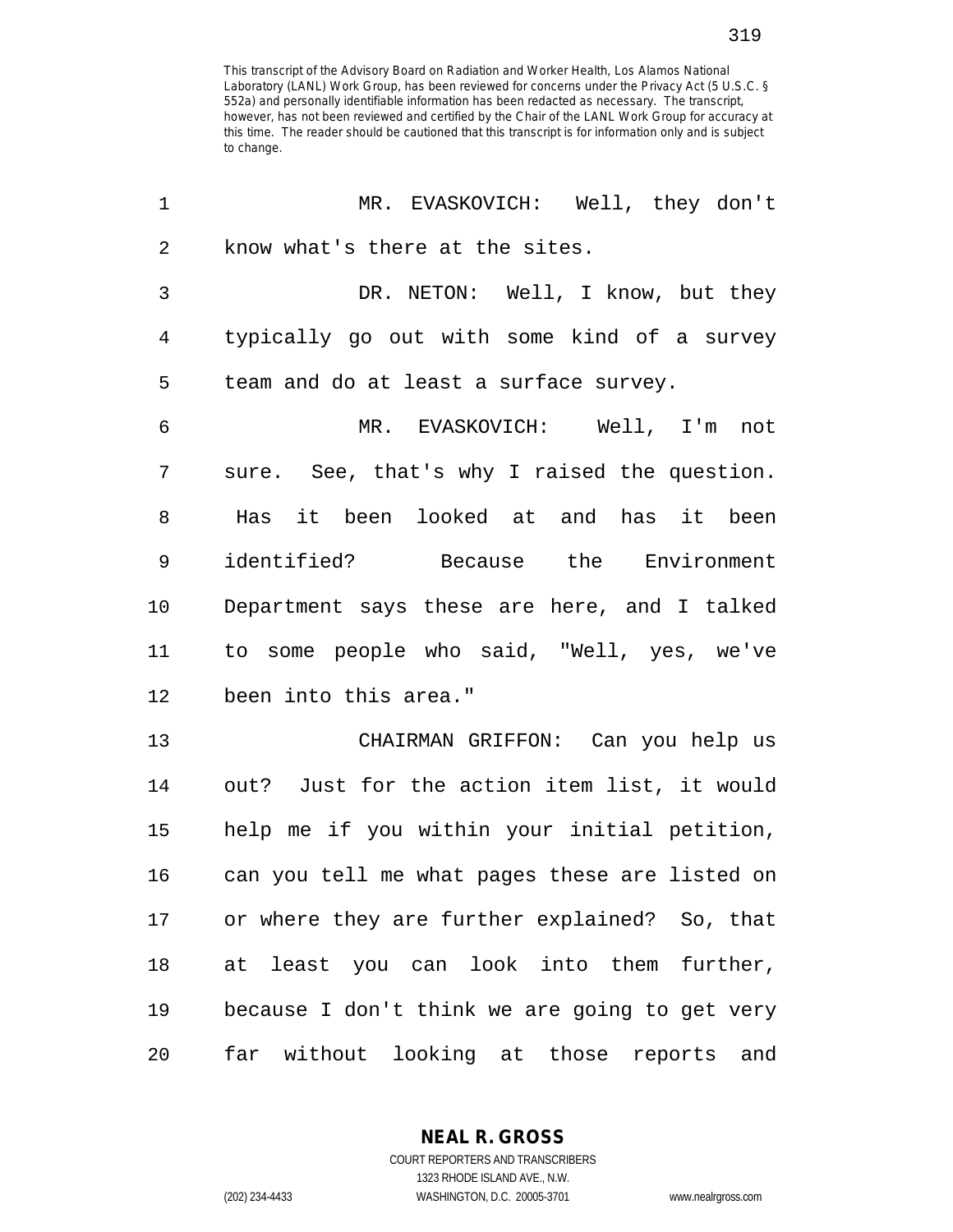1 understanding -

2 MR. FITZGERALD: I was also going 3 to say it sounds like you have additional new 4 sources that may not have been addressed at 5 this point in the TBD. So, I'm not sure -- we 6 can look at the TBD, but I'm not sure that 7 that's going to help.

8 CHAIRMAN GRIFFON: Well, it's a 9 different issue. I mean this could complicate 10 your followup, yes.

11 MR. FITZGERALD: Well, it just 12 means that there's things that aren't covered 13 in the TBD that are sources that may have not 14 been identified.

15 CHAIRMAN GRIFFON: Right. Right. 16 Yes, I think you should take a preliminary 17 look at the environmental report anyway. 18 MR. FITZGERALD: Right.

19 CHAIRMAN GRIFFON: And then have 20 NIOSH look at this. Because I'm not sure --

**NEAL R. GROSS**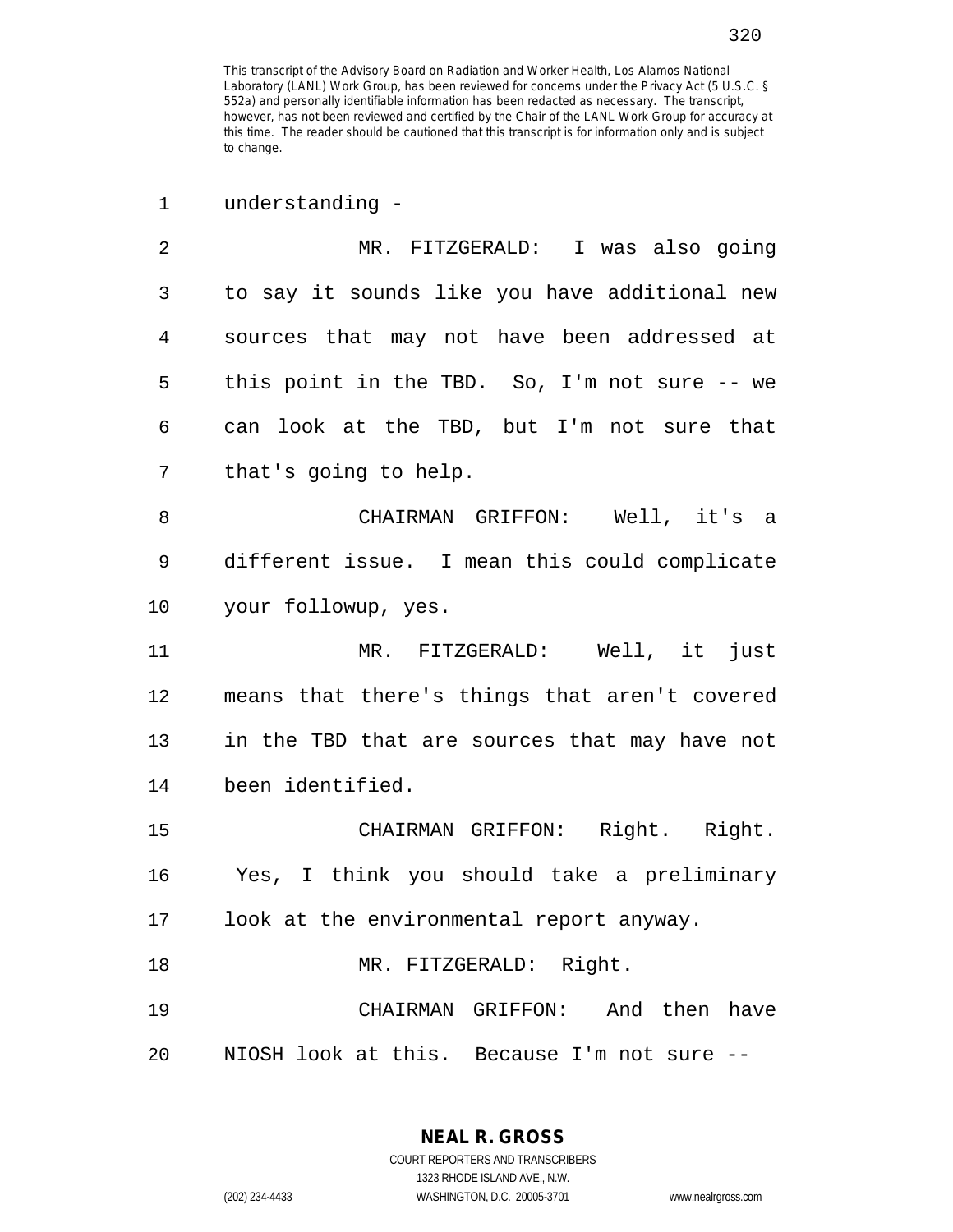| 1  | DR. NETON: Yes, I'm not sure what              |
|----|------------------------------------------------|
| 2  | these are.                                     |
| 3  | CHAIRMAN GRIFFON: Right.                       |
| 4  | DR. NETON: I mean, if it's                     |
| 5  | surface contamination, that's one thing, but   |
| 6  | if it's subsurface burial or something,        |
| 7  | then $--$                                      |
| 8  | CHAIRMAN GRIFFON: Where workers                |
| 9  | are likely not to access or have any exposure, |
| 10 | yes --                                         |
| 11 | DR. NETON: We need to look at it.              |
| 12 | CHAIRMAN GRIFFON: You need to                  |
| 13 | look at it further, yes. Okay. And Andrew      |
| 14 | can give us the references.                    |
| 15 | I'm just going to look at 7 while              |
| 16 | you're doing that. Well, this is about -- and  |
| 17 | I think I got that -- is it Sierra Grande?     |
| 18 | MR. EVASKOVICH: Yes, and the                   |
| 19 | spelling on that is C-E-R-R-O.                 |
| 20 | CHAIRMAN GRIFFON:<br>$C-E-R-R-O$ .             |

**NEAL R. GROSS**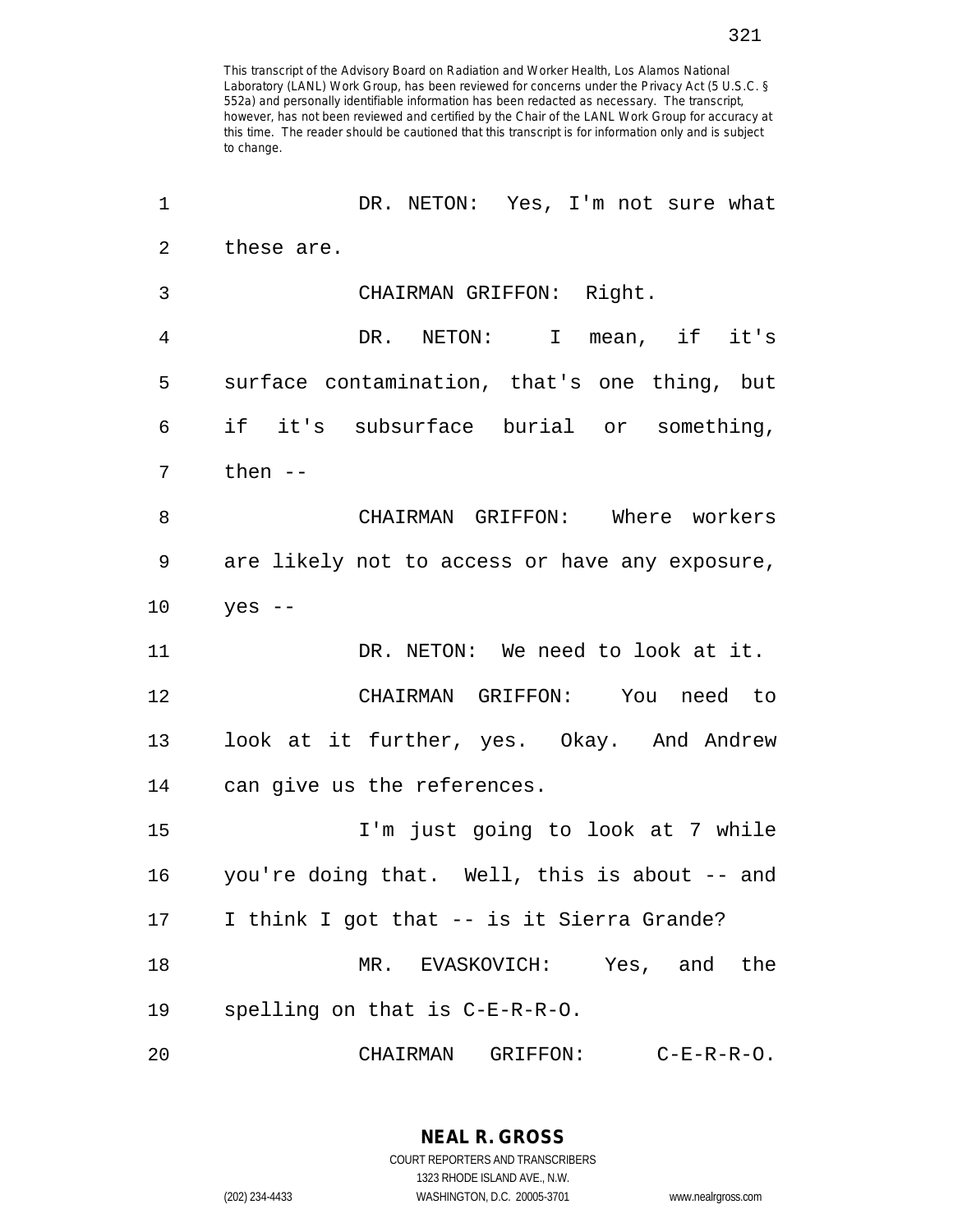| 1              | Sorry. C-E-R-R-O. Thank you.                   |
|----------------|------------------------------------------------|
| $\overline{2}$ | MEMBER BEACH: What year was that               |
| 3              | fire? Andrew, do you know offhand?             |
| 4              | MR. EVASKOVICH: 2000.                          |
| 5              | MEMBER BEACH: It was in 2000?                  |
| 6              | CHAIRMAN GRIFFON: Yes, it was                  |
| 7              | recently, yes.                                 |
| 8              | MR. EVASKOVICH: And then there                 |
| 9              | was another fire that was in the 70s. That     |
| 10             | one actually burned more of LANL, at least for |
| 11             | some areas of concern.                         |
| 12             | CHAIRMAN GRIFFON: I may not have               |
|                | 13 captured all your statement on that yet.    |
| 14             | MR. EVASKOVICH: I think that was               |
|                | 15 the Dome fire. I'm not sure. I'll have to   |
| 16             | look at that again because that one I couldn't |
|                | 17 find a lot of information on it.            |
| 18             | CHAIRMAN GRIFFON: Okay.                        |
| 19             | MEMBER BEACH: You said that was a              |
| 20             | 76 fire?                                       |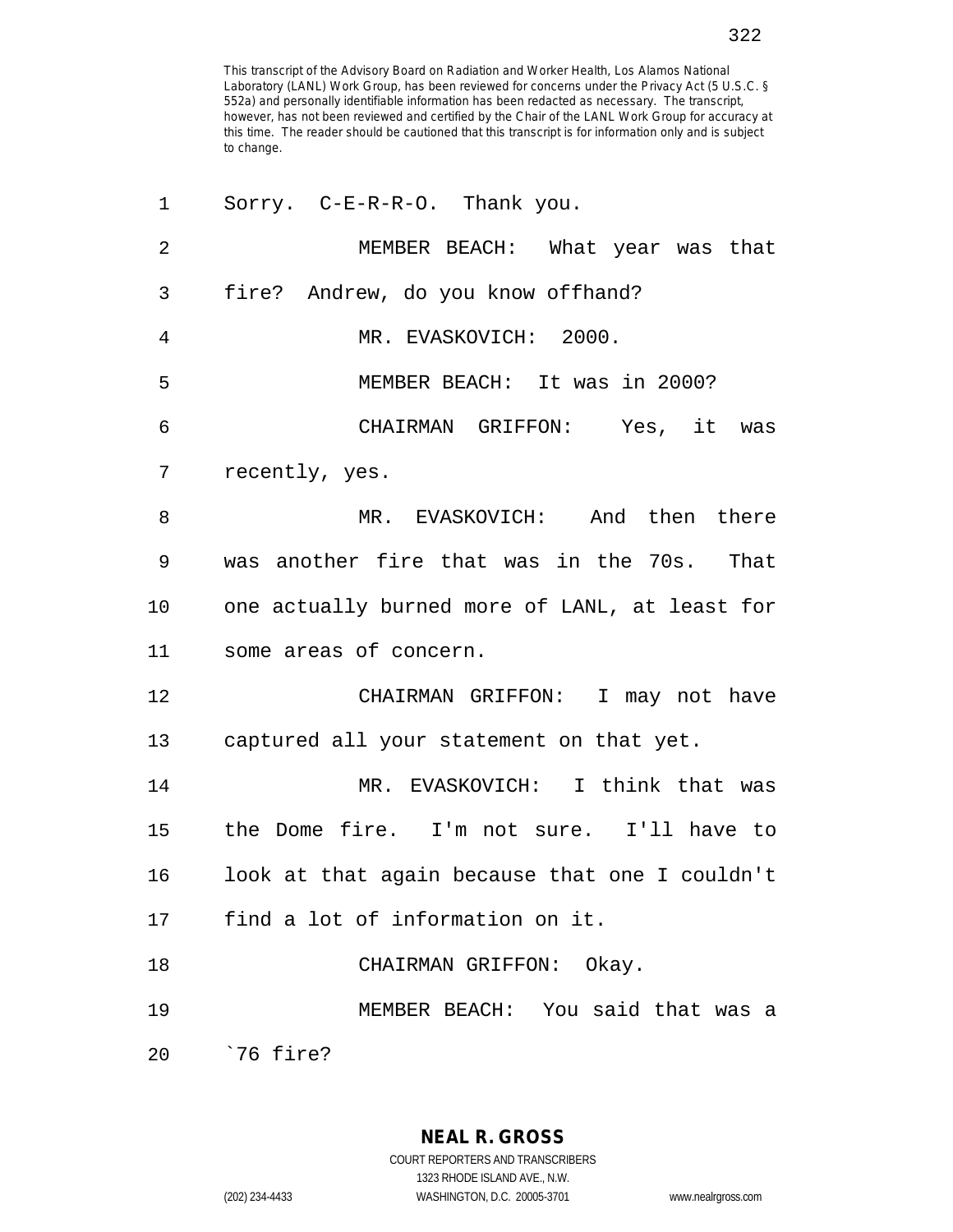| 1              | MR. EVASKOVICH: In the 70s.                    |
|----------------|------------------------------------------------|
| $\overline{2}$ | MEMBER BEACH: In the 70s?                      |
| 3              | MR. EVASKOVICH: Yes.                           |
| 4              | MEMBER BEACH: Okay.                            |
| 5              | DR. NETON: I thought we addressed              |
| 6              | this issue.                                    |
| 7              | CHAIRMAN GRIFFON: Did we?                      |
| 8              | MR. MACIEVIC: Well, we have a                  |
| 9              | paper that Don Stewart, a study on --          |
| 10             | CHAIRMAN GRIFFON: Yes, he's                    |
| 11             | developing a White Paper, yes.                 |
| 12             | MR. MACIEVIC: Yes.                             |
| 13             | DR. NETON: I thought we talked                 |
|                | 14 about this.                                 |
| 15             | MR. MACIEVIC: Today?                           |
| 16             | DR. NETON: No, no, no. Perhaps.                |
| 17             | I mean this is a familiar issue.               |
| 18             | CHAIRMAN GRIFFON: Yes.                         |
| 19             | MR. MACIEVIC: What Don had done,               |
| 20             | though, is he looked at the air-sampling data, |

**NEAL R. GROSS**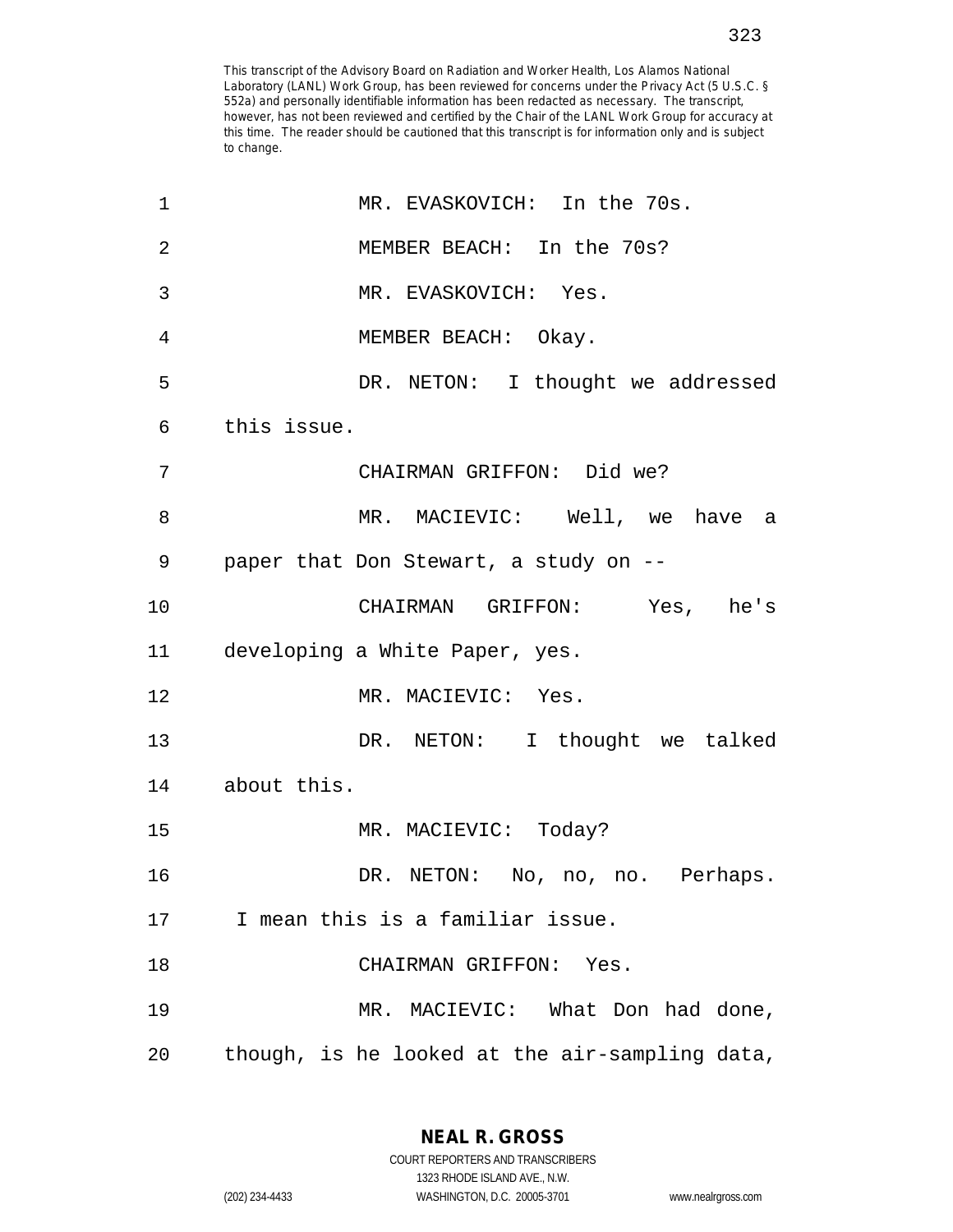| 1       | took the highest air-sampler data that gave    |
|---------|------------------------------------------------|
| 2       | the highest dose, and then modified it to the  |
| 3       | hours and amount of time that the firefighters |
| 4       | would be there, and increased the amount of    |
| 5       | dose that the person would have gotten based   |
| 6       | on, well, it's based on the air-sample data    |
| 7       | that was taken at the fire.                    |
| 8       | CHAIRMAN GRIFFON: Yes, which                   |
| 9       | doesn't answer the question of the adequacy of |
| $10 \,$ | the monitoring, right.                         |
| 11      | MR. MACIEVIC: Right, right.                    |
| 12      | CHAIRMAN GRIFFON: But do you have              |
| 13      | that White Paper? Has he made that available   |
| 14      | yet or no?                                     |
| 15      | MR. MACIEVIC: I've got it right                |
| 16      | here. Yes, we've got it, and I want to have a  |
| 17      | couple of people take a look at it. But,       |
| 18      | then, we can have it --                        |
| 19      | CHAIRMAN GRIFFON: Okay.<br>All                 |
| 20      | right. NIOSH.                                  |

1323 RHODE ISLAND AVE., N.W.

(202) 234-4433 WASHINGTON, D.C. 20005-3701 www.nealrgross.com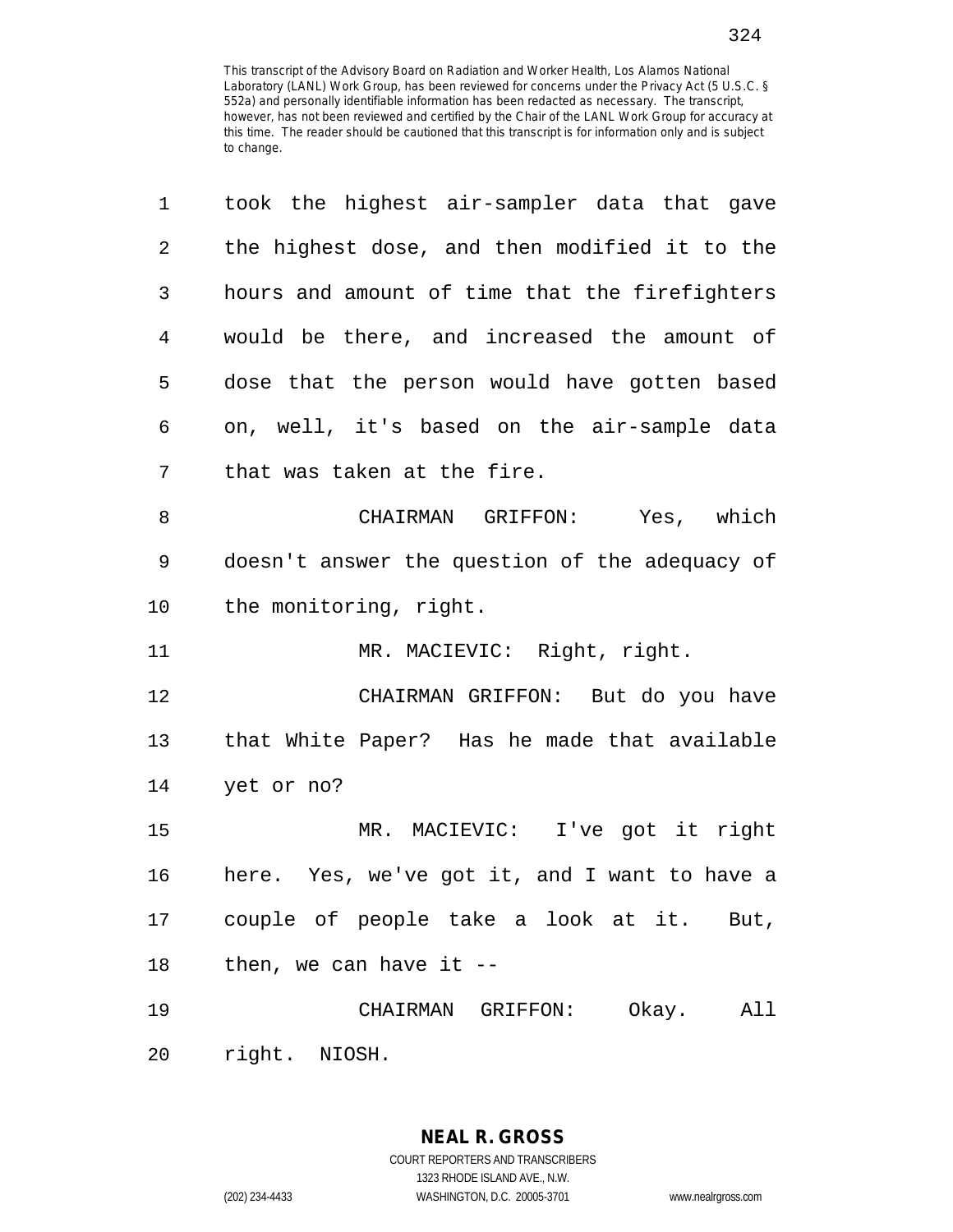| 1              | MR. FITZGERALD: What would be                 |
|----------------|-----------------------------------------------|
| 2              | also helpful is if DOE did a characterization |
| 3              | at the fire, how that compares, or does it -- |
| $\overline{4}$ | MR. MACIEVIC: Well, let's see                 |
| 5              | what we've got out here.                      |
| 6              | Instead of me reading this, hey,              |
| 7              | Don, are you out there, Don Stewart?          |
| 8              | MR. STEWART: Yes, I sure am.                  |
| 9              | MR. MACIEVIC: Can you just go                 |
| 10             | quickly over the Cerro Grande, the little     |
| 11             | White Paper we got, instead of me reading     |
| 12             | through it and going through that?            |
| 13             | MR. STEWART: Sure. Los Alamos                 |
| 14             | did a report on all the data that they had    |
| 15             | available. They subsequently revised that     |
| 16             | report and put out a final report. I think it |
| 17             | was -- I don't remember the year.             |
| 18             | This work is based on that. It is             |
| 19             | just, okay, what if a person is at the worst  |
| 20             | fire locations the entire time, and we made   |

**NEAL R. GROSS**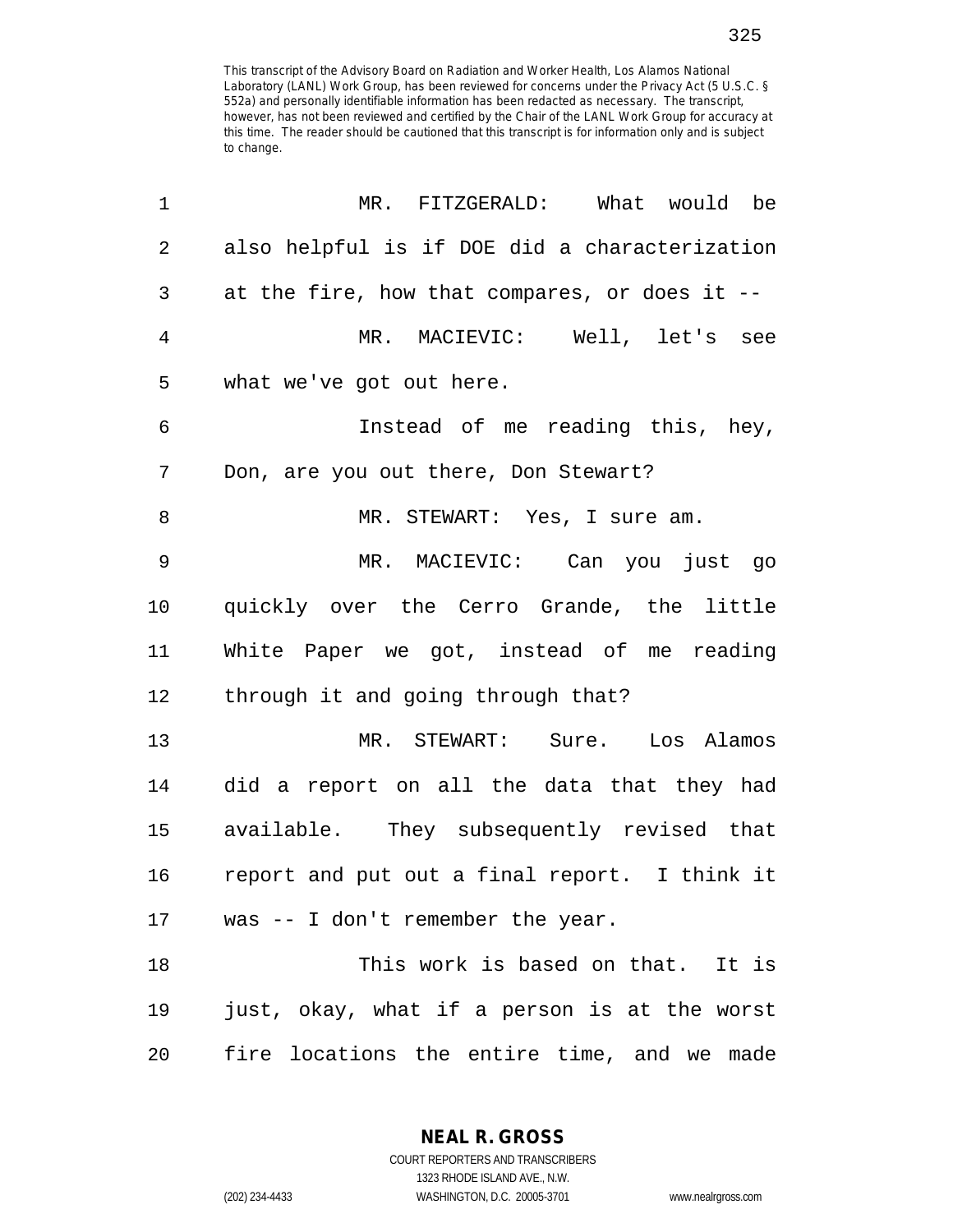1 some claimant-favorable guesses or assumptions

| $\overline{2}$ | about that. Then, we basically just came up    |
|----------------|------------------------------------------------|
| 3              | with an intake based on measuring results of   |
| 4              | the fire.                                      |
| 5              | In fact, their highest result was              |
| 6              | for uranium, that they could not separate from |
| 7              | naturally-occurring uranium. But I took that   |
| 8              | result because it was the highest result. And  |
| $\mathsf 9$    | then, I think we assigned it as plutonium-239, |
| 10             | basically, just to get the highest possible    |
| 11             | dose.                                          |
| 12             | And we thought that was<br>very                |
| 13             | claimant-favorable because, as we discussed    |
| 14             | with the firefighters, they were extremely     |
| 15             | mobile during this fire. They never spent      |
| 16             | much time at all in any one location           |
| 17             | constantly. So, by assuming that they spent    |
| 18             | the entire time at the fire, at the highest    |

20 an impossible dose for the fire.

**NEAL R. GROSS** COURT REPORTERS AND TRANSCRIBERS 1323 RHODE ISLAND AVE., N.W. (202) 234-4433 WASHINGTON, D.C. 20005-3701 www.nealrgross.com

19 measured location, we felt that we had bound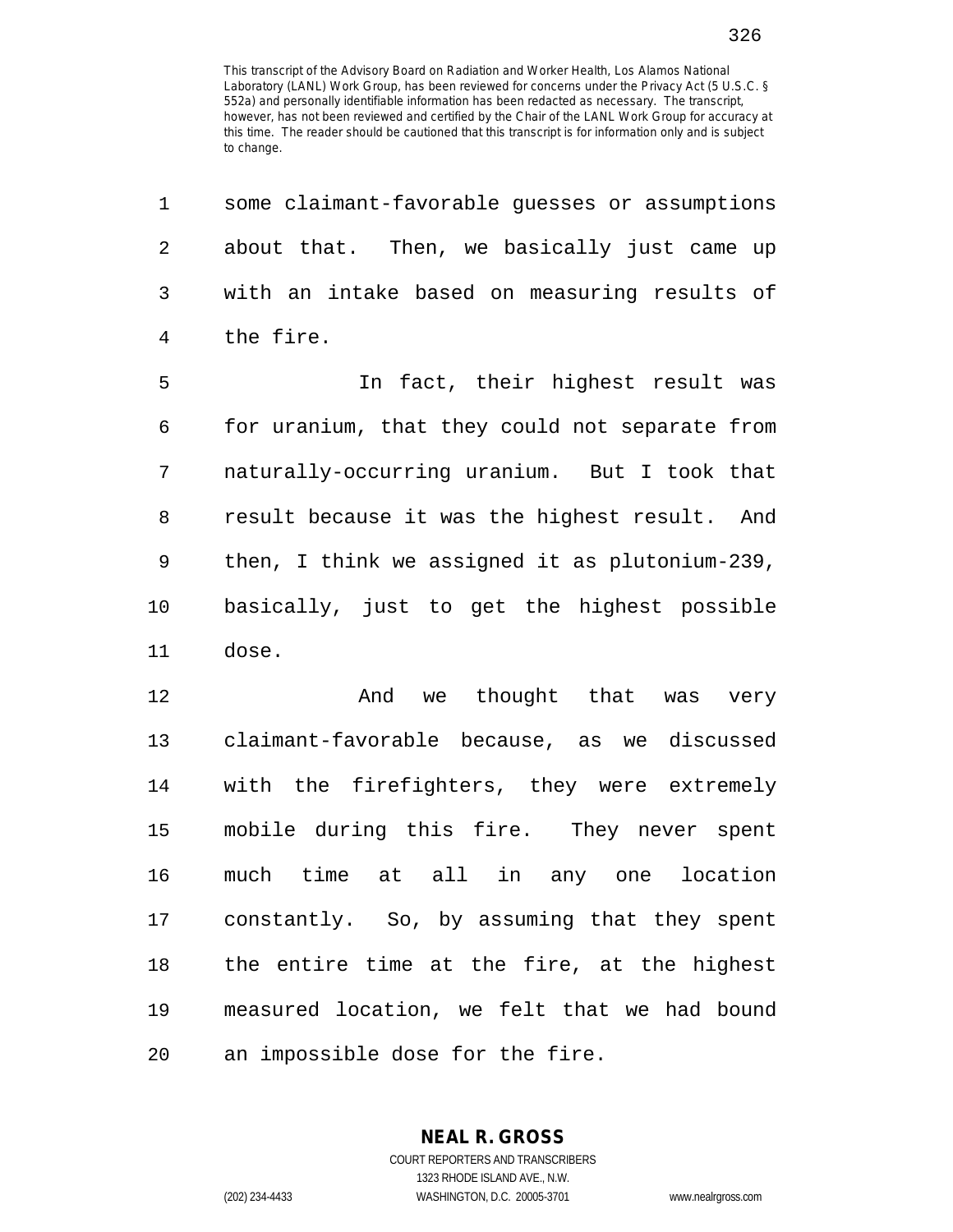$\overline{a}$ 

| 1              | MR. MACIEVIC: Right. It went                   |
|----------------|------------------------------------------------|
| $\overline{2}$ | from .09 millirem up to .3 millirem, so        |
| 3              | basically a factor of three increase by making |
| 4              | that assumption.                               |
| 5              | Is that committed<br>DR.<br>NETON:             |
| 6              | dose?                                          |
| 7              | MR. MACIEVIC: Yes, committed                   |
| 8              | effective dose equivalent.                     |
| 9              | CHAIRMAN GRIFFON: But you didn't               |
| 10             | address -- I mean I think you have a concern   |
| 11             | about the accuracy of the air monitoring.      |
| 12             | MR. MACIEVIC: And we used the air              |
| 13             | monitoring --                                  |
| 14             | CHAIRMAN GRIFFON: And<br>the                   |
| 15             | resuspension issue after -- this would only be |
| 16             | during the fighting of the fire, right?        |
| 17             | MR. MACIEVIC: Right.                           |
| 18             | There's two<br>CHAIRMAN GRIFFON:               |
| 19             | parts of this that haven't really been --      |
| 20             | MR.<br>EVASKOVICH:<br>because<br>Yes,          |

**NEAL R. GROSS** COURT REPORTERS AND TRANSCRIBERS 1323 RHODE ISLAND AVE., N.W.

(202) 234-4433 WASHINGTON, D.C. 20005-3701 www.nealrgross.com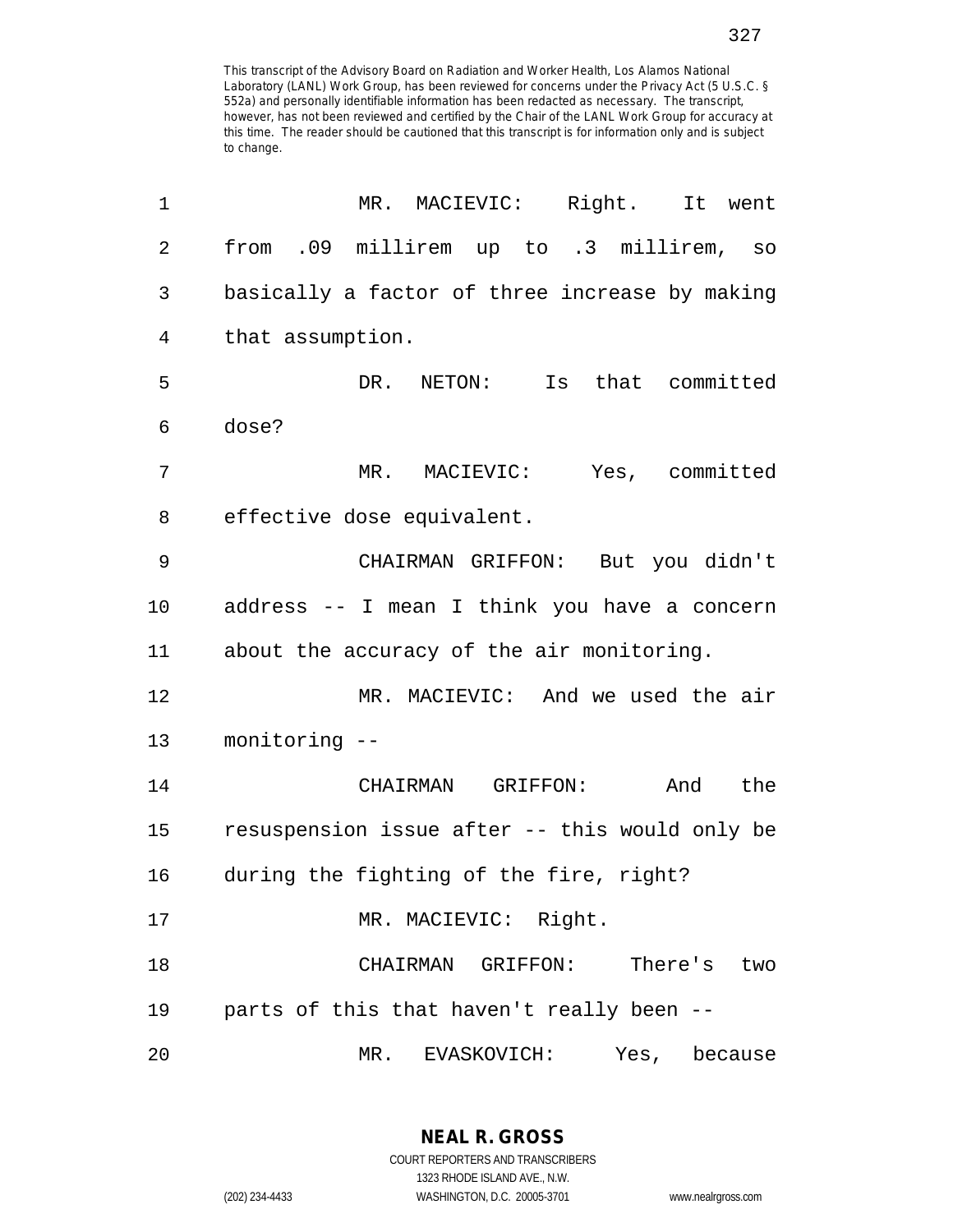|             | 1 during the fire, power was lost to the air  |
|-------------|-----------------------------------------------|
| $2^{\circ}$ | monitors for a number of days, one or three   |
| $3 \sim$    | days. I think it just depends on the location |
| $4\degree$  | of the monitors. So, there was no monitoring  |
|             | 5 during that time.                           |

6 And then, the other was the 7 particulate accumulating on the filters, 8 because it's a normal changeout time of two 9 weeks, I believe, and I think they were 10 changing them out daily because they were 11 getting clogged with particulates from the 12 fire.

13 So, I think that is something that 14 needs to be addressed. The question, I guess, 15 is, how much does it affect the accuracy of 16 that monitoring?

17 Then, you have to consider after 18 the fire, especially for the firefighters 19 because they go back and they overturn the 20 soil, and they're looking for different hot

**NEAL R. GROSS**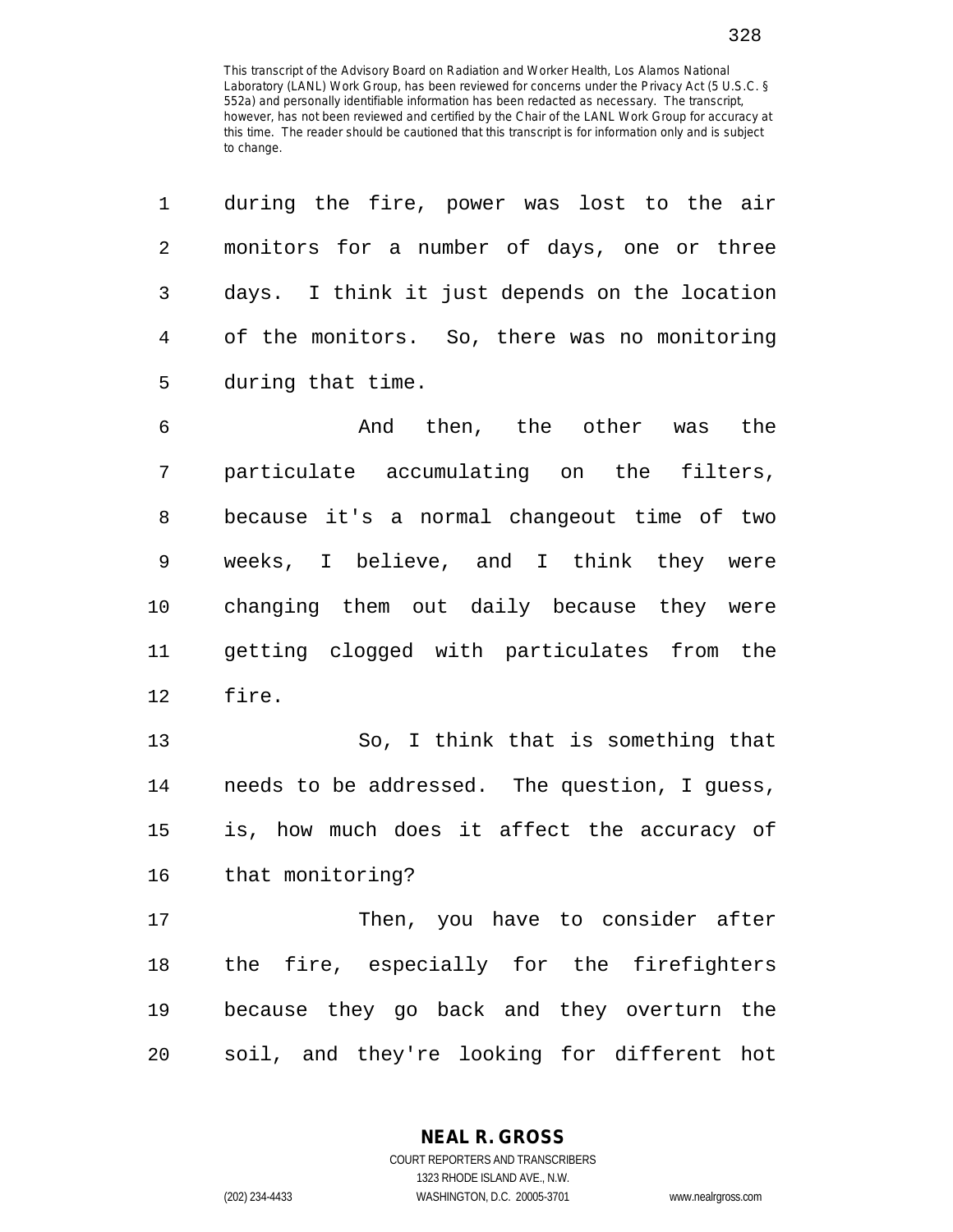<sup>1</sup> spots.

| 2  | The nature of the fire, depending              |
|----|------------------------------------------------|
| 3  | on the heat of it, it breaks down the soil.    |
| 4  | It causes it to erode easier, and it makes     |
| 5  | resuspension a lot easier for particulate      |
| 6  | material. So, I think you need to determine    |
| 7  | were they in hot areas, meaning radioactively  |
| 8  | hot, and how much resuspension was there? How  |
| 9  | was it affected by the fire?                   |
| 10 | I didn't see any of that                       |
| 11 | addressed.                                     |
| 12 | CHAIRMAN GRIFFON: Were there any               |
| 13 | surveys after the fire?                        |
| 14 | MR. EVASKOVICH: Maybe it was                   |
| 15 | limited, limited discussion by LANL concerning |
| 16 | resuspension, especially with radionuclides.   |
| 17 | I believe they did<br>MR. MACIEVIC:            |
| 18 | do some surveys after the fire.                |
| 19 | CHAIRMAN GRIFFON: If you can get               |
| 20 | that White Paper to us, but, also, there's     |

**NEAL R. GROSS**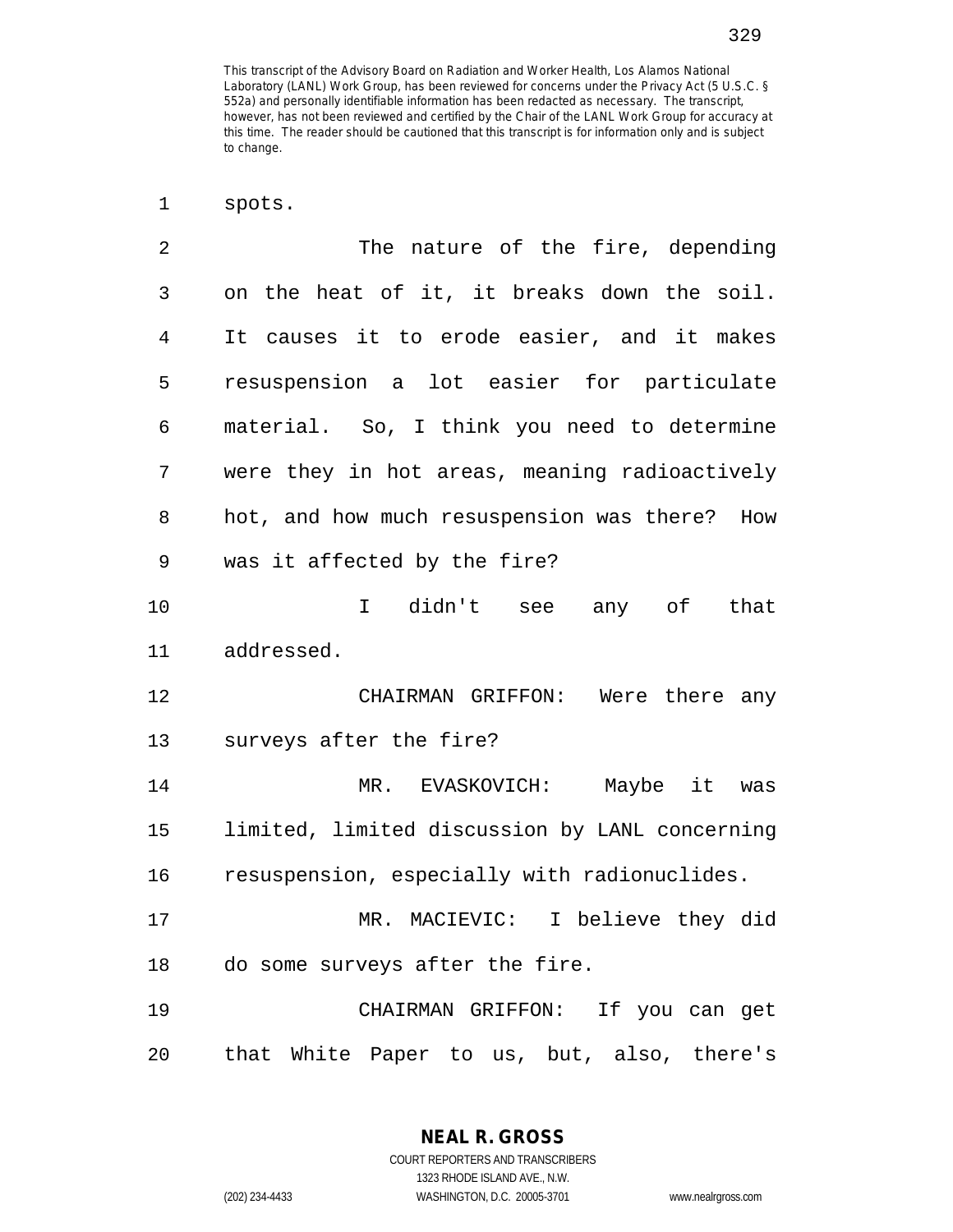| 1              | other parts of the questions you might want    |
|----------------|------------------------------------------------|
| $\overline{a}$ | $\overline{t}$ o --                            |
| 3              | MR. MACIEVIC: Right.                           |
| 4              | CHAIRMAN GRIFFON: If possible,                 |
| 5              | follow up a little further, if there's         |
| 6              | anything to add to that. If they have in the   |
| 7              | LANL paper, maybe you can -- I don't know if   |
| 8              | that's posted, or whatever, but --             |
| 9              | MR. MACIEVIC: No, it's<br>not                  |
| $10 \,$        | posted.                                        |
| 11             | CHAIRMAN GRIFFON: Maybe that                   |
| 12             | discusses the analytical techniques they used  |
| 13             | and how they pulled the samples.               |
| 14             | MEMBER BEACH: Does that just                   |
| 15             | address the 2000 fire or does it --            |
| 16             | MR. MACIEVIC: Yes, just the Cerro              |
| 17             | Grande.                                        |
| 18             | MEMBER BEACH:<br>the Cerro.<br>Just            |
| 19             | Okay.                                          |
| 20             | CHAIRMAN GRIFFON:<br>would<br>I.<br>mean<br>I. |

**NEAL R. GROSS**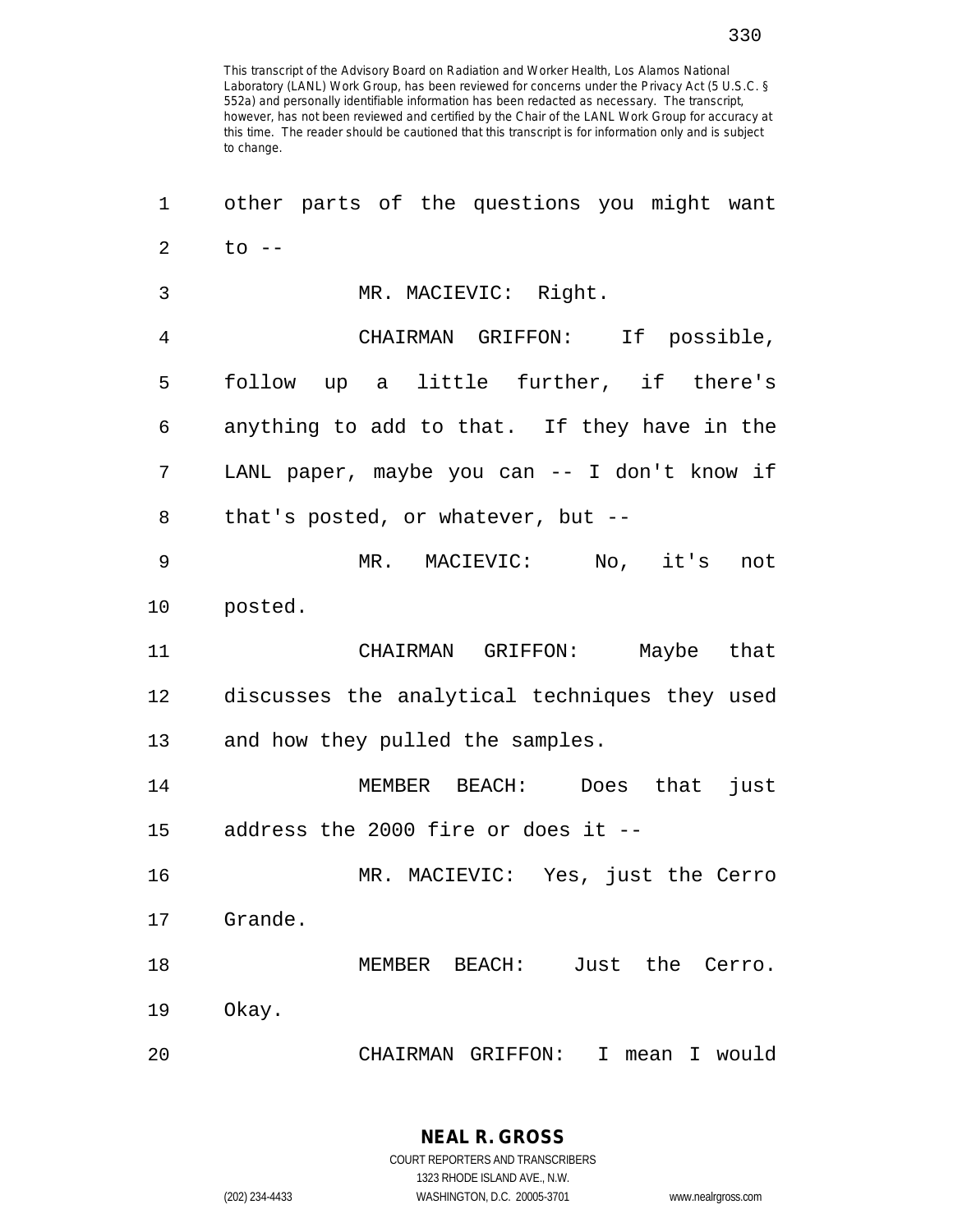| $\mathbf 1$    | more concerned, quite frankly, on the<br>be    |
|----------------|------------------------------------------------|
| $\overline{2}$ | location of the samplers rather than the -- in |
| 3              | that type of event, if you're fighting a fire, |
| 4              | where are you putting these samplers? I don't  |
| 5              | think they were BZAs or anything.              |
| 6              | MR. MACIEVIC: And this is based                |
| 7              | on the data from the Los Alamos Airnet         |
| 8              | Environmental Air Monitoring System. So, we    |
| 9              | could go back, I guess, and see what the       |
| 10             | nature of the locations of these.              |
| 11             | DR. NETON: And they were taking                |
| 12             | bioassay samples on these firefighters or --   |
| 13             | MR. EVASKOVICH: Well, I don't                  |
| 14             | know whether really the bioassay would have    |
| 15             | worked anyhow because they shut the lab down   |
| 16             | for two weeks. So, pretty much the only        |
| 17             | people that were there were -- I think they    |
| 18             | had limited operational personnel<br>in the    |
| 19             | operational areas.                             |
| 20             | DR. NETON: The pre-samples.                    |

**NEAL R. GROSS**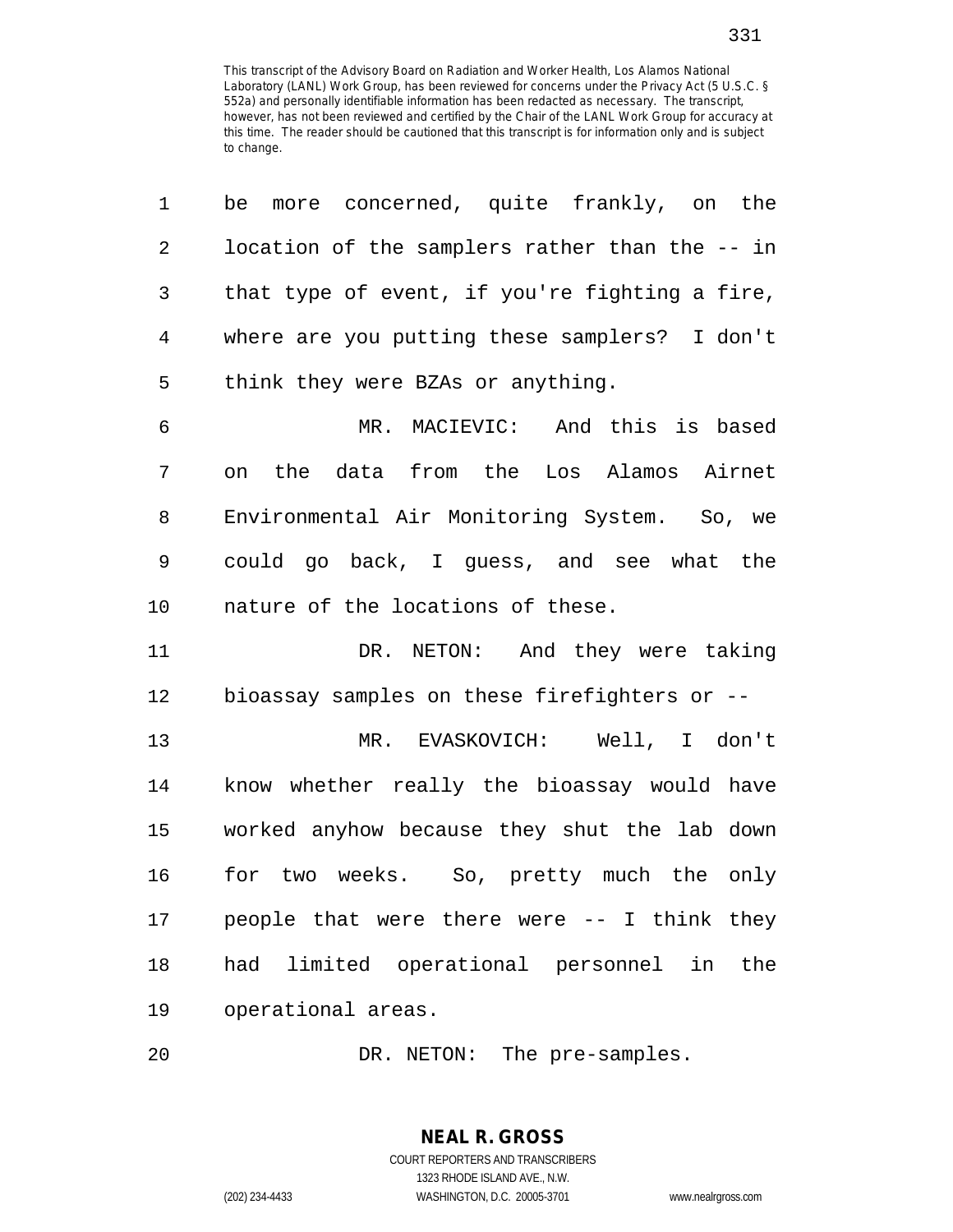| 1  | MR. EVASKOVICH: Yes. And then,                 |
|----|------------------------------------------------|
| 2  | they had guards and firefighters there.        |
| 3  | DR. NETON: Excuse my ignorance,                |
| 4  | but were these fires in very contaminated      |
| 5  | areas?                                         |
| 6  | MR. EVASKOVICH: Yes. On page 46,               |
| 7  | in fact, I start listing the areas of concern, |
| 8  | potential release sites.                       |
| 9  | DR. NETON: But do we know that                 |
| 10 | they were heavily contaminated?                |
| 11 | MR. EVASKOVICH: Well, those are                |
| 12 | areas that are, well, they are listed as areas |
| 13 | of concern or potential release sites. So, I   |
| 14 | don't recall the exact amounts that are in     |
| 15 | there.                                         |
| 16 | included a 500-page document<br>$\mathbf{I}$   |
| 17 | from the Environment Department that lists     |
| 18 | these, and they talked about what's in some of |
| 19 | them that they know of. Some they know, and    |
| 20 | some they don't.                               |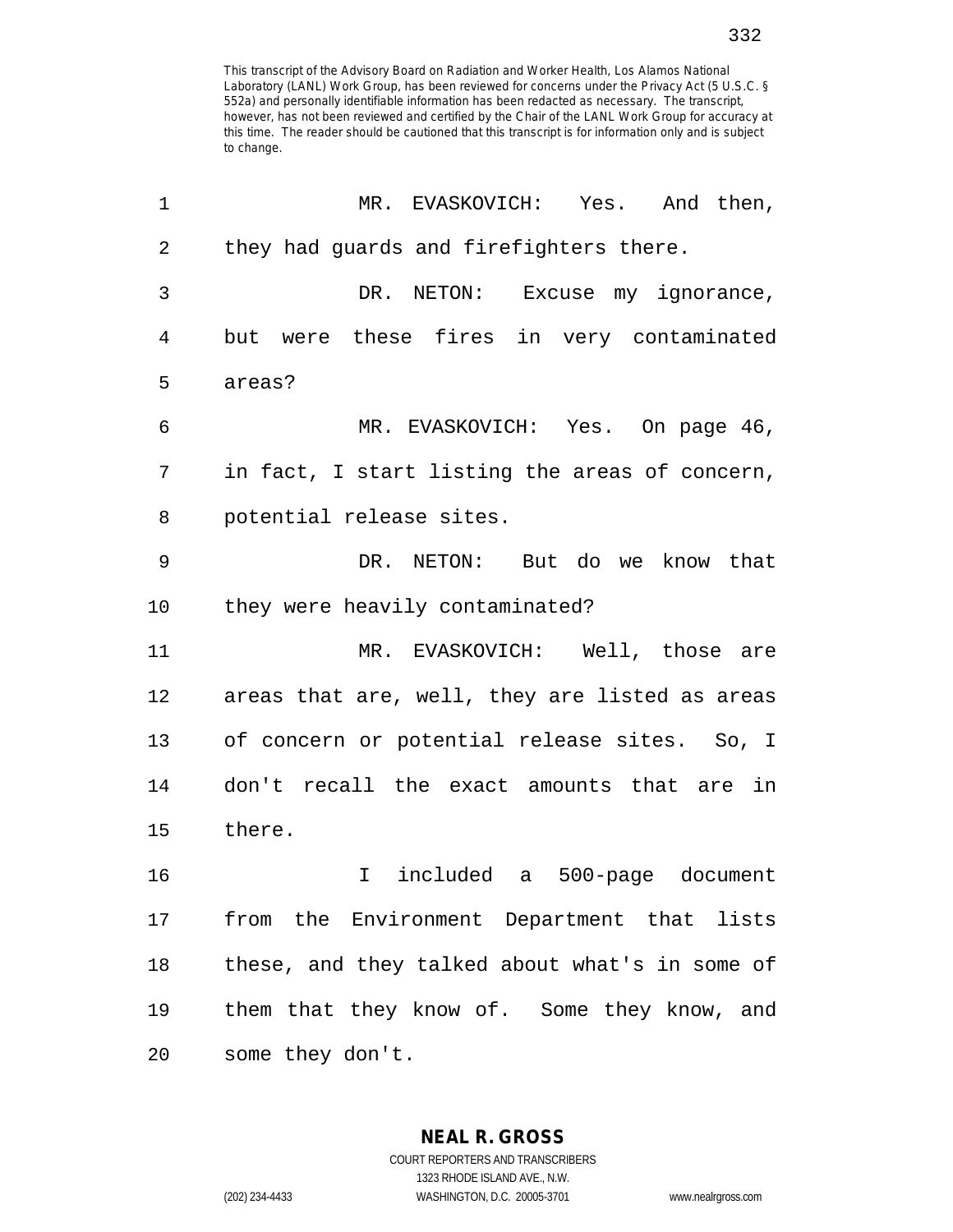333

| $\mathbf 1$    | DR. NETON: But it all depends on               |
|----------------|------------------------------------------------|
| $\overline{2}$ | the surface contamination and -                |
| 3              | MR. EVASKOVICH: Yes.<br>So, I                  |
| 4              | listed those I think just to inspire you to do |
| 5              | a review.                                      |
| 6              | (Laughter.)                                    |
| 7              | CHAIRMAN GRIFFON:<br>It would be               |
| 8              | interesting if they have any bioassays on      |
| 9              | those guys, though, you know, even a few weeks |
| 10             | later, or whatever, yes.                       |
| 11             | MR. EVASKOVICH: As far as like                 |
| 12             | the discussion of the areas further and the    |
| 13             | mass balance, that's on page 60 of the         |
| 14             | petition. So, pages 46 and 60.                 |
| 15             | CHAIRMAN GRIFFON: That's for the               |
| 16             | potential release areas?                       |
| 17             | MR. EVASKOVICH: Yes.                           |
| 18             | Okay.<br>Thank<br>CHAIRMAN GRIFFON:            |
| 19             | you.                                           |
| 20             | There's<br>MR.<br>EVASKOVICH:                  |

**NEAL R. GROSS**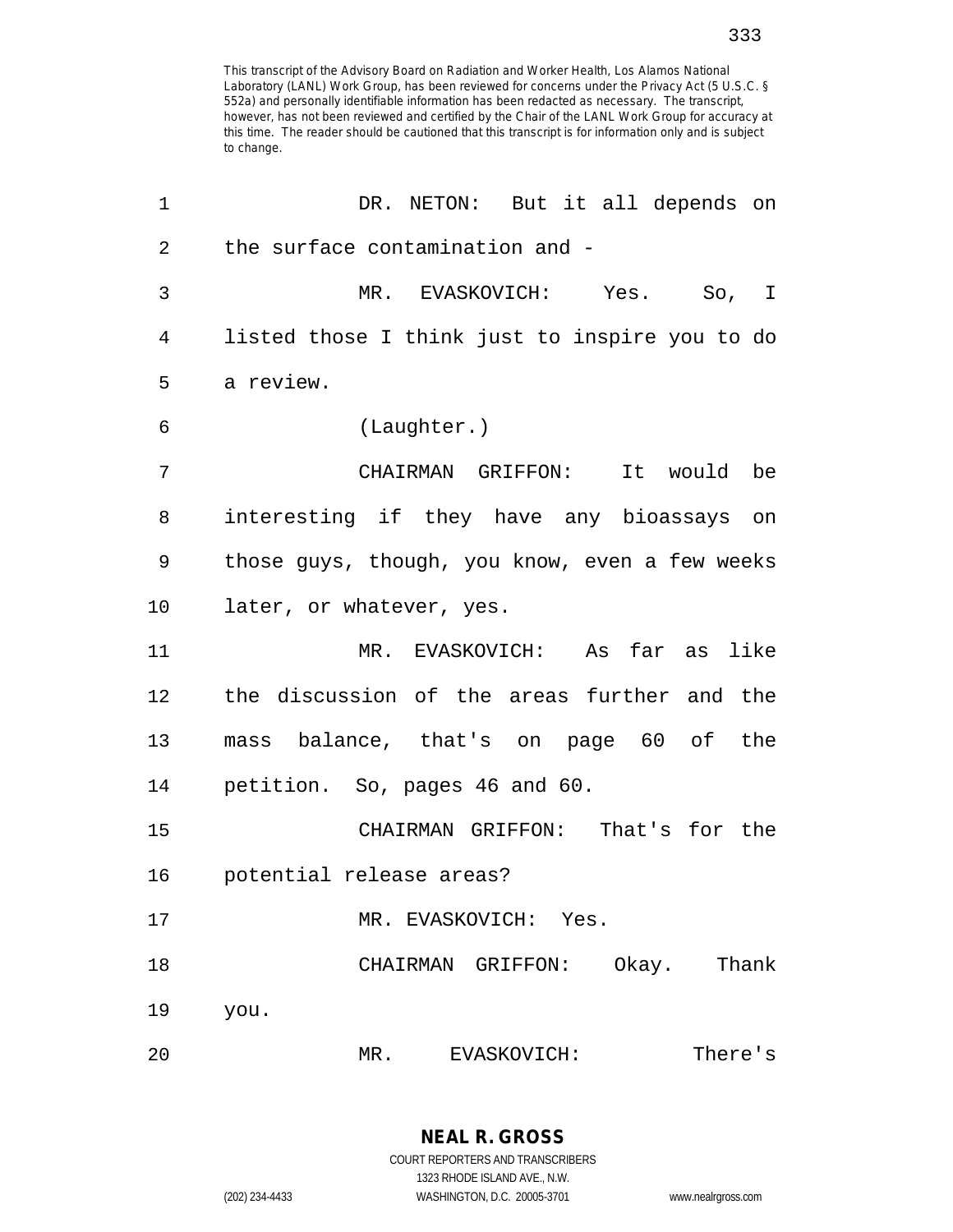| $\mathbf 1$ | discussion of that.                          |
|-------------|----------------------------------------------|
| 2           | CHAIRMAN GRIFFON: Pages 56 and --            |
| 3           | MR. KATZ: Forty-six and 60.                  |
| 4           | MEMBER MUNN: Forty-six and 60.               |
| 5           | CHAIRMAN GRIFFON: Forty-six and              |
| 6           | 60.                                          |
| 7           | MR. EVASKOVICH: That's where they            |
| 8           | start at.                                    |
| 9           | CHAIRMAN GRIFFON: Okay. All                  |
| 10          | right, item 8 is, oh, this is pointing out   |
| 11          | LANL versus Nevada Test Site, I guess.       |
| 12          | MR. MACIEVIC: It would be                    |
| 13          | surrogate data.                              |
| 14          | CHAIRMAN GRIFFON: Surrogate data.            |
| 15          | Well, I guess they are just pointing it out  |
| 16          | for the Work Group's consideration.          |
| 17          | MEMBER BEACH: So, this does                  |
|             | 18 question the in vivo data and the gaps. I |
| 19          | think we captured that in some of<br>our     |
|             | 20 earlier --                                |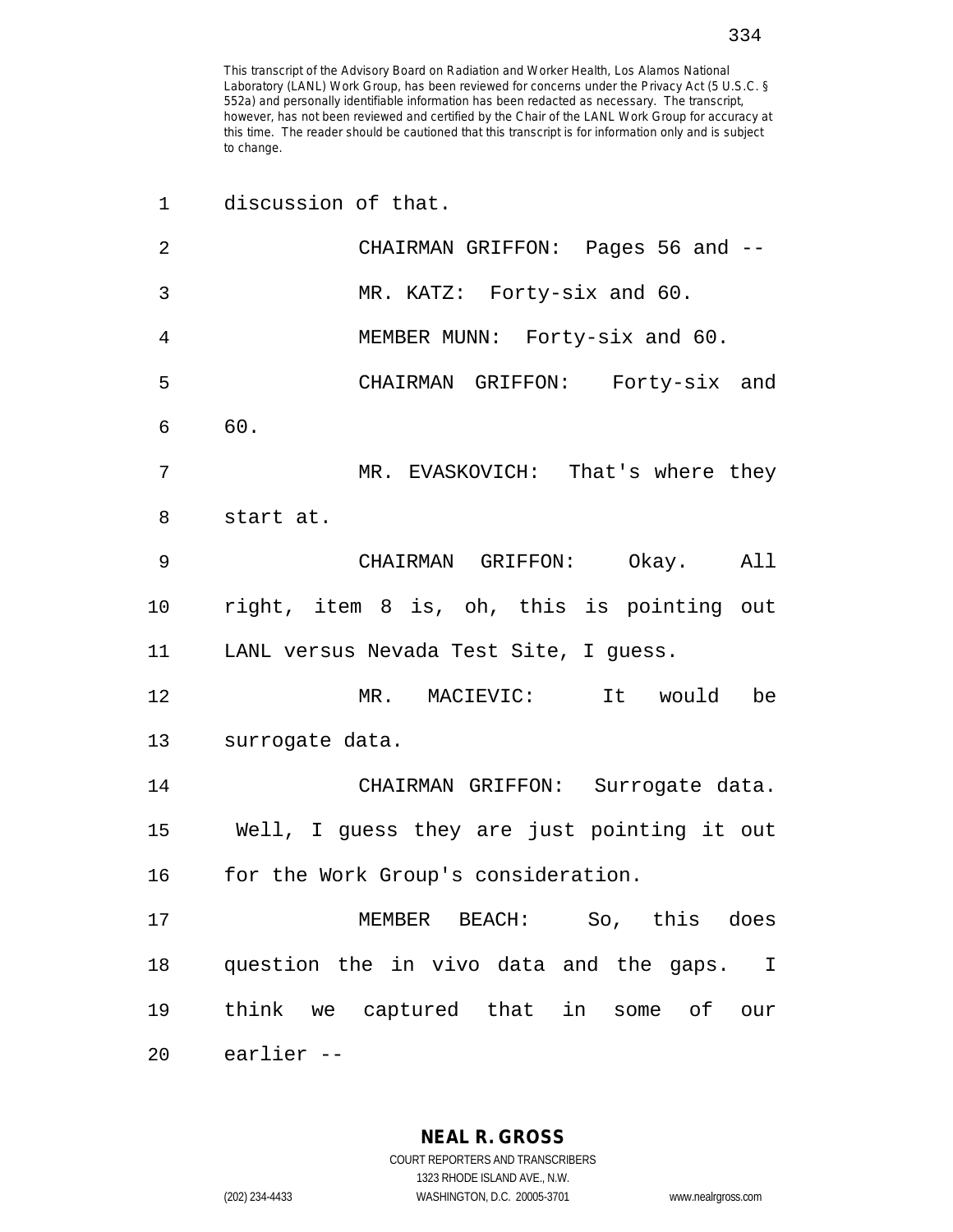| 1              | CHAIRMAN GRIFFON: Yes, I think is              |
|----------------|------------------------------------------------|
| $\overline{2}$ | more for, in my opinion, this is more for us   |
| 3              | as a Work Group to keep in mind when we're     |
| 4              | thinking of the equity issues, like if we did  |
| 5              | this for Nevada Test Site, is it very similar  |
| 6              | to what we are dealing with here?              |
| 7              | I think I would just say to my co-             |
| 8              | Work Group Members, keep that in mind as we're |
| 9              | looking through this. I don't think there's    |
| 10             | any action you're asking there.                |
| 11             | MR. EVASKOVICH: No. That was                   |
| 12             | more of a comment.                             |
| 13             | CHAIRMAN GRIFFON: Right, right.                |
| 14             | Okay. Then, the last thing I will              |
| 15             | say is, Andrew, from the document you sent us  |
| 16             | a few days ago, if you have any further        |
| 17             | followup, you know, if you want to make some   |
| 18             | comments about that? Some of the things I      |
| 19             | know we covered today --                       |
| 20             |                                                |

**NEAL R. GROSS** COURT REPORTERS AND TRANSCRIBERS

1323 RHODE ISLAND AVE., N.W. (202) 234-4433 WASHINGTON, D.C. 20005-3701 www.nealrgross.com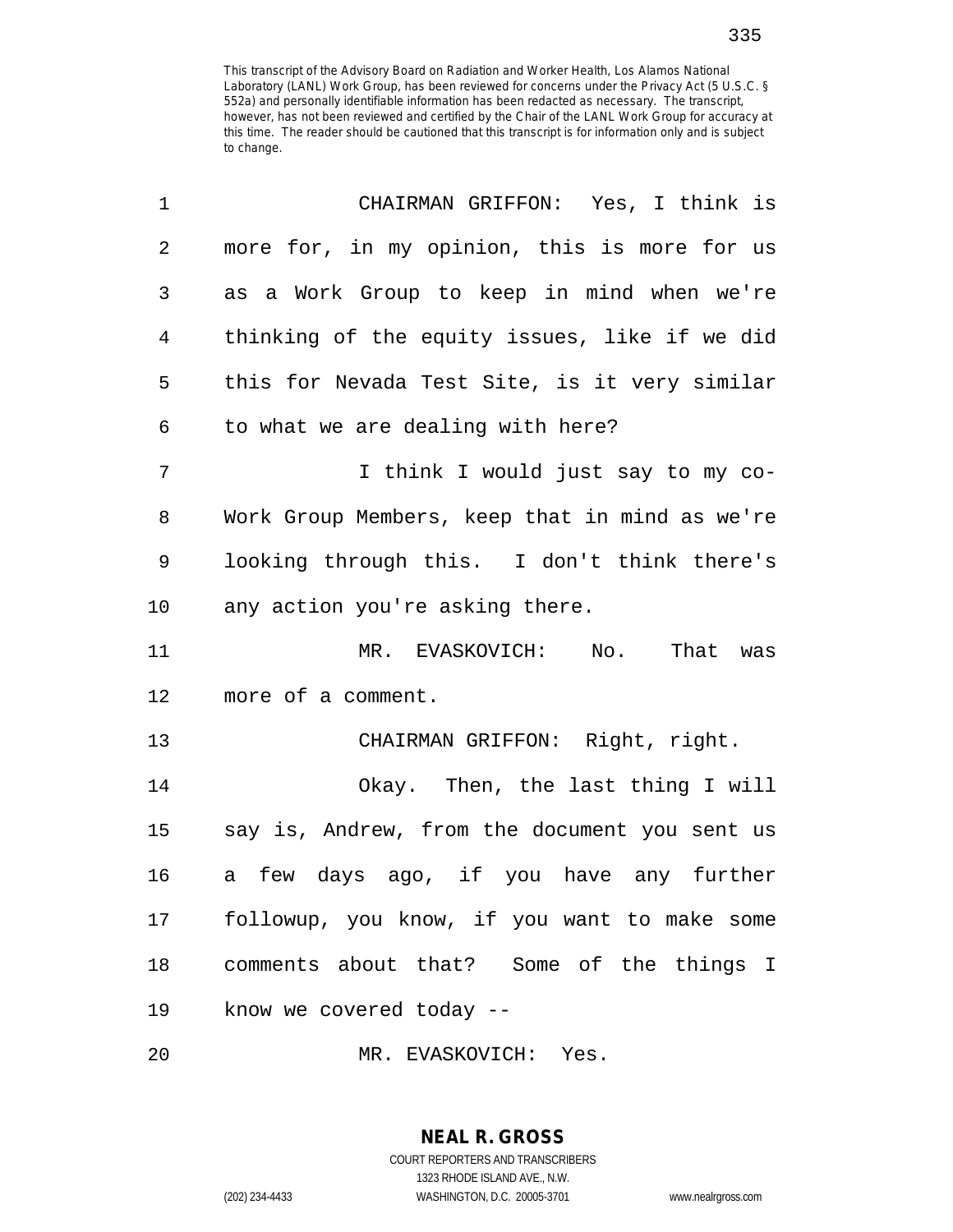| 1              | CHAIRMAN GRIFFON: But maybe not                |
|----------------|------------------------------------------------|
| $\overline{2}$ | all of them.                                   |
| 3              | MR. EVASKOVICH: Well, I wasn't                 |
| 4              | too clear about, I know the discussion came up |
| 5              | concerning the Tiger Teams. And the reason I   |
| 6              | raised that issue as far as the findings in    |
| 7              | Tiger Teams is because you guys were saying    |
| 8              | you're going to rely on the RWPs and the       |
| 9              | checklists.                                    |
| 10             | It seems that the findings are                 |
| 11             | programmatic throughout LANL. So, I think it   |
| 12             | calls into question the reliability of the     |
| 13             | data in those documents, as to whether or not  |
| 14             | you can actually rely on what you're going to  |
| 15             | use them for.                                  |
| 16             | And I heard some discussion of it,             |
| 17             | but it didn't seem like it was fully           |
| 18             | addressed.                                     |
| 19             | CHAIRMAN GRIFFON: Could the Tiger              |
| 20             | Teams have findings around the RWPs and the    |

**NEAL R. GROSS**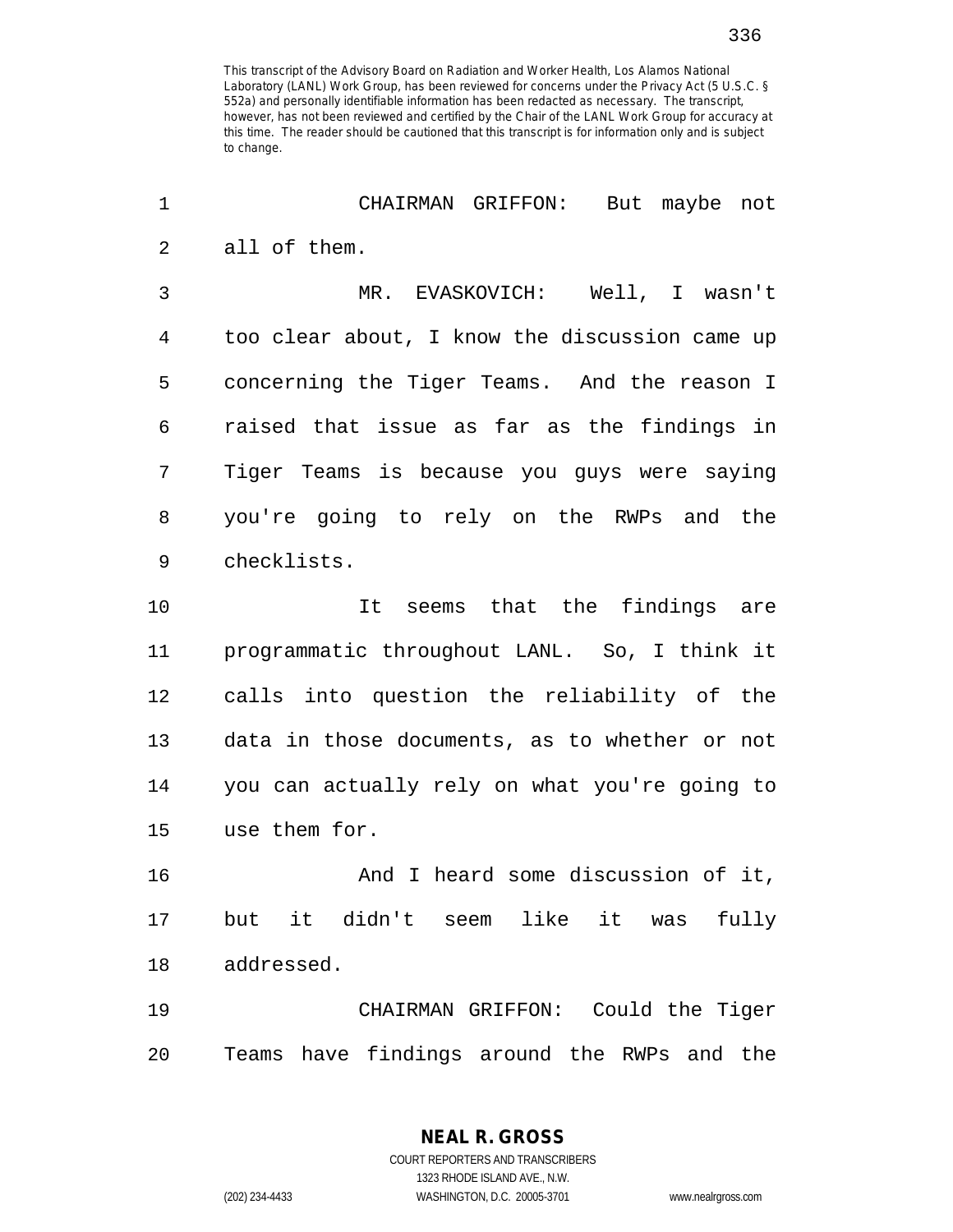1 checklists?

2 MR. EVASKOVICH: Yes, that's what 3 I've pointed out. 4 CHAIRMAN GRIFFON: Yes. 5 MR. FITZGERALD: I think the 6 discussion we had earlier was you really have 7 to rely on maybe your modern-day procedures 8 for controls as a means to decide this 9 question of exposure or no exposure, in the 10 absence of data.

11 I think you are expressing a 12 cautionary note that it is a mixed bag. You 13 might have experience, or whatnot, that 14 management controls were not as rigorous as 15 they needed to be at the time. You get these 16 snapshots that raise some questions about 17 that.

18 So, I think it is a cautionary 19 note about necessarily reading procedures 20 literally and assuming that they were followed

**NEAL R. GROSS**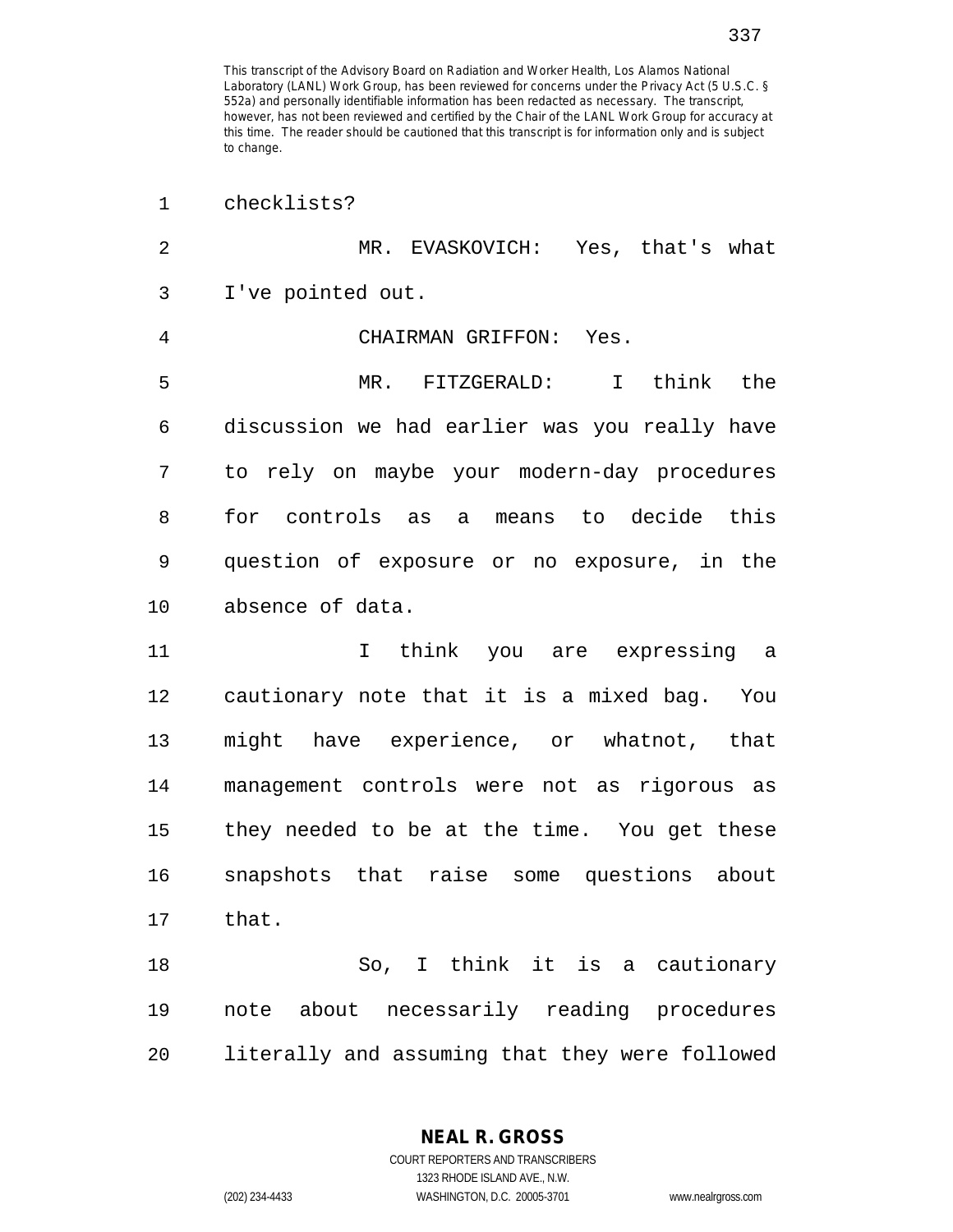| rigorously. I think it has to be healthy      |
|-----------------------------------------------|
| skepticism about actual implementation.       |
| CHAIRMAN GRIFFON: Right, right.               |
| MR. FITZGERALD: I think we accept             |
| that for sure, that you have to really        |
| question whether or not -- a checklist, for   |
| example, they're upstream, and whether they   |
| resulted in the bioassays is one thing we're  |
| going to look at, whether bioassays, in fact, |
| were done as stipulated in the checklist. And |
| I think we have to validate and verify when   |
| you can.                                      |
| MR. EVASKOVICH: Well, not only                |
| that, but they did question the accuracy of   |
| the checklist because they said that they     |
| weren't always completed as they should have  |
| been. They weren't reviewed to make sure that |
| they were completed properly, and sometimes   |
| they weren't even turned in. So, you may not  |
| even have a particular checklist that you may |
|                                               |

**NEAL R. GROSS**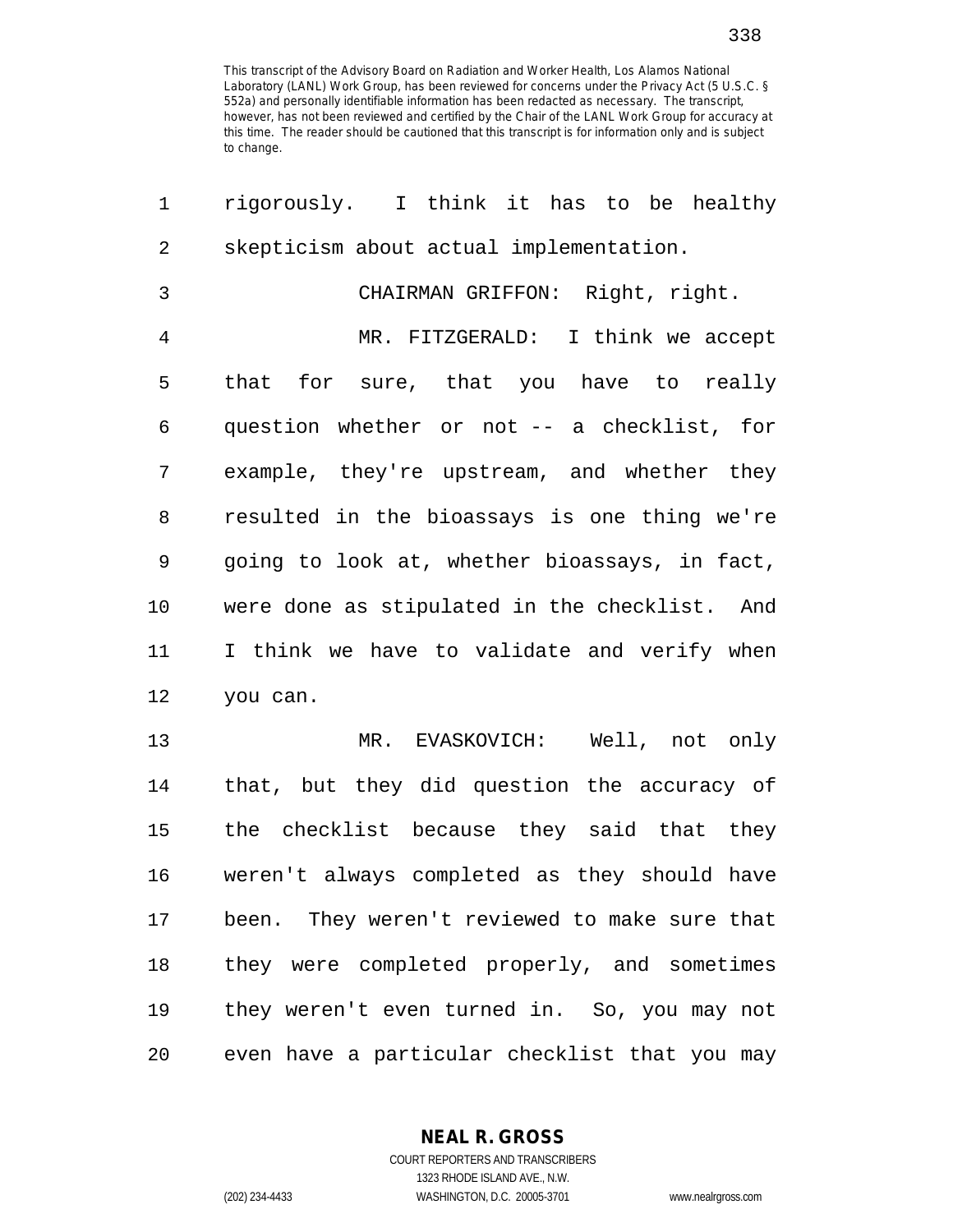2 DR. NETON: Right, but you have 3 got to look at we are not relying solely on 4 the checklist as a means of reconstructing 5 dose.

6 MR. EVASKOVICH: Well, yes.

7 DR. NETON: You've got to kind of 8 segregate the difference between a compliance 9 audit and the program as it existed, and is it 10 sufficient to at least put an upper bound on 11 the doses, is what we're trying to do.

12 So, there's a big difference 13 between a compliance-driven audit and some 14 criticisms of the program versus is it so bad 15 that you know nothing about the exposures of 16 the workers and you can't bound them. I guess 17 that's sort of the issue.

18 MR. EVASKOVICH: Well, that's what 19 I'm saying, is I'm questioning is the accuracy 20 there. It's not just the checklist, but they

**NEAL R. GROSS**

<sup>1</sup> need.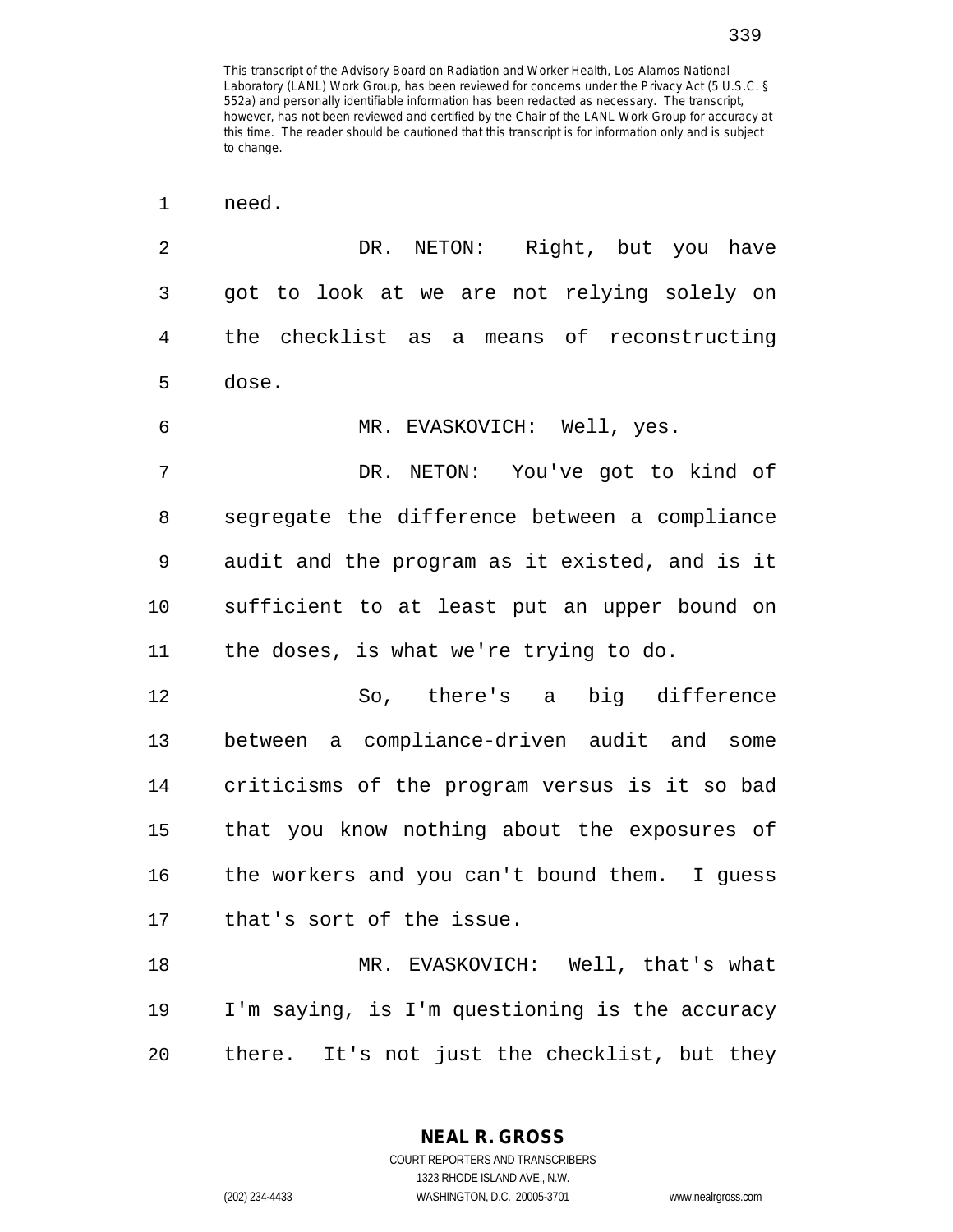| 1              | also do point out problems with the RWPs and  |
|----------------|-----------------------------------------------|
| $\overline{c}$ | the standard operating procedures.            |
| 3              | So, that is kind of what I am                 |
| 4              | saying. If you use that, you have to look at  |
| 5              | it to make sure that what you need is there.  |
| 6              | MR. FITZGERALD: Yes.                          |
| 7              | MR. MACIEVIC: If you also look,               |
| 8              | though, in the checklist like we have, like I |
| 9              | found basically six claimants that had the    |
| 10             | bioassay based on the checklist. As you start |
| 11             | to look in more of this data, you find out    |
| 12             | that what they were requesting and what's in  |
| 13             | the files that we have or in the databases,   |
| 14             | when you start seeing that the majority of    |
| 15             | them are accurate, I mean you are going to    |
| 16             | find errors and problems in the thing, but if |
| 17             | you can see that the bulk is holding tight, I |
| 18             | mean of what you have, you can't dismiss it   |
| 19             | and say, because there are some problems, we  |
| 20             | have to ignore the bulk.                      |

**NEAL R. GROSS** COURT REPORTERS AND TRANSCRIBERS 1323 RHODE ISLAND AVE., N.W.

(202) 234-4433 WASHINGTON, D.C. 20005-3701 www.nealrgross.com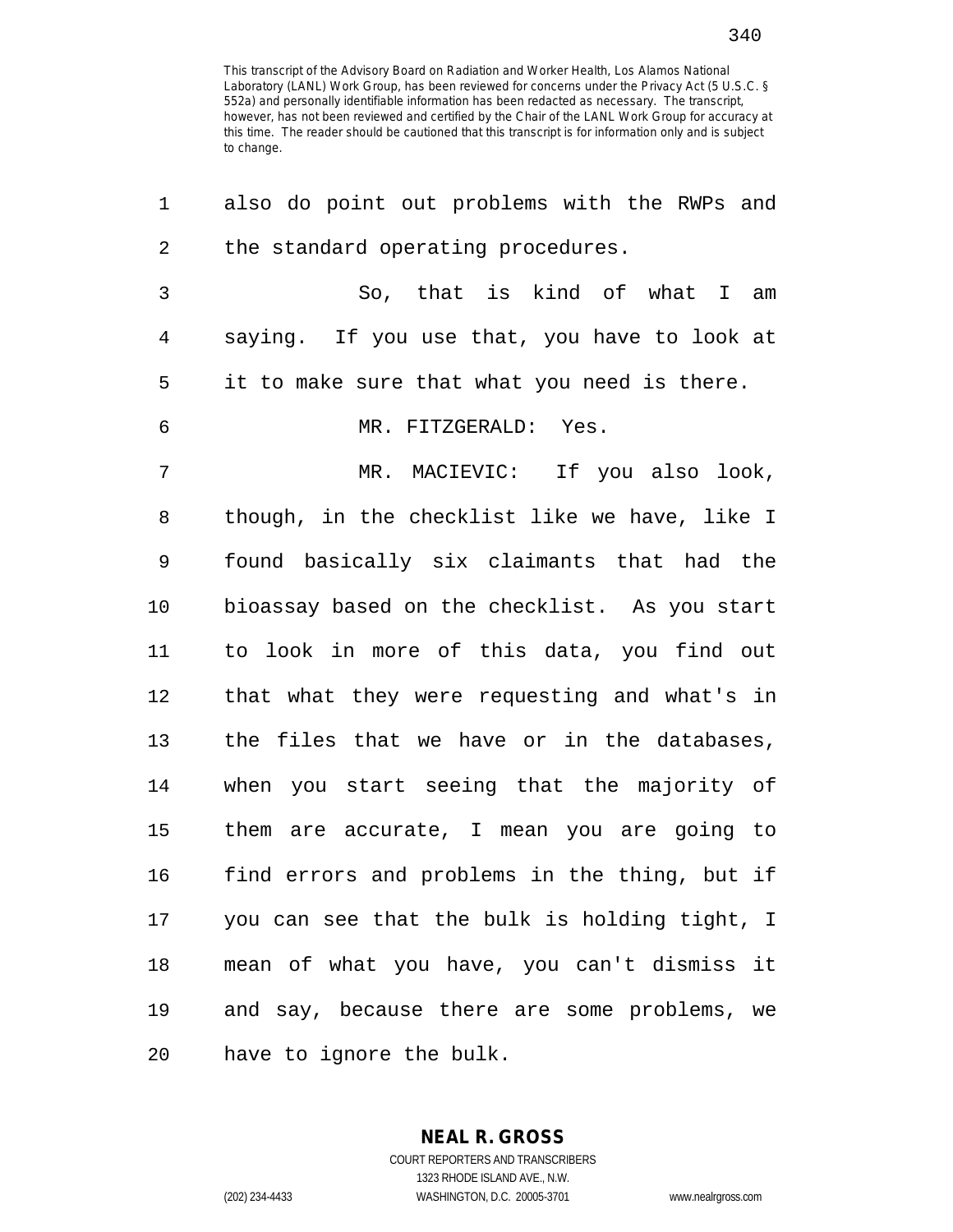| 1  | MR. FITZGERALD:<br>I think that                |
|----|------------------------------------------------|
| 2  | issue becomes increasingly important where you |
| 3  | less and less data and less and less<br>have   |
| 4  | operational evidence. I think when you are     |
| 5  | forced to rely on procedural compliance or     |
| 6  | management direction or practice, I think      |
| 7  | that's when you're -- I don't think there's    |
| 8  | any dispute about that.                        |
| 9  | CHAIRMAN GRIFFON: Right.                       |
| 10 | MR. FITZGERALD: I think the Tiger              |
| 11 | Teams are useful perhaps where they do overlap |
| 12 | on the dosimetry program implementation, where |
| 13 | it points out that you're not following your   |
| 14 | own procedures, and what have you, which is    |
| 15 | what they do. But if you're not following      |
| 16 | your own procedures, that is a significant     |
| 17 | enough issue that raises questions about       |
| 18 | whether you can rely on those procedures as    |
| 19 | part of delineating this thing.                |
|    |                                                |

20 So, certainly for those aspects of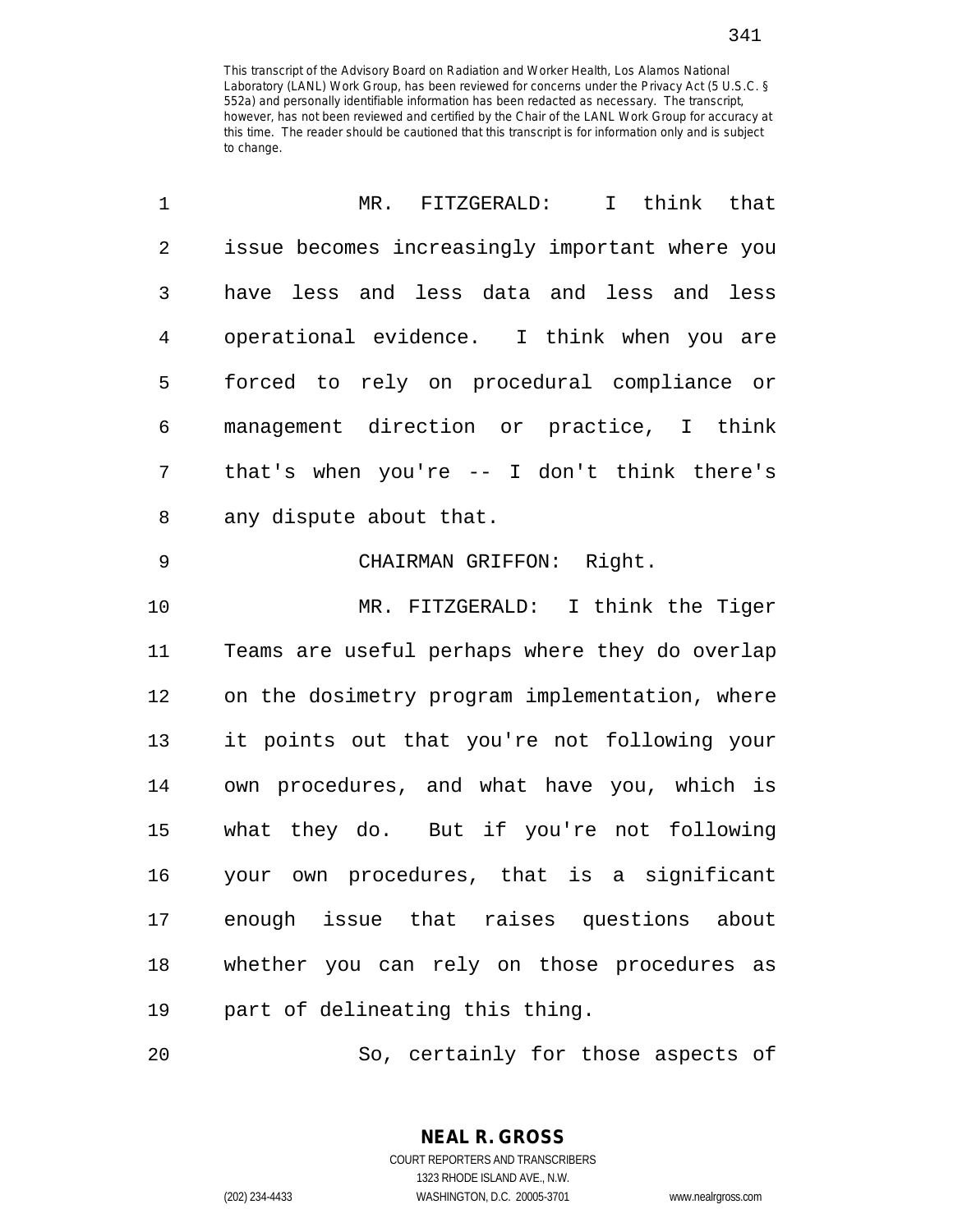| 1              | the program where you don't have something to  |
|----------------|------------------------------------------------|
| $\overline{2}$ | fall back on, and you're looking at procedural |
| 3              | compliance, then you've got some issues there, |
| 4              | I think.                                       |
| 5              | Hopefully, we won't be in that                 |
| 6              | realm too often, but that is another topic of  |
| 7              | discussion that I guess we are going to        |
| 8              | entertain in Santa Fe, which is what you do    |
| 9              | when you don't have much data and you have to  |
| 10             | look at some of this qualitative information.  |
| 11             | Okay.<br>CHAIRMAN GRIFFON:<br>Other            |
| 12             | items?                                         |
| 13             | EVASKOVICH: Well, I think we<br>$MR$ .         |
| 14             | some of them today because<br>addressed<br>I'm |
| 15             | starting to see the data now as far as the way |
| 16             | the discussion went at the last meeting and    |
| 17             | just the Evaluation Report and the way it      |
| 18             | appears it seemed like we're making the jump   |
| 19             | from, well, we don't have the bioassay data,   |
| 20             | so we're going to do this model.               |

**NEAL R. GROSS** COURT REPORTERS AND TRANSCRIBERS

1323 RHODE ISLAND AVE., N.W.

(202) 234-4433 WASHINGTON, D.C. 20005-3701 www.nealrgross.com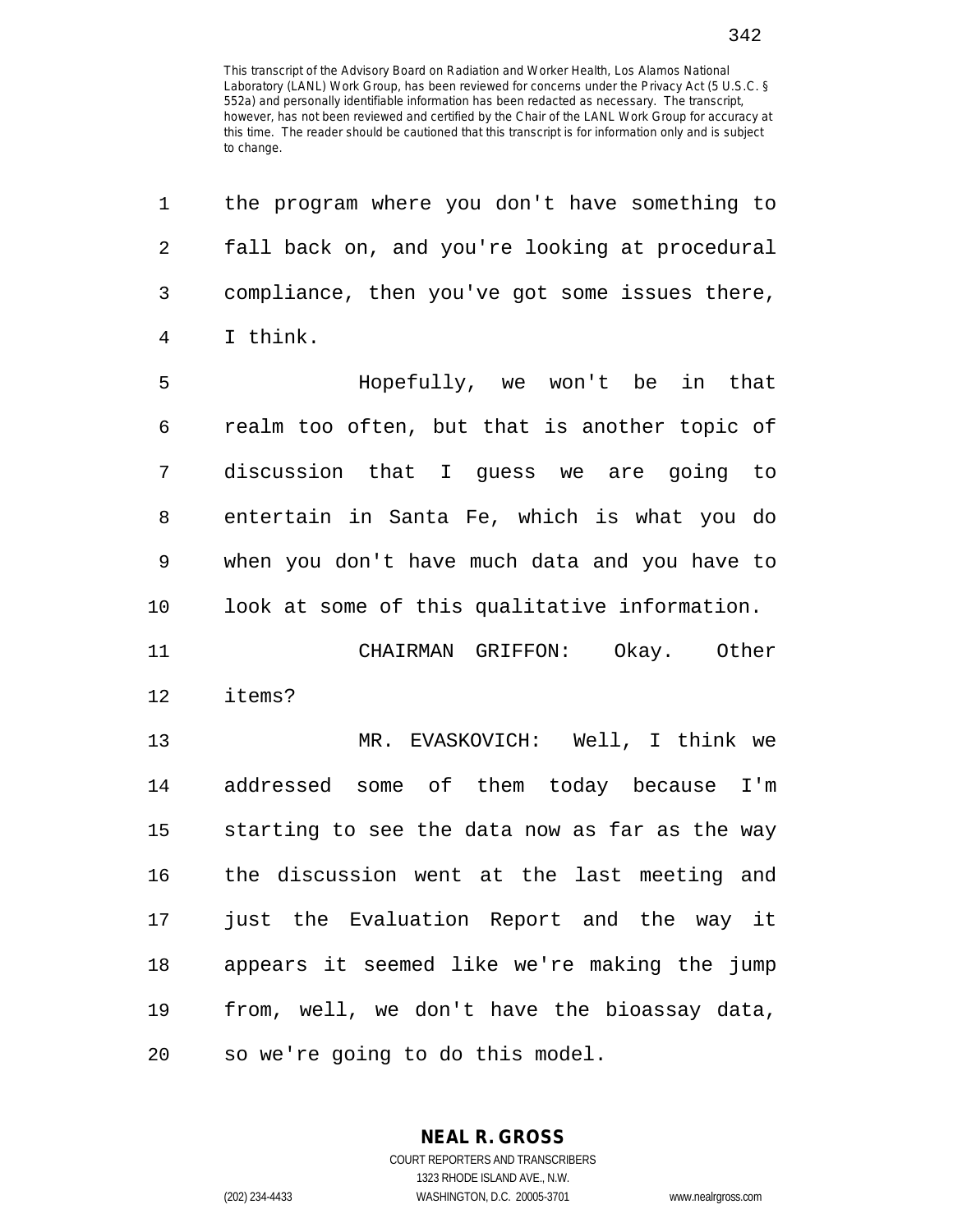| $\mathbf 1$    | And that is kind of what drove the             |
|----------------|------------------------------------------------|
| $\overline{2}$ | reference in the first part, the regulations   |
| 3              | and the guidelines and stuff, is that was      |
| $\overline{4}$ | like, well, why are you making this leap,      |
| 5              | especially it appears that you don't have the  |
| 6              | room swipe and the air-monitoring data, by     |
| 7              | making this leap to the model? Because you're  |
| 8              | supposed to use this data before you actually  |
| 9              | start developing a model.                      |
| 10             | And it didn't seem like you could              |
| 11             | develop a model when you didn't have that data |
| 12             | to begin with. It would seem to me that, in    |
| 13             | order to meet the compliance or the monitoring |
| 14             | requirements, you would have to have that      |

15 data. So, I didn't see how you were going to 16 do a dose reconstruction with the model 17 because it has to be based on something 18 associated with the radionuclides of concern.

19 So, it seems like you are 20 developing at least the room-monitoring data

**NEAL R. GROSS**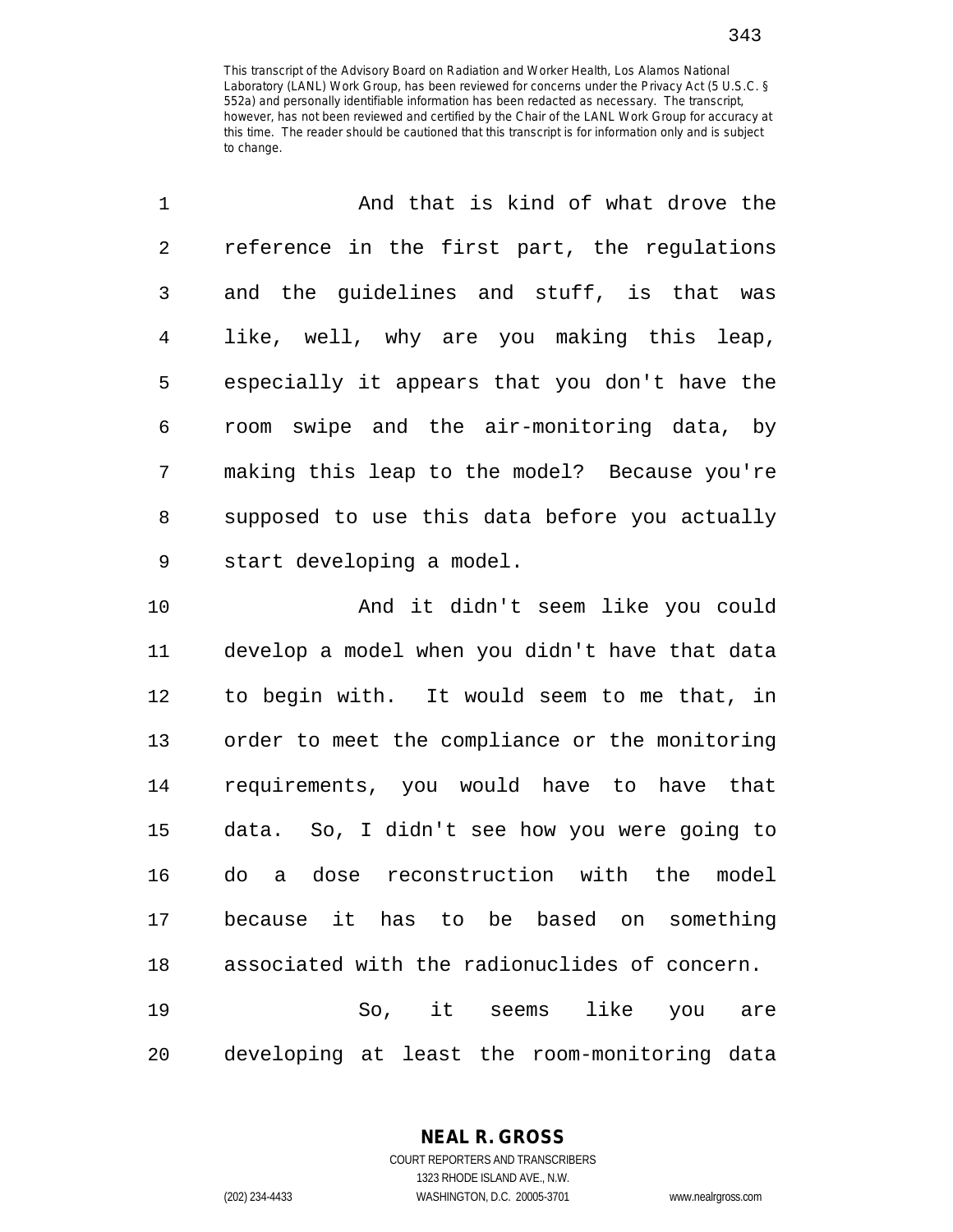| 1               | and the process-monitoring data, and maybe   |
|-----------------|----------------------------------------------|
| $\overline{2}$  | that is a fault with the Evaluation Report.  |
| $\mathsf{3}$    | It seems like NIOSH says, "Well, we can do   |
| $4\overline{ }$ | this," but you don't really explain          |
| 5               | yourselves. You say, "Well, we have the data |
| 6               | and we can do this," but you don't really    |
| 7 <sup>1</sup>  | elaborate enough. I think that causes, at    |
| 8               | least it caused me concern, and probably     |
| 9               | others, too.                                 |

10 16 If I can, I'll refer back to my 11 experience when I was in the Marine Corps. 12 One of the tenets of the Marine Corps is 13 leadership. Every Marine is considered to be 14 a leader, and part of that development as a 15 Marine, they give you instruction. And one of 16 the things that sticks in my head for the last 17 20-some years is, if the student fails to 18 learn, the instructor failed to teach.

19 Of course, the Marine has 20 motivational means that they can achieve that

**NEAL R. GROSS**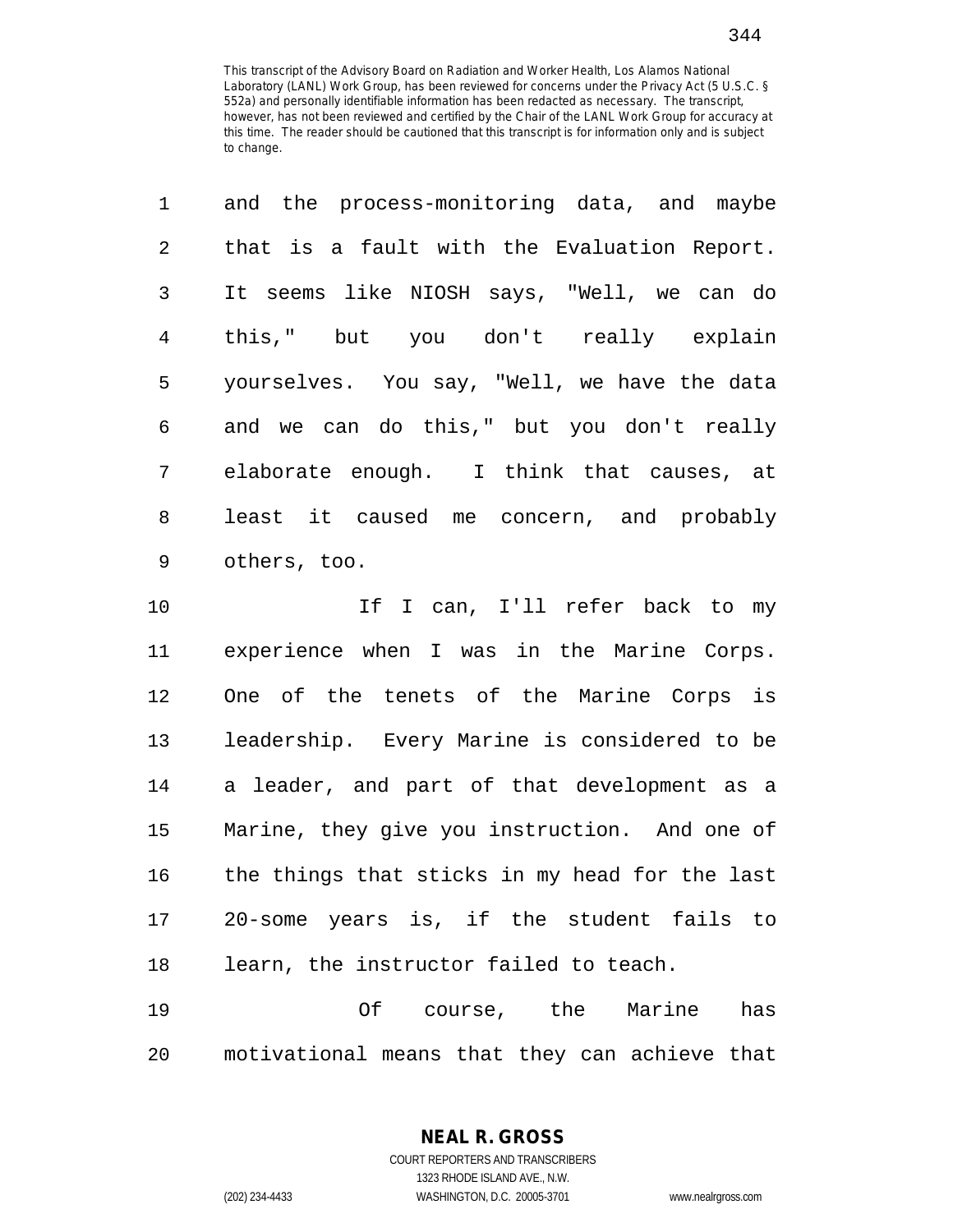| 1  | a lot easier than I think NIOSH can in dealing  |
|----|-------------------------------------------------|
| 2  | with the public.                                |
| 3  | (Laughter.)                                     |
| 4  | MEMBER MUNN: That's true.                       |
| 5  | MR. EVASKOVICH: However, so we                  |
| 6  | can't say that the failing is entirely on the   |
| 7  | instructor in this case.                        |
| 8  | But I have had this discussion                  |
| 9  | with Larry Elliott. I mean, how do you          |
| 10 | explain sufficiently so that people             |
| 11 | understand? It's a failure to communicate.      |
| 12 | I think I have managed to push you              |
| 13 | in the right direction. At least I think I      |
| 14 | did. What I have been doing is trying to get    |
| 15 | a little bit better -- I mean this is more of   |
| 16 | a broad concept than the Work Group itself,     |
| 17 | but that's my intention. If you can do dose     |
| 18 | reconstruction and not grant an SEC, explain    |
| 19 | how you are going to do it sufficiently so      |
| 20 | that people are satisfied with the answer.<br>I |

**NEAL R. GROSS**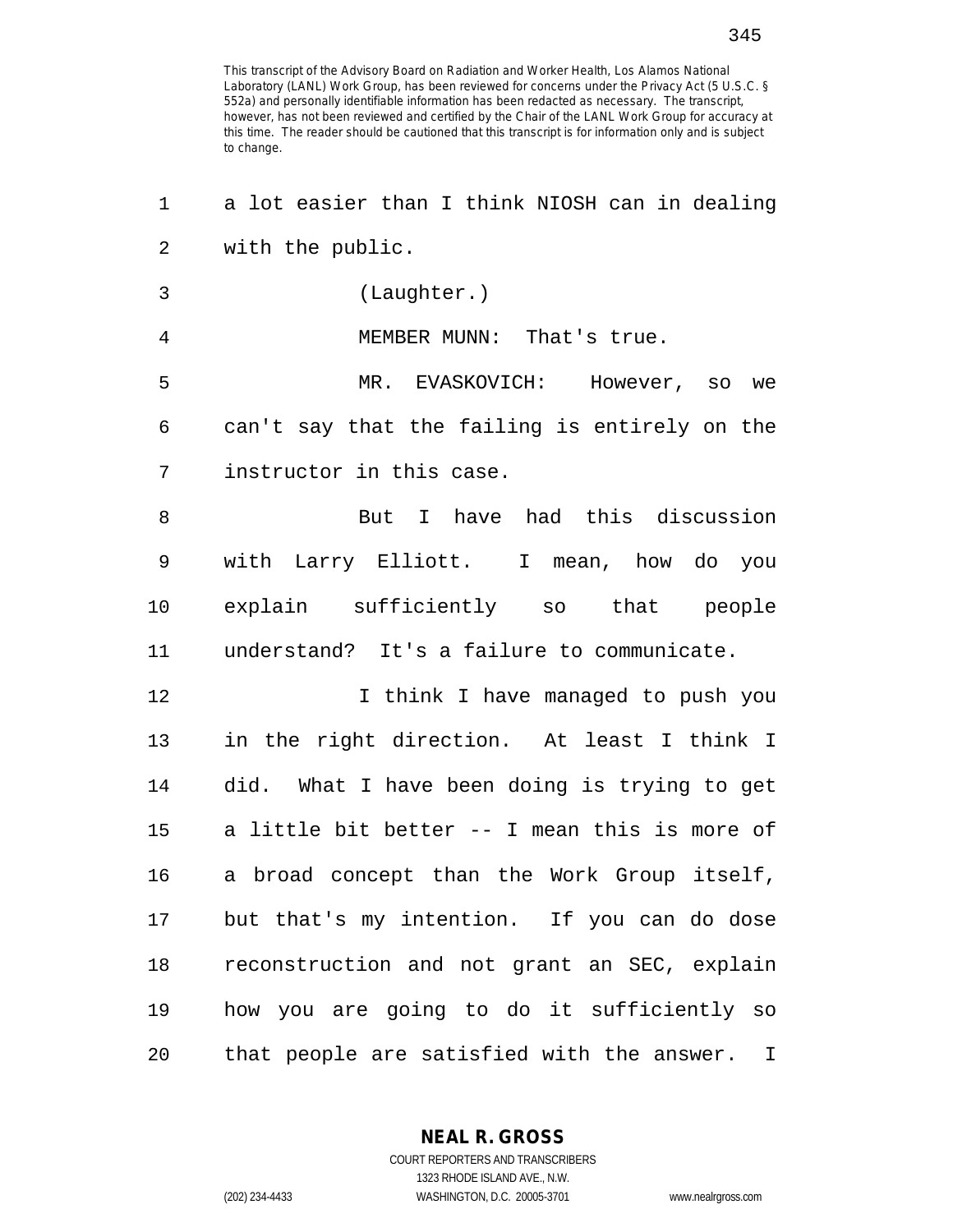| 1              | think that would eliminate a lot of problems.  |
|----------------|------------------------------------------------|
| $\overline{2}$ | I mean, granted, it's not an easy              |
| 3              | task, and it may not even be achievable,       |
| 4              | because I know how people are as far as levels |
| 5              | of understanding. Or some people just they     |
| 6              | know what they think and that's it. So, I'm    |
| 7              | not asking for an absolute in this case. I'm   |
| 8              | just asking for a little help.                 |
| 9              | CHAIRMAN GRIFFON: Anything else                |
| 10             | for the record?                                |
| 11             | (No response.)                                 |
| 12             | Okay. Ready to wrap it up?                     |
| 13             | I have an updated matrix which I'm             |
| 14             | going to email to Ted right now.               |
| 15             | MR. KATZ: I will circulate it to               |
| 16             | everybody to have it.                          |
| 17             | CHAIRMAN GRIFFON: Yes, that would              |
| 18             | be great. Okay. And now it's out of my         |
| 19             | hands. I have no actions now.                  |
| 20             | (Laughter.)                                    |

**NEAL R. GROSS**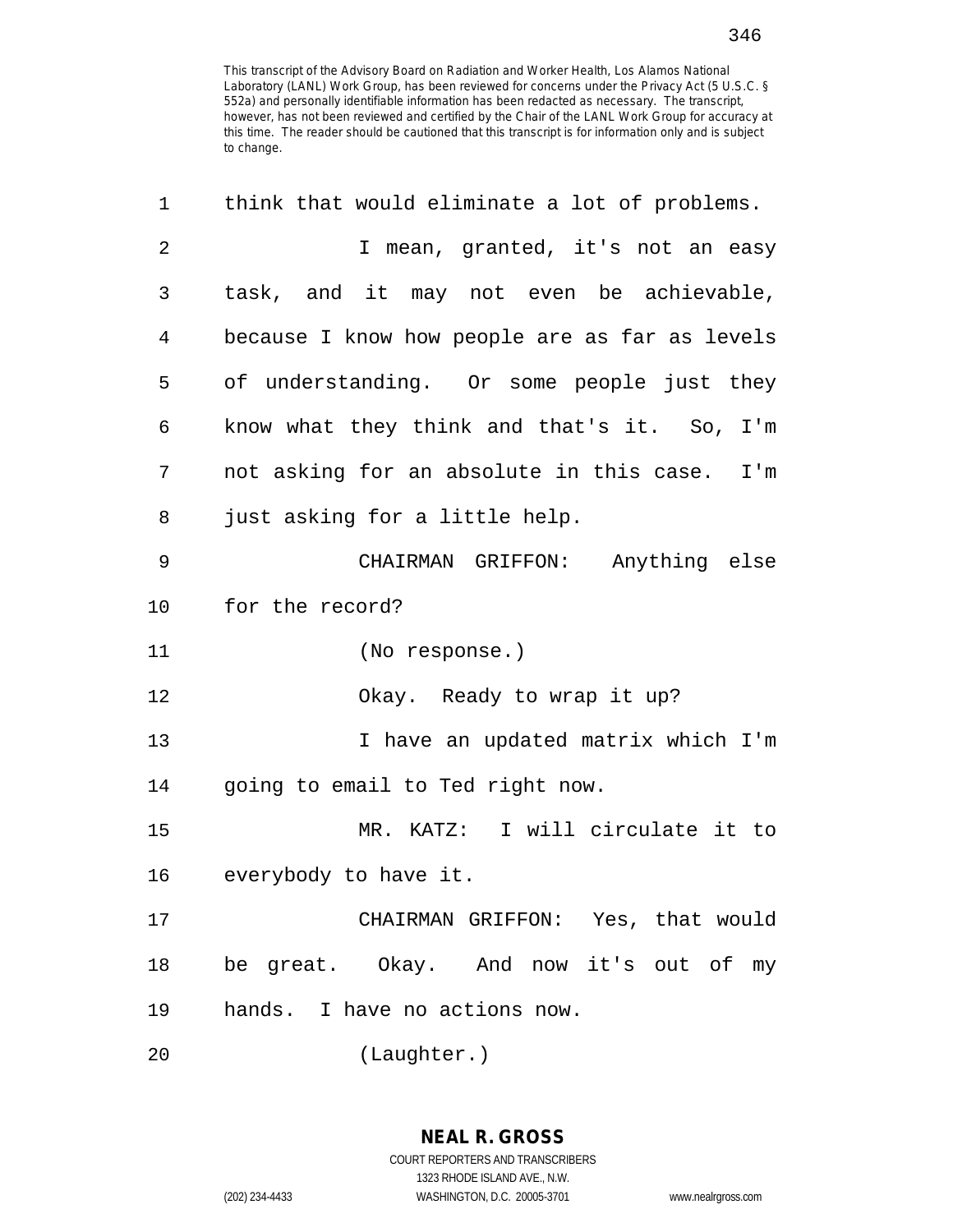| 1  | The only action I don't know if I              |
|----|------------------------------------------------|
| 2  | captured here as a specific listed action --   |
| 3  | do you want to go through an action list       |
| 4  | separate from what I have listed in these?     |
| 5  | MR. KATZ: Well, I think you've                 |
| 6  | captured them.                                 |
| 7  | CHAIRMAN GRIFFON: Yes.                         |
| 8  | MR. KATZ: And I think everybody,               |
| 9  | SC&A and DCAS could use your matrix.           |
| 10 | CHAIRMAN GRIFFON: Right.                       |
| 11 | MR. KATZ: But I still would                    |
| 12 | think, for discipline, we should put out those |
| 13 | action item lists from SC&A. I think it's not  |
| 14 | LANL. So, you can pull it up. Copy and         |
| 15 | paste, but copy and paste to an email, so we   |
| 16 | have those.                                    |
| 17 | MR. MILES: Can we see it soon?                 |
| 18 | MR. KATZ: You'll see it. You'll                |
| 19 | see it.                                        |
| 20 | Just make sure it's<br>DR. NETON:              |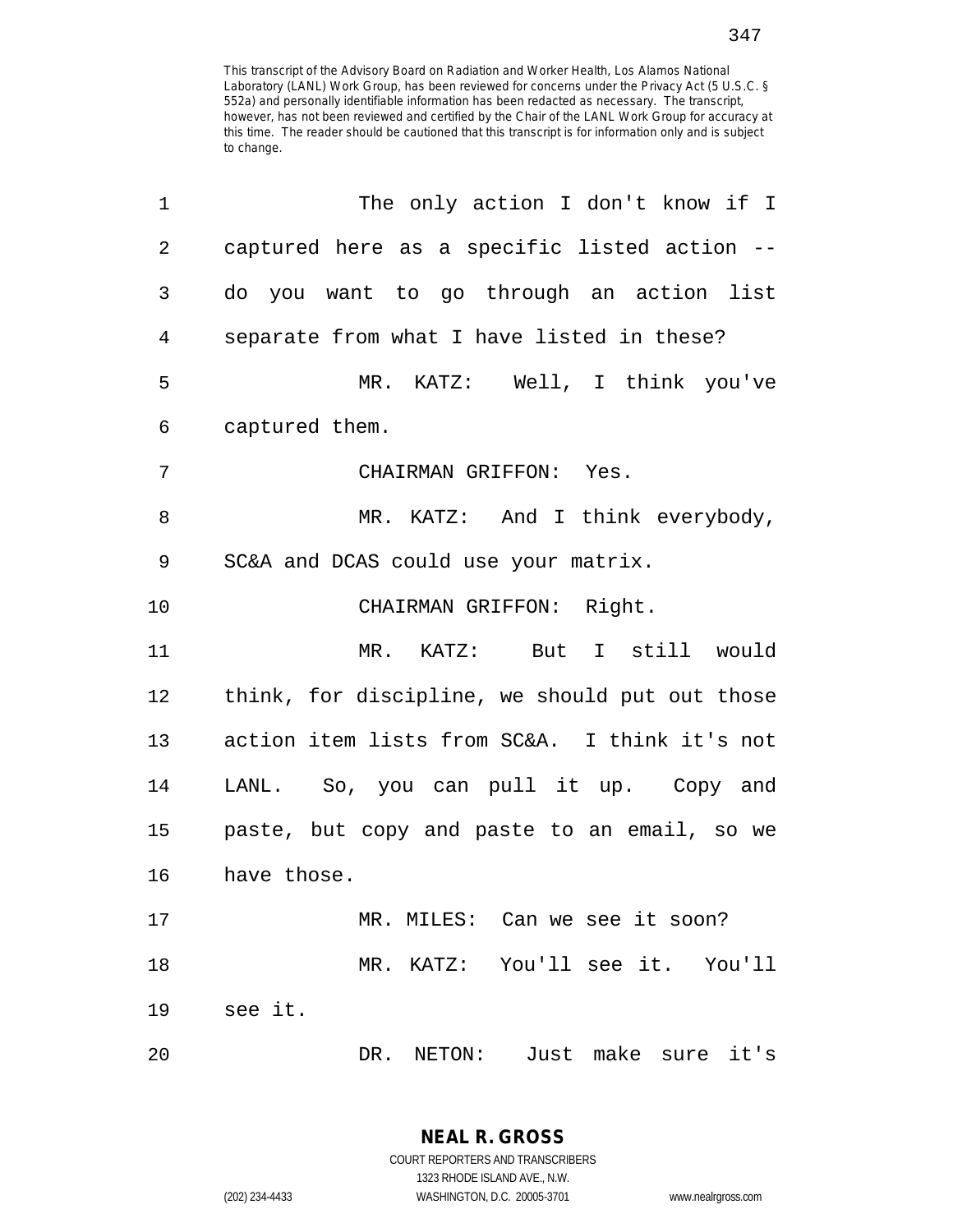| 1              | consistent with what we've --                 |
|----------------|-----------------------------------------------|
| $\overline{2}$ | MR. KATZ: Yes, absolutely.                    |
| 3              | MR. MACIEVIC: Can we just say, I              |
| 4              | mean as far as we've read this over and --    |
| 5              | MR. KATZ: No, you'll send --                  |
| 6              | MR. MACIEVIC: You want an                     |
| 7              | official --                                   |
| 8              | MR. KATZ: I want an official --               |
| 9              | DR. NETON: We can do that.                    |
| 10             | MEMBER BEACH: So, what about time             |
| 11             | frames of when --                             |
| 12             | MR. KATZ: That's what we need to              |
| 13             | talk about now.                               |
| 14             | CHAIRMAN GRIFFON: When to meet                |
| 15             | again?                                        |
| 16             | MR. KATZ: Yes.                                |
| 17             | CHAIRMAN GRIFFON: Yes.                        |
| 18             | MEMBER MUNN: I'm assuming that                |
| 19             | you have all the information you need for the |
| 20             | report in Santa Fe.                           |

**NEAL R. GROSS**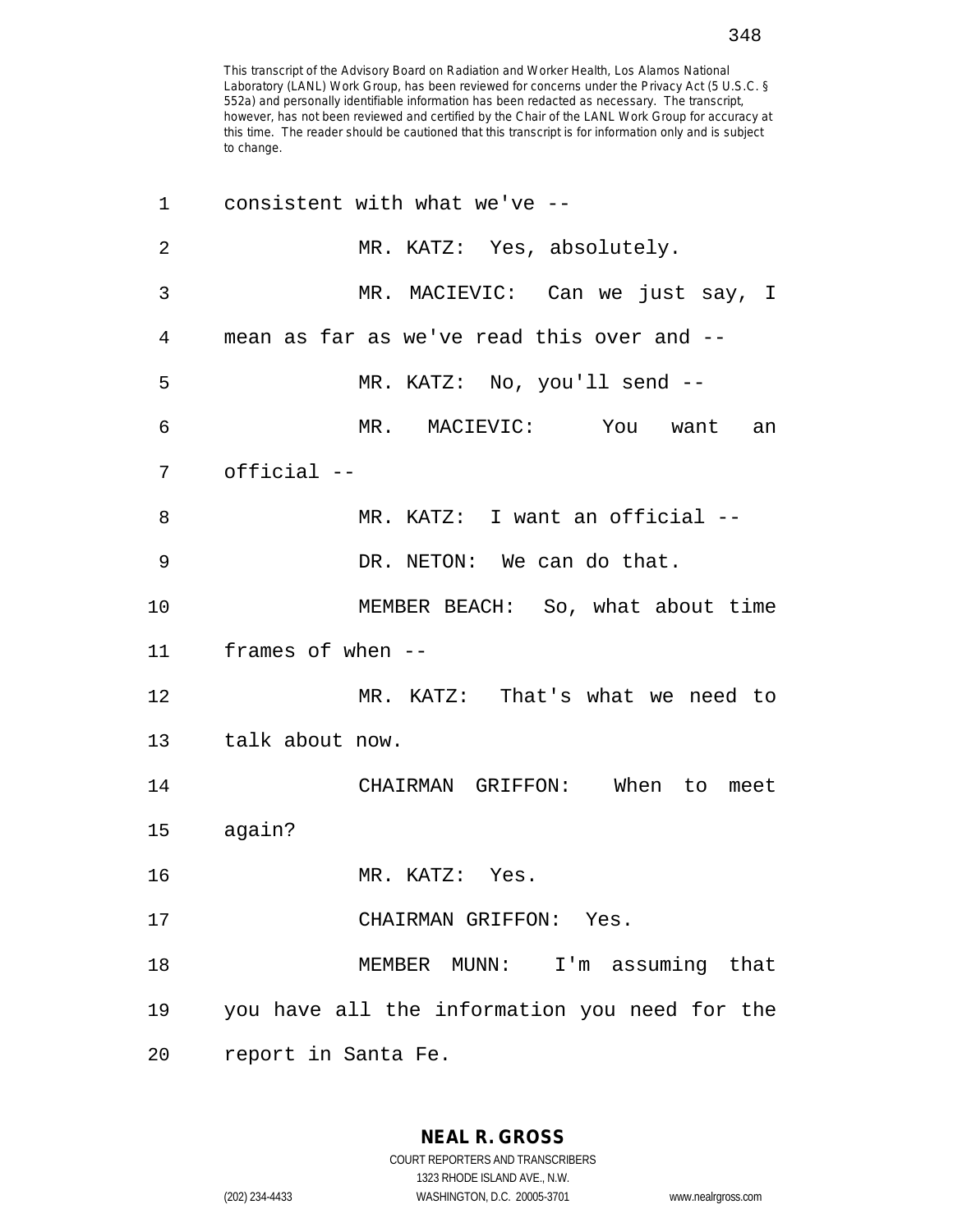| 1  | KATZ: Yes, do you need to<br>MR.               |
|----|------------------------------------------------|
| 2  | have any discussion about what to report?      |
| 3  | CHAIRMAN GRIFFON:<br>No.                       |
| 4  | $MR.$ KATZ:<br>Or are you good on              |
| 5  | that?                                          |
| 6  | CHAIRMAN GRIFFON: Yes, I can give              |
| 7  | an update.                                     |
| 8  | But when the meeting is might be               |
| 9  | mean it's dependent. You have the<br>I<br>$--$ |
| 10 | majority of the actions; Joe has two, right,   |
| 11 | or three?                                      |
| 12 | (Laughter.)                                    |
| 13 | MR. MACIEVIC: Yes.                             |
| 14 | MR. FITZGERALD: Three.                         |
| 15 | CHAIRMAN GRIFFON: And I have one,              |
| 16 | which is to hit Send here in a second.         |
| 17 | (Laughter.)                                    |
| 18 | MR. KATZ: So, I mean, they're not              |
| 19 | going to be able to answer very quickly --     |
| 20 | we know<br>when<br>MR.<br>MACIEVIC:<br>Do      |

**NEAL R. GROSS**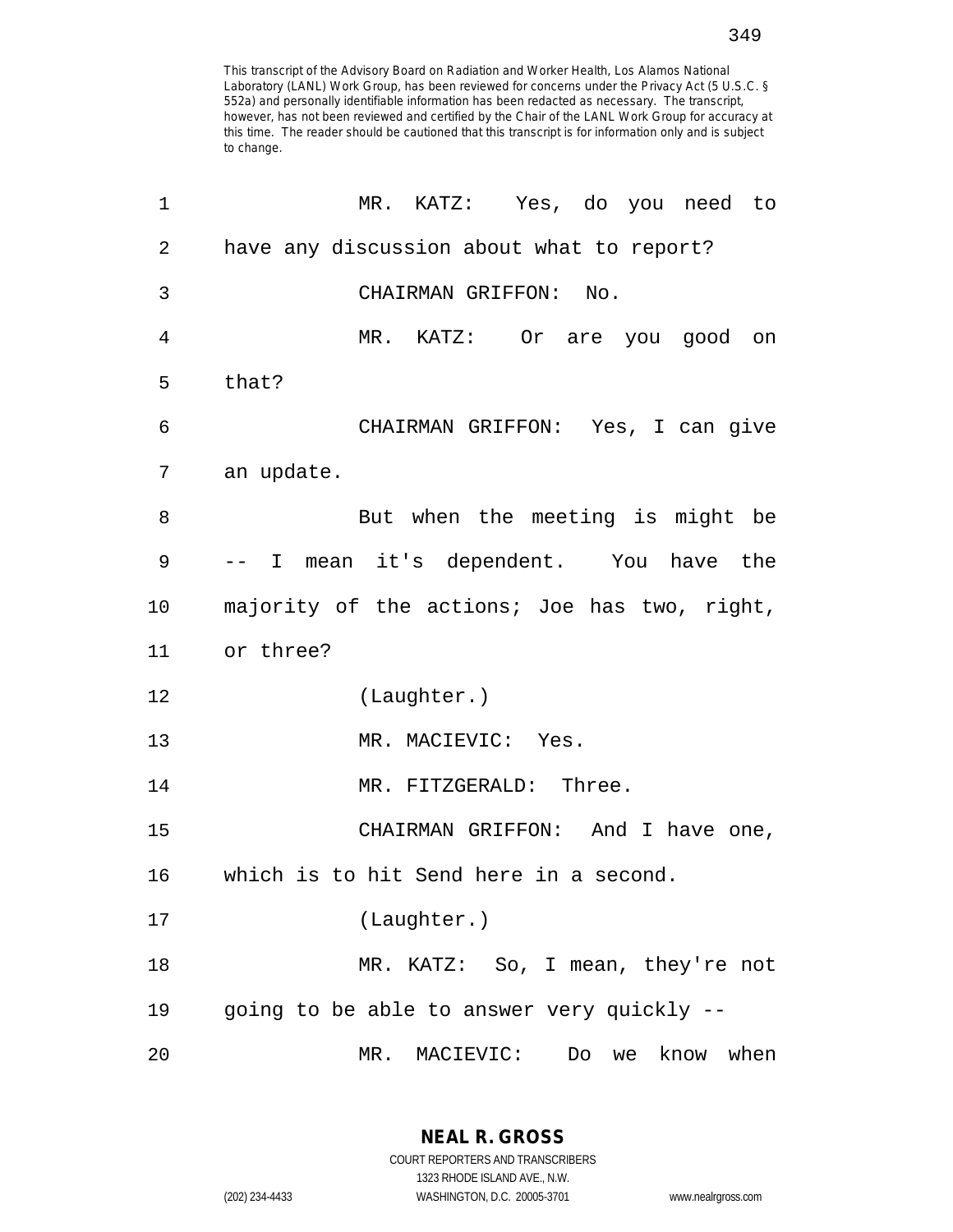| 1       | we're going $--$                               |
|---------|------------------------------------------------|
| 2       | MR. KATZ: Do you have a crude                  |
| 3       | sense of how much work is ahead of you?        |
| 4       | CHAIRMAN GRIFFON: Yes.                         |
| 5       | DR. NETON: It will be months.                  |
| 6       | It's not going to be weeks.                    |
| 7       | MR. KATZ: That was my sense.                   |
| 8       | DR. NETON: Yes.                                |
| 9       | CHAIRMAN GRIFFON: I imagine we're              |
| $10 \,$ | looking around the February time frame?        |
| 11      | MR. KATZ: So, we're talking about              |
| 12      | before the next Board meeting, I guess?        |
| 13      | DR. NETON: I think we should be                |
| 14      | prepared to do something before the next Board |
| 15      | meeting. We may not have all of them, but $-$  |
| 16      | MR. MACIEVIC: We are going to                  |
| 17      | have some of them.                             |
| 18      | NETON: I would hope to<br>DR.                  |
| 19      | have $--$                                      |
| 20      | CHAIRMAN GRIFFON: Do we want to                |

**NEAL R. GROSS**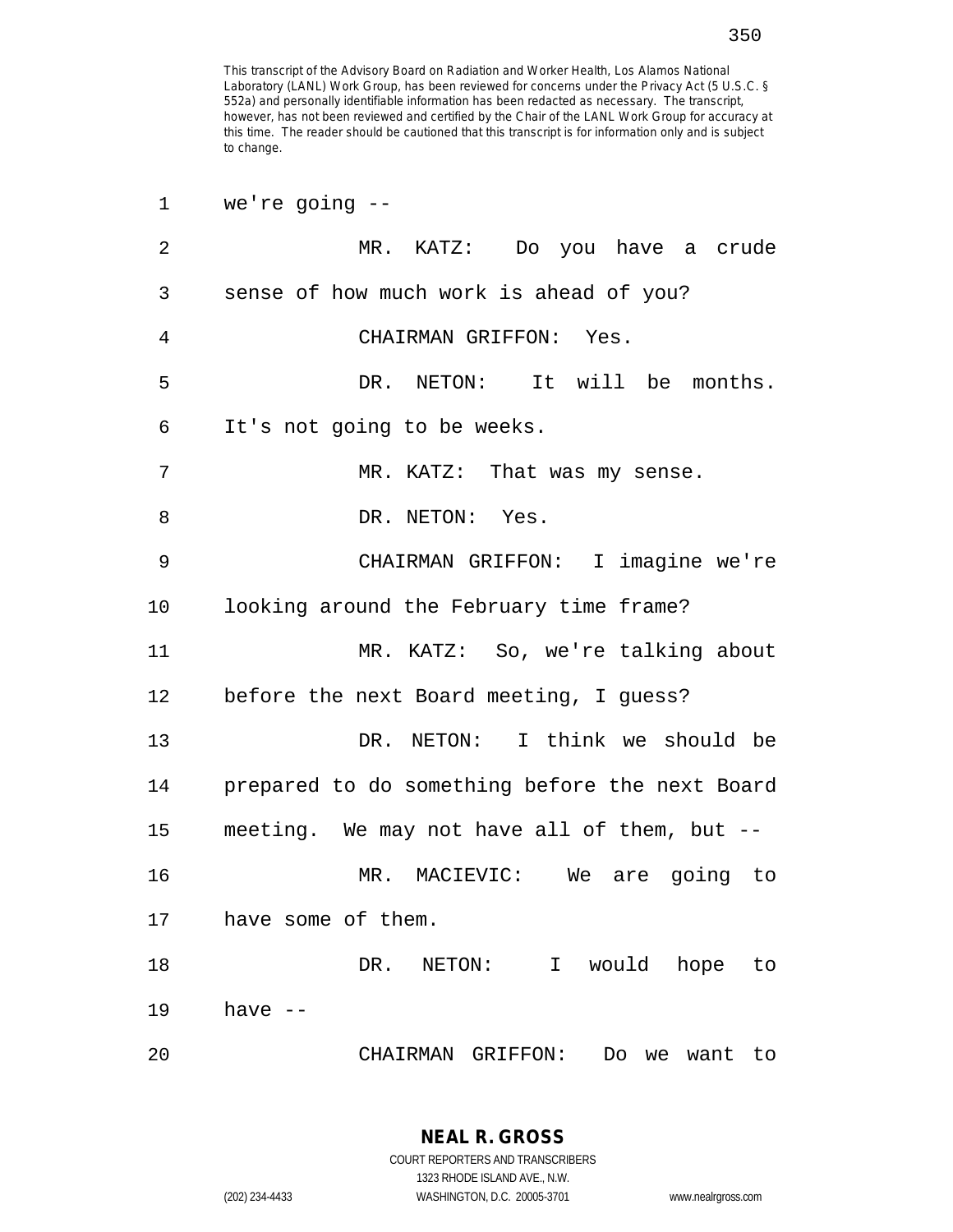| 1  | look at calendars?                            |
|----|-----------------------------------------------|
| 2  | MR. KATZ: Well, why don't we look             |
| 3  | at calendars then? Yes, let's just do it that |
| 4  | way. Let's look at February.                  |
| 5  | CHAIRMAN GRIFFON: February, yes.              |
| 6  | DR. NETON: You can get your name              |
| 7  | on the list first.                            |
| 8  | MEMBER MUNN: We have a telecon in             |
| 9  | January, and our meeting in February doesn't  |
| 10 | start until the 23rd.                         |
| 11 | CHAIRMAN GRIFFON: Our meeting is              |
| 12 | February 23rd?                                |
| 13 | MEMBER LOCKEY: When is it?                    |
| 14 | MEMBER MUNN: February 23rd in                 |
| 15 | Augusta.                                      |
| 16 | MEMBER LOCKEY: Augusta? A tough               |
| 17 | place to get to.                              |
| 18 | MEMBER<br>$MUNN$ :<br>Yes,<br>hard<br>in      |
| 19 | February, too.                                |
| 20 | MR. KATZ: Flying to Atlanta and               |

## **NEAL R. GROSS**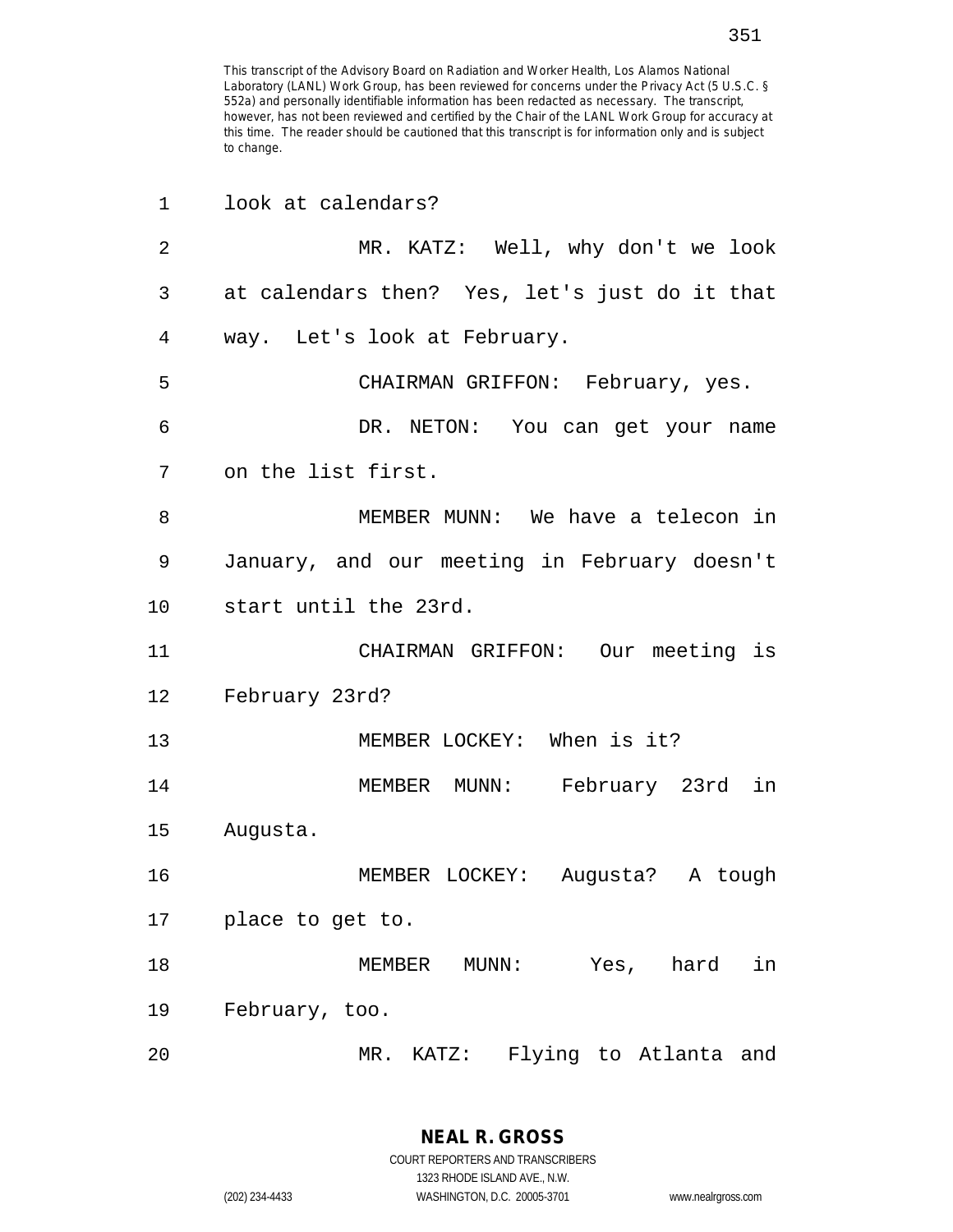| 1              | driving, but flying to Augusta directly --  |
|----------------|---------------------------------------------|
| $\overline{2}$ | MEMBER LOCKEY: Yes, it's a two-             |
| 3              | hour drive.                                 |
| 4              | DR. NETON: There used to be a               |
| 5              | direct flight into --                       |
| 6              | MR. KATZ: You could fly into                |
| 7              | Augusta, whatever.                          |
| 8              | MEMBER LOCKEY:<br>No, no, you get           |
| 9              | stuck in Augusta forever.                   |
| 10             | CHAIRMAN GRIFFON:<br>there<br>Is            |
| 11             | another meeting here?                       |
| 12             | MR. KATZ: There is one other                |
| 13             | meeting already set, which is, I'm thinking |
| 14             | for some reason that it's a Procedures      |
| 15             | meeting.                                    |
| 16             | MUNN: Procedures<br>in<br>MEMBER            |
| 17             | January on the 5th.                         |
| 18             | Oh, that's earlier.<br>MR. KATZ:            |
| 19             | Okay.                                       |
| 20             | MEMBER BEACH:<br>have a<br>Worker<br>We     |

1323 RHODE ISLAND AVE., N.W.

(202) 234-4433 WASHINGTON, D.C. 20005-3701 www.nealrgross.com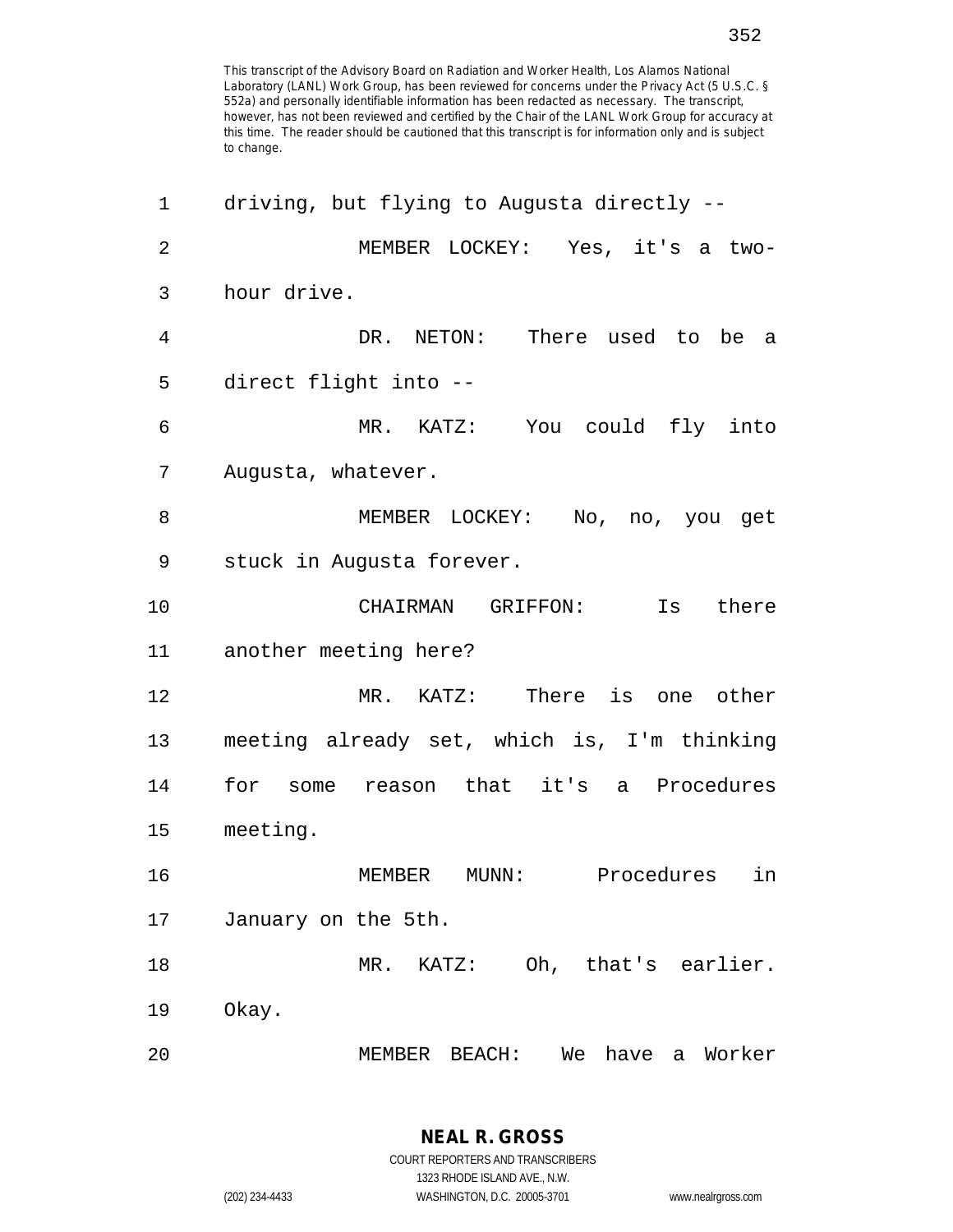| 1              | Outreach. Oh, no, that's December. Never      |
|----------------|-----------------------------------------------|
| $\overline{a}$ | mind.                                         |
| 3              | CHAIRMAN GRIFFON: How about                   |
| 4              | January 31? Or one of those Mondays? The      |
| 5              | 31st, the 7th, or the 14th would be good for  |
| 6              | me.                                           |
| 7              | MEMBER LOCKEY: What day is that?              |
| 8              | CHAIRMAN GRIFFON: January 31,                 |
| 9              | it's a Monday.                                |
| 10             | MR. KATZ: Monday, the 14th, is                |
| 11             | Valentine's Day. That's fine.                 |
| 12             | MEMBER MUNN: It's Valentine's                 |
| 13             | Day. We don't want to do that.                |
| 14             | MR. KATZ: How's the 14th for                  |
| 15             | everybody?                                    |
| 16             | MEMBER LOCKEY: What day is that?              |
| 17             | MR. KATZ: It's a Monday.                      |
| 18             | MEMBER MUNN: The only bad thing               |
| 19             | about the 14th is that that's the week before |
| 20             | the meeting.                                  |

**NEAL R. GROSS** COURT REPORTERS AND TRANSCRIBERS

1323 RHODE ISLAND AVE., N.W.

(202) 234-4433 WASHINGTON, D.C. 20005-3701 www.nealrgross.com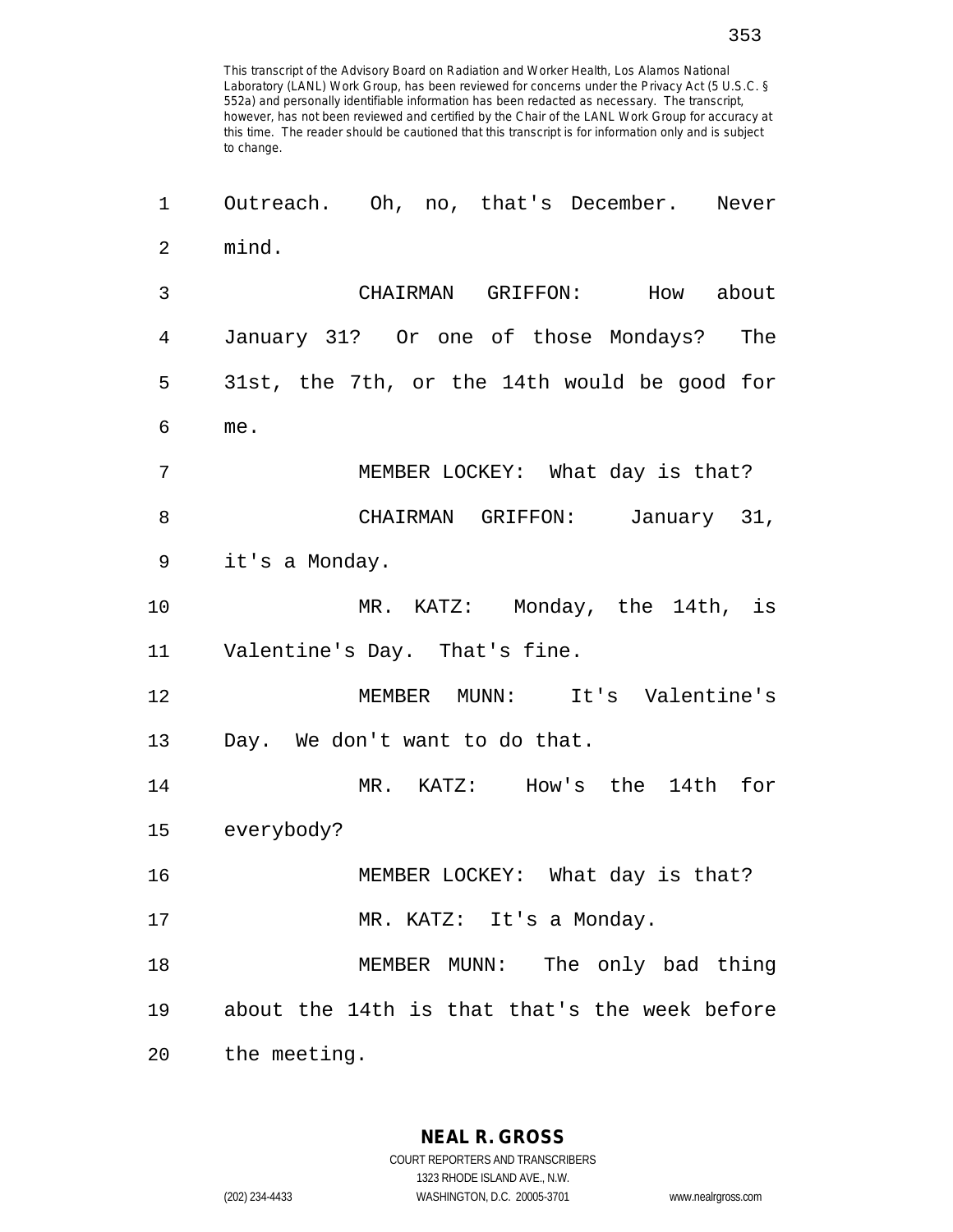| $\mathbf 1$ | CHAIRMAN GRIFFON: Yes, it is the    |
|-------------|-------------------------------------|
| 2           | week before the meeting.            |
| 3           | MR. KATZ: Oh, yes.                  |
| 4           | MEMBER MUNN: And the week before    |
| 5           | the meeting --                      |
| 6           | CHAIRMAN GRIFFON: You're probably   |
| 7           | right, yes.                         |
| 8           | MEMBER MUNN: Yes.                   |
| 9           | MEMBER BEACH: Well, and that's      |
| 10          | coming in on a Sunday, too.         |
| 11          | MEMBER LOCKEY: And it forces        |
| 12          | people to travel on a weekend, too. |
| 13          | MEMBER BEACH: So, I don't want to   |
| 14          | do it.                              |
| 15          | MEMBER LOCKEY: I don't think it's   |
| 16          | good, yes.                          |
| 17          | MEMBER MUNN: Well, I don't mind     |
| 18          | that, but the 31st should be okay.  |
| 19          | MR. KATZ: The 31st, it may not be   |
| 20          | so much time --                     |

**NEAL R. GROSS**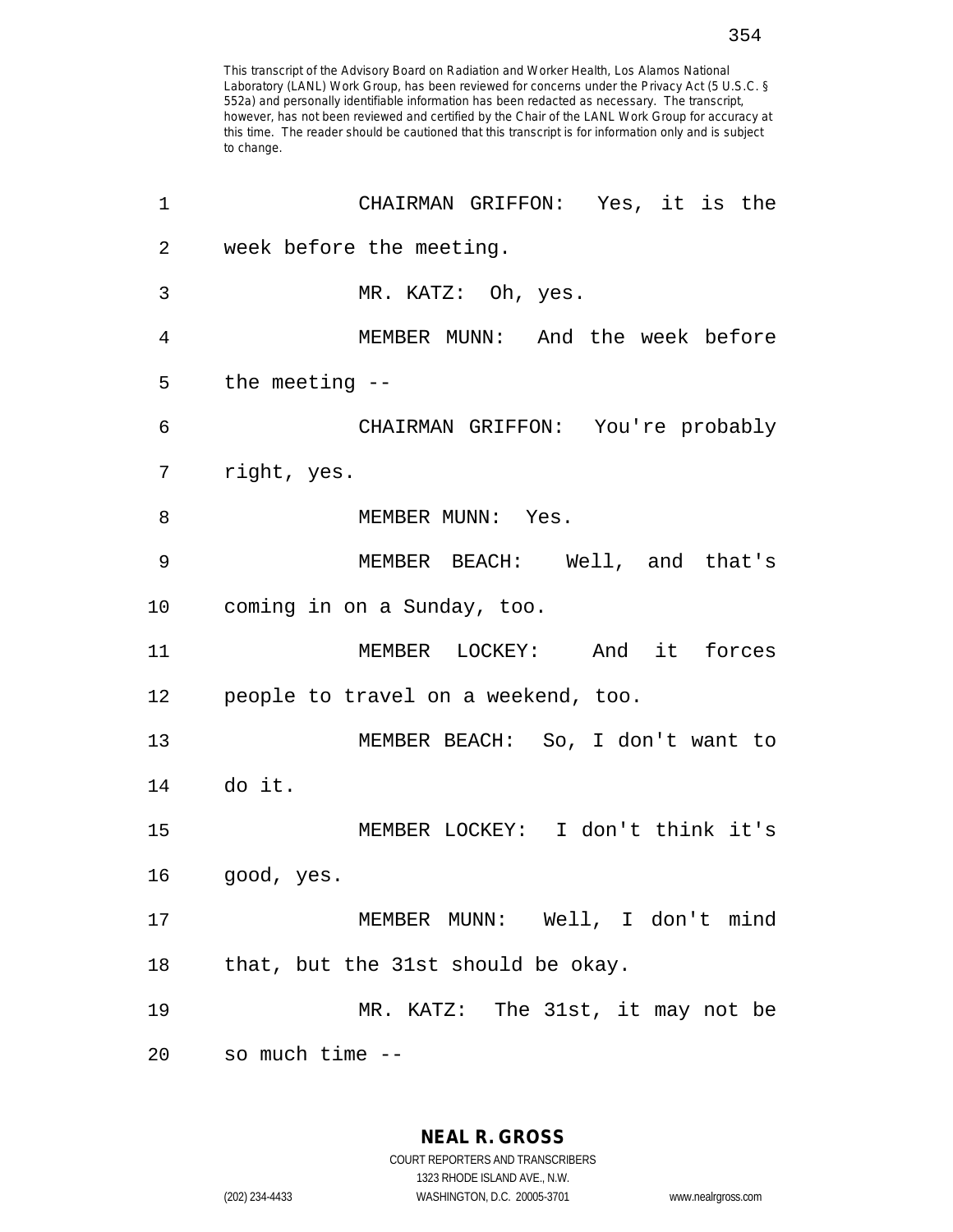| 1  | MEMBER BEACH: That's a Monday                 |
|----|-----------------------------------------------|
| 2  | again.                                        |
| 3  | MR. KATZ: I<br>mean you have                  |
| 4  | holidays in December, too, that are going to  |
| 5  | cut out of our DCAS progress.                 |
| 6  | MEMBER LOCKEY: It means you have              |
| 7  | to travel Sunday.                             |
| 8  | MEMBER BEACH: I don't want to do              |
| 9  | that.                                         |
| 10 | MEMBER LOCKEY: Yes, I know, we                |
| 11 | don't want to do that. It's all right with me |
| 12 | because I'm in town.                          |
| 13 | MR. KATZ: I think Mark was trying             |
| 14 | to find dates that work --                    |
| 15 | CHAIRMAN GRIFFON: Yes, I<br>was               |
| 16 | trying to find one end or the other of the    |
| 17 | week. How about Thursday maybe, the 3rd or    |
| 18 | 10th?                                         |
| 19 | MR. KATZ: How about the 10th?                 |
| 20 | MEMBER<br>LOCKEY:<br>can't<br>do<br>I         |

**NEAL R. GROSS**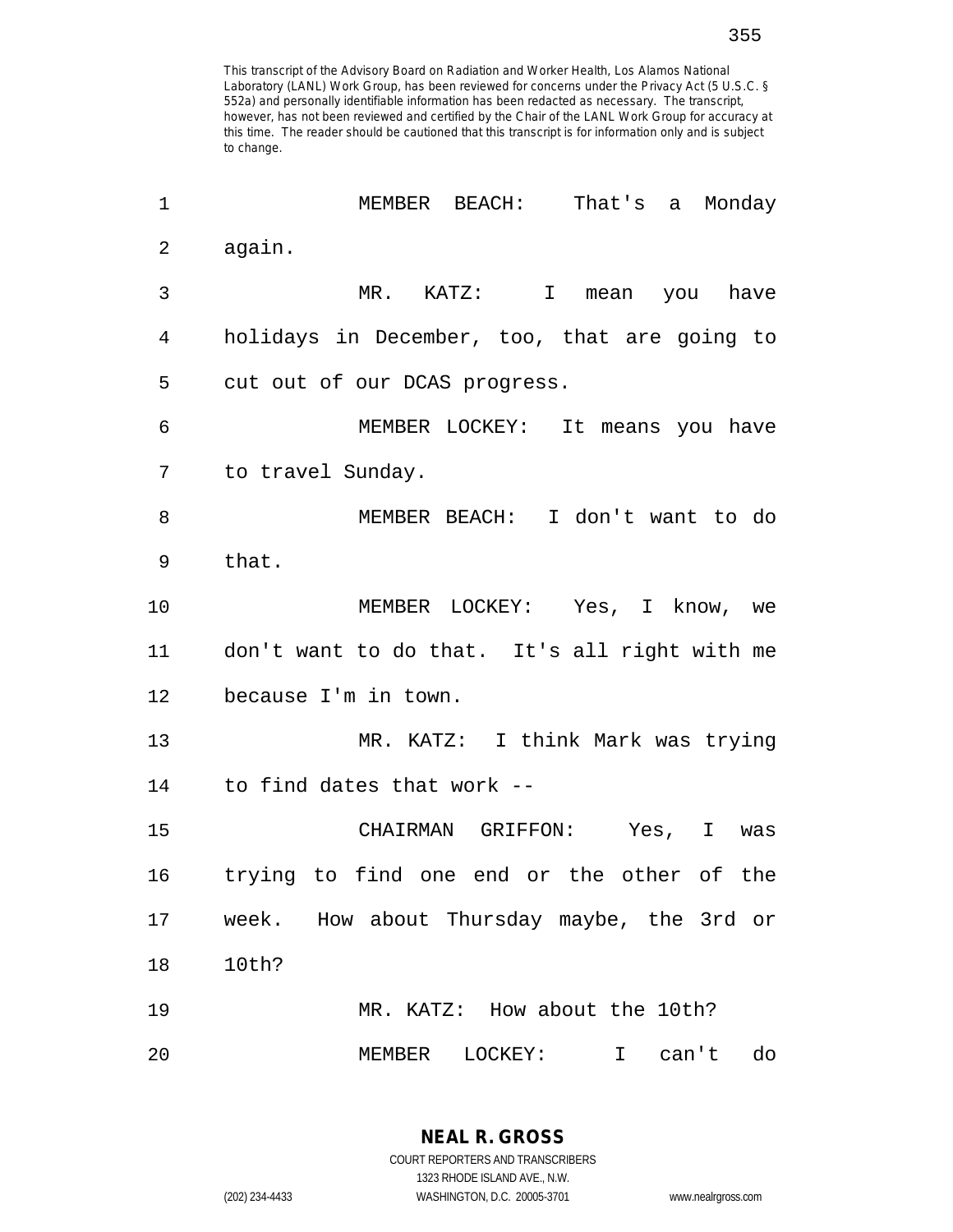1 Thursdays. 2 CHAIRMAN GRIFFON: How about 3 Friday? 4 MR. KATZ: How about Friday? 5 MEMBER PRESLEY: Friday's good for 6 me. 7 CHAIRMAN GRIFFON: The 4th or the 8 11th? 9 MEMBER MUNN: Let's do the 4th. 10 CHAIRMAN GRIFFON: So, then, 11 you're traveling home on the weekend, right? 12 MEMBER BEACH: No, I just leave 13 after the meeting. 14 CHAIRMAN GRIFFON: Oh, okay. The 15 4th? 16 MR. KATZ: Well, for having more 17 time, I would suggest the 11th. 18 MR. MACIEVIC: Yes, I would like 19 to have -- well, it depends on how much you 20 expect. If you want a response to all these

**NEAL R. GROSS**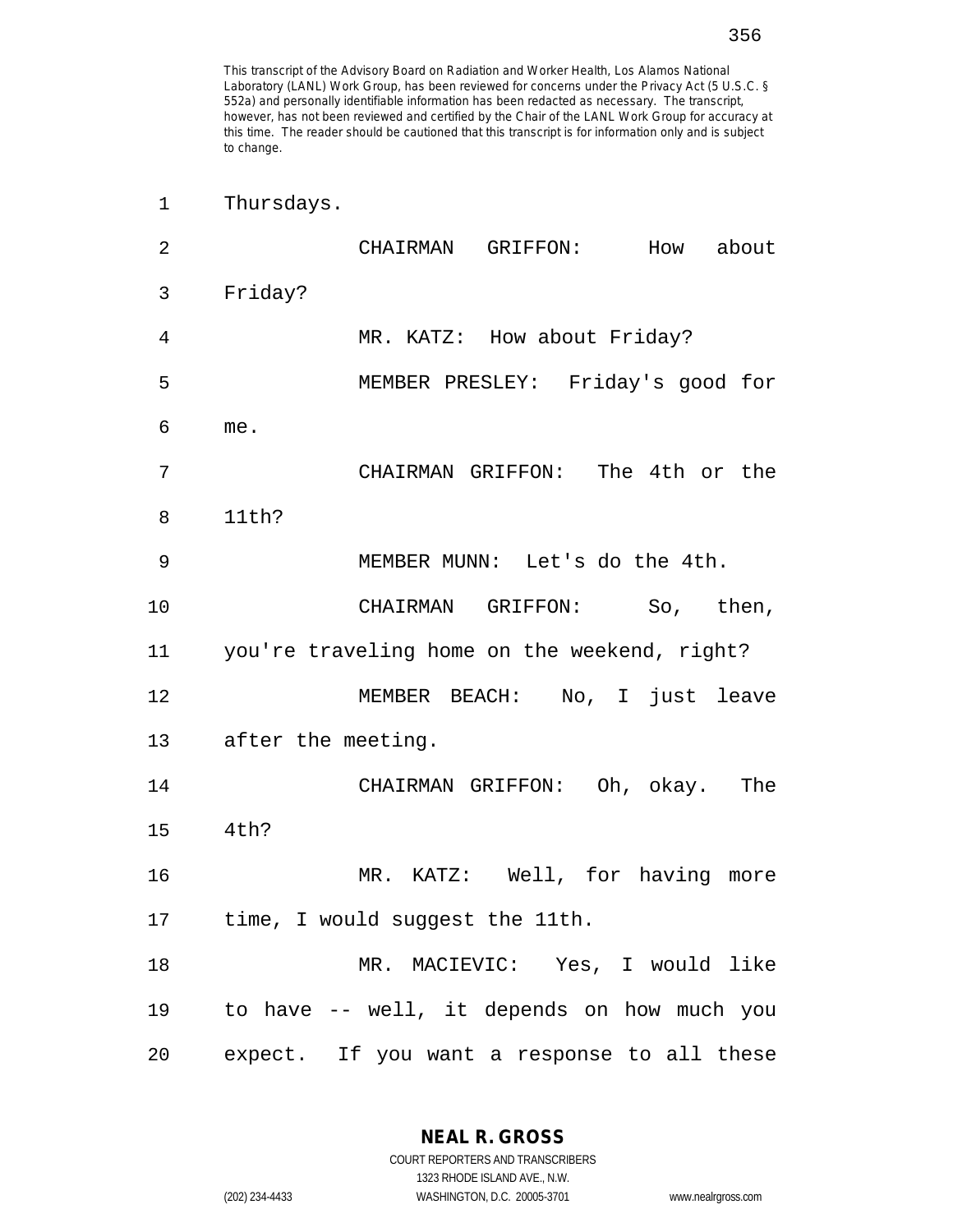| 1              | things we're digging up data on --          |
|----------------|---------------------------------------------|
| $\overline{2}$ | CHAIRMAN GRIFFON: Well, the more,           |
| 3              | the better, obviously.                      |
| 4              | MR. KATZ: Which is why I would              |
| 5              | say the 11th, if that works with everybody, |
| 6              | instead of the 4th.                         |
| 7              | MEMBER MUNN: That's great.                  |
| 8              | CHAIRMAN GRIFFON: The 11th is               |
| 9              | okay, yes.                                  |
| 10             | MR. KATZ: February 11th?                    |
| 11             | MEMBER PRESLEY: That's good for             |
| 12             | me.                                         |
| 13             | MEMBER MUNN: Good. Will you                 |
| 14             | come?                                       |
| 15             | (No response.)                              |
| 16             | MR. KATZ: We haven't picked a               |
| 17             | Mound date.                                 |
| 18             | Bob, that<br>MUNN:<br>MEMBER<br>was         |
| 19             | addressed at you?                           |
| 20             | (No response.)                              |

**NEAL R. GROSS**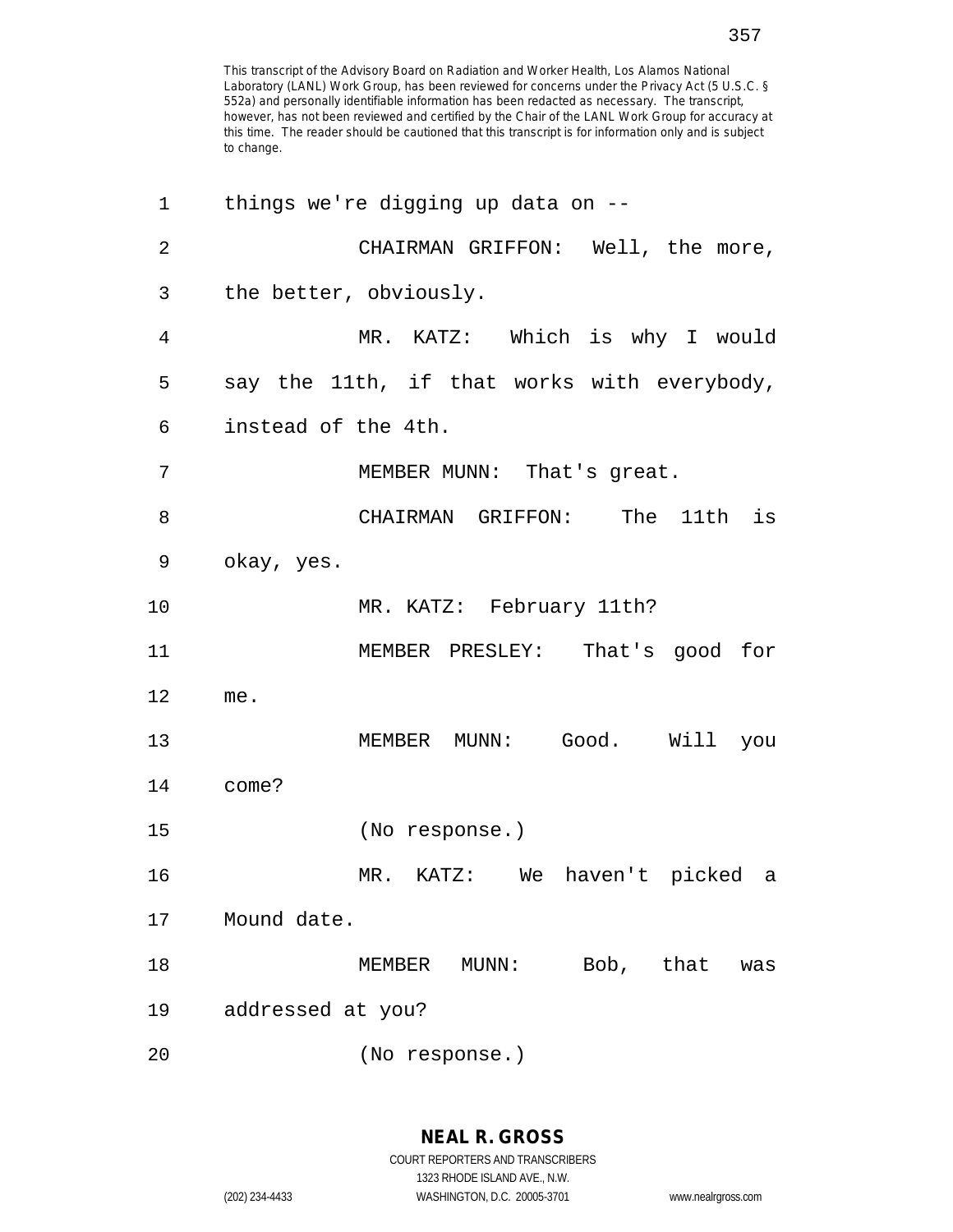| 1  | MR. KATZ: Or by phone is good,               |
|----|----------------------------------------------|
| 2  | too.                                         |
| 3  | Are we adjourned?                            |
| 4  | CHAIRMAN GRIFFON: No. The only               |
| 5  | thing in the action items that I didn't      |
| 6  | address, and I'm trying to tuck it in here   |
| 7  | somewhere, is to ask NIOSH to post that      |
| 8  | database on the 0: drive, the dosimetry      |
| 9  | database.                                    |
| 10 | MR. FITZGERALD: The bioassay?                |
| 11 | CHAIRMAN GRIFFON: Not that we're             |
| 12 | all going to go through and do the matching, |
| 13 | but just so we have access to it.            |
| 14 | MR. MACIEVIC:<br>Oh, yes, the                |
| 15 | bioassay.                                    |
| 16 | Yes, the<br>CHAIRMAN<br>GRIFFON:             |
| 17 | bioassay database. I don't know if you've    |
| 18 | gone through that --                         |
| 19 | MR. MACIEVIC: Was that the<br>in             |
| 20 | vivo one we were talking about?              |

**NEAL R. GROSS** COURT REPORTERS AND TRANSCRIBERS

1323 RHODE ISLAND AVE., N.W.

(202) 234-4433 WASHINGTON, D.C. 20005-3701 www.nealrgross.com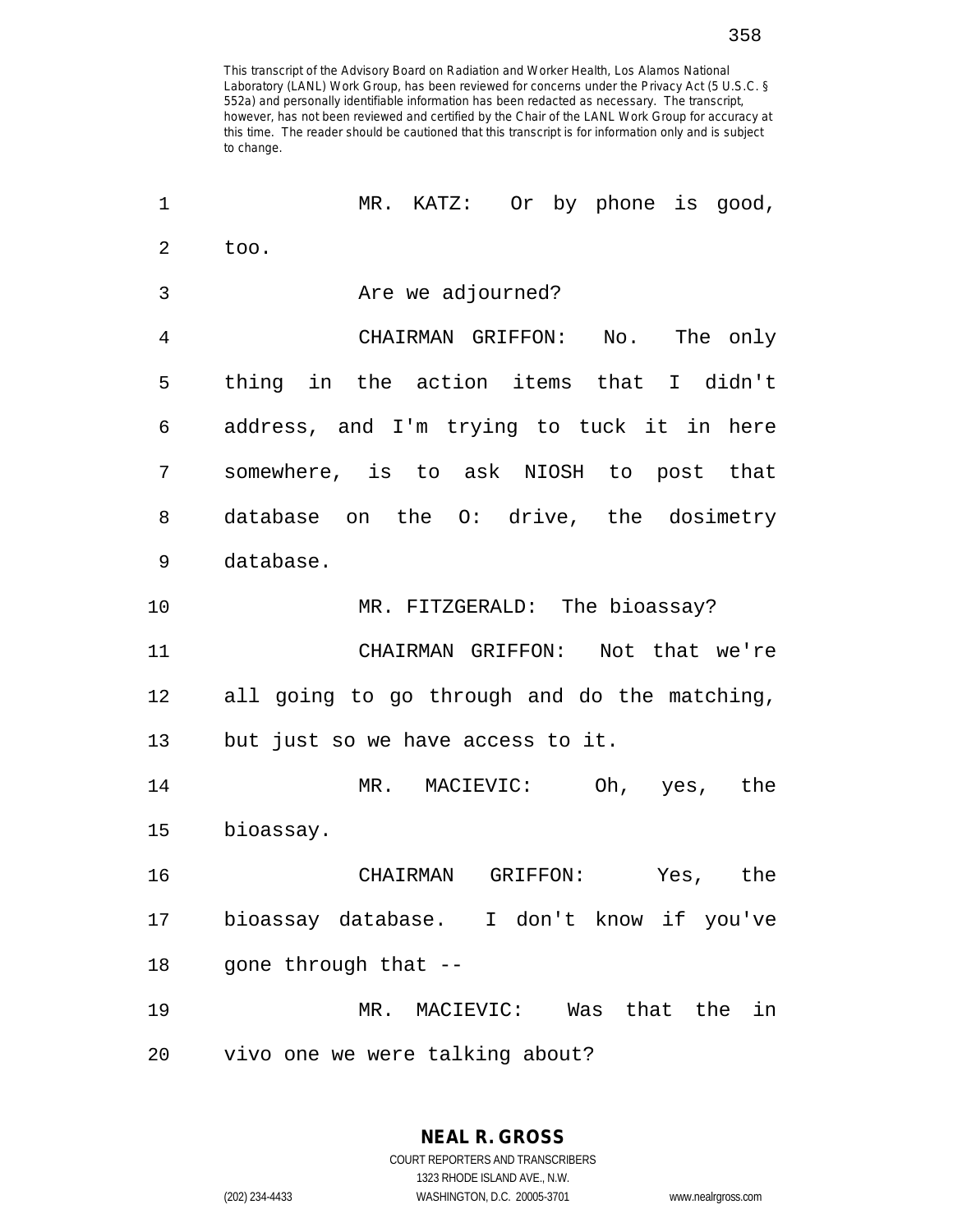| 1              | CHAIRMAN GRIFFON: Well, in vivo                    |
|----------------|----------------------------------------------------|
| $\overline{2}$ | is when it comes for exotics --                    |
| 3              | DR. NETON: Yes, I got the                          |
| 4              | impression that Liz actually pulled out,           |
| 5              | queried and pulled out something.                  |
| 6              | CHAIRMAN GRIFFON: Right.                           |
| 7              | DR. NETON: I don't know what kind                  |
| 8              | $of$ $-$                                           |
| 9              | CHAIRMAN GRIFFON: Right.                           |
| 10             | DR. NETON: We need to look at it.                  |
| 11             | I don't know if it's Access or --                  |
| 12             | Okay, if<br>CHAIRMAN GRIFFON:                      |
| 13             | possible.                                          |
| 14             | MR. MACIEVIC: Is that Liz? Are                     |
| 15             | you on there, Liz?                                 |
| 16             | MS. BRACKETT: Yes, this is Liz.                    |
| 17             | We do have an Access database that                 |
| 18             | has in vitro and in vivo separate tables.          |
| 19             | CHAIRMAN GRIFFON:<br>Okay.                         |
| 20             | think people know<br>DR.<br>NETON:<br>$\mathbf{I}$ |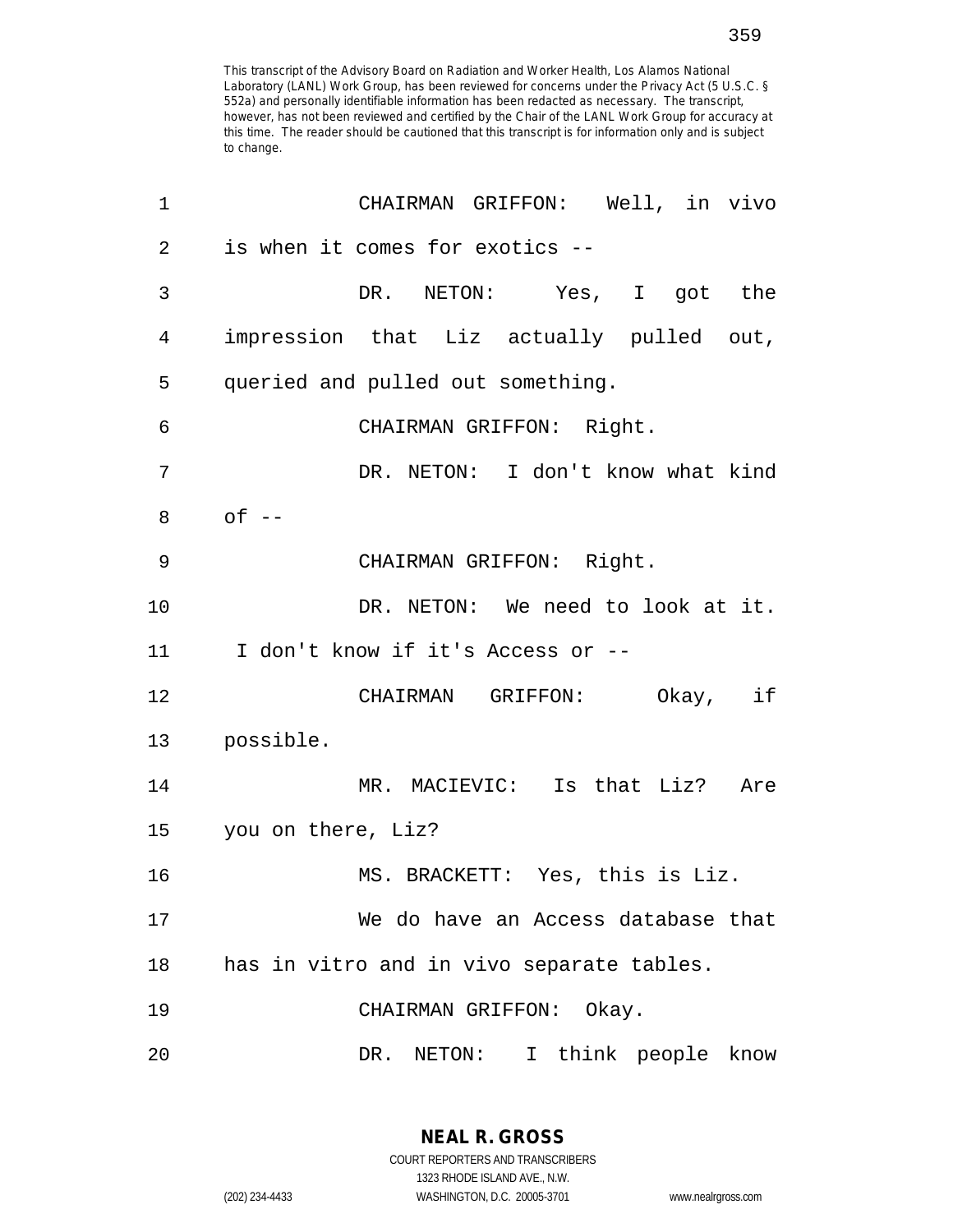| 1<br>how to use Access. |                                          |
|-------------------------|------------------------------------------|
| $\overline{2}$          | CHAIRMAN GRIFFON: That would be          |
| 3<br>great, yes. Yes.   |                                          |
| 4                       | MEMBER MUNN: Now that Mark has so        |
| 5                       | much free time, he can look at it.       |
| 6                       | CHAIRMAN GRIFFON: Yes, I'll              |
| 7                       | glance through that on the next oil rig. |
| 8                       | (Laughter.)                              |
| 9                       | MR. KATZ: Put that on your action        |
| list.<br>10             |                                          |
| 11                      | DR. NETON: Have you got that             |
| down?<br>12             |                                          |
| 13                      | MR. KATZ: Do you have that down?         |
| 14                      | CHAIRMAN GRIFFON: I'm looking for        |
| 15                      | a place to put it in the matrix.         |
| 16                      | But I think we can adjourn now.          |
| 17                      | All right, see<br>MEMBER PRESLEY:        |
| you all later.<br>18    |                                          |
| 19                      | CHAIRMAN GRIFFON: All right.             |
| 20                      | Thank you, everyone<br>MR. KATZ:         |